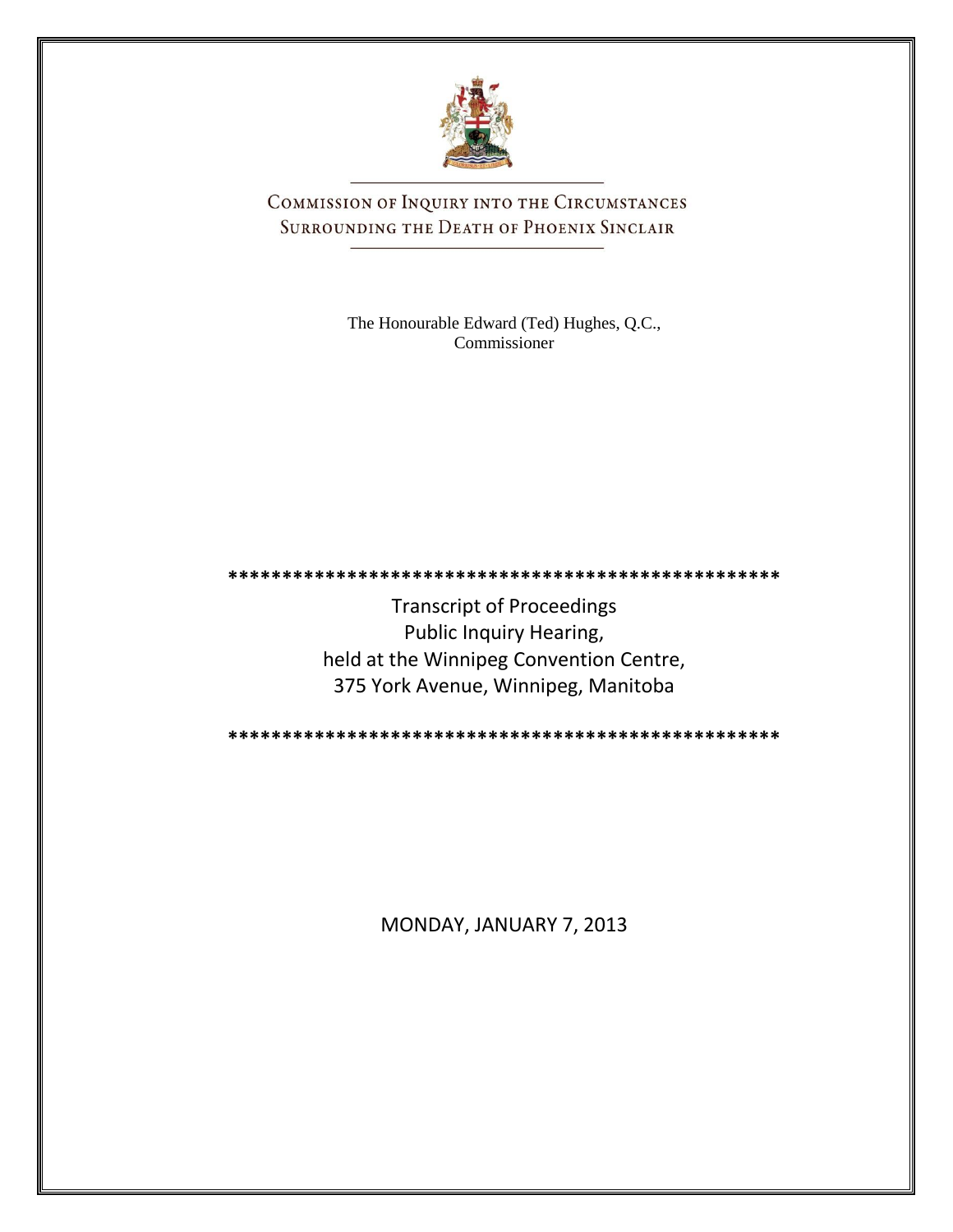### **APPEARANCES**

**MS. S. WALSH,** Commission Counsel **MR. D. OLSON,** Senior Associate Counsel **MR. R. MASCARENHAS,** Associate Commission Counsel

**MR. G. MCKINNON** and **MR. S. PAUL,** Department of Family Services and Labour

**MR. T. RAY,** Manitoba Government and General Employees Union

**MR. K. SAXBERG,** General Child and Family Services Authority, First Nations of Northern Manitoba Child and Family Services Authority First Nations of Southern Manitoba Child and Family Services Authority Child and Family All Nation Coordinated Response Network

**MR. H. KHAN,** Intertribal Child and Family Services

**MR. J. GINDIN**, **MR. G. DERWIN** and **MR. D. IRELAND,** Mr. Nelson Draper Steve Sinclair**,** Ms. Kimberly-Ann Edwards

**MR. J. FUNKE** and **MS. J. SAUNDERS,** Assembly of Manitoba Chiefs and Southern Chiefs Organization Inc.

**MR. W. HAIGHT**, Manitoba Métis Federation and Métis Child and Family Services Authority Inc.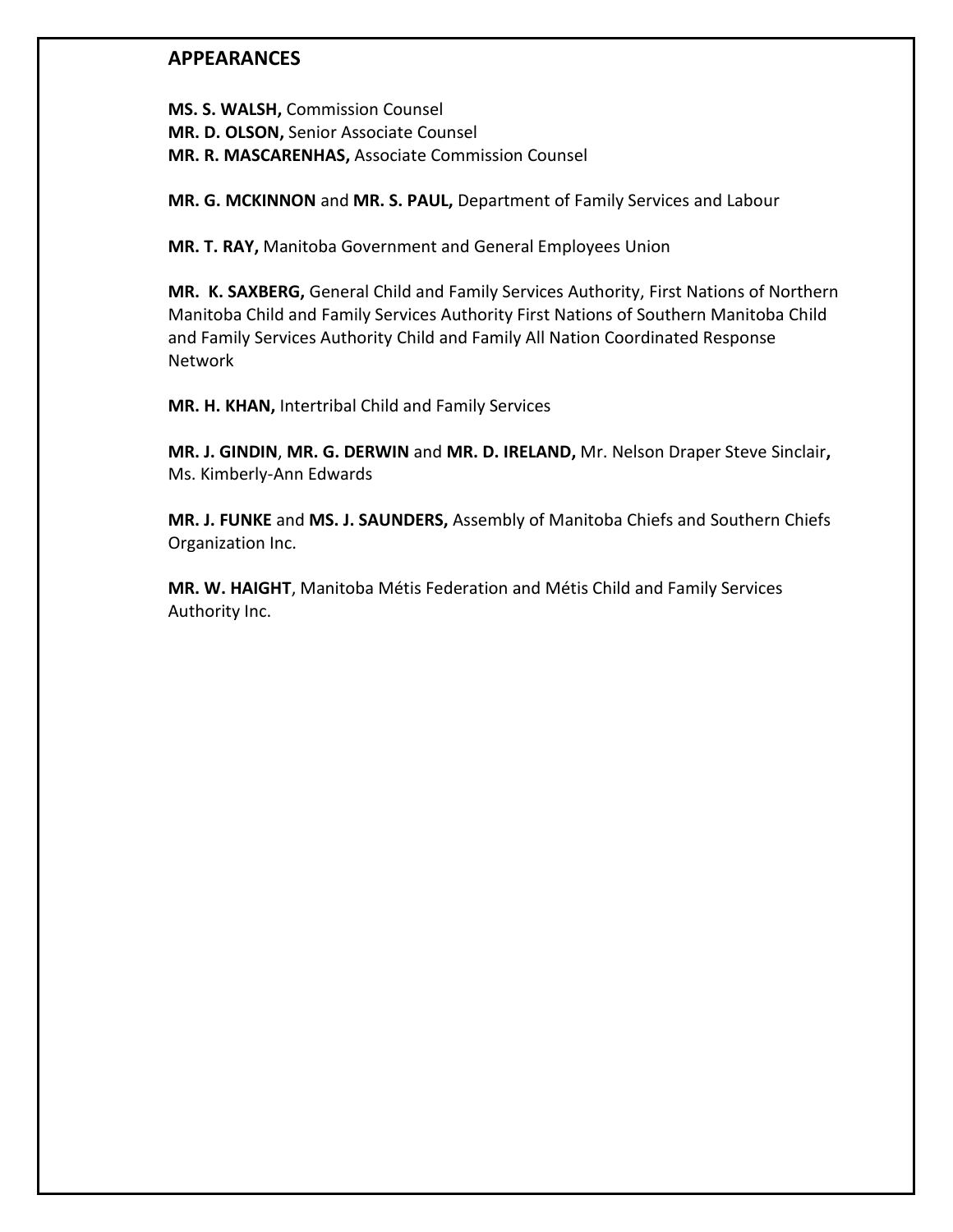# **INDEX**

| PROCEEDINGS        |                                                                                                        |         |   |
|--------------------|--------------------------------------------------------------------------------------------------------|---------|---|
| <b>WITNESS:</b>    |                                                                                                        |         |   |
| SHELLY LYNN WILLOX |                                                                                                        |         |   |
|                    | Direct Examination                                                                                     | (Walsh) | 4 |
|                    |                                                                                                        |         |   |
| EXHIBITS:          |                                                                                                        |         |   |
| 20                 | Copy of University of Manitoba transcript<br>for Ms. Delores Chief-Abigosis dated<br>November 30, 2012 |         |   |

## 21 WRHA Public Health nursing postpartum care map re: Samantha Kematch 3

22 Admission as to facts of the Department of Family Services and Labour - Volume III 3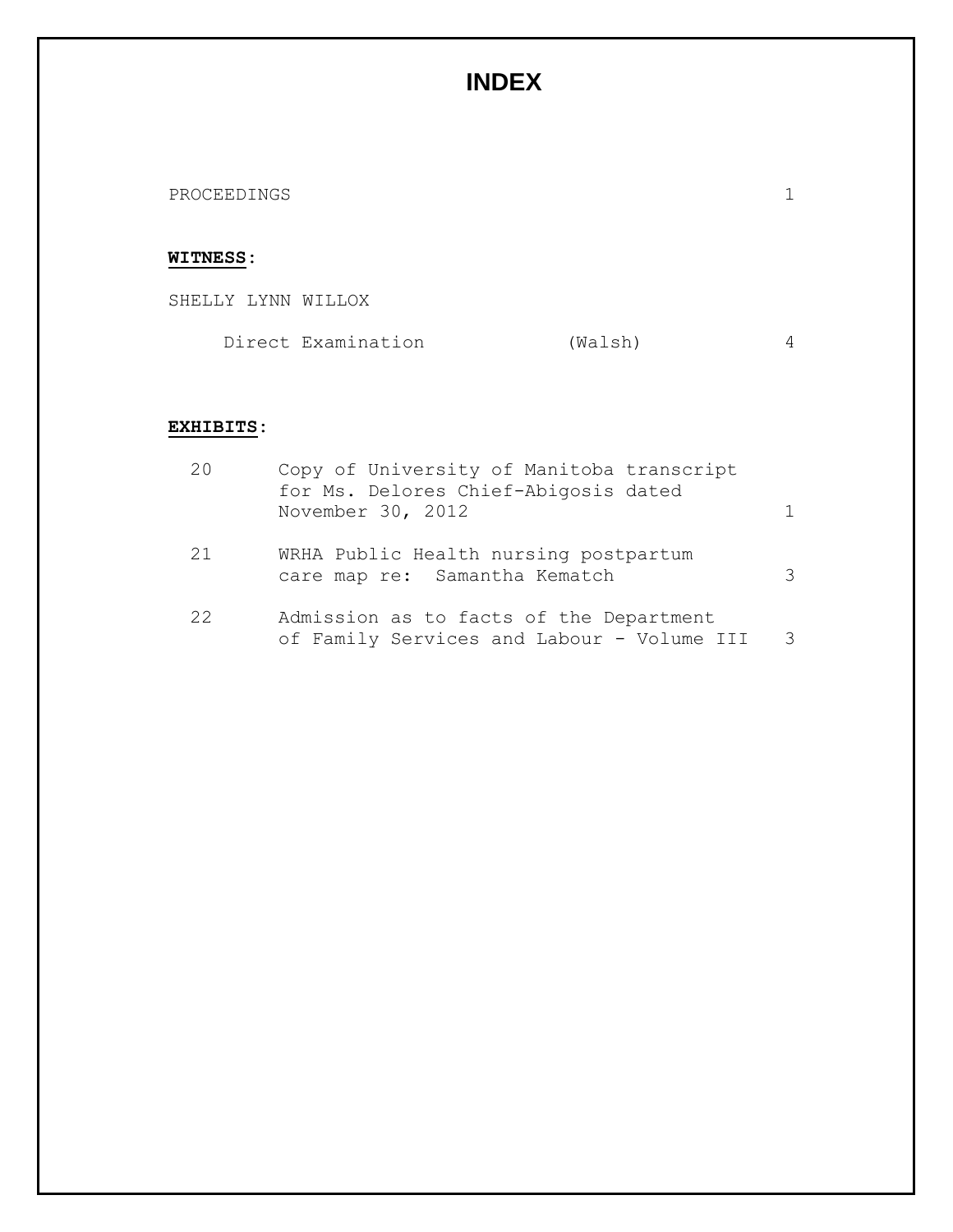PROCEEDINGS **FOUR SERVICE SERVICE SERVICE SERVICE SERVICE SERVICE SERVICE SERVICE SERVICE SERVICE SERVICE SERVICE SERVICE SERVICE SERVICE SERVICE SERVICE SERVICE SERVICE SERVICE SERVICE SERVICE SERVICE SERVICE SERVICE SERV** 

JANUARY 7, 2013

| 2     | PROCEEDINGS CONTINUED FROM DECEMBER 19, 2012                |
|-------|-------------------------------------------------------------|
| 3     |                                                             |
| 4     | THE COMMISSIONER: Good morning to everyone.                 |
| 5     | UNIDENTIFIED PERSON: Good morning.                          |
| 6     | UNIDENTIFIED PERSON: Good morning.                          |
| 7     | MS. WALSH: Good morning, Mr. Commissioner.                  |
| $8\,$ | THE COMMISSIONER: Well, we're finally in the                |
| 9     | year when we'll get this job done, I think, and get a       |
| 10    | report out so we'll carry on with the evidence. You're      |
| 11    | ready, Ms. Walsh?                                           |
| 12    | MS. WALSH: I am, Mr. Commissioner.                          |
| 13    | Before we start with Ms. Willox's examination I             |
| 14    | have three additional documents to enter into the record as |
| 15    | exhibits. So starting with what will become Exhibit 20.     |
| 16    | THE COMMISSIONER: What is that?                             |
| 17    | MS. WALSH: And that is a copy of the University             |
| 18    | of Manitoba transcript for Ms. Delores Chief-Abigosis dated |
| 19    | November 30, 2012.                                          |
| 20    | THE CLERK: Exhibit 20.                                      |
| 21    |                                                             |
| 22    | EXHIBIT 20: COPY OF UNIVERSITY OF                           |
| 23    | MANITOBA TRANSCRIPT FOR<br>MS.                              |
| 24    | DELORES CHIEF-ABIGOSIS DATED                                |
| 25    | <b>NOVEMBER 30, 2012</b>                                    |

 $- 1 -$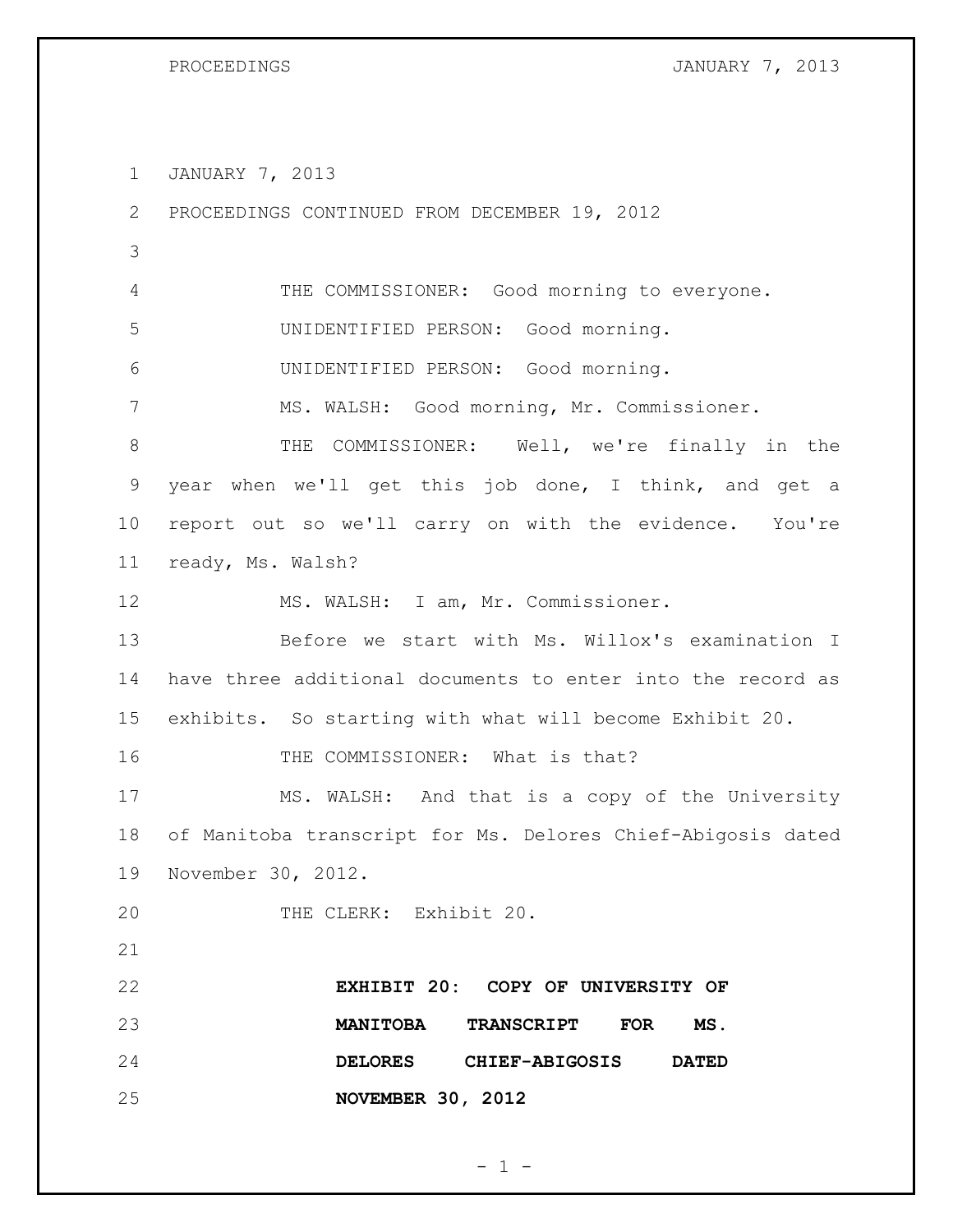1 THE COMMISSIONER: Yes. MS. WALSH: And that indicates that Ms. Chief-Abigosis last enrolled for the 1999/2000 session and 4 then voluntarily withdrew from her course work at -- VW means voluntary withdrawal. If you want to just see the document. And I'm advised by her counsel that even had Ms. Chief-Abigosis remained enrolled his understanding was the session would have been completed by the spring of 2000. So that's Exhibit 20. Next, Exhibit 21. 11 THE COMMISSIONER: Yes? MS. WALSH: And that is really just an administrative matter, when documents were provided to us from what is disclosure 1791 from the WRHA. Only half of the pages in the document were photocopied so these pages replace pages 36801 to 36804. And that will relate to testimony that we will hear later in the week. THE COMMISSIONER: And it replaces pages what? MS. WALSH: 36801 to -- 22 THE COMMISSIONER: Yes. 23 MS. WALSH: -- to 36804 from Commission disclosure 1791. 25 THE COMMISSIONER: All right.

 $- 2 -$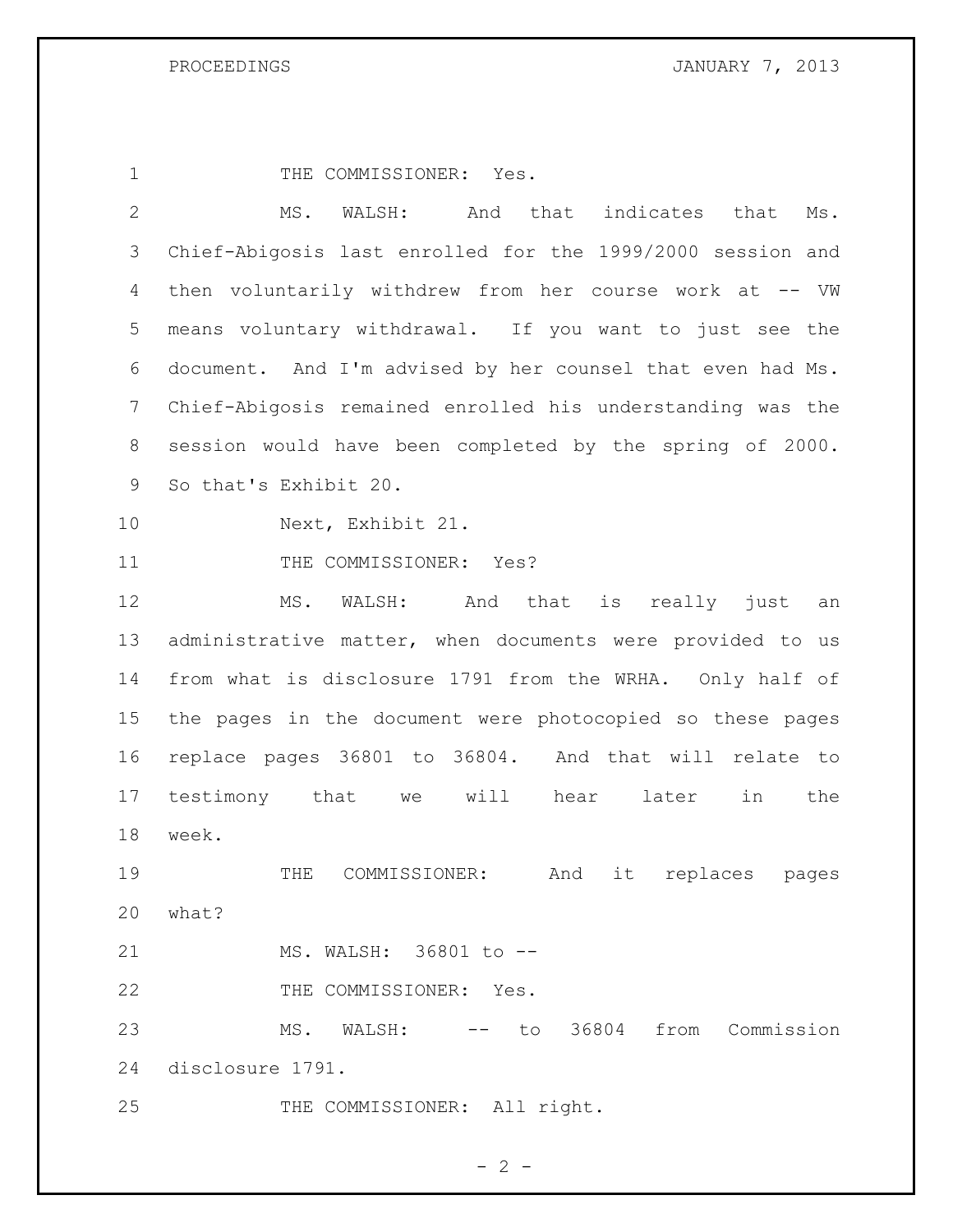PROCEEDINGS **JANUARY 7, 2013** 

 **EXHIBIT 21: WRHA PUBLIC HEALTH NURSING POSTPARTUM CARE MAP RE: SAMANTHA KEMATCH** MS. WALSH: And then finally what will become Exhibit 22 is a third volume of an admission as to facts on the part of the Department of Family Services and Labour that we will be referring to today. 9 THE COMMISSIONER: All right. **EXHIBIT 22: ADMISSION AS TO FACTS OF THE DEPARTMENT OF FAMILY SERVICES AND LABOUR - VOLUME III** MS. WALSH: So now we are ready to swear in the witness. 17 THE CLERK: If you could just stand for a moment? Is it your choice to swear on the Bible or affirm without the Bible? THE WITNESS: I'll swear on the Bible. 21 THE CLERK: Okay. Just take the Bible in your right hand then. State your full name to the court. THE WITNESS: Shelly Lynn Willox. 24 THE CLERK: And spell me your first name? 25 THE WITNESS: S-H-E-L-L-Y.

 $- 3 -$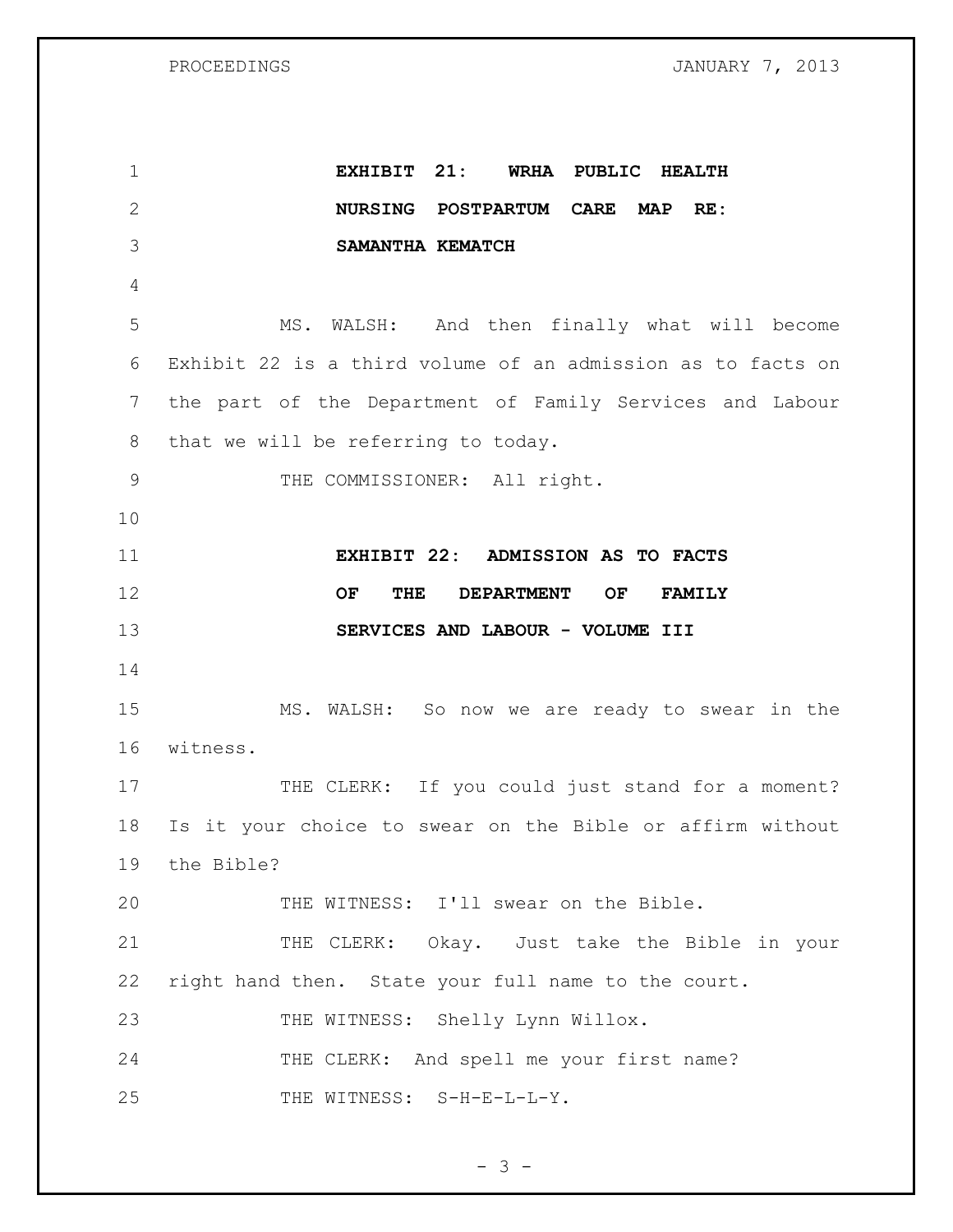| 1     | THE CLERK: And your middle name?                            |
|-------|-------------------------------------------------------------|
| 2     | THE WITNESS: L-Y-N-N.                                       |
| 3     | THE CLERK: And your last name?                              |
| 4     | THE WITNESS: W-I-L-L-O-X.                                   |
| 5     |                                                             |
| 6     | <b>SHELLY</b><br>LYNN WILLOX, SWOrn,                        |
| 7     | testified as follows:                                       |
| $8\,$ |                                                             |
| 9     | THE CLERK: Thank you. You may be seated.                    |
| 10    | THE COMMISSIONER: That's spelled W-I-L-L-O-X?               |
| 11    | THE WITNESS: Yes.                                           |
| 12    | THE COMMISSIONER: Thank you.                                |
| 13    |                                                             |
| 14    | DIRECT EXAMINATION BY MS. WALSH:                            |
| 15    | Good morning, Ms. Willox.<br>Q                              |
| 16    | Good morning.<br>A                                          |
| 17    | And you are quite soft spoken so I'm just going<br>Q        |
| 18    | to ask you to make sure that the microphone is close enough |
| 19    | to you that we can hear you but that you are comfortable    |
| 20    | while you sit there.                                        |
| 21    | Okay. You are currently employed as a social                |
| 22    | worker?                                                     |
| 23    | A Yes, I am.                                                |
| 24    | Q At the time that you delivered services to                |
| 25    | Phoenix Sinclair and her family, in 2004, your last name    |

- 4 -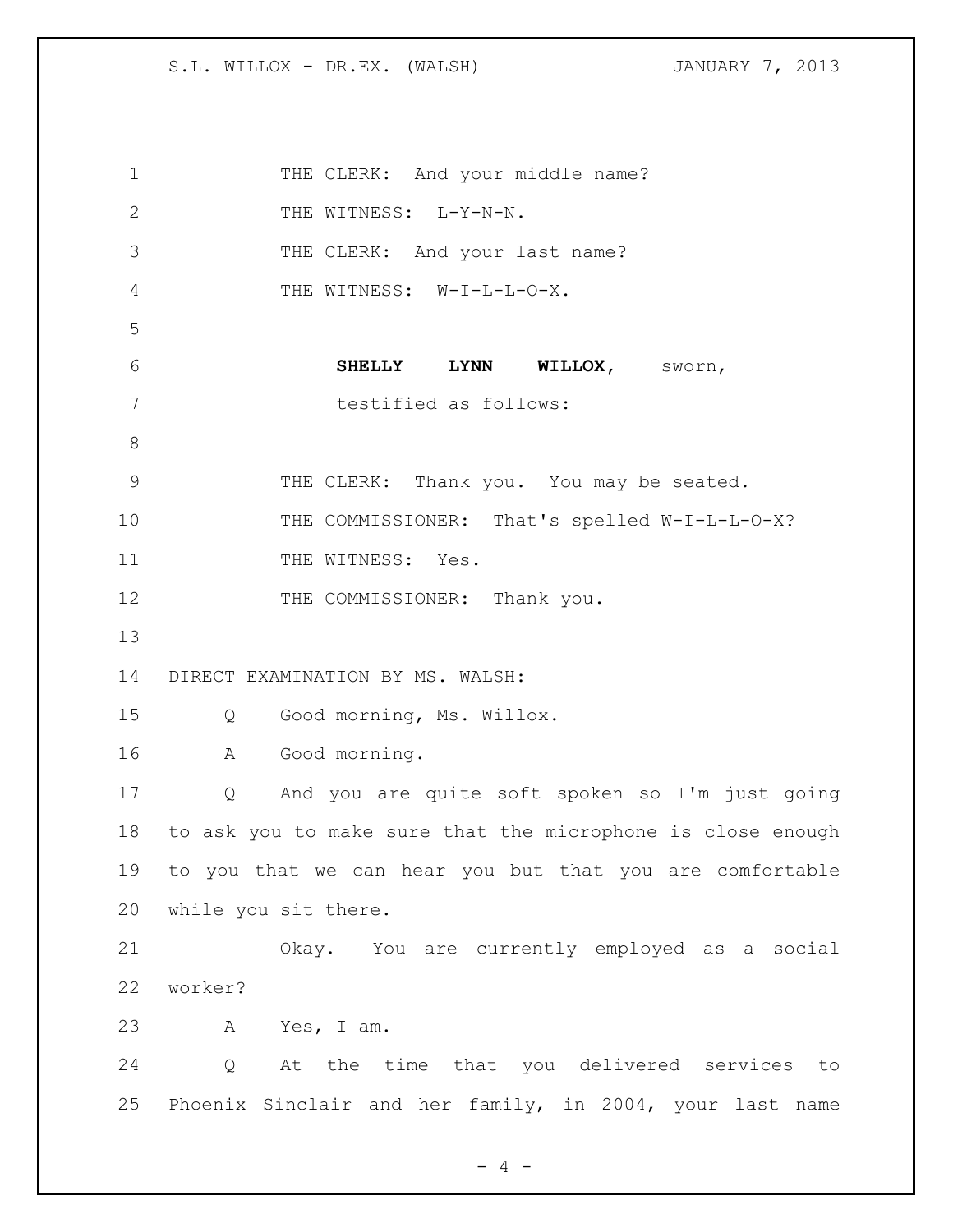S.L. WILLOX - DR.EX. (WALSH) (3.1)

 was Wiebe? A That's correct. Q So where we see you referred to in the documents you're referred to as Shelly Wiebe? A Yes. Q You were currently employed at All Nations Coordinated Response or ANCR? 8 A That's correct. Q And that's as a crisis response unit supervisor? A A crisis response social worker. Q You're not a supervisor? 12 A No, I'm not, not any longer. Q You were a supervisor? 14 A I was, yes. Q Okay. Sorry, I'm told that perhaps your microphone is not on. 17 A Can you hear me now? Q No, that's much better. Nothing like a little technology. So when -- right now you work as a crisis response -- A Social worker. Q Social worker. At one point you were a supervisor? A Yes, I was in a term as a -- as the crisis

 $- 5 -$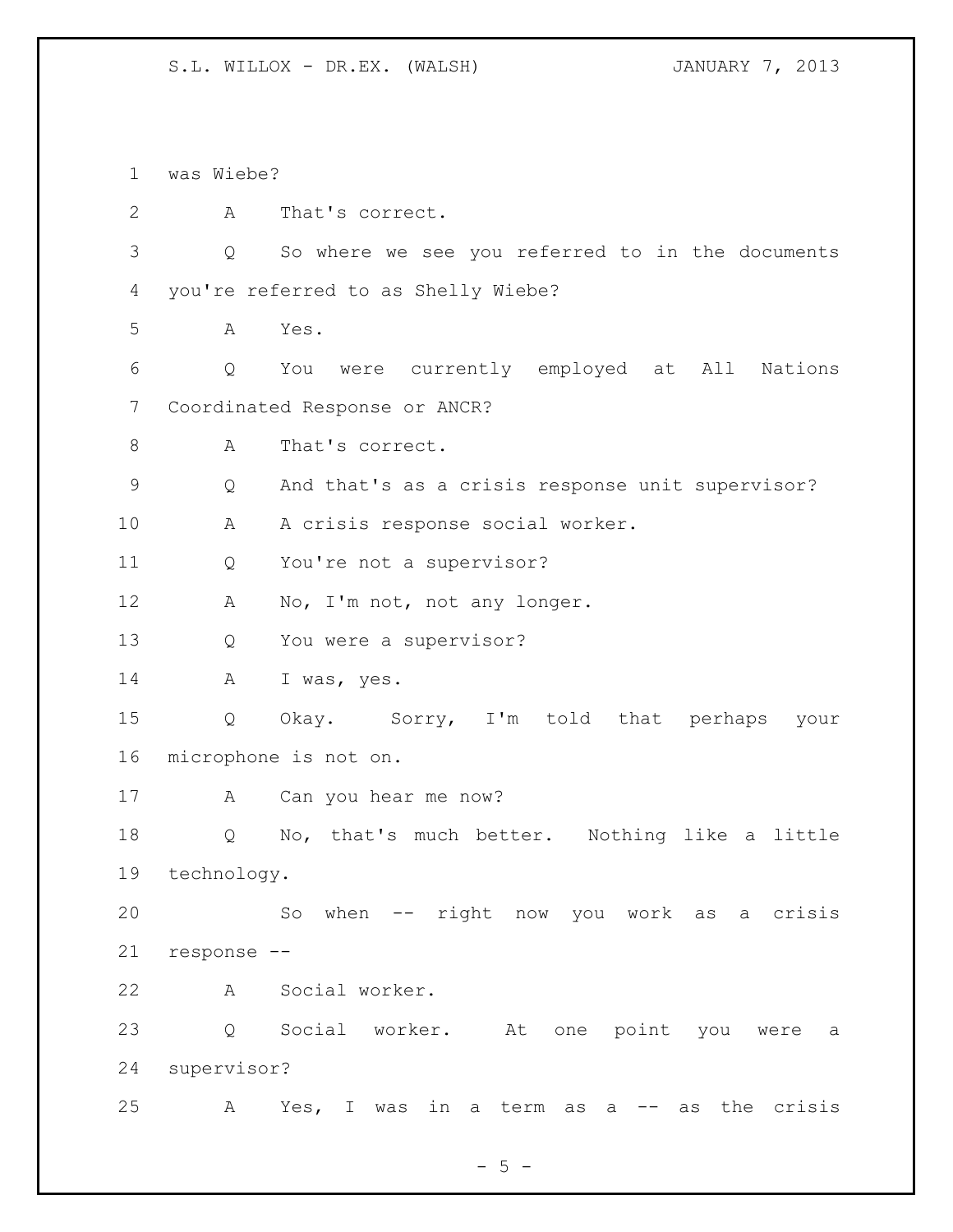response supervisor for a period of time. Q What period of time was that? A September 2010 to September 2012. Q So you've just recently finished that position and gone back to being a regular CRU worker? A Yes. Q Before we discuss your employment history I wanted to talk about your educational background. A Okay. Q You have a Bachelor of Arts with a major in psychology? A That's correct. Q And you have a Bachelor of Social work? A Yes. Q Did you obtain that from the University of Manitoba? 17 A Both from the University of Manitoba. Q When did you get your BSW? A In 1999. Q Did you take any courses specific to child welfare when you took your BSW? A Yes, I took the child welfare course through the University of Manitoba, Faculty of Social Work. Q Did you do any practicum work when you were doing your BSW?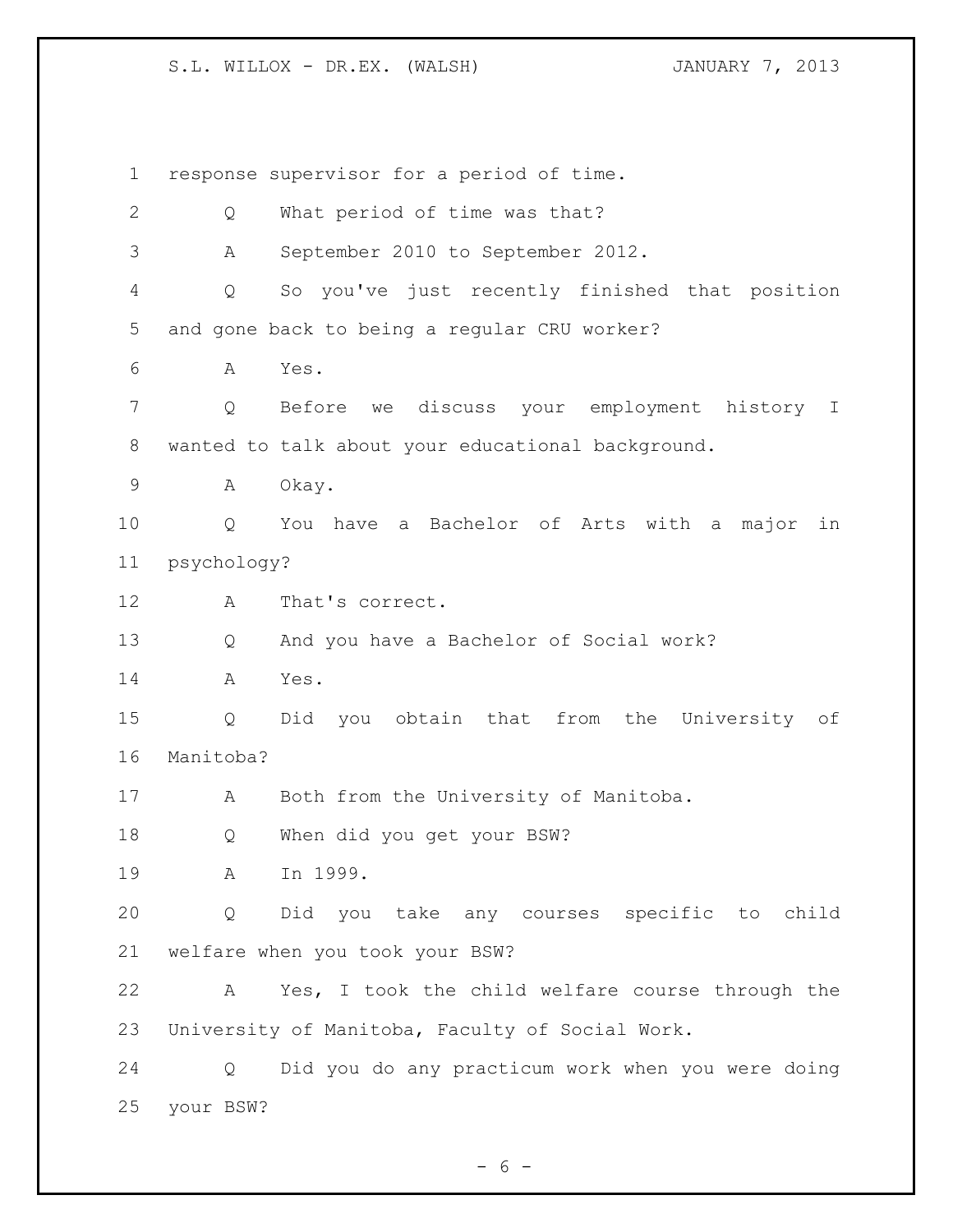S.L. WILLOX - DR.EX. (WALSH) (3.1)

| 1           | A                  | Yes, I did two practicums, one was related to the          |
|-------------|--------------------|------------------------------------------------------------|
| 2           |                    | field of child welfare.                                    |
| 3           | Q                  | Now, in terms of your work history, you began              |
| 4           |                    | your employment with the agency, Winnipeg Child and Family |
| 5           | Services, in 1999? |                                                            |
| 6           | Α                  | That's correct.                                            |
| 7           | Q                  | So right after you graduated with your BSW?                |
| 8           | A                  | I graduated in May of '99, I started in August of          |
| $\mathsf 9$ | 199.               |                                                            |
| 10          | Q                  | When you started you were a family services                |
| 11          | worker?            |                                                            |
| 12          | A                  | That's correct.                                            |
| 13          | Q                  | How long did you stay in that position?                    |
| 14          | А                  | For approximately three years, until September of          |
| 15          | 2002.              |                                                            |
| 16          | Q                  | Then where did you go?                                     |
| 17          | А                  | I came to the crisis response unit.                        |
| 18          | Q                  | And you've stayed there all this time?                     |
| 19          | A                  | That's correct.                                            |
| 20          | Q                  | Okay. Are you registered as a social worker?               |
| 21          | Α                  | No, I am not.                                              |
| 22          | Q                  | Have you ever been?                                        |
| 23          | Α                  | I was at a period of time, yes.                            |
| 24          | Q                  | Why are you no longer registered?                          |
| 25          | Α                  | My registration had lapsed and I just simply               |

- 7 -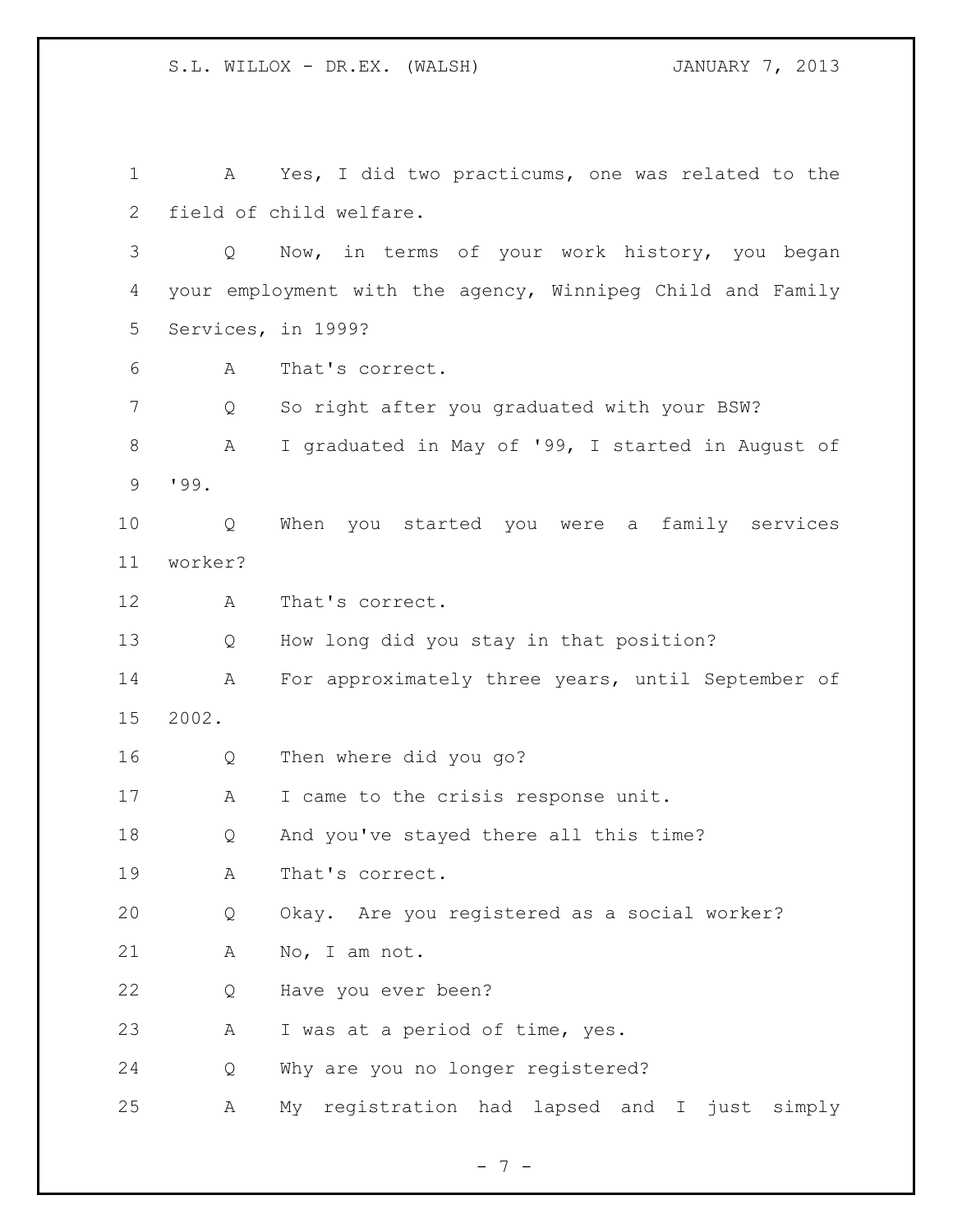didn't renew it.

Q It's not a requirement of your employment?

A No, it's not.

 Q Okay. Did you find that the courses you took to obtain your BSW prepared you for the work you do and have done with the agency?

 A Not specifically. It gave me a general idea of child welfare but it didn't prepare me for the job that I was about to do.

 Q So let's talk about the training that you took after you got your BSW. When you became a family services worker with Winnipeg Child and Family Services, in 1999, did you receive any training from your employer?

A I did, yes.

Q What was that?

 A I started in August of '99. I took some computer training, some Microsoft Word, Microsoft Outlook, Windows, and eventually I was enrolled in the core competency based trainings.

Q Core competency based training?

A Yes.

Q When did you take that?

 A I started them in August of 2000. I mean, sorry, April of 2000.

Q Over what period of time did you complete those

- 8 -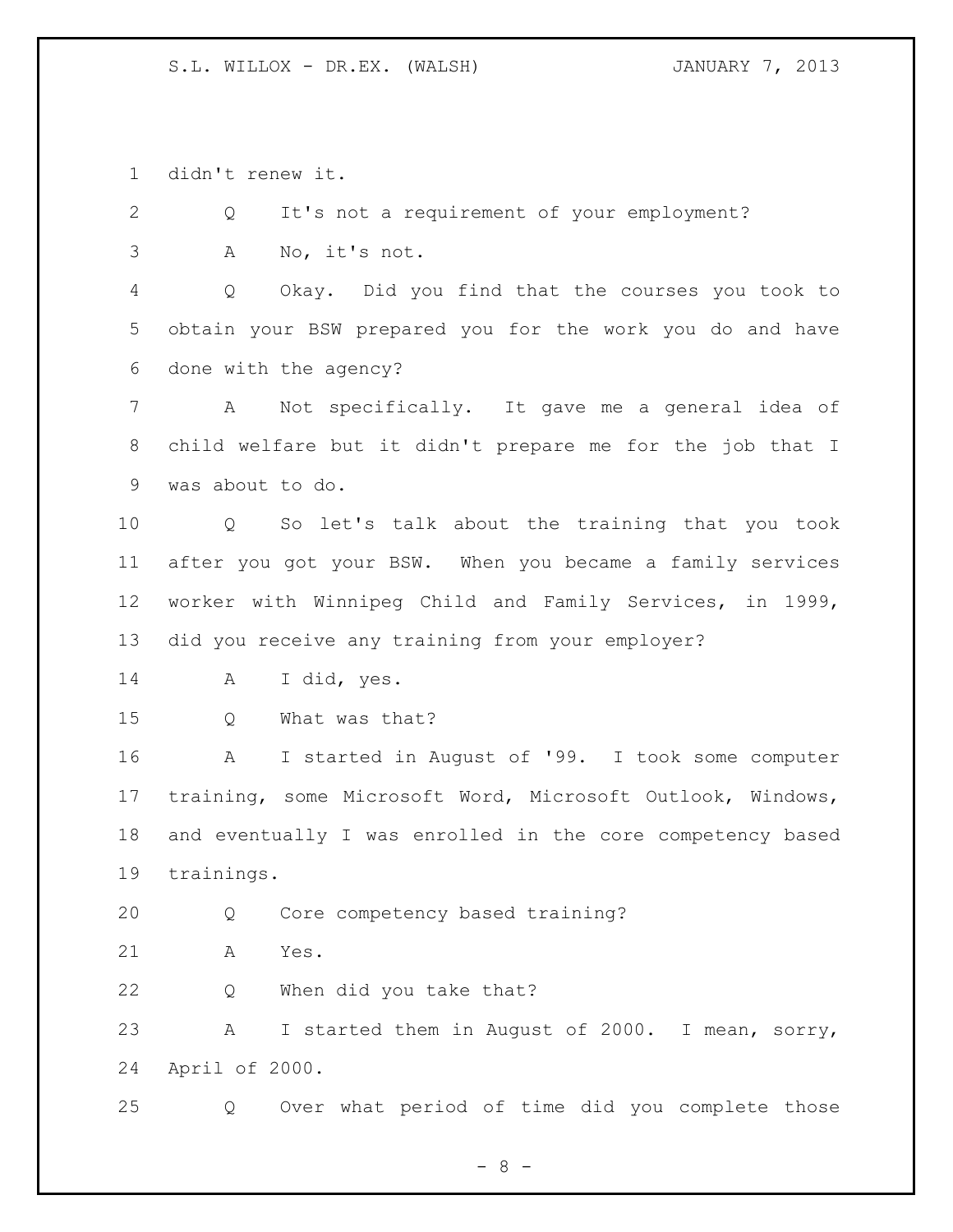courses?

 A There was four competency based trainings. I'm not sure exactly how long, maybe six months to a year, I completed them. Q What areas did those courses cover? A Family centre practise, case planning, the effects of neglect and abuse on child development, family reunification, separation, planning, permanency planning. Q Okay. Have you taken any other training over the course of your employment? A Yes, I have. Q What else have you taken? A I've taken a wide variety of training, some of which was mandatory, some of which was voluntary. For example, suicide assist training. I had taken the supervisor core training. Numerous other trainings of interest around child development. Q Okay. Did you receive any training in how to use CFSIS? A No, I did not. Q Have you used CFSIS in the course of your work? A Yes. Q So how did you know how to use it? A You learn. You teach yourself. You get the assistance of your supervisor, the administrative staff, to

 $-9 -$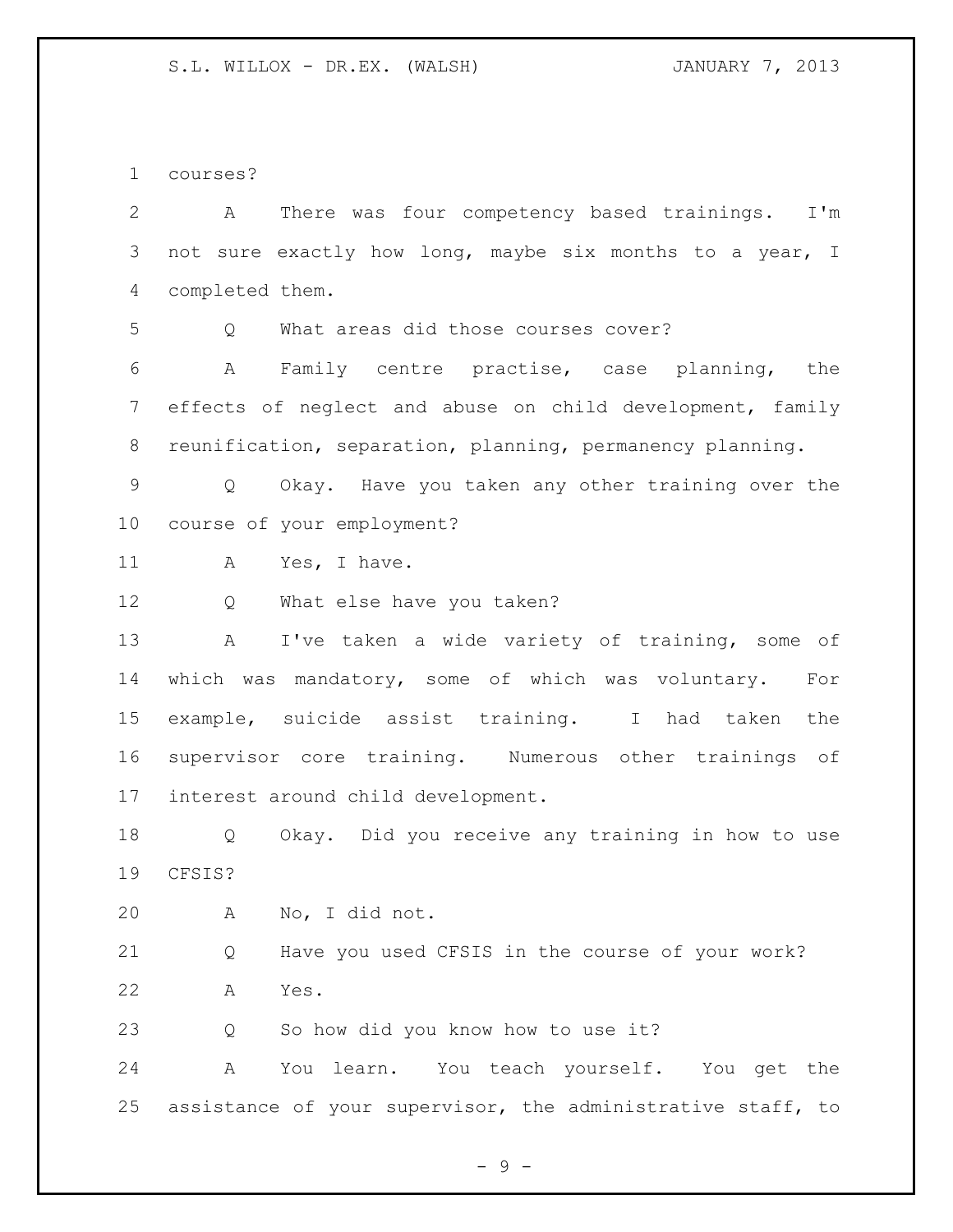S.L. WILLOX - DR.EX. (WALSH) (3.1)

help you learn the system.

| 2  | When did you start using CFSIS?<br>Q                        |
|----|-------------------------------------------------------------|
| 3  | Well, when $I - - I'm$ assuming when I started work<br>A    |
| 4  | the first day I -- it was part of your job. So I'm not      |
| 5  | sure exactly how long it took me to get used to the system  |
| 6  | or who showed me how to use the system but it was an        |
| 7  | expectation that you use the system during the course of    |
| 8  | your employment. So when I started it was something I had   |
| 9  | to learn.                                                   |
| 10 | When you started as a family services worker?<br>Q          |
| 11 | Α<br>Yes.                                                   |
| 12 | Q<br>When you began your employment in the crisis           |
| 13 | response unit did you receive any training specific to that |
| 14 | work?                                                       |
| 15 | One of the requirements of working at the crisis<br>A       |
| 16 | response unit was that I take the assist training which is  |
| 17 | the applied suicide intervention training.                  |
| 18 | When did you take that?<br>Q                                |
| 19 | I believe -- I'm not sure of the date. I know it<br>Α       |
| 20 | was shortly after I started at CRU and I started at CRU in  |
| 21 | 2002 so -- I don't remember the exact date.                 |
| 22 | Okay. Have you ever received training on the --<br>Q        |
| 23 | what are known as the provincial or the foundational        |
| 24 | standards?                                                  |
| 25 | Yes, I did receive standards training in 2009.<br>Α         |
|    |                                                             |

 $- 10 -$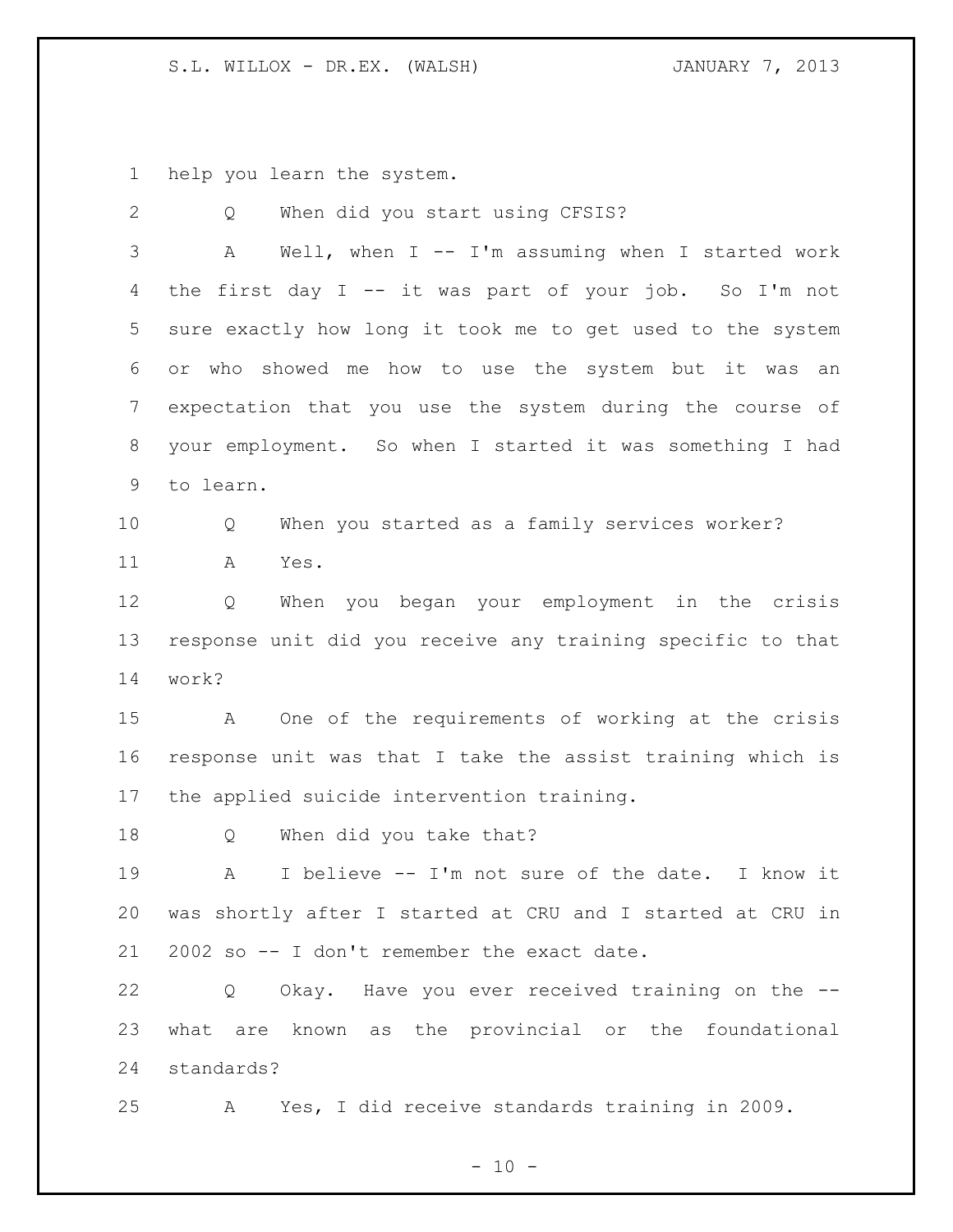Q Was that the first time that you'd received training on the standards? A Yes, it was. Q Okay. How was that training conducted? A My unit supervisor provided the training to myself and to my unit. 7 Q What did it consist of, the training? A We reviewed the standards in its entirety. Q Did you say that was 2009? A Yes, October 2009, I believe. Q So in 2004 what guided how you did your work? A General practise and principles of the things 13 that I had learned through my core training, my experience, supervisor direction. Q Did you refer to any policies or manuals? A Not on a general base. Like not on a daily basis but it -- the -- I did have manuals that are available to me for review but generally we would go to our supervisor to ask for direction. Q What, what was in the manuals that were available to you? A They were policy manuals that I had on my desk. Q Generally your practise was to refer to your supervisor if you had a question? A Yes.

 $- 11 -$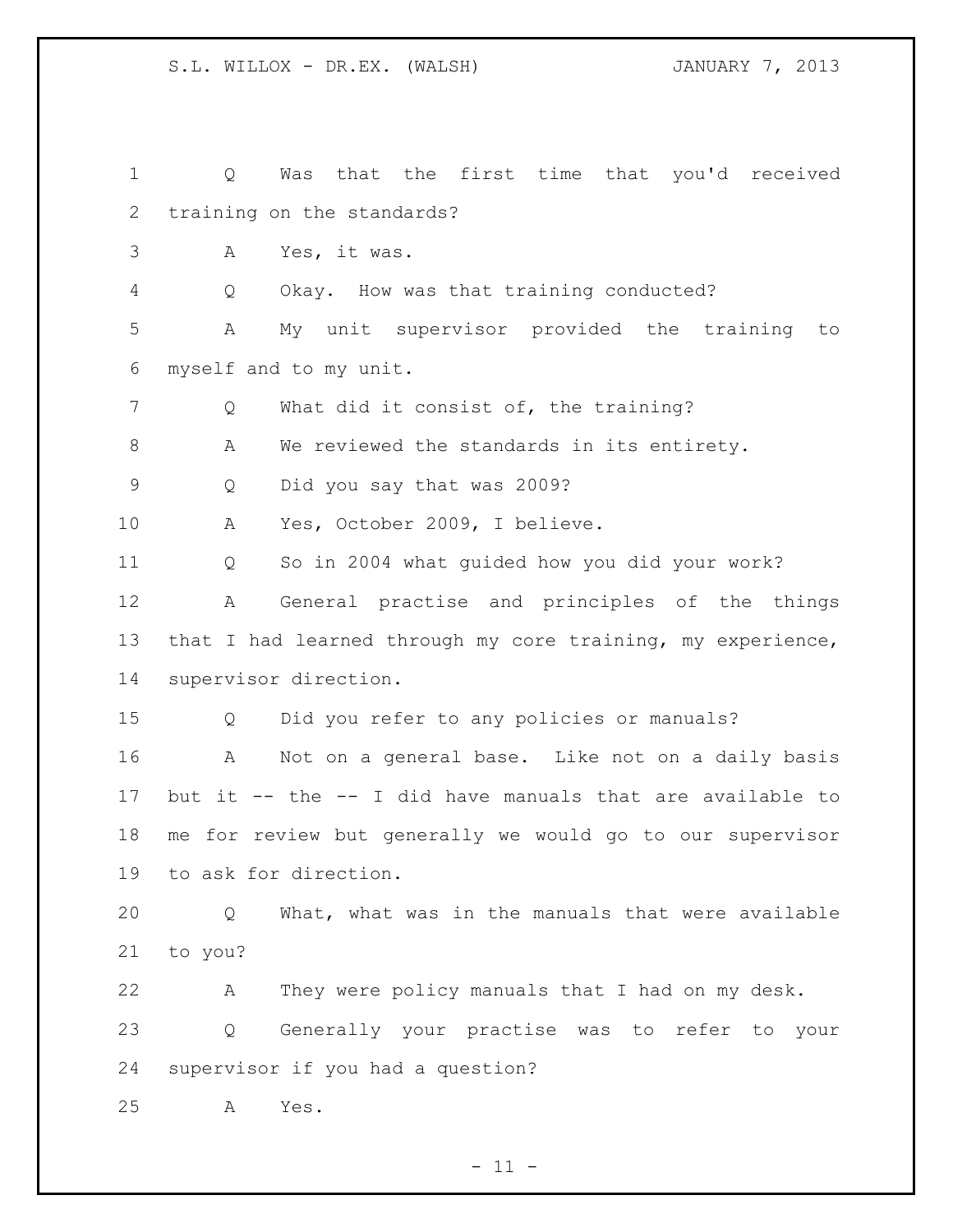Q Okay. How do you define risk assessment? A Risk assessment. I mean we assess risk based on a variety of factors, through, for example, age of child, developmental needs, issues that have been identified within the family group, prior child welfare involvement. There's a variety of things that we look at to assess risk to a child. Q Okay. And were those factors the same in 2003 as -- or in 2004 as they are today? 10 A I think they have -- generally, for the most part, they are the same but I think that there are additional things that we are looking at today. Q Such as? A For example, if there are other partners or adult family members residing in the family home there's a greater emphasis placed on their involvement and their prior history that we review now. Q A greater emphasis today but it was still something that you knew to consider in 2004? A It was considered in 2004 but the emphasis on it has changed in today's practise. Q Okay. Is there a difference, in your view, between a risk assessment and a safety assessment?

 A Yeah, there's a difference. I mean, a safety assessment was used generally to assess a response time. A

 $- 12 -$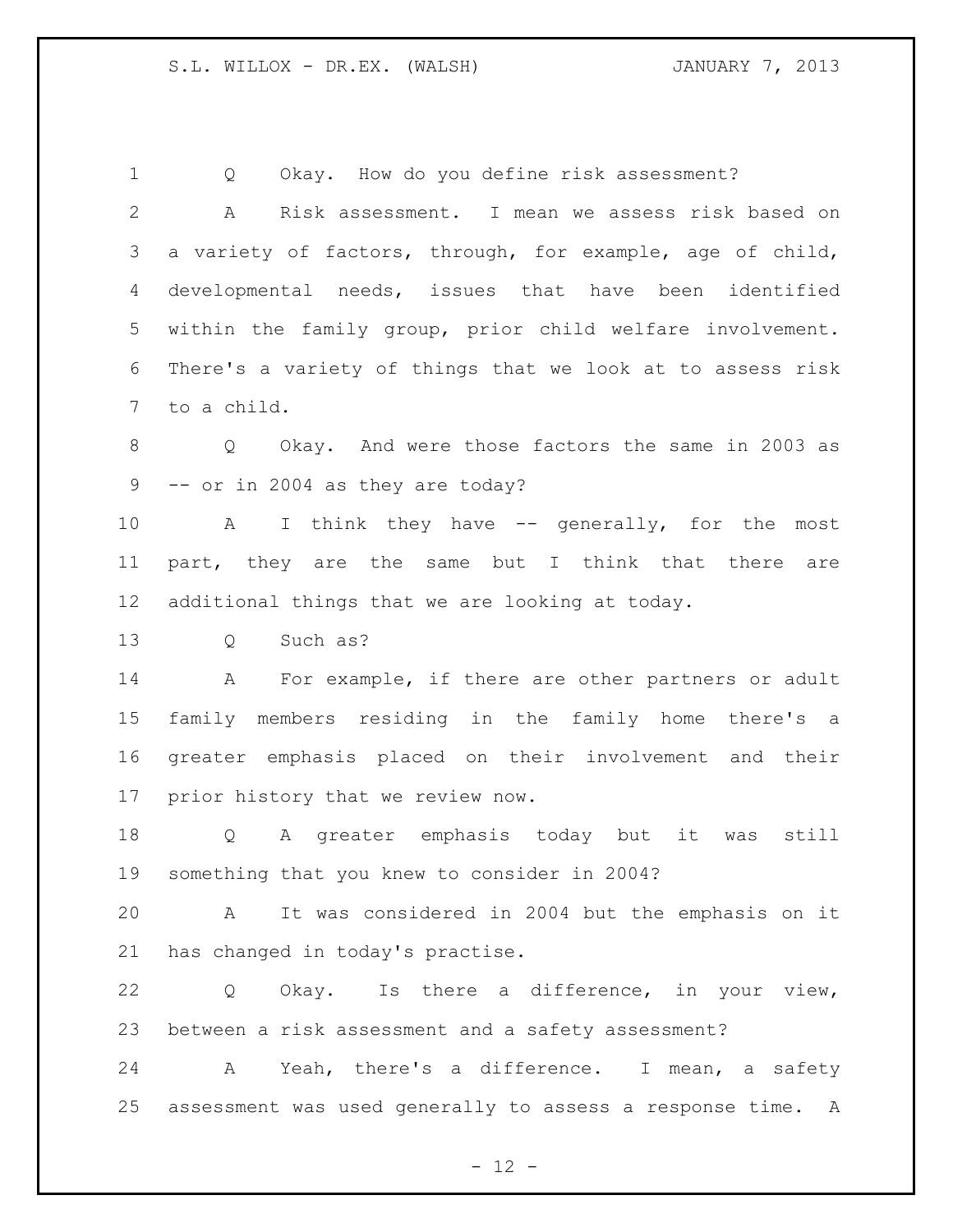risk assessment are those indicators that we're using to assess risk to a child.

 Q Is there a difference, let's start with 2004 and you can tell me if it's any different now, is there a difference between the risk assessment that a CRU worker does as compared to one done by a family services worker?

 A Well, CRU's involvement is more short term so there may not be as a thorough review of the dynamics that may be placing a child at risk or, you know, determination factors that may be requiring us to provide service to a family. But overall the bulk of the things that you are considering are similar but there's probably not as thorough of a review of them at the crisis response unit level.

Q And would that be true today, as well?

A Yes.

 Q As of 2004 had you received any training on risk assessment?

A No, I had not.

 Q How about by, by today, have you received any training on risk assessment?

 A Yes, there's been the implementation of the, the SDM tools.

Q SDM?

A Yes.

 $- 13 -$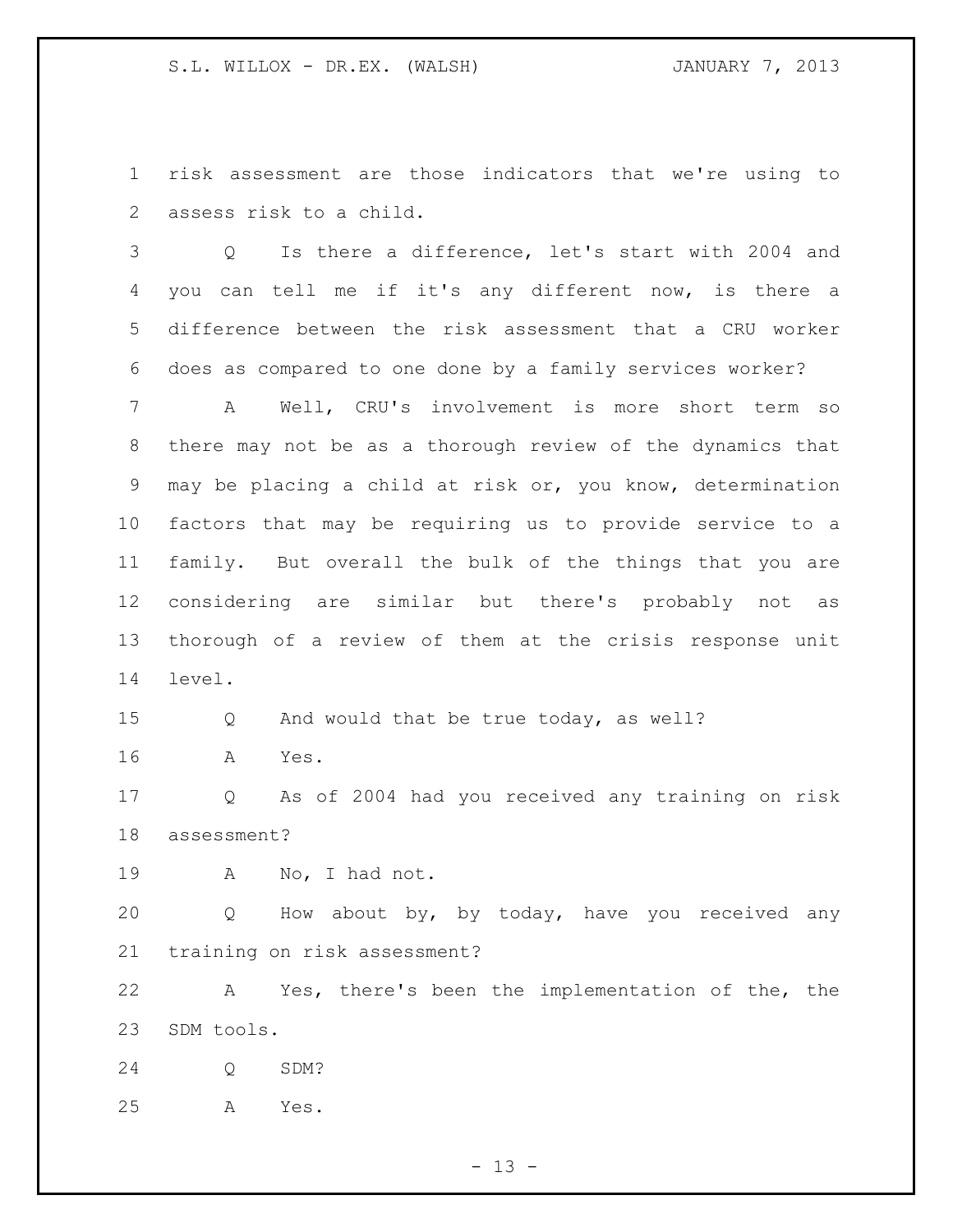Q Um-hum. That's structured decision making? A Yes. Q Okay. A And so part of that training involved, like looking at risk, risk factors and how that's assessed. Q And we will, we will be hearing more about that later in, in this inquiry, no doubt, and I'll probably be asking you some, some questions later in your evidence but when did you receive that training? A 2011. Q So up until 2011 you had not received any training from the agency on risk assessment? A No, I had not. Q Okay. What about when you took your BSW? A I don't recall for sure. Q So let's talk about the crisis response unit. Tell us what it is. A The crisis response unit is generally the front door to -- for families to services that are being provided by child welfare. We receive referral information from a variety of sources, phone, fax, e-mail, walk-ins, letters. And the job of CRU is basically to triage those referrals to determine the appropriate course of action. Q Was that true in 2004? A Yes.

 $- 14 -$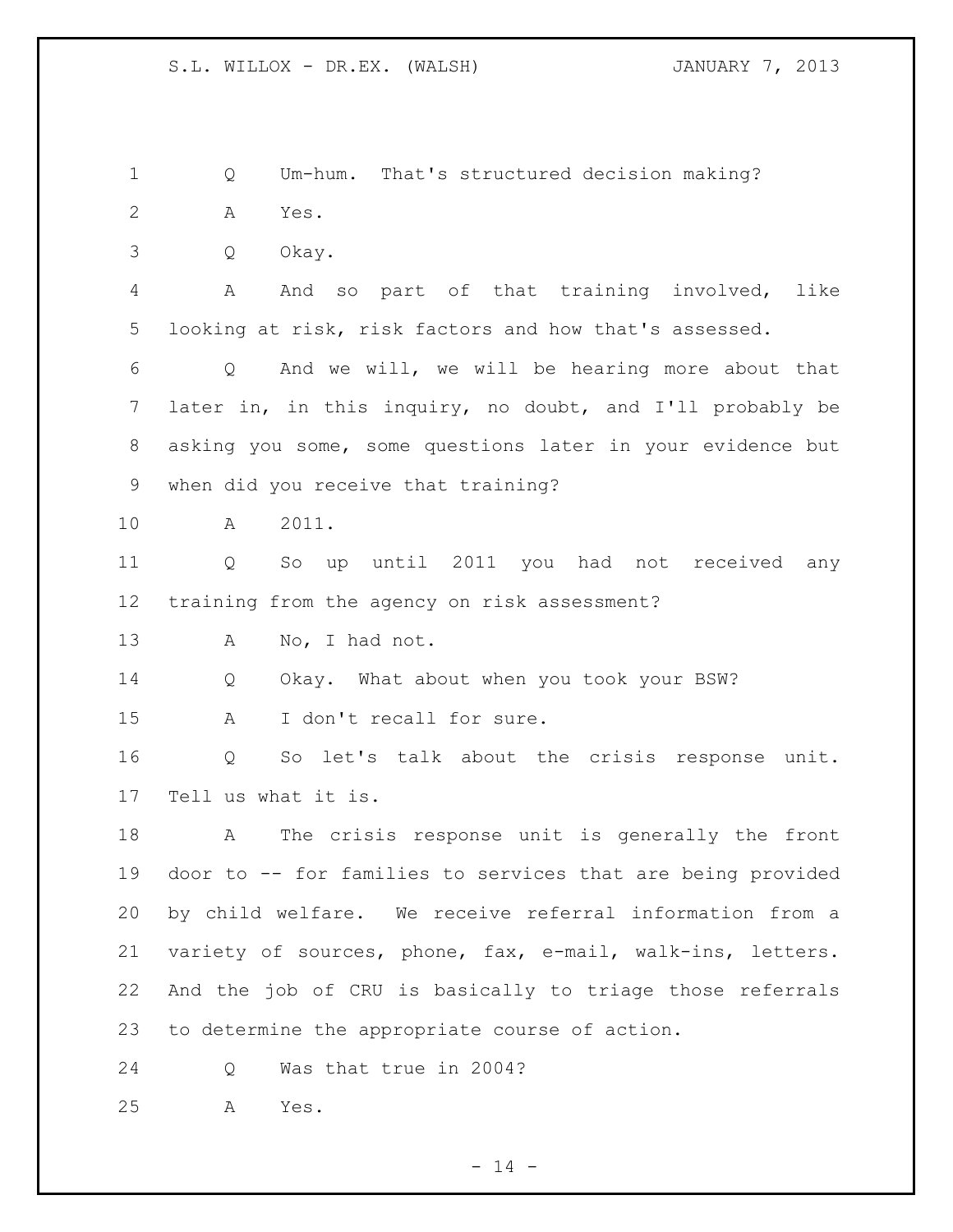1 Q And is that still true? A Yes. Q In 2004, what was the role of a CRU worker? A Well, we had -- our role was divided kind of into three days on and three days off. Three days you would be a phone screener and on an alternate three days you would be what we referred to as a backup worker where you would go out into the community and field on concerns that had been reported to the agency. 10 Q Is that still the case today? A Yes, it is. Q You talked about, I believe, gathering information. What type of information would a CRU worker need to gather?

 A For example, if you were on phones doing intake you would receive calls from community collaterals or individuals wanting to report child protection concerns. You would gather the information from the source of referral and make a determination as to what would be the appropriate course of action. Should it receive follow up, should it be closed, should someone field, should it be referred to intake or abuse for ongoing services or intervention.

 Q So how did you make that determination? What, what criteria did you rely on to determine whether a file

 $- 15 -$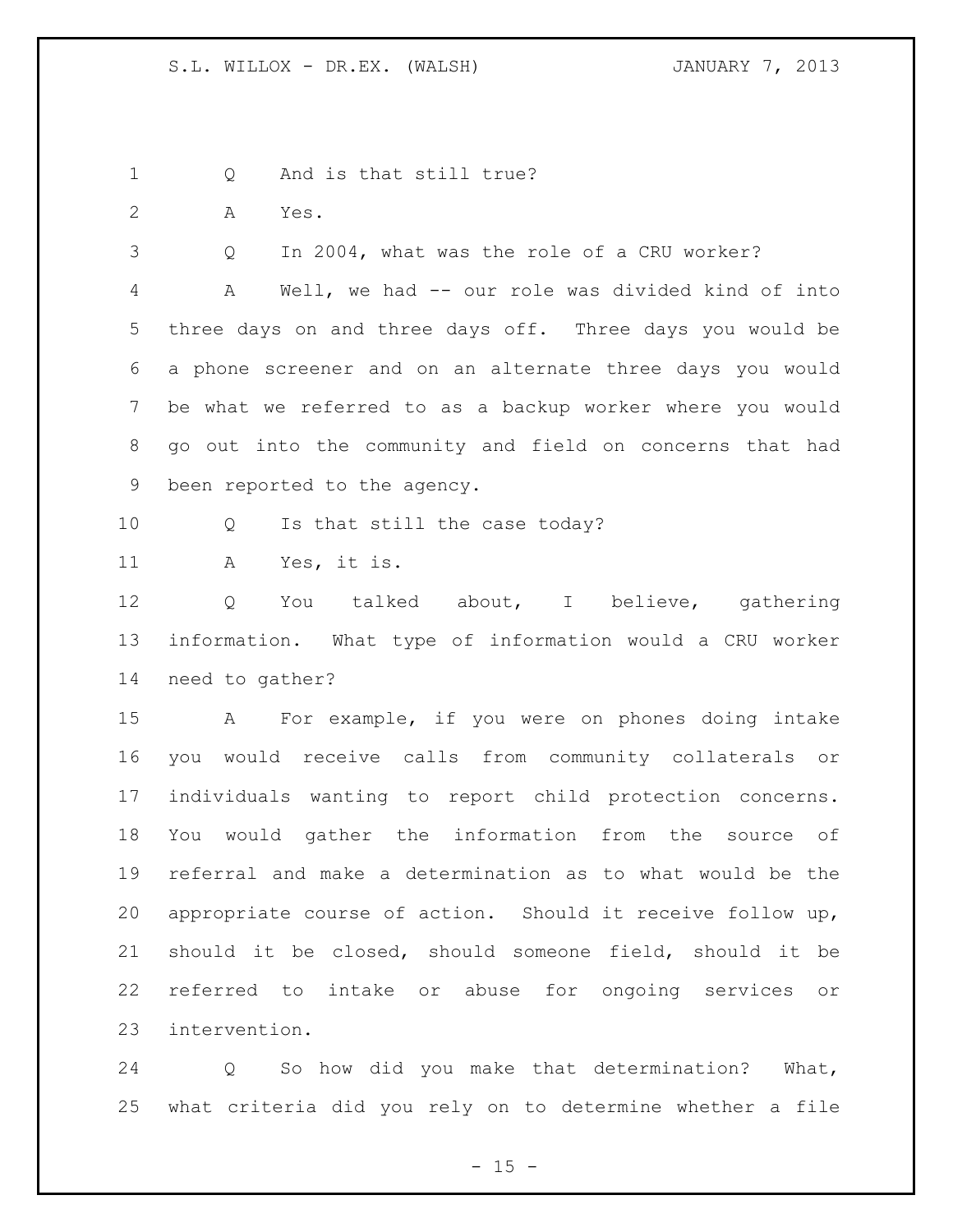should be transferred to intake, for instance?

 A You would listen to the information that the source referral was providing. Sometimes, based on the information they're providing, that would give you a clear indication as to what needed to happen. Sometimes, and usually always, we would refer to see if there was a history of prior contact which would also help us making a determination for the appropriate route that a referral should take. And you would kind of review all of the information that's available to you and then make a determination. Q Okay. How did you record the work that you did at CRU in 2004? A Do you mean to provide to my supervisor or generally like -- Q To, to -- 17 A -- if I was on the phone taking a call? Q All documentation that you did. A Generally, when I was on the phones doing intake I had a steno pad that I would make notes in, following or during my phone call. I would also enter that information into a word document which we had a standard CRU report which was being provided to our supervisor at that time to -- for review.

Q Okay. Ultimately, who would type up the word

 $- 16 -$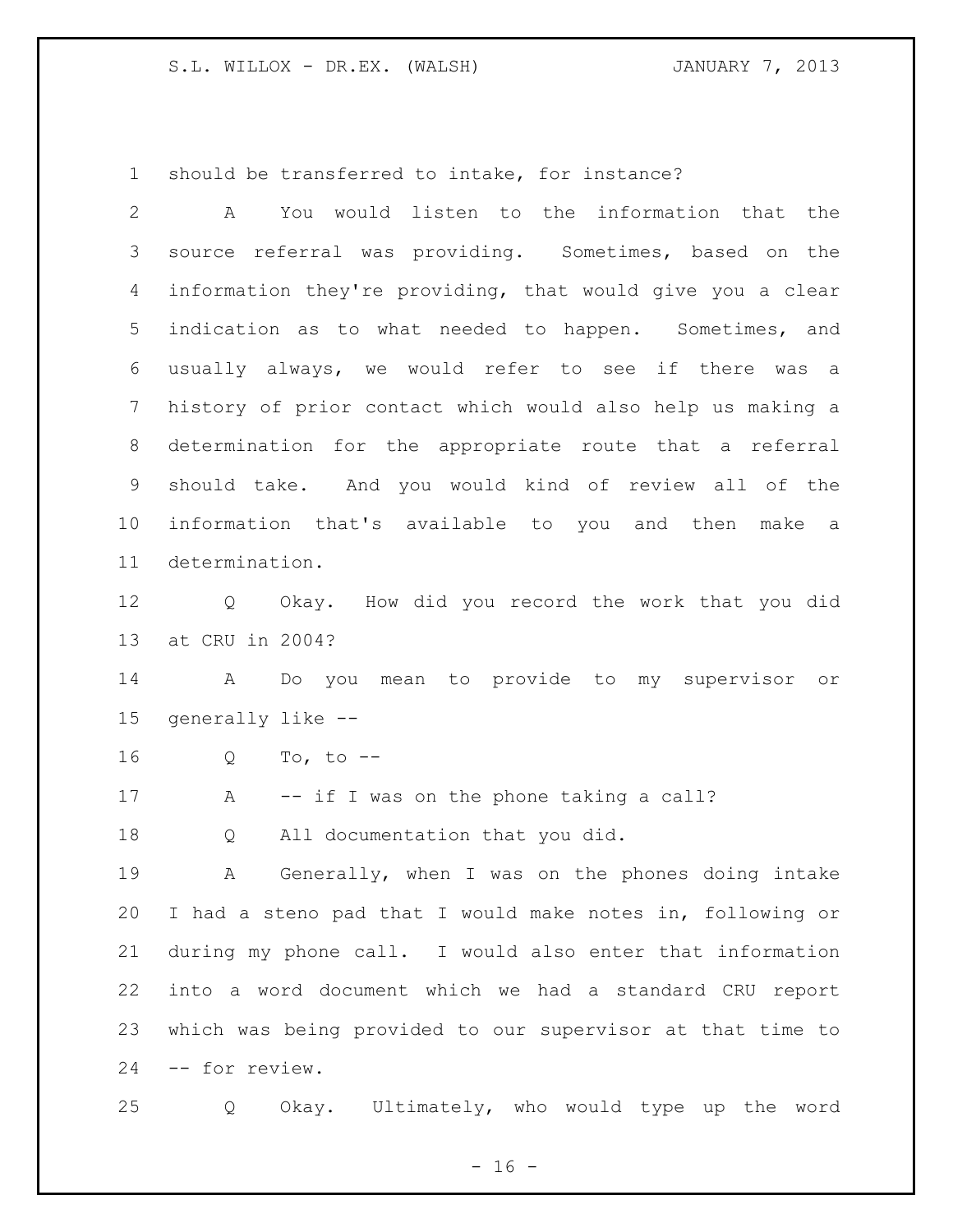document? You?

A Yes, I would.

 Q Okay. And then how would the record makes its way into a person's file?

 A I would complete a CRU report. I would provide it to my supervisor for review. When she has signed off on the report she would provide it to the CRU administrative staff and it, depending if it was a referral for intake, it would be referred up to intake. If it was a closing the administrative staff would somehow place it into an individual's file.

 Q Okay. And we'll come to look at some of your documents and, and ask some more questions about those in a minute. How did you determine or were you the person to determine what documentation actually made its way into the file?

 A Well, any CRU report that was generated would need to be placed eventually into the file. But after the supervisor reviewed the reports and provided it to the administrative staff it was the administrative staff's responsibility to place any documentation into the file.

 Q What about the note pad that you talked about, what happened to that?

 A It was individual, like practise, for myself. For example, I would keep those steno pads for a period of

 $- 17 -$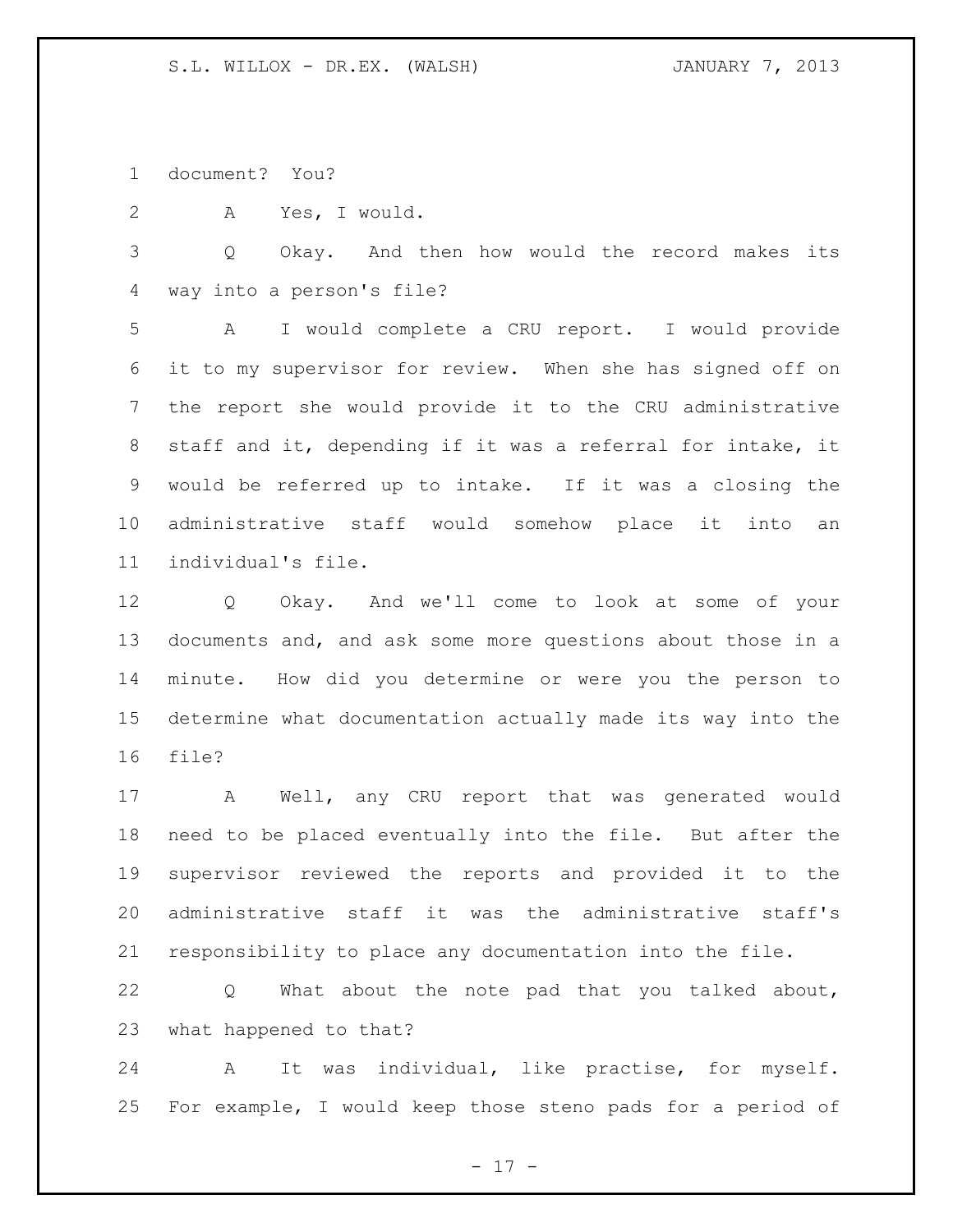time. I would keep them locked in my desk drawer and after a period of time I would shred them.

 Q Okay. So have the note pads that related to Phoenix Sinclair and her family's file -- do you recall what you did with those?

A Those would have been placed in the shredding.

 Q Okay. Was that pursuant to a directive or a policy from the agency?

 A There was no policy at that time. Generally the information that I -- if I had chosen to write it down on the steno pad that information was contained in my CRU report which I provided to my supervisor. So the information was documented in the CRU report.

 Q Did you document every call you received as a CRU worker?

 A Well, if there was no child welfare calls, for example, people looking for resource information, a CRU report was not necessarily generated.

 Q What about, though, did you keep a record of it, a log of some sort?

21 A At that time we were keeping records, something that was called a CRU log and we were keeping track on those logs of each call that we received.

 Q Regardless of whether it was CFS related? A Yes.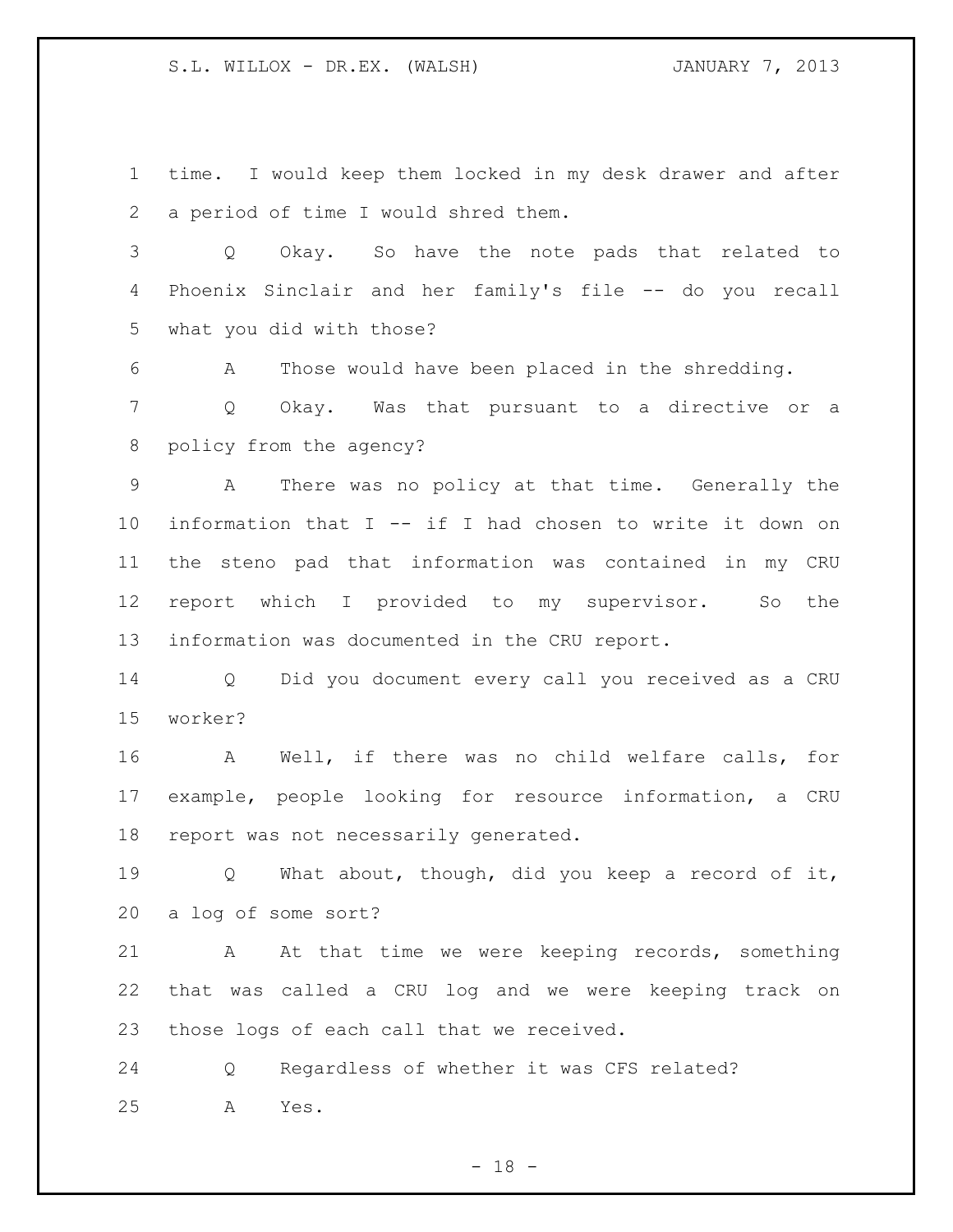1 Q Okay. You say at that time, that's 2004? A Yes. Q Has that practise changed? A Yes. THE COMMISSIONER: There was a log kept? THE WITNESS: Yes, there was. Yeah, that practise has changed with the implementation of the intake module. BY MS. WALSH: Q So is every call documented as of the existence of the intake module? A Yes. Q Not documented in a log though? A No. Non-child welfare logs are documented right into the intake module. Q Okay. In 2004 and 2005, what was the timeframe for a case to be dealt with by the CRU level? A I don't remember, specifically. I remember around that time there was a lot of change that was occurring within the agency and we were tending to hold reports at CRU longer than usual, due to workload demands. 23 O So what was usual? A Well, CRU is supposed to be an emergency response service so generally it would be about 24 to 48 hours but

- 19 -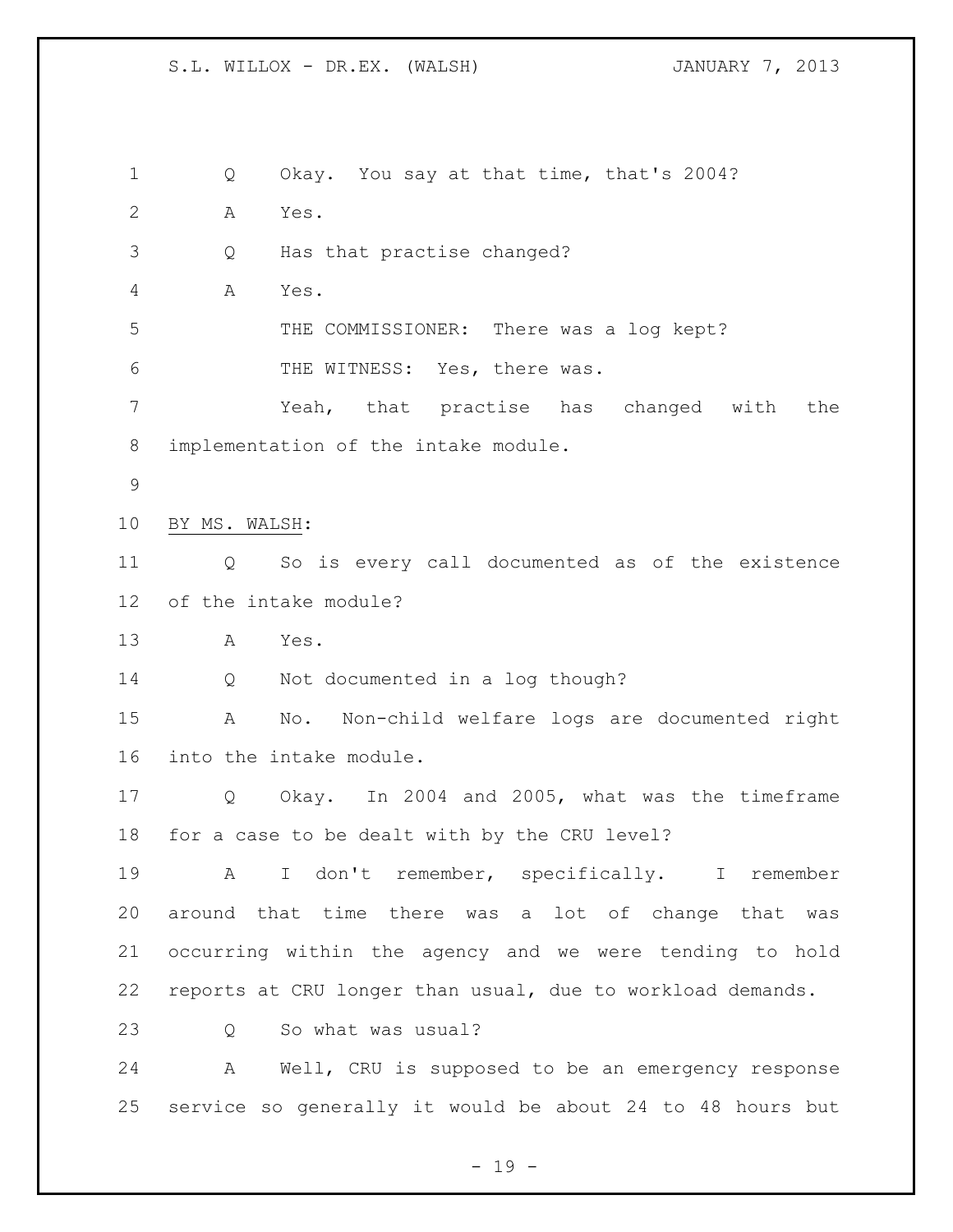at that time, due to changes that were occurring within the agency, reports were being held longer at CRU.

 Q Do you -- did you understand why? Like, what did that mean?

 A Well, it was around the time that I guess the AJI was happening so there was a period of time, and I don't remember specific timeframes, but there was a period of time where family service units were no longer accepting cases as transfers from intake so our intake department was asking or being asked to hold cases longer which, in turn, created an additional backlog at CRU.

 Q And when you say hold cases longer you mean hold them and perform services on the cases?

A Yes.

 Q Do you know, was that happening routinely in 2004 and 2005?

 A Yes, I believe it was for a period of time. As I was saying, that was the implementation of the AJI, it was -- I don't remember exactly how long that continued on but at that time that's what was occurring.

Q And how frequently did that occur?

 A I can't say for certainty with, you know, saying one out of every 10, I don't know for sure but there was a lot of extra work being put on to CRU at that time due to backlog to cases at the intake level.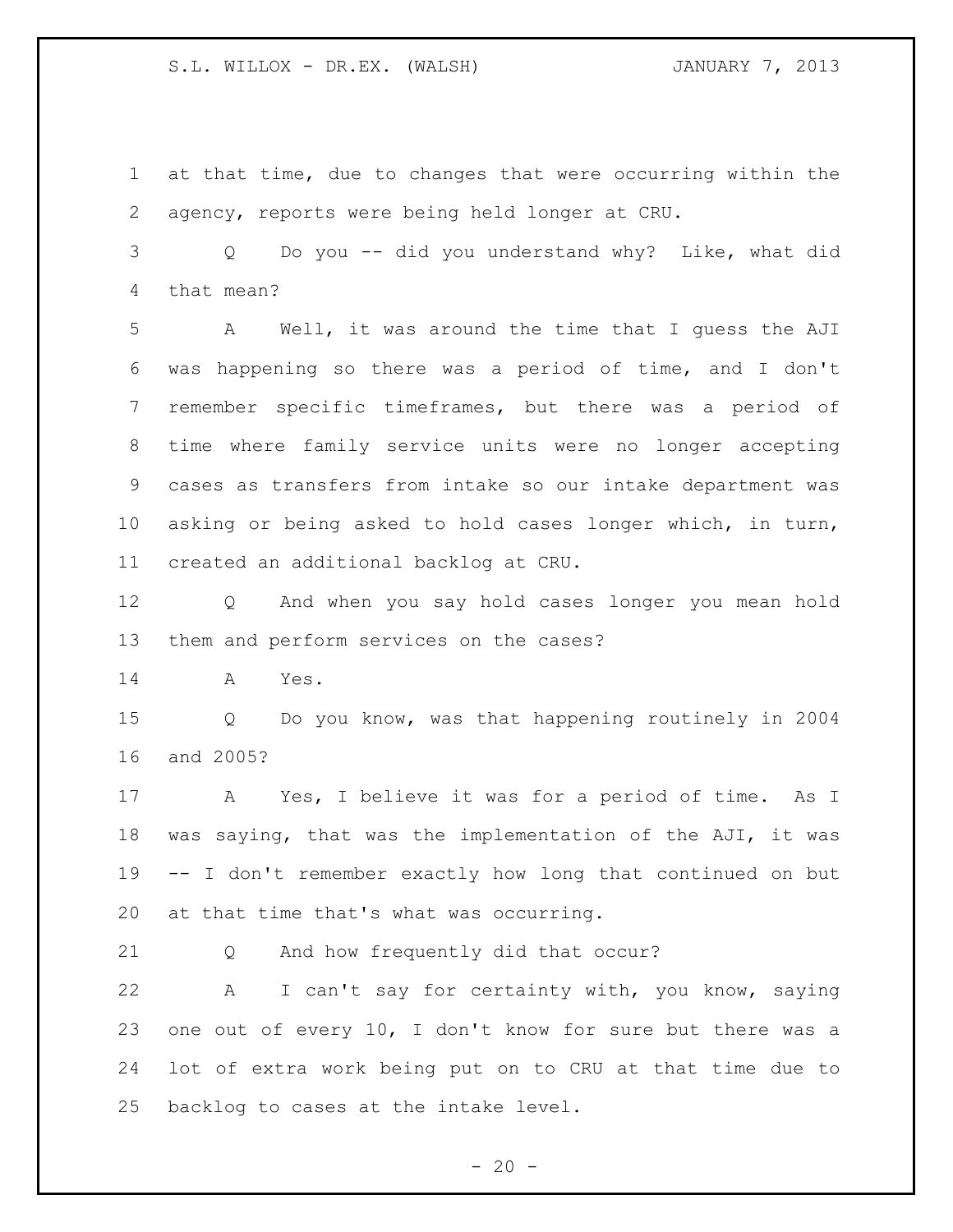Q Generally though, you said the usual practise would be -- CRU would have a file for between 24 and 48 hours? A That was the intent of the program, yes. Q Okay. So part of your job as a CRU worker was to determine whether to respond to a referral? A Yes. 8 O And what that response would be? A That's correct. Q And what the timeframe for responding would be? A Yes. Q Okay. So I'd like to refer you to our Commission disclosure 992, starting -- it starts at page 19625. You have a hard copy of all the documents? A I do. Q Now, I suspect your counsel organized that for you so do you have -- A Yes. Q -- tabs? Do you -- it's going to come up on the screen for you, too, but you might be more comfortable with a hard copy. I don't know. So it was, it was CD 992. MR. RAY: I don't believe Ms. Willox has 992 in the binder. 24 THE WITNESS: Okay. MR. RAY: I don't have a hard copy with me.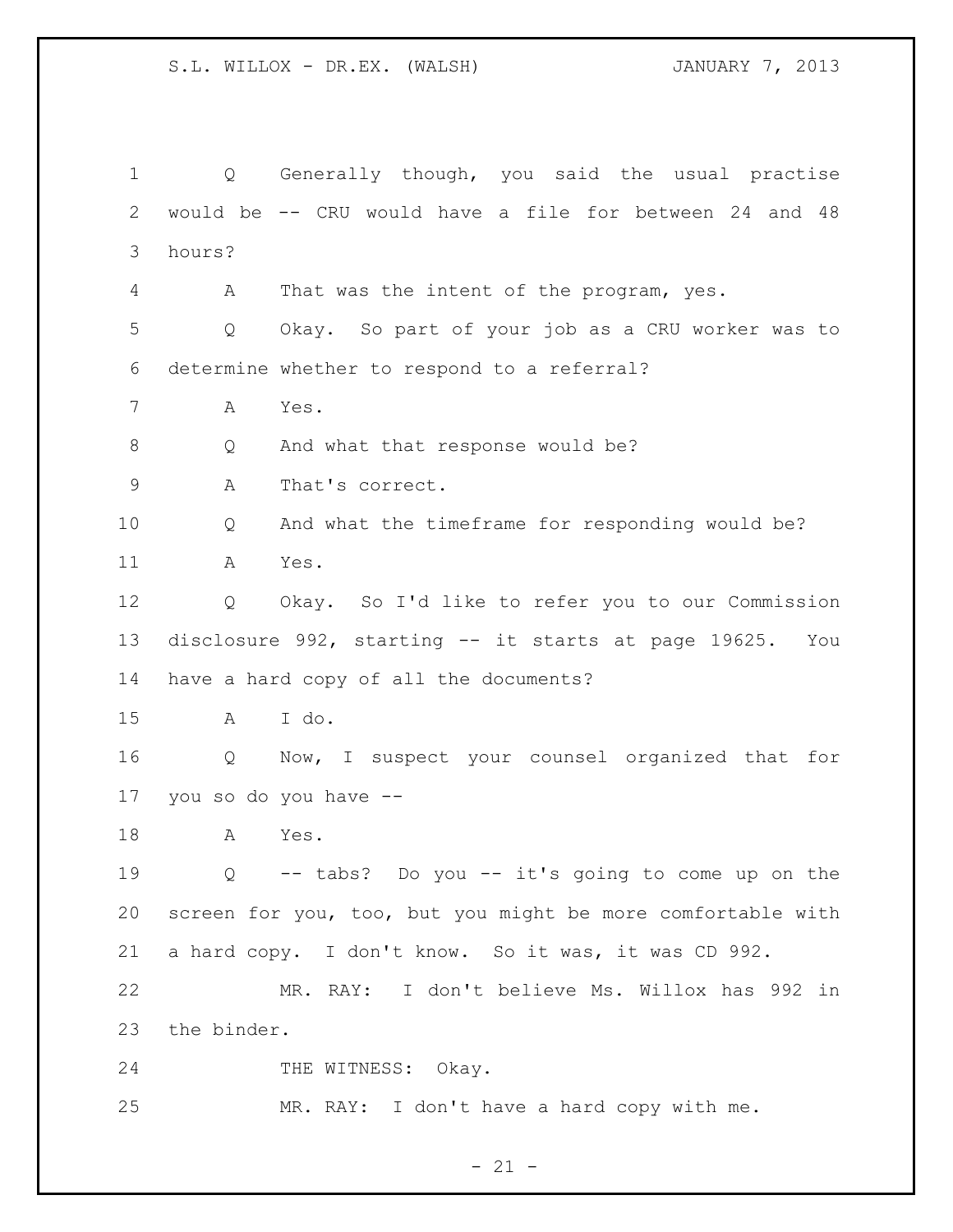1 MS. WALSH: Sorry? MR. RAY: Ms., Ms. Willox doesn't have a hard copy -- MS. WALSH: Oh, which -- MR. RAY: -- of 992 in the binder. MS. WALSH: Oh, okay. 7 MR. RAY: That, that's (inaudible). 8 MS. WALSH: Oh, okay. BY MS. WALSH: Q Would you feel more comfortable having a hard copy? I can get you one. A That's fine. Q Yes. A I can look at it on the screen. Q Okay. Well, if you change your mind let us know. A Thank you. Q This is document entitled Winnipeg Child and Family Services Intake Program Description and Procedures. Are you familiar with this document? A I believe that it is a document that was available but I'm not familiar with it. Q Okay. I'm going to walk through some of it and ask you whether some of its contents match what you understood the practise to be at CRU.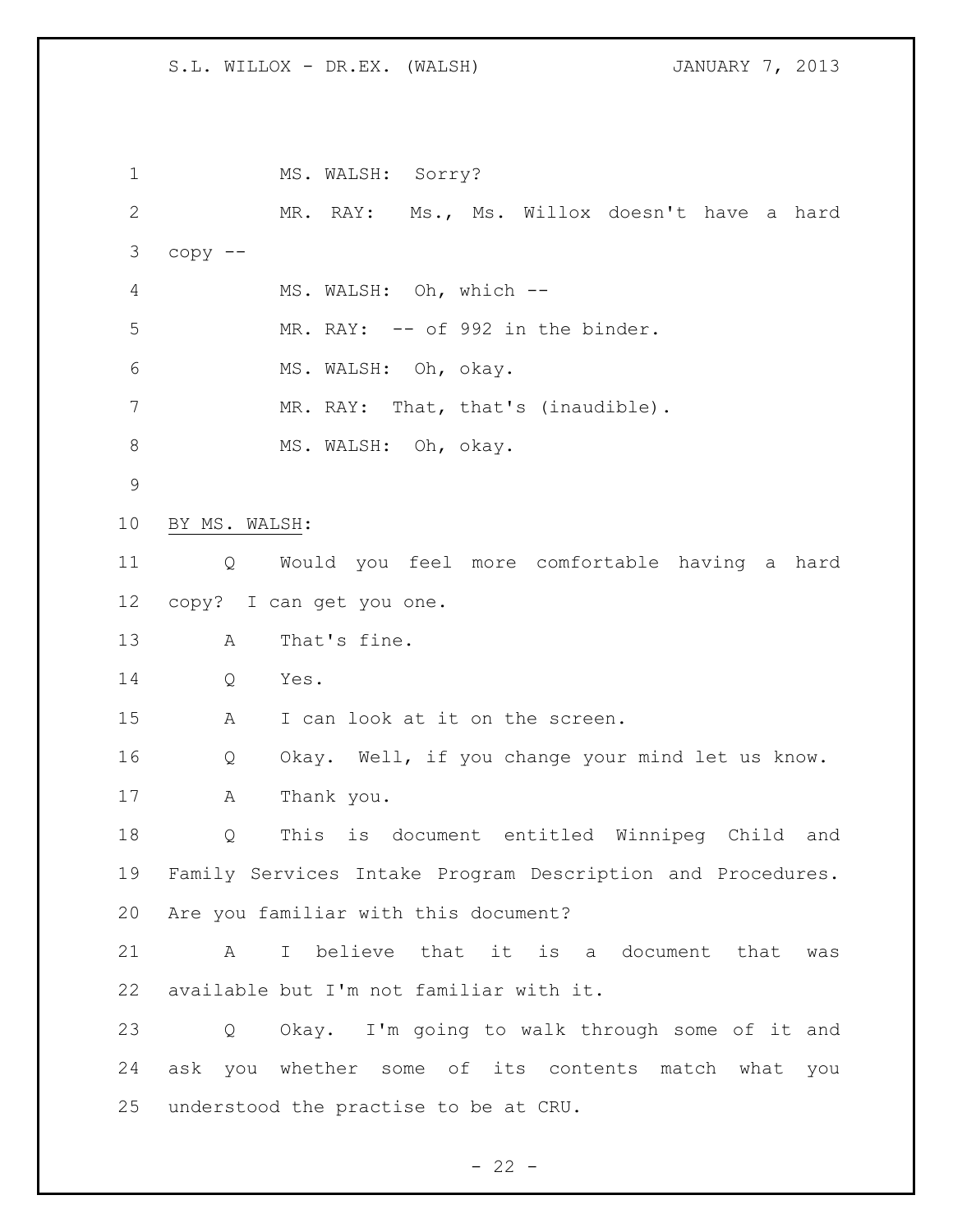So if we start at page 19628, the heading at the top of this page is "Crisis Response Unit and After Hours Unit. Program Description." And under the heading "Service Provision and Assessment", towards the bottom of the page it says: 7 With respect to the day-to-day provision of services the CRU and AHU will: a) Interface with Intake and Abuse Units as well as with the 12 Agency as whole and with external Agencies. b) Respond to any crisis involving assessing and intervention in situations where a child may be at acute risk of 18 abuse or neglect. The CRU will respond to all situations where a response is required within 24 hours or within 48 hours (on cases 22 not open to other Agency units)." And then over to the top of the next page.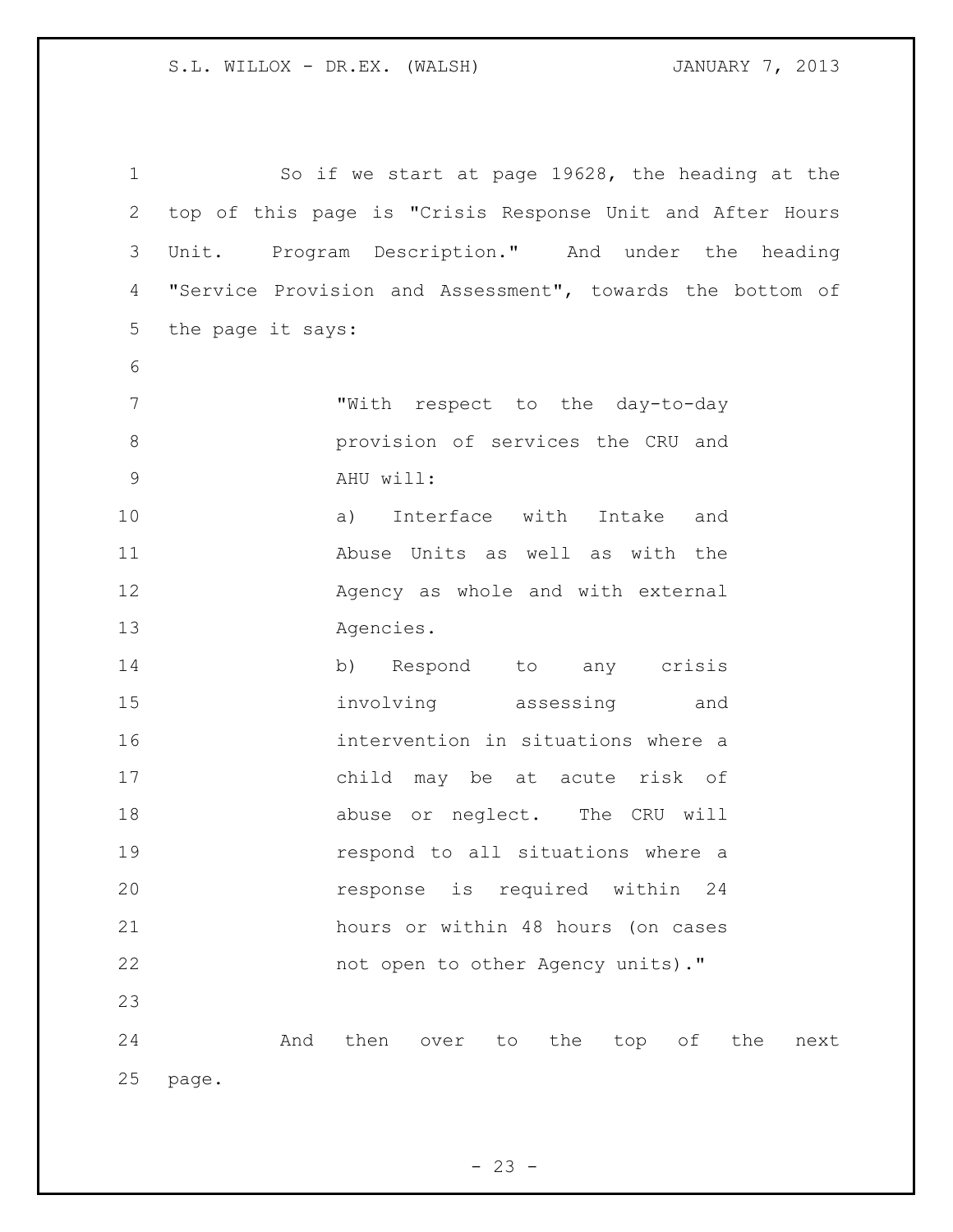"Situations requiring a response between 48 hours and 5 days or longer will be the responsibility of the Intake and Abuse units." Scrolling down to "C": 8 "Provide telephone screening, date 9 gathering  $-$ " I wonder if that should be data gathering.  $"--$  redirecting clients (collateral's, other Agency's) to other resources, and generating (typewritten) Case Standards 17 forms, including the 'Face Sheet', 18 and, (when necessary) the 'Safety Assessment' form, placement sheet, abuse investigation forms, and apprehension forms." So does this match how CRU was practising, in 2004, the things that I've just read? A Yes. But like I said, we were, at that time,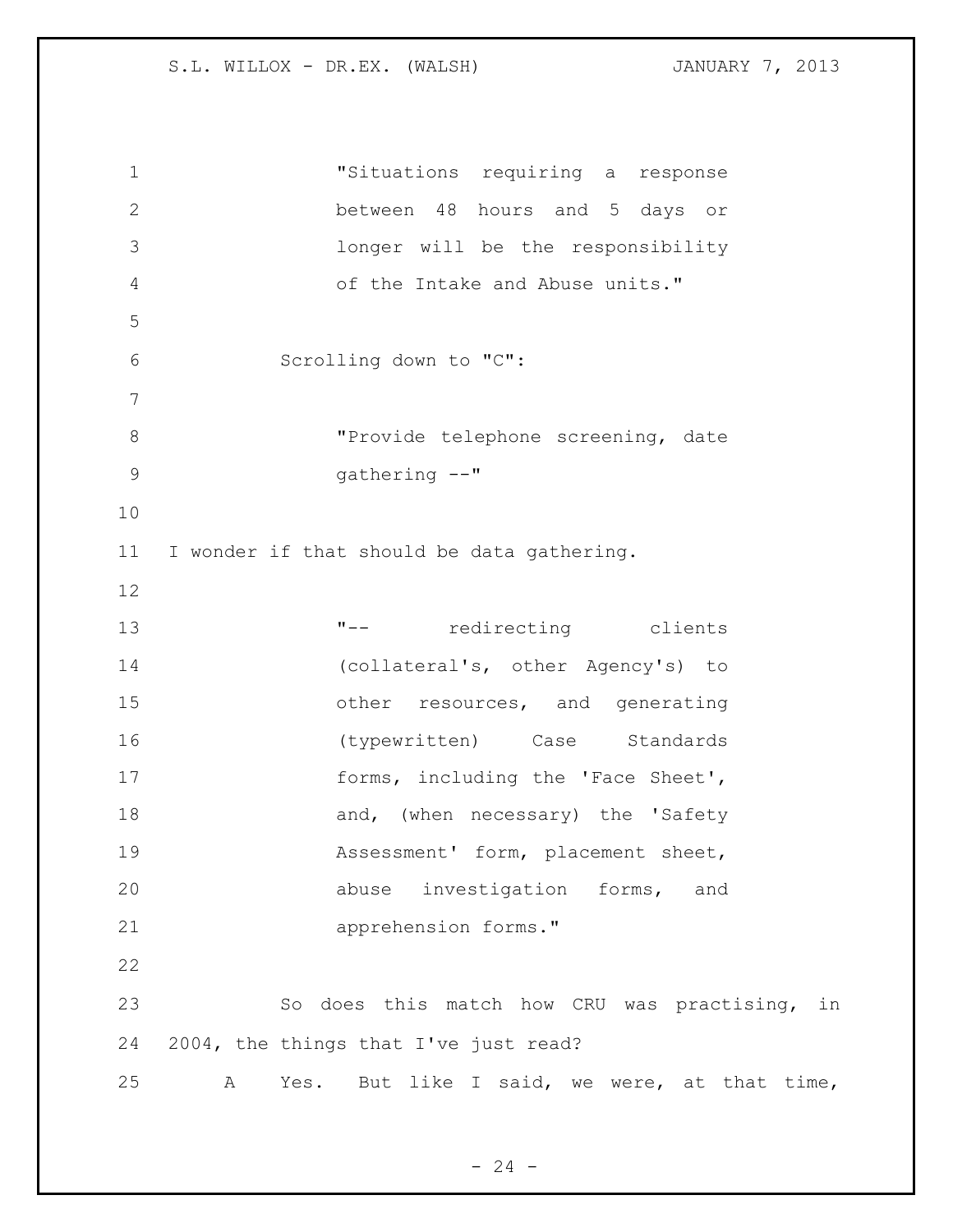tending to hold cases longer at CRU.

 Q Okay. In terms of the nature of the work that was -- does that match the nature of the work that you performed?

 A Yes. But because we are also, at that time, being asked to hold cases longer -- for example, I recall and in reviewing the report that Andy Koster had done I had expressed at that time, to Mr. Koster, that because we were being asked to hold cases longer we were asked to be -- to do additional work that normally wasn't being completed at CRU. For example, assist and do some of the abuse investigations.

 Q Okay. When you say you were being asked, you mean you, personally, as a worker or?

A The unit as a whole.

Q And do you know where the request came from?

 A I don't know for certain but, I mean, the general feeling was, was that intake was overwhelmed with the amount of cases that they were being asked to hold so as a result a lot of that workflow was being pushed back down to CRU for us to deal with.

 Q And how were you made aware of that? A I don't recall exactly if there was direction being given to us by our supervisor but based on the changes that we were seeing and the cases not moving in the

 $- 25 -$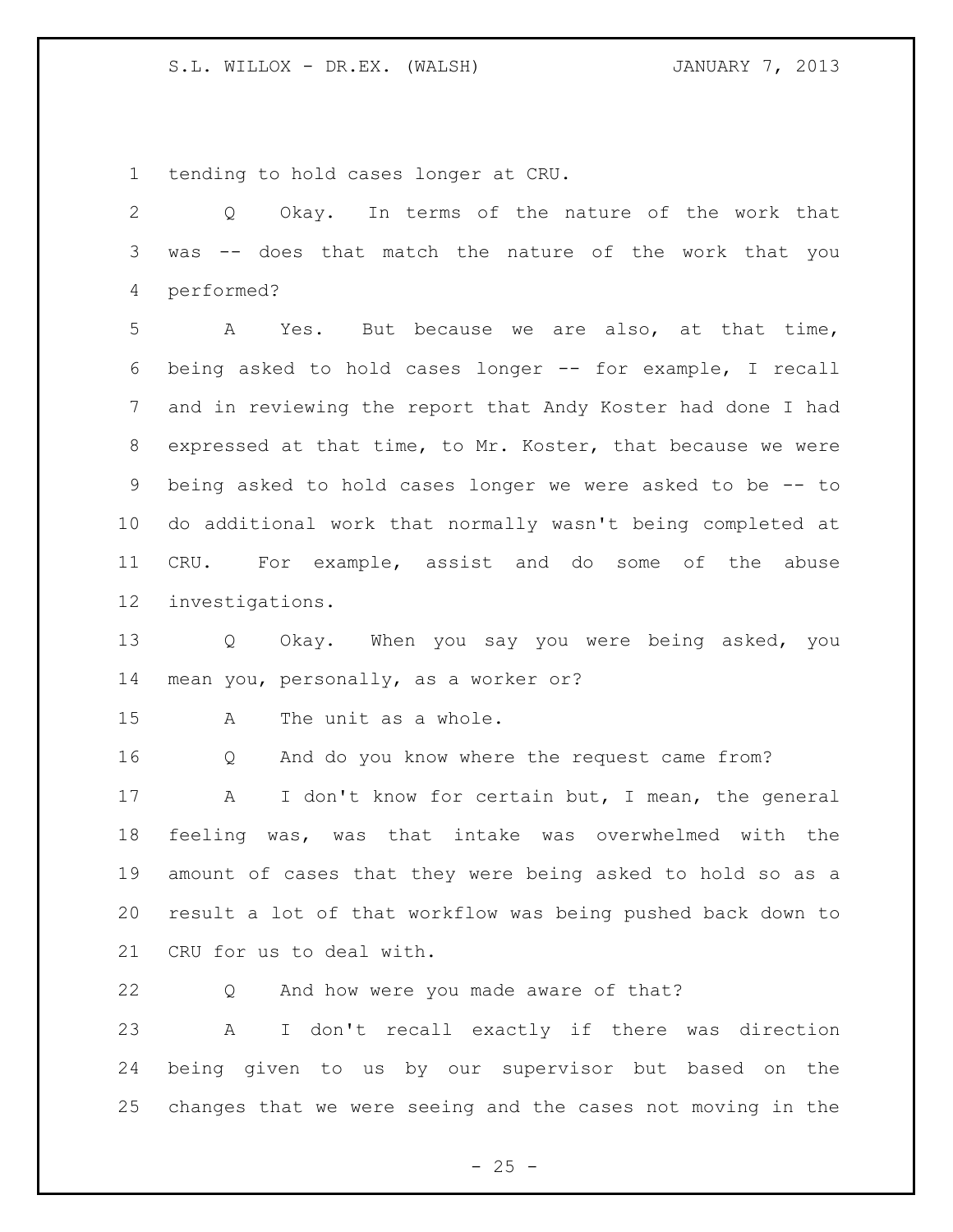manner that we were expecting them to it was, it was something that was known to us. Q Okay. Still on page 19629, I want to go through a few more aspects of this document. Going down to the bottom of the page, please, under "I". "Provide assessment to parents and newborn children - which might include attending the hospital to complete a 'Safety Assessment' - 11 in cases where there is either a history of Agency involvement and/or reasonable concerns **regarding the parent(s)** capacity and/or willingness in providing **16 adequate care to the newborn.** The CRU (and possibly the After Hours Unit) should only be required to attend if there is reason to believe that the parents and child could be discharged. Intake can 22 reasonably respond." So was that part of, of the kind of work that you did at CRU in 2004?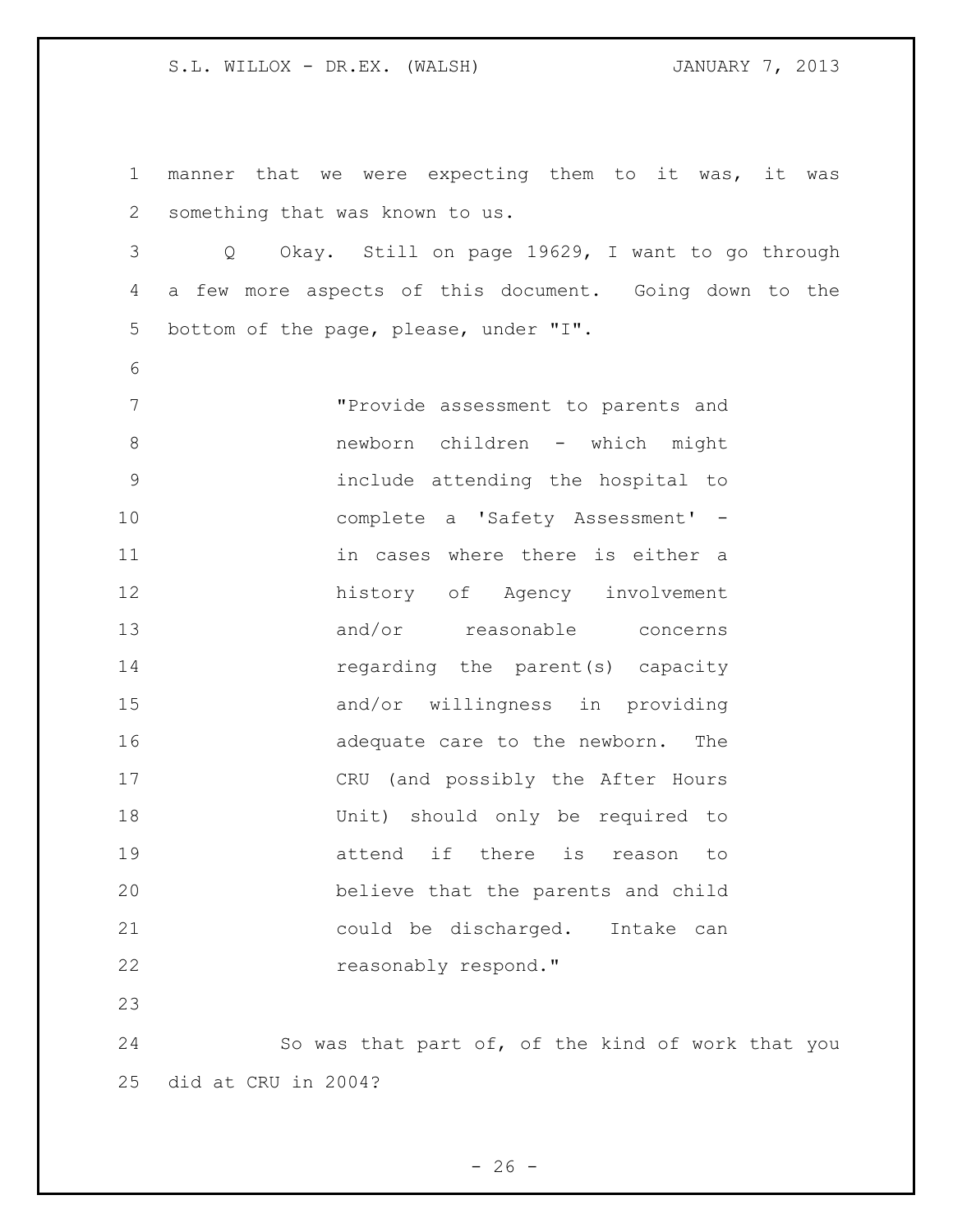A Yes. Q Okay. Then let's turn to page 19634. Towards the bottom of the page, please, "Recording Outline: Closings - CRU." So: "a) Cases warranting no response or no further response after AHU or CRU intervention may be closed. If there is a previous case history, a file review should be conducted prior to closing." Does that match what you did in 2004 or 2005? A No, generally we not complete a file review of the prior involvement unless -- I mean, we may have reviewed the history on -- if it was attached to the system, depending on the age of the prior history, but we didn't necessarily pull files or complete a full review of all of the history prior to closing. Q Okay. When you say attached to the system you mean put into CFSIS? A Yes. Older documentation, I'm not sure of the exact date, but prior to the 1990s some of that prior history was not attached to CFSIS. Q Okay. So you typically wouldn't go look at a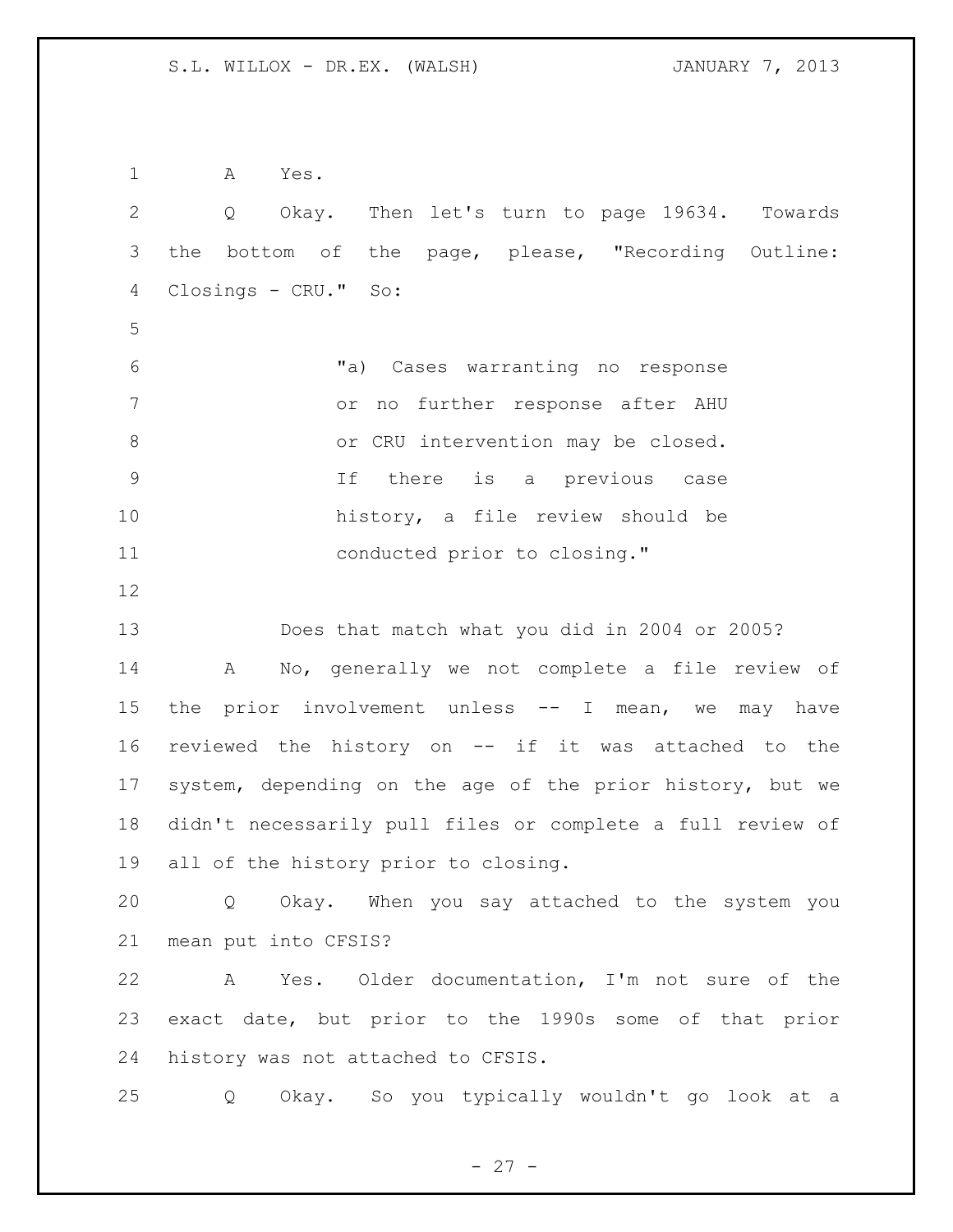paper file before closing -- A No. Q -- a file at CRU? A No, we would not. Q Okay. Then: "b) Generally speaking, if a 8 matter may be resolved and the case closed with limited further intervention (a few phone calls or 11 a field) the case may be kept by 12 the CRU beyond 48 hours to facilitate the case disposal." Does that match how you performed your work in 2004, 2005? A That's correct, yes. 18 Q Okay. Then "C" says: "All cases opened to Intake, Abuse or any other unit shall remain 22 with that unit for assessment, intervention or closing. Cases shall not be returned to the CRU except when the receiving unit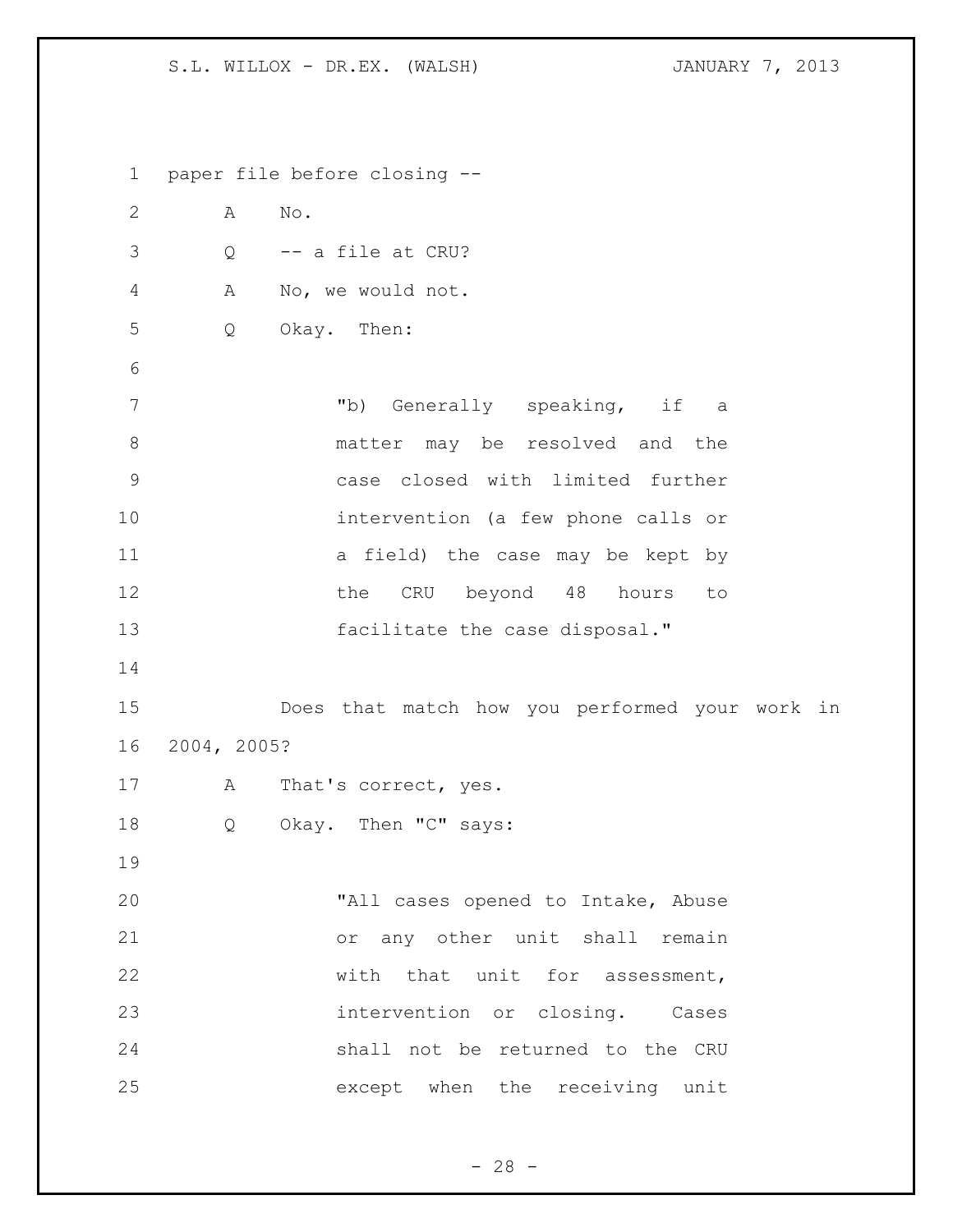cannot reasonably respond in the time frame required to ensure safety. Such a return shall be negotiated between receiving unit supervisor and the CRU supervisor. Once cases are opened to an Intake or Abuse Unit they shall not be returned for the sole purpose of further information gathering."

 Now, does that match how you performed your work or how work was performed at the CRU level in 2004, 2005?

 A I think for the most part but I mean there was conversations and discussions that were happening between CRU management, like our supervisors, and other management at the intake level because of the workload issues. So there was, at that time -- there was some conversation that was occurring about if a case would be accepted or not at the intake level.

 Q All right, let's talk about safety assessment. That's at page 19635. Do you see the heading "Safety Assessment"?

23 THE COMMISSIONER: What page is that? MS. WALSH: The next page, 19635. 25 THE COMMISSIONER: Yeah.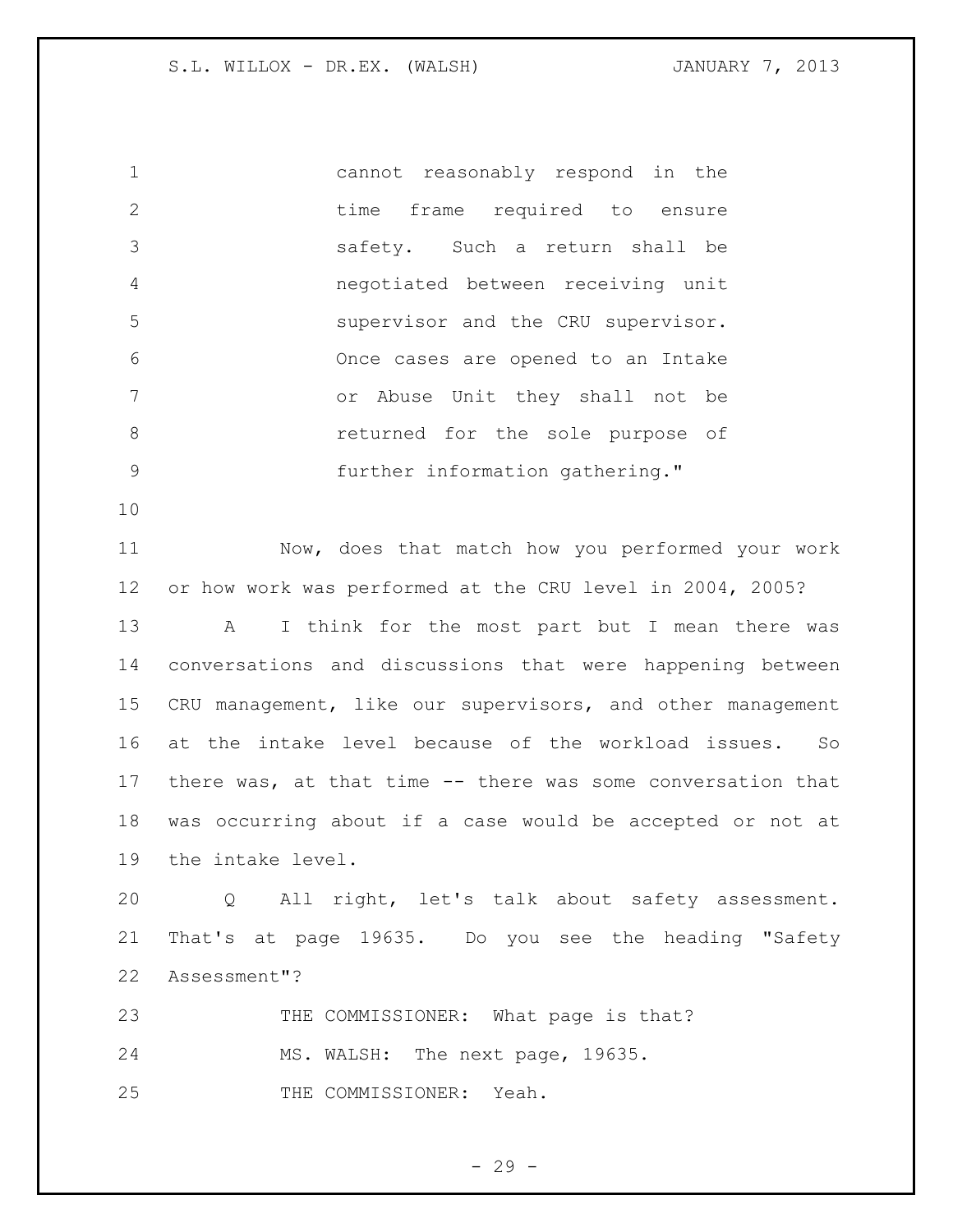BY MS. WALSH: Q At the top of the page it says: "CRU and AHU social worker will assess the immediate safety of children. This may include but is not limited to the following factors:" So that first statement, did that match what you understood to be your responsibility in 2004, 2005? A Yes. 13 Q Is that still the case today? A Yes, it is. Q Okay. The factors that are listed on this page, if you go down all the way "A" through "N", were those factors that you took into consideration in conducting a safety assessment in 2004, 2005? A For the most part, yes. I mean, sometimes some of the information was not available to us but for the most part these were generally the factors that we were looking for or looking at to determine risk and safety to a child. Q Okay. So and including "M", "Child (children) is vulnerable because of age or other factors."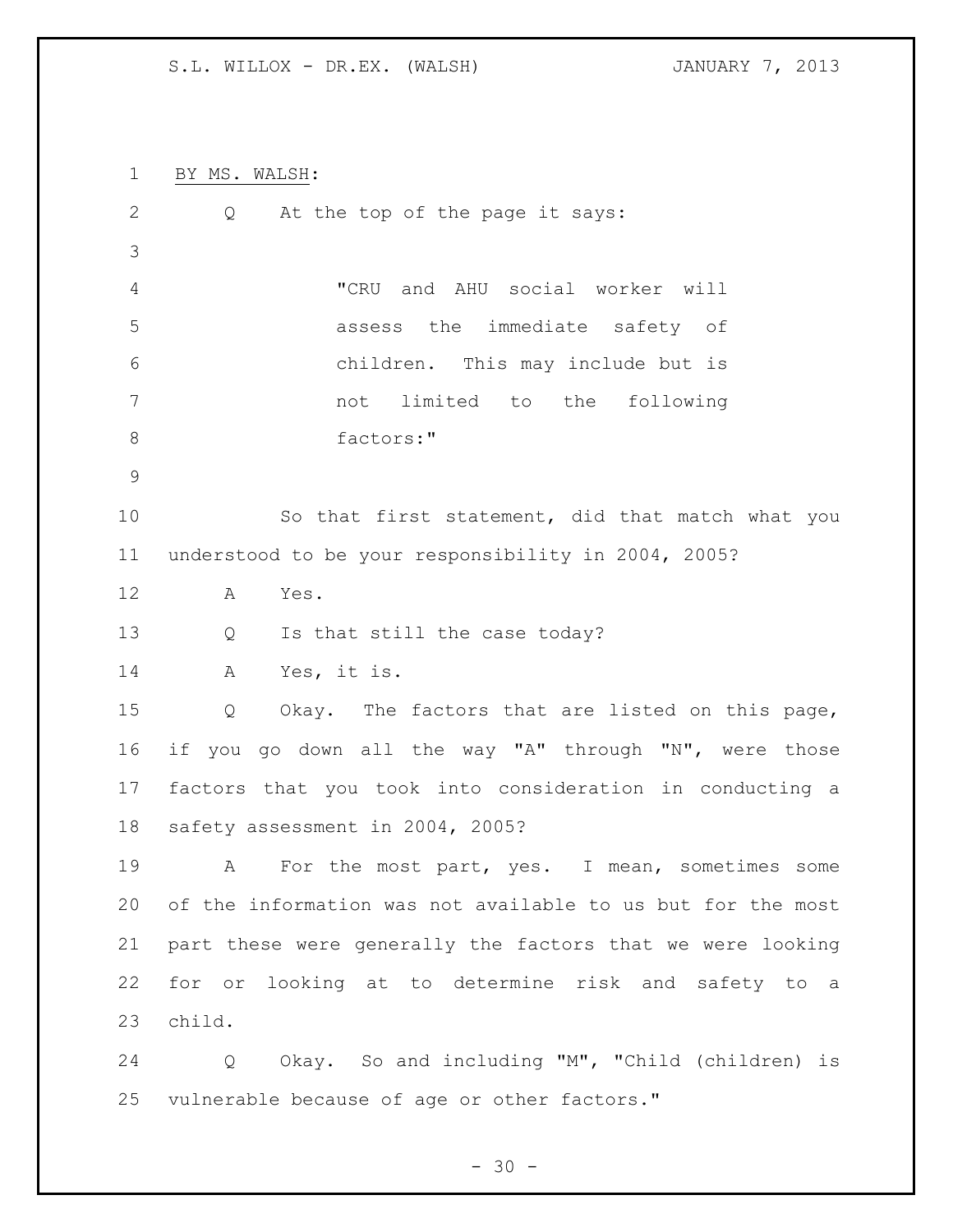A Yes. Q Part of doing a safety assessment also involved assessing and recommending a response time? A Yes. Q So then if we turn to the next page, 19636. The first full paragraph says: "All cases in which safety or risk is a factor shall be assigned a **response time of 24 hours, 48** 11 hours or 5 days." That's something that you followed in '04, '05? A Yes, it was. Q Okay. And still today? A Yes, but we're not using the same type of safety assessment form. Q Okay. A Now in the intake module, when you identify the, the alleged or the identified child protection concerns, the intake module has attached to it a response time based on the identified child protection risk that you are picking. Q Okay. So it identifies a response time for you? A Yes.

 $- 31 -$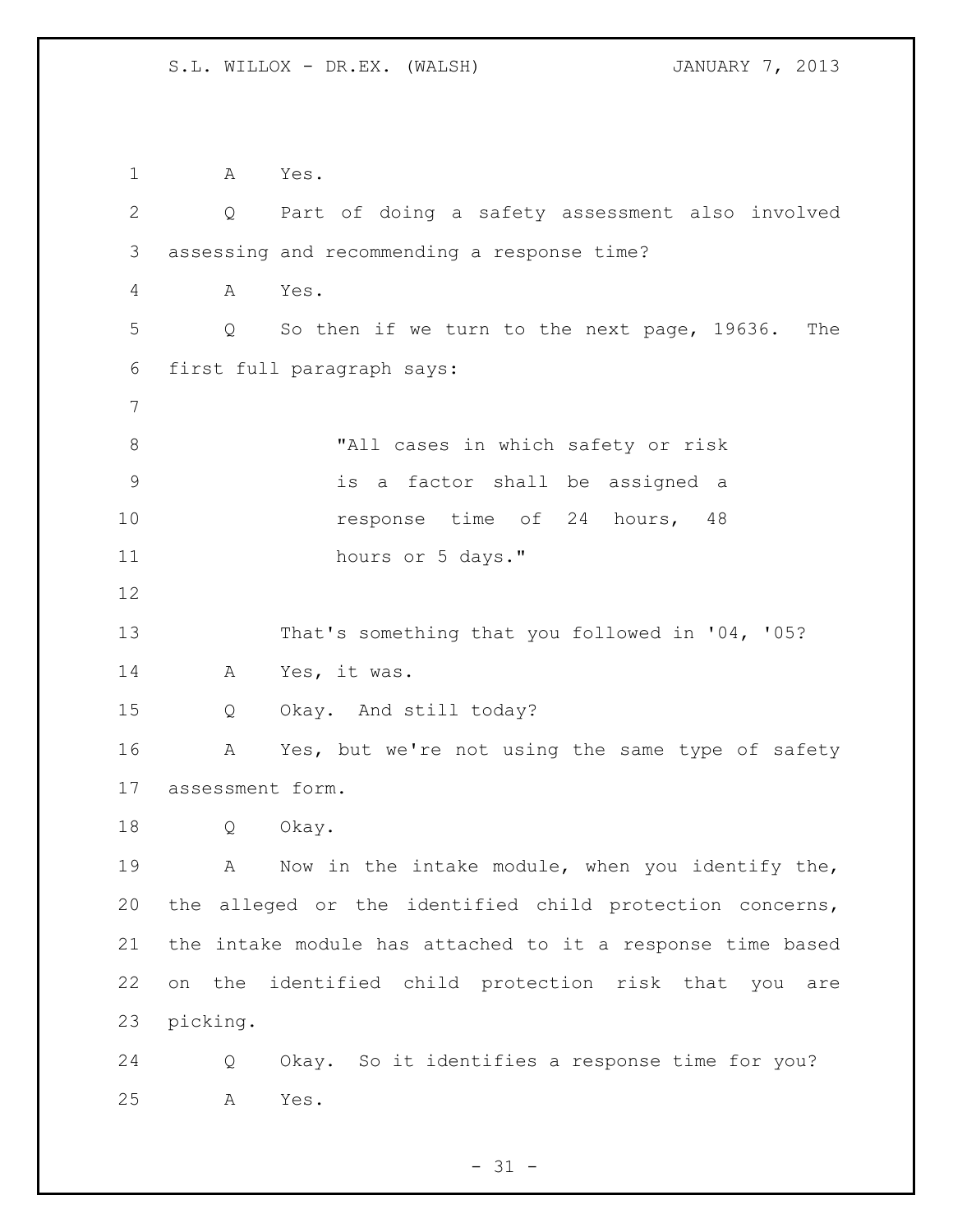Q Okay. But in '04 or '05 you -- the worker had to determine a response time on their own?

 A Well, you went through the safety assessment form and based on the items that you may have checked it would -- there was certain factors listed under each response time and so you would pick on the form at that time to something that you felt was appropriate or matched. I mean, there wasn't always something that was exactly characterized as the current concern that's being reported but you would pick a response time on the safety assessment form.

 Q Okay. And we'll look at the safety assessment form that you filled out in this case shortly.

 Still dealing with the, the document that we're looking at, though, this procedures manual, there's a 24 hour response indicated with a number of criteria. Were those criteria that you relied upon in assessing response time? If we look -- scroll down through page 19636.

A Yes, they were.

 Q And over to the next page, please, 19637. There's a heading "Vulnerability." "High Priority (Immediate Response or Within 24 Hours) (Life Threatening/Dangerous)." And a number of criteria, including "Young Child or Developmental Age."

A Yes, they were.

 $- 32 -$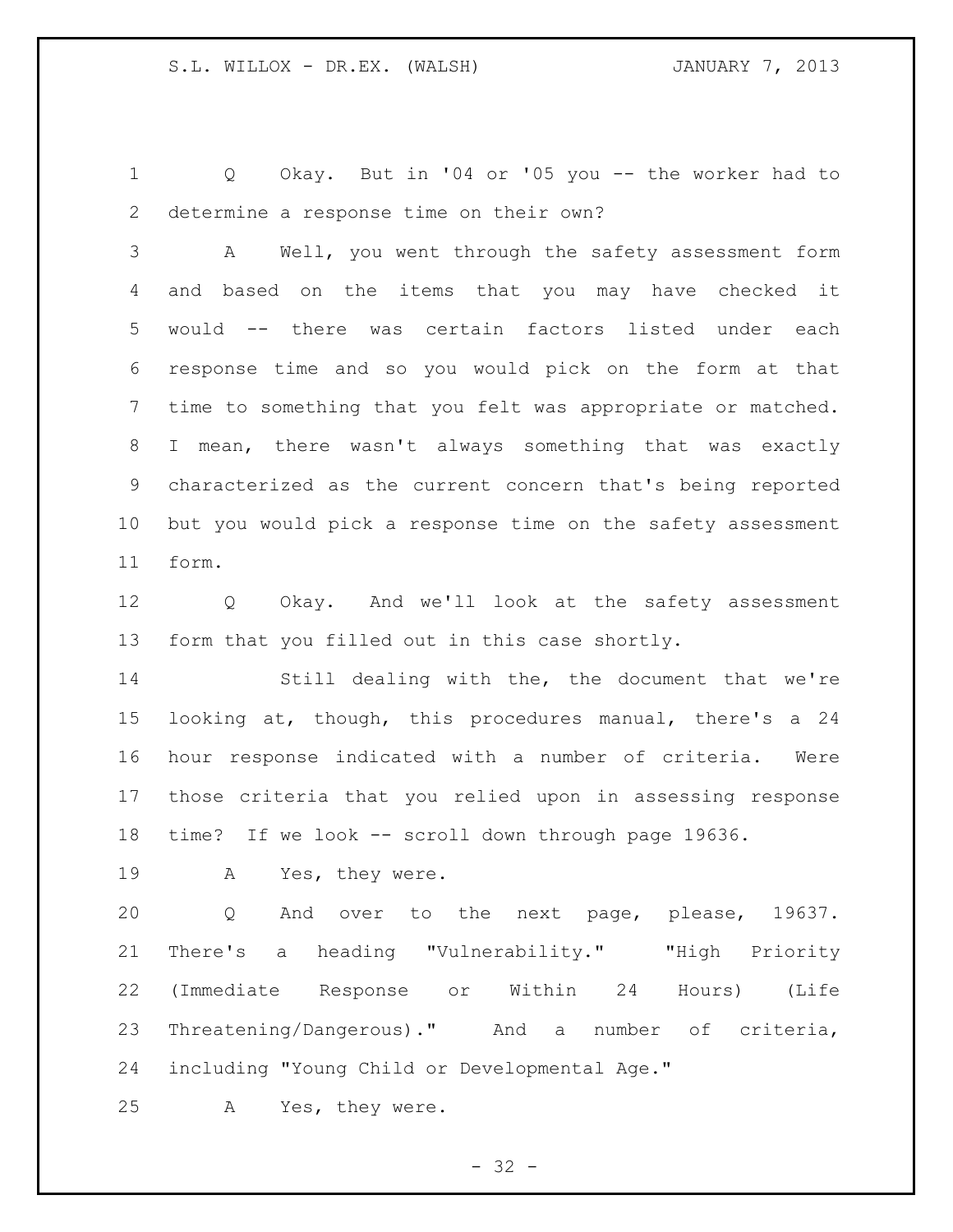Q Okay. So, in 2004, were you aware that a child of a young age was considered to be particularly vulnerable? A A child of a young age was considered to be vulnerable and at greater risk. Q What age would, would that fall into? 7 A I mean, a young child, newborn to -- I mean, it's hard to say, it depended on the protection concern that was being identified but any child under the age of five for sure is considered at greater risk. But, again, like it depends on the protection concern that's being reported. Q So what -- can you give me an example of what you mean? A Like, for example, if a child -- if the information being reported is a child is being left home alone, a child who is five would be at greater risk than a child who is 10. Q In your experience as a CRU worker in 2004, were there situations where a matter might get referred to intake but be sent back to CRU before intake would actually handle it or open it?

A Yes, there were.

 Q Okay. Can you give me an example of that kind of situation?

A Well, for example, in my particular situation I

 $- 33 -$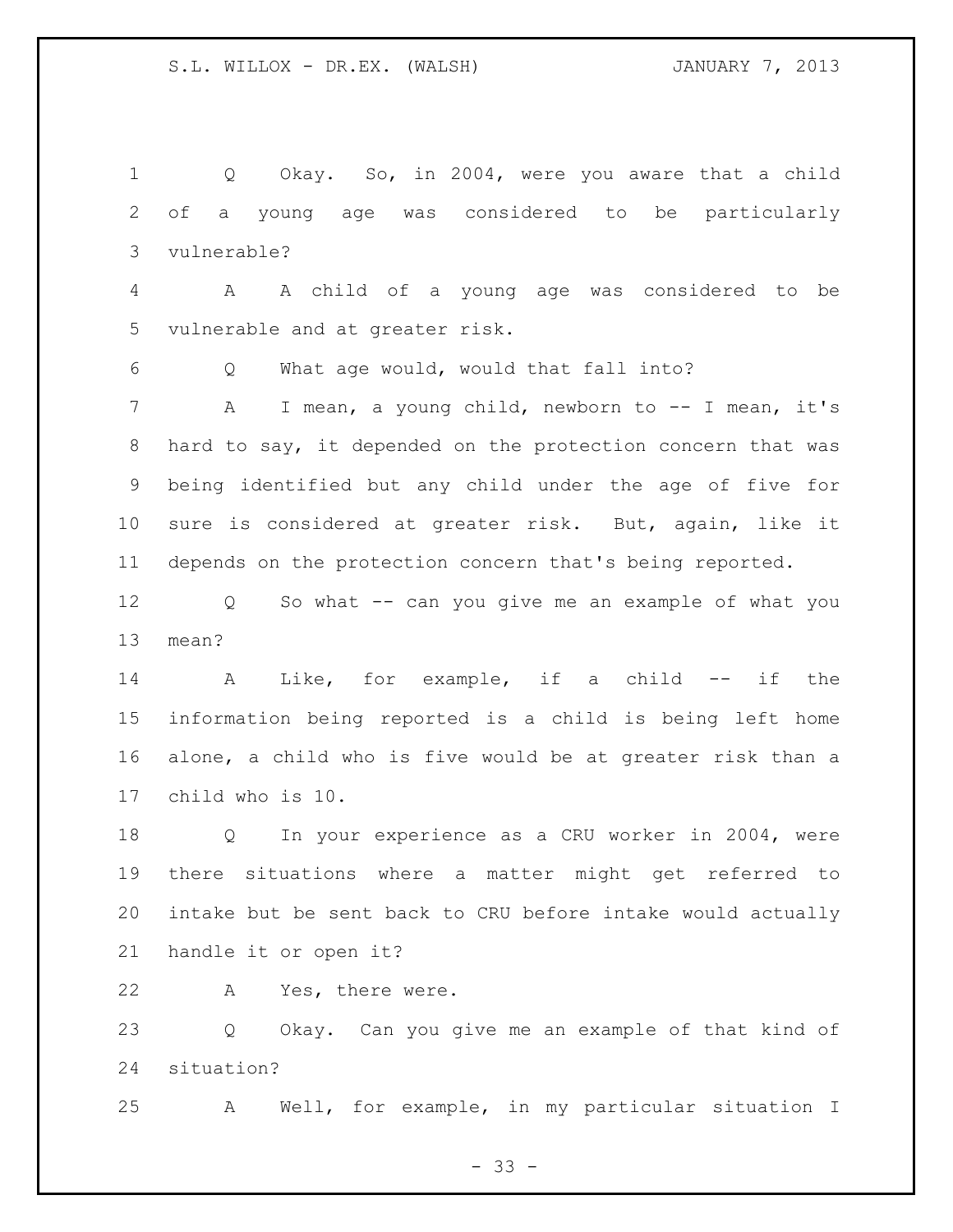S.L. WILLOX - DR.EX. (WALSH) (3.1)

| $\mathbf 1$  | would open -- I opened a CRU report. I referred it to my              |
|--------------|-----------------------------------------------------------------------|
| $\mathbf{2}$ | supervisor with a recommendation that the matter be                   |
| 3            | referred onto intake for further service delivery. And I              |
| 4            | mean, we weren't always told or advised as to why a case              |
| 5            | may not have gone on to intake for further services and, in           |
| 6            | fact, be returned to you for ongoing service delivery with            |
| 7            | direction to do "X", "Y", "Z".                                        |
| 8            | So you, you as a CRU worker, would be asked to do<br>$Q_{\perp}$      |
| 9            | further work?                                                         |
| 10           | Yes.<br>A                                                             |
| 11           | Q Okay. When that happened did that mean that you                     |
| 12           | had to close the file?                                                |
| 13           | No, not necessarily.<br>A                                             |
| 14           | Okay. What would that depend on?<br>Q                                 |
| 15           | It would depend on the additional information<br>A                    |
| 16           | that you were gathering.                                              |
| 17           | So if -- depending on the information, you might<br>$Q \qquad \qquad$ |
| 18           | still send it back to intake?                                         |
| 19           | You might, yes.<br>A                                                  |
| 20           | Okay. If there were ongoing protection concerns,<br>Q                 |
| 21           | for instance?                                                         |
| 22           | Um-hum. Yes.<br>A                                                     |
| 23           | Okay. Or if you weren't certain whether there<br>Q                    |
| 24           | were ongoing protection concerns?                                     |
| 25           | Yes.<br>A                                                             |

- 34 -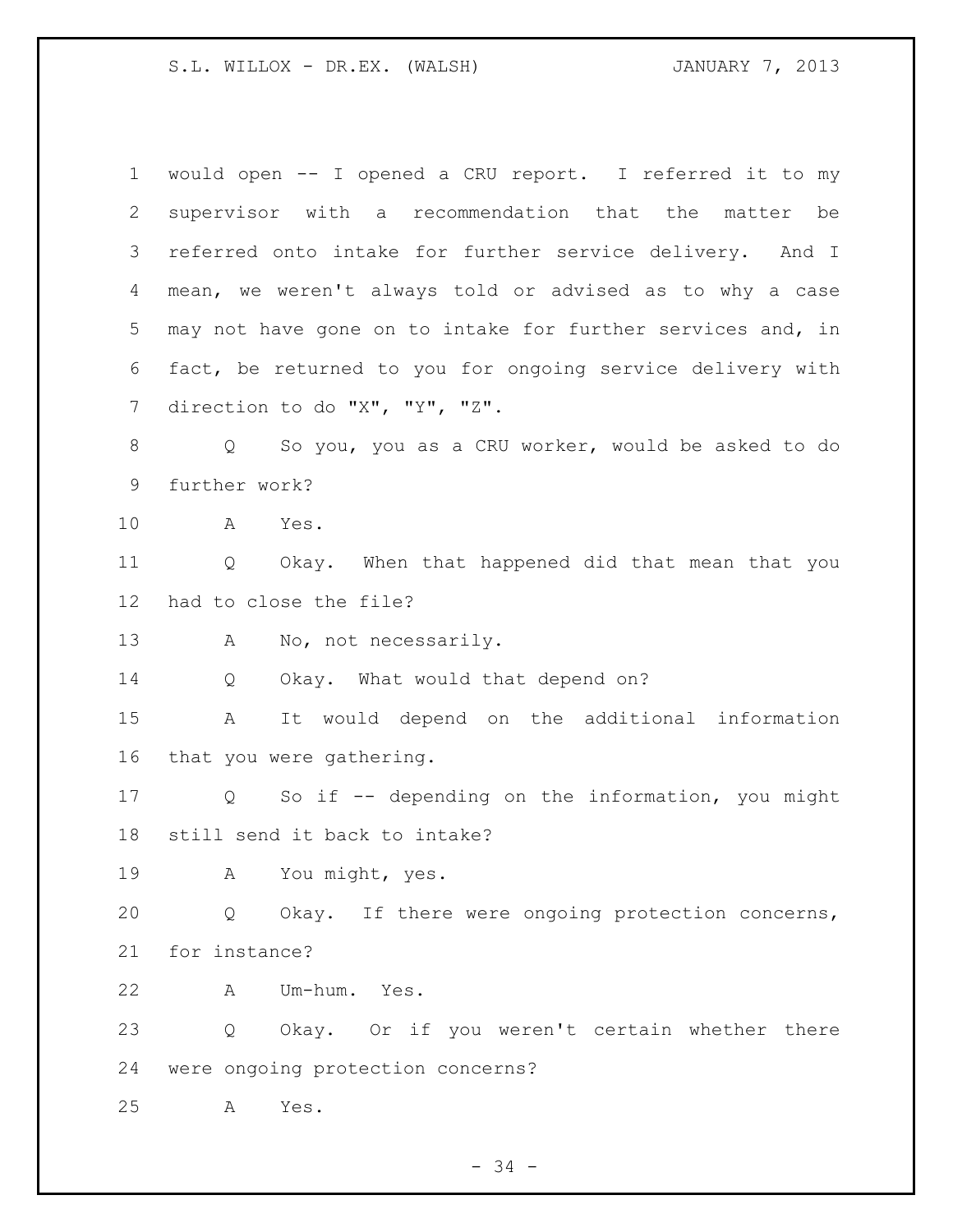Q Let's talk about, about supervision. Who was your supervisor in 2004? A Diva Faria. Q How many workers were there in your unit? THE COMMISSIONER: How do you spell that last name? 7 THE WITNESS: It's F-A-R-I-A. 8 I believe, if I recall, there were six of us in our unit. BY MS. WALSH: Q Were you all CRU workers? 13 A Yes, we were. Q Okay. And were there any other staff people in the unit in -- I'm talking 2004? A I believe Diva was also the supervisor for -- we had an EIA liaison person attached to CRU at that point in time. Q Okay. There was more than one CRU unit in 2004? A Yes, there was two CRU units. Q Each having six staff, six workers? A I believe so. Q Okay. Who was the supervisor for the other CRU unit in 2004? A At that time I believe it was Diana Verrier.

 $- 35 -$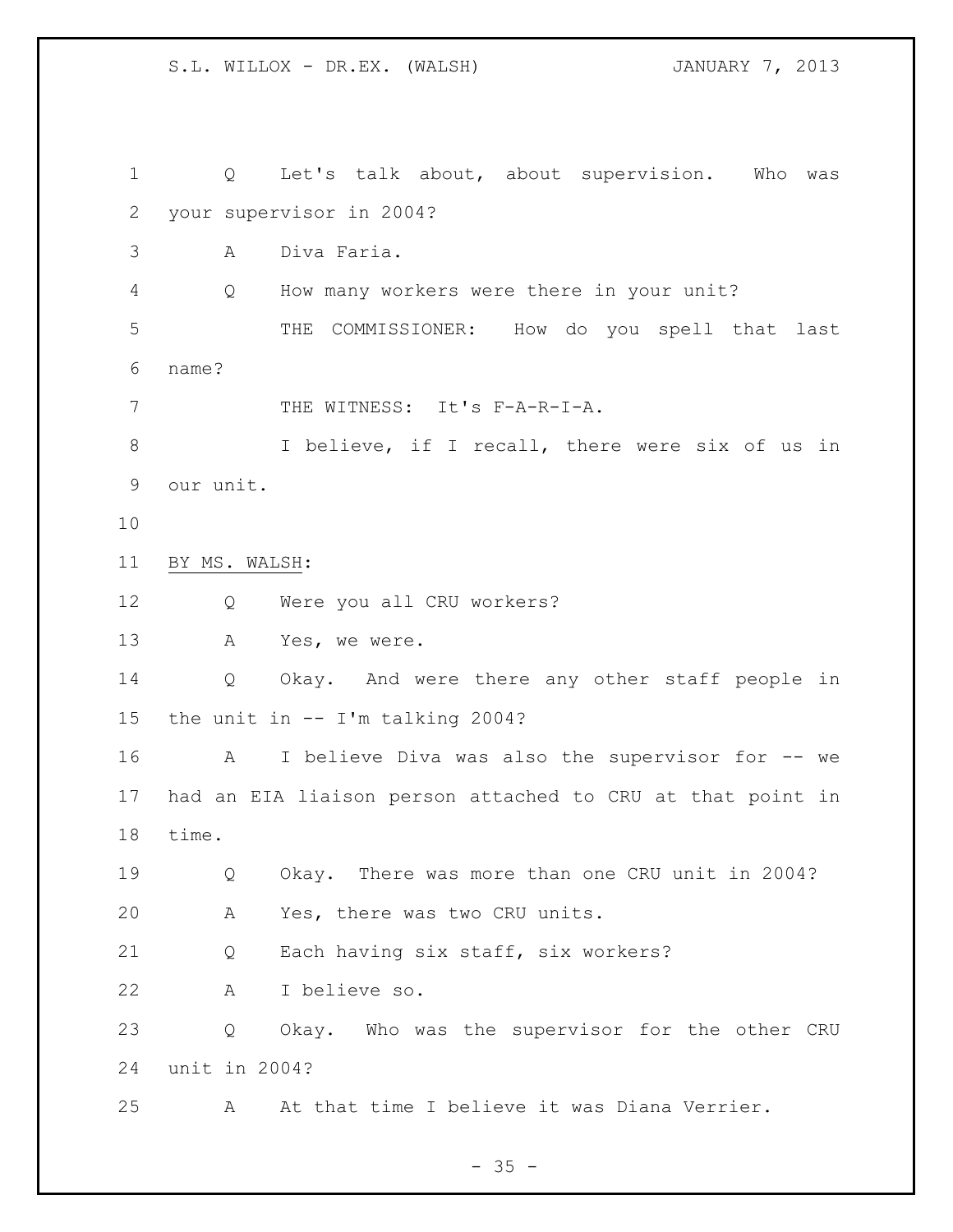THE COMMISSIONER: What was her name? Oh, Verrier.

THE WITNESS: Verrier, yes.

BY MS. WALSH:

supervision time.

 Q Describe what Ms. Faria's supervision consisted of?

 A To be quite honest, I don't, I don't really remember. I'm assuming we did have supervision, I don't remember how frequently or how often. But because we weren't case carrying during the course of supervision you wouldn't have a regular case review. Supervision generally occurred on a case-by-case basis or if you have questions or concerns, it was kind of like an open door policy, you would go in and consult with her on a, on a need to basis on each individual case.

Q Was Ms. Faria accessible to you in 2004?

18 A I believe for the most part, yes. I mean, I don't recall specifically but generally she was -- she made herself available to us as staff, yes.

 Q Did you have regularly scheduled meetings? A I don't recall having regularly scheduled

 Q What types of matters would you go to your supervisor with?

 $-36 -$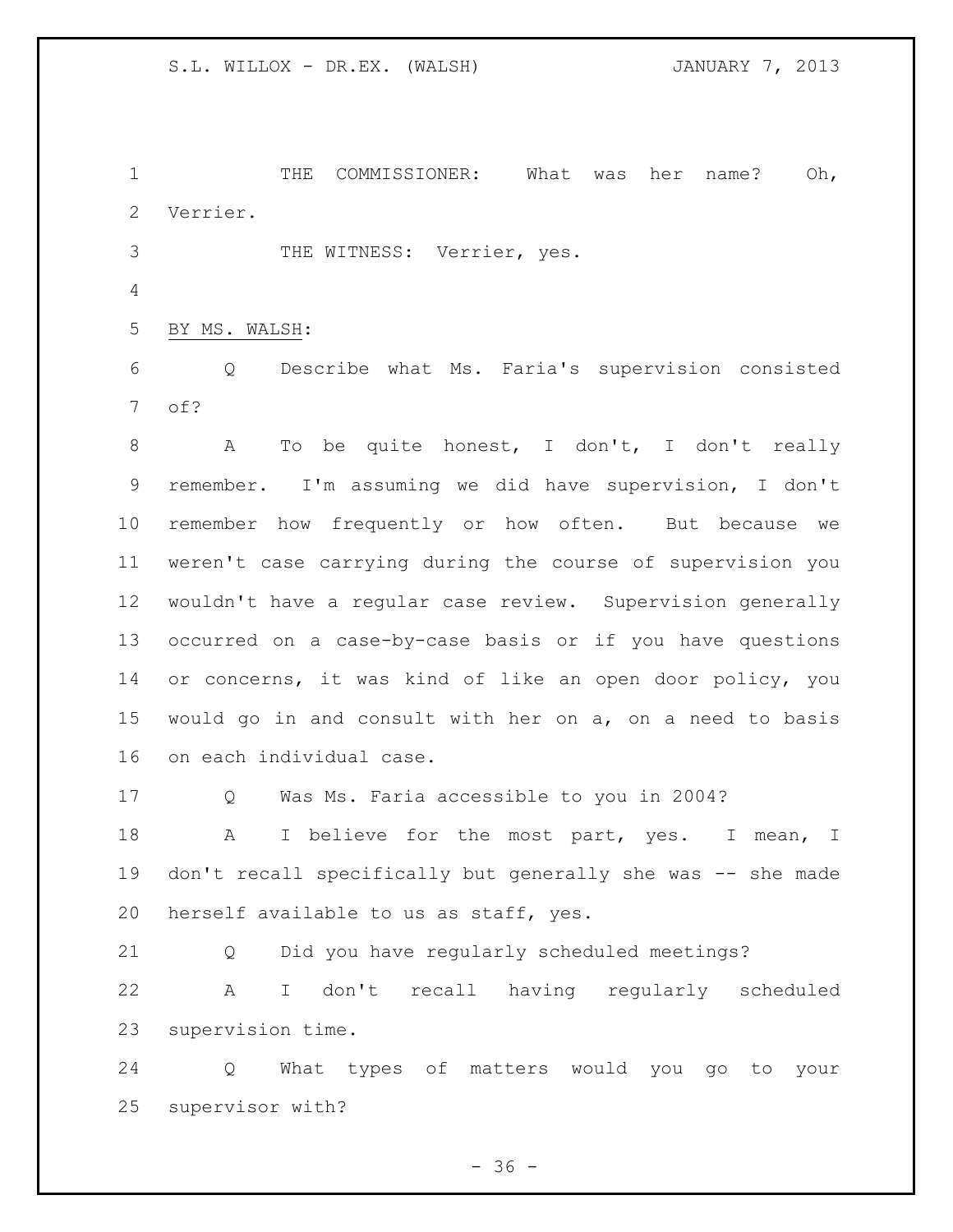A For example, if you were looking direction, whether a case should or shouldn't be opened, what type of further involvement should be completed at CRU, you know, should something be responded to in an immediate nature. Was she in agreement with the course of action that you were wanting to provide a family.

 Q Do you recall whether you consulted or how frequently you consulted Ms. Faria in 2004?

 A I don't recall how frequently but if I had a question or something that I was uncertain about or wanted direction on a case, I would go and consult with her and speak with her.

 Q Were there certain actions to take on a file that required supervisor's approval?

 A Yes. For example, if you were completing an apprehension of a child.

Q Anything else?

 A For example, I guess also, if you were needing to call Winnipeg Police for case assistance, completing an apprehension. I mean, were a case where there are more serious child protection concerns, something that required more of an urgent response you would go and consult with your supervisor to advise I've taken this call on the intake line, I think CRU needs to respond to this in a more immediate nature so that that information could be passed

 $- 37 -$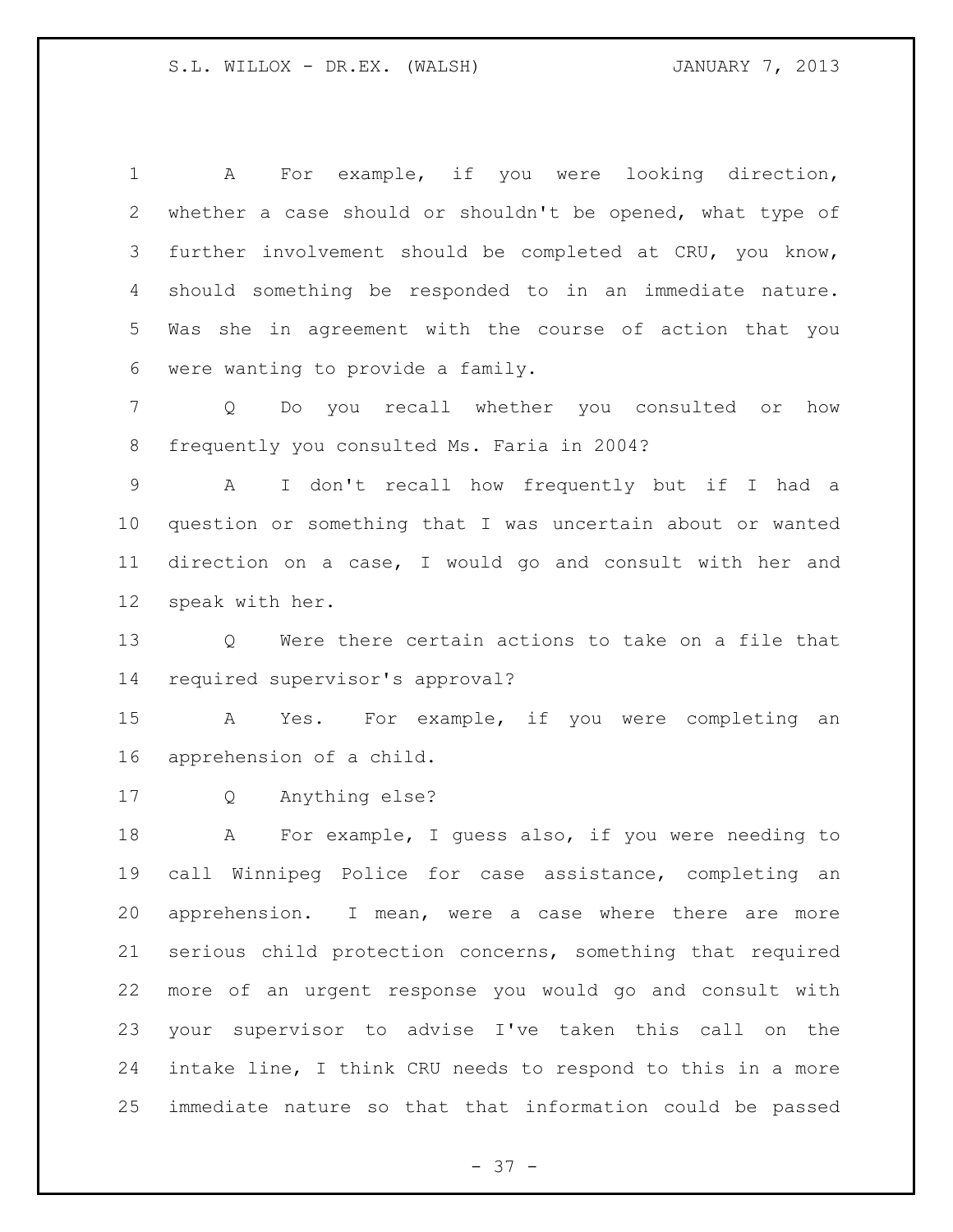on and she could make arrangements for someone on the backup team to respond to it.

 Q What about if you were recommending that a file be referred to intake, did that need your supervisor's approval?

 A It didn't -- what the process was, is you would write a CRU report. You would hand that report in to your supervisor for review. If she agreed, the information would be forwarded on to intake, if she didn't agree with your recommendation she would bring it back to you with further suggestions of service delivery or for conversation about, you know, I don't necessarily think this should go to intake, I think it should go to abuse or I think we at CRU should, you know, make an additional phone call or whatever she felt would be the appropriate course of action.

 Q In terms of, of options as a CRU worker, you just referred to abuse and intake. Those were separate areas to refer?

A Yes.

 Q What about if you were recommending closing a file, did you need your supervisor's approval to do that? A Yes, on every case. Even if a case was being referred to intake, your supervisor had to review it and sign it off prior to it going to another unit, whether it

 $- 38 -$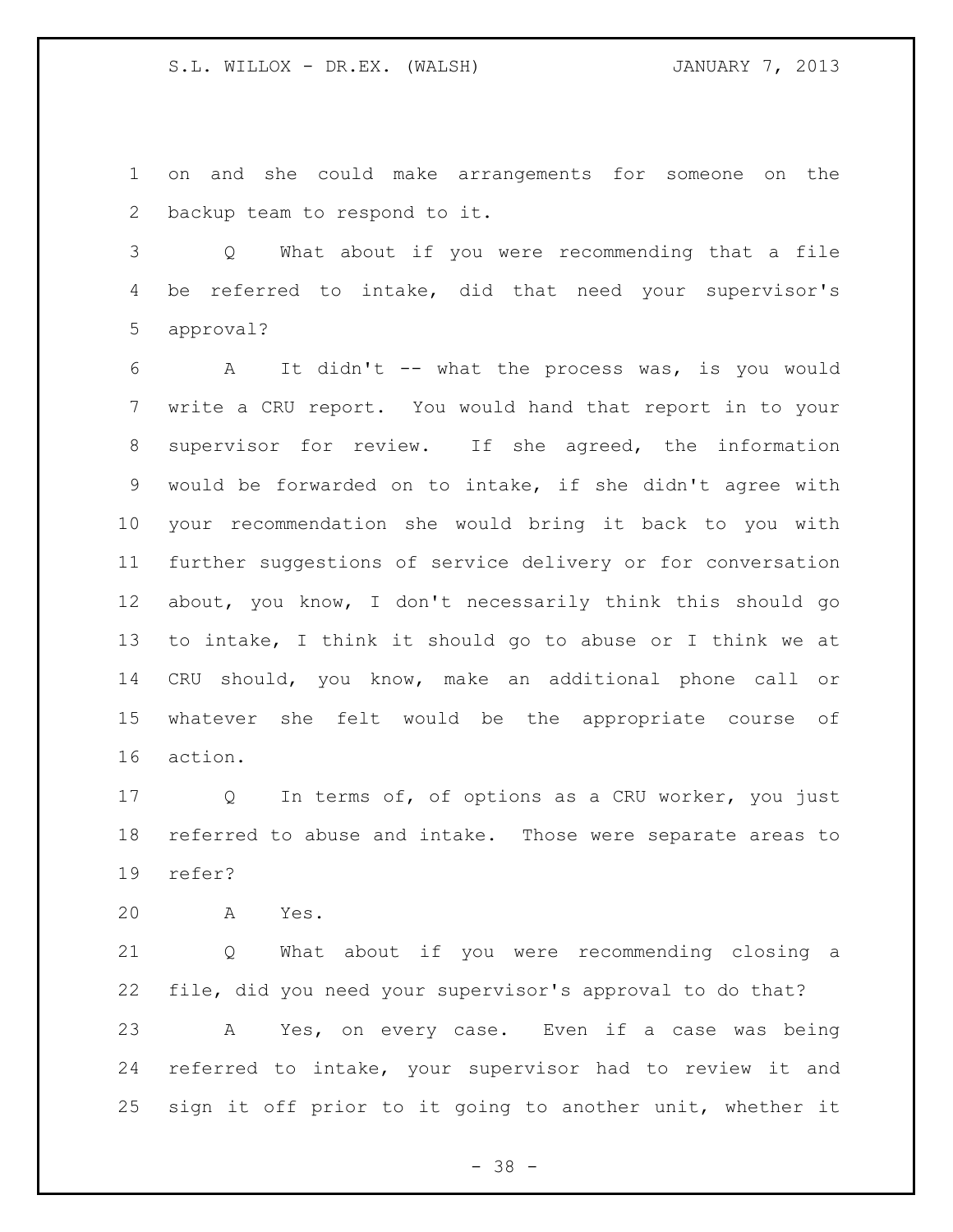was intake, abuse, closing.

 Q What were the -- in 2004, what were the criteria for closing a file at the CRU level?

 A It depended. It depended on what the presenting concern was but for a case to be closed, really, the child protection concerns either needed to be addressed in some form or found to be invalid or unsubstantiated. But the child protection concern had to be addressed and there had to be, like -- or I shouldn't say minimized but had to be dealt with in a manner that there didn't appear to be ongoing risk to a child or to a family.

 Q Once a file was closed, say at the CRU level, would there be any further monitoring of the children who were -- or child who was the subject of the referral?

A Not by child welfare once a file is closed.

 Q Okay, let's talk about information sharing. In the course of your work as a CRU worker in 2004, what sources would you rely on in order to obtain information about a family or a child?

 A We would rely on a variety of collateral contacts. For example, Employment and Income Assistance, Manitoba Health, Winnipeg Police sometimes, schools, Public Health, any type of community resource that the individual or a source of referral may have been -- may identify that the family is involved with. For example, counselling or a

- 39 -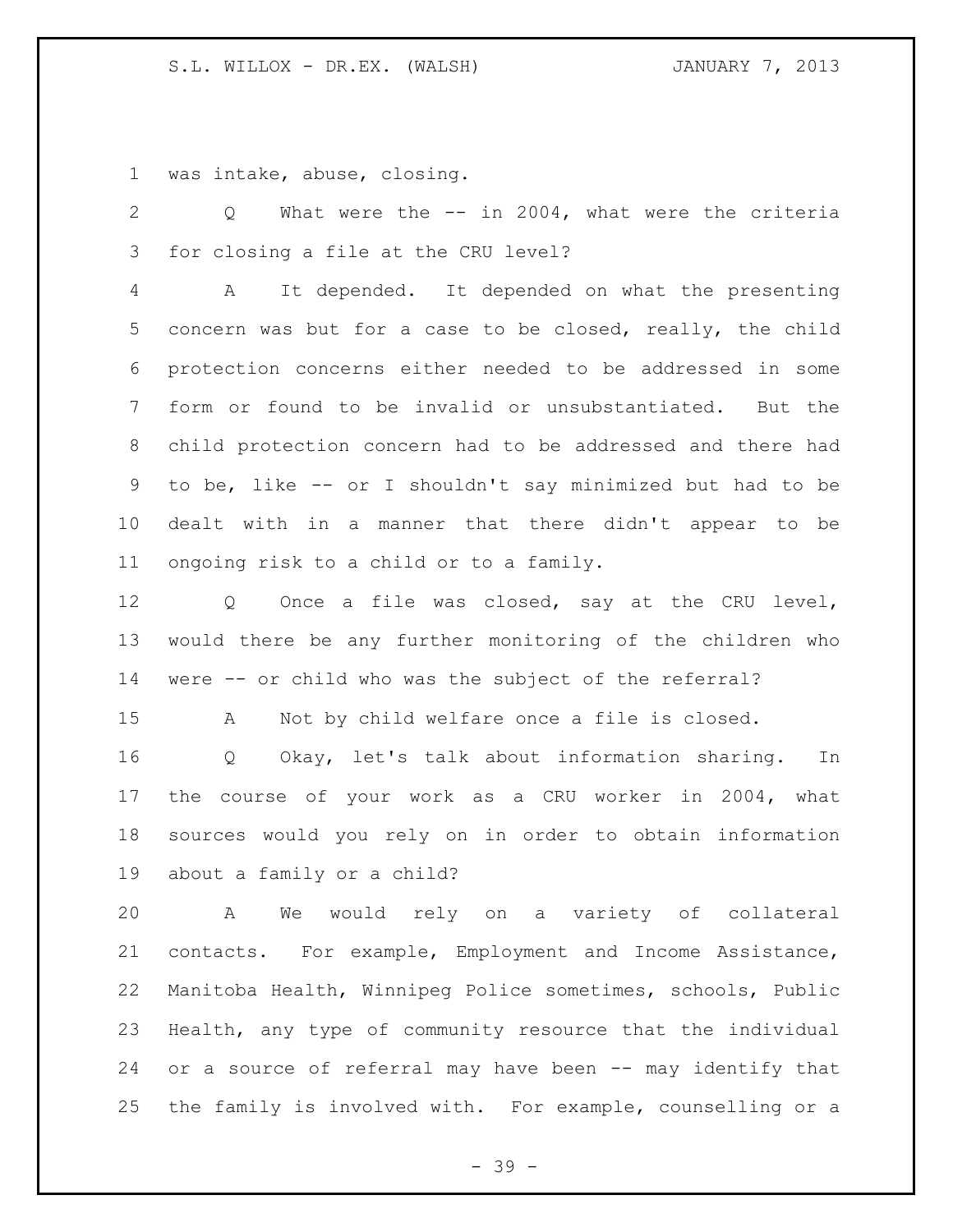physician.

 Q Okay. Looking at 2004, can you comment on your experience in obtaining information from these types of collaterals?

 A At that time -- point in time we were accessing Employment and Income Assistance and Manitoba Health, primarily at CRU, to try to gain information on family demographic information although we did access other community resources to try to obtain information but those were primarily the systems that we tried to access. Sometimes it was successful, sometimes it was more of a difficult process to try to obtain information. It would depend. It would depend on our availability to get information.

Q What do you mean?

 A I mean sometimes collaterals would provide information willingly and sometimes collaterals were reluctant to provide information.

Q And what about now, as of 2013?

 A It's the same. In some aspects we feel we, at CRU, as CRU workers, are experiencing that the process is more difficult to access information.

 Q Do you have any understanding as to why that's the case?

A I mean, I can't say with any -- with certainty

 $- 40 -$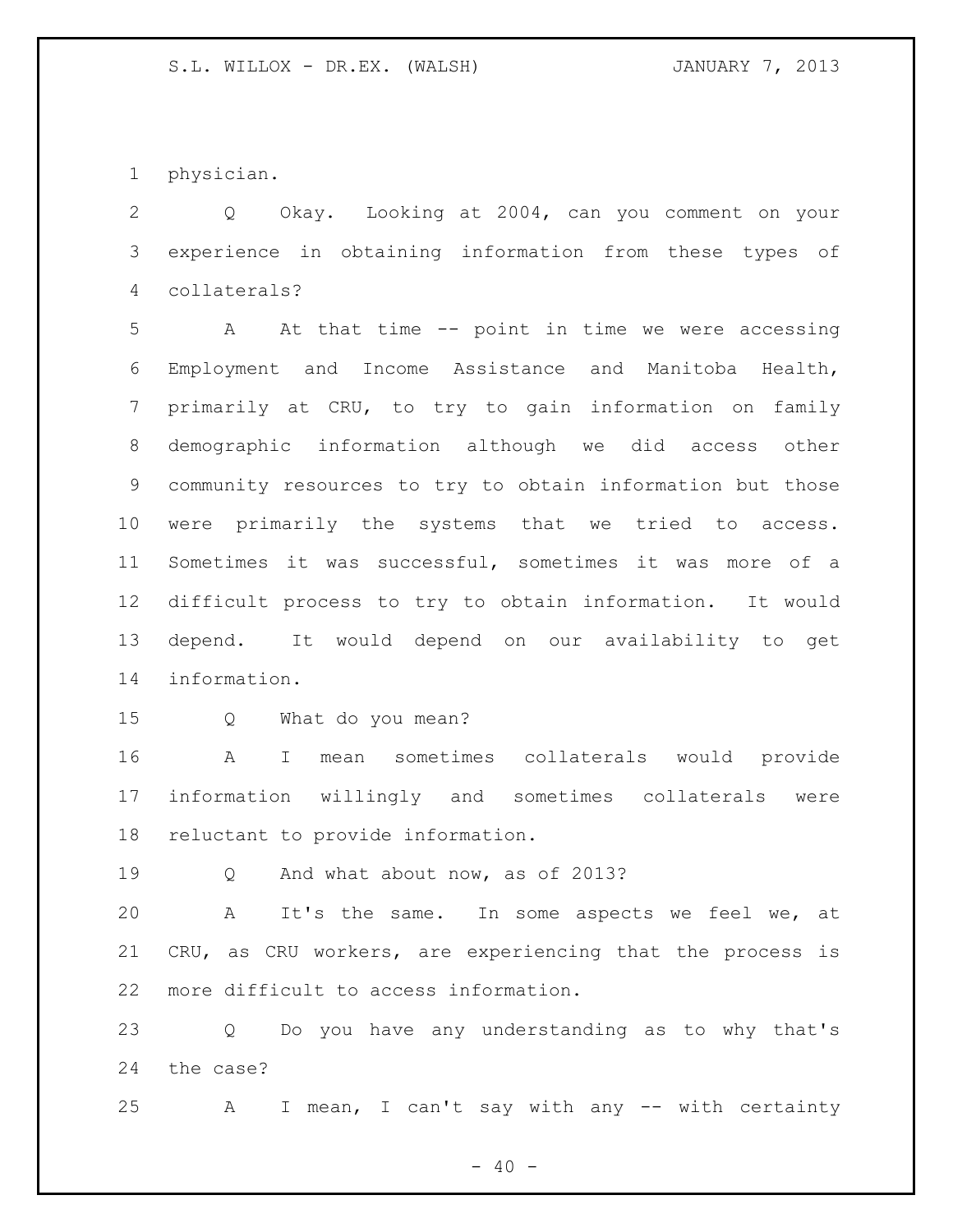S.L. WILLOX - DR.EX. (WALSH) (3.1)

| $\mathbf{1}$   |      | but the feeling is, is that since the implementation of   |
|----------------|------|-----------------------------------------------------------|
| $\mathbf{2}$   |      | PHIA and FIPPA other collateral agencies and services are |
| 3              |      | very cautious about sharing information because nobody    |
| 4              |      | wants to break the policies and rules of -- that are      |
| 5              |      | contained under PHIA and FIPPA of sharing information.    |
| 6              | Q    | Okay. And PHIA, the Personal Health Information           |
| $\overline{7}$ |      | Act. FIPPA, Freedom of Information Protection of Privacy  |
| 8              | Act? |                                                           |
| $\mathsf 9$    | A    | That's correct.                                           |
| 10             | Q    | In 2004, would you also look at CFSIS to get              |
| 11             |      | information about a family?                               |
| 12             | Α    | Yes, we would.                                            |
| 13             | Q    | Okay. Is that still the case today?                       |
| 14             | A    | CFSIS and the intake module.                              |
| 15             | Q    | Okay. Currently is all information from every             |
| 16             |      | agency available to you at CRU?                           |
| 17             | A    | Not every agency is using the intake module so            |
| 18             |      | some agencies don't have open cases or file recording     |
| 19             |      | documented onto the computer system.                      |
| 20             | Q    | So does that create a problem?                            |
| 21             | А    | Yes, it does.                                             |
| 22             | Q    | Do you know whether that's being brought to the           |
| 23             |      | attention of your supervisors?                            |
| 24             | Α    | I believe it has on many occasions and that it's          |
| 25             |      | an ongoing issue that is attempting to be addressed.      |

 $- 41 -$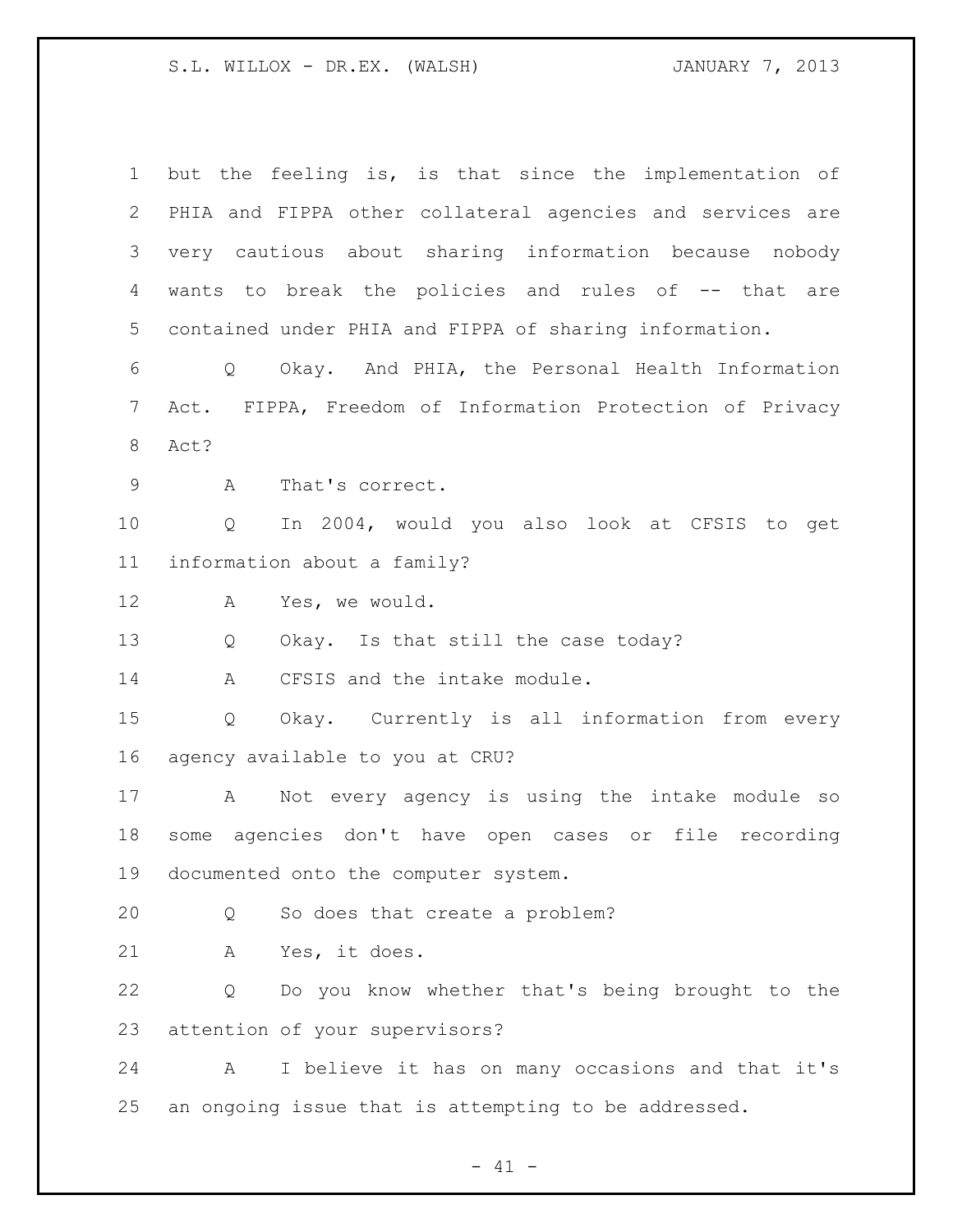1 Q We talked earlier about the concept of, of new partners. You were saying that that's something that's being stressed as, as a subject of assessment more so than in the past?

A That's correct.

 Q Generally, as of 2004, do you recall whether there was any standard or policy to follow when a new partner was in a home where there was a protection file?

 A I don't believe there was a standard or a policy. At that point in time our primary focus generally was focussing on the female or the biological mother in a household as the primary caregiver. There wasn't as much weight at that time being placed on partners or other adult family members living in the family home as for completing a prior child welfare history or review.

 Q Okay. So, in 2004, was it your understanding, as a social worker dealing with a protection file, that when there was a new adult living in the home with a child that you needed to investigate who that adult was as part of the risk assessment of the -- for the -- on behalf of the child?

 A Yes, that was something that needed to be considered.

 Q You would want to know whether -- A Sorry.

 $- 42 -$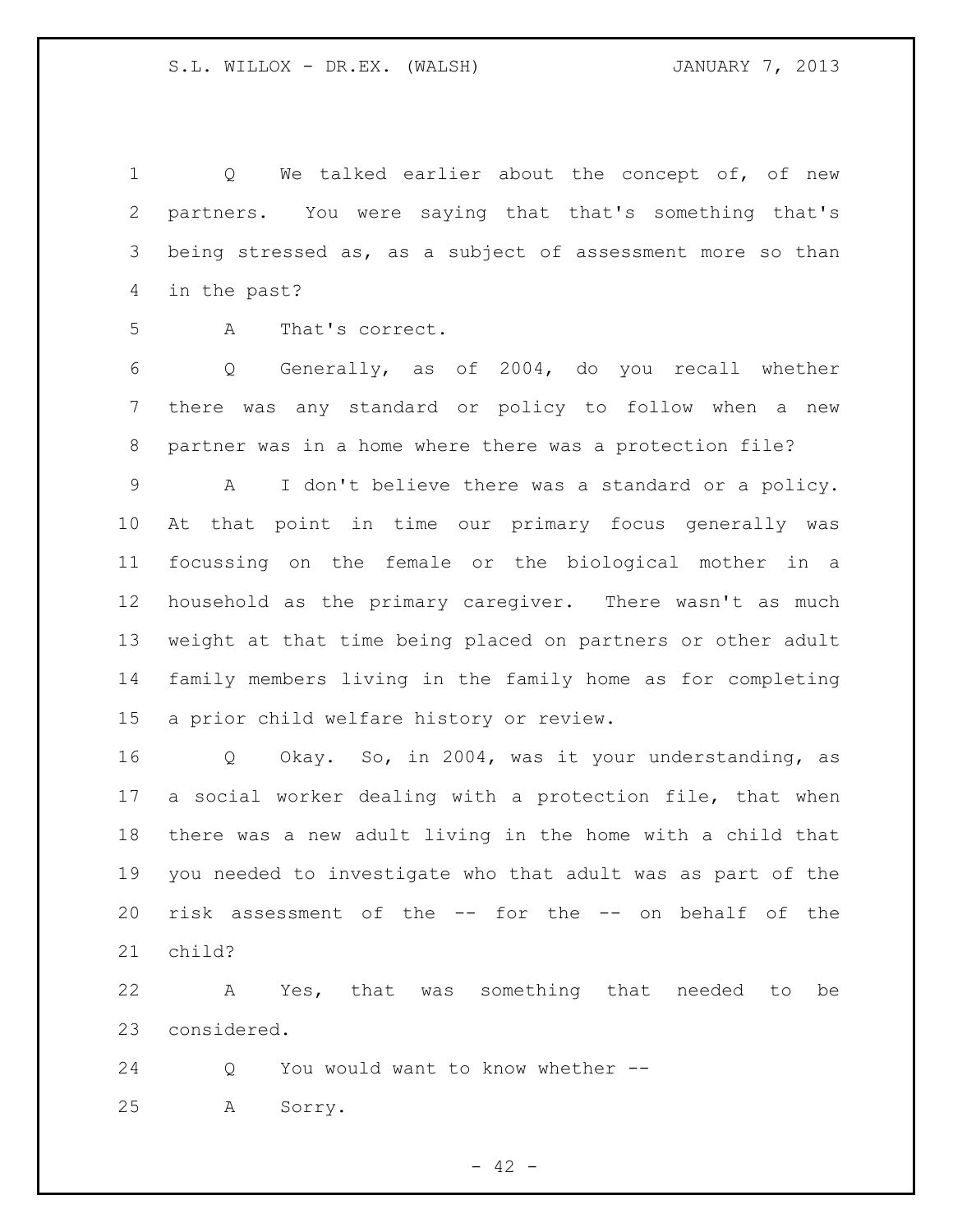Q That's okay. You, you would want to know whether the individual had a history with Child and Family Services, for instance? A Yes, if we were able to obtain that information. Q Or whether they had a criminal record? A Yes. Q Okay. And how, in 2004, would you do that investigation? A Generally we would start by reviewing CFSIS, contacting Employment Income Assistance and Manitoba Health and attempt to determine who the partner was, their birthday, so that a further review of CFSIS could be completed. Q Okay. All right, we'll come back to that process. Let's talk now about the services that you delivered to Phoenix and her family in 2004. A Okay. Q Let's start with CD1795, page 36949. You probably do have a hard copy of that. It will also come up on your screen. So pages 36949 through to 36952 are a report dated December 1, 2004. On page 36952, is that your signature? A Yes, it is. Q What is this report?

 $- 43 -$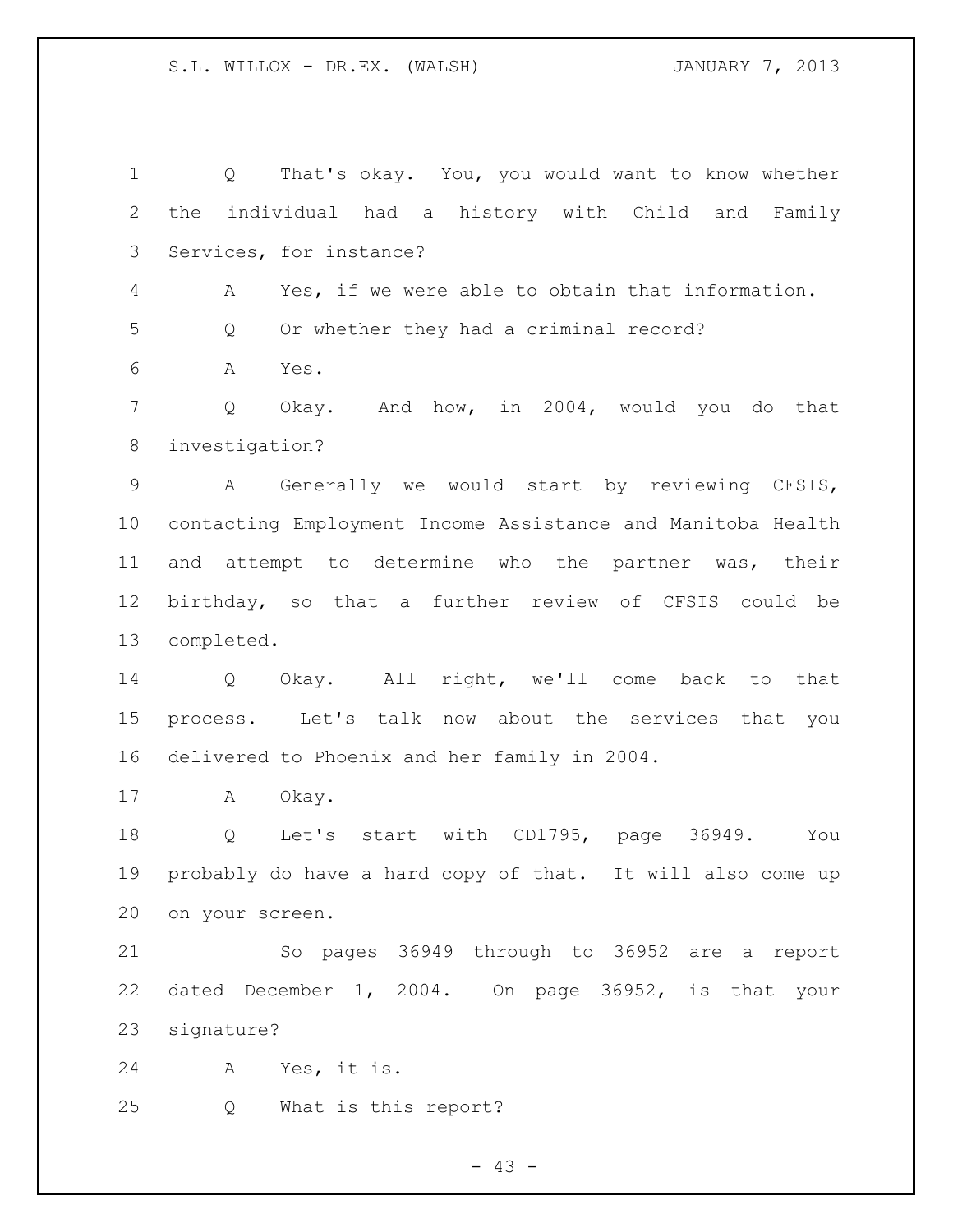A This was the CRU report that I generated following a phone call from the source of referral. Q And it's addressed to Central Intake? THE COMMISSIONER: Phone call from whom? THE WITNESS: From the source of referral at that point in time. It was the hospital social worker who had been calling. 8 MS. WALSH: And we'll go through that, Mr. Commissioner. That was the source of referral number four from whom we heard just before the break. BY MS. WALSH: Q So if we go back to the, the first page. At the top, if, if you look at the top of each page. Actually, just stop scrolling for a minute. Go to the top of one of the pages, please. That's good. Thank you. You see it says Michelle Kematch? 18 A Oh, yes. Q That was an error? A That was a clerical error. Q Okay. Was that on your part or someone else's? A I'm not sure. Q Okay. Page -- 24 THE COMMISSIONER: Where, where -- just a minute. Where is that?

 $-44 -$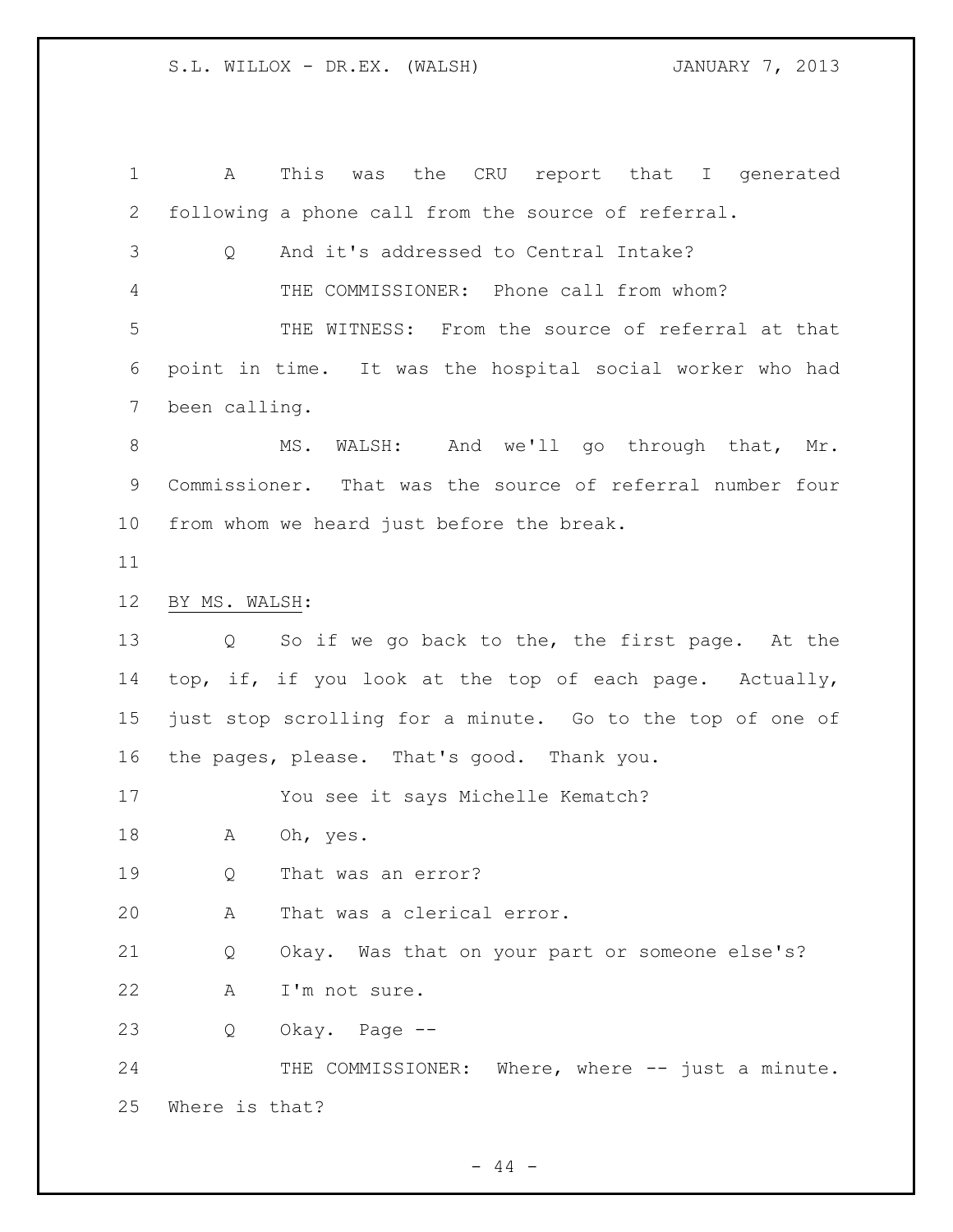1 MS. WALSH: At the very top of this -- if you look on your screen Diane is very -- the clerk is very helpfully pointing that out. THE COMMISSIONER: Oh, oh, I see. MS. WALSH: And it appears on the top of every page of this report. 7 THE COMMISSIONER: I see. BY MS. WALSH: Q So this -- THE COMMISSIONER: You wouldn't, you wouldn't have put that in? 13 THE WITNESS: I don't honestly remember if, if that was a typing error when I saved the document or if the administrative staff did that. I don't know, I don't remember. 17 THE COMMISSIONER: Fair enough. BY MS. WALSH: Q This is a report that you created in respect of 21 the referral that you received at -- when you were working at CRU? A Yes. Q And it says -- I'm on page 36949. It says: "Re" -- we were good before. Thank you. "Re: Samantha Kematch

 $- 45 -$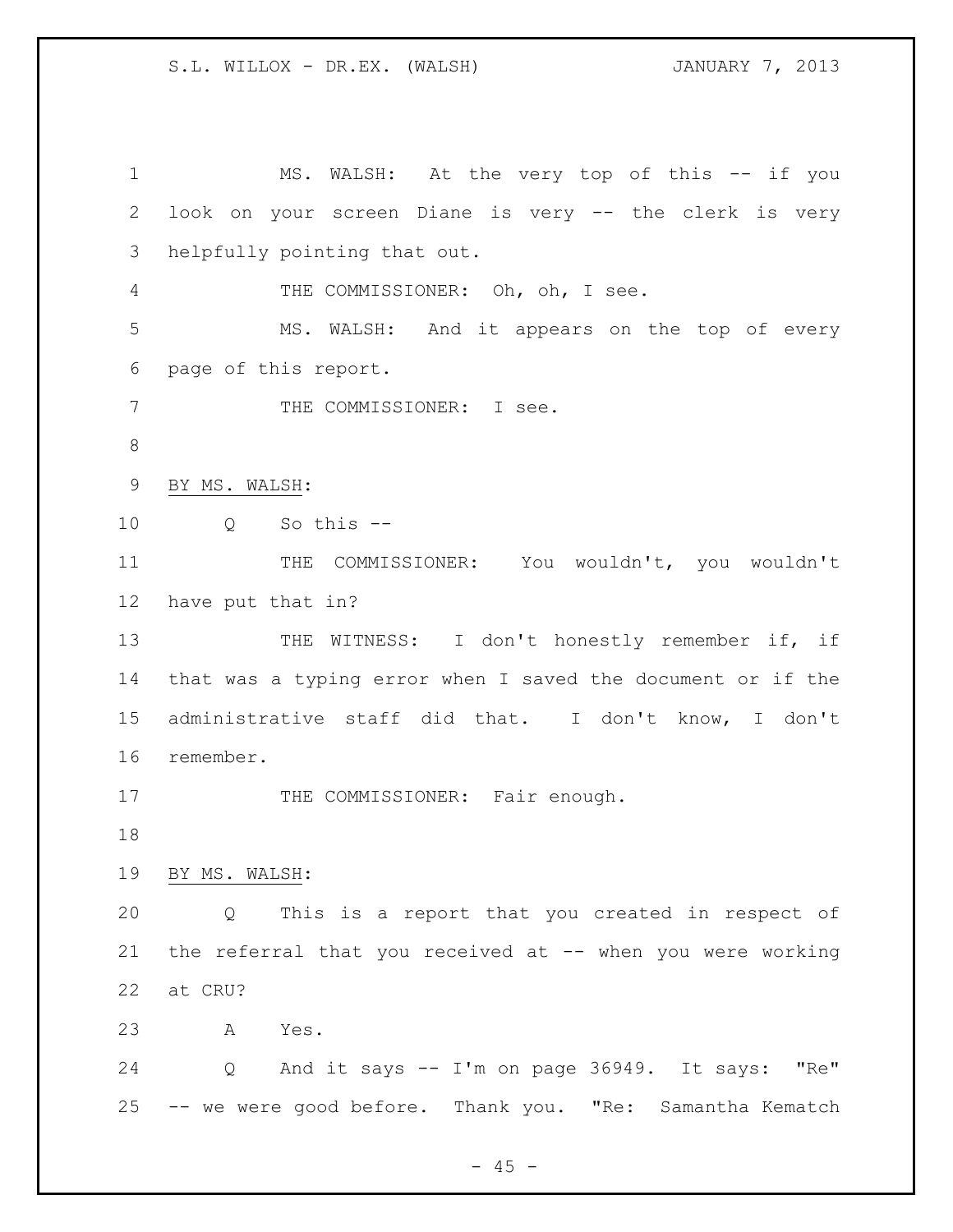& Wes McKay."

A Yes.

 Q And you received this referral on December 1st, 2004?

A Yes.

 Q There is a portion of the document entitled "History." It goes from this page, 36949, over to the next page. Did you create this history?

A Yes, I did.

 Q Where did you get the information to create it? A I don't remember exactly, at this point in time, but I can assume that I had obtained this information from other file recordings that had been attached to CFSIS.

 Q Okay. Did you have -- you say you don't have a specific recollection of what you did. Is that, is that true, generally, that you don't have a specific recollection of the work you did on this file or is that ...

 A Yeah, I, I generally don't remember. I remember some of the things because of being involved in the Section 4 review with Andy Koster and I remember some of the things that I had told him at that point in time but I don't -- to remember back to December 1st, 2004, I don't remember.

 Q So you don't have a specific recollection of how you created the history?

 $- 46 -$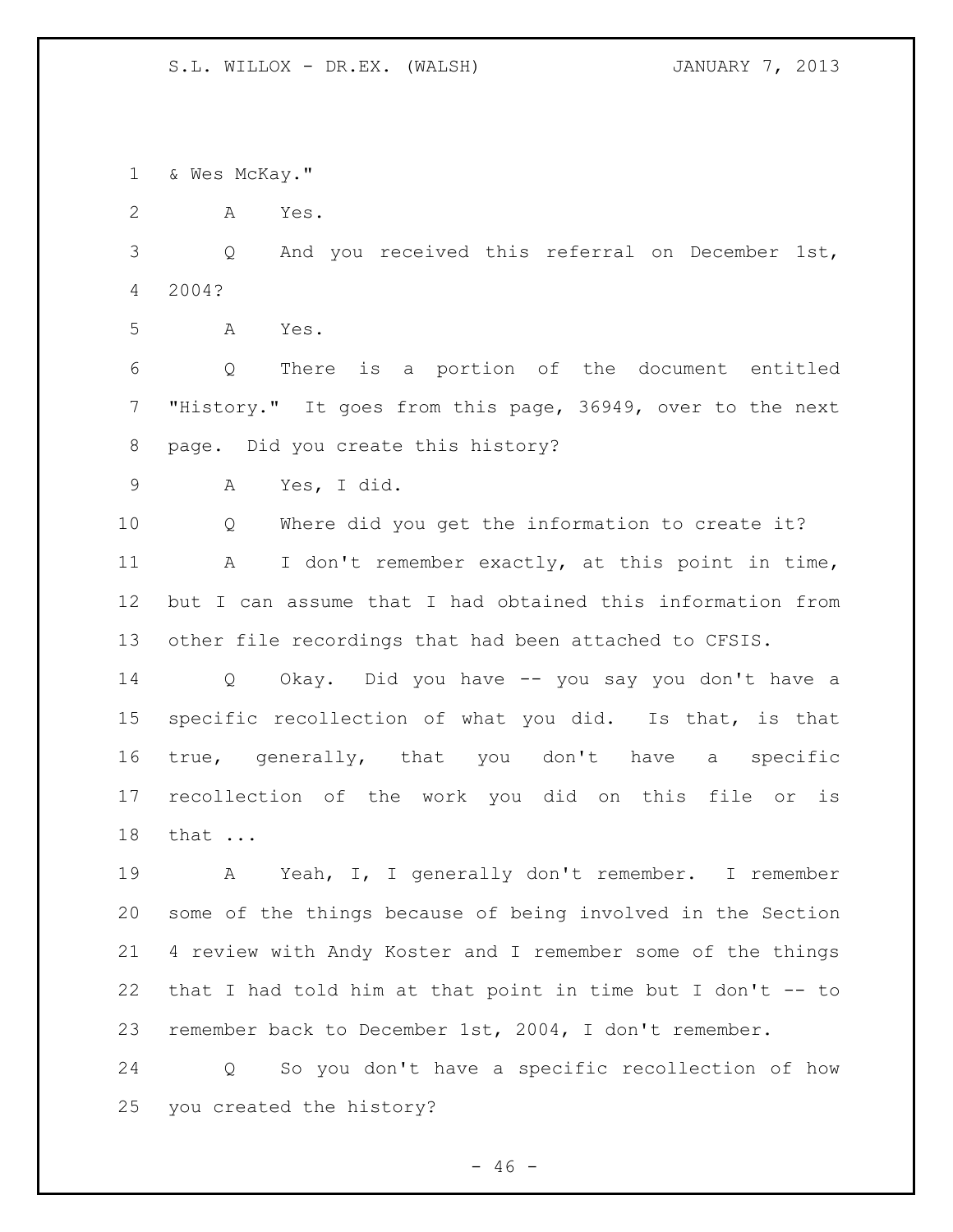A No, I don't.

 Q Did you have a practise that you can recall? A I would generally review other previous involvement and recordings that were attached to CFSIS to create my own history.

 Q Okay. How much of the previous recordings would you have reviewed?

A It's hard for me to say. Like I --

 Q You didn't have a practise, a standard practise? A No, not generally. And it would depend on how busy it was that day, how much time I had available to review the previous information, how much information there was available to review. If there was a lot of information attached on CFSIS and I didn't have a lot of time that day because it was busy I would not have probably reviewed every document and every note that was attached to the system.

 Q Okay. You didn't just cut and paste though from a previous summary's history, you created your own?

 A It would depend. If there was a recent closing summary or a recent involvement that had a really good history completed, or a lot of information contained in it, sometimes we would copy and paste some of that information into our own histories.

Q Okay. You can't recall what you did in this

- 47 -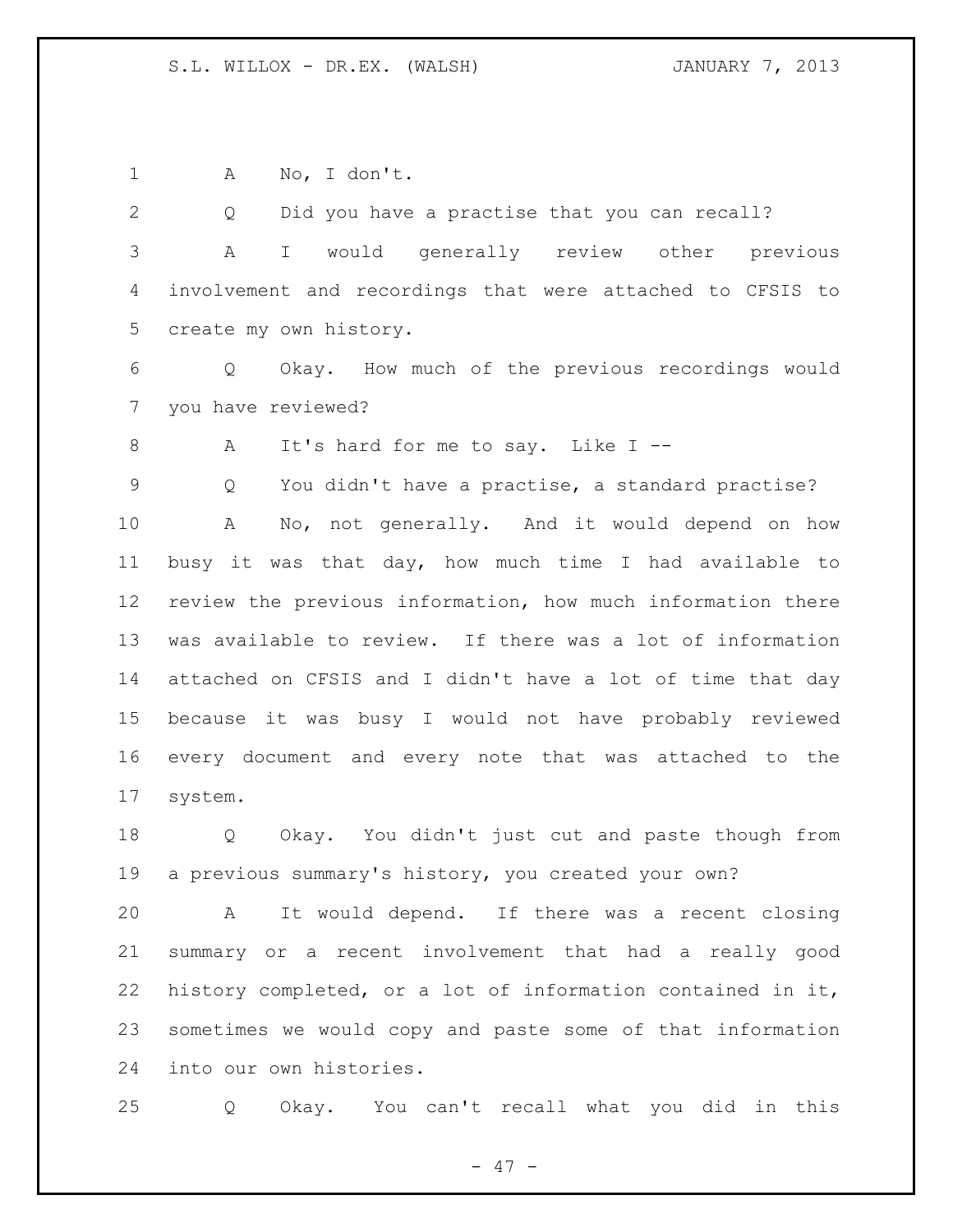occasion?

A I don't remember.

 Q We can turn to page 36953 to pages 36958. This is the intake closing summary dated July 14, 2004. You can see the date by looking at the last page, 36958. This is the last recording on the file prior to your receiving the file. Is this a document that you would have reviewed, the most recent case summary?

 A I assuming I did but I don't recall exactly if I've reviewed this document. I'm assuming I would have had to.

Q Why do you say that?

 A Because generally it was my practise that when I was on the phone, for example with a source referral, I would attempt to do a search on CFSIS to see if the individual that the source referral was calling about may already have an open file, when was the file closed, what was the nature of that prior involvement to do -- to give me a further indication while I'm seeking to the source referral about what the disposition of my involvement might be.

 Q Okay. And where you found that there had been previous openings and closings and summaries generated you would have reviewed some of those summaries?

A Yes. What I probably would have done was while I

 $- 48 -$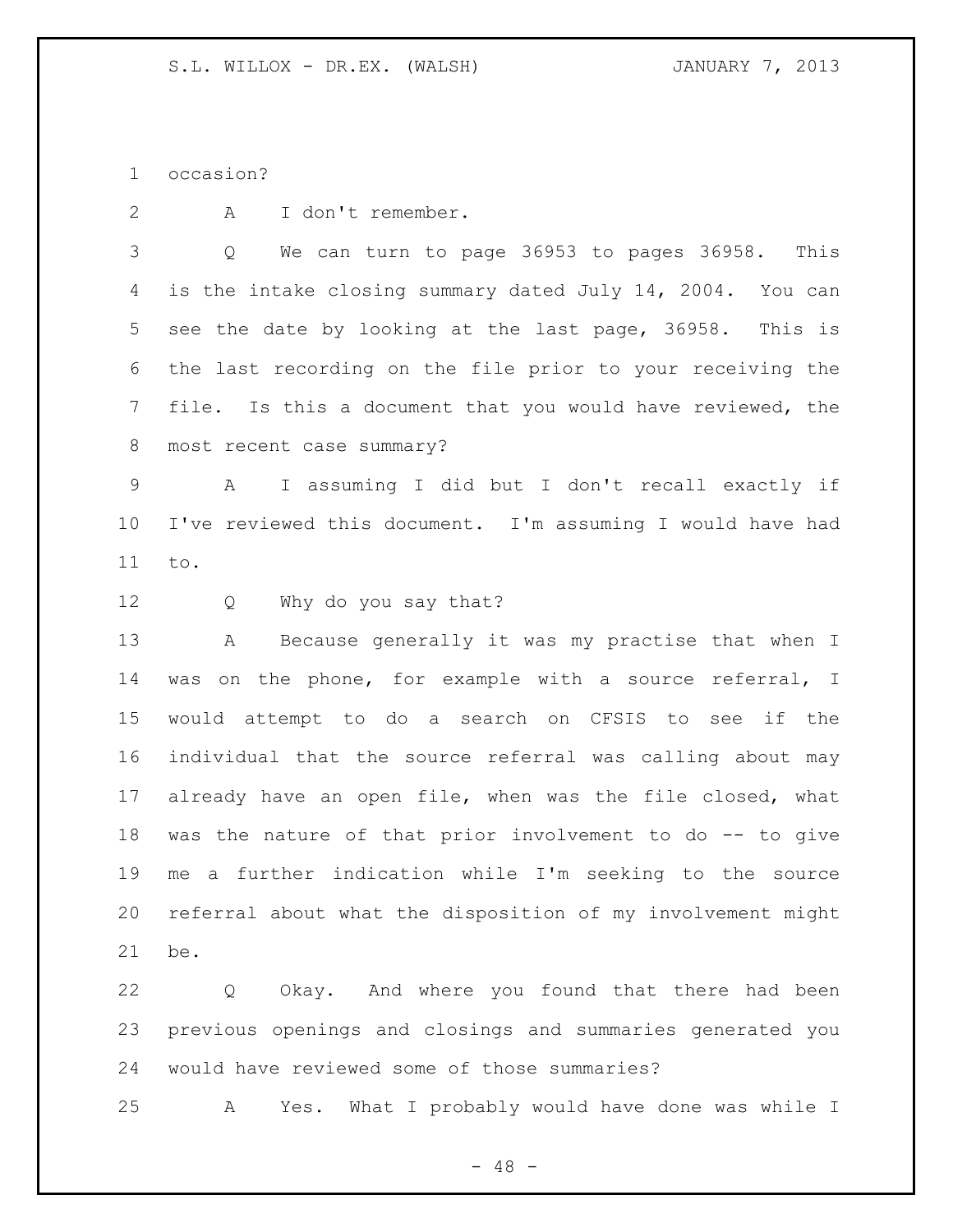was on the phone with the source of referral and in this particular instance I wasn't sure what I was going to do with the information based on the limited information that the source of referral was providing, so I probably would have pulled up the last closing summary to review it, to see what the prior involvement had been as to whether this would be something that I should open and follow up or refer on for follow up at the agency.

 Q Okay. Which you ultimately did determine should be the case; right?

A Yes.

 Q Let's look at -- after the history let's go back to page 36949, back to your intake report. So we've looked at the history and then on page 36950 the history continues. You've got significant others listed, Steve Sinclair and Wes McKay and Wes McKay's address. The source of referral, who is identified as the social worker at the Women's Hospital. That's the person you spoke to?

A Yes.

 Q That's the person you received the call from? 21 A That's correct.

 Q Yes. And then we turn to the next page, 36951. "Presenting Problem/Intervention." So this is your recording?

A Yes, it is.

- 49 -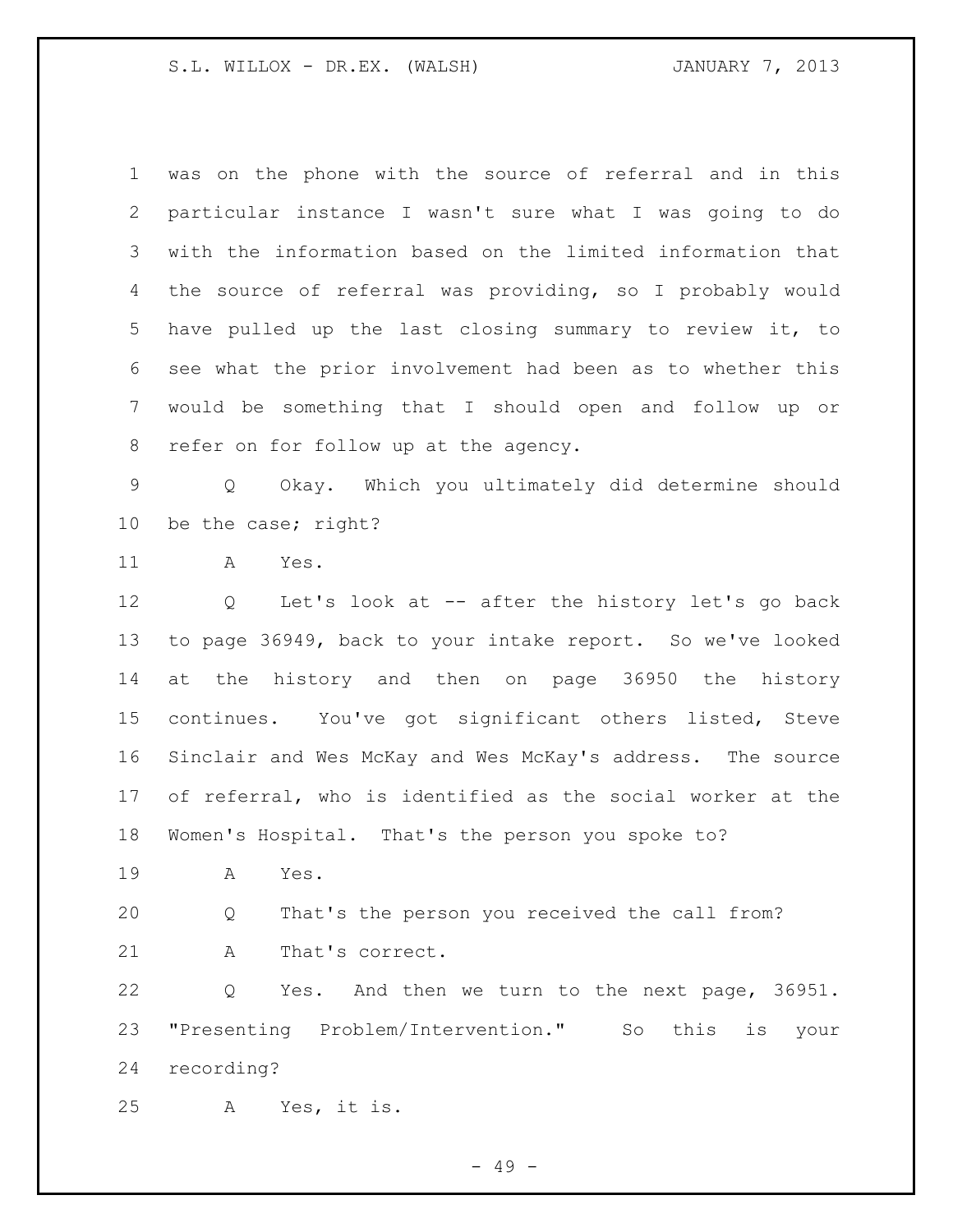Q Okay. So let's go through it. It indicates: "SOR called to report that Samantha was admitted to hospital yesterday and delivered her fourth child, a baby girl ... states that 7 the birth weight was 3837 grams, 8 and the Apgars were 9 & 9. SOR states that Samantha did receive good pre-natal care prior to the **birth of this child, and notes** 12 that there are no known health concerns with respect to [the child] at this time. SOR states that there was no reported drug or 16 alcohol use during this pregnancy. SOR states that Samantha disclosed that she was previously involved with the Agency back in the summer of 2004, due to concerns with respect to her four year old 22 daughter, Phoenix. SOR states that Phoenix is currently residing in the home with Samantha and her common-law partner, Wes McKay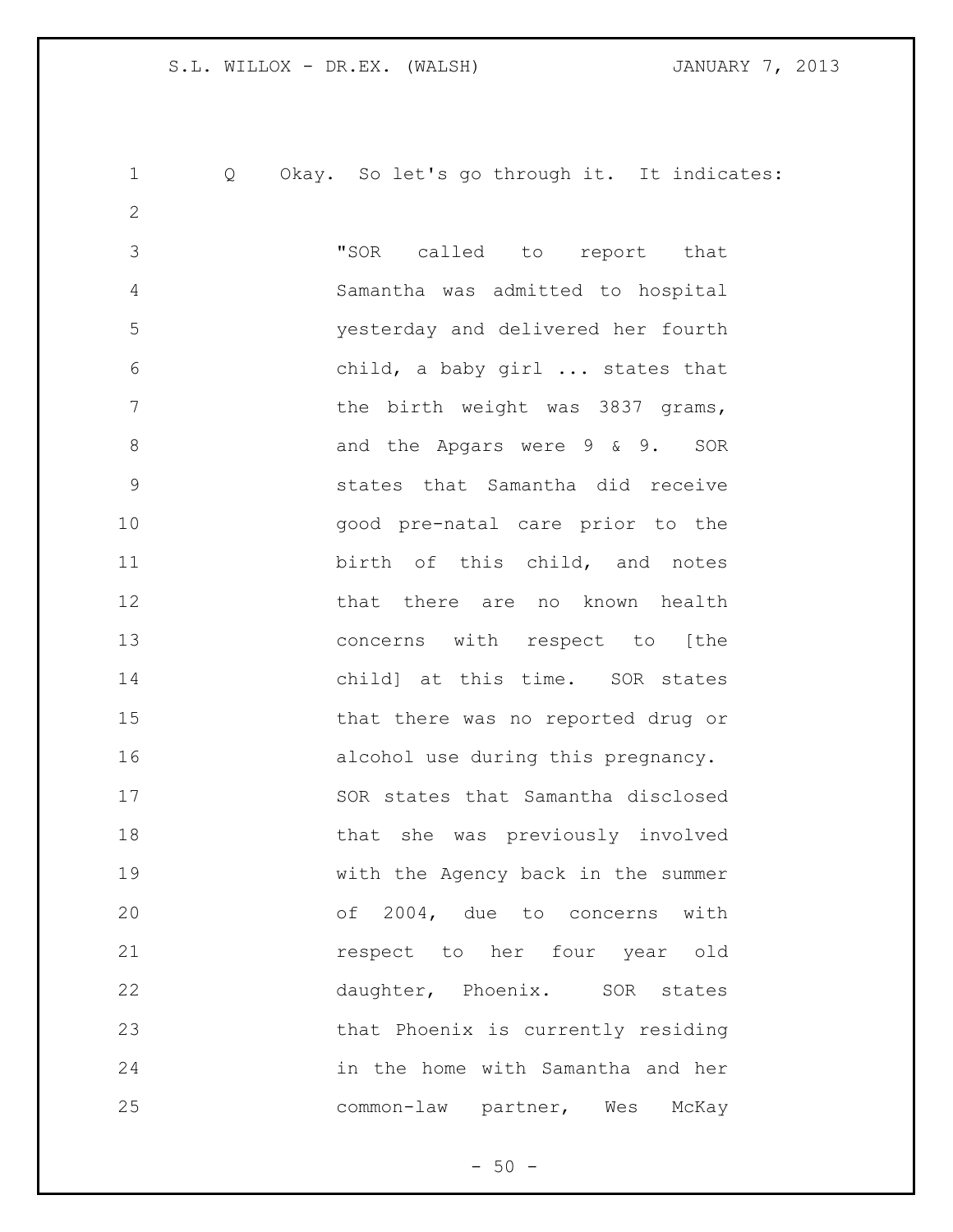(date of birth unknown). SOR notes that Wes is the father to this new child, and is expected to be a support to Samantha. After reviewing the recorded documentation on CFSIS, this worker consulted with supervisor, 8 Faria, with respect to the Agency's role with respect to this 10 matter. Faria agreed that this matter should be referred to intake for ongoing follow up and assessment of the home environment at this time. On Dec. 1/04 this worker left a 16 voice message for the SOR, asking 17 that she reconnect with the Agency 18 to report Samantha's expected date of discharge. On Dec. 1/04 this worker contacted EIA to inquire about the demographic information of Samantha's common-law partner, Wes McKay. Worker was advised by EIA that Samantha only has one child

 $-51 -$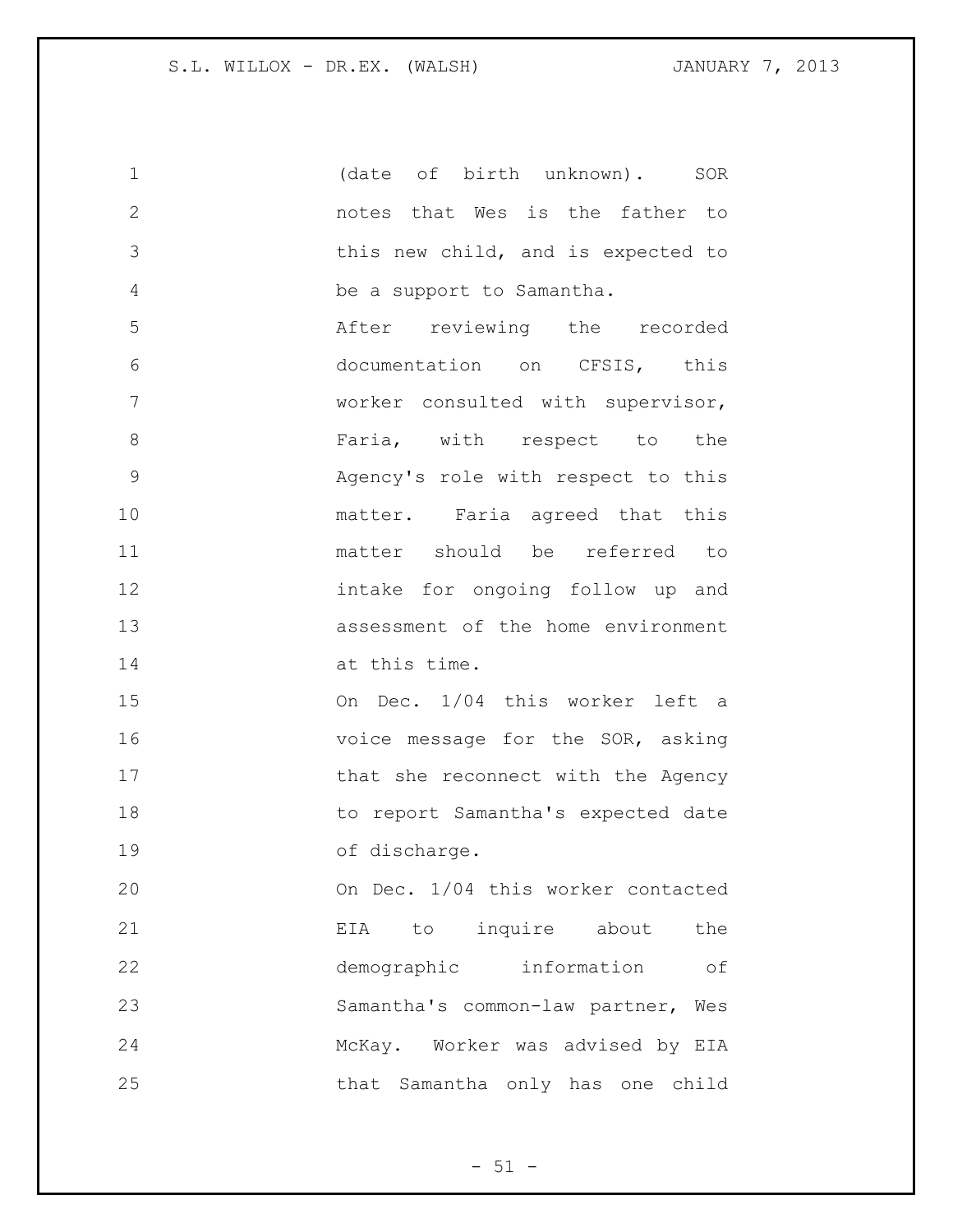| $\mathbf 1$   | listed on her budget, and that     |
|---------------|------------------------------------|
| $\mathbf{2}$  | there is not expected to be a      |
| 3             | common-law partner residing in the |
| 4             | home. Therefore the date of birth  |
| 5             | for Wes McKay could not be         |
| 6             | obtained.                          |
| 7             | On Dec. 1/04 at 12:00 p.m. this    |
| 8             | worker reconnected with the SOR,   |
| $\mathcal{G}$ | at Women's Hospital<br>$\ddots$    |
| 10            | Worker asked [the SOR] when the    |
| 11            | expected discharge date would be   |
| 12            | for Samantha and [the baby] (was)  |
| 13            | advised that Samantha might be     |
| 14            | leaving today after 5:00 p.m., or  |
| 15            | sometime tomorrow, depending on    |
| 16            | the hospital's need for the bed."  |
| 17            |                                    |
| 18            | And then on the next page you say: |
| 19            |                                    |
| 20            | "The safety assessment is          |
| 21            | completed and on file. Based on    |
| 22            | the information provided by the    |
| 23            | SOR the Safety Assessment, at the  |
| 24            | time of writing, is considered as  |
| 25            | within a 48-hour response.         |

- 52 -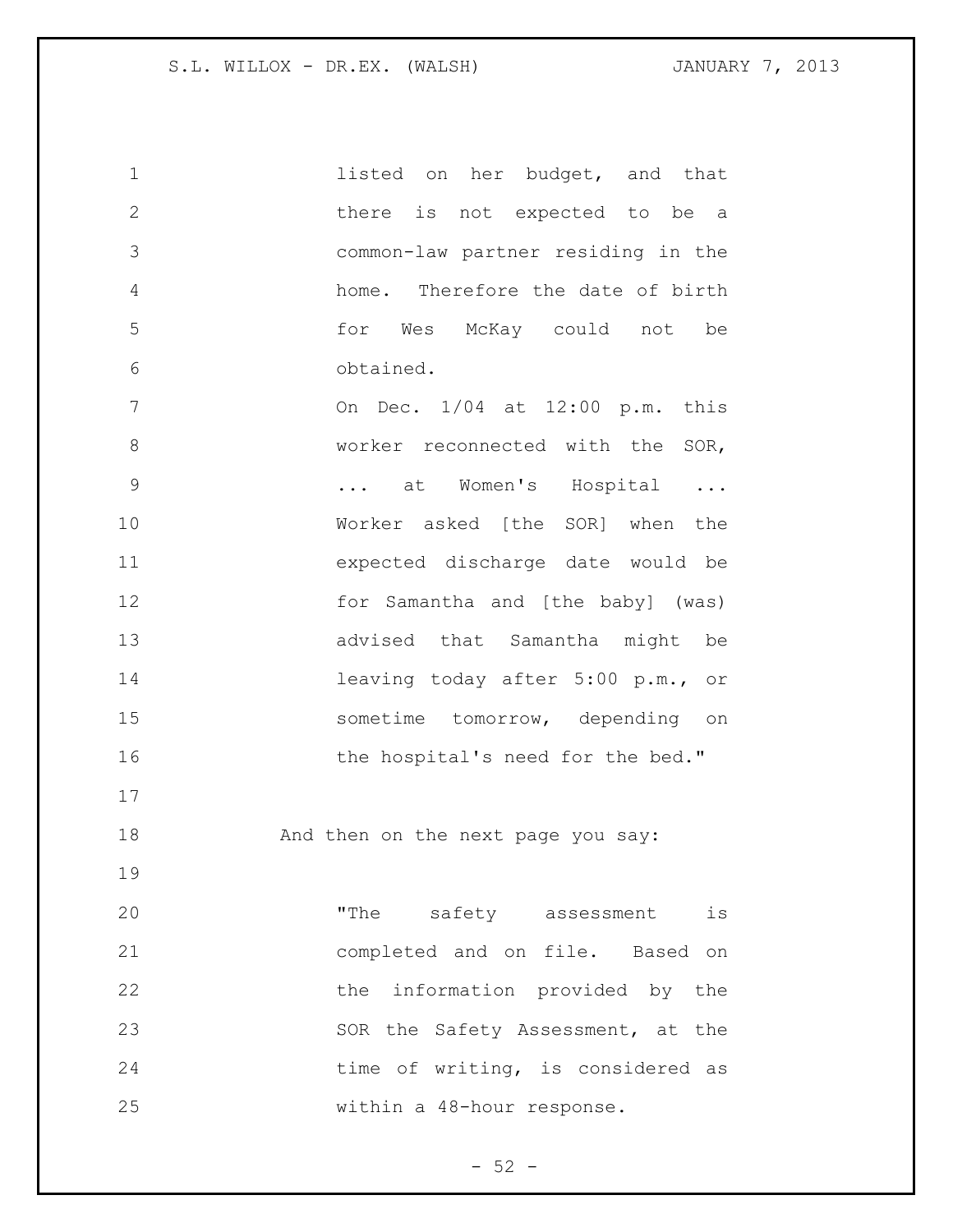| $\mathbf 1$  | Recommendations:                                            |
|--------------|-------------------------------------------------------------|
| $\mathbf{2}$ | It is recommended this file be                              |
| 3            | opened for assessment and                                   |
| 4            | intervention."                                              |
| 5            |                                                             |
| 6            | And it's signed by both you and your supervisor.            |
| 7            | So now let's go back, I want to ask you a few questions     |
| 8            | about this recording.                                       |
| $\mathsf 9$  | What -- you took the call from the hospital                 |
| 10           | social worker. What did you understand to be the reason     |
| 11           | the referral was being made to CFS?                         |
| 12           | The hospital, I guess, during Samantha's<br>$\mathbb A$     |
| 13           | admission, she had disclosed that she had had prior         |
| 14           | involvement recently in the summer of 2004 and the hospital |
| 15           | was calling to see if the agency would be concerned now     |
| 16           | that she has had another child.                             |
| 17           | You made a note that Wes McKay's date of birth<br>Q         |
| 18           | was unknown.                                                |
| 19           | That's correct.<br>A                                        |
| 20           | In your, in your discussion with the hospital<br>Q          |
| 21           | social worker.                                              |
| 22           | Α<br>Yes.                                                   |
| 23           | Why, why did you make that note?<br>Q                       |
| 24           | A<br>I'm assuming because I had asked the source of         |
| 25           | referral if she had Mr. McKay's date of birth and so I'm    |
|              |                                                             |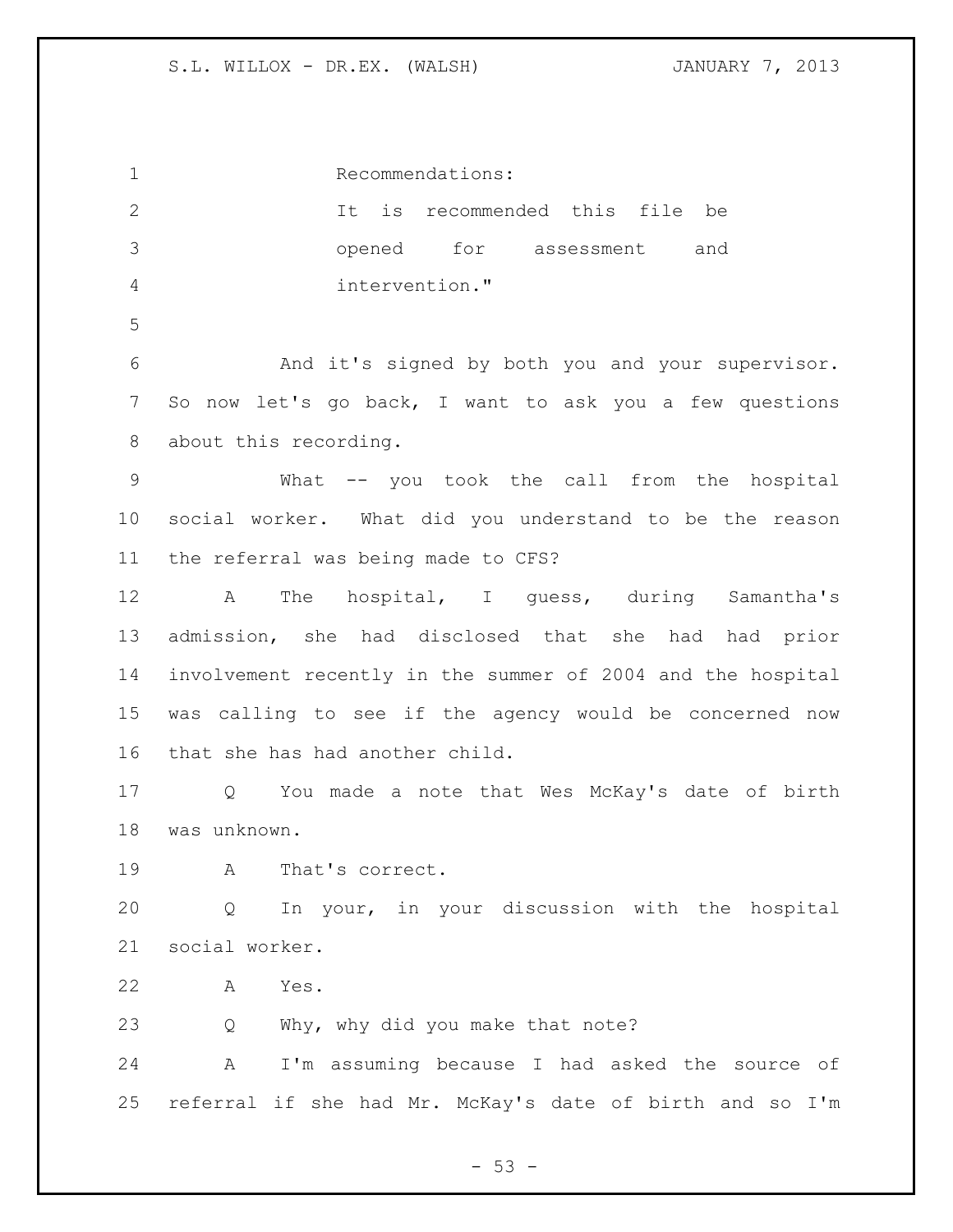S.L. WILLOX - DR.EX. (WALSH) (3.1)

| $\mathbf 1$  | assuming she had said to me, no, I don't. So instead of       |
|--------------|---------------------------------------------------------------|
| $\mathbf{2}$ | putting Wes McKay, date of birth, with a known date of        |
| 3            | birth, I put date of birth unknown because she said the       |
| 4            | hospital didn't have his date of birth.                       |
| 5            | Why were you asking her for his date of birth?<br>Q           |
| 6            | So that I could have completed a further CFSIS<br>A           |
| 7            | check to determine if he had had prior involvement.           |
| $8\,$        | Q We'll come back to that. You also made a note               |
| 9            | that you contacted Employment and Income Assistance for       |
| 10           | demographic information about Wes McKay?                      |
| 11           | That's correct.<br>A                                          |
| 12           | Was there specific information that you were<br>Q             |
| 13           | looking for?                                                  |
| 14           | I was trying to determine if he was, in fact,<br>$\mathbf{A}$ |
| 15           | attached to Samantha's budget and, and gather his date of     |
| 16           | birth.                                                        |
| 17           | Q Okay, so still looking for his date of birth but            |
| 18           | through different means?                                      |
| 19           | Yes.<br>A                                                     |
| 20           | Okay. Do you recall who it was you spoke to at<br>Q           |
| 21           | EIA?                                                          |
| 22           | I don't but I do know, as a result of preparing<br>A          |
| 23           | for the inquiry, who I spoke to.                              |
| 24           | And that was Helen Waugh?<br>Q                                |
| 25           | Yes.<br>Α                                                     |

- 54 -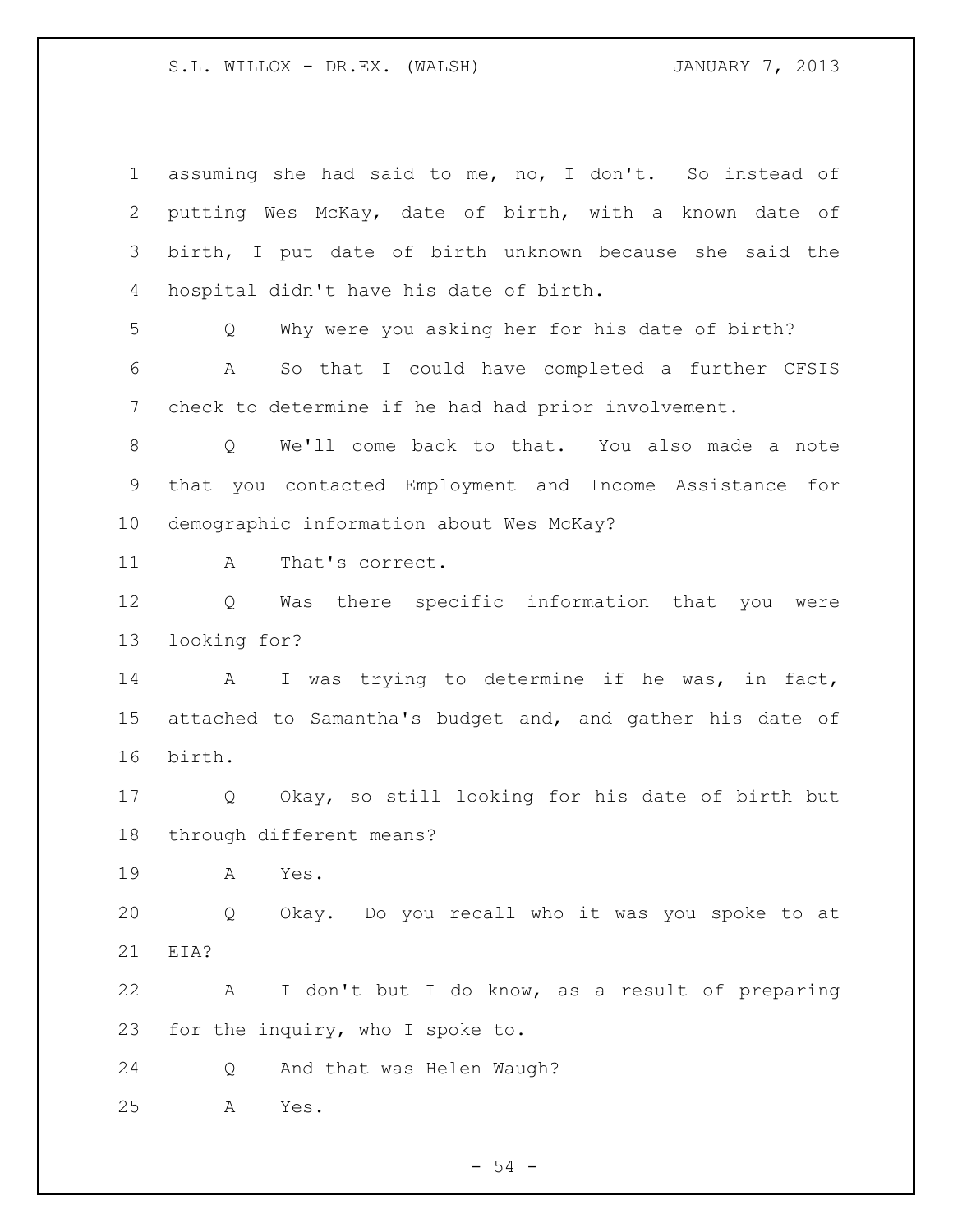Q At the time did you recognize that you had spoken to that person on previous occasions or do you remember?

- A I have spoken to Helen on the phone many times. Q And that -- as of the time that you called her on
- December 1, '04?

 A I'm assuming so. I don't know how long before this contact I had spoken to her but we generally called EIA numerous times a day to gather demographics and we knew each other by voice recognition, we spoke to a number of individuals at EIA on a consistent basis.

 Q Okay. You told me that there was an EIA liaison in your unit in 2004. What was their job description?

 A The EIA liaison was more so intended to help youth who were approaching the age of 18 to get onto EIA benefits, prior to their 18th birthday. In situations, for example, where they couldn't remain in the family home and were looking for financial supports to move out prior to their 18th birthday.

 Q So they weren't there to help you with information gathering, per se?

A No.

 Q Did -- and I believe you told us that you typically did rely on EIA to give you that kind of demographic information such as date of birth?

A Yes, generally I would call EIA on every referral

 $- 55 -$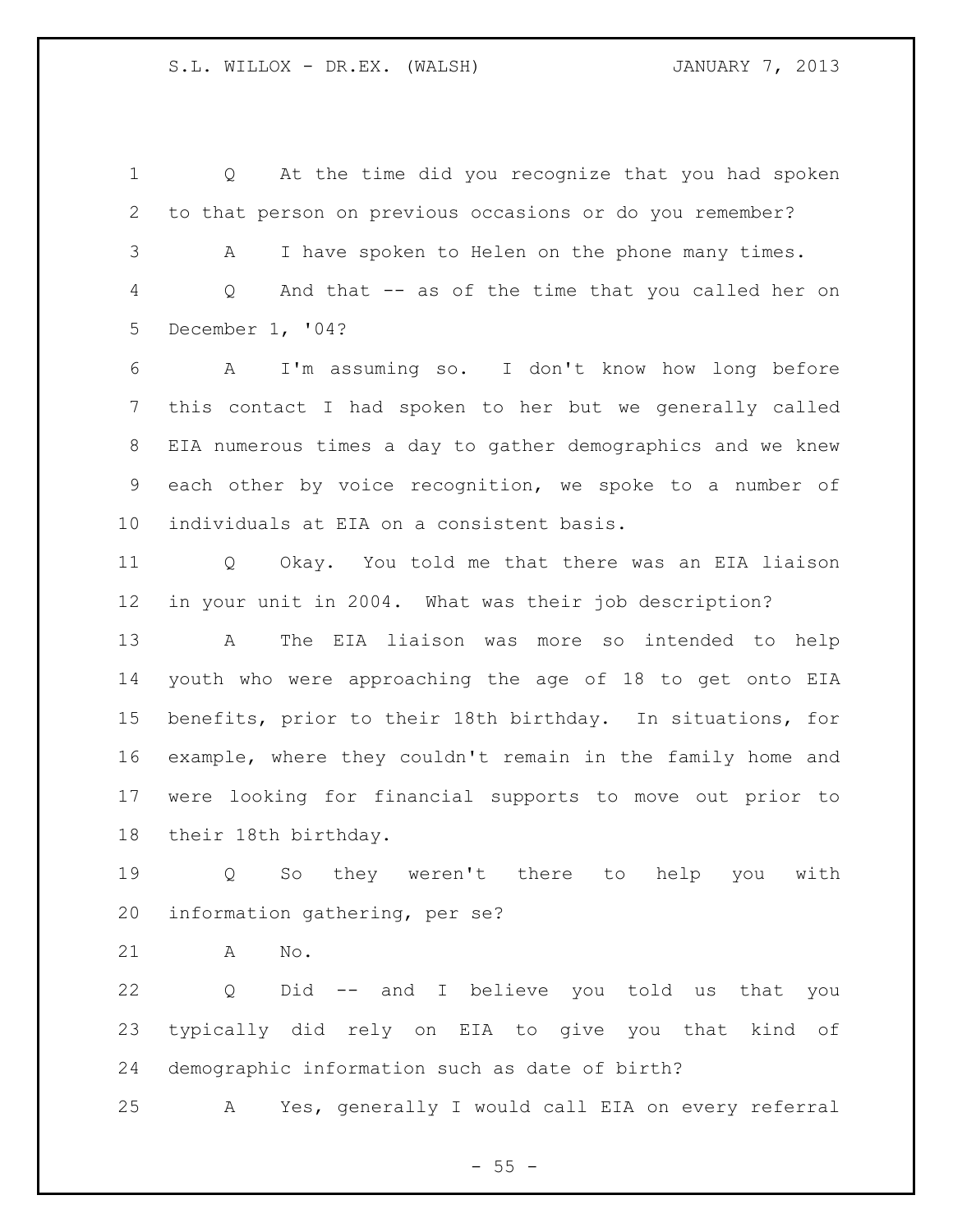I received.

2 Q On every referral you received?

A Yes.

 Q And how successful were you in obtaining demographic information that you sought?

 A I mean, I can't say exactly with certainty, a certain percentage, but I would call on every case and every referral I received to gather demographics. Sometimes the information we received from EIA was accurate and helpful and sometimes it wasn't.

Q Do you know what it depended on?

 A Not for certain but my assumption is some individuals that -- who would answer that line at EIA were more helpful or more willing to search for information than others. Depended on how busy they were or kind of the mood of the day, I guess, if they had the time or were willing to look for the information or maybe take extra efforts to search for information that we were looking for.

 Q Did anyone ever refuse -- any EIA worker ever refuse to give you information you were requesting?

21 A No, not outright refuse.

 Q Okay. And what was your experience with Helen Waugh, as of December 1, '04? Do you recall?

 A Generally Helen was helpful. We would call, Helen would answer and she would complete the lookup, as

 $- 56 -$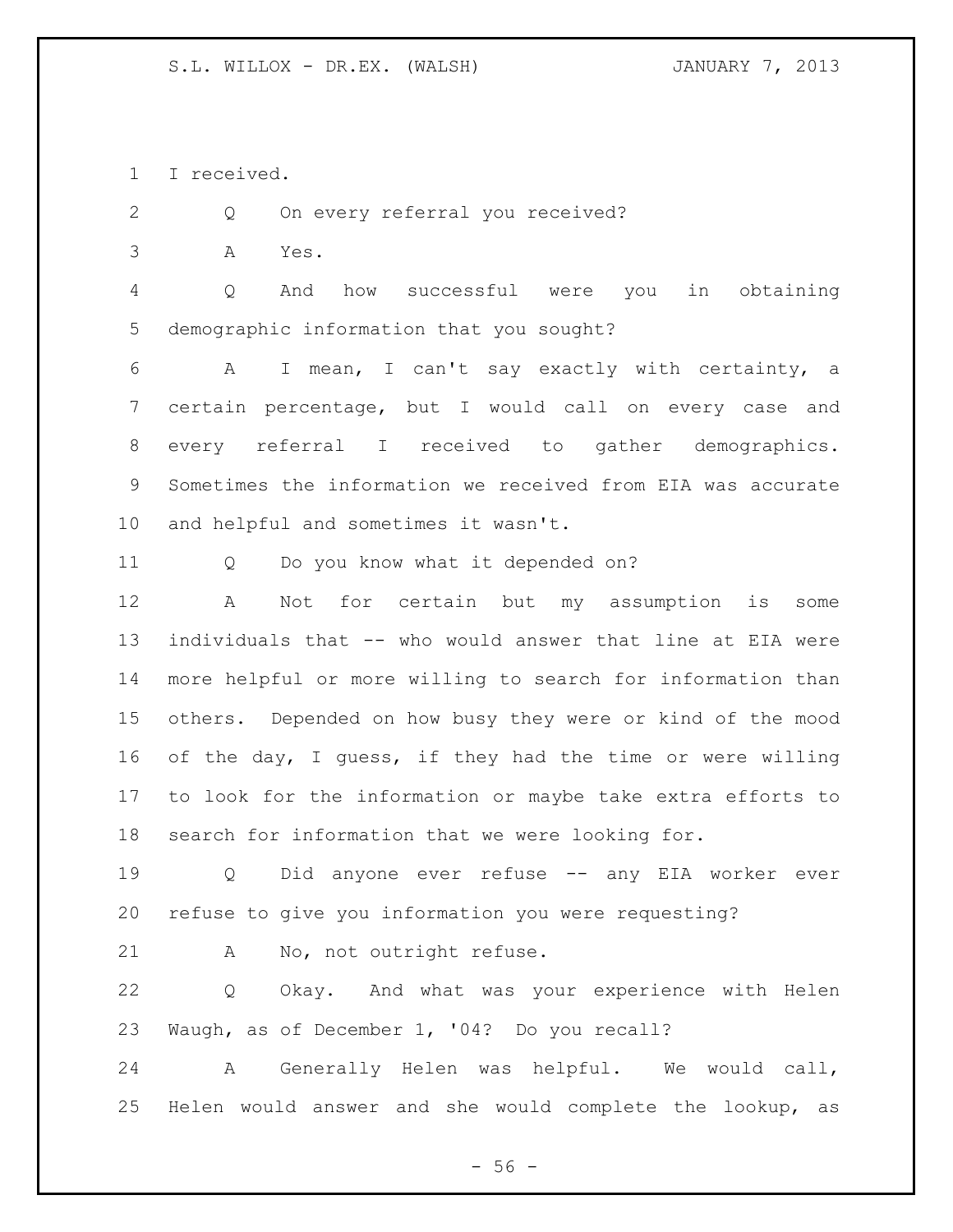requested.

| Do you recall whether you asked the EIA worker,<br>$Q \qquad \qquad$  |
|-----------------------------------------------------------------------|
| who we know is Ms. Waugh, whether Mr. McKay, himself, had a           |
| file in the EIA system?                                               |
| I don't remember specifically if I asked if Mr.<br>A                  |
| McKay had a file of his own. I am assuming, from the way I            |
| documented it, that I had inquired if, if Samantha had a              |
| common-law partner. But I don't remember if I asked Helen             |
| to search and see if there was a Wes McKay on their system.           |
| If Mr. McKay were on the system with an EIA file<br>$Q \qquad \qquad$ |
| then they would have had his date of birth?                           |
| I'm assuming so, yes.<br>A                                            |
| But you can't recall whether you asked them to<br>Q                   |
| look for him specifically?                                            |
| A Well, no, but I'm assuming that when I spoke to                     |
| Helen I said that I'm looking to see if Samantha has a                |
| partner and I don't know for certain but I'm assuming that            |
| I said to her she has, she has a partner, that we're                  |
| receiving information that she has a partner by the name of           |
| Wes McKay, do you have him attached to her budget or, you             |
| know, any information about him.                                      |
| Let's look at the EIA records and -- to show you<br>Q                 |
| what the EIA worker documented about her conversation with            |
| you on December 1, '04. We've looked at what you                      |
| documented. Let's turn to page 28316. And this is from                |
|                                                                       |

- 57 -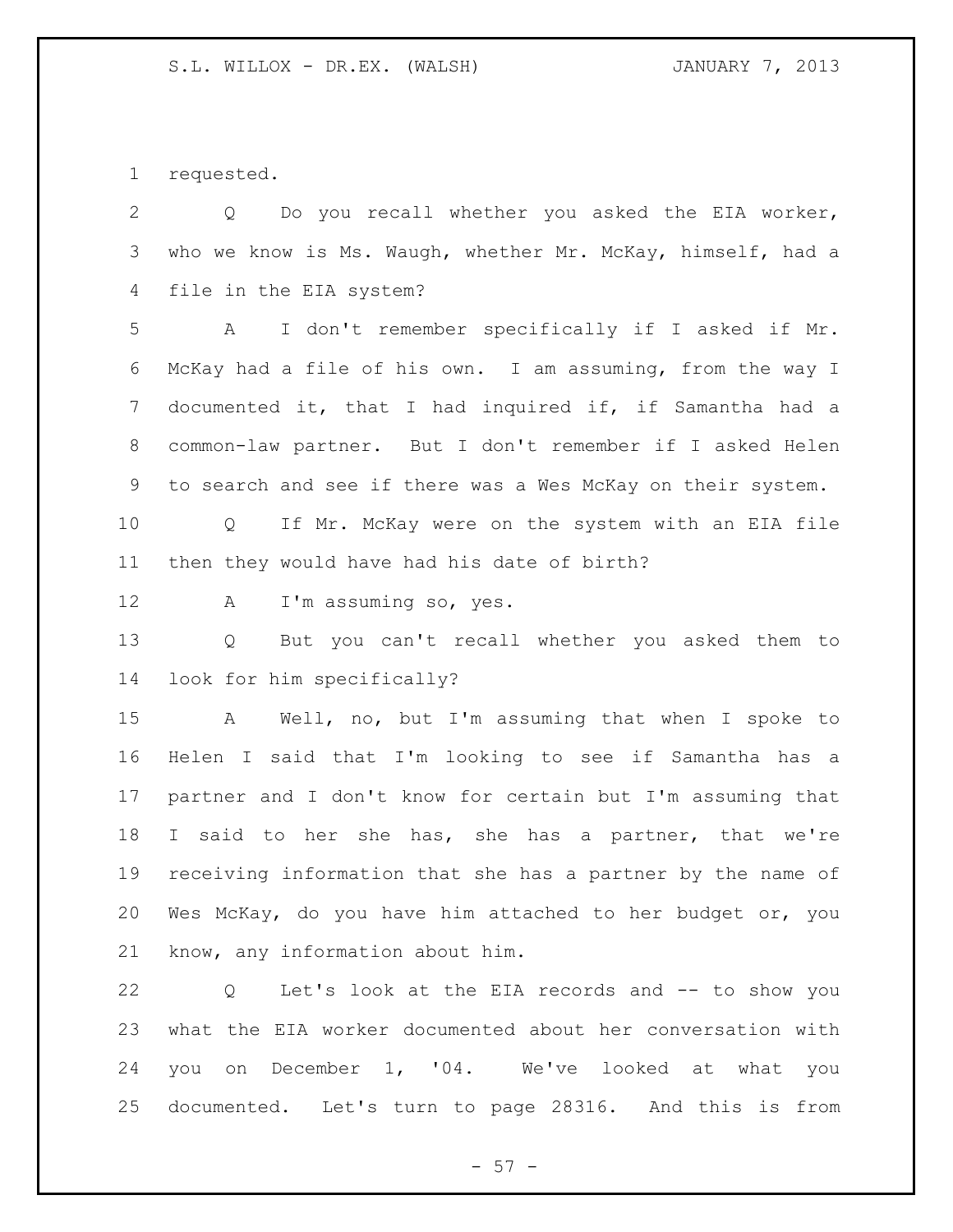CD1579. A Sorry, what page number, two, eight? Q 28316. A Okay. Q Are you -- have you got that? A Yeah. Q Okay. And it's also up on the screen in front of you, too, whichever is easier for you. So you'll see, if we look at the entry on the bottom of the page, it says Investigation verification December 1, '04 HWA, which is the name of the worker. And then she's written. "3rd party information - Dec. 1/04 15 - caller, Shelley Wiebe, Child and Family Services, to inform us that Samantha is living common law with Wes McKay, father of newborn baby **just yesterday, Nov. 30/04.** He is listed at the hospital as the 21 father of the baby. H. Waugh ..." So the EIA worker characterized your phone call as one in which you called to inform them that Ms. Kematch was living with a common-law person named Wes McKay. Was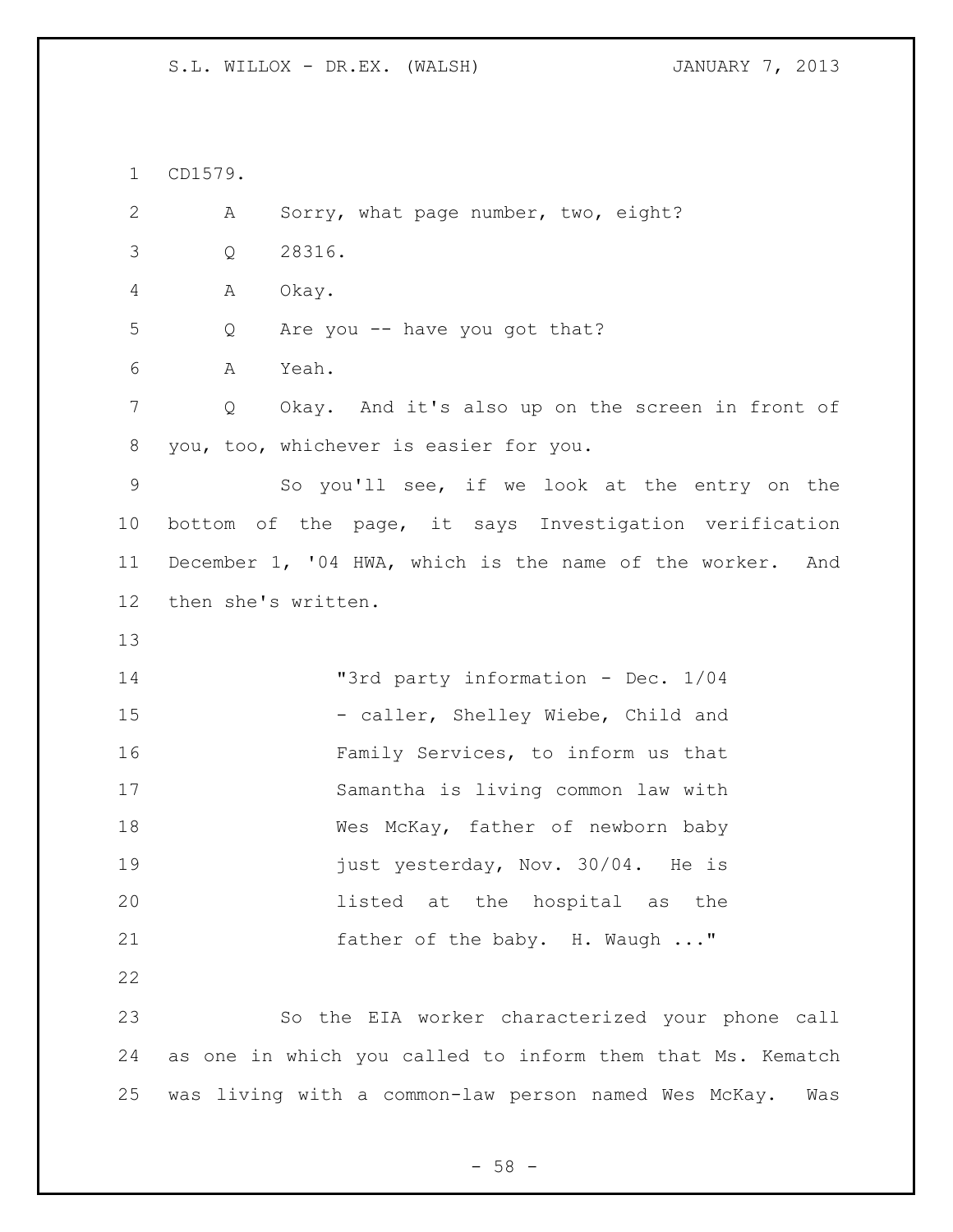that the reason that you called?

| 2  | A<br>No. The intent of my call, always, to EIA was to       |
|----|-------------------------------------------------------------|
| 3  | look, to look for demographic information.                  |
| 4  | also have information still in the EIA<br>Q<br>We           |
| 5  | records, 1579, at page 28317 and then we'll look at 2824    |
| 6  | and -- 28424 and 28426 but let's start with 2831 --         |
| 7  | THE COMMISSIONER: What page are you going to?               |
| 8  | MS. WALSH: 28317.                                           |
| 9  | THE COMMISSIONER: All right.                                |
| 10 |                                                             |
| 11 | BY MS. WALSH:                                               |
| 12 | Still in CD1579 -- 70 -- yeah. We have<br>$Q \qquad \qquad$ |
| 13 | information that Ms. Kematch attended at the EIA office on  |
| 14 | December 3, '04 to add the new baby to her budget. And      |
| 15 | you'll see that that's documented. "A/N in office to add    |
| 16 | newborn baby."                                              |
| 17 | You'll see at the top of that entry it says                 |
| 18 | December 3, '04. "To add newborn baby to budget." And       |
| 19 | then there's a reference to Phoenix.                        |
| 20 | THE COMMISSIONER: Just what page are you reading            |
| 21 | from?                                                       |
| 22 | MS. WALSH: December 3, '04 at the top of the                |
| 23 | entry.                                                      |
| 24 | THE COMMISSIONER: 28314 -- 28317?                           |
| 25 | MS. WALSH: The page is 28317, yes. And if you               |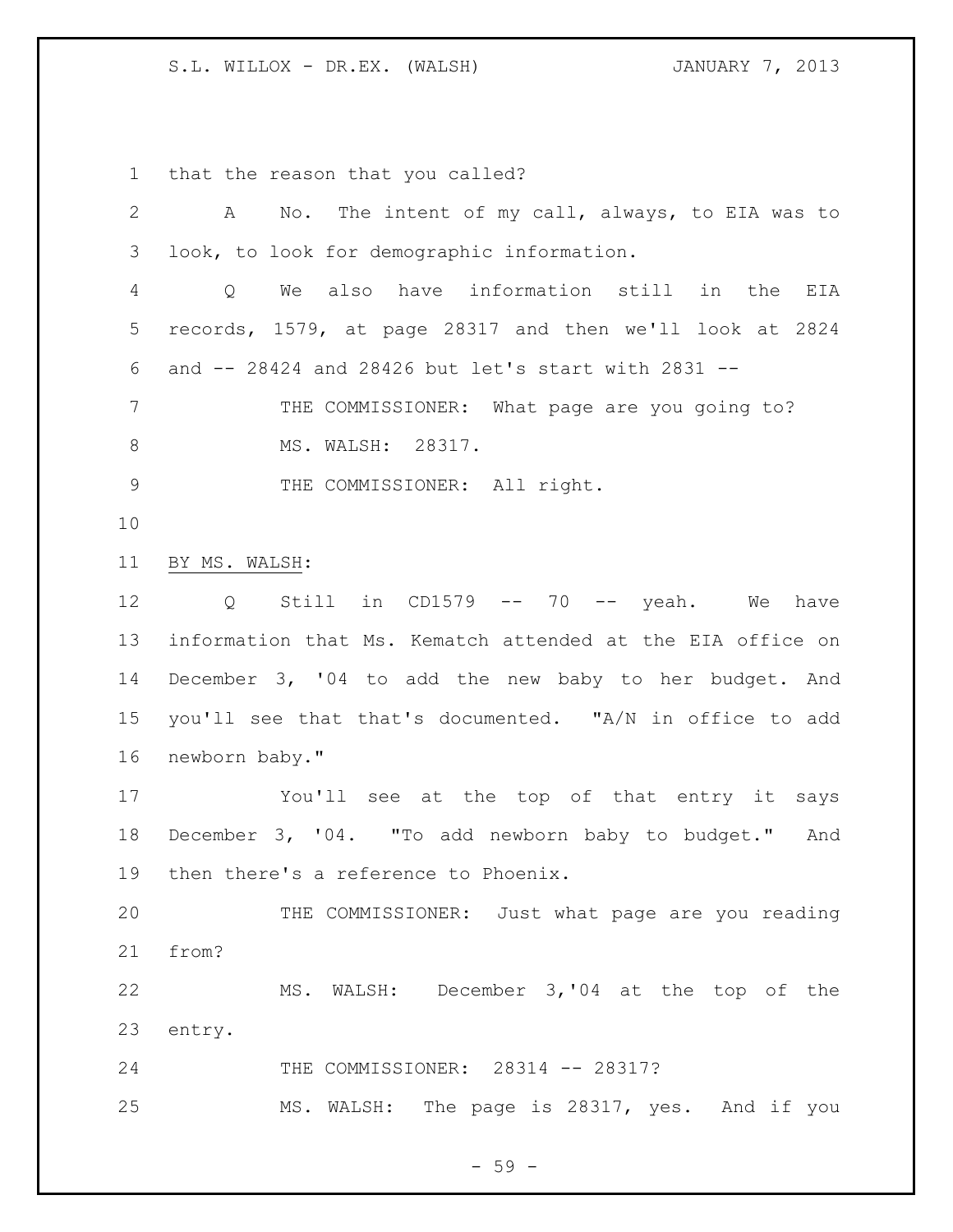look at that full paragraph at the bottom, the -- of the page, well, it's the lower part of the page, lower entry. You see it says: "GF, general follow-up Dec 03 04"? THE COMMISSIONER: Yes. MS. WALSH: That's what I'm referring to. BY MS. WALSH: 8 Q Ms. Willox, you've got that? A I do. Q Okay. So there's a reference to the applicant and this, this CD, this disclosure, is Samantha Kematch's EIA file. It shows that she attended at the EIA office on December 3 to add the baby to her budget. She mentioned that she had Phoenix with her and stated that the PF, the putative father is Karl Wesley. And then we also know, from looking at page 28424, if you scroll through that to 17 the next two pages, you will see that 28 -- let's start at -- hold on. Sorry. Go back to page 28424, please. This is an application to add dependents. The name of the applicant is Samantha Kematch. The -- it says: dependent child, date of birth November 30, 2004. And then let's scroll to the next page. There's a signature, December 3, '04 of Samantha Kematch. And then on the finale page, is a copy of the new baby's birth certificate. See, it says date of birth November 30, 2004.

 $- 60 -$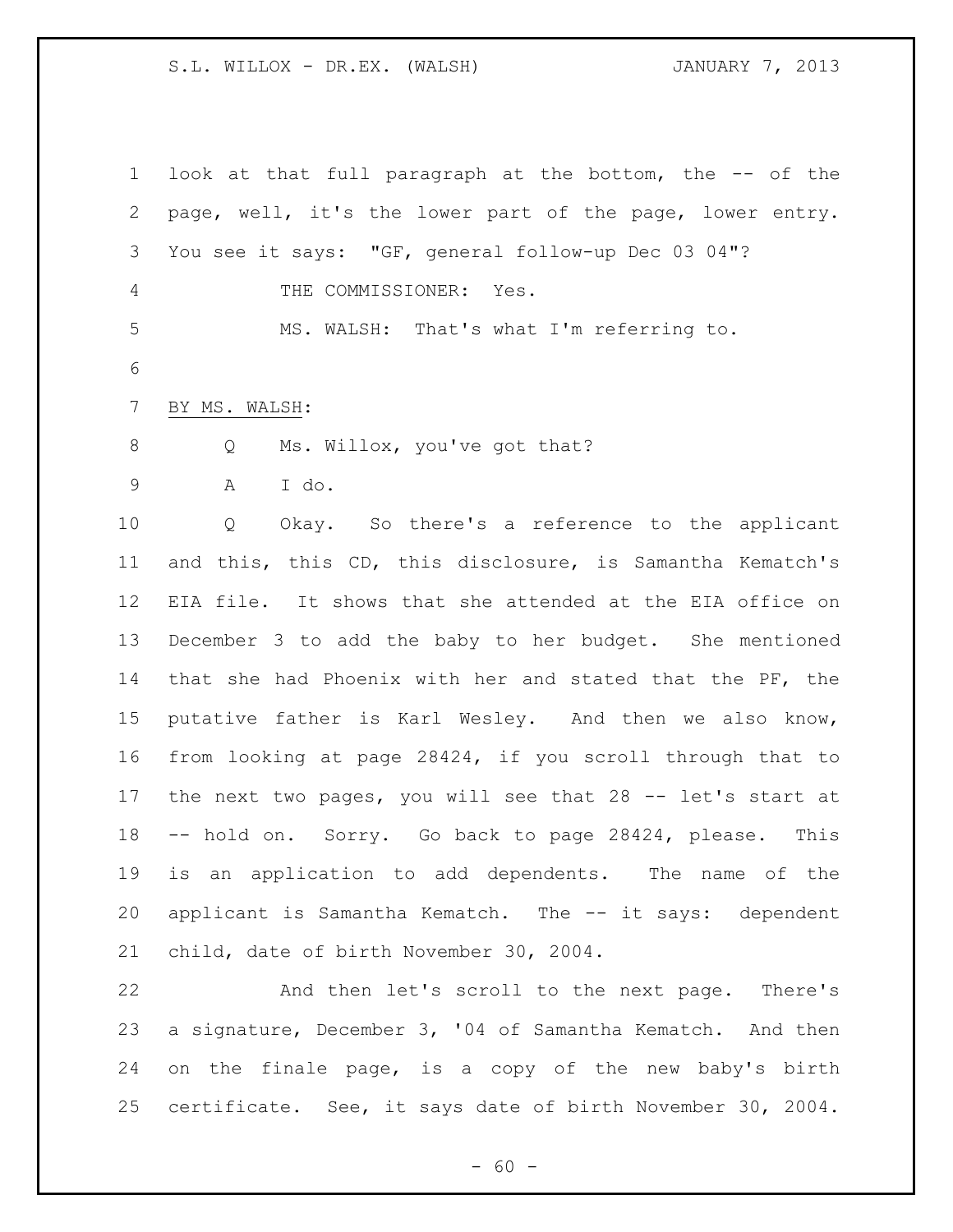And if you scroll down, please, it shows the information about the parents, the father being McKay, Karl Wesley, and his date of birth, March 28, 1962.

 So this information was all in the EIA records as of December 3, 2004. Did you follow up with EIA after you spoke with Ms. Waugh, on December 1, 2004?

A No, I did not.

 Q Did anyone from EIA, Ms. Waugh or anyone else, call you back after your conversation on December 1, '04?

A No, they did not.

 Q We've also heard evidence that Mr. McKay had added Phoenix to his budget, his EIA budget, in May of 2004 and that Samantha was on his budget at that time, as well. Does that surprise you, to learn this, given the conversation that you had with the EIA worker in December of '04?

 A Yes. But I mean, given some of the responses that we would get from time to time from EIA, I'm not surprised that there was a connection or that they may have been enrolled together, as sometimes the information we got from EIA was not always accurate.

 Q Did you ask the EIA worker to see whether Samantha Kematch had ever been on a budget with Wes McKay?

A I don't remember.

Q Was that typically your practise, to ask that

 $- 61 -$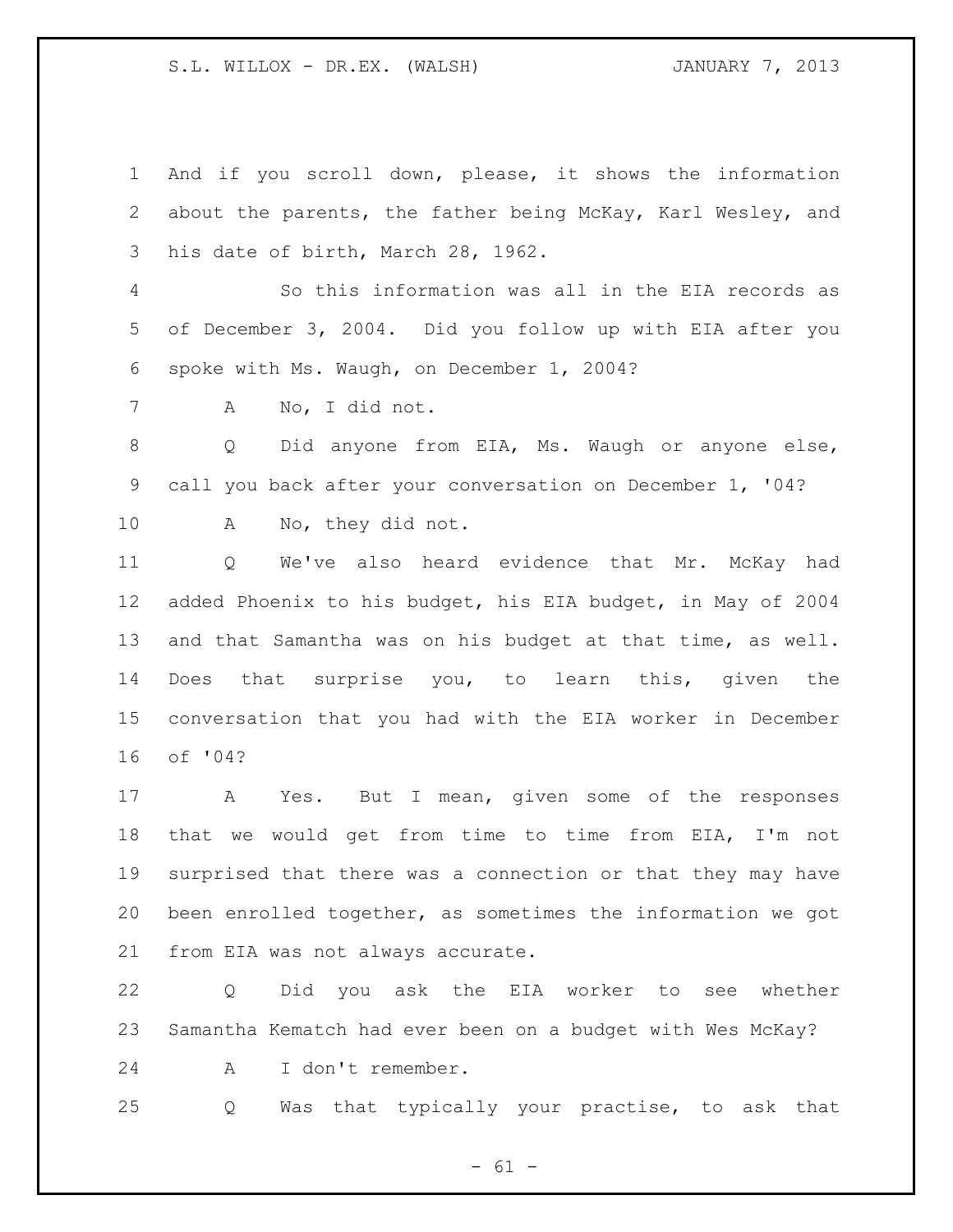kind of question?

| 2       | I may, if I had any indication that they -- that<br>A              |
|---------|--------------------------------------------------------------------|
| 3       | Mr. McKay had been on, himself, at one point in time, with         |
| 4       | a child. I may have asked but I don't remember in this             |
| 5       | particular instance if I did or not. I'm assuming, based           |
| 6       | on the recording, that I didn't.                                   |
| 7       | You did not?<br>Q                                                  |
| 8       | I'm assuming, based on this, that I did not ask<br>A               |
| 9       | if Wes McKay had been enrolled.                                    |
| 10      | Did you mention Phoenix to the EIA worker?<br>Q                    |
| 11      | I really don't know. EIA advised me that she was<br>Α              |
| $12 \,$ | enrolled with one child and that that child would have been        |
| 13      | Phoenix at the time. So at that time what I knew was that          |
| 14      | Samantha was active with Employment and Income Assistance          |
| 15      | with Phoenix on her budget and that she didn't have anyone         |
| 16      | else attached to her, her file at Employment and Income            |
| 17      | Assistance.                                                        |
| 18      | In the, the history portion, if we go back to<br>$Q \qquad \qquad$ |
| 19      | page 36949, the bottom of the page. If you scroll down,            |
| 20      | please. You wrote:                                                 |
| 21      |                                                                    |
| 22      | "In May '04 an Employment and                                      |
| 23      | Income Assistance worker contacted                                 |
| 24      | the agency to report that Samantha                                 |

wanted Phoenix added to her budget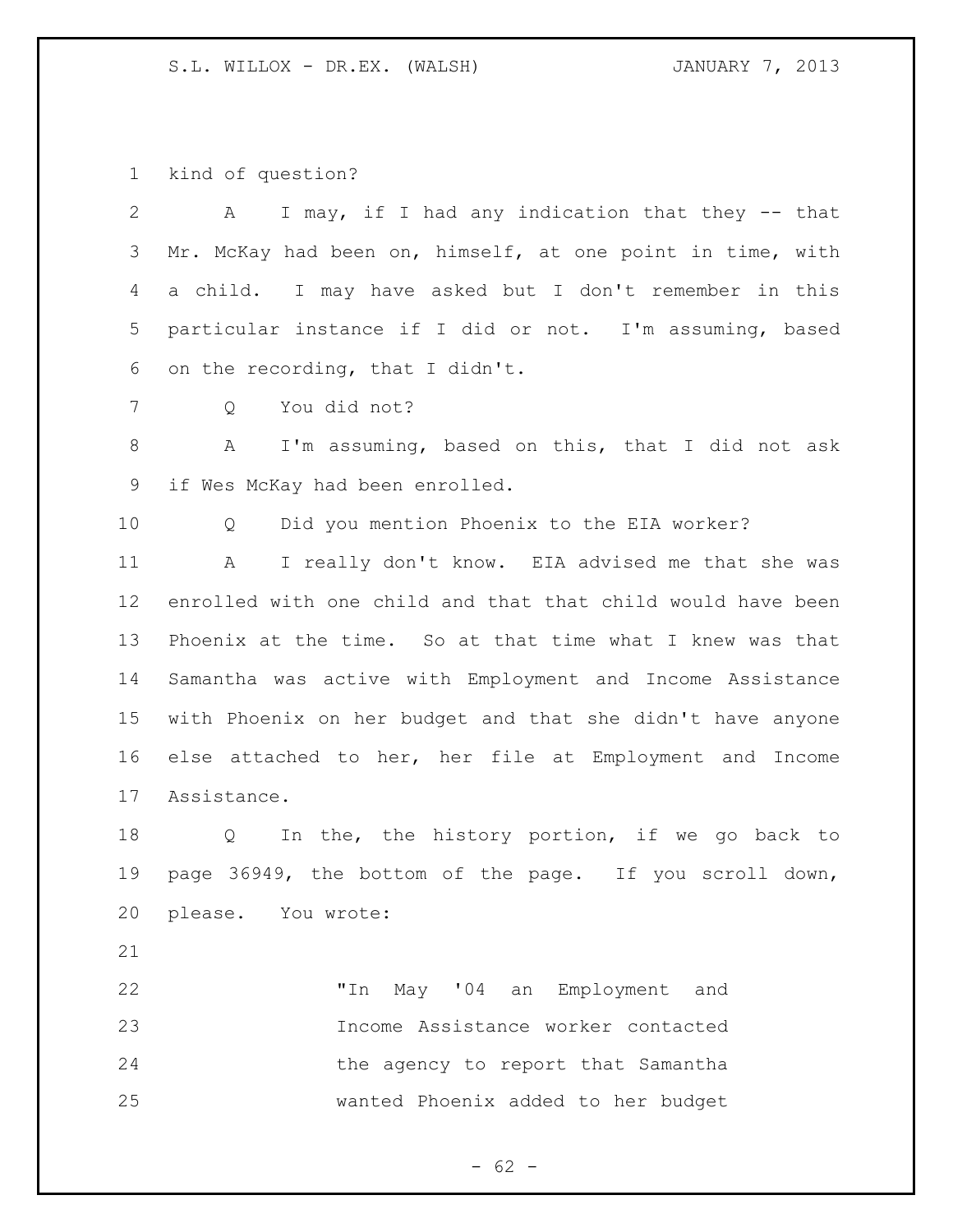1 as she was in her care. The EIA worker was concerned as she recalled that there were concerns about Samantha's ability to provide care." Do you recall whether you asked the EIA worker to search Phoenix's name in their system? A I don't remember. Q Was that something you ever asked an EIA worker to do? 12 A I have, yes. Q So you were aware that that was something that EIA could do, they could type in someone's name and look up to see where they had been on -- in terms of someone's budget. A Yeah. As long as you had a name and date of birth they could search under anyone. Q Okay. And you had Phoenix's name and date of birth? A Yes. Q So now, still on -- if we go to page 36951. We were talking about your recording of your interventions. So you said you spoke to the EIA worker. You said, after reviewing the recorded documentation on CFSIS you consulted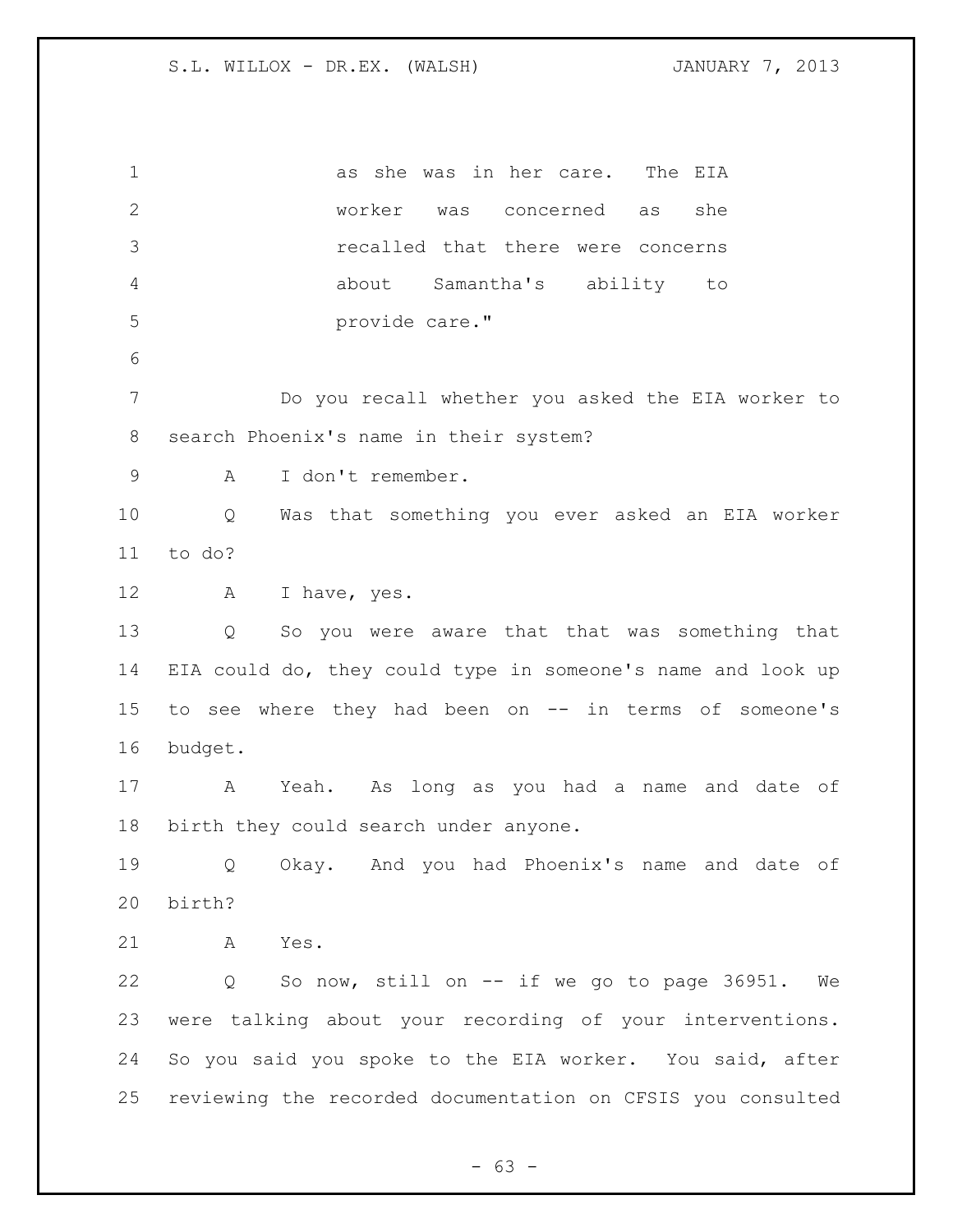with your supervisor, Diva Faria, and decided to refer the matter to intake. Why was that the case? THE COMMISSIONER: Now, are you, are you on five, one, or five, two? MS. WALSH: 36951, Mr. Commissioner? THE COMMISSIONER: Where abouts? MS. WALSH: One, two, three -- the fourth 8 paragraph down -- "after reviewing the -- THE COMMISSIONER: Oh, yes. MS. WALSH: "-- the recorded documentation." 11 THE COMMISSIONER: All right. Yes, I have it. 12 THE WITNESS: After reviewing the history that was available to me on CFSIS, I went and spoke to Diva and we decided that although the source of referral really wasn't reporting a current child protection concern, that we would open the matter and refer it to intake for ongoing follow up. BY MS. WALSH: Q Okay. That was based on, on the history that you had reviewed? A Yes. Q What aspects of the history were significant to you in making that recommendation? A Well, I mean, I guess what I documented here. I

- 64 -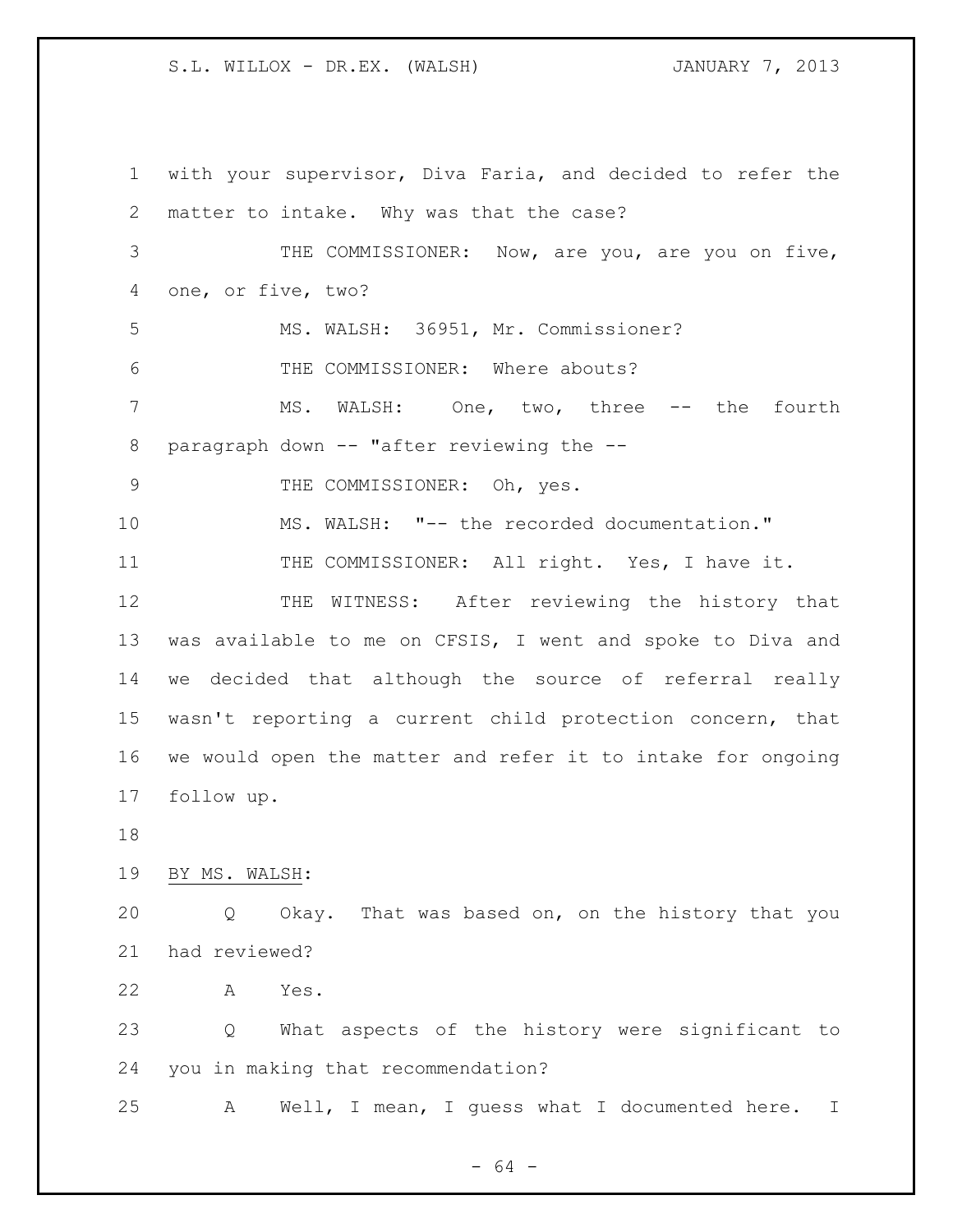don't remember if I reviewed other information in CFSIS.

Q So --

 A But she had had a history. She had had another child that was apprehended, which eventually became a permanent ward. She had had a child who was now deceased. There was previous concerns about alcohol abuse and domestic violence within the family home. Further concerns 8 about substance abuse being -- occurring. The May '04 concerns about when Employment and Income Assistance called.

 And like I said, I'm not sure if I reviewed other documentation in CFSIS but generally, overall, my impression from reviewing the history was that she had had a significant history that warranted some further follow up to see how she was presently functioning.

 Q Okay. At that time, so we're talking -- 17 THE COMMISSIONER: And she being Samantha?

18 THE WITNESS: Yeah, sorry.

BY MS. WALSH:

 Q At that time, when you made that referral, was your concern risk to the new baby, to Phoenix, or to both children?

 A To both. Generally the feeling is, is that a new infant or a very young child in the home can add additional

 $- 65 -$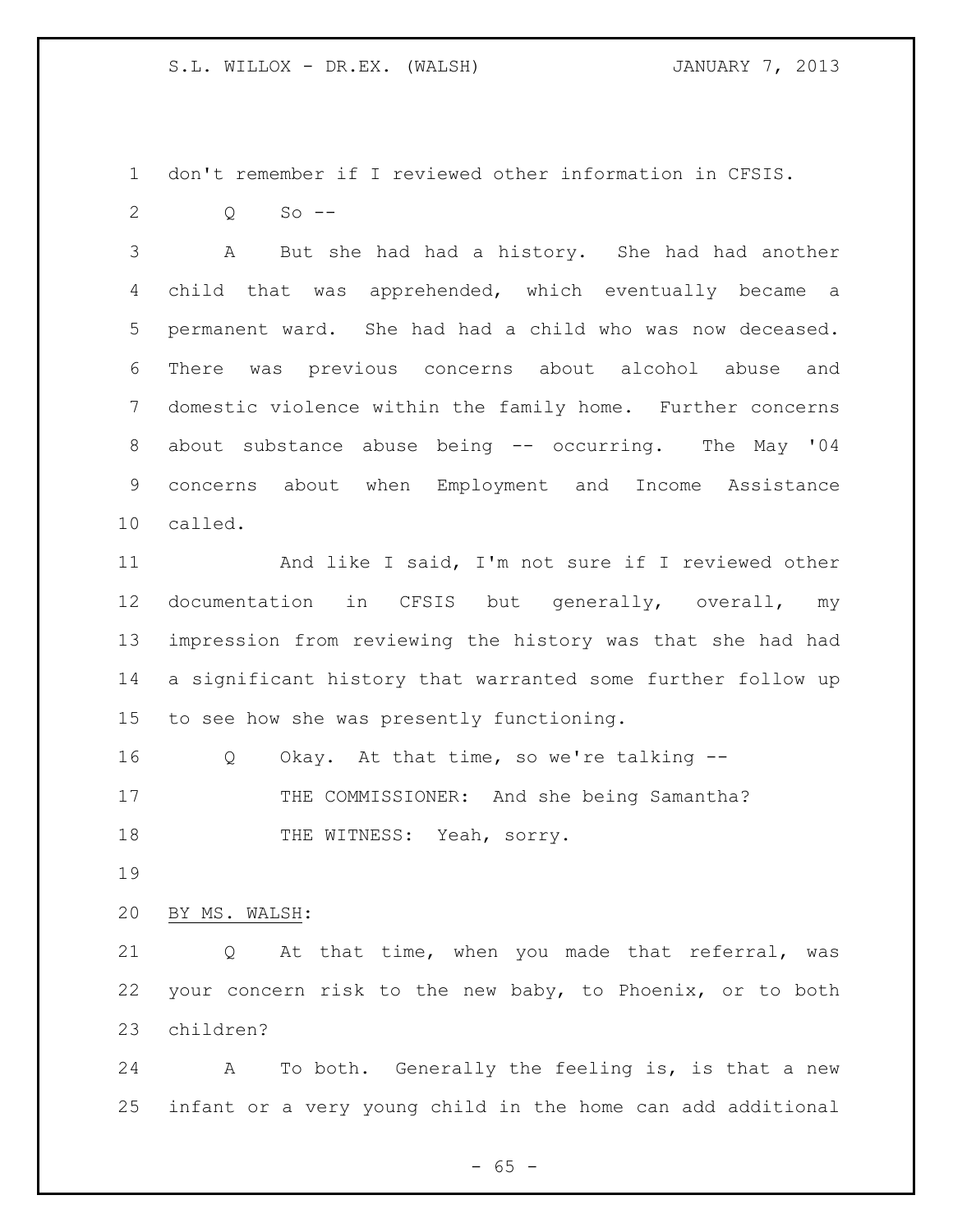stressors to a family and so our intent was to see how the family, as a whole, was functioning and if there was any risk to Phoenix or the newborn child.

 Q You also noted on the bottom of page 36951, three paragraphs from the bottom, that you reconnected with the -- well, and at the bottom, that you reconnected with the SOR for the expected discharge date for Ms. Kematch. Now --

- A Yes.
- 

Q -- why was that?

 A It's a further determining factor, that my supervisor would most likely ask me to determine a response time. If she had wanted us to, for example, field to the hospital to speak with Samantha prior to discharge, we would need to know so that we can determine the response time, if she was being discharged that day or the following day, we would know when someone would need to respond by if the supervisor felt someone should attend to the hospital.

 Q And then you write in your report that the safety assessment is complete and on file and that a 48 hour response was appropriate?

A Yes.

 Q You intention, at the time that you wrote that, was that intake would respond to the referral?

A Yes.

 $- 66 -$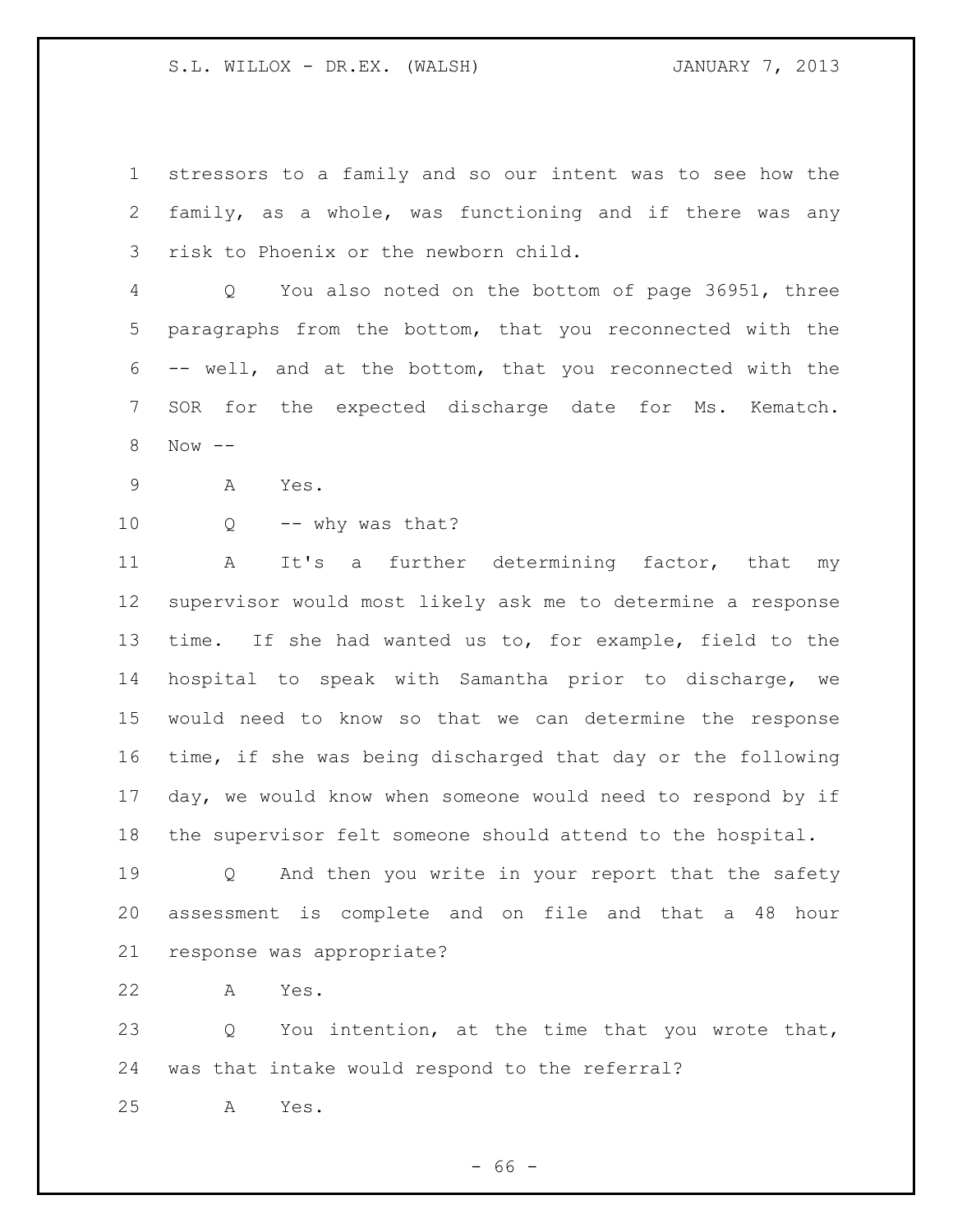Q What did you expect that intake would do? A I mean, I can't speak for exactly what the intake worker and the supervisor at intake may have decided to do but I believe our hope at that time was that it would go to intake and that intake would go out to a home and complete a thorough assessment, determine Samantha's functioning and how she was coping with the two children. MS. WALSH: Mr. Commissioner, this would be a good time to take a break, if that works for you, I see it's past 11:00. THE COMMISSIONER: Yes, that's satisfactory. All right, we'll stand adjourned for 15 minutes. 13 MS. WALSH: Thank you. 14 THE COMMISSIONER: You can take a rest, witness. 15 THE WITNESS: Thank you. (BRIEF RECESS) BY MS. WALSH: Q I would like to refer you to the safety assessment form, it's at page 36934 is where it starts. This is from CD1795 from Samantha Kematch's file. 23 THE COMMISSIONER: 36934? 24 MS. WALSH: Yes. 25 THE COMMISSIONER: Three, six, nine, what?

- 67 -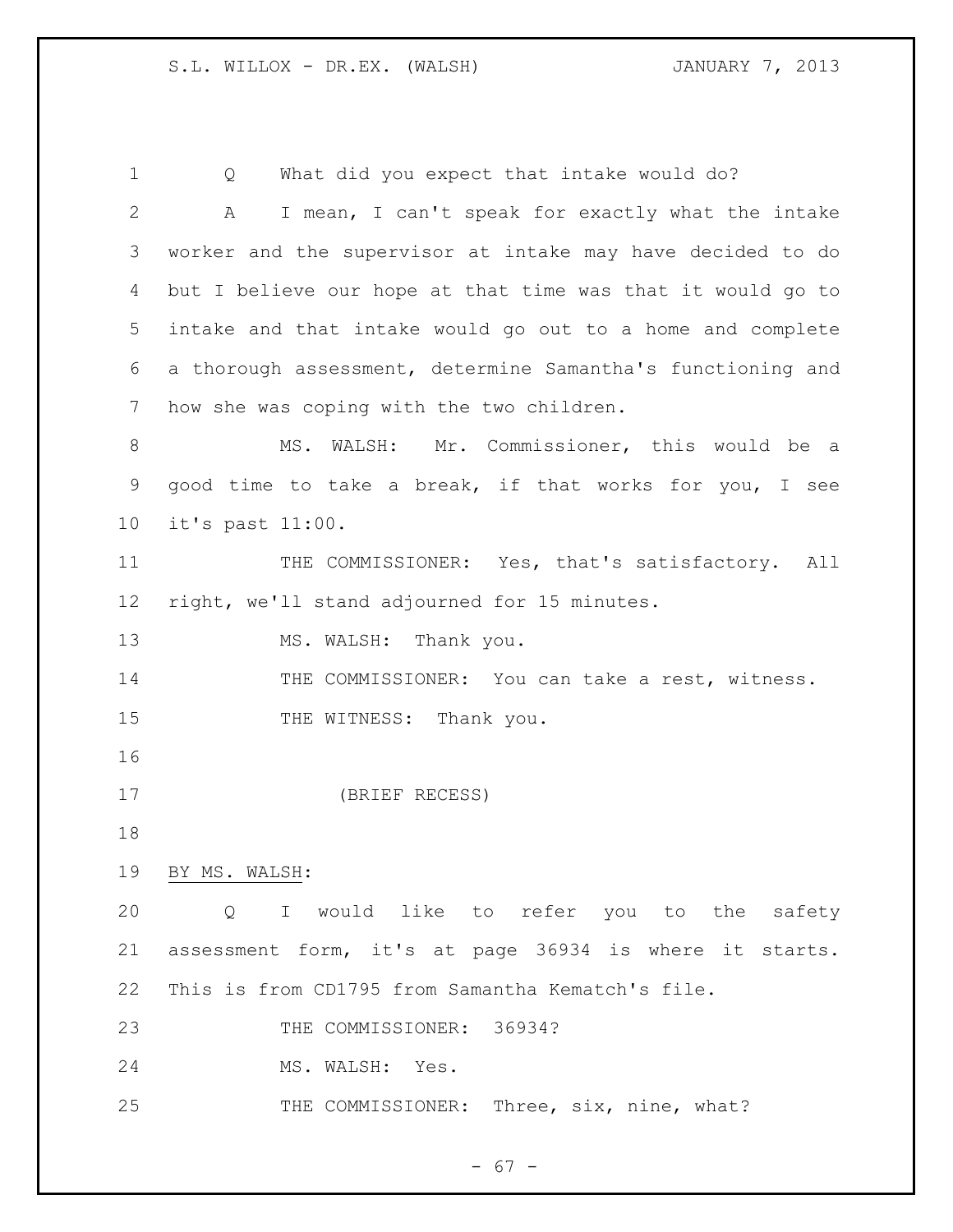1 MS. WALSH: Three, four. THE COMMISSIONER: Three, four. Is that one we've had out this morning? MS. WALSH: No. 5 THE COMMISSIONER: Okay. MS. WALSH: It would be the next to look at. 7 THE COMMISSIONER: All right, just ... I have it. 9 MS. WALSH: You have, you have it, Mr. Commissioner? 11 THE COMMISSIONER: Yes. BY MS. WALSH: Q So this is a safety assessment form with your name at the top of the page and the date is December 1, '04. The name at the top was redacted because it said Michelle at that -- on this document, as well, and when our office was redacting documents we didn't know if that was some other individual or, or simply an error, so that's why there's a name redacted at the top. Is this the safety assessment form that you filled out with respect to this referral? A Yes, it is. Q So now what, what is this safety assessment document?

 $- 68 -$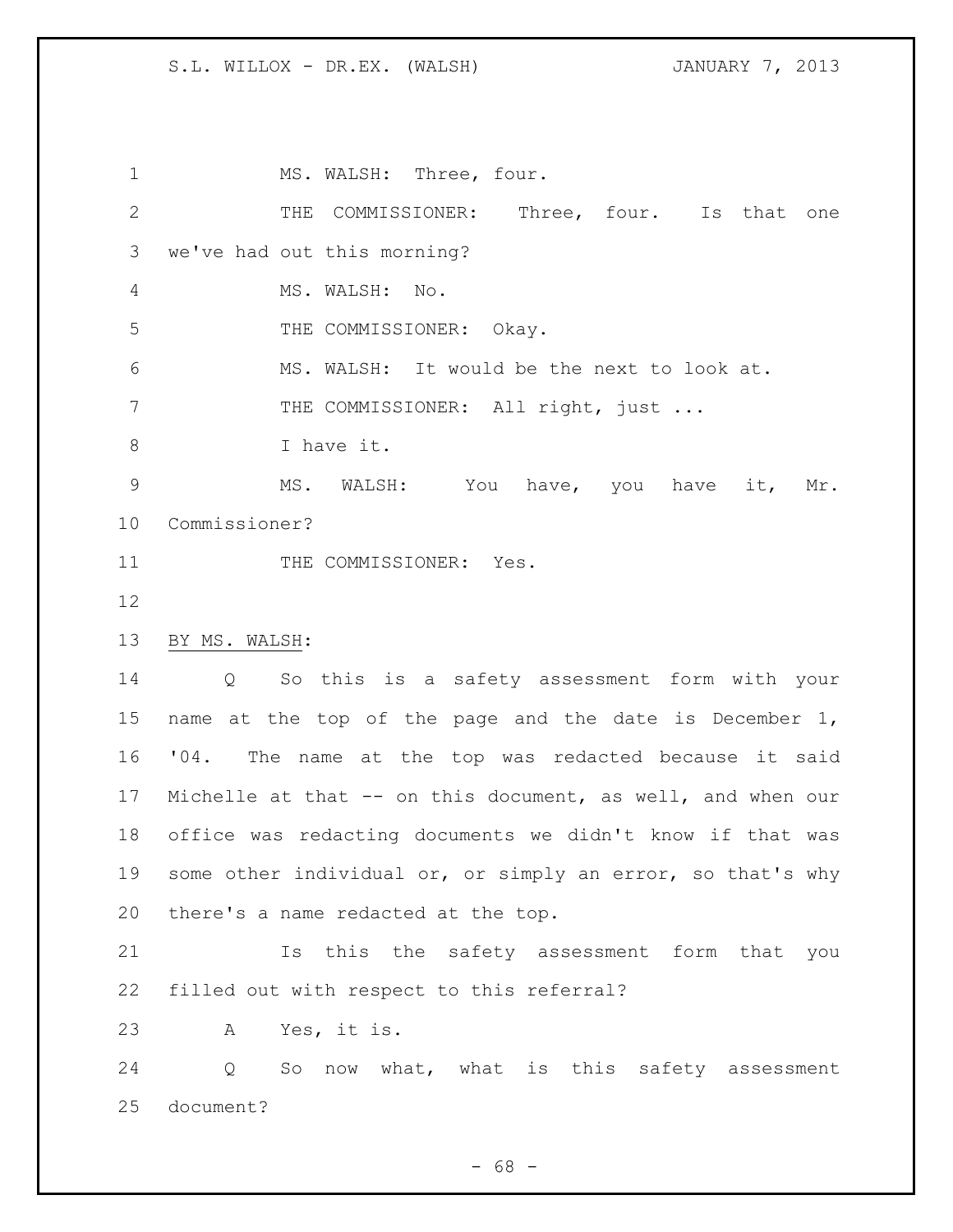| $\mathbf 1$    | It was a document that we were using at that<br>A                      |
|----------------|------------------------------------------------------------------------|
| $\overline{2}$ | time, based on the presenting concerns you would use it to             |
| 3              | identify the appropriate response time.                                |
| 4              | Was it a tool, is that how you describe it?<br>Q                       |
| 5              | Yes, it was a tool.<br>А                                               |
| 6              | Did you think it was useful?<br>Q                                      |
| 7              | Α<br>Any tool is useful but was this document the best                 |
| 8              | tool that could have been used? No, it wasn't. It wasn't               |
| 9              | always relevant, it didn't always identify all of the                  |
| 10             | appropriate issues that we may have to deal with so it                 |
| 11             | didn't always necessarily have response times that were                |
| 12             | applicable.                                                            |
| 13             | Let's turn to the next page, page 36935.<br>$Q \qquad \qquad$<br>Under |
| 14             | the heading "other" you've checked off that box.                       |
| 15             | Α<br>Yes.                                                              |
| 16             | You see that?<br>Q                                                     |
| 17             | Α<br>Yes.                                                              |
| 18             | And you've written:<br>Q                                               |
| 19             |                                                                        |
| 20             | "Michelle has had extensive Agency                                     |
| 21             | involvement and was a permanent                                        |
| 22             | ward of Cree Nation CFS as a                                           |
| 23             | child. Prior Agency concerns that                                      |
| 24             | Michelle has had three children,                                       |
| 25             | only one of is currently in her                                        |

- 69 -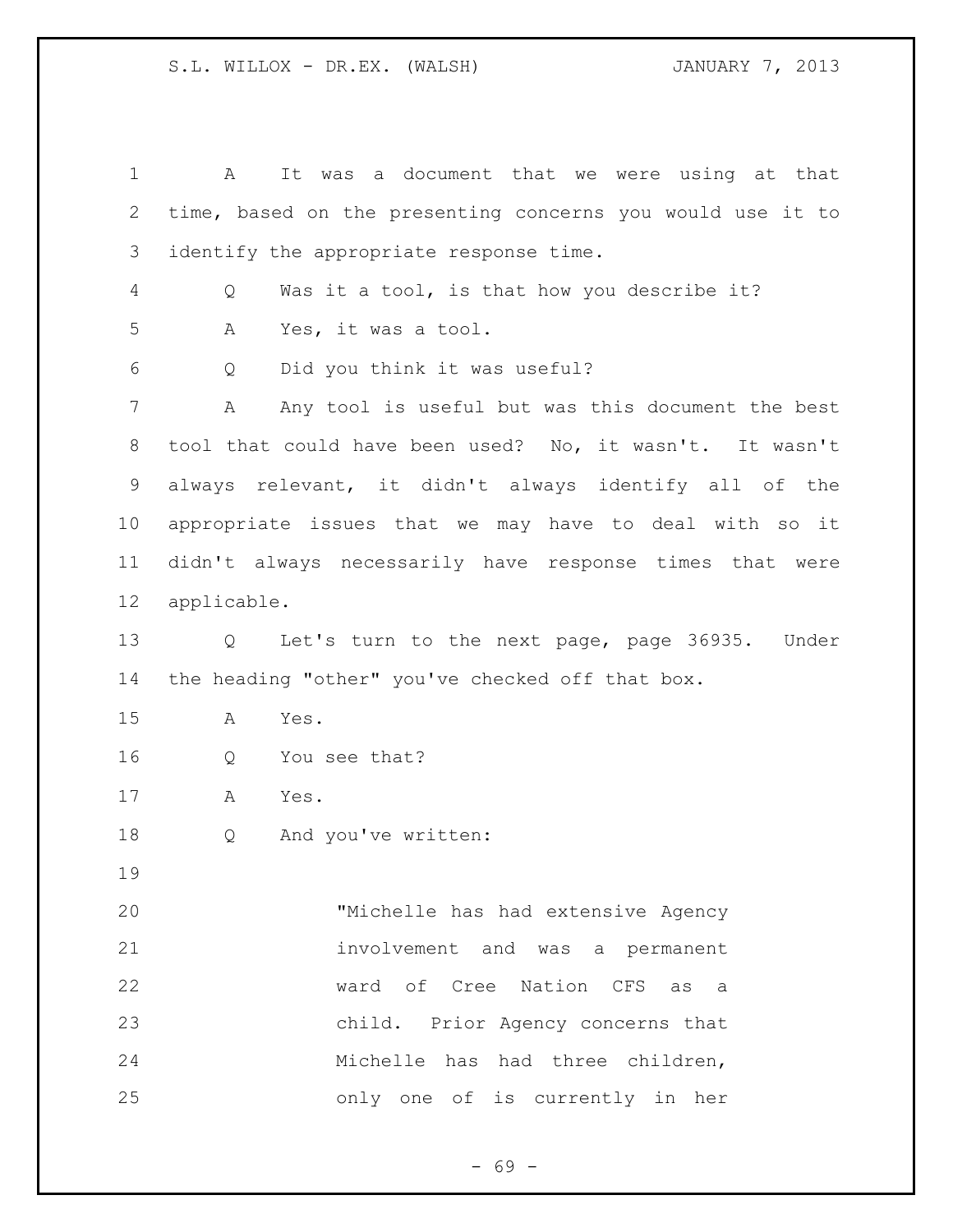| $\mathbf 1$   | care."                                                       |
|---------------|--------------------------------------------------------------|
| $\mathbf{2}$  |                                                              |
| 3             | So was that an entry that you made?                          |
| 4             | I am assuming so, yes.<br>A                                  |
| 5             | And does this essentially tell us that the<br>Q              |
| 6             | response time was based on Ms. Kematch's history?            |
| 7             | A<br>Yes.                                                    |
| $8\,$         | And the name Michelle was an error?<br>Q                     |
| $\mathcal{G}$ | A<br>It was an error.                                        |
| 10            | Any other reason -- now this, this is under the<br>Q         |
| 11            | heading "48 hour response"?                                  |
| 12            | A<br>Yes.                                                    |
| 13            | Why did you choose that response?<br>Q                       |
| 14            | Because there was<br>Α<br>known presenting<br>no<br>or       |
| 15            | presenting child protection concern being identified.<br>The |
| 16            | source of referral had contacted us at that time simply      |
| 17            | based on Samantha's admission of having prior child welfare  |
| 18            | involvement earlier in the year.                             |
| 19            | What about the age of the children, was that<br>Q            |
| 20            | something you took into consideration?                       |
| 21            | Yes, that was one of the reasons why I selected<br>A         |
| 22            | the 48 hour response, based on the age of the child.         |
| 23            | As opposed to a five day, you mean?<br>Q                     |
| 24            | Yes.<br>A                                                    |
| 25            | Then if we turn to page 36937. You've checked<br>Q           |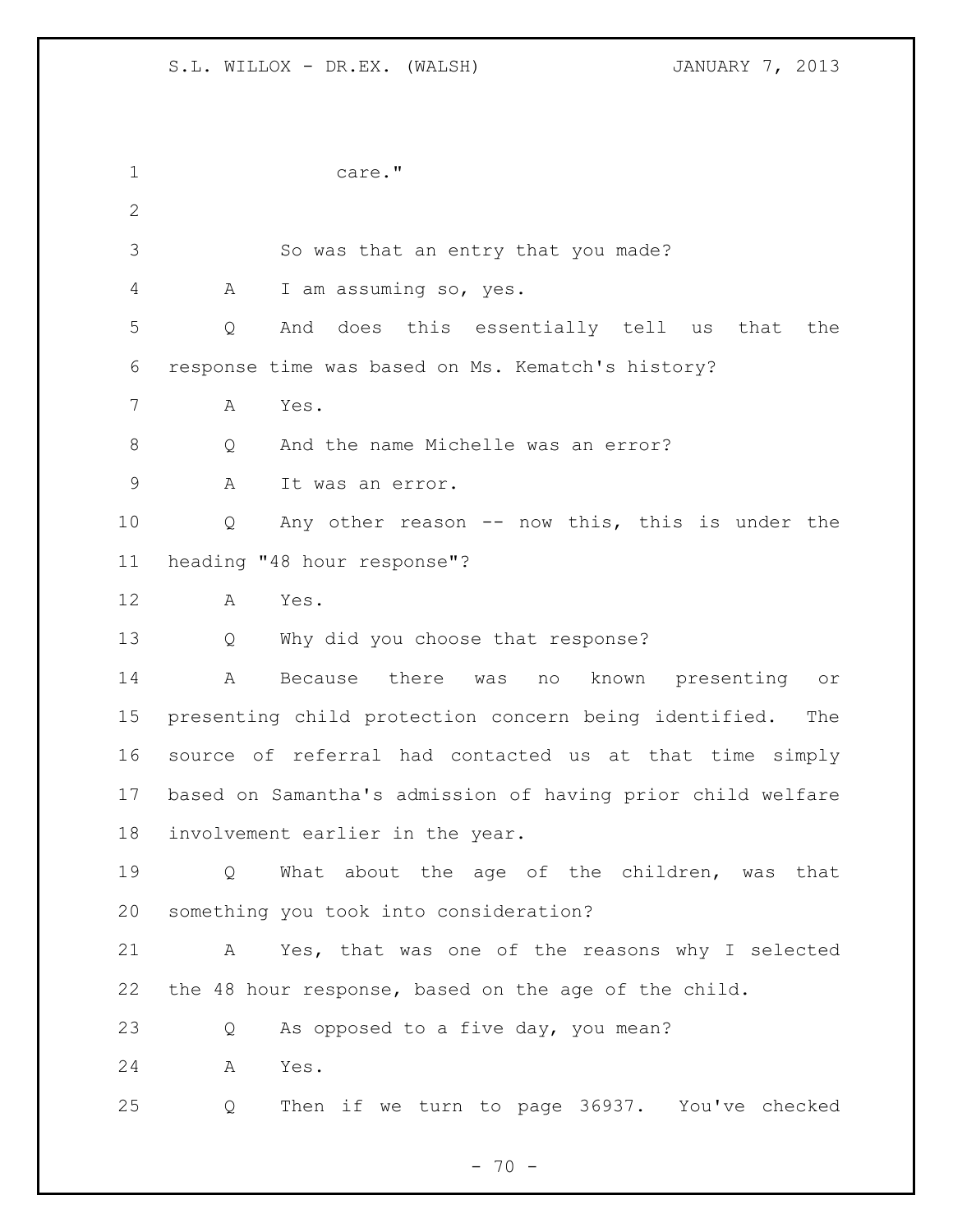S.L. WILLOX - DR.EX. (WALSH) (3.1)

| $\mathbf 1$     |   | off where it says "Case to", you've checked off "Intake"? |
|-----------------|---|-----------------------------------------------------------|
| 2               | Α | Yes.                                                      |
| 3               | Q | So that indicates that you were referring the             |
| 4               |   | matter to go to intake?                                   |
| 5               | Α | Yes.                                                      |
| 6               | Q | To respond within 48 hours?                               |
| 7               | Α | Yes.                                                      |
| 8               | Q | And the other boxes that are there, those were            |
| 9               |   | other options you could have checked off?                 |
| 10 <sub>o</sub> | A | You mean like "Abuse", "CRU", "Case Closed"?              |
| 11              | Q | Right.                                                    |
| 12              | Α | Yes.                                                      |
| 13              | Q | So if you had not referred it to intake, one              |
| 14              |   | option would have been to refer it to abuse?              |
| 15              | Α | Yes.                                                      |
| 16              | Q | Which was a form of intake but a separate unit?           |
| 17              | Α | Well, they dealt, the abuse unit dealt with               |
| 18              |   | allegations of abuse towards a child.                     |
| 19              | Q | Or you could have checked off CRU?                        |
| 20              | Α | Yes.                                                      |
| 21              | Q | Keeping it in --                                          |
| 22              | Α | At our --                                                 |
| 23              | Q | -- your unit?                                             |
| 24              | Α | Yes.                                                      |
| 25              | Q | Or you could have checked off case closed?                |

- 71 -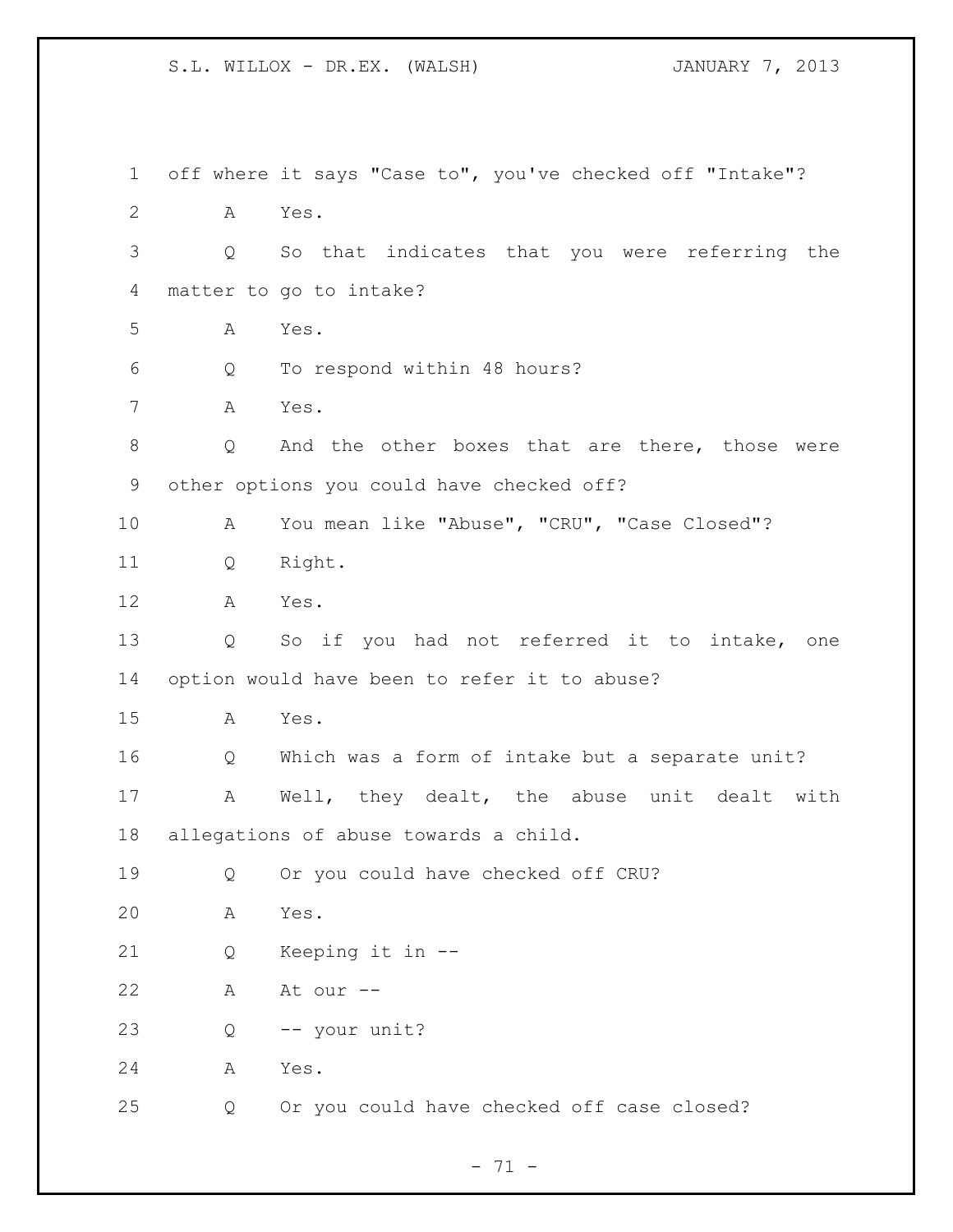A Yes.

 Q So what you checked off was general intake, is -- A Yes, the general intake unit. Q At the time that you received this referral, do you recall whether or not you looked at CFSIS to see if you could find any information about Wes McKay? A I don't recall. I don't know if I did a search 8 on the system under Mr. McKay's name or not. Q Okay. If you had done that would you have documented that you did it? 11 A I most likely, probably would have, yes. Q Okay. I think you told me earlier that that was the reason that you were looking for his date of birth? A Yes. Q Did you ever get his date of birth? A No, I did not. Q But did you understand that you didn't need Mr. McKay's date of birth in order to do a CFSIS search? A Yes. Q I'm going to walk you through the, the process of doing a CFSIS search in 2004. I'm referring you to Exhibit 22, which we have just marked, and I think the clerk will put that in front of you. 24 THE COMMISSIONER: Have I got that? MS. WALSH: That's the third exhibit that we

- 72 -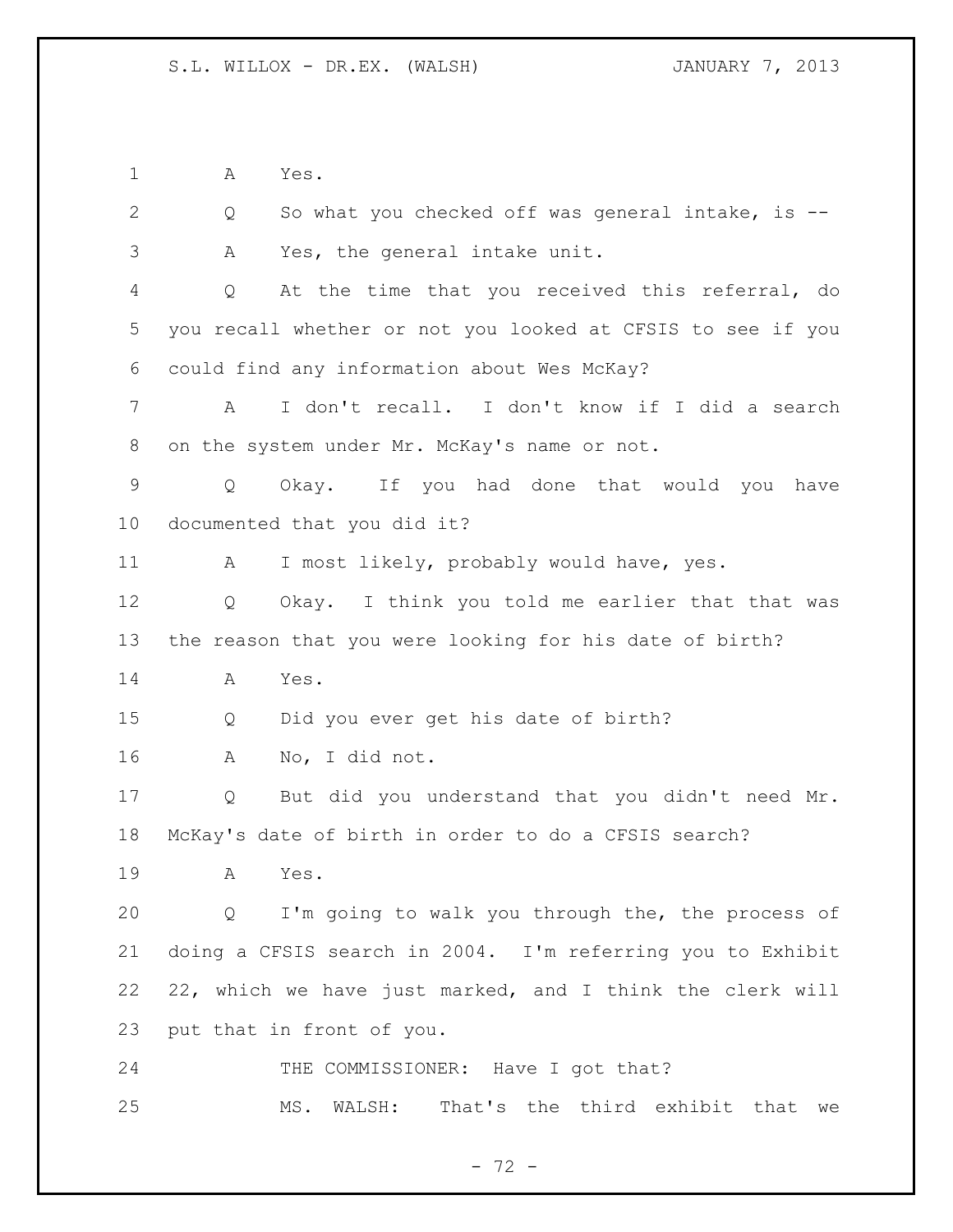filed today, Mr. Commissioner, it's Exhibit 22. 2 THE COMMISSIONER: Oh, yes. Yes. BY MS. WALSH: Q You've got that in front of you, Ms. Willox? A Yes, I do. Q So this document, Exhibit 22, outlines the procedure by which a prior contact check was done in CFSIS at the time that you were involved with Phoenix and her family. So if you look at page 2 and Madam Clerk, if we could please have Exhibit 22 put on the screen so everyone can follow along. Twenty-two. Turn to page 2, please. Just scroll down so we can see it. Thank you. Perfect. BY MS. WALSH: Q The document says that "Prior Contact Check" or PCC -- I'm looking at paragraph two. "[Prior contact searches] are 20 conducted by entering the individual's first name and last name, any other "known as" names, gender and approximate age/date of birth. As of 2000-2005, the PCC search created a list of 50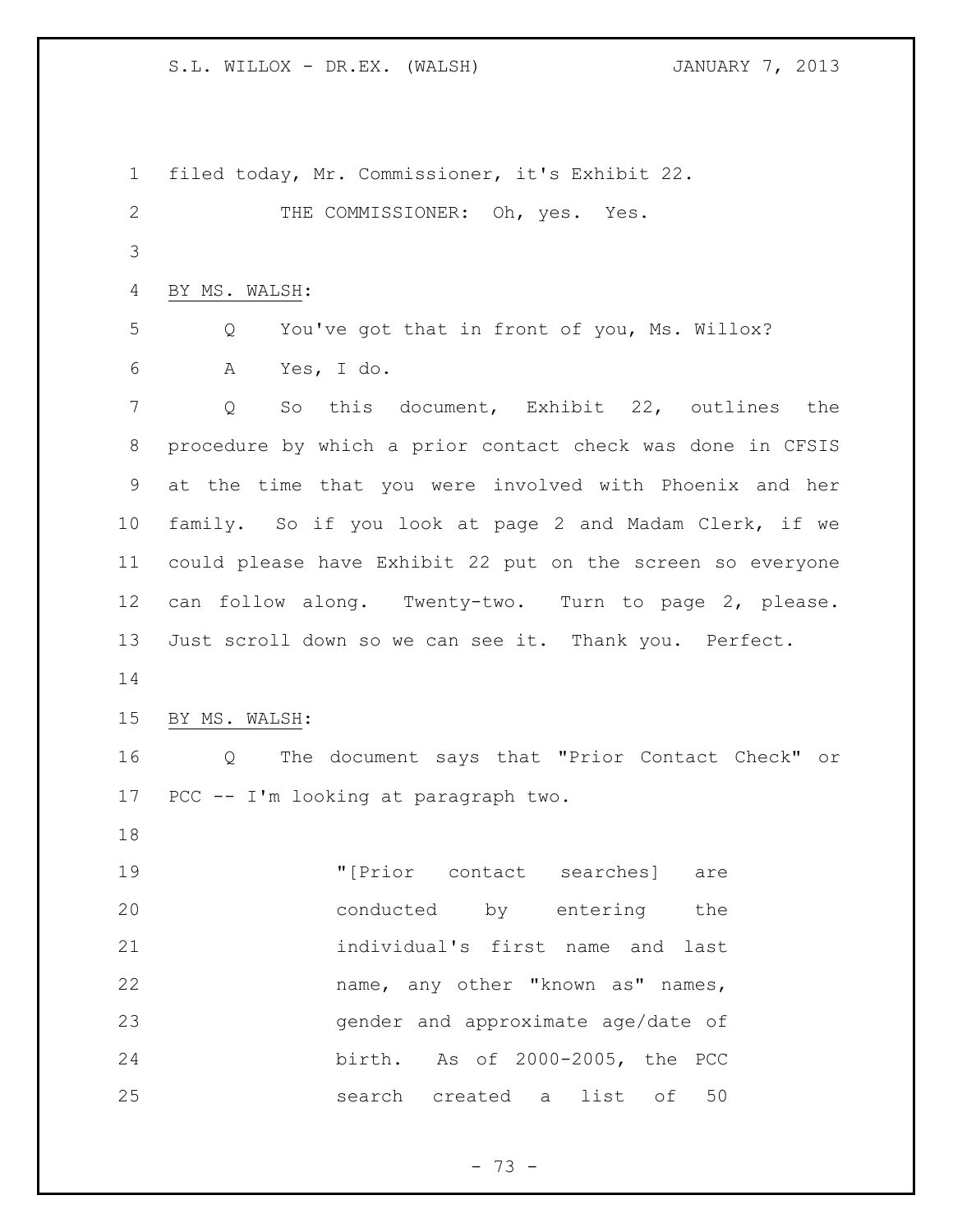S.L. WILLOX - DR.EX. (WALSH) (3.1)

| $\mathbf 1$  |   | closest<br>matches<br>based<br>on                      |
|--------------|---|--------------------------------------------------------|
| $\mathbf{2}$ |   | variations of those names that are                     |
| 3            |   | based on spelled-alike,                                |
| 4            |   | sound-alike, age-alike, as well as                     |
| 5            |   | gender-alike. A PCC will then                          |
| 6            |   | give a percentage match indicating                     |
| 7            |   | how similar the search is to the                       |
| 8            |   | person records in CFSIS."                              |
| 9            |   |                                                        |
| 10           |   | Then on the next page, paragraph three.                |
| 11           |   |                                                        |
| 12           |   | "The individual conducting the PCC                     |
| 13           |   | search may then review the results                     |
| 14           |   | generated by the search, and the                       |
| 15           |   | information contained in CFSIS, to                     |
| 16           |   | determine which, if any, of the                        |
| 17           |   | closest matches is the person he                       |
| 18           |   | or she is looking for."                                |
| 19           |   |                                                        |
| 20           |   | Now, were you aware that this was the process by       |
| 21           |   | which you could do a PCC in CFSIS in December of 2004? |
| 22           | Α | Yes, I am.                                             |
| 23           | Q | You were aware of that as of December of '04?          |
| 24           | A | Yes.                                                   |
| 25           | Q | Then paragraph four, of Exhibit 22, says:              |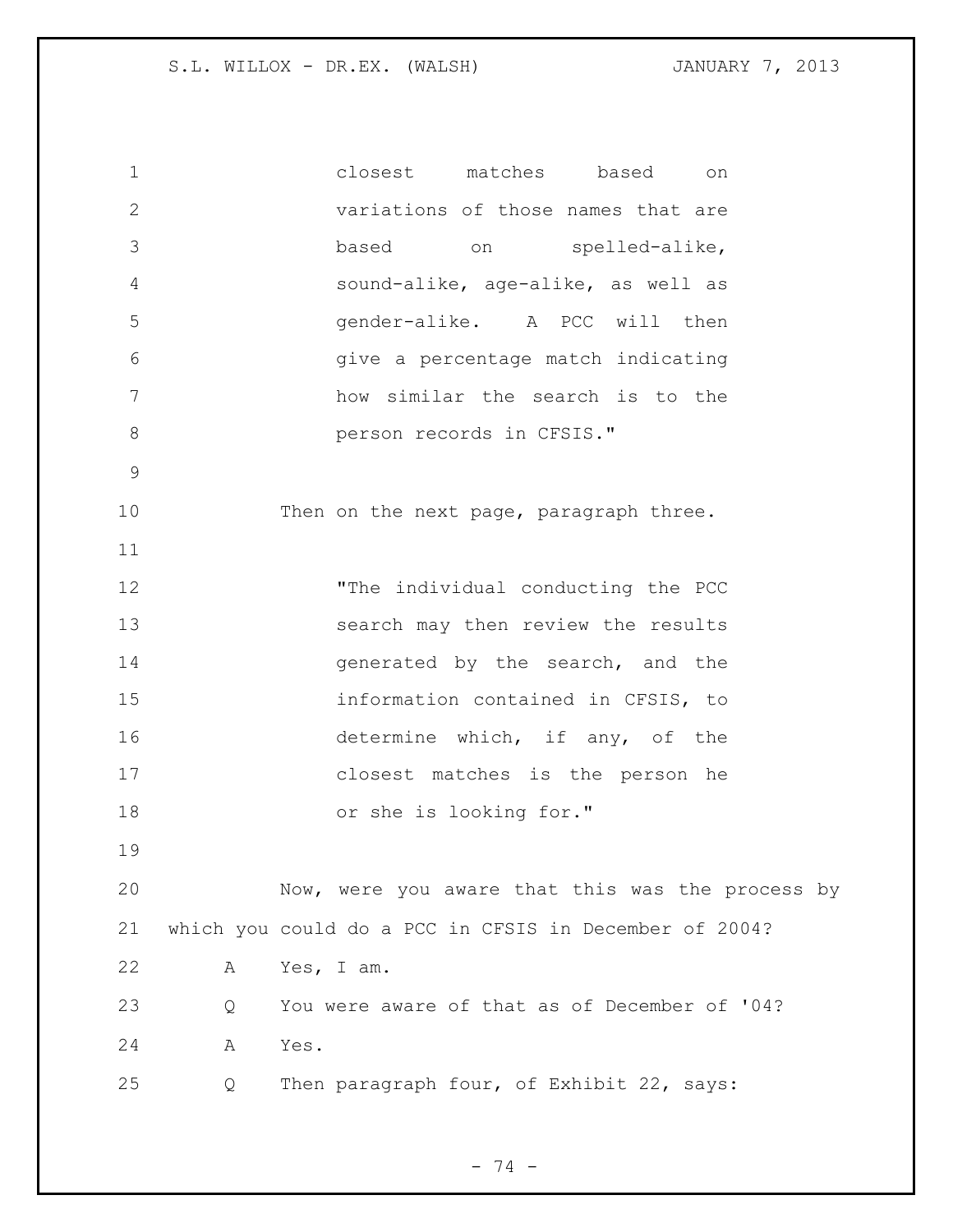"Information about a person's past relationships or children may assist a worker in linking a given search to the person that they are looking for. CFSA is continuously being 8 updated. In order to determine what a PCC would have looked like in 2004, one must do a PCC now. Person records with names similar 12 to the subject of the search and which were created after 2004 must be extracted to approximate a PCC in 2004." 17 17 If you scroll down to paragraph seven, please. "When a worker does a PCC --" And we'll come back to what the results of, of the search done today, as reflected at paragraph 6R, paragraph seven says: 25 "When a worker does a PCC, the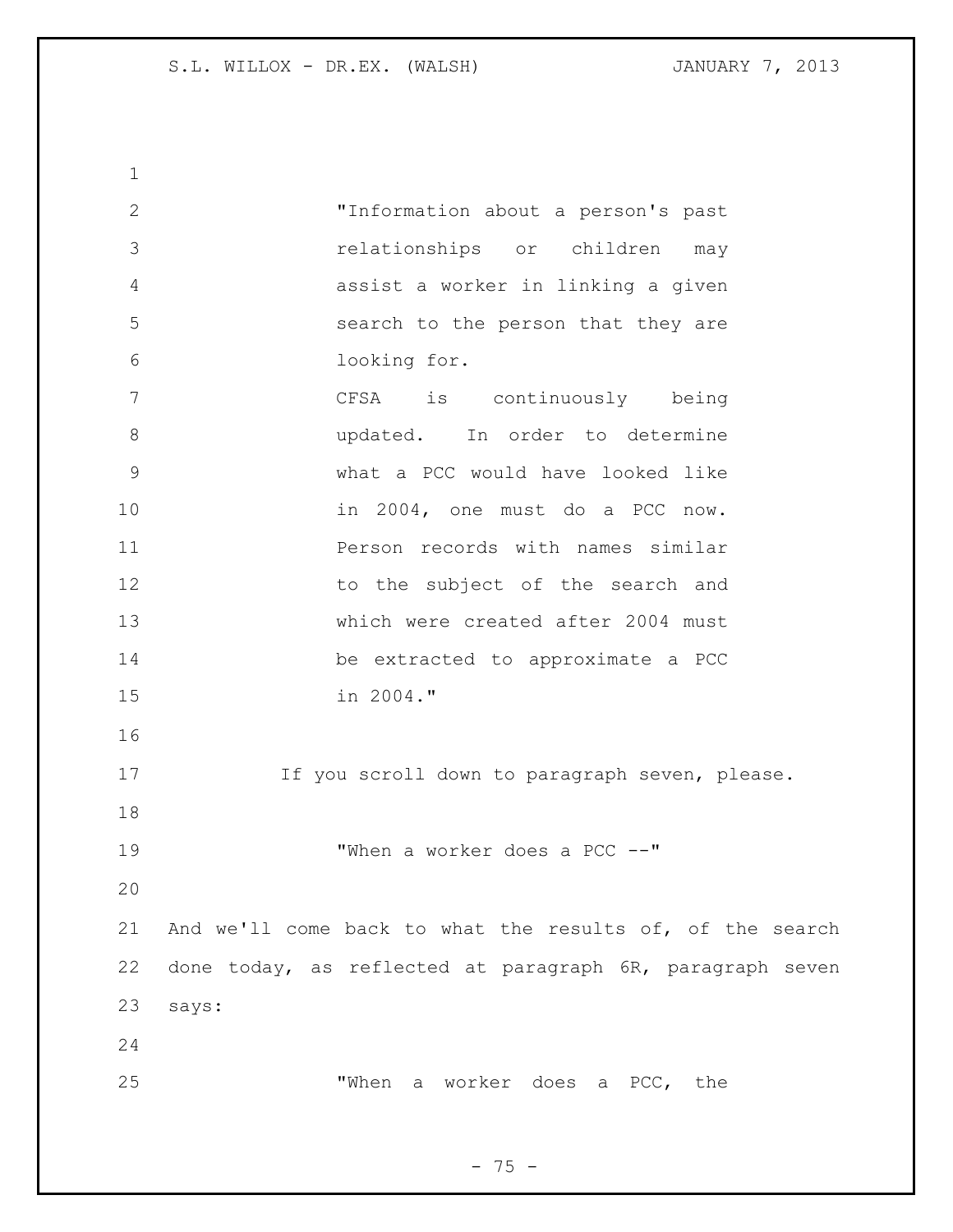worker will estimate the approximate age of the subject of the search based on the information available to the worker. The dates January 1, 1980 and January 1, 1950 have been used as assumed ages." That's in this case. 11 The 1980 date assumes that McKay was close in age to Ms. Kematch and the 1950 date assumes that 14 McKay was older than Ms. Kematch." Paragraph eight. "The person known to be the correct Karl Wesley McKay is manually highlighted in dark blue 21 in each of the four appendices. **Persons with similar names are**  manually identified by a red 24 rectangle around the name."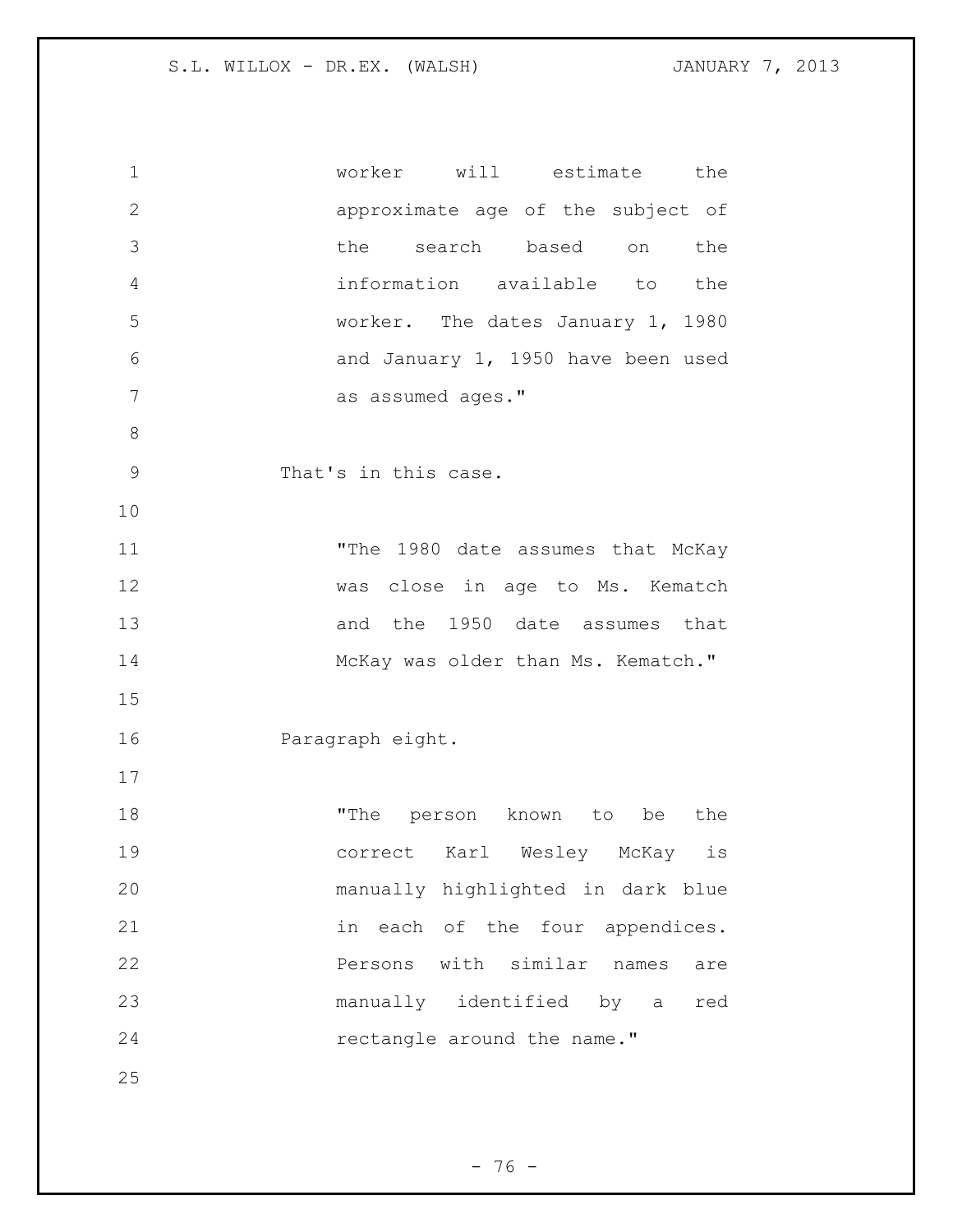So now let's look at the search results, what the department did was they did a search, a PCC of both Wes McKay and Karl Wes McKay using, in each case, the two different dates and their results are attached as appendices to this exhibit.

 I'll also point out, if we go to page 4 of exhibit, paragraph 9(d) says that: "All ages shown on the appendices are as at December 2012."

 So if we want to know what the age would have been when you did the search in 2004, we would subtract eight years from the age that's shown on the search results.

13 If we look at appendix A, which is at page 5. If you can just pull up the document a little bit, so we can see the whole thing, please. Thank you.

 You'll see that in a search done as of December 2012, if one put into CFSIS a PCC for Wes McKay, see the first name Wes, surname McKay, with an approximate age of 32, see that next to age, this is the top box, CFSIS returned an 81 percent match on Wes McKay, age 50. You see the summary of the search results?

A Yes.

 Q And that shows that that person, Wes McKay, age 50, had a record in CFSIS as of 2004.

A Yes.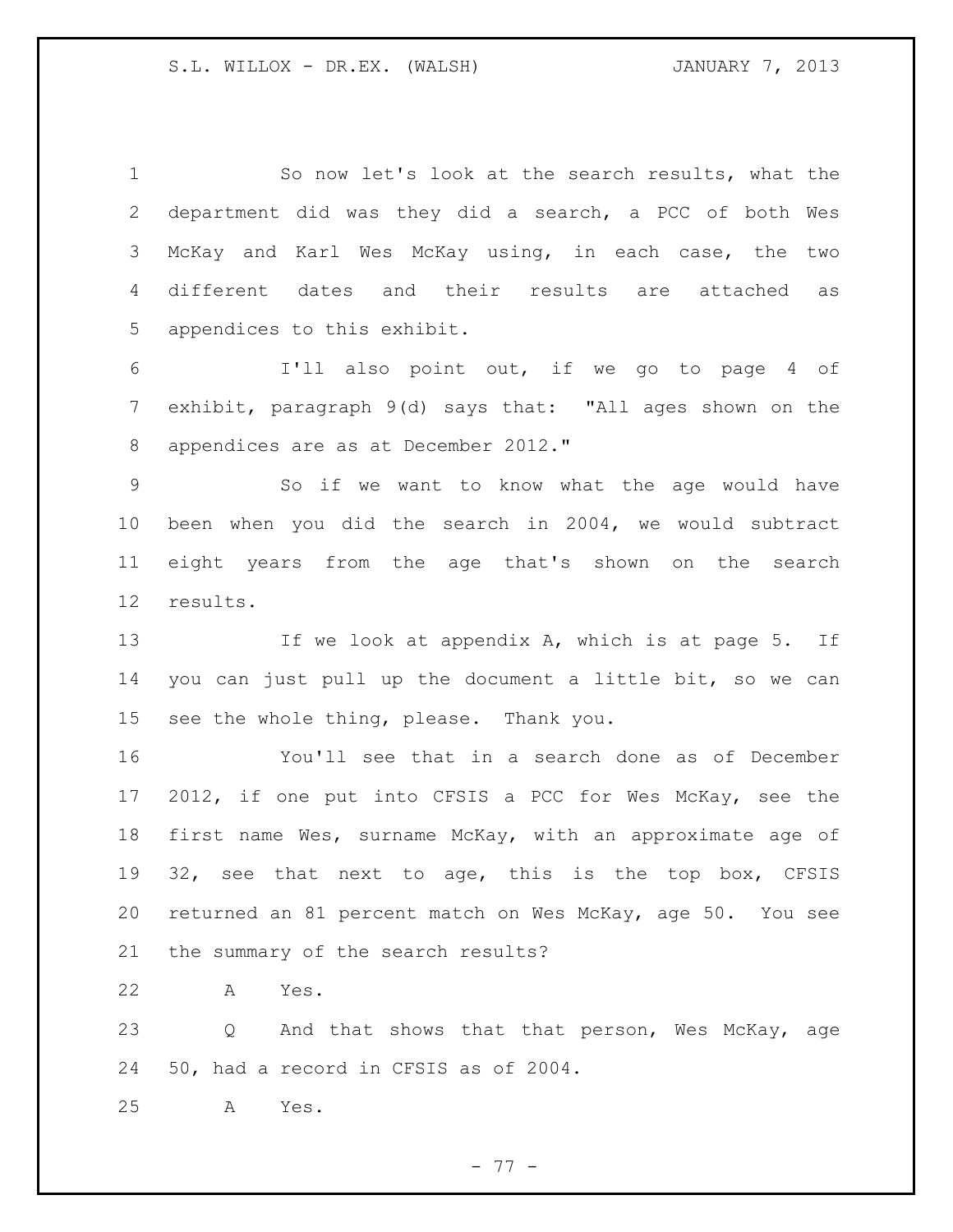1 Q And, and in fact, a summary of the search results shows that doing this search now, as of -- well, as of 2012, of the four names that came up, only two of them were in the system in 2004.

A Yes.

 Q So there were only two individuals who possibly matched Wes McKay, age 32, as of 2012, in 2004.

 If we go to the screen shot of what this would have looked like, on the next page, six, this is what the document was referring to. So if a PCC search had been done of Wes McKay, this is what the results looked like with the blue band being the correct Wes McKay. Can you see that?

A Yes, I do.

 Q And then if we refer to the search results that are shown in appendix B on page 9. If one performed a CFSIS PCC search for Wes McKay, this time with a birth year of 1950, assuming that he were an older person, the summary of the search results shows an 81 percent match to the correct Wes McKay. And that person had a record in the system as of 2004. And the other person that was -- that came up as a match did not.

 And then if we turn to appendix C which is at page 13. It shows that if you did a search, a CFSIS PCC search, this time instead of for Wes McKay, for Karl Wesley

- 78 -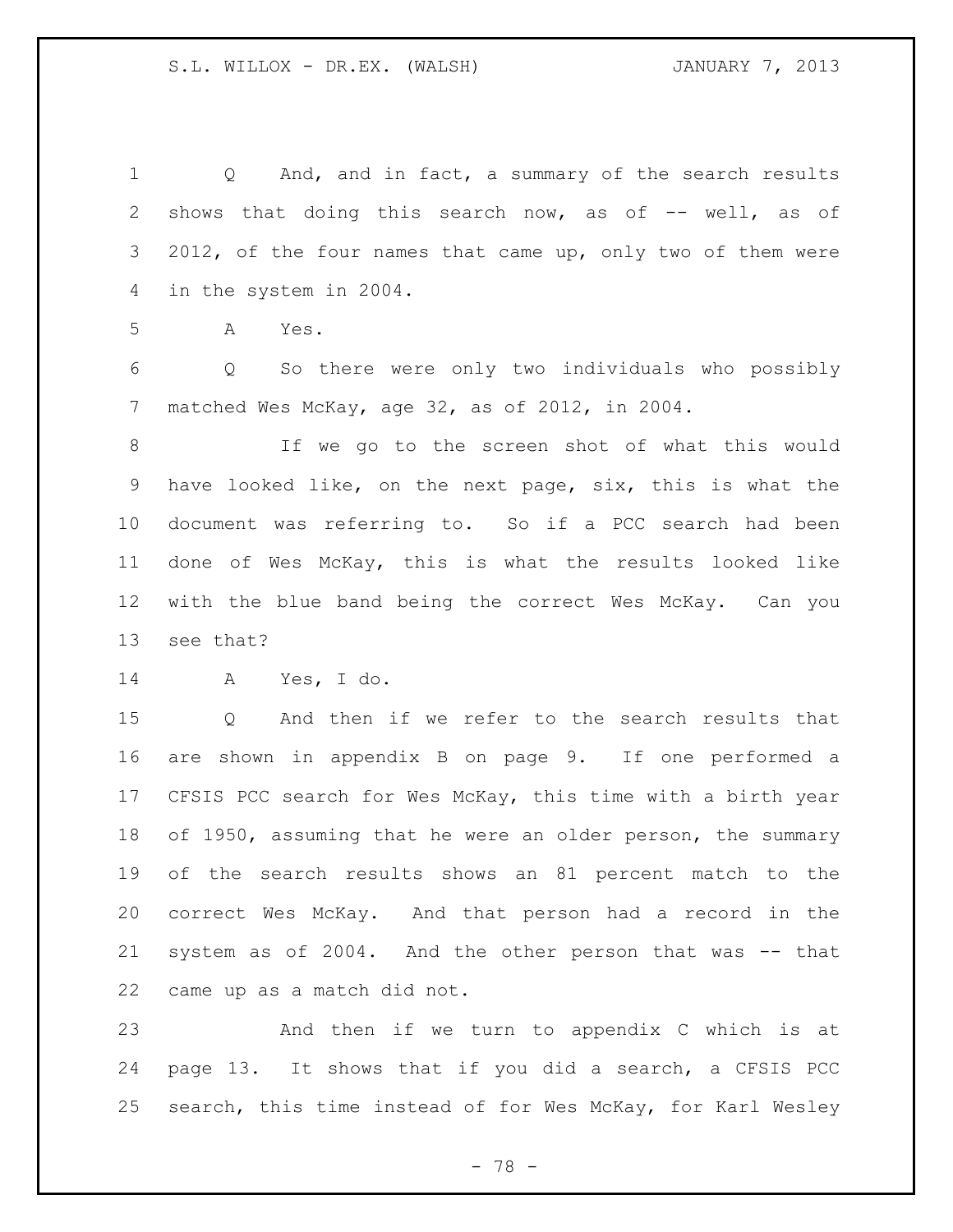McKay, with a birth year of 1980, making him 32, CFSIS returned an 85 percent match for the correct Karl McKay, age 50. There was one other person in the system at the time.

 Then -- and that person did not have the name Wesley in their name.

7 and then finally, if we turn to appendix D, at page 17, this is the search done, again for Karl Wesley McKay, this time with a birth year of 1950, there is again an 85 percent match for the Karl Wesley McKay, age 50.

 Could you scroll up a bit, please? And that person had a record in 2004 in the system. There was one other person who had a 72 percent match and they did not have the name Wesley in their name.

 Now, was this a search that you, in fact, did regarding Wes McKay, or Wesley McKay, or Karl Wesley McKay, in 2004?

A I don't remember.

 Q In fact, you didn't do this search, did you? A I don't know. I don't remember if I did or didn't.

 Q All right. Well, let's see if we can assist your memory. Did you understand, in 2004, notwithstanding the fact that you were asking for his birth date, that you didn't need to know Mr. McKay's birth date in order to

- 79 -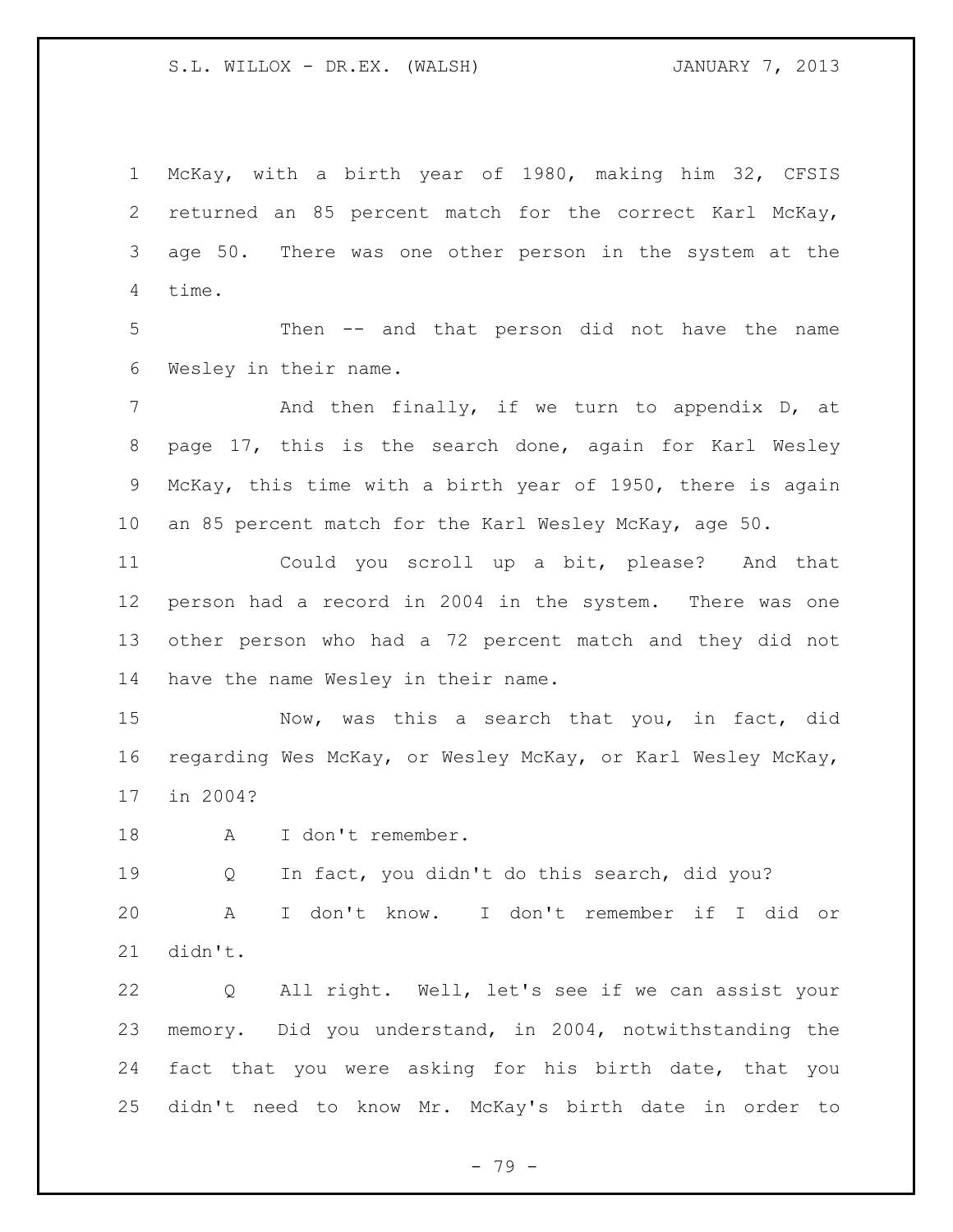search for him?

A That's correct.

 Q So the process that I have just outlined was one that you were familiar with in terms of how to do a PCC? A Yes.

 Q And we'll come back to this. You completed your CRU report on December 1, 2004. And that's at page 36952. Just before we go to that, with respect to the -- to conducting a PCC search, did you understand that then what you would do, given that you said you weren't sure what Mr. McKay's birth date was, that you would click on the Wes McKay's that came up as a closest match, to try and determine who was the correct Wes McKay?

A Yes.

 Q And then you would look to see if they had a history with Child and Family Services?

A Yes.

 Q And that was to see whether they posed any form of risk to the child?

A That's correct.

 Q Now, you signed your, your CRU report. What did you do with the report after you completed the report? When you handed it into -- well, tell me, tell me what you do first, once you complete a report.

A Once you complete a report, you complete the CRU

 $- 80 -$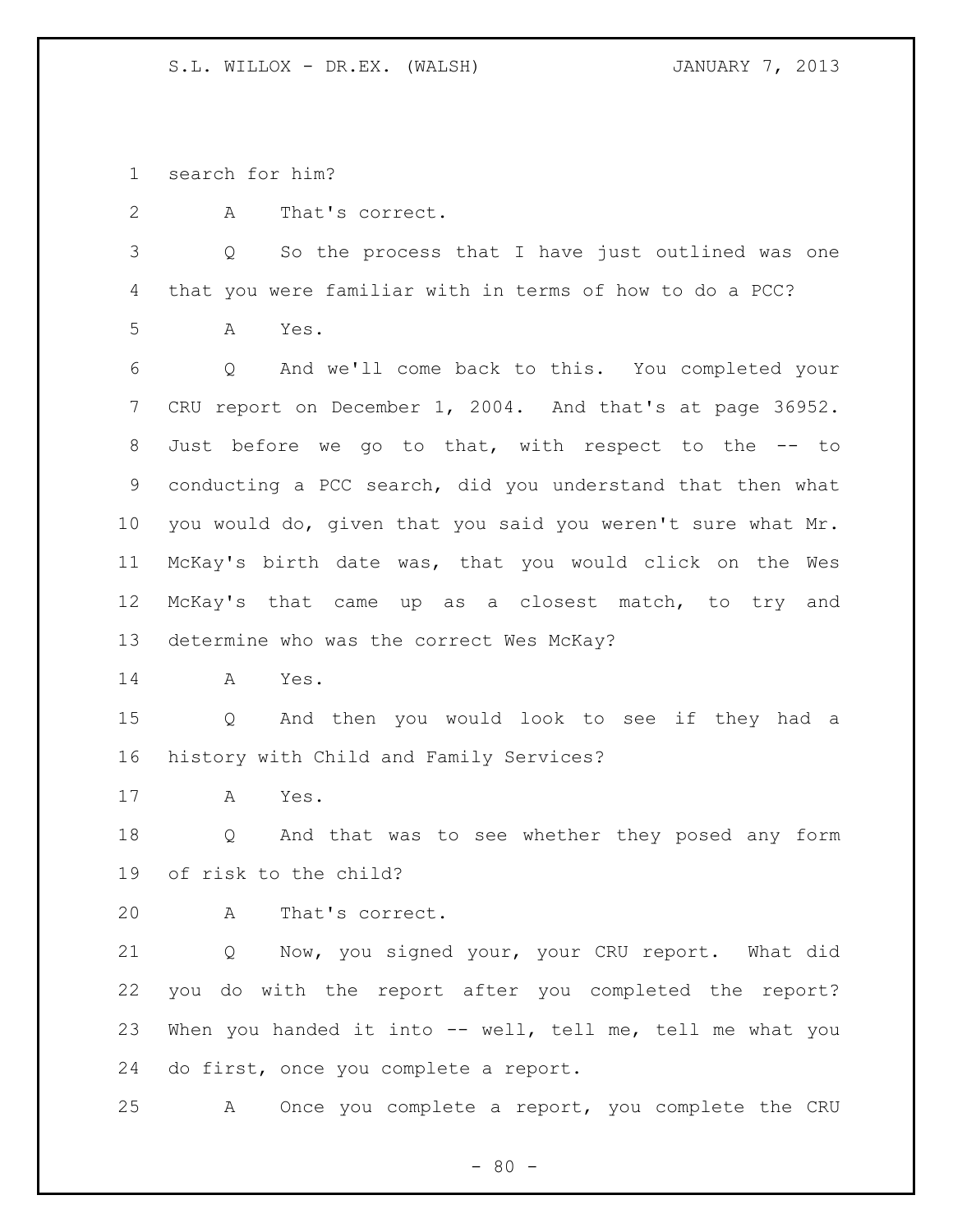documentation, as requested, and then you submit it to your supervisor for review. Q In handwritten form or typed form? A In the typed form. Q Is it signed by you at that point? A Yes. Q Did you give your supervisor, who was -- was that Ms. Faria? A Yes, it was. Q Did you give her a copy of the safety assessment form, as well? A Yes, I believe at that time we were to complete the CRU report, the safety assessment and a copy of the CFSIS face sheet. Q And was all of that done on December 1st, '04? A I believe so. Q Now, let's go to page 36943. This document runs from 36943 all the way through to 36948. At the top it says: "To: Central Intake." From you. So this is a document that you created? A Yes. Q And if we go to the last page of the document, on page 36948, is that your signature? A Yes, it is. Q It says it's typed December 7, 2004. Is that the

- 81 -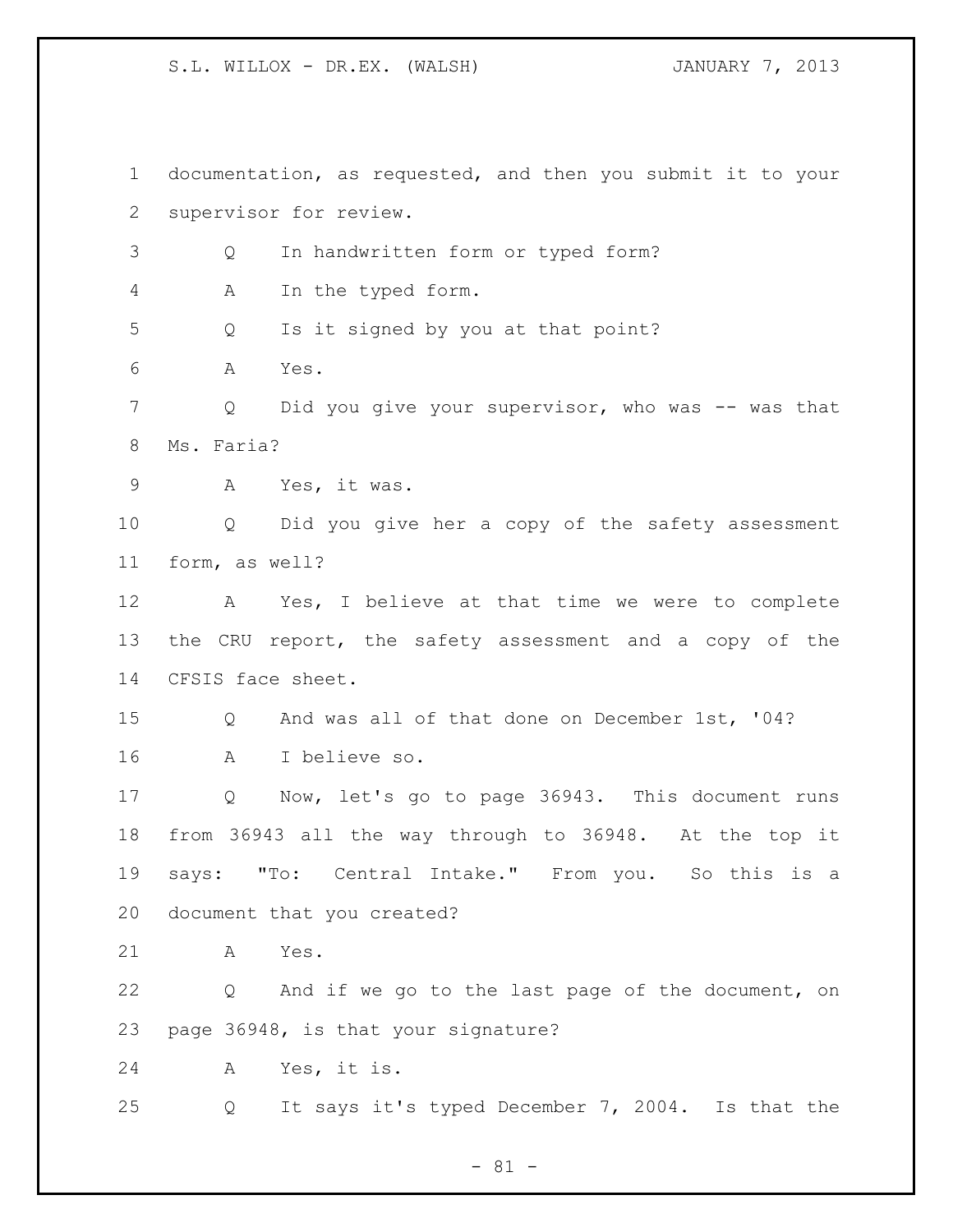## S.L. WILLOX - DR.EX. (WALSH) (3.1)

date that the report was completed?

| $\overline{2}$ | Most likely, yes, it would have been the last day<br>A               |
|----------------|----------------------------------------------------------------------|
| 3              | I finished typing, prior to handing it in to my supervisor.          |
| 4              | Okay. And this is part of -- and we're going to<br>$Q \qquad \qquad$ |
| 5              | go through this report but this is part of a -- or this is           |
| 6              | a subsequent report that you prepared after the one that we          |
| 7              | just looked at, dated December 1, '04?                               |
| 8              | A What -- I believe it's a continuation of the                       |
| 9              | first one.                                                           |
| 10             | Okay. If you look at pages 36943 to the top of<br>Q                  |
| 11             | -- all the way to the top of 36946, this appears to be a             |
| 12             | reproduction of the report that we just looked at?                   |
| 13             | A<br>Yes.                                                            |
| 14             | Okay. Without the signatures. If you look at<br>Q                    |
| 15             | page 36946.                                                          |
| 16             | A<br>Yes.                                                            |
| 17             | That doesn't have the signatures. Is that<br>Q                       |
| 18             | because the document, when you continued on with working,            |
| 19             | was simply cut and pasted from the previous document?                |
| 20             | I most likely would have continued adding on into<br>A               |
| 21             | same word document, my following interventions after<br>the          |
| 22             | receiving it back from my supervisor.                                |
| 23             | So then it -- but it's -- when you did the, the<br>Q                 |
| 24             | first document, you had it printed and you signed it --              |
| 25             | Yes.<br>A                                                            |
|                |                                                                      |

- 82 -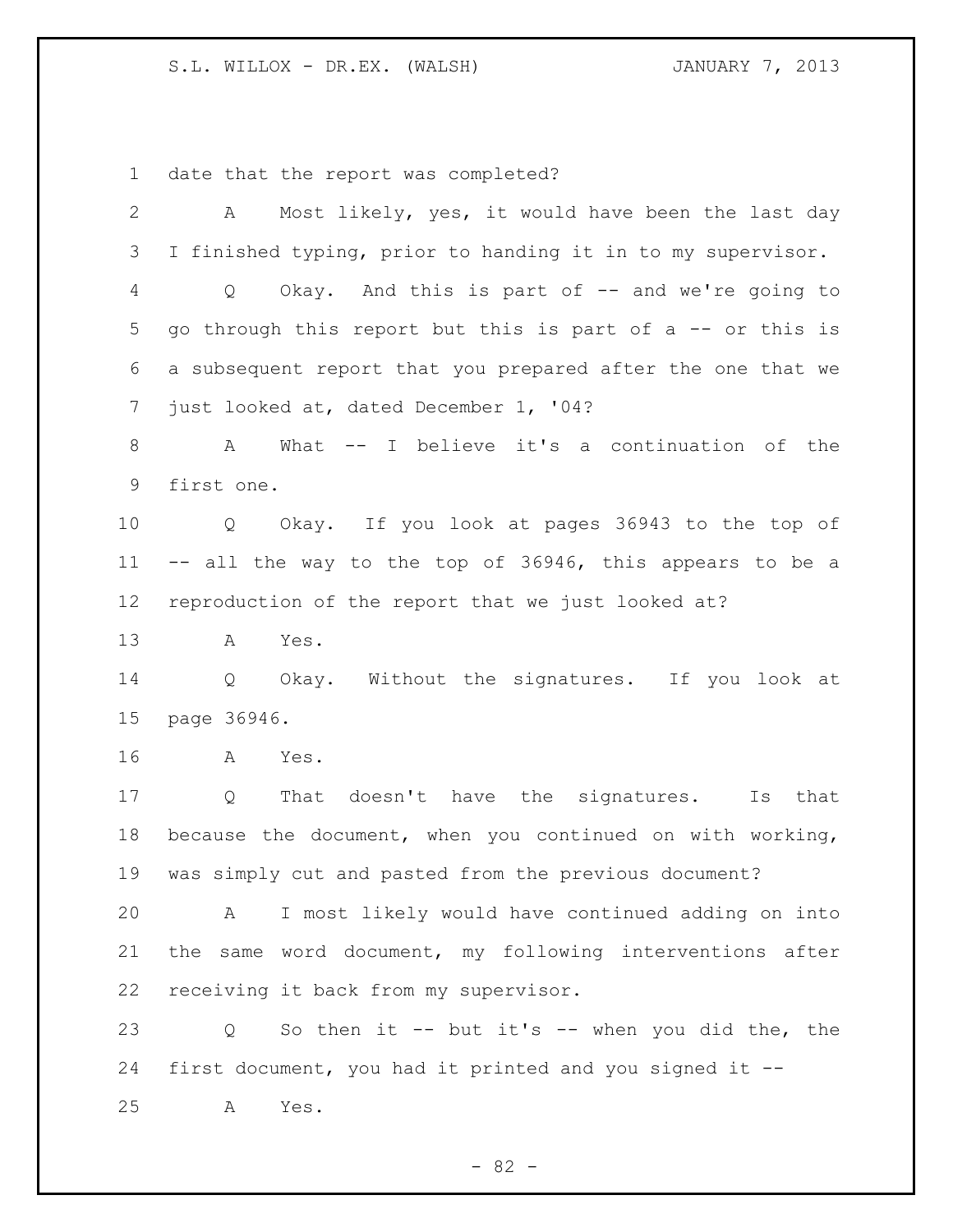S.L. WILLOX - DR.EX. (WALSH) (3.1)

| 1            | Q                 | -- before you handed it to your supervisor --     |
|--------------|-------------------|---------------------------------------------------|
|              |                   |                                                   |
| $\mathbf{2}$ | Α                 | Yes.                                              |
| 3            | Q                 | -- and then she signed it?                        |
| 4            | Α                 | Yes.                                              |
| 5            | Q                 | Okay. Now you're doing more work and you simply   |
| 6            |                   | continue with the word document.                  |
| 7            | A                 | Yes.                                              |
| 8            | $Q \qquad \qquad$ | If you look at page 36946, under "Interventions". |
| 9            |                   | The first paragraph underneath that heading says: |
| 10           |                   |                                                   |
| 11           |                   | "On Dec. 2/04 this worker received                |
| 12           |                   | the above referral information                    |
| 13           |                   | back from CRU supervisor, Faria,                  |
| 14           |                   | for ongoing follow up and                         |
| 15           |                   | assessment. Worker was directed                   |
| 16           |                   | by Faria to connect with the                      |
| 17           |                   | mother, offer the family supports,                |
| 18           |                   | and close the file to CRU - if the                |
| 19           |                   | Agency is unable to mandate                       |
| 20           |                   | services within the home at this                  |
| 21           |                   | time."                                            |
| 22           |                   |                                                   |
| 23           |                   | So it appears that your supervisor returned the   |
| 24           |                   | referral to you on December 2nd, '04?             |
| 25           | Α                 | Yes.                                              |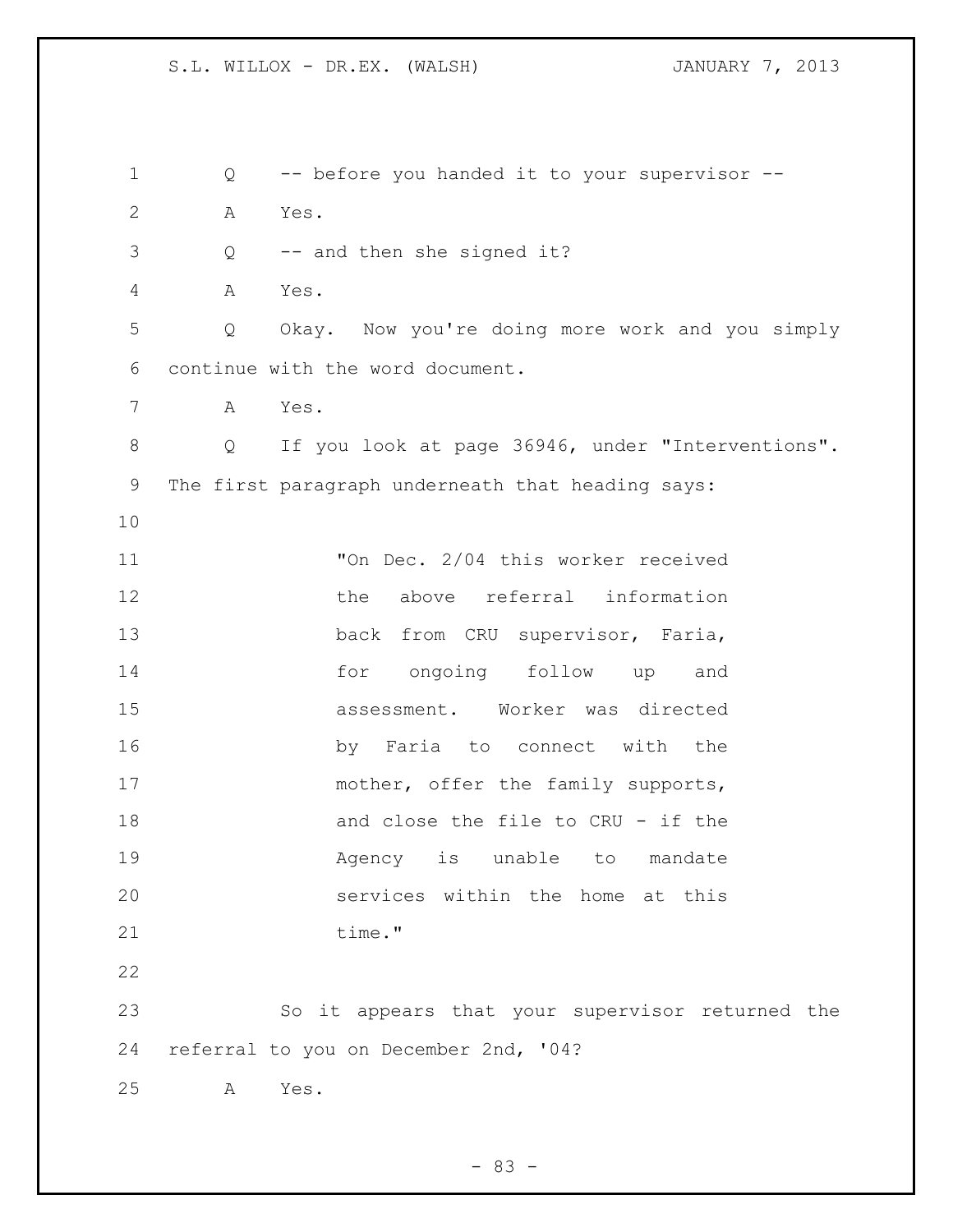1 Q Do you know why that was done? A I don't know why it was returned to me rather than being sent to intake, as the recommendation. Q Okay. Your supervisor didn't tell you why? A Not that I recall. Q Okay. Can you explain what you meant where you wrote: "if the Agency is unable to mandate services within the home at this time."? A If the agency is unable to identify a child protection concern or a child protection risk within the home. Q Then in that case the file would be closed to CRU? A Yes. Q And so if it were otherwise, if the agency felt there were child protection concerns, then the file would not be closed at CRU? A No, it would not. Q And that's something that I think you discussed with us earlier this morning? A Yes. Q Or if you didn't know whether there were child protection concerns you wouldn't close it at CRU? A If there were no protection concerns identified to us and we were not aware of protection concerns then she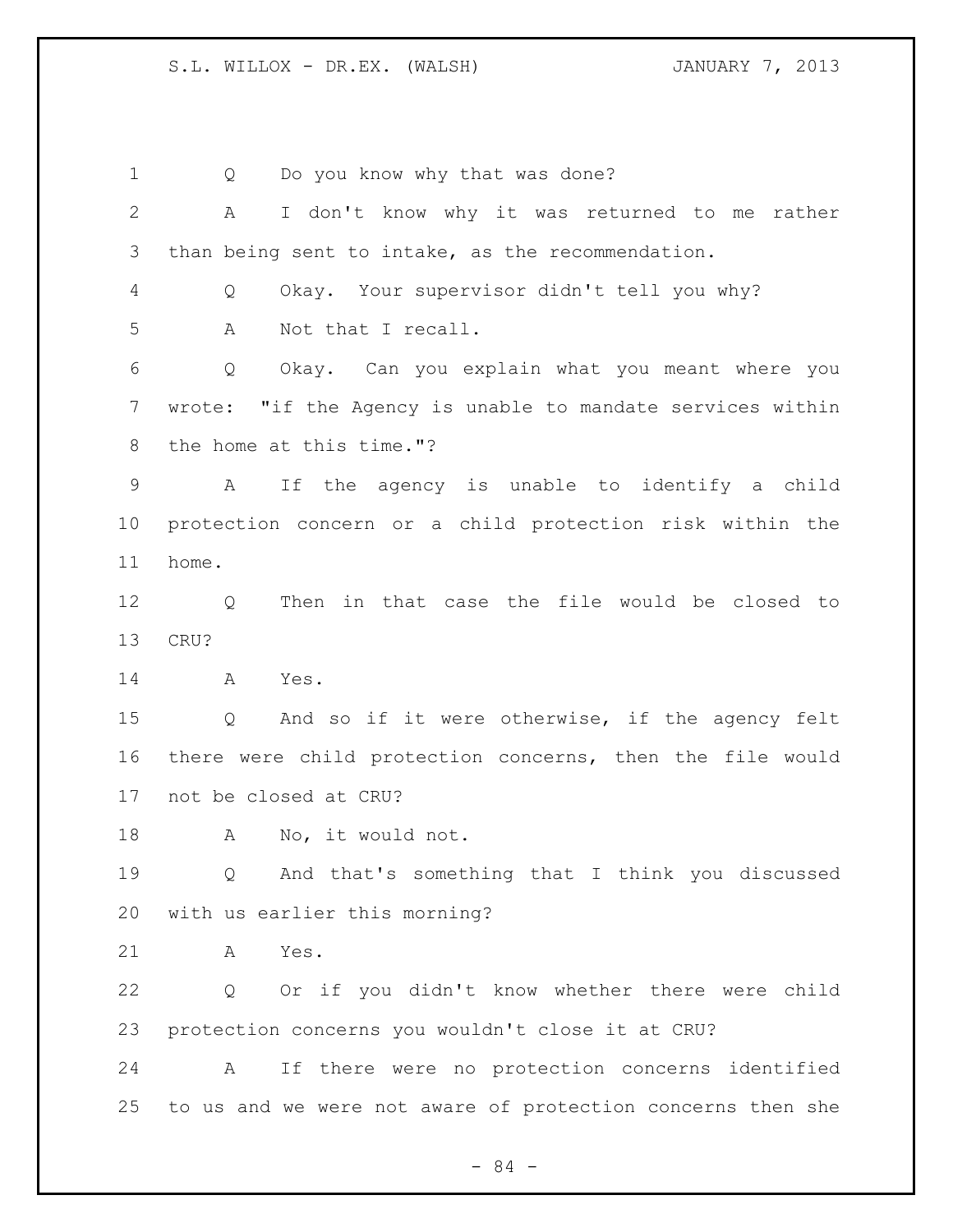was saying that it could be closed. Q But if you were not certain as to whether there were or not you wouldn't close the file? A No, I guess not. Q And again, if the file were closed at CRU, that would mean that there would be no further monitoring of the child who is the subject of the file? 8 A That's correct. Q So then going on in your interventions, you made attempts to contact Ms. Kematch; right? A Yes, I did. Q It says: "On Dec. 2/04 at 2:33 pm this worker attempted to contact 16 Samantha at home phone number ... Worker left a voice message asking 18 Samantha to return the ... call. On Dec. 3/04 at 1:03 pm this worker attempted to contact Samantha Kematch --" Again at same phone number. "There was no answer. Worker left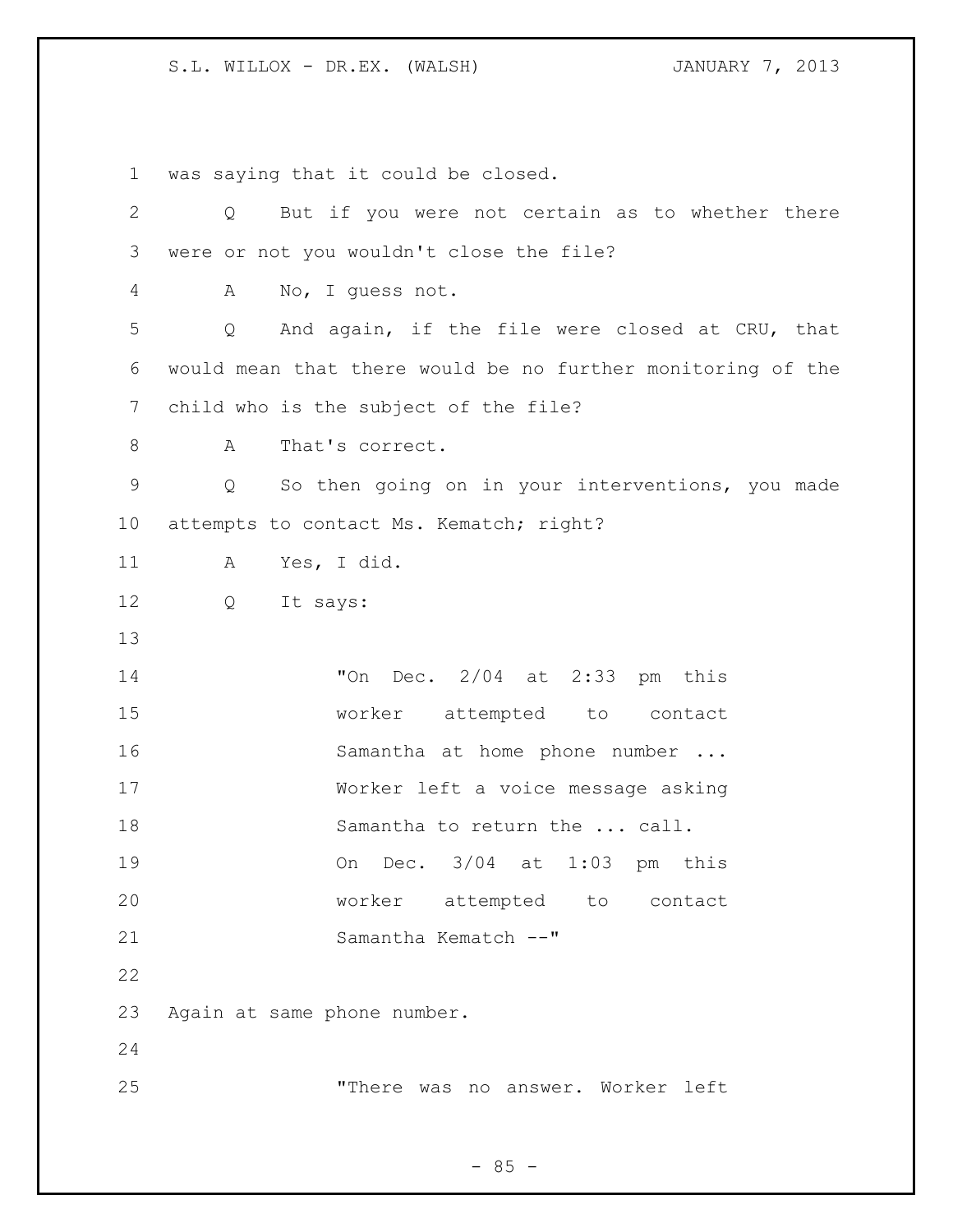a voice message asking Samantha to return the phone call today before 4:30 ... On Dec. 3/04 at 1:10 pm this worker contacted the SOR ... at Women's Hospital ... Worker spoke to [SOR] and asked her to provide 8 b the discharge date for Samantha. **1208** [SOR] confirmed that Samantha was discharged from the hospital on Wednesday night." And you go on to say: "On Dec. 3/04 at 1:15 pm this 16 worker consulted with supervisor, Faria, regarding this matter and 18 the Agency's inability to connect with Samantha via phone at this point in time. Faria suggested **blue that worker contact the PHN** 22 involved with the family, inquire if Public Health has been out to 24 the home, and if there are no concerns identified by the PHN

 $-86 -$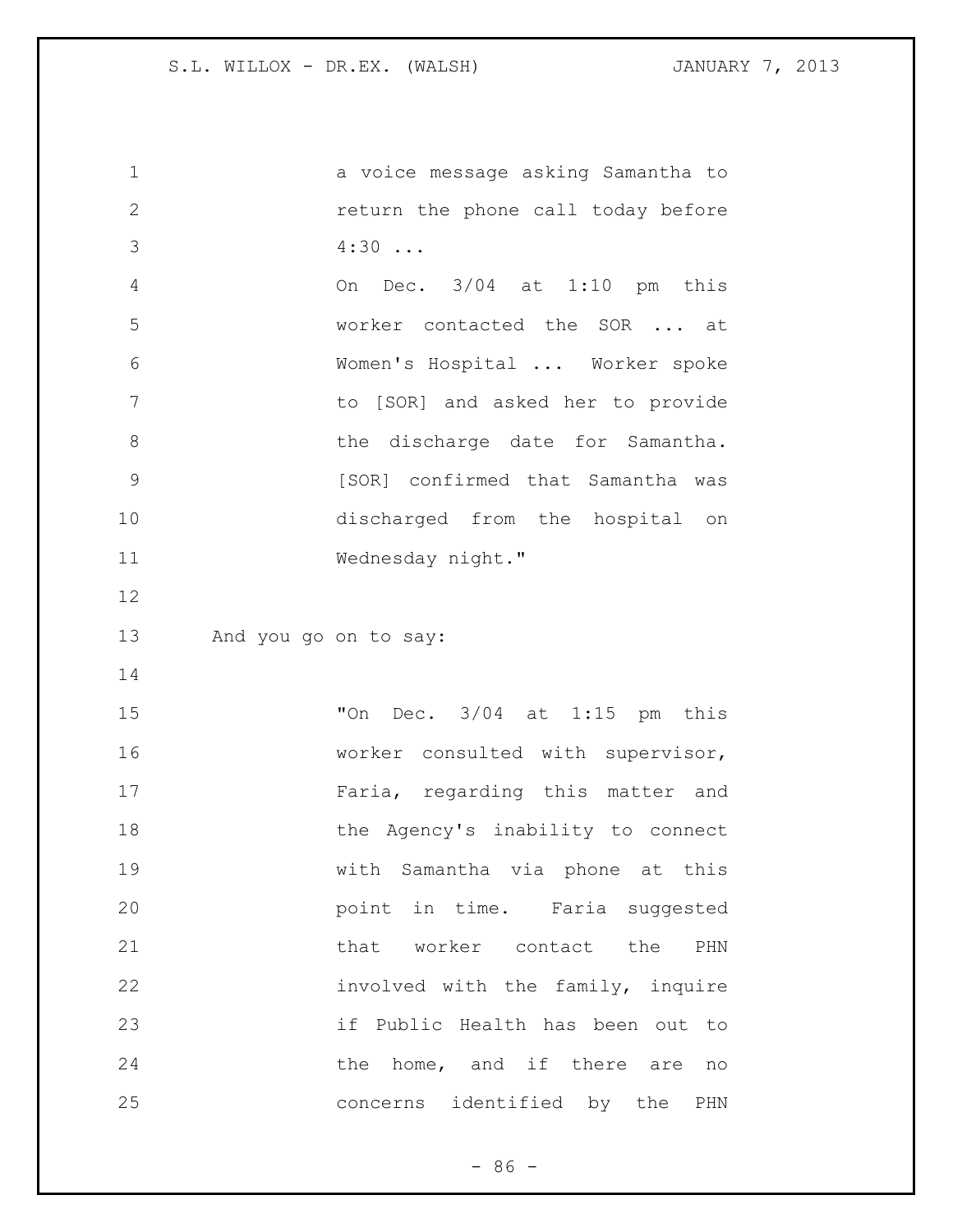| $\mathbf 1$  | worker (or worker) is to close the                            |
|--------------|---------------------------------------------------------------|
| $\mathbf{2}$ | protection file."                                             |
| 3            |                                                               |
| 4            | So you brought your concerns to Ms. Faria?                    |
| 5            | Yes, I did.<br>A                                              |
| 6            | What, what exactly were those concerns?<br>Q                  |
| 7            | At this point she had returned the file to me to<br>Α         |
| 8            | ask me to make contact with Ms. Kematch via phone to offer    |
| 9            | supports, determine how she was doing. I had been unable      |
| 10           | to do so, so I went back to my supervisor to determine the    |
| 11           | course of action on how she wanted me to continue to follow   |
| 12           | up in the matter.                                             |
| 13           | And your supervisor told you to contact the<br>Q              |
| 14           | Public Health nurse?                                          |
| 15           | Yes, she did.<br>A                                            |
| 16           | Was that typical practise?<br>Q                               |
| 17           | It was typical that we would utilize community<br>A           |
| 18           | collaterals or contacts<br>in<br>an attempt to try to<br>gain |
| 19           | information on families about their functioning and any       |
| 20           | potential risk or known protection concerns<br>from           |
| 21           | collaterals about a family.                                   |
| 22           | Okay. So you would contact a collateral to see<br>Q           |
| 23           | if there were protection concerns?                            |
| 24           | Yes.<br>Α                                                     |
| 25           | Including a Public Health nurse?<br>Q                         |

- 87 -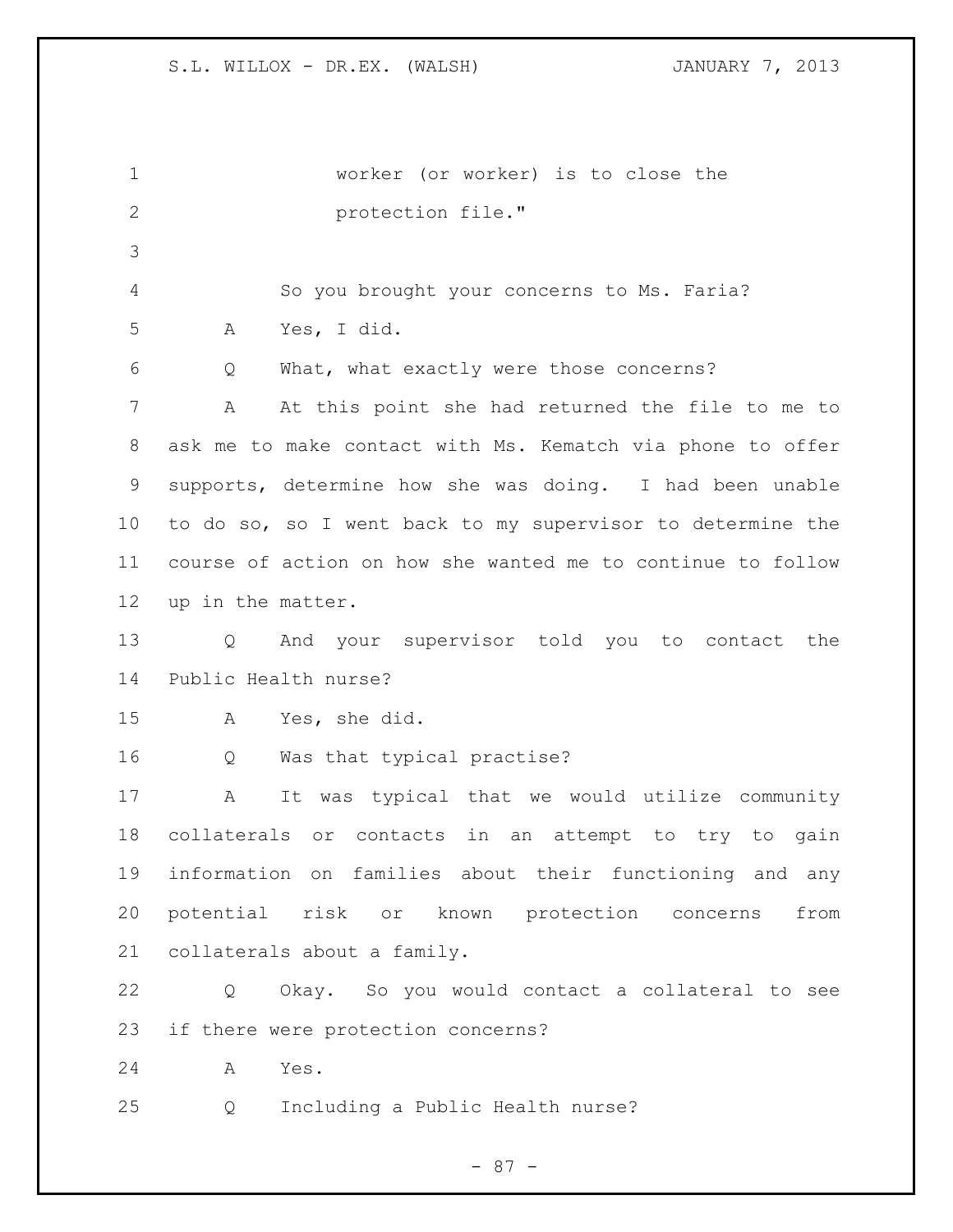A Yes.

 Q What about in this case where the source of referral was a healthcare employee, who had already referred the matter out to CFS? Did you still think that, that the Public Health nurse was the best source of information for protection concerns?

 A Sorry, I'm not sure what you mean. Like because the source of referral was calling from Women's Hospital?

Q Yes.

 A Well, at this point in time we were wanting to determine if Public Health -- usually what happens is after a mom goes into hospital and delivers a baby there is a referral made to the community Public Health nurse. We wanted to determine if the health nurse had been out to the family home at this point in time, seeing mom and baby. How they felt that the function -- how mom, Samantha's functioning was going and if she had been able to identify any concerns or not about Samantha's interaction or parenting of the child.

 Q Okay. Had you, as of 2004, in fact had experience as a CR worker -- CRU worker in receiving information from Public Health nurses about protection concerns?

 A Yes. It was a community resource that we had used before.

- 88 -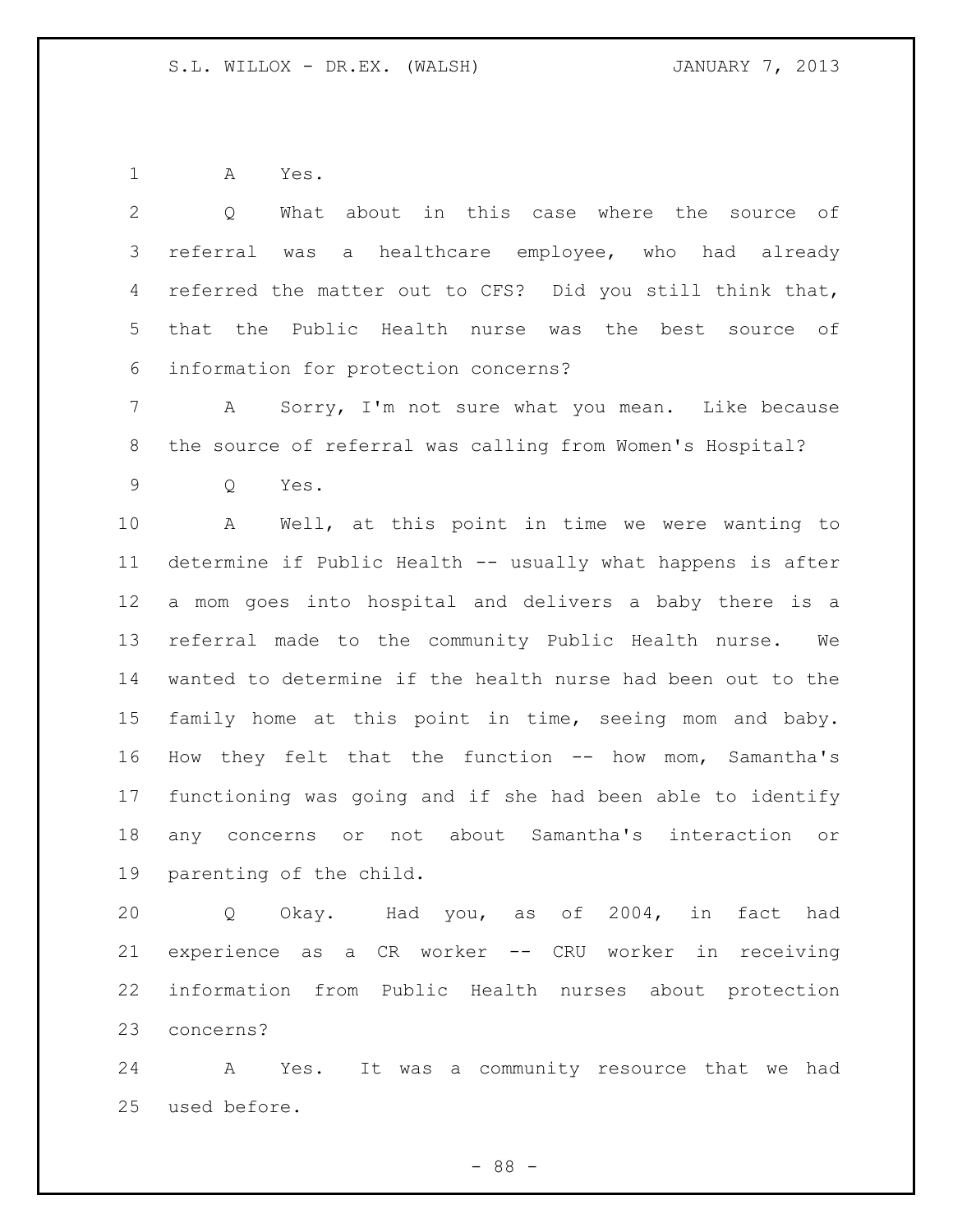S.L. WILLOX - DR.EX. (WALSH) (3.1)

| $\mathbf 1$    | Q             | Was it your experience that Public Health nurses |
|----------------|---------------|--------------------------------------------------|
| 2              |               | would sometimes initiate referrals to CFS?       |
| 3              | A             | Yes, sometimes.                                  |
| $\overline{4}$ | Q             | And, in fact, you did contact the Public Health  |
| 5              |               | nurse for Ms. Kematch; right?                    |
| 6              | A             | Yes, I did.                                      |
| 7              | Q             | And that -- her name was Mary Wu?                |
| 8              | Α             | Yes.                                             |
| 9              | Q             | And if we look at page 36946 still. You say:     |
| 10             |               |                                                  |
| 11             |               | "On Dec. $3/04$ at $1:18$ pm this                |
| 12             |               | worker contacted the WRHA office                 |
| 13             |               | located at 490 Hargrave at phone                 |
| 14             |               | number  to inquire about the                     |
| 15             |               | name of the PHN that would service               |
| 16             |               | the area of McGee Street. Worker                 |
| 17             |               | was advised that the PHN assigned                |
| 18             |               | to work with Samantha Kematch is                 |
| 19             |               | Ħ<br>Mary Wu                                     |
| 20             |               |                                                  |
| 21             |               | And gave her phone number.                       |
| 22             |               | Turning over to the next page. At the top of the |
| 23             | page you say: |                                                  |
| 24             |               |                                                  |
| 25             |               | "On December 3/04 at 1:25 pm this                |
|                |               |                                                  |

- 89 -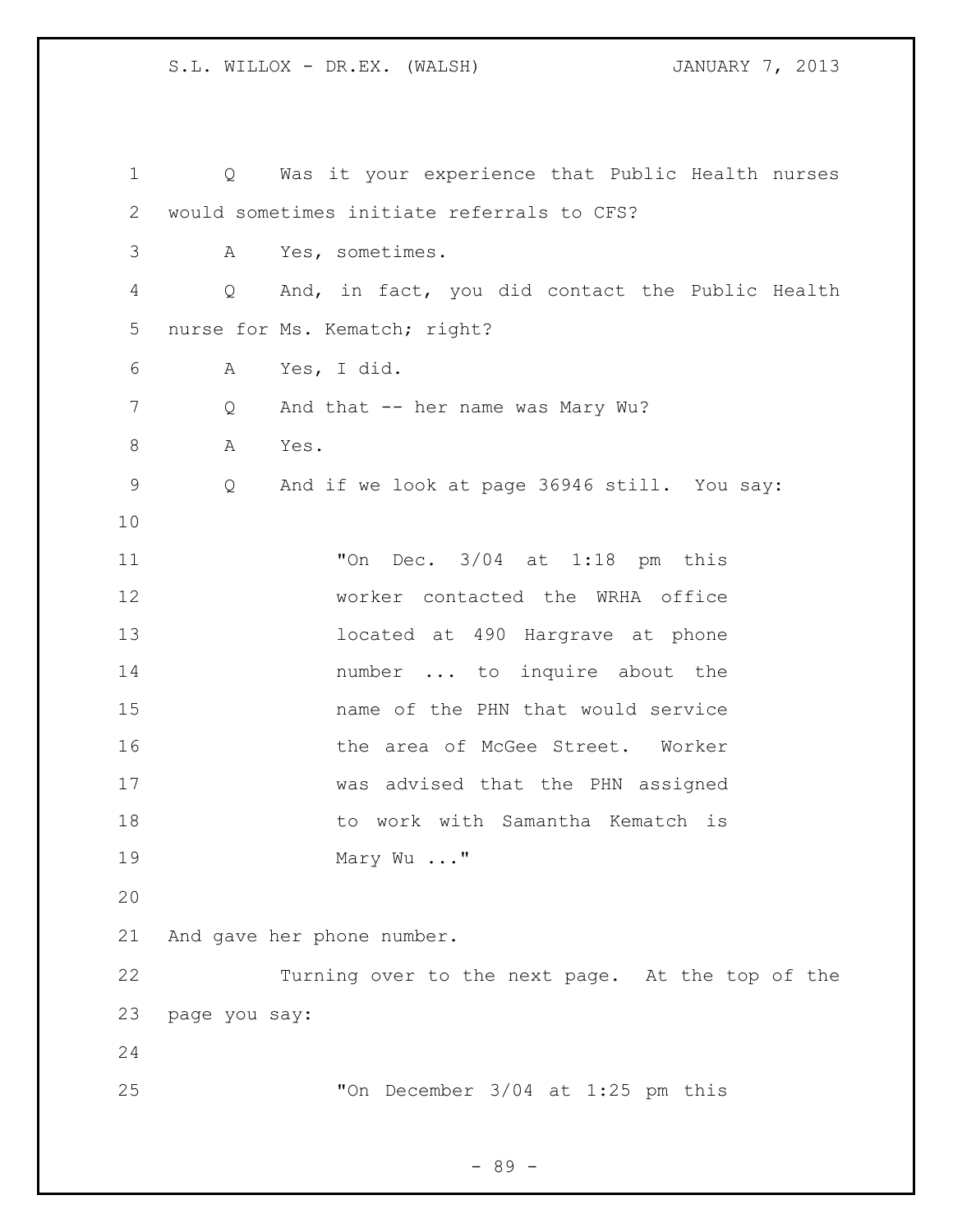worker attempted to contact the PHN for Samantha Kematch, Mary Wu ... Worker left a voice message asking Mary to return the phone call today regarding her client, Samantha Kematch. Worker indicated that the Agency has some questions and things that we would like to discuss with respect to Samantha." Then you document your contact with the Public Health nurse. "On Dec. 3/04 at 4:02 p.m. this worker received a return phone call from the [Public Health **nurse**] ... Mary Wu ... Worker questioned Mary if she had been out to the family home to see 21 Samantha and the baby yet, and if 22 she has any concerns. Mary advised that she has been to see Samantha since her discharge from hospital. Mary questioned why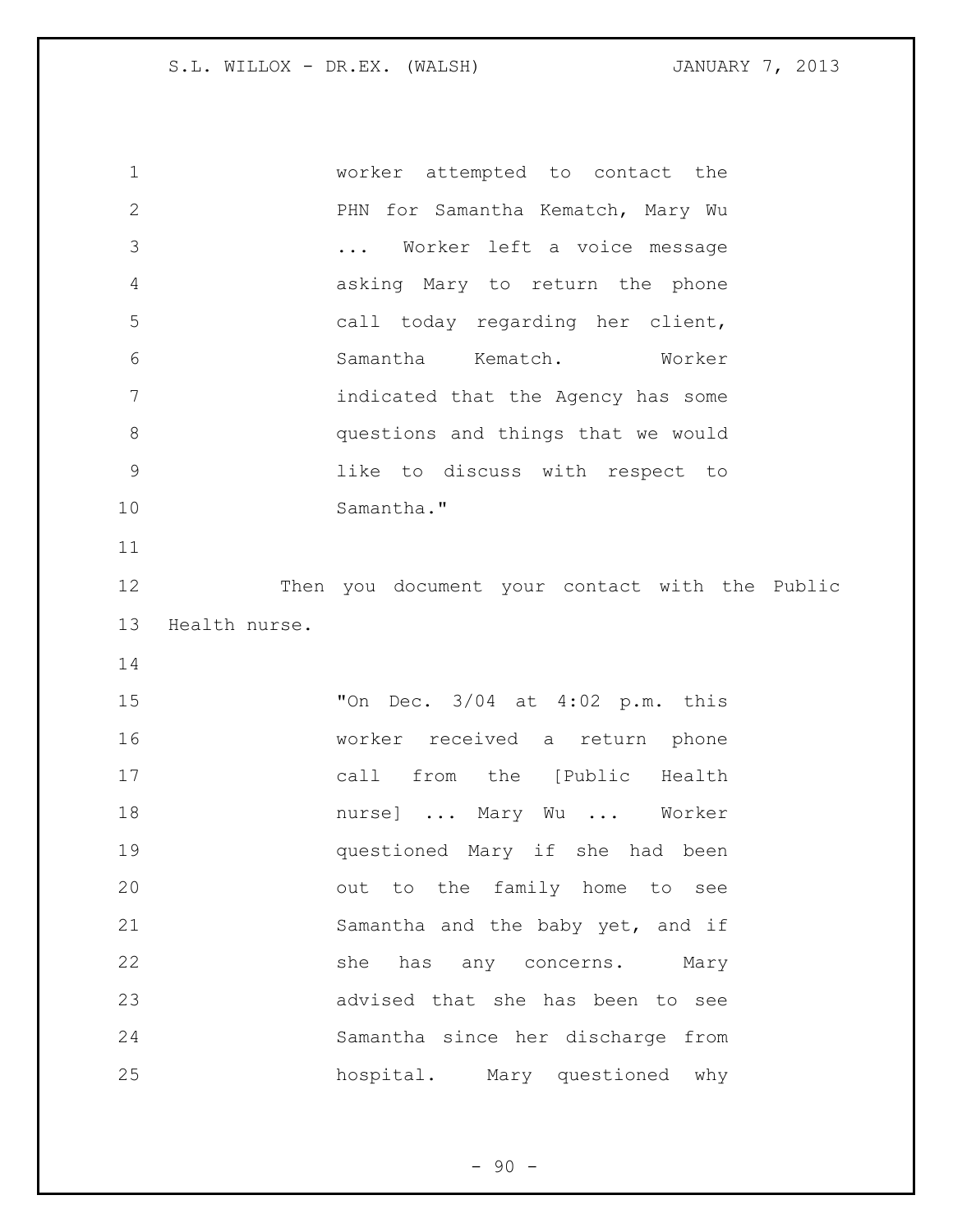worker was contacting Public Health, and asked if Samantha was aware that [Winnipeg Child and Family Services] was contacting her for information. Worker advised Mary that the Agency has previously had extensive **involvement** with Samantha, and indicated that Samantha has four children - only two of which are 11 in her care. Worker reported that 12 the Agency has had some pretty **13** serious concerns in the past, and is wondering if Public Health has 15 any concerns at this time." Now, these are all notes that you made of your phone call to Mary Wu? A Yes. Q When did you make them with respect to the actual phone conversation taking place? A I can't say for certain. Sometimes what I would do was on -- I was on the phone with a collateral contact I would type into a word document, as I'm a faster typer, sometimes, than I am by handwriting. It depends. Like I'm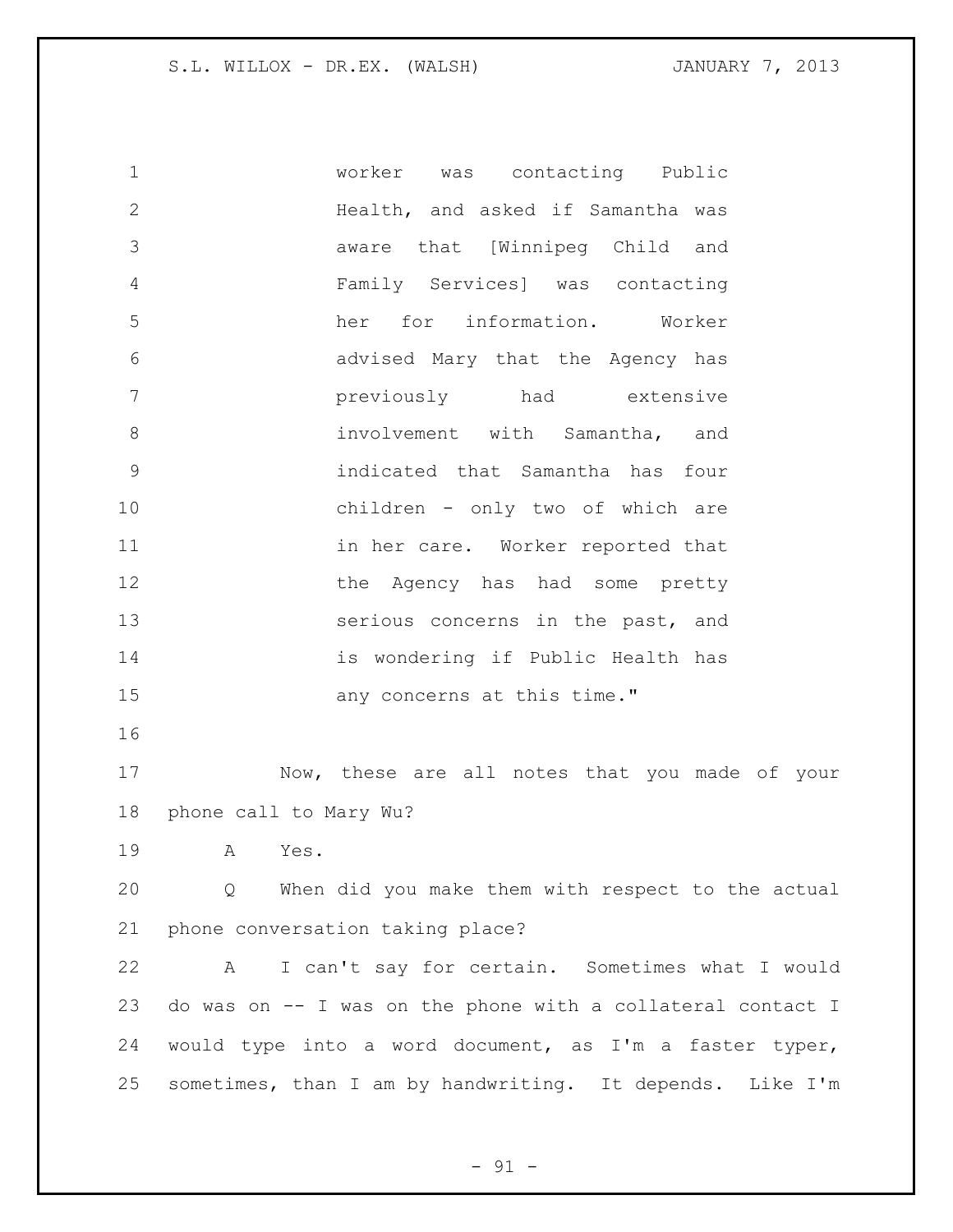not sure if I typed this into the document as I was speaking with Mary, if I made a notation in my steno pad, I'm not sure. Q But was while you were speaking with the Public Health nurse or after you hung up the phone? A I'm not sure if -- I don't remember if I made notes while I was speaking to her or after I hung up. Q Okay. And if you made them in your steno pad, that's one possibility? A Yes. Q Okay. And the steno pad no longer exists? A Yes. Q Okay. Was anything that you made note of in your 14 steno pad transferred -- was everything that you made note of in your steno pad transferred into the word document? A Yes. Generally everything that I write down as notations I will put into the document. Q Okay. Generally but not necessarily everything? A Well, I might have put in, you know, extra words or whatever, that I might have re-worded the information, I might have taken shorthand on my steno pad and then transcribed it into full sentences. But the documentation and information that I would write during conversations with collaterals or clients in my steno pad was transferred into my word document.

 $-92 -$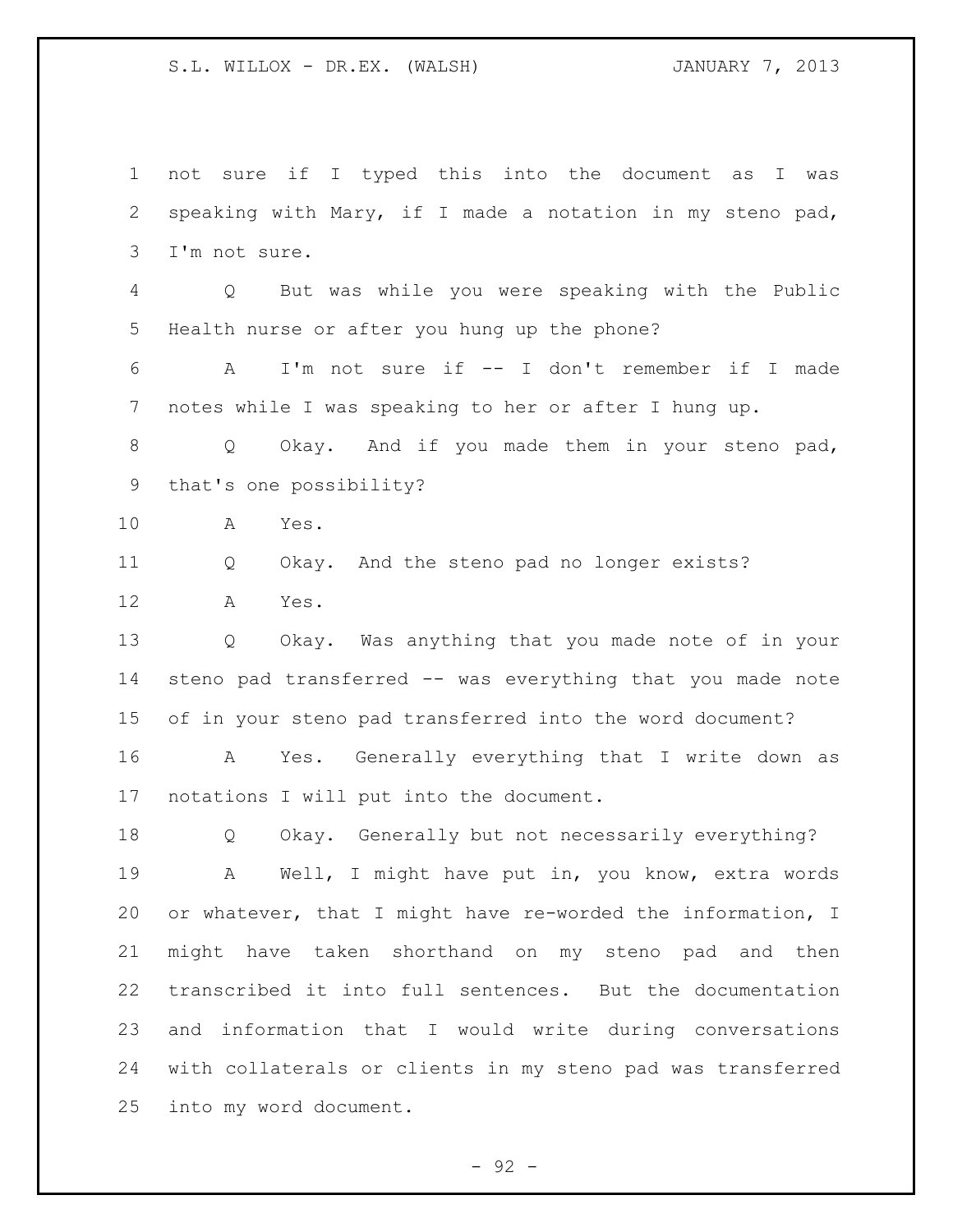Q And do you have any independent recollection of this conversation? A I don't today but I do because of my involvement with Mr. Koster during the Section 4 report. Q So -- and we'll come that involvement but when you were interviewed by Mr. Koster you had a recollection of the conversation with Ms. Wu? A Yes, I did. Q Okay. Let's finish reading what you've documented. "Mary advised that she has been **recently** advised at training sessions that she is not to share information with [Winnipeg Child 16 and Family Services] due to PHIA. Worker advised Mary that the 18 Agency has attempted to contact Samantha on two occasions now, and notes that if Samantha is to check her voice mail she will see that 22 the Agency is trying to contact her. However, worker advised Mary 24 that the Child and Family Act supersedes PHIA, and indicated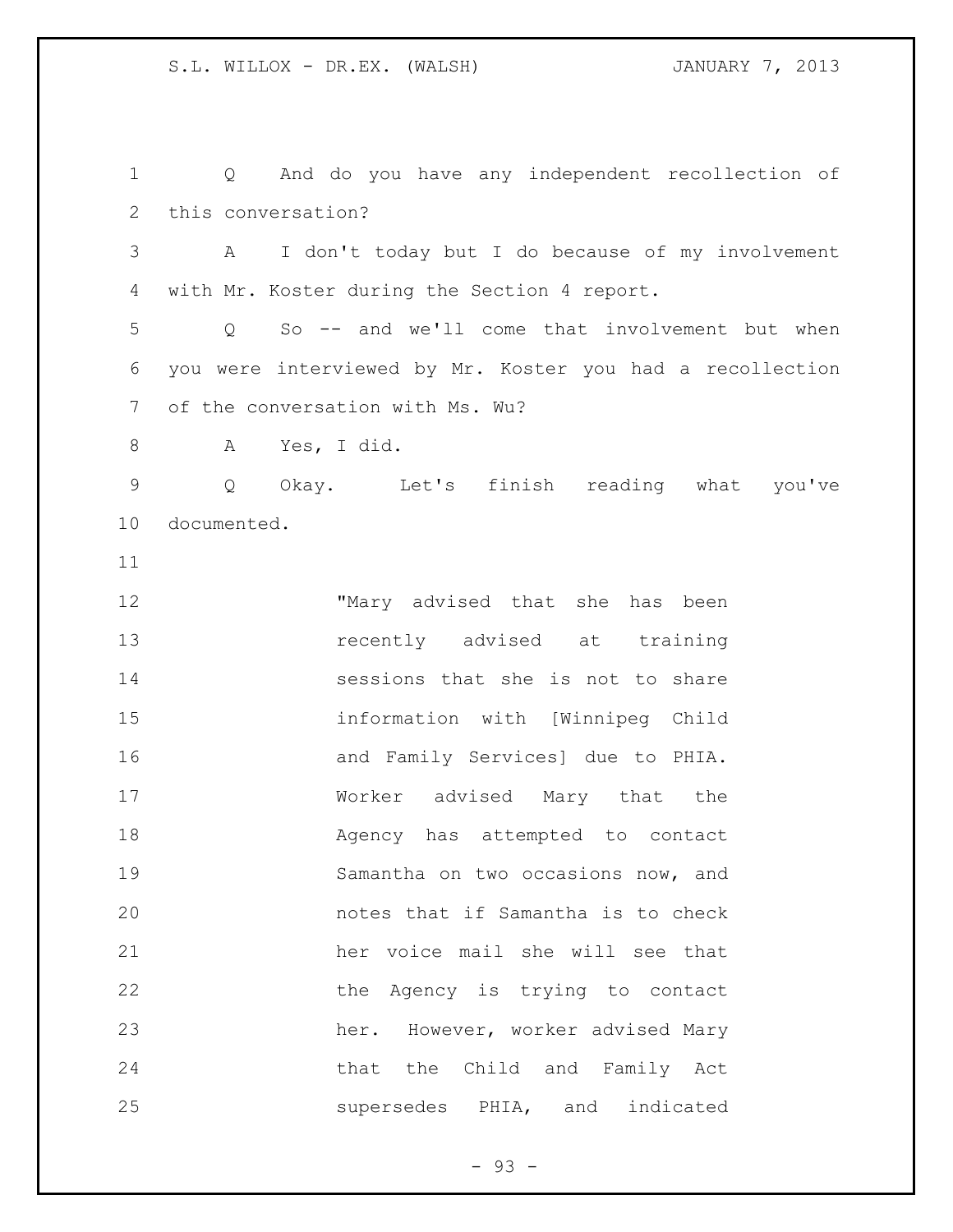1 that any professional is obligated to contact [Winnipeg Child and Family Services] to report risk to a child if there are concerns. Mary advised that she is aware of this, but has been advised at recent training not to discuss cases with [Winnipeg Child and Family Services]. Mary indicated that [Winnipeg Child and Family Services] does not share information with Public Health due 13 to the confidentiality act. Worker indicated that all the 15 Agency is asking at this time, is if Mary has been to the home and 17 if she has any concerns. Mary advised that she would like to contact Samantha before answering this question, to advise her that 21 [Winnipeg] CFS is calling her, asking for information. Worker again advised Mary that she is obligated to report any child protection concerns to the Agency,

- 94 -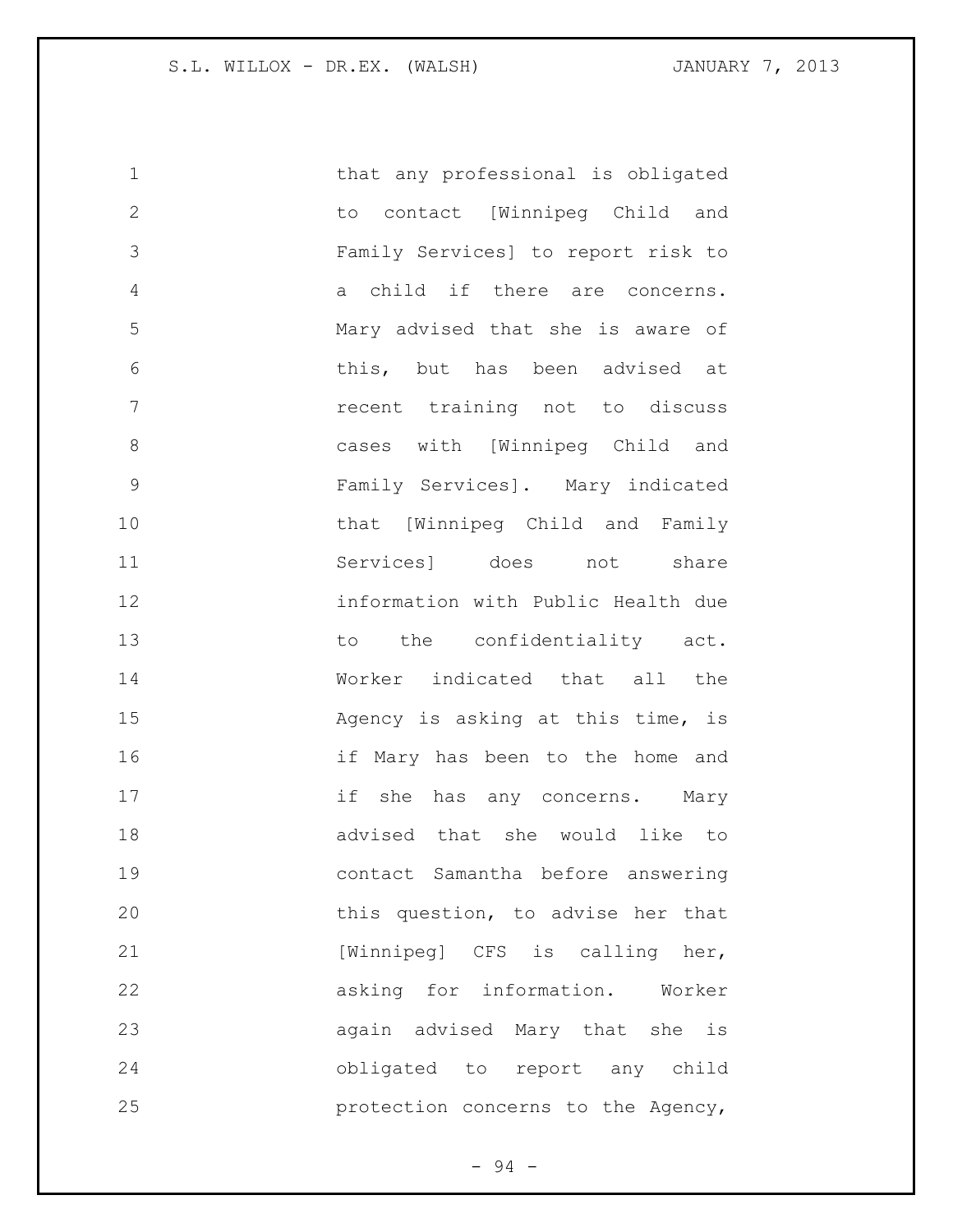and therefore questioned Mary why she would not simply come out and say that she does not have any concerns if she is not willing to report a risk to the child. Mary indicated that she can not say at this time. Worker asked for the name of Mary's supervisor, so that future incidents such as this - that involve a lack of communication between Agencies, can be rectified at the managerial level. Mary indicated that her supervisor is Nettie Strople at phone number ... Worker provided Mary with the name of the CRU 17 supervisor, Diva Faria, at phone number ... This information was provided to Faria for ongoing follow up."

 So let's just go back and, and look at these notes and this discussion. You used the term concerns, you asked Ms. Wu if she had any concerns. Do you recall whether you ever used the word child protection concerns or

 $- 95 -$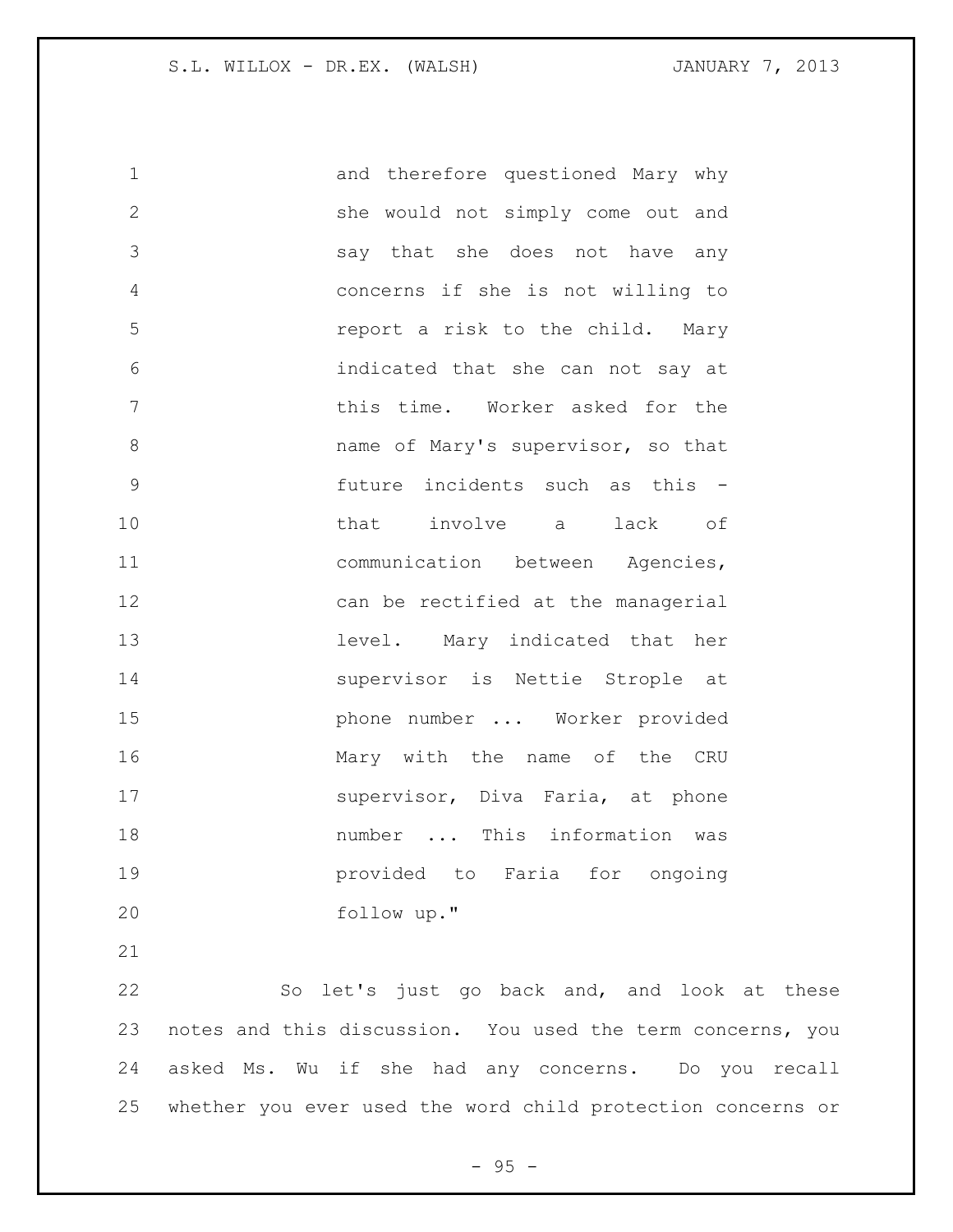the phrase?

 A I don't recall specifically. I had identified myself to Ms. Wu as a child protection worker and had indicated to her that we had had child protection concerns in the past and was calling to inquire if she had current concerns referencing child protection concerns at this time. Did I specifically use child protection concerns as the wording that I used with Mr. Wu? I don't recall.

 Q In your, in your documentation you refer to saying that you reported that the agency has had some pretty serious concerns in the past.

A Yes.

 Q You don't document using the word child protection.

 A Well, I do here say "Worker again advised Mary that she is obligated to report any child protection concerns to the Agency." So I did make it clear to Ms. Wu that I was calling, I was from a child welfare agency, and that she was obligated to report child protection concerns.

 Q What was your understanding of what Ms. Wu was saying to you of her response?

 A Ms. Wu acknowledged to me that she was obligated, as a professional, to report any child protection concerns to the agency but then, at this time, now whether she was implying that she didn't have child protection concerns and

 $-96 -$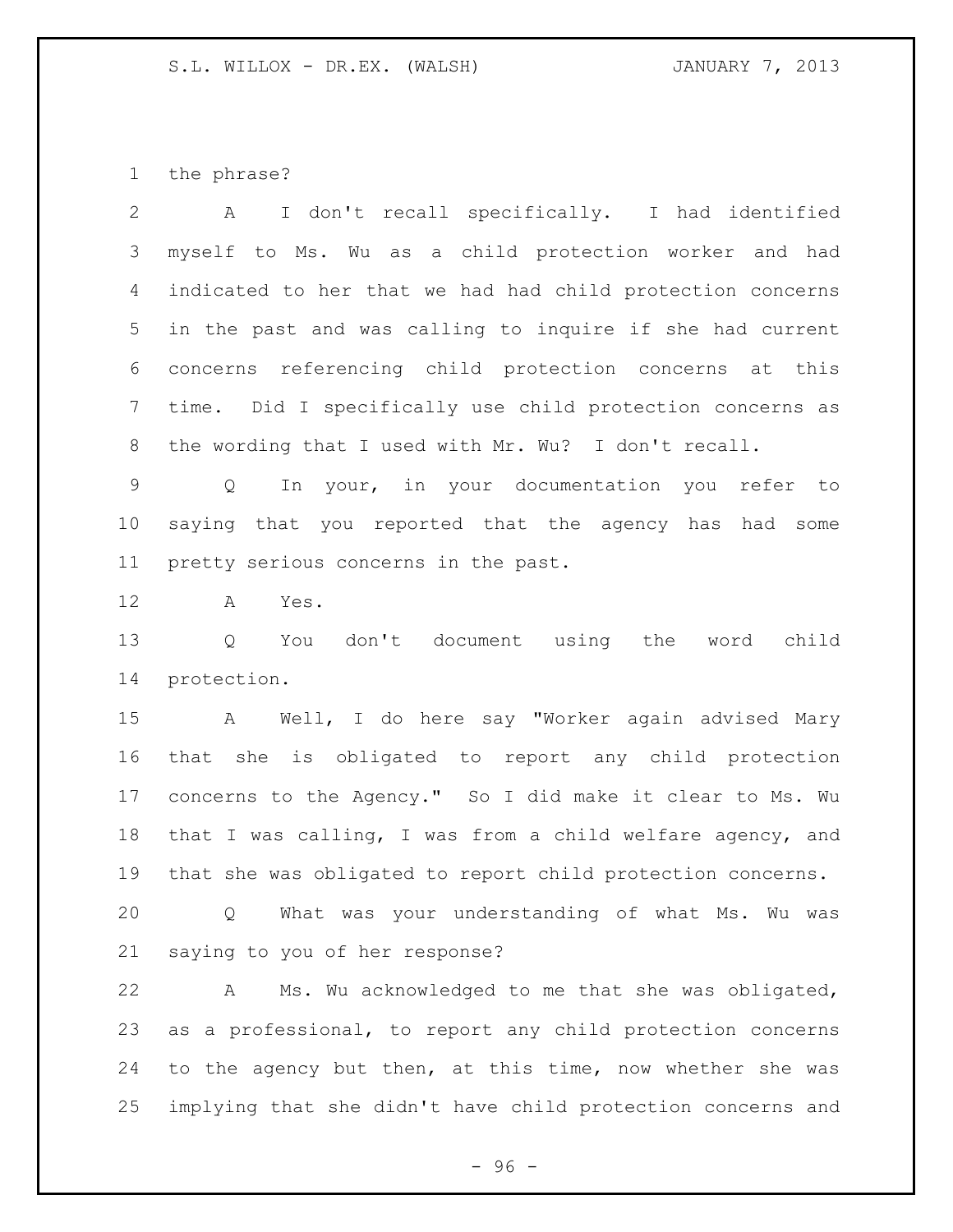wasn't open or able to share the content of her involvement, because of PHIA and FIPPA but she acknowledged her obligation to report and that it was her duty as a professional to report a child protection concern to the agency. But at this time, due to PHIA and FIPPA was not able or willing to report.

 Q So did you understand Ms. Wu to be saying that she couldn't discuss anything with you because of PHIA?

 A To me Ms. Wu was saying that she is obligated, she knows her obligation to report, but that the remainder of her involvement with Ms. Kematch could not be discussed until she spoke to her client first.

 Q What did you understand to be the situation with the family by the end of your conversation with Ms. Wu?

15 A Ms. Wu had been out to the family home, had seen Samantha and the new baby. Had provided the services that she does as a child -- as a public health nurse. She did not, she knew she was obligated to report and did not have protection concerns at that time to report.

 Q So was it your understanding, by the end of your conversation with Ms. Wu, that she did not have child protection concerns?

 A Based on the way I have recorded this, yes, my assumption is that she knew she was obligated to report if she had a protection concern but she was not reporting any

- 97 -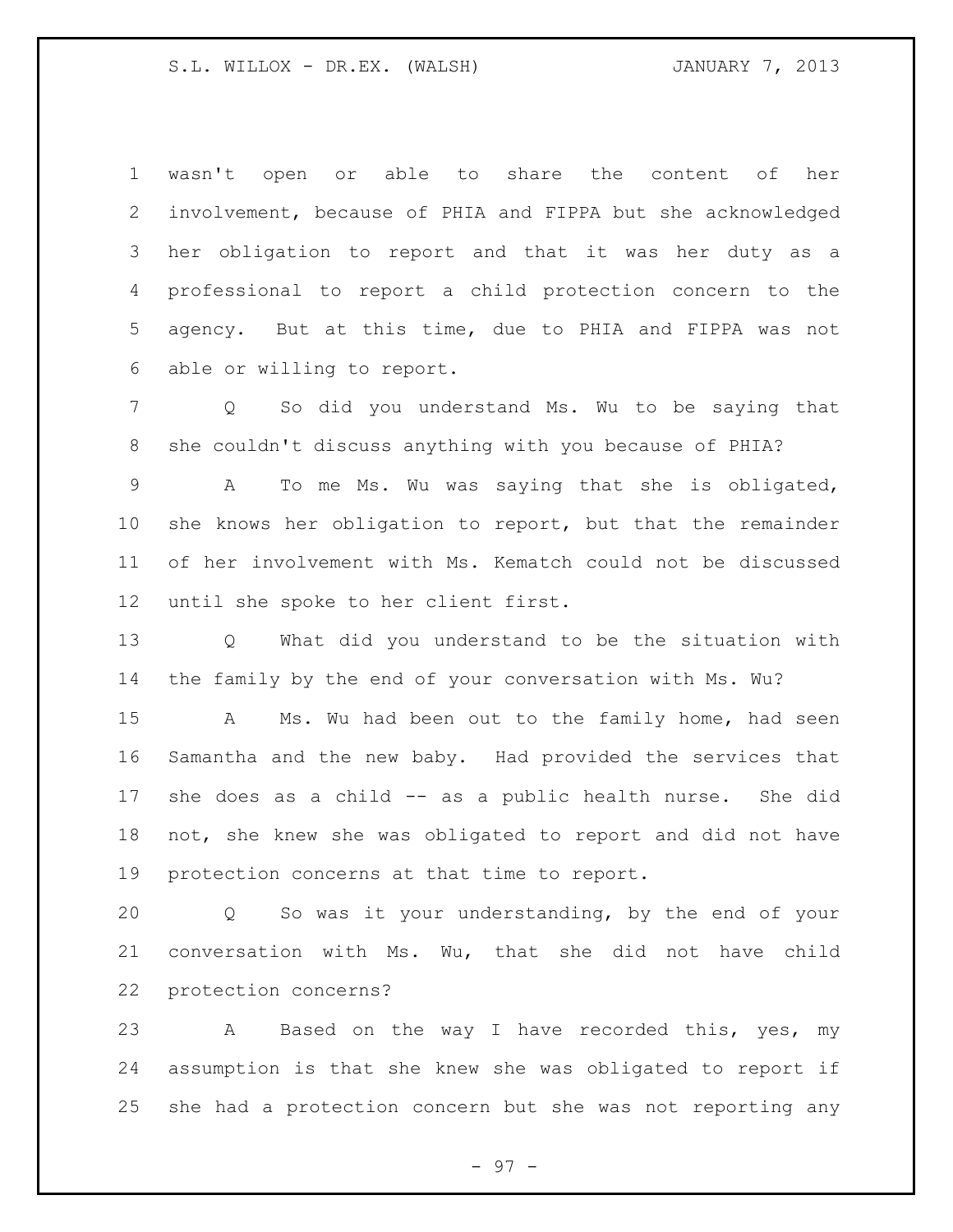at that time.

 Q So based on your understanding, what was it that Ms. Wu had to ask Ms. Kematch permission for?

 A I am assuming that the nature of her involvement with Ms. Kematch, I mean that that they -- whether other conversations had occurred, whether it was about breast feeding or you know, general care, parenting, I'm not sure what Ms. Kematch and her would have discussed or shared but my understanding was that Ms. Wu was looking to receive confirmation or -- from Samantha to give her the okay to speak to CFS about their contact, in general.

 Q Did you understand Ms. Wu to be saying she needed Ms. Kematch's permission in order to tell you whether or not she had child protection concerns?

 A No, she acknowledged her obligation to me to report and it was indicated that she was aware that if she had protection concerns that she needed to report.

 THE COMMISSIONER: Did she say whether she had any such concerns or not?

 THE WITNESS: She didn't say specifically that she did or did not have protection concerns but acknowledged her obligation to report if she had a protection concern.

25 THE COMMISSIONER: And from that you assumed that

- 98 -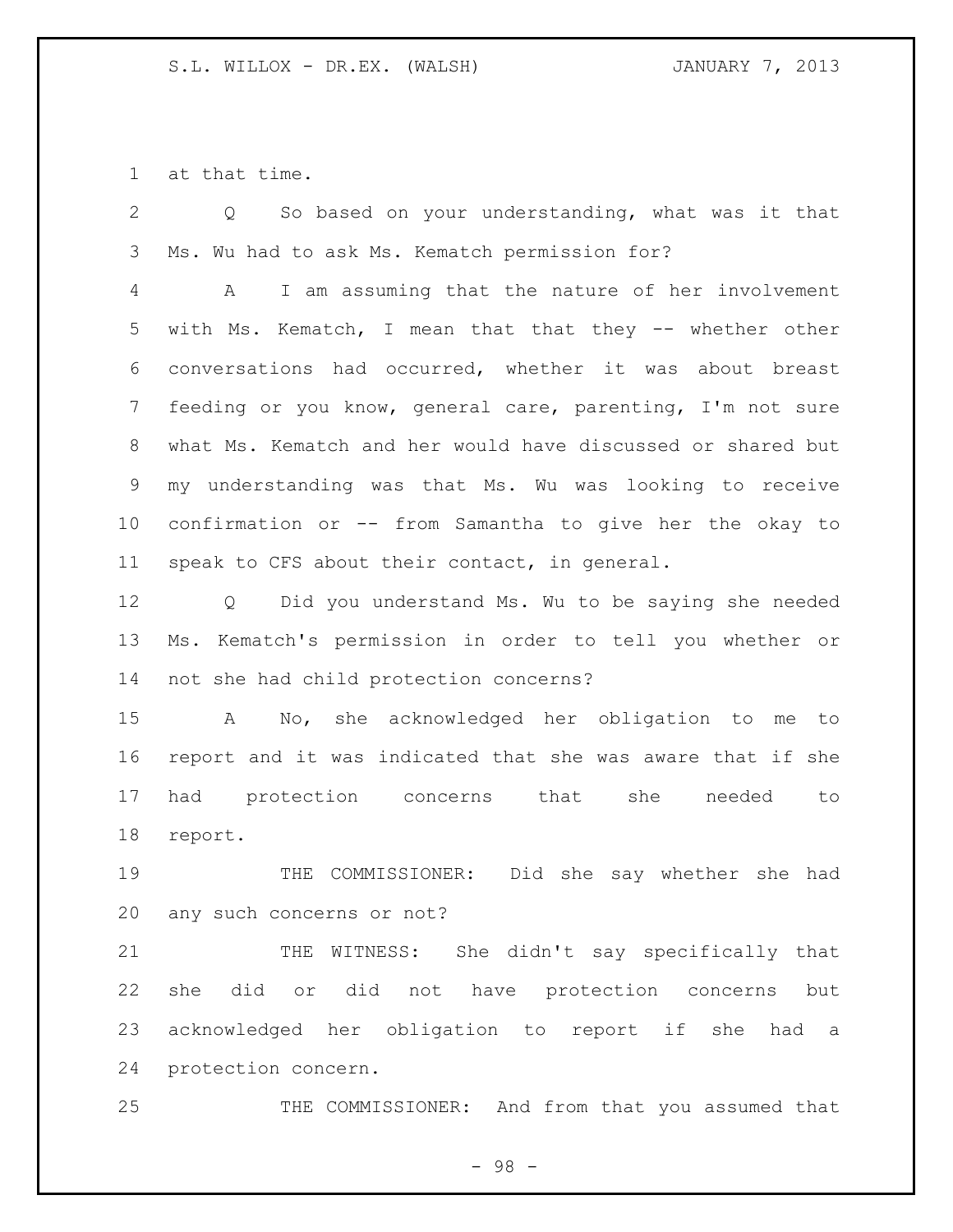she had none, is that a fair statement? 2 THE WITNESS: Yes. BY MS. WALSH: Q You asked for Ms. Wu's supervisor's name. Why was that? A For a couple of reasons. This conversation was concerning to me. One, I had hoped that my supervisor would follow up with Ms. Wu's supervisor, in fact, as a way to maybe receive confirmation that Ms. Wu didn't have protection concerns and that if there were -- if there was something there that she was not sharing that her supervisor would, in turn, follow up with Ms. Wu or direct her to, to share the information, if there was a protection concern. Q About this specific family? A Yes. Q Okay. 19 A And the second part of it is, is like I documented, is that if this was information that was received at recent training to Public Health nurses or the Public Health system, that staff are not to share information with us, that that could be addressed, as that would be a problem. Q What information did you think Public Health

- 99 -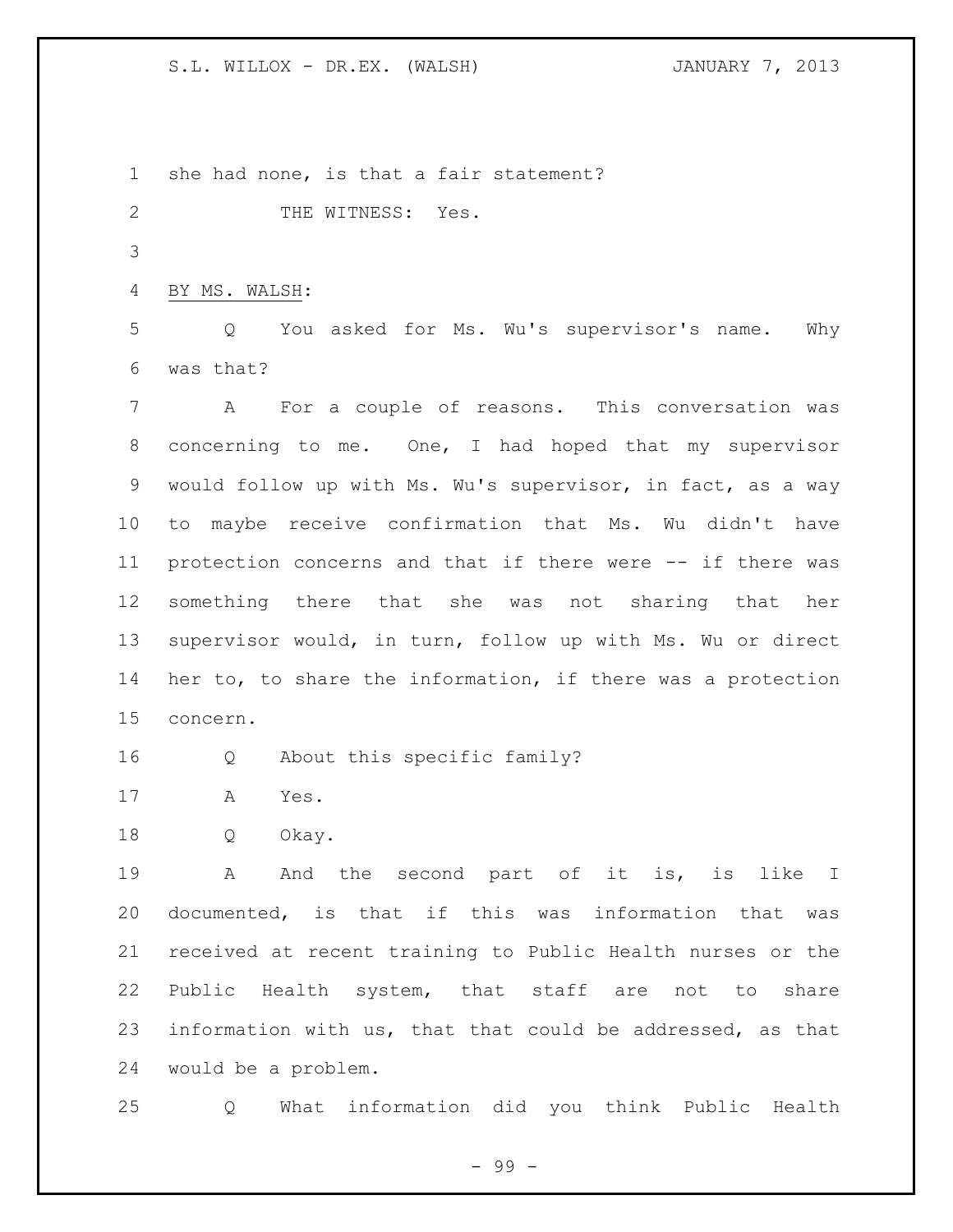staff could share with CFS?

 A Anything that pertains to a child protection concern.

 Q Did you understand that Ms. Wu understood that she could and should do that?

 A Yes. I reiterated to Ms. Wu, numerous times during our phone call, that the Child and Family Services Act superseded PHIA and FIPPA and that, as a professional, she was obligated to report any child protection concern to our agency for follow up.

 Q So you said you, you still referred it to -- or wanted to refer it to your supervisor to follow up with Ms. Wu's supervisor?

A Yes.

 Q So were you, by the end of the conversation, still uncertain as to whether Ms. Wu understood that she had to tell you about any child protection concerns she had with respect to this family?

 A I am assuming that there was probably still a small element of uncertainty within my mind. Although she had acknowledged her obligation to report I wanted more confirmation and in turn reverted to my supervisor for -- two purposes or two goals, really.

 Q Did you, in fact, tell Ms. Faria about this conversation?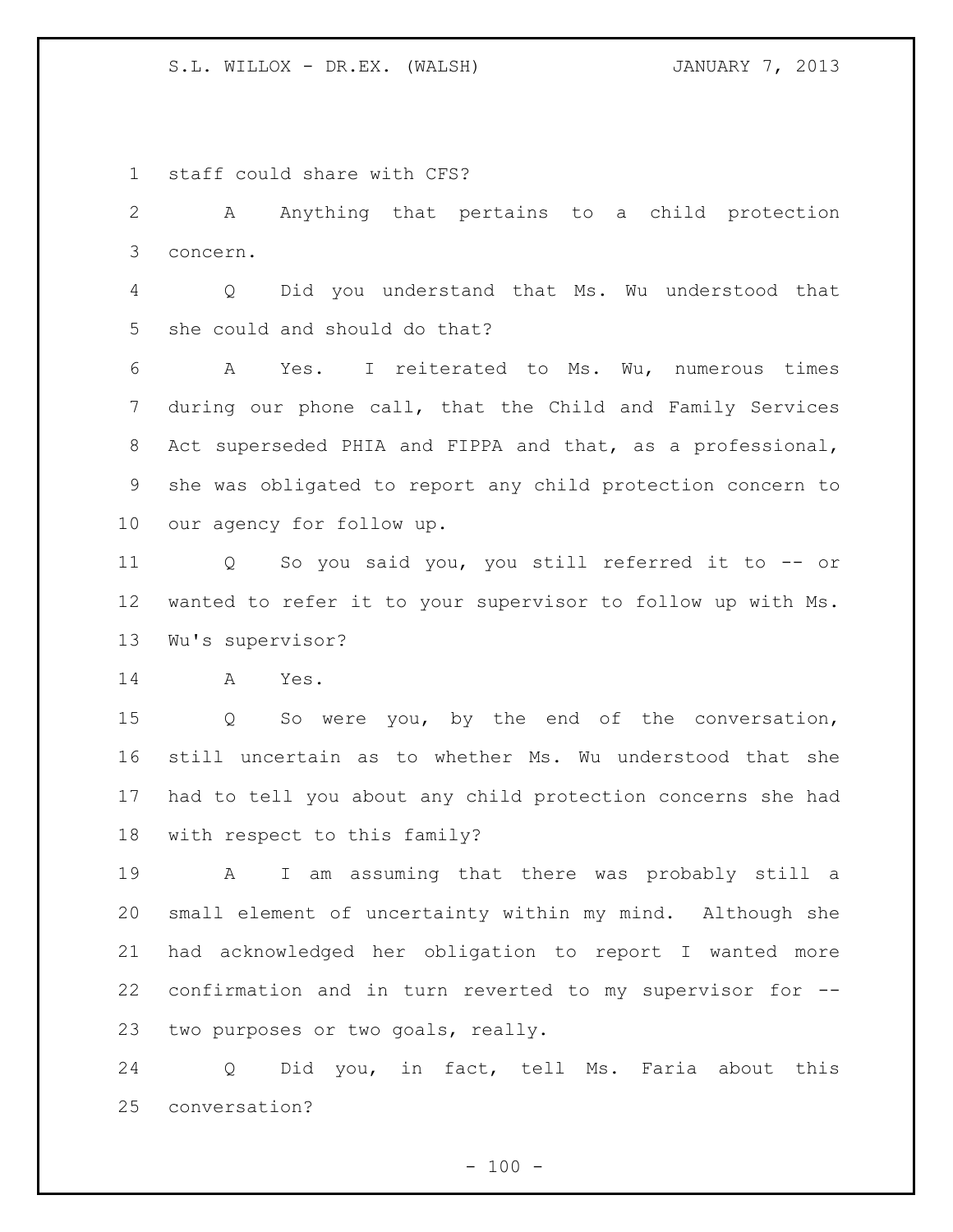1 A I recall, from my interview with Mr. Koster, that at that time, yes, I had, following my conversation with Ms. Wu, gone and spoke to Diva about my conversation with the Public Health nurse.

 Q Do you recall whether you told Ms. Faria that you still had some residual concern as to whether there were child protection concerns?

 A I don't remember the exact content of that conversation with Diva. I believe I had shared with her the outcome of my call and my frustration in trying to speak with Ms. Wu to obtain information and that I had obtained the name and phone number for Ms. Wu's supervisor so that she, in turn, could follow up with the department, like the Public Health nurse department in an attempt to clarify some of the things that I had been unable to get answers from, from Ms. Wu.

Q Specific to this particular family?

 A Specific to this family and the overall problem, itself, of if Public Health is receiving information that they are not to share information with our agency.

Q Why did you give Ms. Faria's name to Ms. Wu?

 A I let Ms. Wu know that for me this was a concern, her response to me and my questions was a concern and that I would be speaking to my supervisor so that further follow up could occur and I advised her to do the same, to speak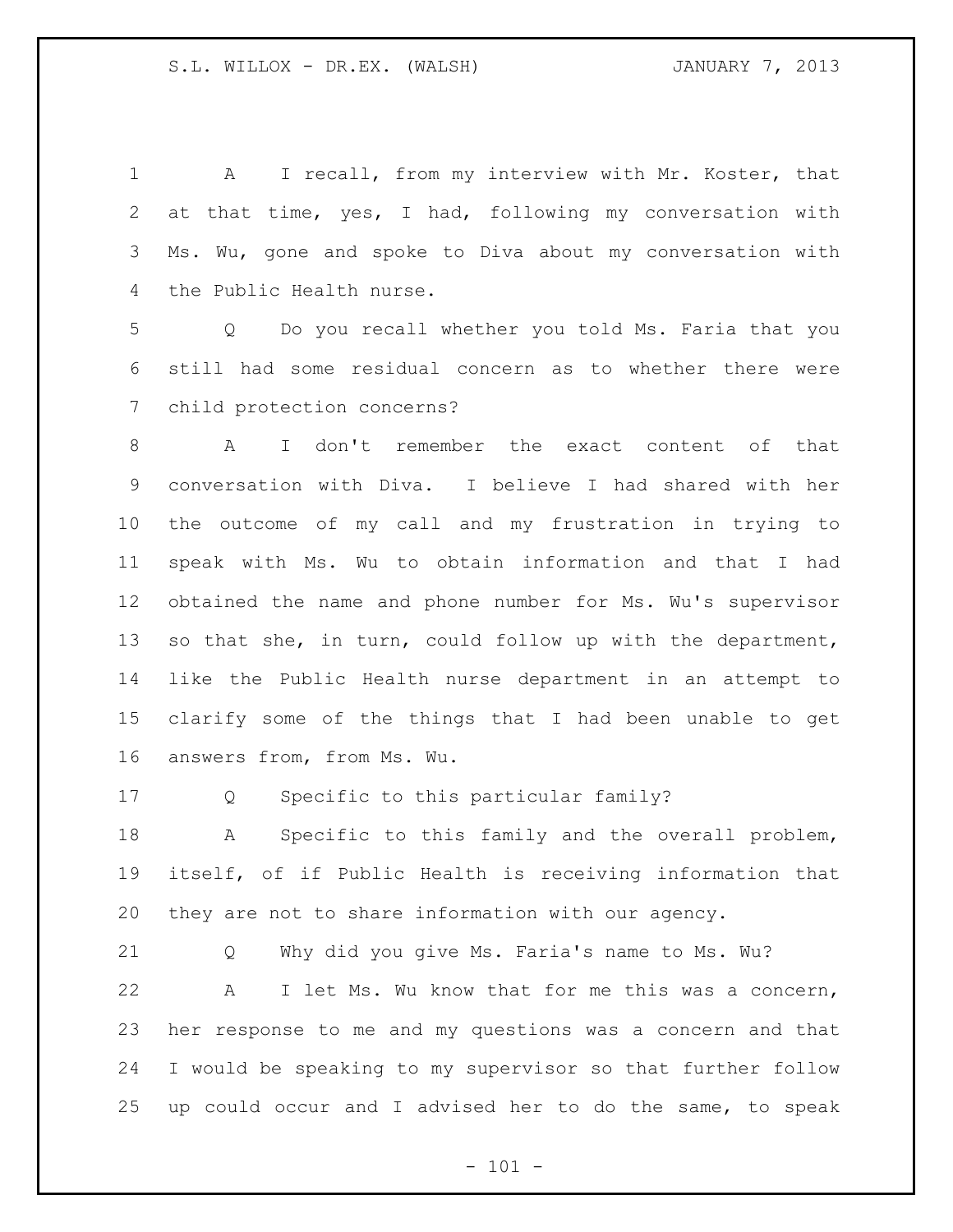to her supervisor, to let her supervisor know that I am feeling that this is a concern, so that her supervisor is aware and that the two supervisors could connect to discuss the problem.

 Q In this recording that we've just looked at, on page 36947 your -- of your discussion with Ms. Wu, you don't mention having asked Ms. Wu about Phoenix, specifically. Is it safe to assume that you didn't inquire specifically about Phoenix?

 A I am assuming, based on the documentation, that maybe I did not.

 Q Did you have any information indicating that Ms. Wu was even aware of Phoenix's existence?

 A I don't know for sure. In my documentation I talked to Mary about how, you know, part of the reason why I'm calling, although she's looking to share information with me, wanting to know if I have a protection concern. At that point in time, the agency didn't have a reported protection concern so I am trying to engage her in conversation by saying to her the reason why I'm calling is because we have had prior child protection concerns that are quite serious and she is currently caring for two children. Ms. Wu would have been aware of the new infant and that was the reason for the referral to her department. So I am assuming, based on this documentation, I am saying

 $- 102 -$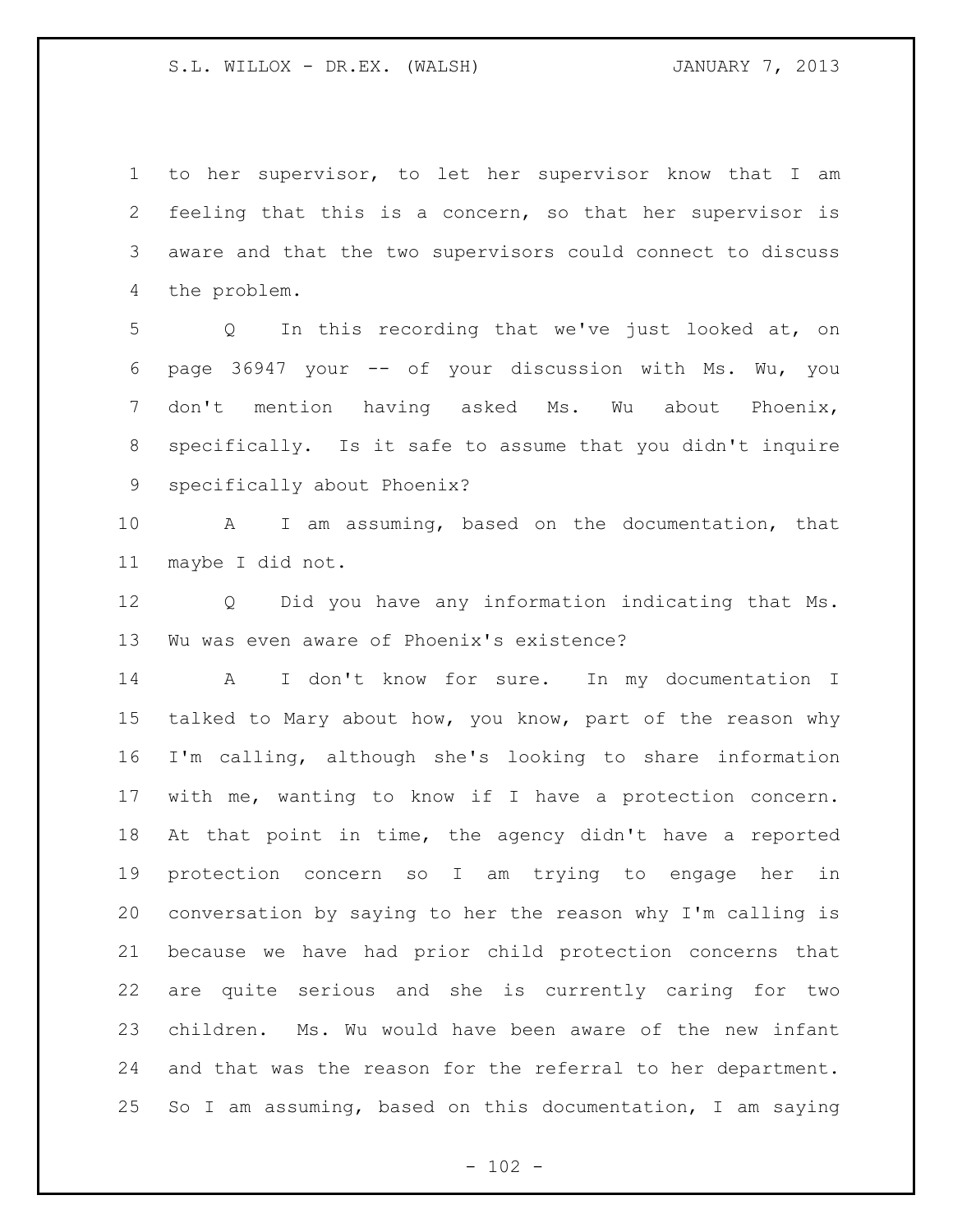to her besides the new child there is another child in the home that Samantha is caring for. But did I ask specifically, Ms. Wu, for information about Samantha -- or about, sorry, Phoenix, I am assuming not, based on the documentation.

 Q And the reason that the Public Health nurse was involved with Ms. Kematch was because of the birth of her new baby?

A Yes.

 Q Were you thinking primarily about the baby when you spoke with Ms. Wu?

 A Primarily, yes, but both children were important. THE COMMISSIONER: Just let me ask you a question. Witness, I hadn't seen this document till today so I haven't really read it but where in there is it that Wu tells you that she knows what her obligations are? 17 THE WITNESS: Right here I document --18 THE COMMISSIONER: Where are you, in the middle or?

THE WITNESS: It's approximately in the middle.

21 THE COMMISSIONER: Yes?

22 THE WITNESS: I write:

 "However worker advised Mary that the Child and Family (Services)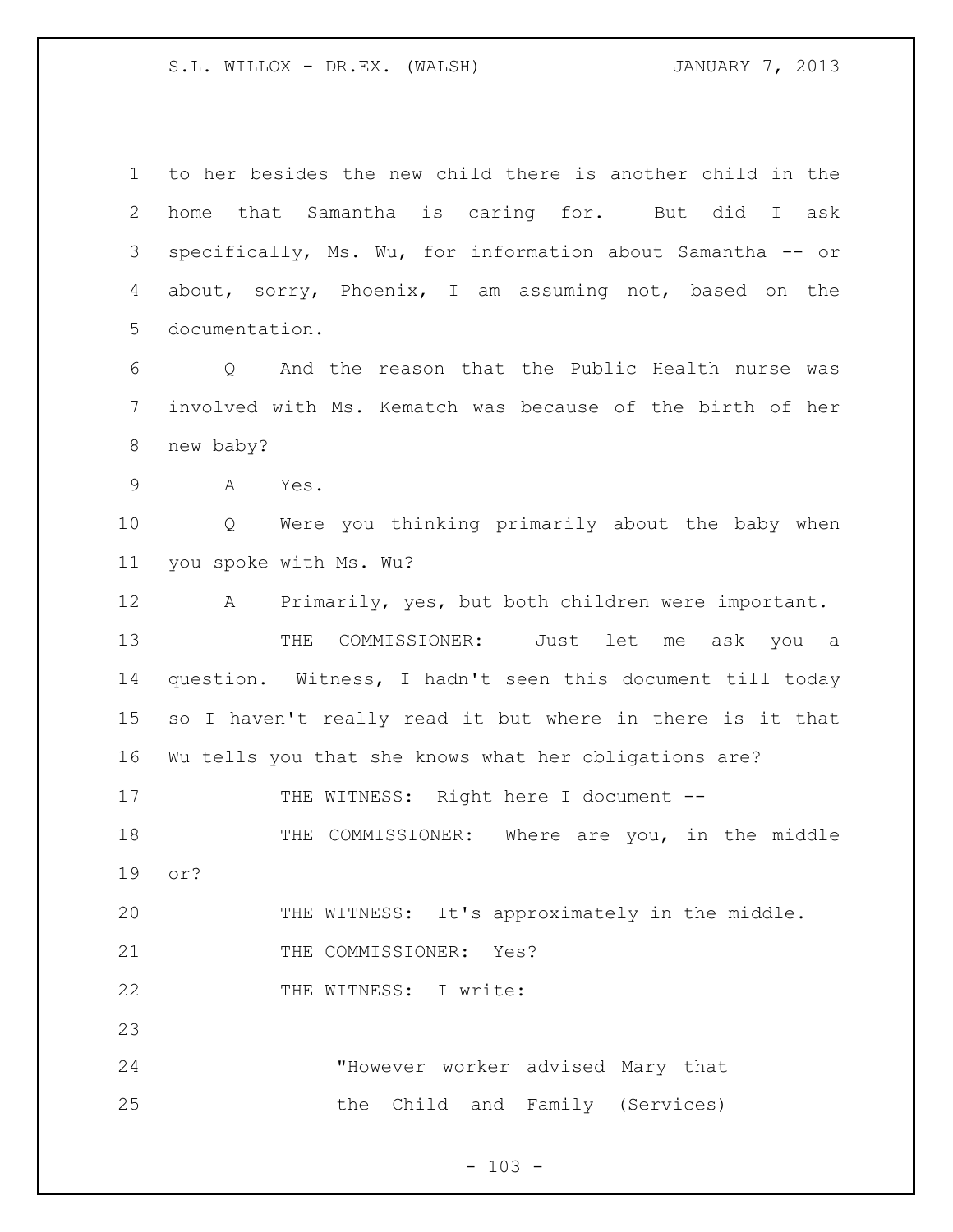1 Act supersedes PHIA, and indicated that any professional is obligated to contact [Winnipeg Child and Family Services] to report risk to a child if there are concerns. Mary advised that she is aware of 7 this, but has been advised at **8 19 Reduction** recent training not to discuss cases with [Winnipeg Child and 10 Family Services]. 

12 THE COMMISSIONER: Thank you.

BY MS. WALSH:

 Q We expect to hear evidence from Ms. Wu that if you had specifically told her you were calling with respect to a child protection concern she would have had more discussion with you. Is it possible that you didn't specifically say that you had a child protection concern?

 A Yes, because I didn't have a specific child protection concern. I was calling, following up on a matter where there was no protection concern identified. The reason why we opened the file in the first place and were providing further follow up was strictly based on the history of the family. There was no current concern being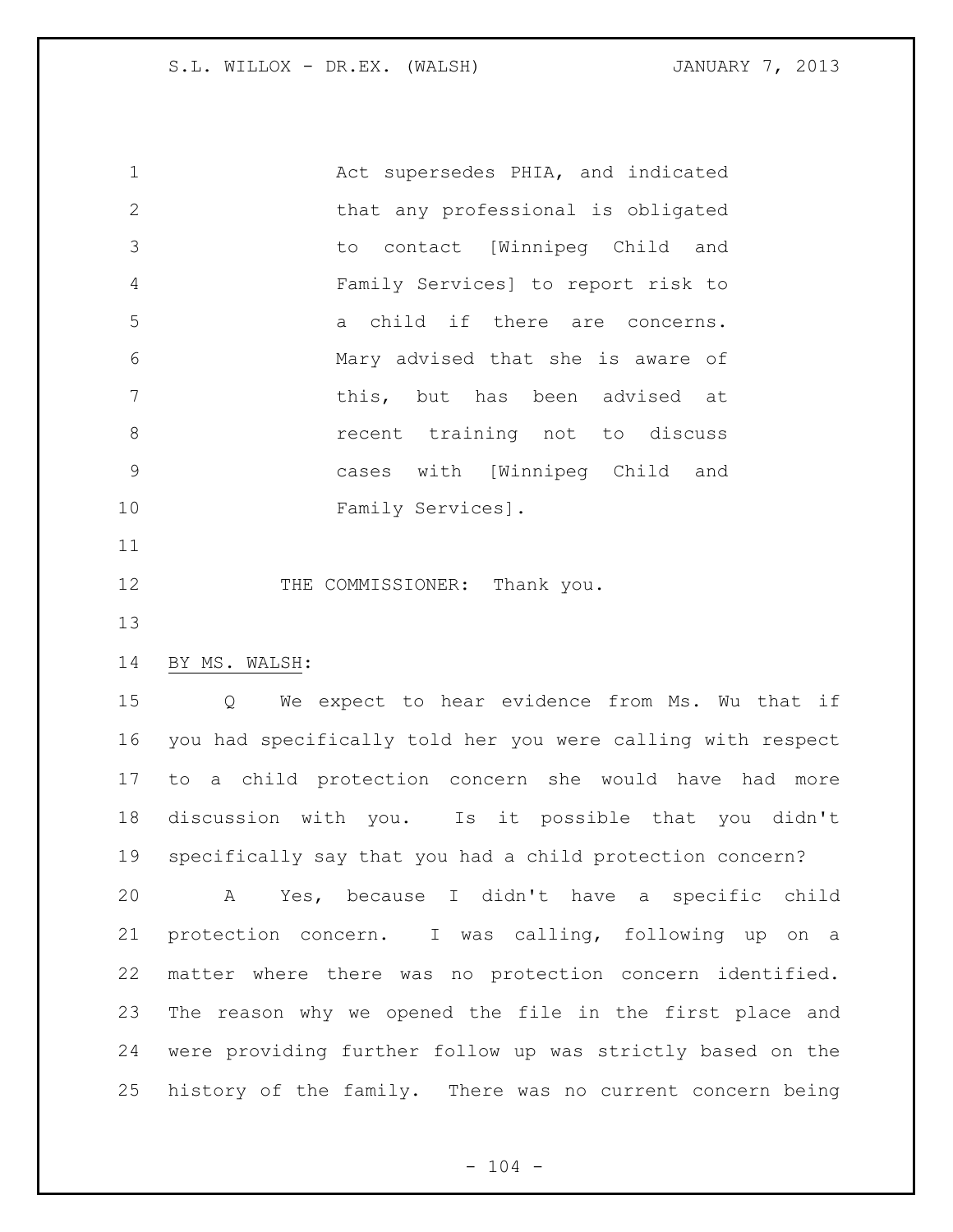recorded by the source of referral or any other individual to the agency.

 So when I spoke to Ms. Wu, it was kind of like, for lack of better terms, I guess it was almost like a play on words for her. If I had identified, saying the agency has concerns that Samantha is maybe using substances or you know there's -- we have received information about the lack of care she is providing to her child, maybe she would have been different in her response to me but I didn't have a protection concern identified to try to elicit a different response from Mary. I tried to explain to her and engage her in conversation by saying we've had prior involvement and prior child protection concerns about this family so I'm looking to see if you have any concerns at this time.

 She didn't respond to me, maybe, like if Mary is saying that if I had identified a protection concern she would have responded in a different manner, I didn't have a protection concern that was identified to me, that I was specifically investigating. I was following up out of precaution based on the history that had previously occurred with the family.

 Q That was why, on December 1st, 2004 you had recommended that the file be transferred to intake for assessment and intervention, based on the history?

A Yes.

 $- 105 -$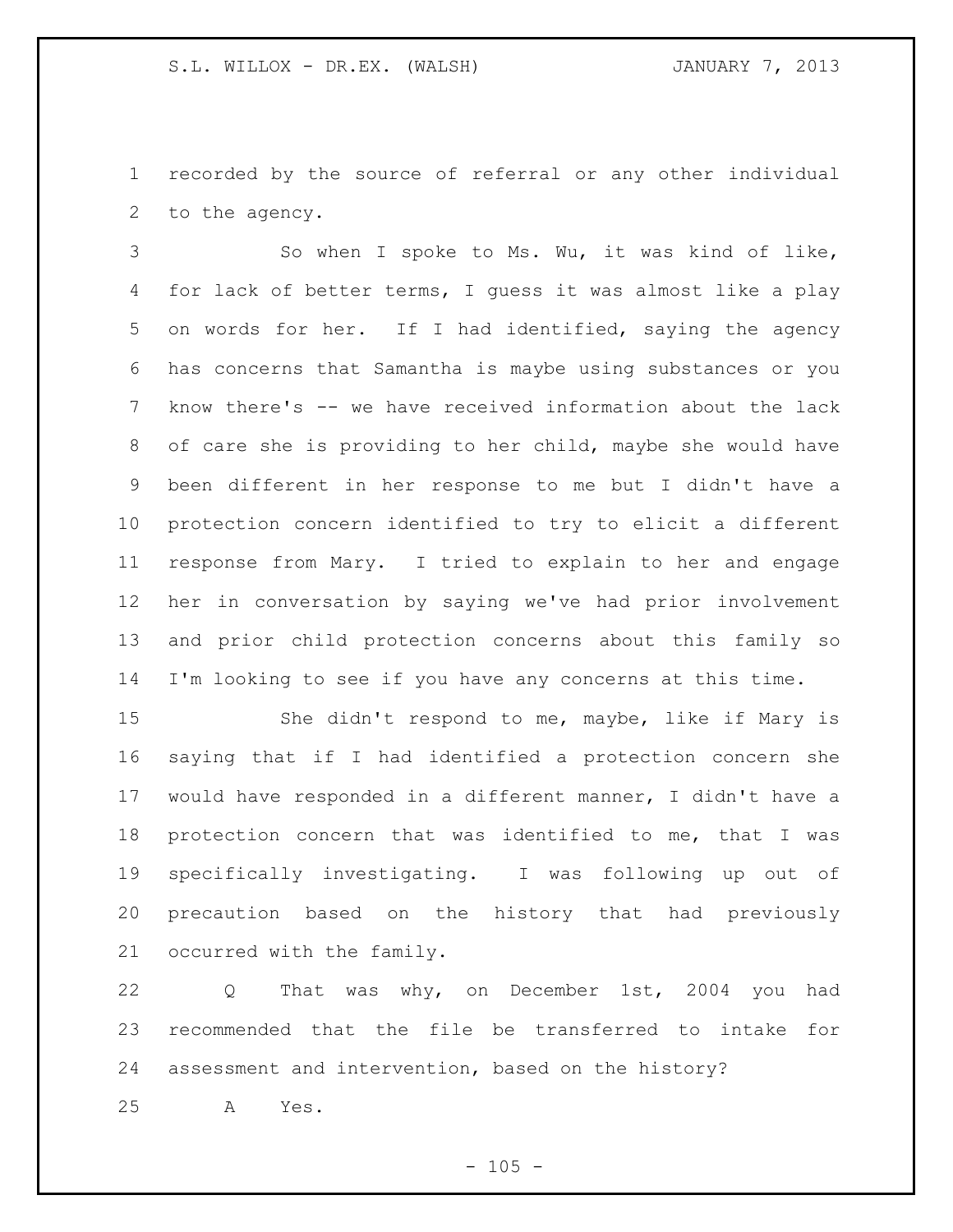Q And the assessment that you were recommending would include investigating whether there were child protection concerns? A Yes, it would have looked at the family functioning as a whole, including Samantha's current functioning, her involvement with a current partner or someone identified as Wes McKay to me. How she was doing coping now with two children, a new infant, overall the care, the home environment. It would have done a thorough assessment of the whole family unit and the functioning. Q In terms of the, the children's safety and well being? A Yes. Q Both children? A Yes. Q And meaning the new baby and Phoenix? 17 A And Phoenix. Q We also expect to hear from Ms. Wu that she understood from your conversation that you were going to ask Ms. Faria to contact her supervisor, Ms. Strople? A Yes. Q So that, that was your understanding, as well? A Yes. Which is why I documented in my report Ms. Wu's supervisor's name and phone number and indicated that it would be referred to Diva for further follow up.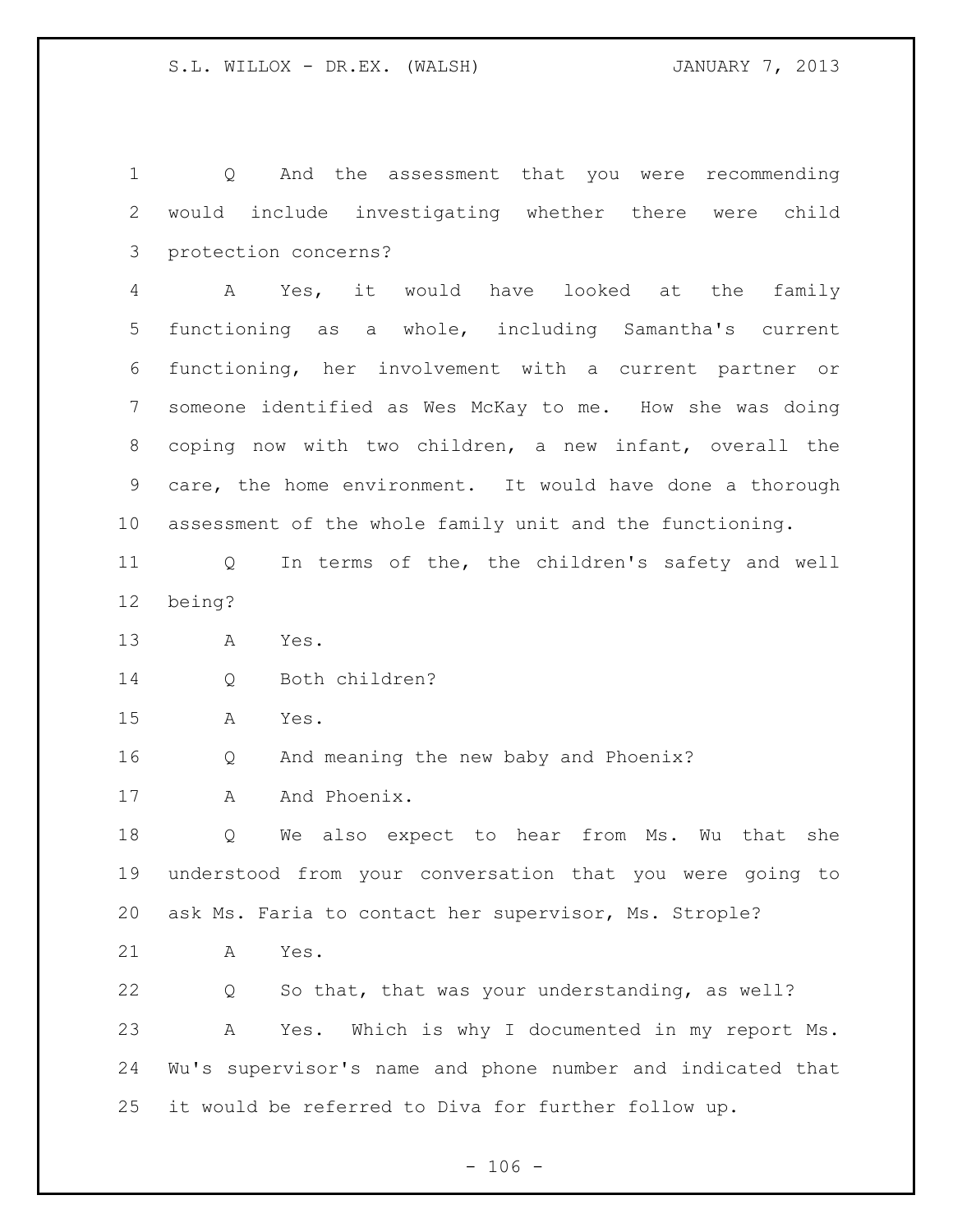Q We expect Ms. Wu to testify that she did receive consent from Ms. Kematch to speak with CFS, that she 3 received that on December 6, '04. Were you ever aware of that?

A No, I was not.

 Q Okay. You didn't follow up with Ms. Wu to ask whether she had received consent from Ms. Kematch to speak with you?

- A No, I did not.
- 
- Q Any reason why not?

 A Following my conversation with Ms. Wu, I had a conversation with my supervisor, Diva Faria. I had explained to her my conversation and the outcome of speaking with Ms. Wu and had referred it to her at that point in time for further follow up with her supervisor and the Public Health Department. I had no protection concerns identified to me, at that time, that would warrant, from what I believed further follow up from myself.

 If, after Ms. Faria had followed up and had received additional information or had felt, in speaking with Ms. Wu's supervisor that a subsequent conversation should occur between myself and Ms. Wu, I would have received the file back for further follow up and service delivery or documentation.

Q Did you expect that Ms. Wu would contact you if

 $- 107 -$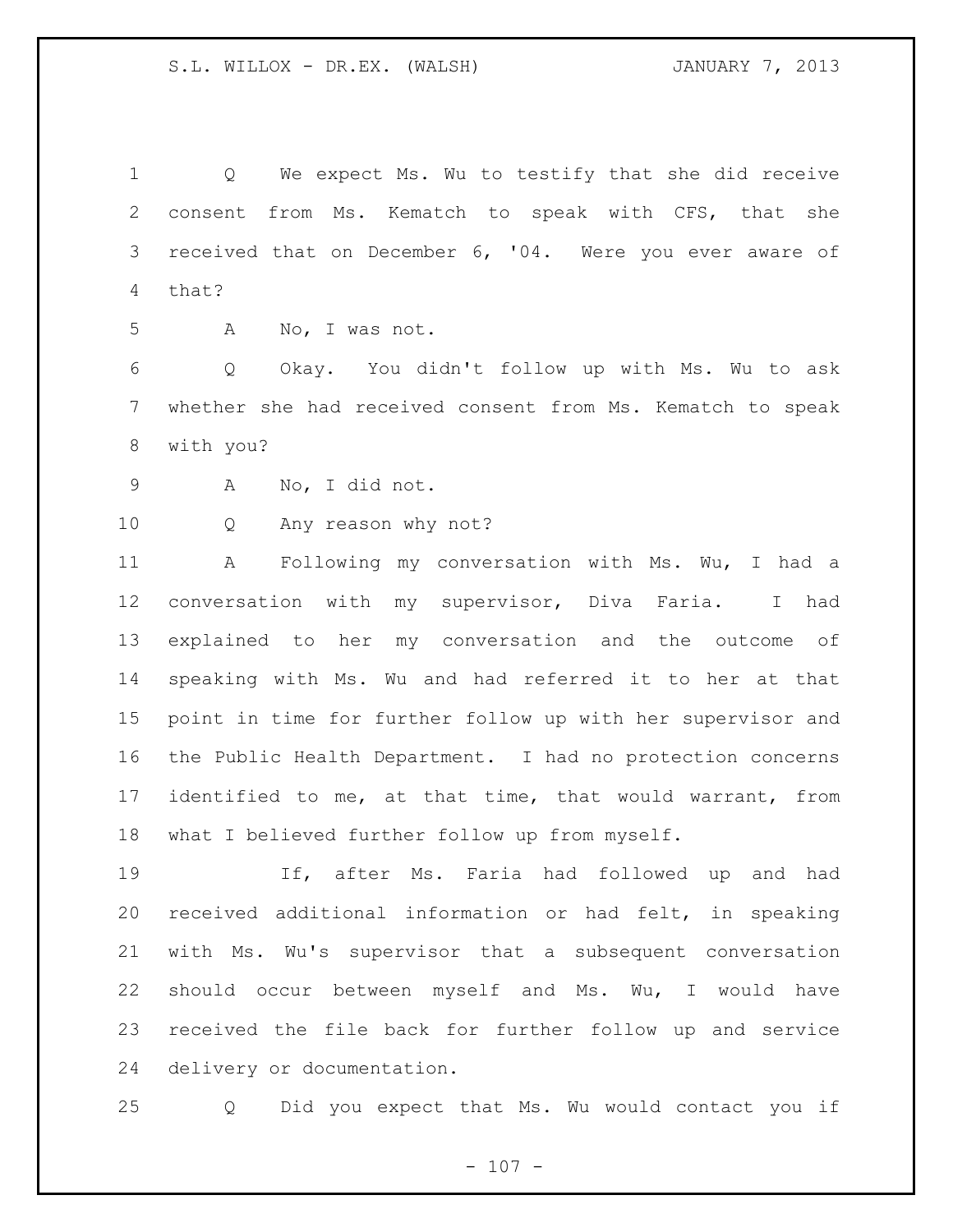she received consent from Ms. Kematch to speak with you? A I'm not sure, I don't remember if I expected that at the time or not, but I had expected Diva to follow up with the Public Health nurse supervisor so if, through that exploration, if there had been protection concerns that needed to be reported or other work that needed to be done that Diva felt I should explore another avenue, I expected that I would have received the file back rather than her signature for closure. Q Okay, so when you talk about her signature for closure, let's look at page 36948 from your intake report. Mr. Commissioner, do you have that? 13 THE COMMISSIONER: Yes. BY MS. WALSH: Q Under the heading "Recommendations". "After consultation with the public health nurse, and a review of the information attached on CFSIS, it was determined that 22 there does not appear to be a known risk to the children residing in Samantha's care at this time. Therefore this matter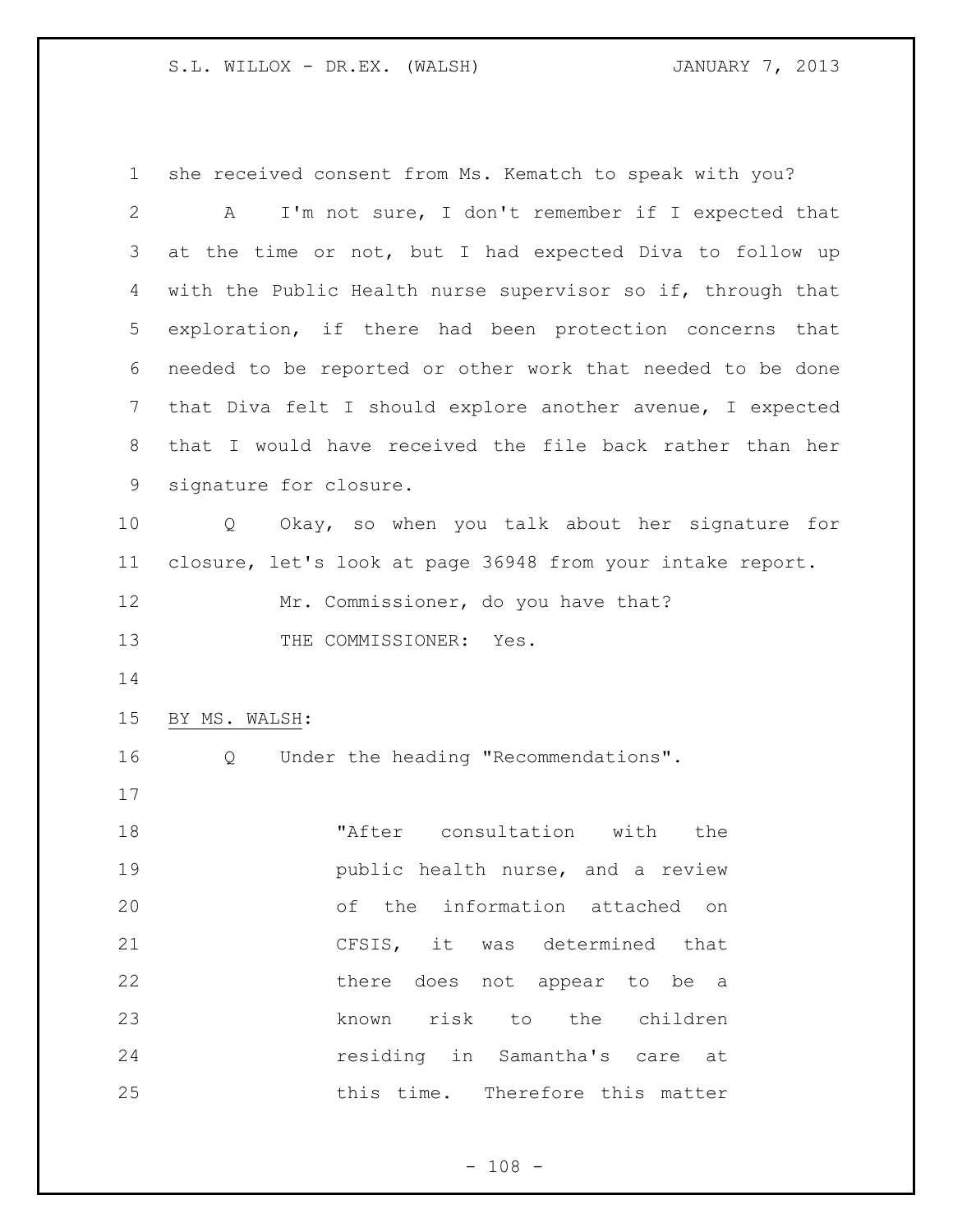1 is being closed at CRU, until further information or a request for services is brought to the Agency's attention." So you ultimately recommended that the file be closed? A Based on the information that I had at that time when I submitted the recordings to Diva for review, that was my recommendation. Q Okay. Was the decision to close the file a decision that you made alone? 13 A It was the recommendation that I had generated, based on the information I had. It would have been Diva's final decision and approval that she would sign the report and submit it for closure, if that's -- if she had agreed with that. But at that time I was also submitting it to her for further follow up with Public Health so it was unknown to me if she would sign it or if I would receive it back at some point in the future for further services or 21 for further documentation. Q So in terms of, of the signature, the process for signing, if you look at page 36948, your signature is

there, above your typed name?

A Yes.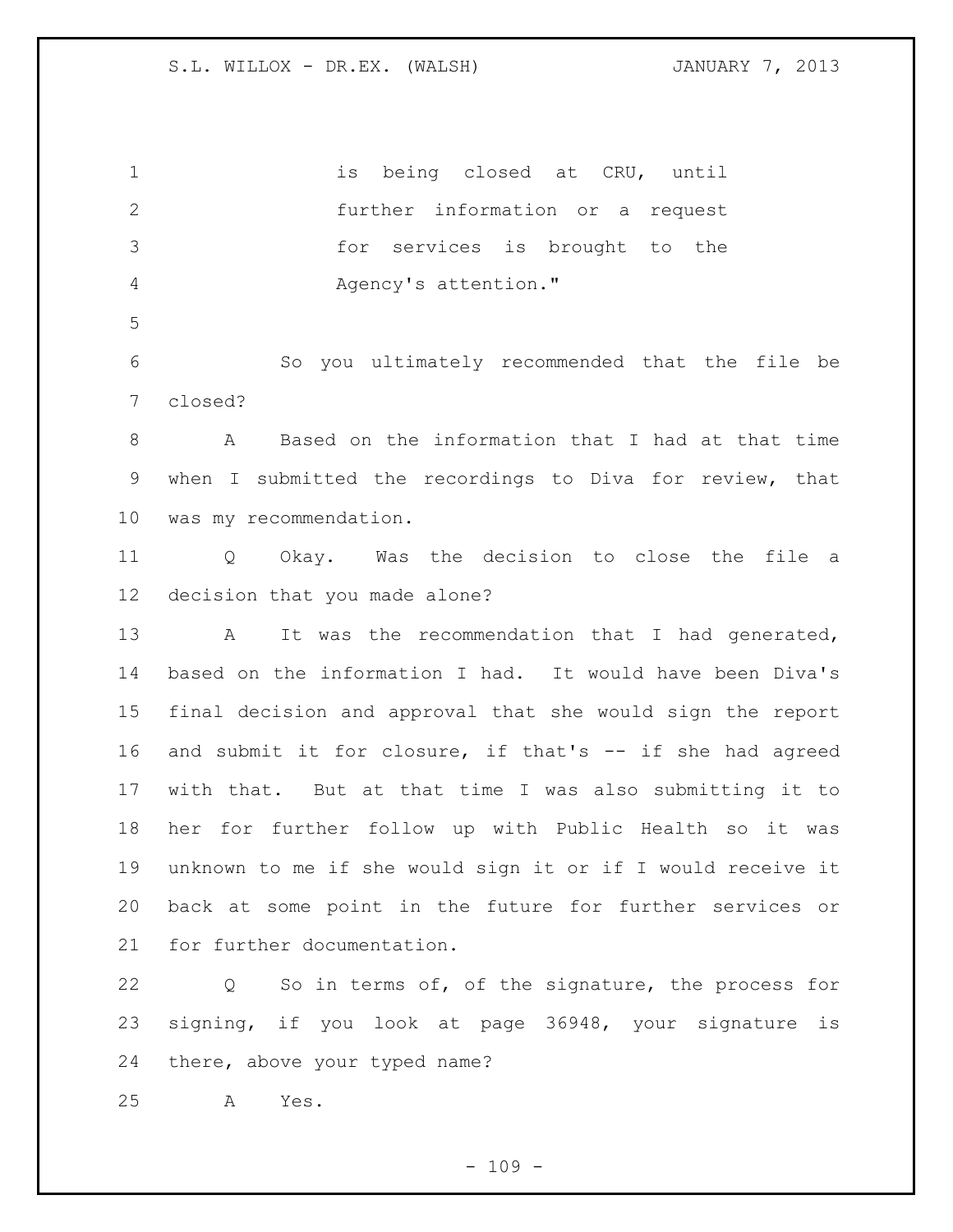Q And you said you signed the report before you handed it in to your supervisor?

A Yes.

 Q And then did you see your supervisor sign the report?

A No.

7 Q And was that typical?

 A Yeah, generally we wouldn't see it. She would review the reports at -- when she was available. Like we would all hand in our reports, throughout the course of the day she would review reports ongoing throughout the day. As she reviewed them either we would get them back with further direction or a request for ongoing services with recommendations or she would sign the reports and submit them to the CRU administrative staff for processing.

17 THE COMMISSIONER: And are you ever told that she has, in fact, signed a report?

 THE WITNESS: No. If we received the report back for further services then she wouldn't have signed it, she would have given it back to me with direction to do further follow up.

 THE COMMISSIONER: So if you don't get it back you assume she has signed. Is that a fair statement? 25 THE WITNESS: Yes.

 $- 110 -$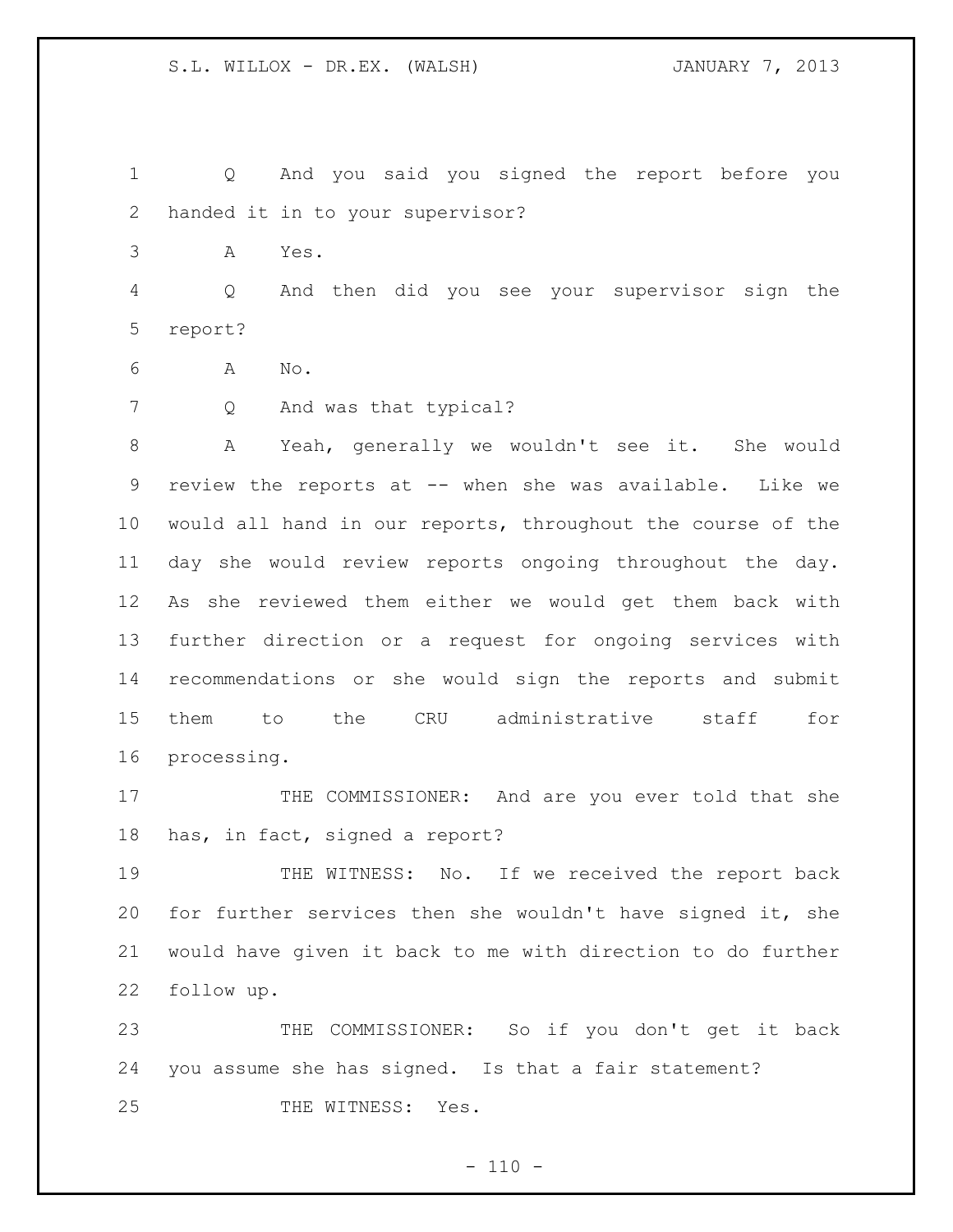BY MS. WALSH:

 Q And in this case did the report or the file come back to you?

A No, it did not.

 Q Do you recall whether you had a discussion with Ms. Faria about closing the file?

 A I don't recall specifically. I remember after my conversation with Ms. Wu we talked about this and the direction of the case at this point in time and that I had advised her that I had obtained Ms. Wu's supervisor's name and number and advised Ms. Wu that further conversations would occur from supervisor to supervisor.

 I don't remember everything that Diva and I talked about, I am assuming that I had said to her, at this point in time, this is where I'm at with this file, I'm going to write it up and hand it in to you for further review and ongoing services. And then if Diva -- you know, she would have done what she felt was appropriate and if she had wanted me to do further work or give me further information for documentation she would have given it back to me and not signed it prior to closing.

 Q Okay. You write: "Therefore this matter is being closed at CRU."

A Yes.

Q So when you wrote it up you were writing it up

- 111 -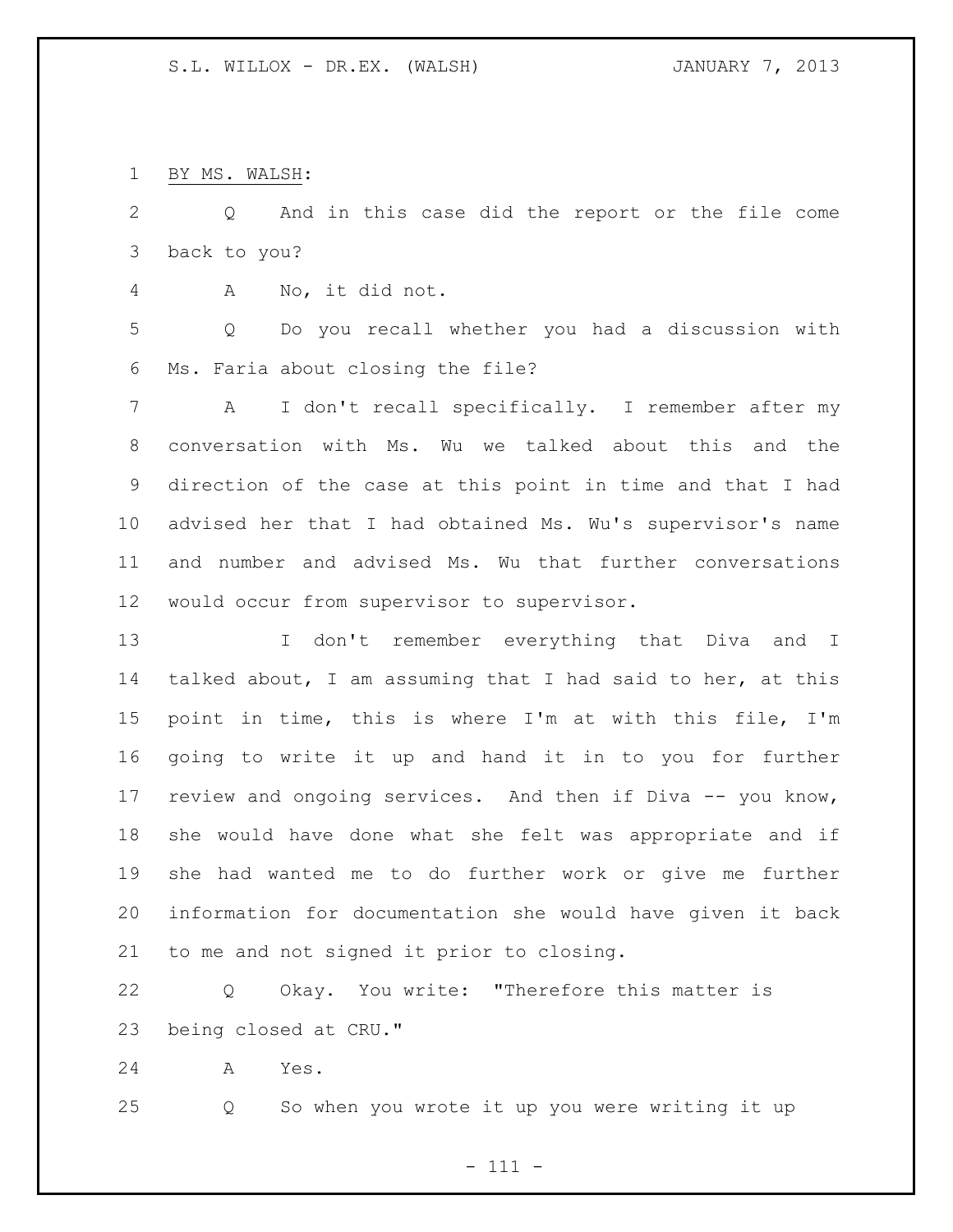assuming that it would be closed? A Closed, yes. Q Okay. Unless Ms. Faria determined otherwise? A Yes. Q Okay. Now, where you say: "This matter is being closed at CRU until further information or a request for services is brought to 10 the Agency's attention." What did that mean? A For example, if Public Health had called back and said, you know, I do have a concern to report or I've been out to the home again, if another community collateral had called in. If the agency had received any information from any source that would have identified a child protection concern then I would have kept the file opened or it needs to be reopened again in the future at that point. Q And the date that it's typed, December 7th, do you think that's the date that you signed it? A I'm assuming that when I entered my final documentation, at that time we were directed to date the reports when we completed them, prior to handing them in, so I would have dated as the -- December the 7th was the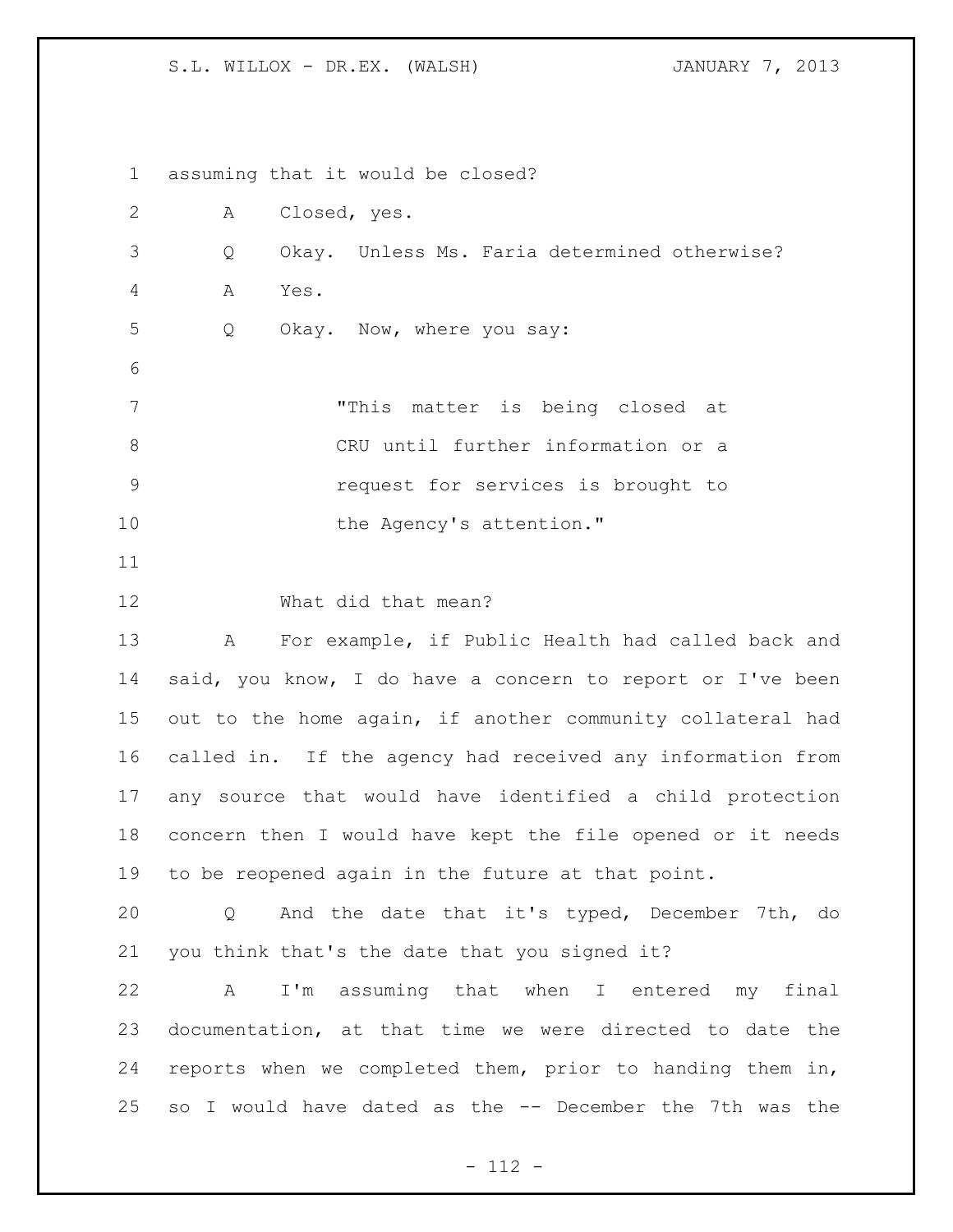final day I had typed anything on this report, printed it, signed it, and handed it into Diva.

 Q And would you have physically handed it to her or just left it in a box for her? Do you recall?

 A I'm not sure, I don't recall. When we handed in reports we didn't always necessarily hand them to her, to her hand, she had, I think, a box on her desk and -- where we could also put reports.

 Q You told us earlier that there were criteria for closing a file at CRU?

A Yes.

 Q So in this case, what was the criteria that you relied upon to close -- to recommend closing the file?

14 A At the time that I recommended this, there were no protection concerns known to the agency. There were none initially reported to us and there were none discovered during the course of my involvement. So with the absence of any child protection concerns being known to me or the agency I recommended that it be closed.

 Q Essentially, you relied on your conversation with Ms. Wu as the basis for determining there were no child protection concerns?

 A That and the information being provided by the source of referral.

Q Who had referred it to you?

 $- 113 -$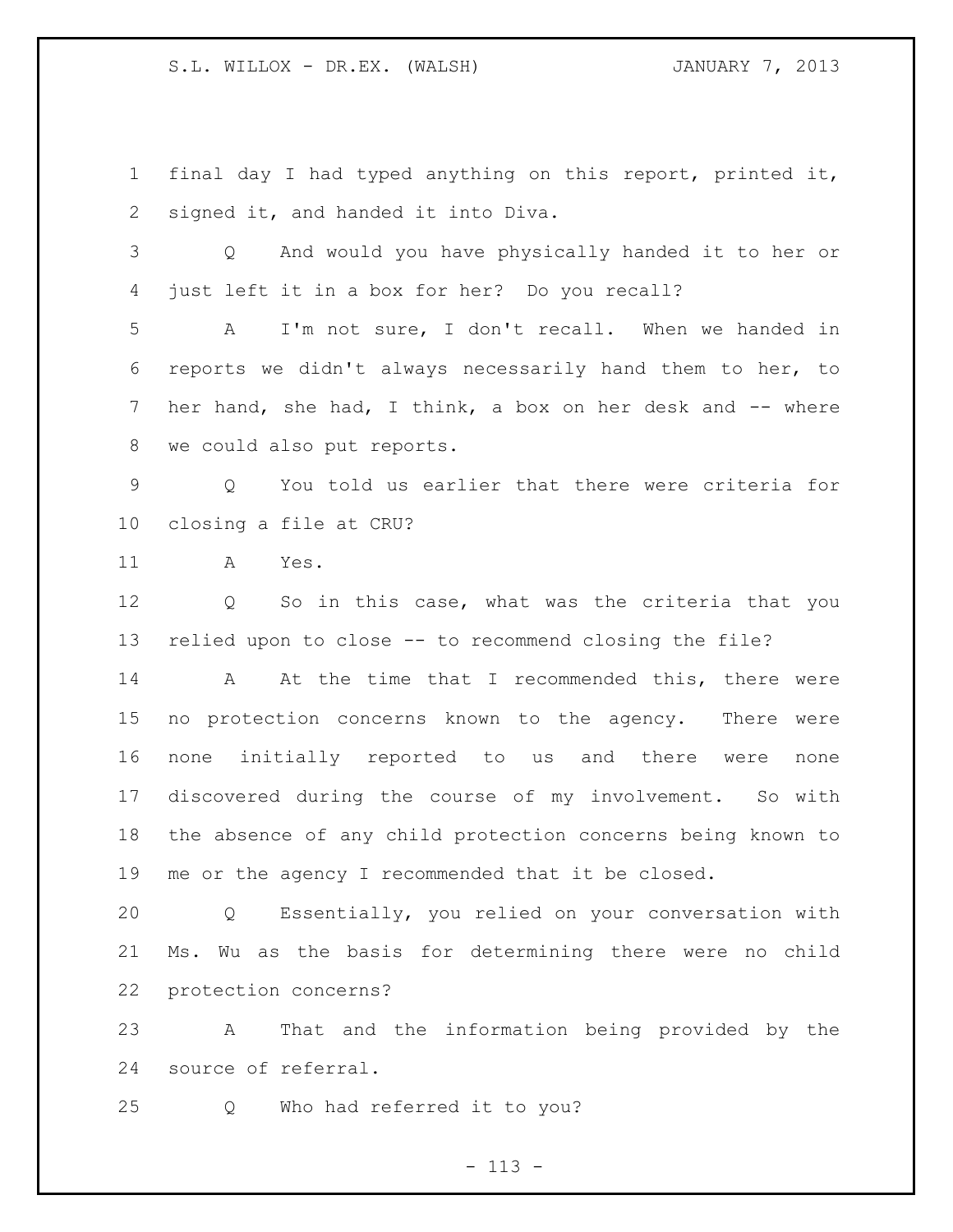A Yes.

| $\overline{2}$ | Did you consider getting in touch with Phoenix's<br>Q      |
|----------------|------------------------------------------------------------|
| 3              | school to see if she was attending and how she was doing?  |
| 4              | I don't remember if that was something I<br>A              |
| 5              | considered. At that point in time I followed the direction |
| 6              | that Diva had given to me and she had requested on further |
| $7\phantom{.}$ | follow up initially to try and connect with Samantha       |
| 8              | directly, to speak to her and offer services, and when I   |
| 9              | couldn't connect with her she recommended that I contact   |
| 10             | Public Health.                                             |
| 11             | And you never heard anything further from Ms. Wu?<br>Q     |
| 12             | No, not that I'm aware of.<br>A                            |
| 13             | Did you ever ask Ms. Faria if she spoke with Ms.<br>Q      |
| 14             | Strople?                                                   |
| 15             | I don't remember.<br>A                                     |
| 16             | Let's look at Ms. Wu's file recordings, starting<br>Q      |
| 17             | at page 36813. This is from Commission disclosure 1791.    |
| 18             | THE COMMISSIONER: Now will this be a convenient            |
| 19             | time to break or are you, are you going to be long with    |
| 20             | this document?                                             |
| 21             | MS. WALSH: Well                                            |
| 22             | THE COMMISSIONER: If, if, if not we'll --                  |
| 23             |                                                            |
|                | MS. WALSH: We could. Certainly, Mr.                        |
| 24             | Commissioner, this would be fine.                          |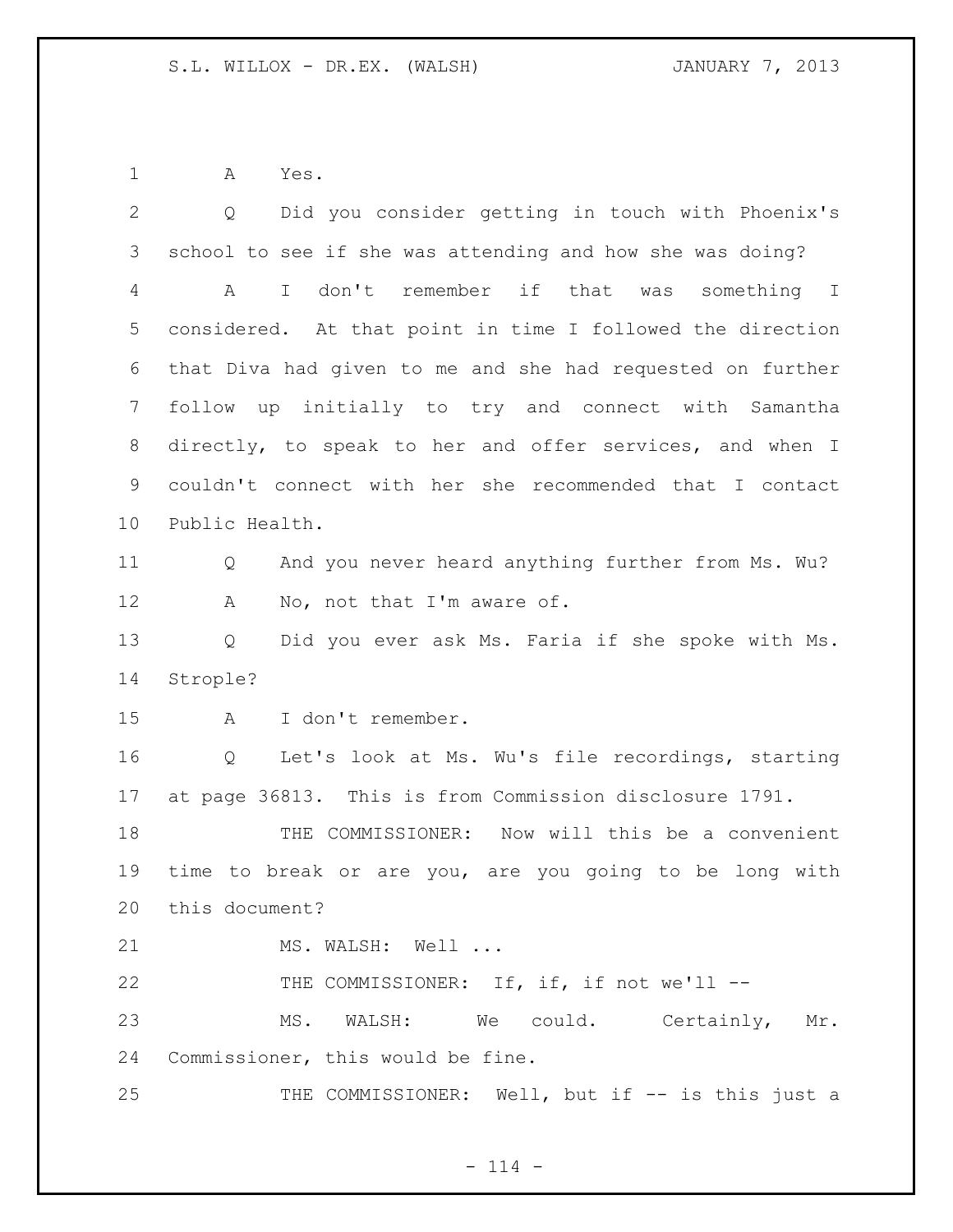10 or 15 minute matter? MS. WALSH: I think so. THE COMMISSIONER: All right, deal with that. MS. WALSH: And then we'll break after our review of this. THE COMMISSIONER: Deal with that then and then we'll break. 8 MS. WALSH: Okay. Thank you. BY MS. WALSH: Q So these are, are Ms. Wu's notes from her Public Health file. I'm going to go through them with you and we'll see if they match your recollection and your notes of the phone call that you had with Ms. Wu. So this is the other end of, of the call. So if you -- 17 THE COMMISSIONER: Have you seen this before, witness? THE WITNESS: I have during the course of preparation for the inquiry. BY MS. WALSH: Q And I appreciate that what we're both trying to do is decipher someone else's handwriting so we can get through this together.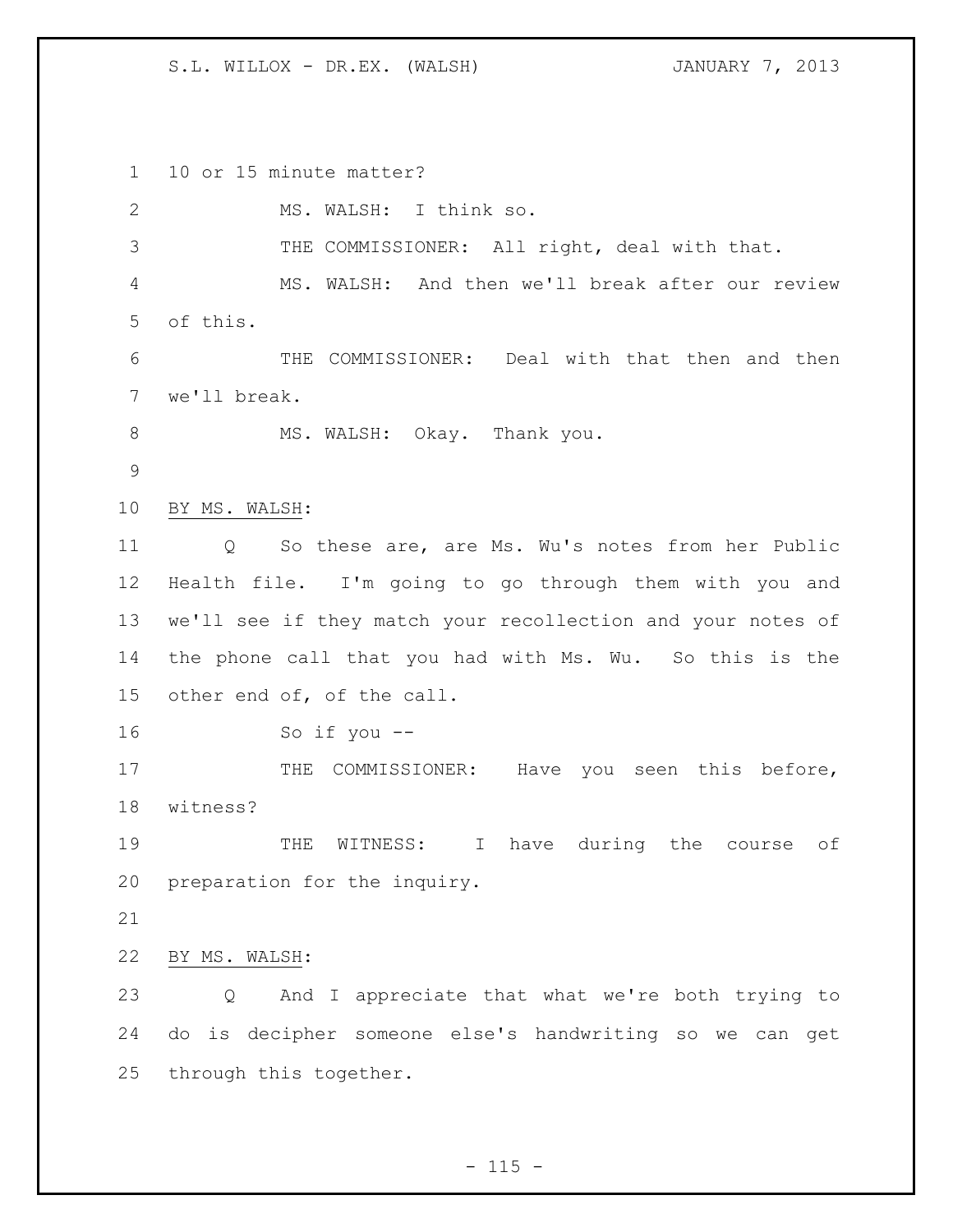So if we -- if you scroll up the page please, to the entry December 04 -- December 3, '04. It says: "RC", which I think is return call. To Shelley Wiebe, CFS. Rec'd referral from Women's Hospital about Samantha's past history with 8 CFS. CFS had not been involved with this pregnancy. Requesting information on Samantha re any current concerns. Shelley had **12 left message on Samantha's voice**  mail but no return call as yet. Advised writer did not have 15 concerns with family. 17 I'm not sure what that next word is. And further discussion is **prohibited** without client's consent. Shelley Wiebe to notify her supervisor to contact writer's supervisor re disclosure of information.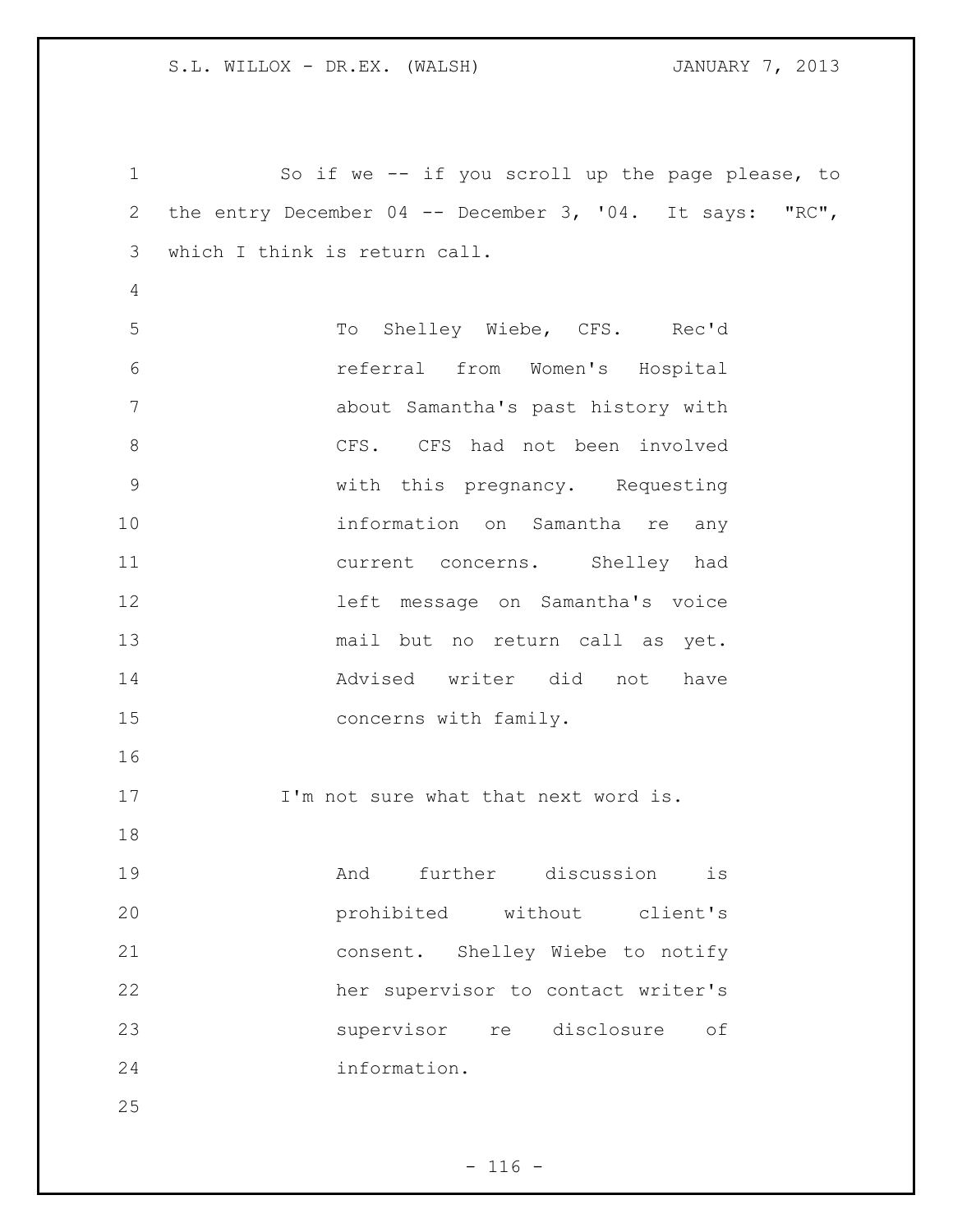1 And later that day she records: Advised Nettie Strople, team manager a phone call with CFS. Return call to clarify with D. Romaniuk, there information of or manager of PHIA. And then going down -- well, first of all, let's stop there. Does that match your recollection of the phone call that you had? A Yes, for the most part. Q Okay. A I mean, she -- yes and no. It does for the most part, which was the general feeling of the conversation that I had with her but she records it very matter of factly that she did advise me that she had no protection concerns. She didn't come right out and identify to me that she -- and say the words I do not have child protection concerns. As is documented in my report, I said to her, kind of trying to force her hand, I guess, as a -- as -- so to speak and saying to her, if you don't have protection concerns why are you not willing to say outright, I do not have protection concerns. So she has documented here that she advised me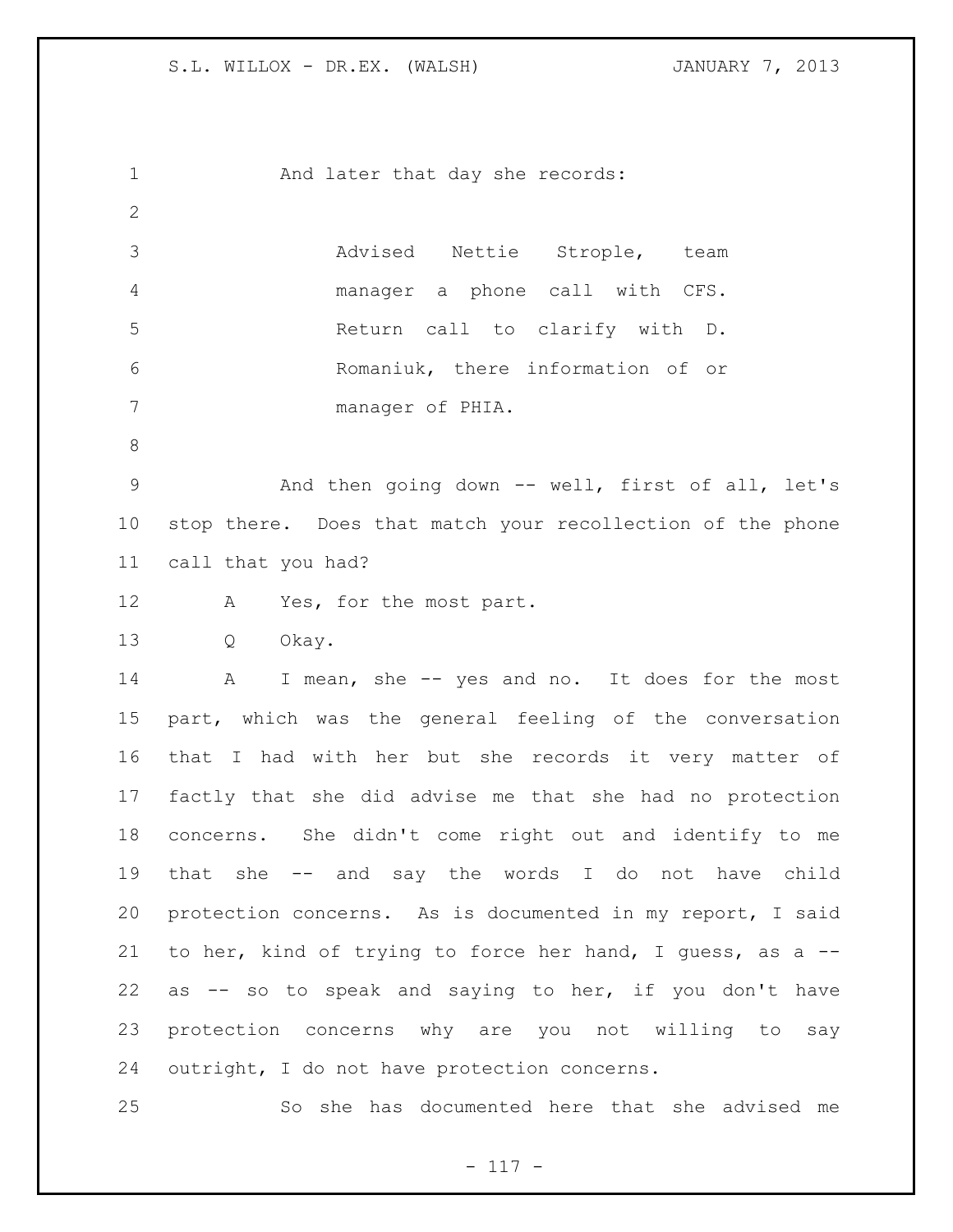she doesn't not have concerns but yet she did not come right out and use those words of no protection concerns. She has it documented as such, which was my impression of what she was saying to me but she didn't come right out and use those words. MS. WALSH: I think, Mr. Commissioner, given the next area that I want to get into, this would be a good time to take our midday break. THE COMMISSIONER: All right. We'll adjourn now to two o'clock and you will have to return, witness. 11 THE WITNESS: Thank you. THE COMMISSIONER: Thank you. Stand adjourned until two o'clock. (LUNCHEON RECESS) 17 THE COMMISSIONER: All right, Ms. Walsh. MS. WALSH: Thank you, Mr. Commissioner. BY MS. WALSH: Q So, Ms. Willox, we were talking about your conversation with Mary Wu before we took a break. How did you feel at the end of your phone conversation with Ms. Wu? A Well, like I had kind of said before the break, my conversation with Ms. Wu was difficult and that's

- 118 -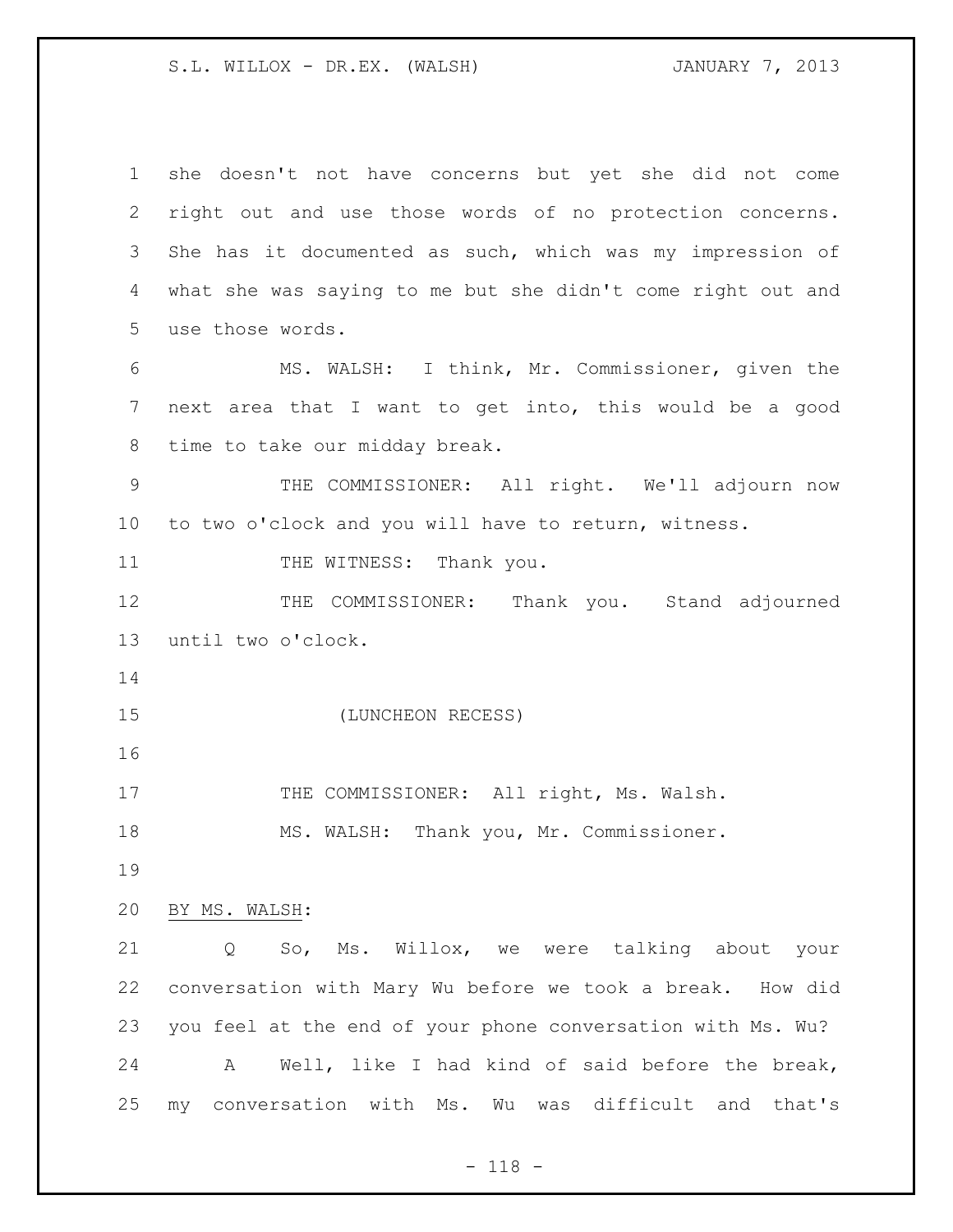subsequently why I referred it to Diva for further follow up to occur, to clarify some issues. I mean, based on the information she had reported to me she still does not identify any child protection concerns but yet felt that further follow up was required by my supervisor. Q You did? 8 A Yes. Q Yes. THE COMMISSIONER: Is the witness speaking into the microphone? 12 THE WITNESS: I can move it closer. 13 THE COMMISSIONER: That's better. BY MS. WALSH: Q And you were aware that the referral that you got from the hospital was about a baby whose father was Wes McKay? A Yes. Q Did you ask the public health nurse, Mary Wu, for Mr. McKay's date of birth? A I don't recall if I did. Q You had been asking other sources for the date? A Yes. Q You asked the, the source of referral at the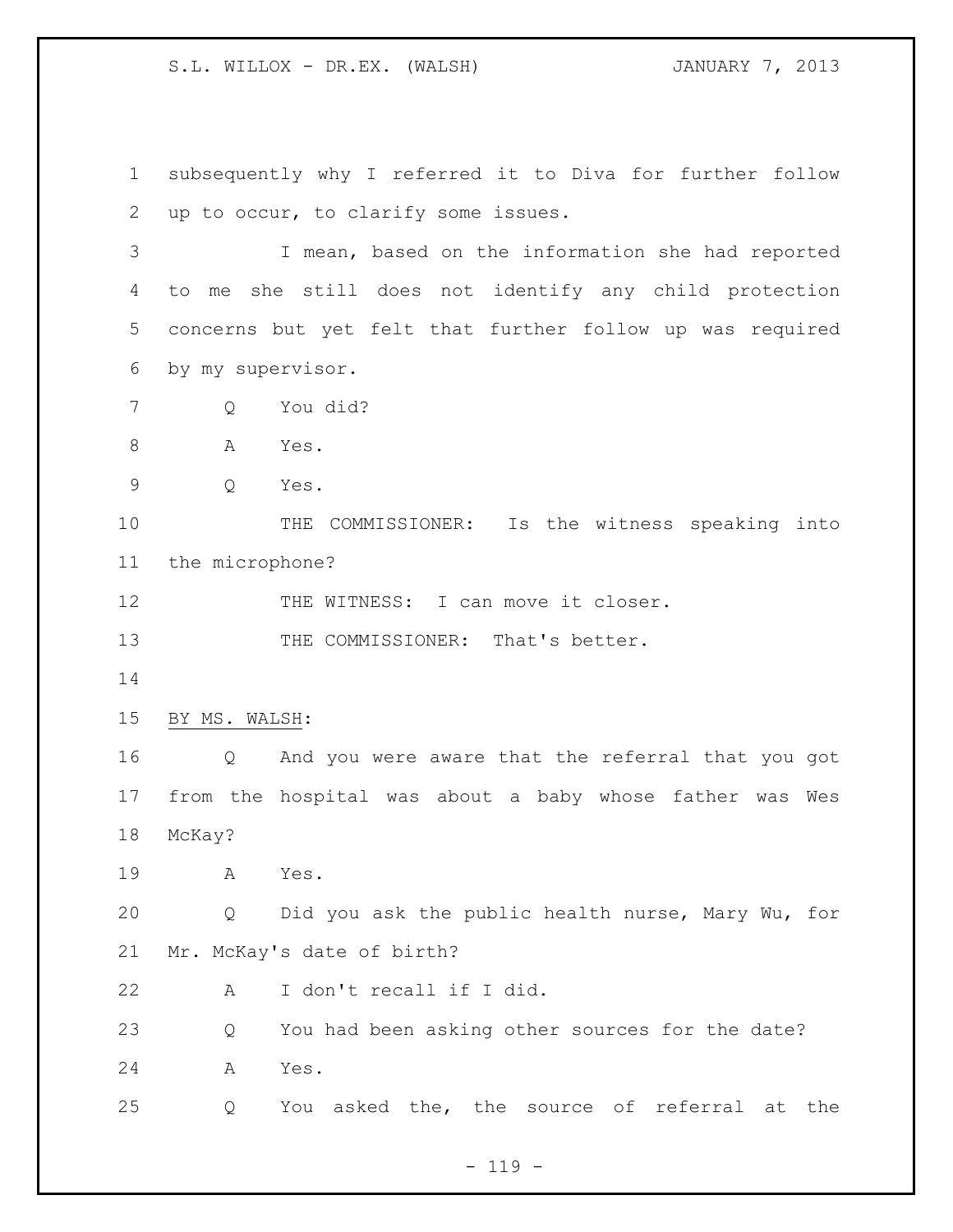hospital? A Yes. Q And you asked, you phoned EIA for that information? A Yes. Q Just so that, that you know, if we turn to the public health nurse's file, CD1791, page 36799. 8 THE COMMISSIONER: Give me that number again, please. MS. WALSH: 36799 is the page number. I am advised by the clerk that she has to reboot. 12 THE CLERK: When I get that dotted line. MS. WALSH: So that was CD1791, Mr. Commissioner. 14 THE COMMISSIONER: Yes, I have it. 15 THE CLERK: Yeah, we had better --16 THE COMMISSIONER: 36799. 17 THE CLERK: I've typed the number correctly but it's showing (inaudible). MS. WALSH: So we're shutting down and then we're starting up again. 21 THE CLERK: Yes. MS. WALSH: Okay. (MONITOR EQUIPMENT TURNED OFF)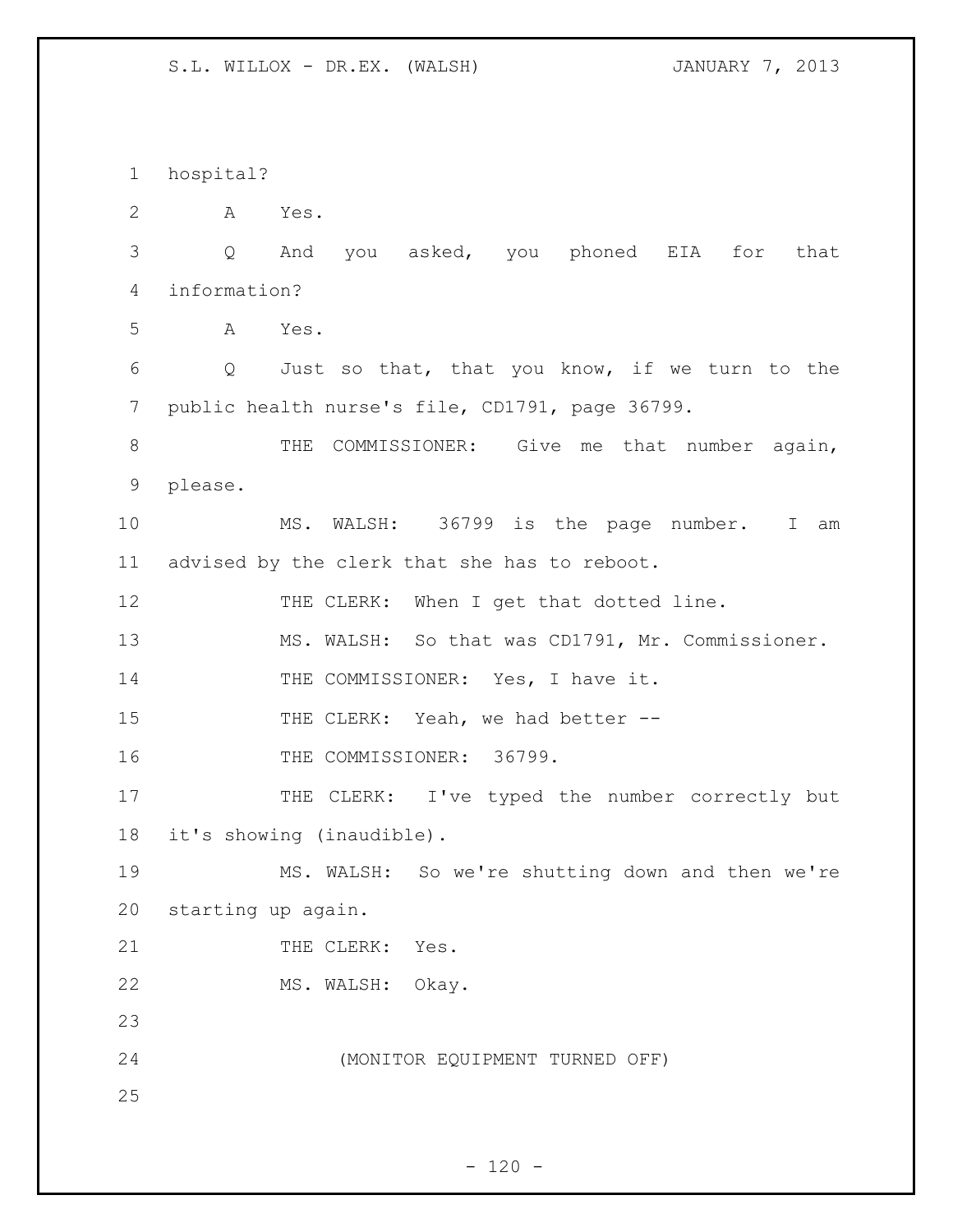BY MS. WALSH: Q Ms. Willox, you have the document in front of you? A Yes, I do. MS. WALSH: And you have it, Mr. Commissioner? THE COMMISSIONER: Yeah. Yes. BY MS. WALSH: Q So you see that on this document from the public health nurse's file, Mr. McKay's date of birth is indicated under household members? A Yes, it is. Q And we'll just pull that up to show it on the screen. Did you know, in 2004, that the public health nurse would have this information? A No, I did not. Q So there's that information that Mr. McKay's date of birth is March 28th, 1962. Thank you. There is evidence before this commission, Ms. Willox, that there was information available on CFSIS about Karl Wesley McKay at the time of your referral. I'm going to ask to have Exhibit 19 pulled up. Now, do you have Exhibit 19 in front of you? A I'm not sure. I don't think so. Q Okay, we'll pull it up on the screen. Would you

- 121 -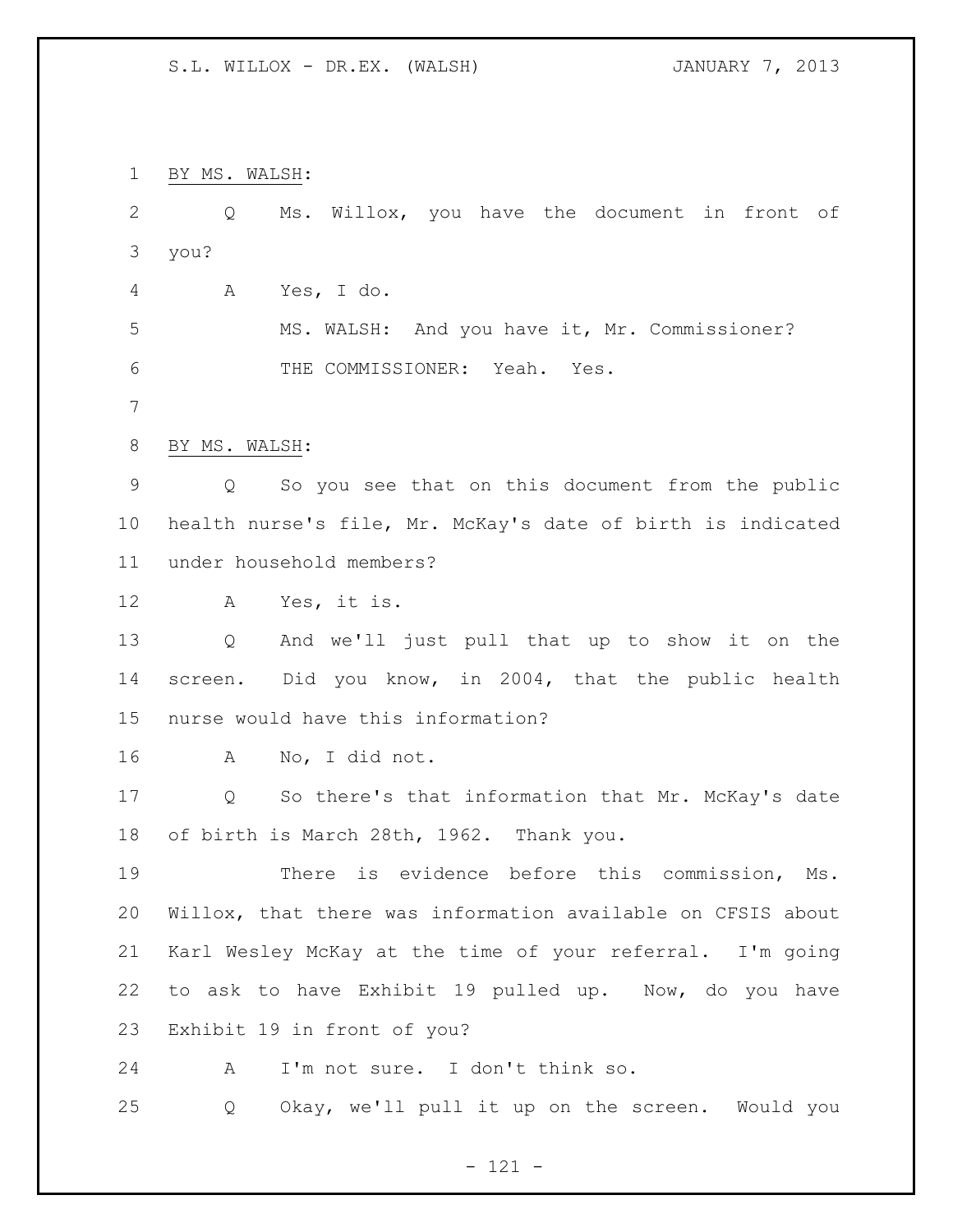like to have a hard copy in front of you or are you all right following with the screen? A I can follow on screen. Q Okay. Let's turn to page 2, paragraph one. So Exhibit 19 is Admission as to Facts of the Department of Family Services and Labour. Volume II. Paragraph one, entitled: "Karl Wesley McKay CFSIS File" says: "If, during the period from May 2004 to April 2005, a worker had completed a prior contact check in CFSIS for Karl Wesley McKay, and identified the correct Karl Wesley McKay who had involvement in the 15 subject matter of this inquiry, 16 the worker would have been able to access the information contained in four protection files (one of which is (Mr.) McKay's protection file) and four child in care files --" Collectively known as, "-- ("the CFSIS file"). The CFSIS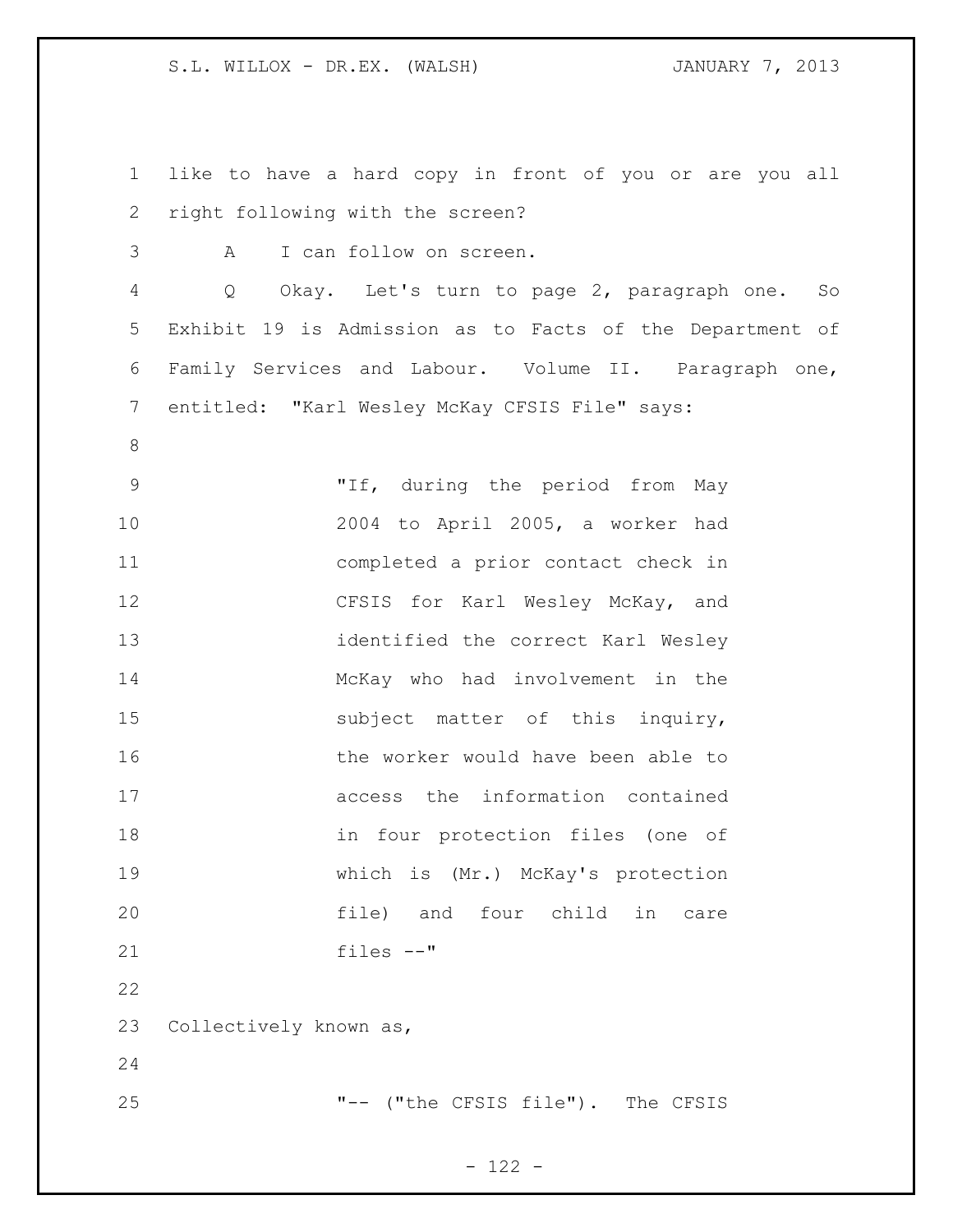file contains 225 pages of documents as of April, 2005. Attached as Appendix A are excerpts from the CFSIS file originating from the protection file of one (Mr.) of McKay's common-law partners (Ms. X's ...). In the period from May 2004 to April 2005, a worker would have had access to the documents in 11 Appendix A in an unredacted form." Now, I want to draw your attention to some of the information that would have been accessible on CFSIS about Mr. McKay as of December '04 and earlier. So now still staying in Exhibit 19, we go to Appendix A, page 11 of the document. No, go down please. That's good. Thank you. This is a page -- Mr. Commissioner, do you see where we are? 21 THE COMMISSIONER: Yes, I do. MS. WALSH: Good. Thank you. BY MS. WALSH: Q This is a page from an intake opening summary

- 123 -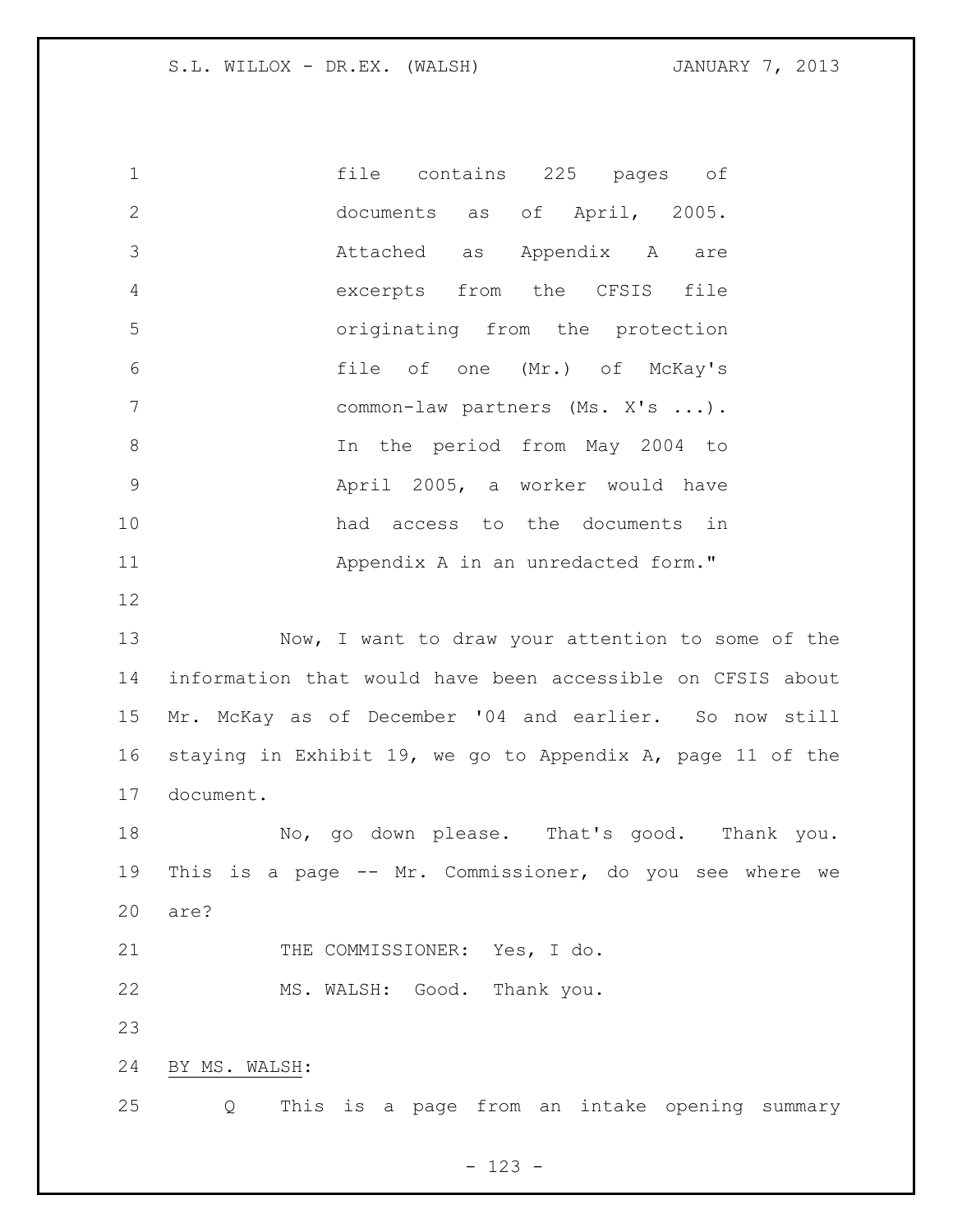from 1998, found in the Karl Wesley McKay CFSIS file. The document originates from the protection file of a former partner. The document actually begins at page 7 of this exhibit.

 Looking at the entry, the second entry from the top of the page, dated 5-06-98, it says:

 "[Phone call] from Carl, he asked to have his information regarding 10 the apprehension. This worker provided him with the particulars 12 and then discussed the agency concerns. This worker advised Carl that the agency would not be looking at returning the children until the issues of alcohol abuse 17 and domestic violence were addressed as it was the opinion of 19 this agency that the children were at risk because of these. Carl stated that he was planning on **reuniting with ... and that the**  two of them were going into counselling for the violence. Carl stated that he did not have a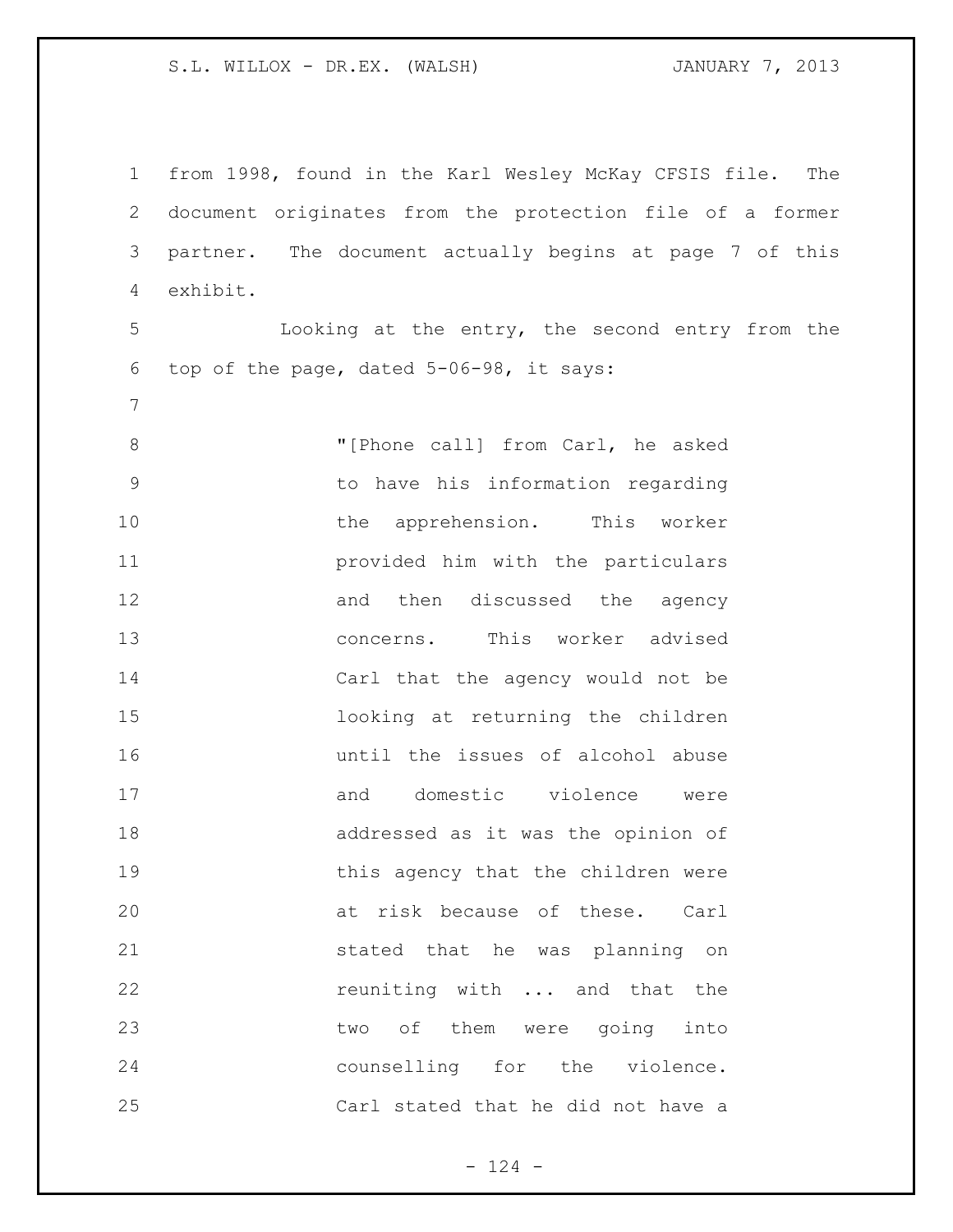| 1             | problem with alcohol, that he was   |
|---------------|-------------------------------------|
| $\mathbf{2}$  | a good parent and had basically     |
| 3             | raised [the child] for the first    |
| 4             | year of her life.                   |
| 5             | This worker confronted Carl on his  |
| 6             | violent behaviour and suggested to  |
| 7             | him that couple counselling would   |
| 8             | not be appropriate until he had     |
| $\mathcal{G}$ | addressed this problem on<br>an     |
| 10            | individual basis. Carl stated       |
| 11            | that he disagreed with this and     |
| 12            | that because he never hit [X] in    |
| 13            | front of the children it should     |
| 14            | not be a concern for this agency.   |
| 15            | This worker again confronted Carl   |
| 16            | on this sort of thinking and        |
| 17            | suggested to him that the trauma    |
| 18            | impact for children living<br>and   |
| 19            | with violence is indeed a child     |
| 20            | welfare matter and that it<br>was   |
| 21            | this agency's position that<br>we   |
| 22            | would not support a reconciliation  |
| 23            | unless he addressed this first.     |
| 24            | (It is worth noting that when this  |
| 25            | worker challenged Carl<br>the<br>on |

- 125 -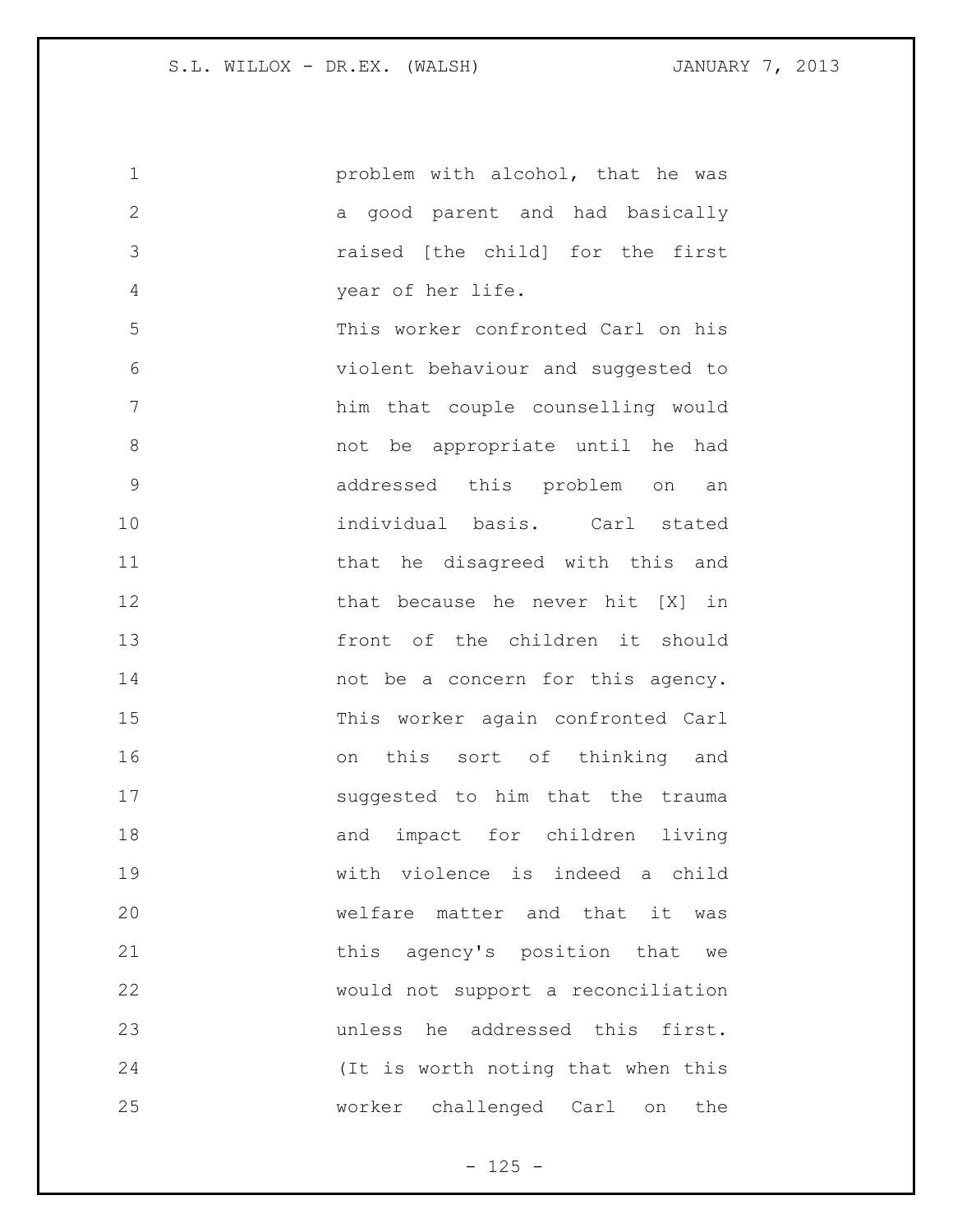| $\mathbf 1$    | trauma to the children on seeing                           |
|----------------|------------------------------------------------------------|
| $\mathbf{2}$   | their mother battered, Carl stated                         |
| 3              | that "it was beside the point".                            |
| $\overline{4}$ | Carl advised this worker that he                           |
| 5              | did not want SECFS involved, but                           |
| 6              | would prefer that WCFS continue.                           |
| 7              | When this worker advised him that                          |
| $\,8\,$        | it was at [X's] request that SECFS                         |
| $\mathcal{G}$  | be involved, Carl stated he would                          |
| 10             | talk to her about this."                                   |
| 11             |                                                            |
| 12             | So that's one entry in the CFSIS file. Now let's           |
| 13             | turn to page 15, please. The second entry from the top of  |
|                |                                                            |
| 14             | page, dated 15-06, still in 1998. This outlines the record |
| 15             | of Mr. McKay's past criminal behaviour as of that date.    |
| 16             |                                                            |
| 17             | "Received the<br>following                                 |
| 18             | information on Carl's<br>past                              |
| 19             | criminal behaviour:                                        |
| 20             | Has a lengthy list of                                      |
| 21             | convictions and charges dating                             |
| 22             | back to 1991.                                              |
| 23             | Numerous assault charges,                                  |
| 24             | failure to comply, etc.                                    |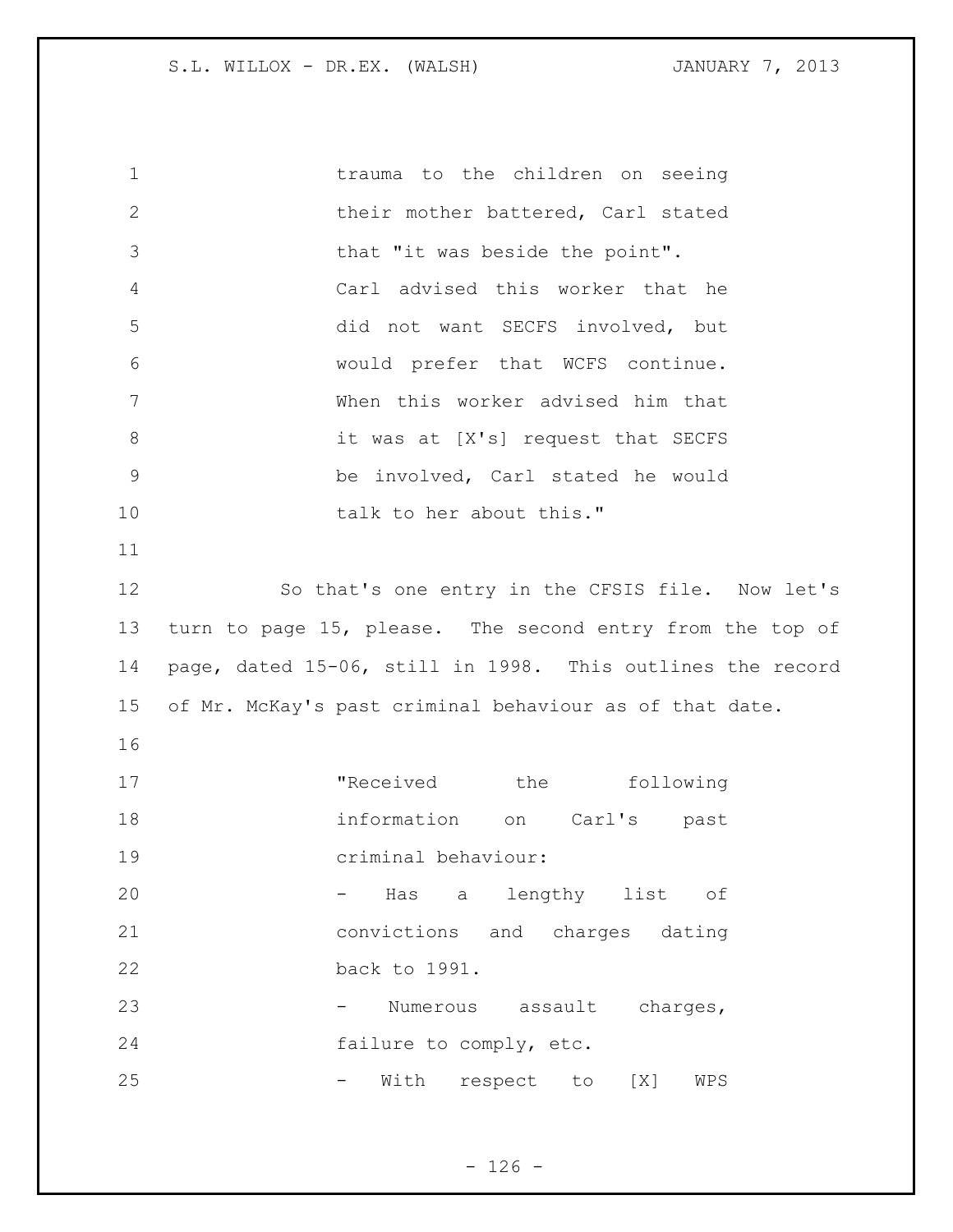confirmed Carl has been arrested on three separate occasions for assaulting [X]. 4 - 06/06/96 Charged with assault, charges stayed 11/96. - 21/09/97 Charged with assault with a weapon, charges stayed 11/97. - 21/09/97 Charged with uttering 10 threats. Charged stayed 11/97. 11 - 23/09/97 Charged with assault, charges stayed 11/97. - 23/06/96 Charged with assault on a (20 year old) 22 year old 15 female, probably [X]." 17 And then, on the next page, page 16, under the heading "Assessment". "[X] and Carl have been (in) a long term relationship that is plagued with domestic violence and alcohol abuse. The results of this are that the children are continuously at risk of being hurt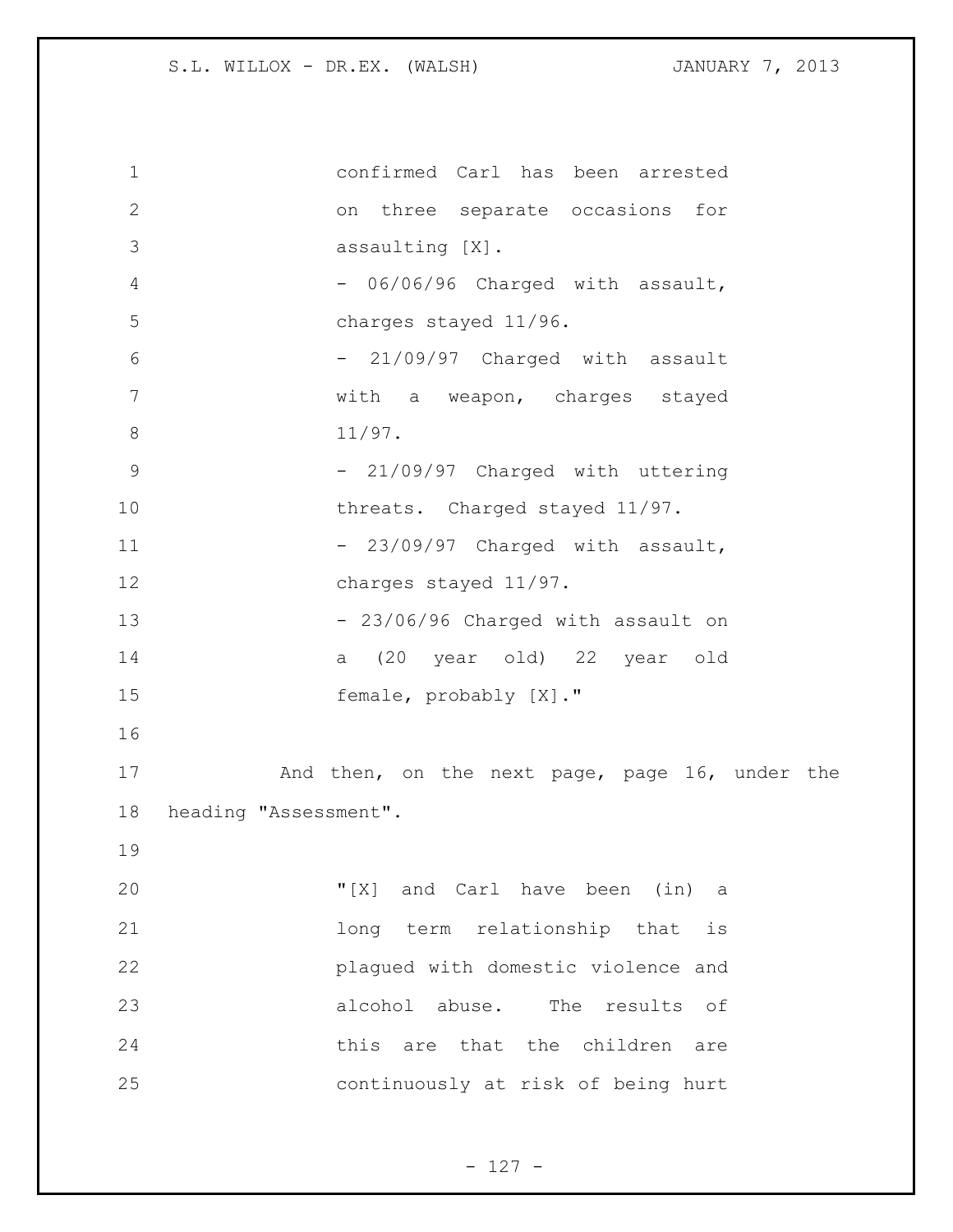1 and/or neglected. Both [X] and Carl have been given opportunities to address these issues, however to date they have not been able to follow through. Although it is this worker's opinion that Carl and [X] not be together until Carl has satisfactorily addressed his 10 violence issues, this couple is determined to work things out 12 together. The challenge for this **agency will be to ensure that [X]** 14 is getting the support she **15** requires and is not being controlled by Carl. 17 The conditions of Carl's probation **18 are the same as the expectation of**  this agency. This should be helpful to the assigned worker as it will provide collateral support and assist in monitoring and assessing progress. Because the violence demonstrated by Carl has been so severe in the past and as

- 128 -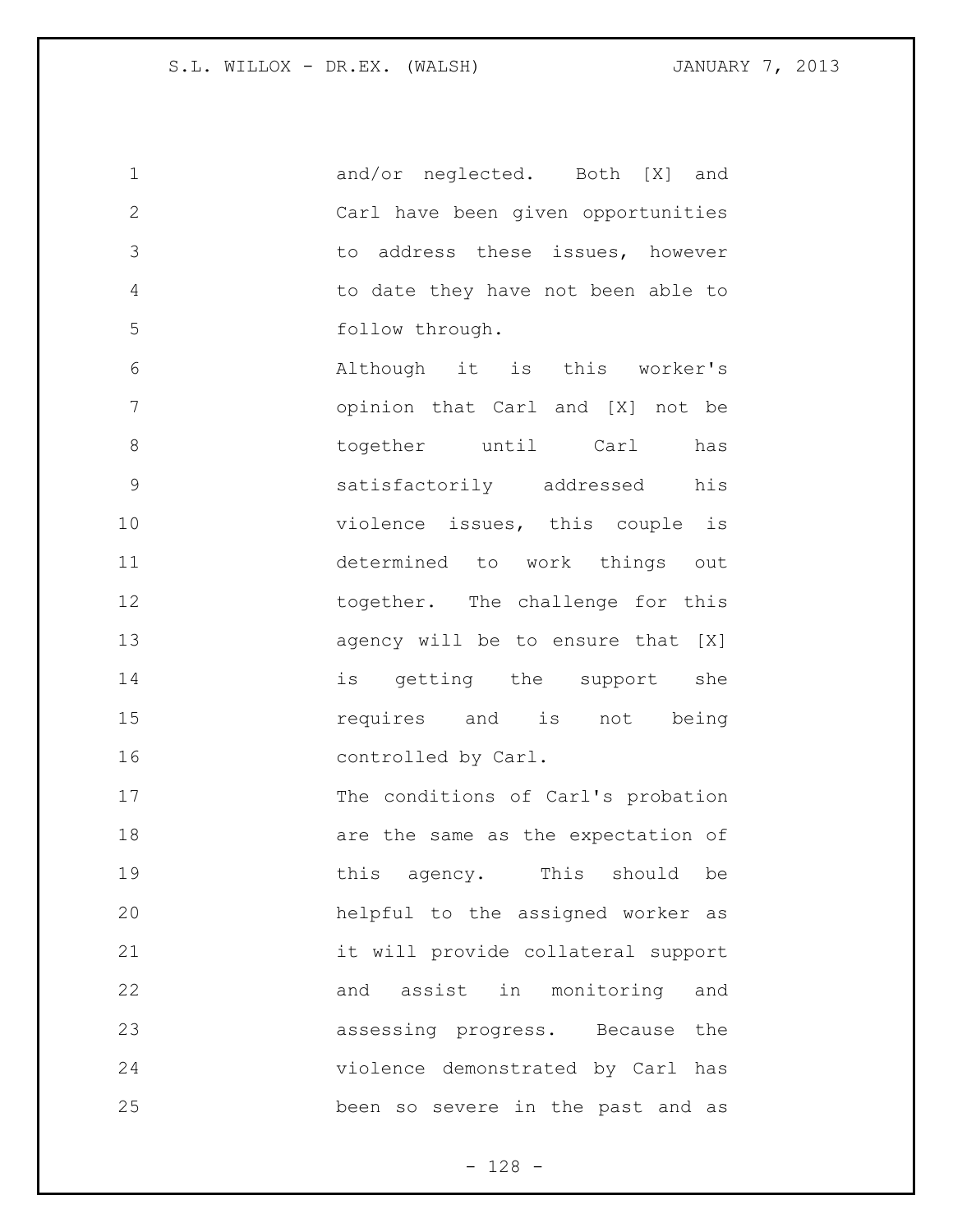he continues to minimize the impact that this has on his family --" If you turn to the next page, please. "-- this worker would strongly 8 suggest that any treatment program Carl enter into be closely monitored." And then page 18 is a transfer summary and family assessment. The social worker is listed as Kim Shier and it's dated October 15, 1999. If we go to page 24, this is a portion of that transfer summary. Also found in Mr. McKay's CFSIS file. 17 The entry, number 10 says: "In Feb. 16, 1999 it was confirmed that Wesley had failed to attend 21 the Family Violence Course. He claims that he missed one session due to his work. He was driving a semi-truck and had been detained. It was also reported that Wesley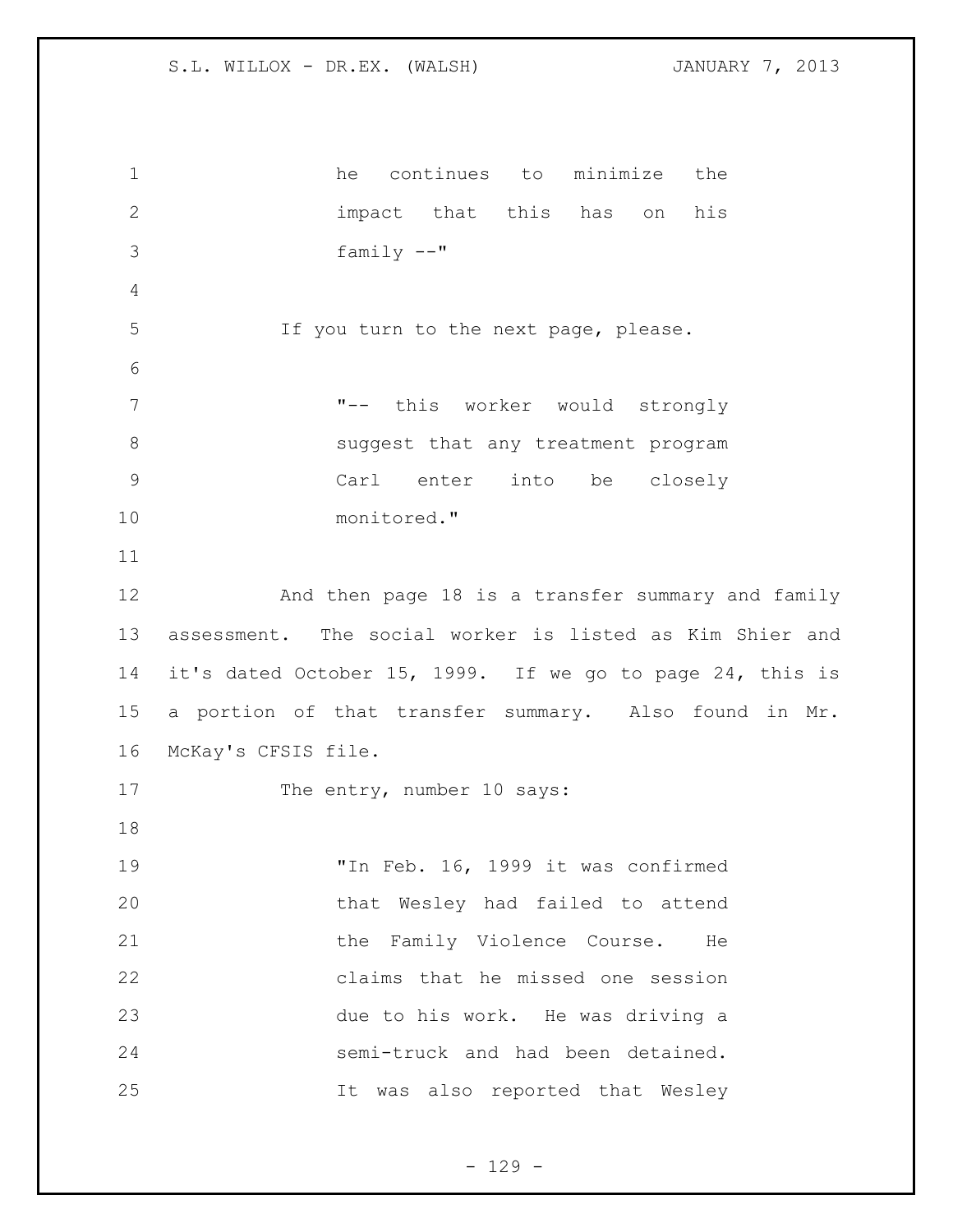had missed his last appointment with his probation officer. A letter was received from his Probation Officer, stating that Wesley is high risk and numerous concerns still existed. It was also reported that Wesley had been **8 19 rude and verbally abusive to** 9 workers in the Probation Office." 11 And then if we turn to page 29, under the heading "Present Plan for Wesley". **"...** Wesley has not had visits 15 since the spring 1999. He has been uncooperative with the **Agency.** Visits should be encouraged if Wesley agrees to 19 meet with the Agency and is willing to comply with the plan. ... Wesley is in need of attending an anger management course. ... He is to attend individual counselling for his violent offending behaviours.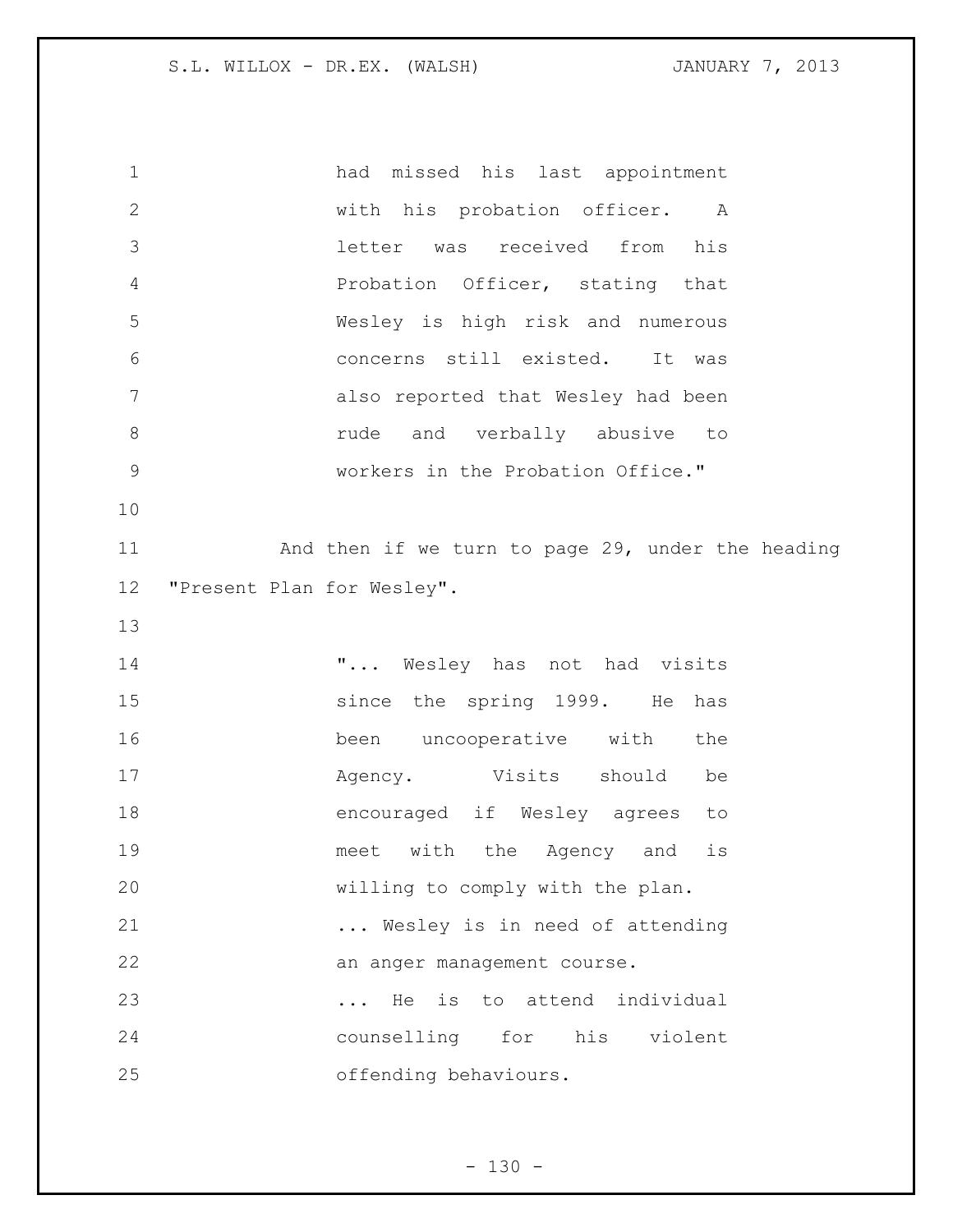... Wesley is (in) need of attending a parenting course such as the Better Fathering Course. ... Attend visits with the children once he has made an effort to follow the plan. ... Wesley needs to work 8 cooperatively with the Agency. ... Wesley is in need of 10 completing his Probation Order." 12 And then if we turn to page 30, the next page. This is a portion of a case assessment and service plan dated June 5, 2000 found in Mr. McKay's CFSIS file under -- and you'll see that the father is listed as Wesley Karl McKay. Under the heading "Presenting Issue(s)", if you'll scroll down please. Thank you. "children in care since June 1998. CFS currently seeking a permanent order. Wesley Carl identified by Probation Services as an extremely high offender re: domestic assault.

- 131 -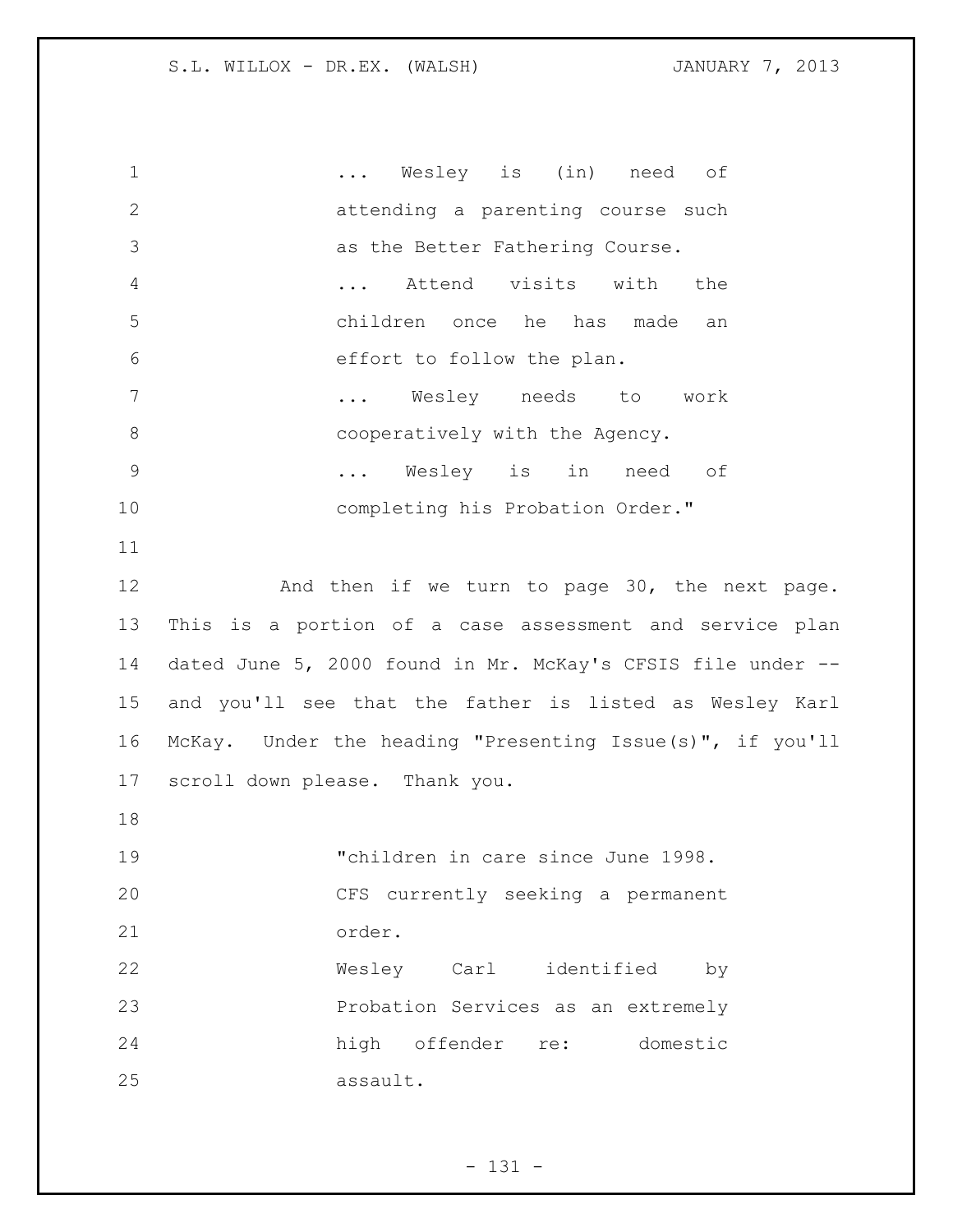S.L. WILLOX - DR.EX. (WALSH) (3.1)

| $\mathbf 1$  | [X] taking children to see Carl on                         |
|--------------|------------------------------------------------------------|
| $\mathbf{2}$ | visits, despite CFS clearly                                |
| 3            | indicating that he is to have no                           |
| 4            | contact with the children.                                 |
| 5            | History of alcohol abuse by both                           |
| 6            | parents.                                                   |
| 7            | History of neglect concerns."                              |
| $8\,$        |                                                            |
| $\mathsf 9$  | And then if we look at pages 57 and 58 they                |
| 10           | indicate that the children were made permanent wards.      |
| 11           | If you go to page, page 58.                                |
| 12           |                                                            |
| 13           | "These files are being closed with                         |
| 14           | Winnipeg Child and Family Services                         |
| 15           | as a result of the children being                          |
| 16           | made Permanent Wards on August 18,                         |
| 17           | 2000."                                                     |
| 18           |                                                            |
| 19           | In addition to the information in the CFSIS file,          |
| 20           | as we saw in Volume 2 of the admitted statement of facts,  |
| 21           | persons connected with Mr. McKay, noted on the CFSIS file, |
| 22           | had paper files, as well. If we go to Exhibit 19, page 3,  |
| 23           | paragraph three.                                           |
| 24           |                                                            |
| 25           | "Ms. X's file contained additional                         |

- 132 -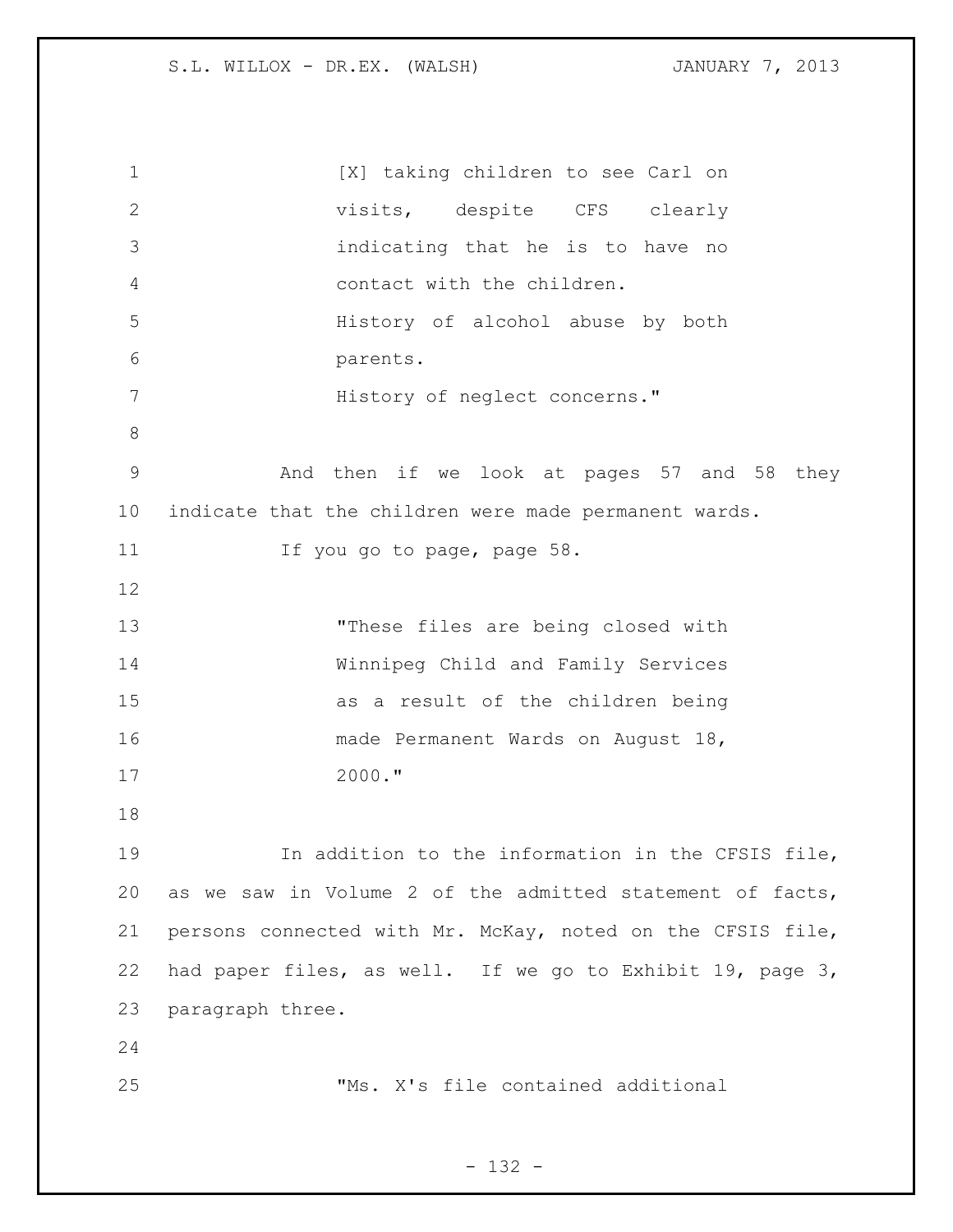documents which were not available in CFSIS during the period ... May 2004 to April 2005. The paper file of Ms. X originates from Winnipeg CFS and consists of 832 pages. Excerpts from Ms. X's paper file are contained in Appendix B. In the period from May 2004 to April 2005, a worker would have had access to Ms. X's paper file 11 in an unredacted form." 13 I just want to briefly look at what was in -- some of what was in the paper file. If you turn to page 59, please. This is Appendix B. This is a letter dated February 18, 1999 from Community and Youth Corrections, Probation Services, to Kim Shier at Child and Family Services. And it says: "As the Probation Officer 21 supervising the above named offender, I am writing to express my concerns about Mr. McKay's poor response to supervised probation 25 and more importantly, the high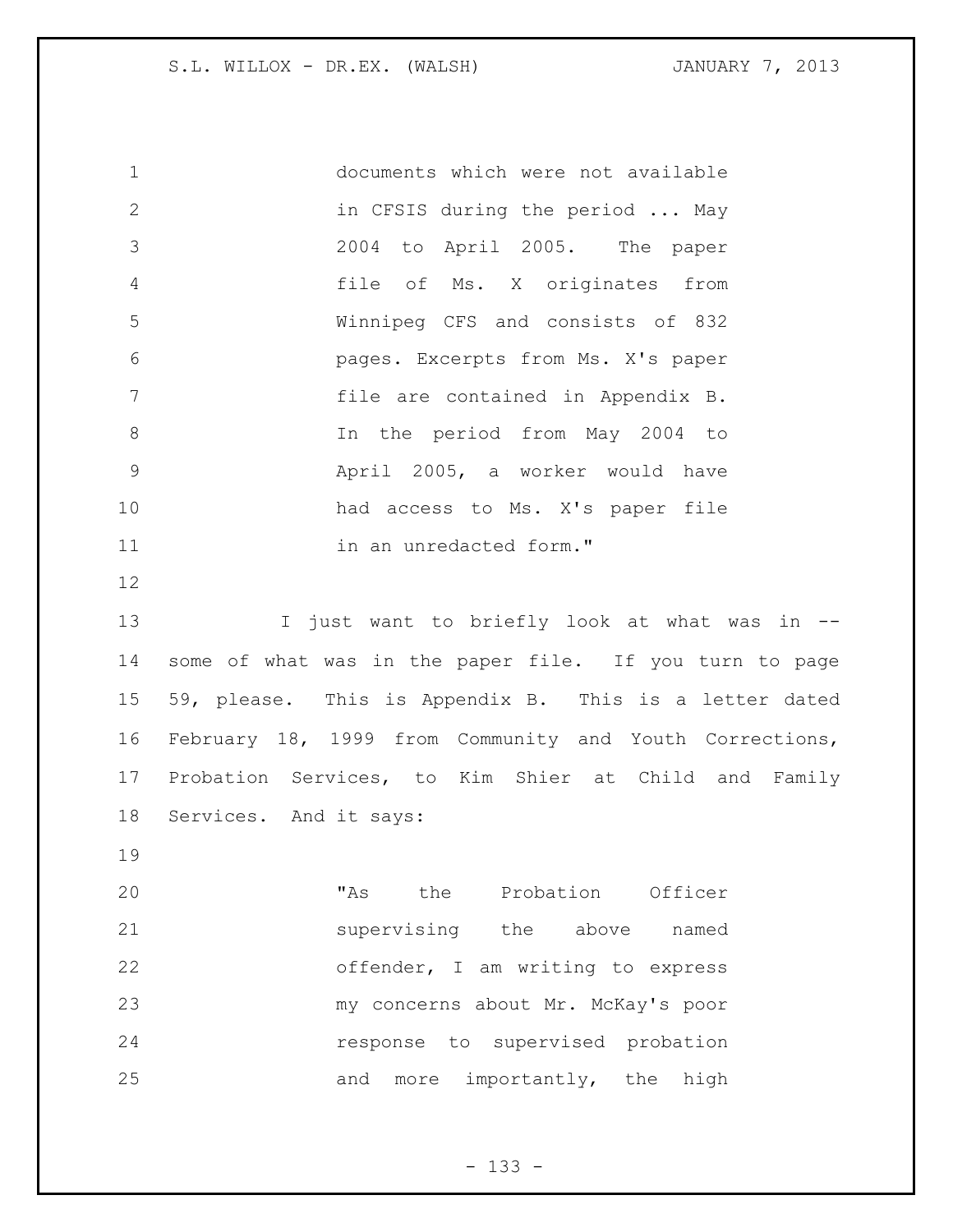risk to become re-involved in violent offences he continues to represent in the community." If we just go to the next page. Page 60, please. Thank you. "Mr. McKay has been assessed as high risk to re-offend in a violent fashion. We are aware 11 that [Ms. X] has been unable to protect herself against his violence in the past and believe 14 that she would be equally unable 15 to protect her children. The children have been present at the 17 times when Mr. McKay has behaved 18 violently. Additionally, [X] has attempted to protect Mr. McKay in the past (on many occasions) by denying the abuse she has suffered at his hands. Probation Officer Barb Gislason has seen [X] severely bruised and injured; at times she would make up stories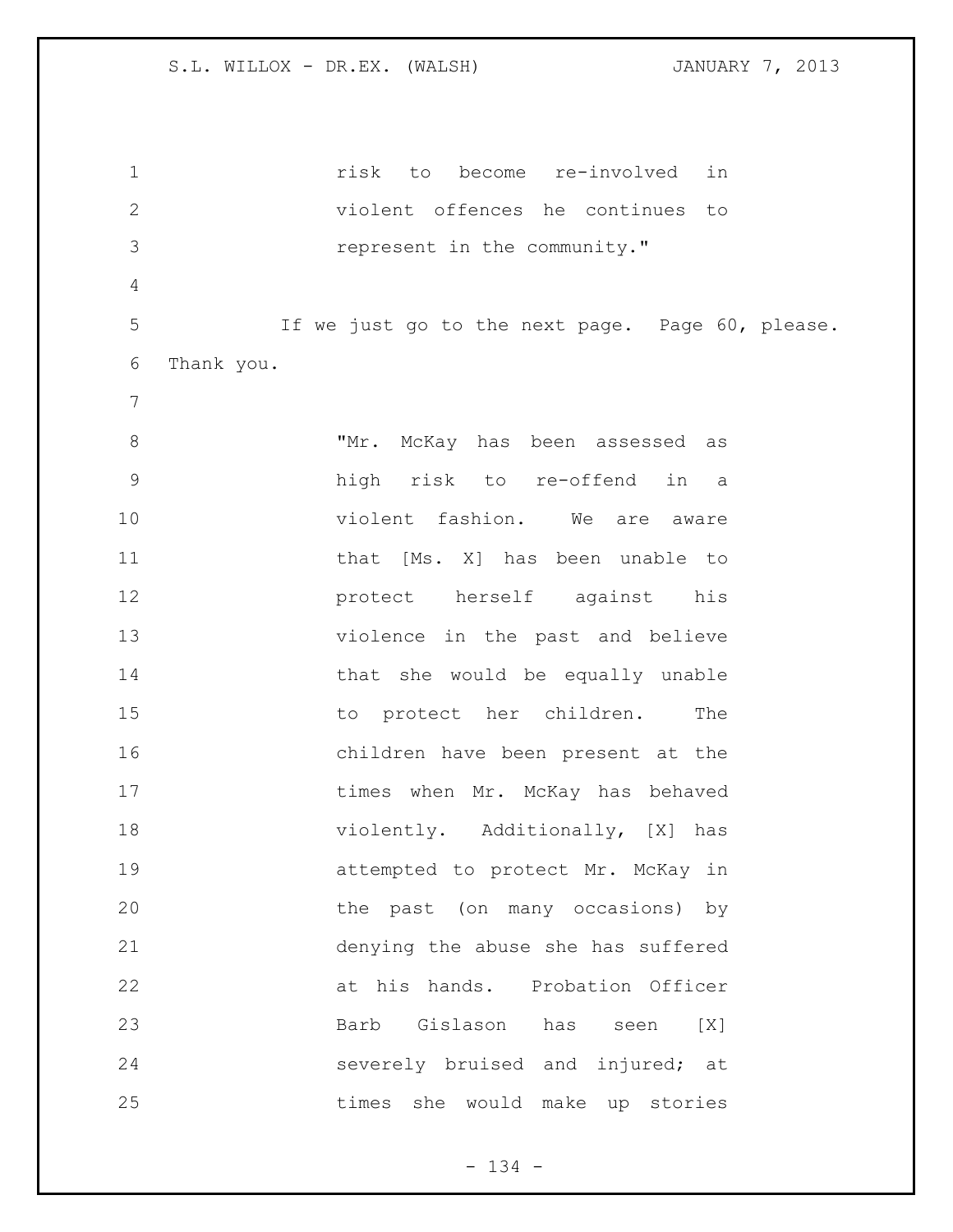| $\mathbf 1$  | about how the injuries occurred                             |
|--------------|-------------------------------------------------------------|
| $\mathbf{2}$ | and later would admit that Karl                             |
| 3            | was beating her. These injuries                             |
| 4            | have been well documented by [X's]                          |
| 5            | physician.                                                  |
| 6            | In light of the above information,                          |
| 7            | have serious concerns for the<br>we                         |
| 8            | safety of [X] and her children and                          |
| 9            | believe that they are at risk due                           |
| 10           | to Mr. McKay's presence in the                              |
| 11           | home."                                                      |
| 12           |                                                             |
| 13           | Then it's signed by both the area director and              |
| 14           | the individual probation officer who we now know is Miriam  |
| 15           | Browne, who testified a few weeks ago and indicated that    |
| 16           | she had her supervisor sign the letter, as well, because of |
| 17           | the extent of her concerns.                                 |
| 18           | Just two more letters in this paper file to look            |
| 19           | at. If we go to page 61. This is a letter dated April       |
| 20           | 22nd, 1997.                                                 |
| 21           | THE COMMISSIONER: Just a minute, where are you              |
| 22           | going?                                                      |
| 23           | MS. WALSH: I'm still in appendix B.                         |
| 24           | THE COMMISSIONER: Yes.                                      |
| 25           | MS. WALSH: Of Exhibit 19.                                   |
|              |                                                             |

- 135 -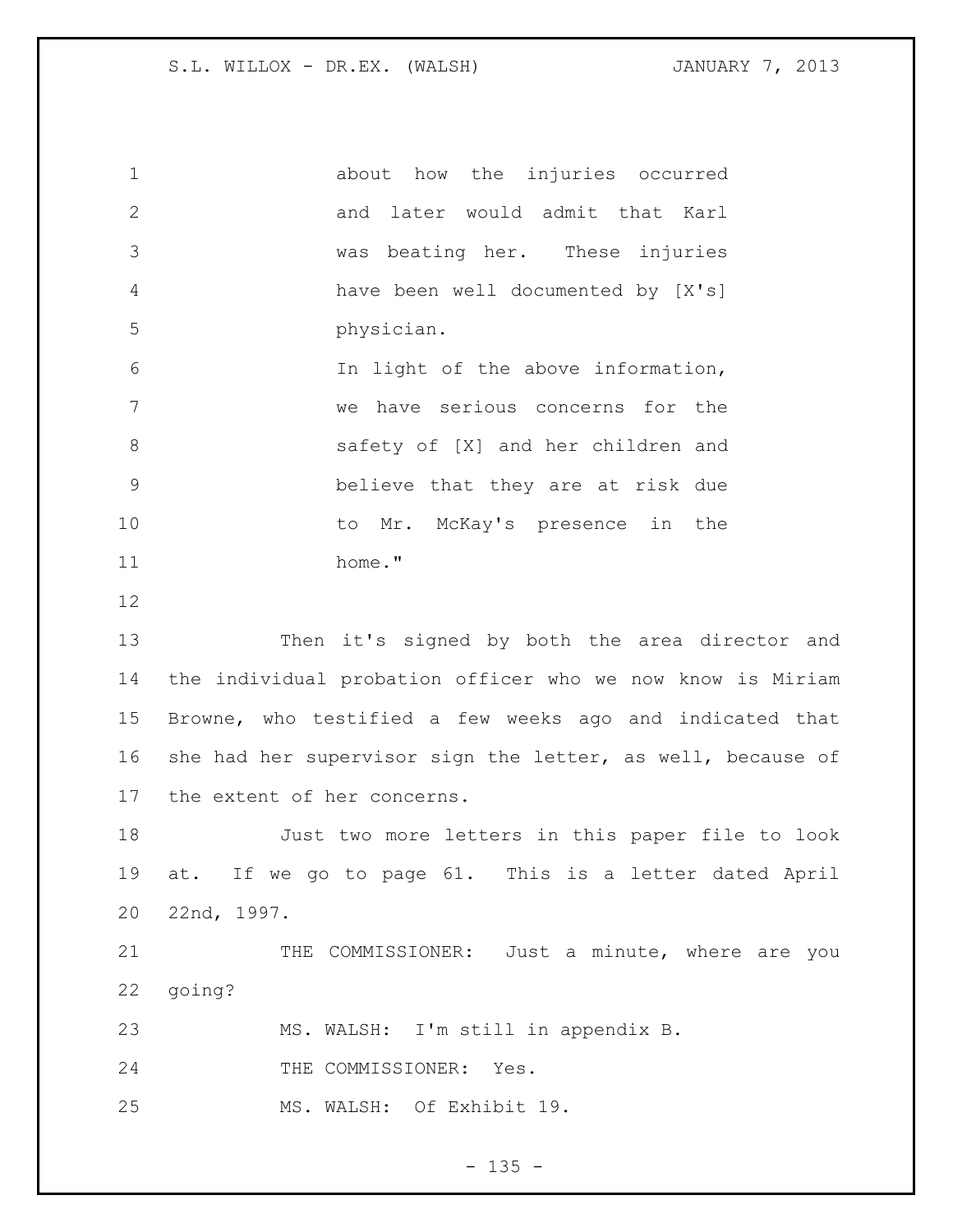1 THE COMMISSIONER: Yes. 2 MS. WALSH: At page 61. THE COMMISSIONER: Thanks. All right, go ahead. BY MS. WALSH: Q So this is a letter from the probation officer to 7 Child and Family Services re: Karl -- it says Lesley McKay. "You will recall that I wrote to you on January 29, 1997, to express concerns regarding the above-named person. Mr. McKay is 13 caring for an infant child, ... born November 1996. Since I corresponded with you on January 29, 1997, I have additional concerns to relay to you. On March 28, 1997, [X] appeared in my office. At that time she had extensive bruising over her right eye plus a cut which was covered by a bandage. At that time she advised that Karl McKay had beaten her up. She did not lay charges as she indicated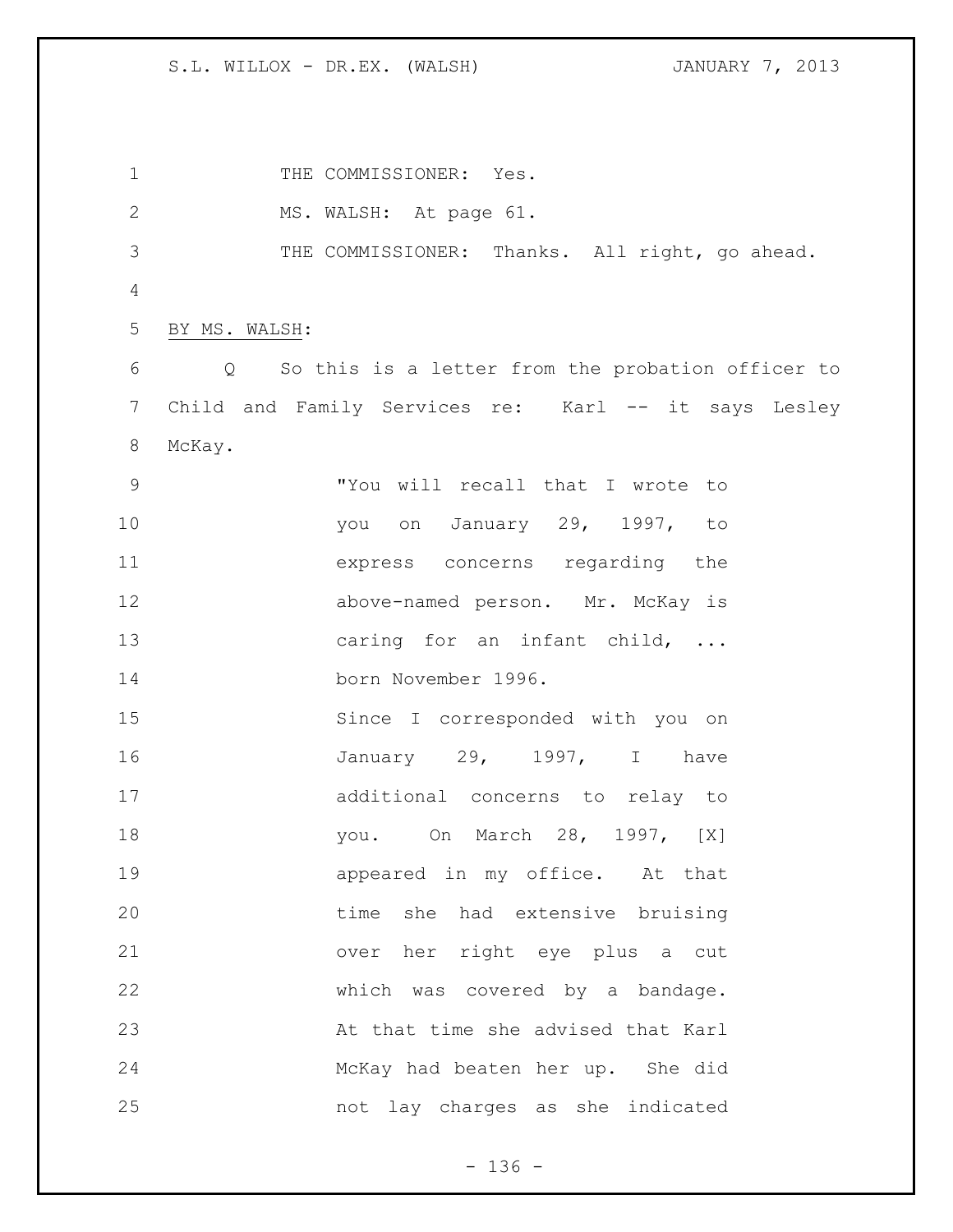| 1             | to this writer she was afraid of   |
|---------------|------------------------------------|
| $\mathbf{2}$  | Karl and was afraid to charge him  |
| 3             | because of this fear.              |
| 4             | On April 21, 1997 [she] appeared   |
| 5             | in my office again. At this point  |
| 6             | in time she indicated that there   |
| 7             | had been a further incident of     |
| 8             | assault, dated April 4, 1997. She  |
| $\mathcal{G}$ | advises that at this time, Mr. (K  |
| 10            | was in fact) McKay was in fact     |
| 11            | charged with assaulting her.       |
| 12            | The police narrative related to    |
| 13            | that incident indicates that Mr.   |
| 14            | McKay is presently on charge for   |
| 15            | assaulting her, which would        |
| 16            | indicate an even further assault.  |
| 17            | One of the conditions of Mr.       |
| 18            | McKay's recognizance is that he is |
| 19            | to have no contact or              |
| 20            | communication with<br>the          |
| 21            | complainant.                       |
| 22            | the complainant, is the mother     |
| 23            | of the infant, and she has been    |
| 24            | visiting with her child on a       |
| 25            | regular basis. Due to the<br>no    |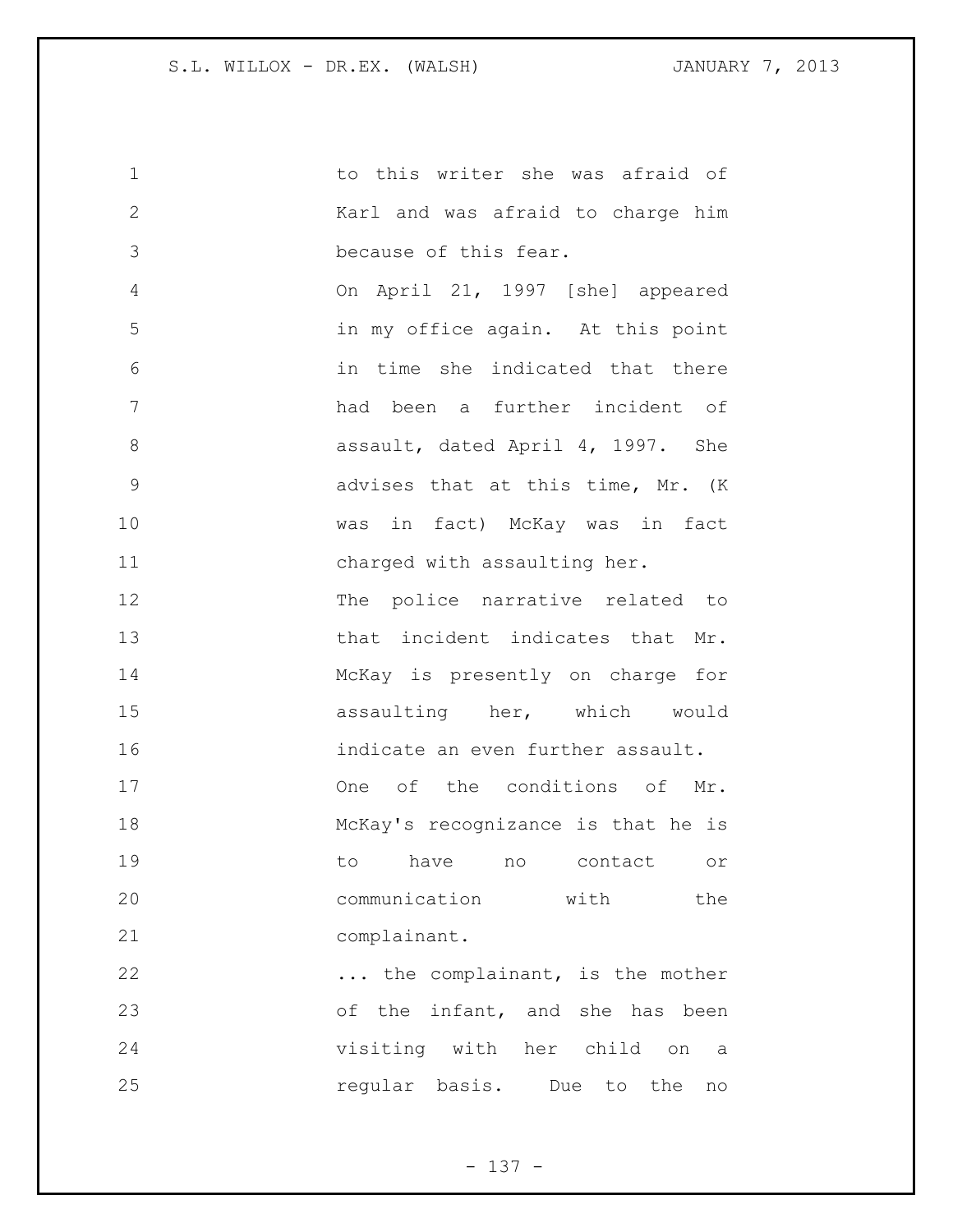contact or communication clause, 2 [X] will be advised that she can no longer do so. We are therefore referring this case to you once again for whatever action you deem necessary. Our concerns continue 8 be past allegations of child abuse, Mr. Kay's record of violence, [X's] comments to me regarding his treatment of her and 12 her fear of him, and the allegations and charges that are 14 before the court." And then, finally, page 63. This is the letter dated January 29, 1997 that was referred to. And on the 18 second page of that letter, at the top, the probation officer says: "We are writing to you to express our concern regarding the past allegations of child abuse, Mr. McKay's record of violence and the fact that he is caring for a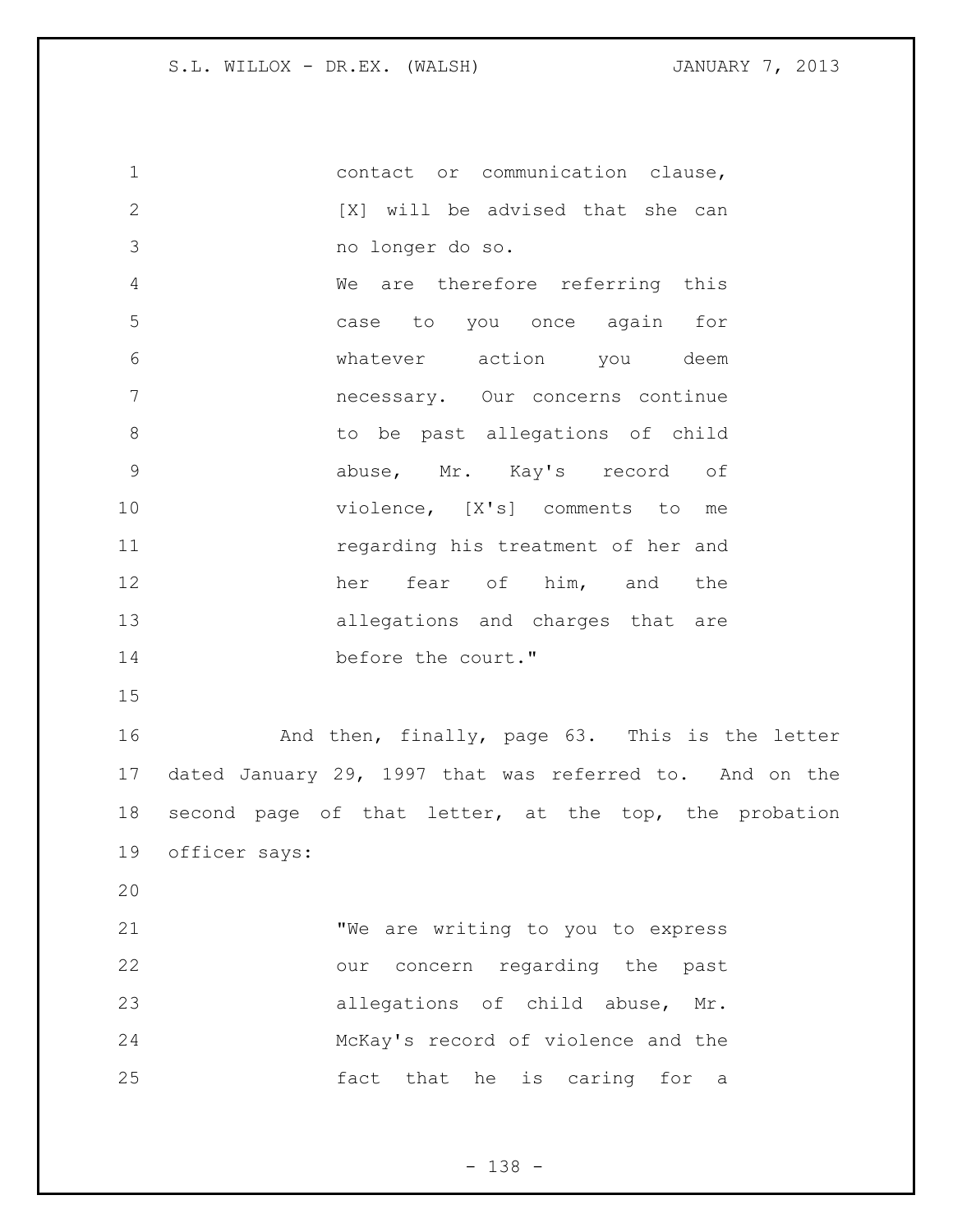newborn infant on his own."

 Now, you told us earlier that you couldn't recall whether you had done a PCC search for Mr. McKay and whether you had looked him up in CFSIS. Now that you've reviewed this information in CFSIS and I appreciate that the last three letters were not in CFSIS, per se, they were in a paper file of someone connected to Mr. McKay in CFSIS, but in light of the information that was -- that I have just read to you from Exhibit 19, and in light of the information that we looked at this morning from Exhibit 22, the results of searches, if they had been done, PCC searches, does that refresh your memory as to whether, in fact, you did a PCC of Mr. McKay?

A No, it does not.

 Q So you still are not able to say whether or not you looked up Mr. McKay?

A I don't --

Q -- in CFSIS?

A -- recall.

 Q If you had looked at the information in CFSIS that I have just referred you to, that I just read out into the record, would that have influenced how you dealt with this file?

A Absolutely, yes.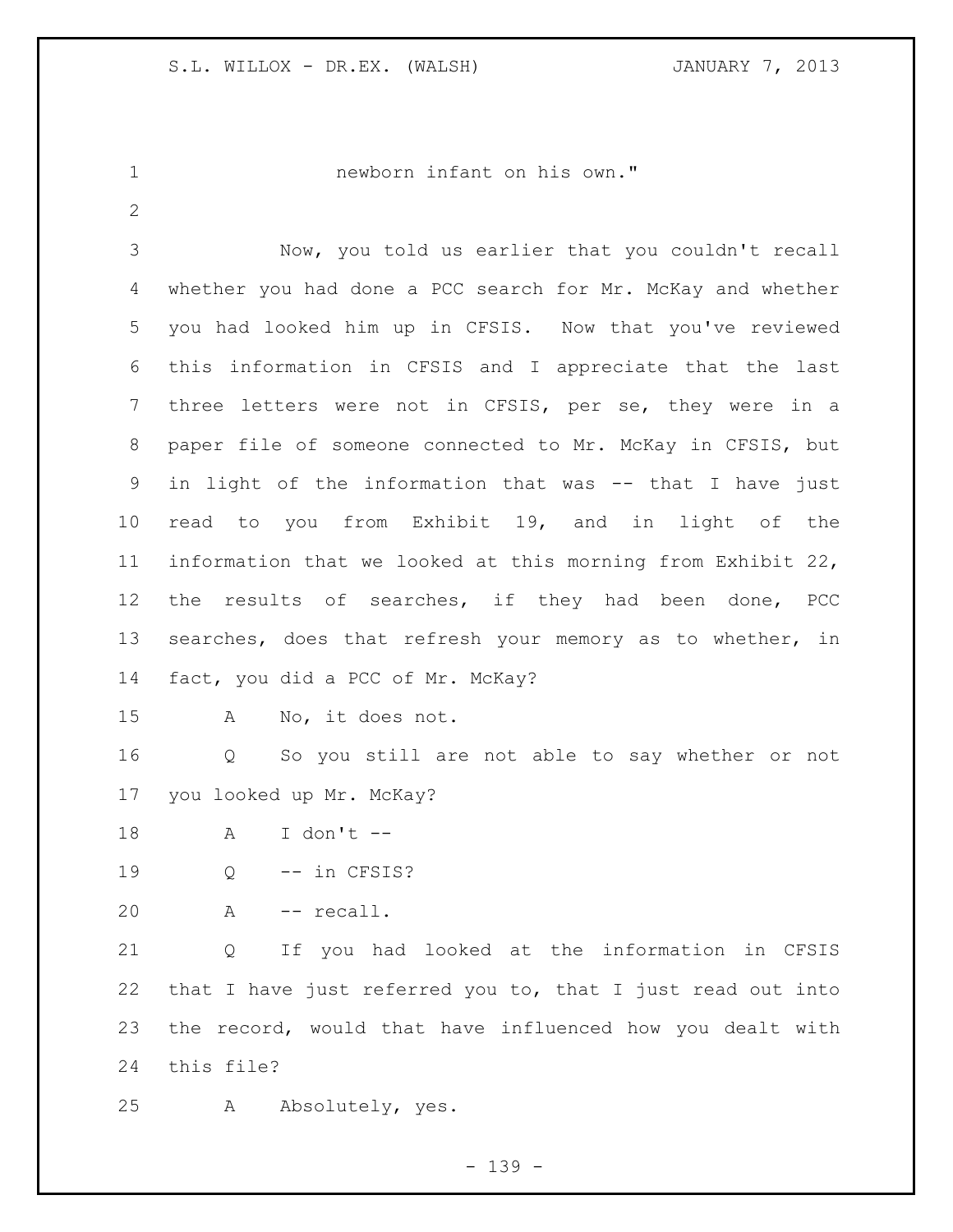1 Q In what way? A I wouldn't have recommended that the file be closed. Q So is it safe to assume that you did not, in fact, look for Mr. McKay in CFSIS? A I assume that's what could be said but I can't say, with any degree of certainty, whether I did or did not do a prior contact check on Mr. McKay. Q And then if you look at page 36941, going back in Ms. Kematch's protection file, which is 1795. 11 A Sorry, what page number? 12 0 Pardon me? A Three, six? Q 36941. A Thank you. 16 THE COMMISSIONER: Have we had this out before? MS. WALSH: We have not looked at this before. 18 THE COMMISSIONER: Oh, I see. I have it here. Yeah, all right. 20 THE WITNESS: Yeah, I have it. BY MS. WALSH: Q Do you have it, Ms. Willox? A Yes, I do. Q This is a CFSIS case sheet, dated December 1,

 $- 140 -$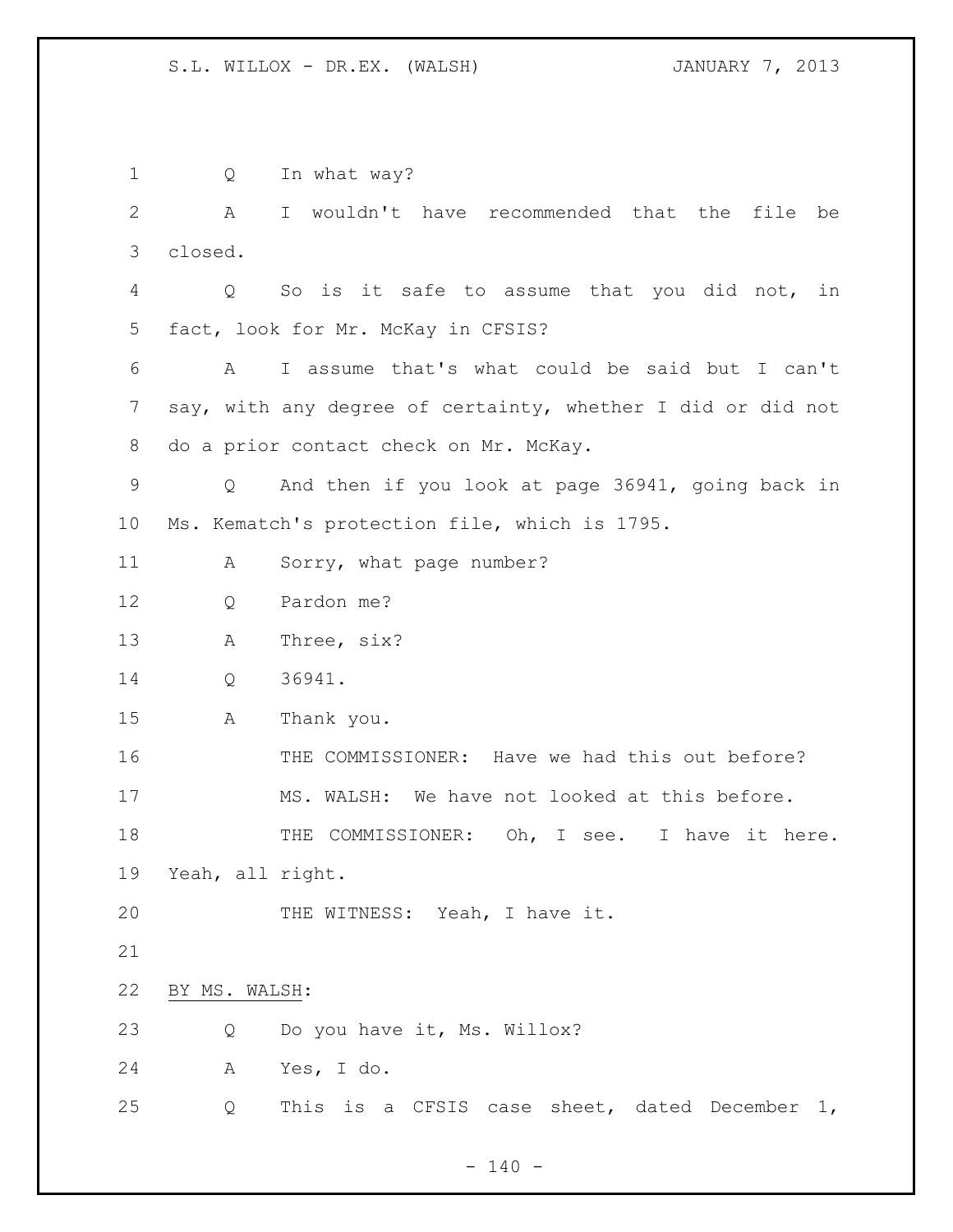2004. Is this your -- is it your handwriting on the document?

A Yes, it is.

Q What was the purpose of this document?

 A It was one of the tools we were using at the time and expected -- that were expected to be completed prior to us handing a report into our supervisor for review.

 Q Okay. What was the reason for filling out the document?

 A I'm not a hundred percent sure as to why the CFSIS face sheets were being asked to be used. I'm assuming that it was placed on the front of the physical file for a quick reference as to the family group demographic information.

 Q Were you creating a person record for Wes McKay, in CFSIS, by virtue of this form?

17 A No, I was not.

 Q Do you recall whether Ms. Faria asked you if you had done a CFSIS search on Wes McKay?

A I do not remember.

 Q So you don't recall -- do you recall whether you and Ms. Faria discussed Wes McKay in any way, shape or form?

A I don't remember.

Q If you had would you have documented that

- 141 -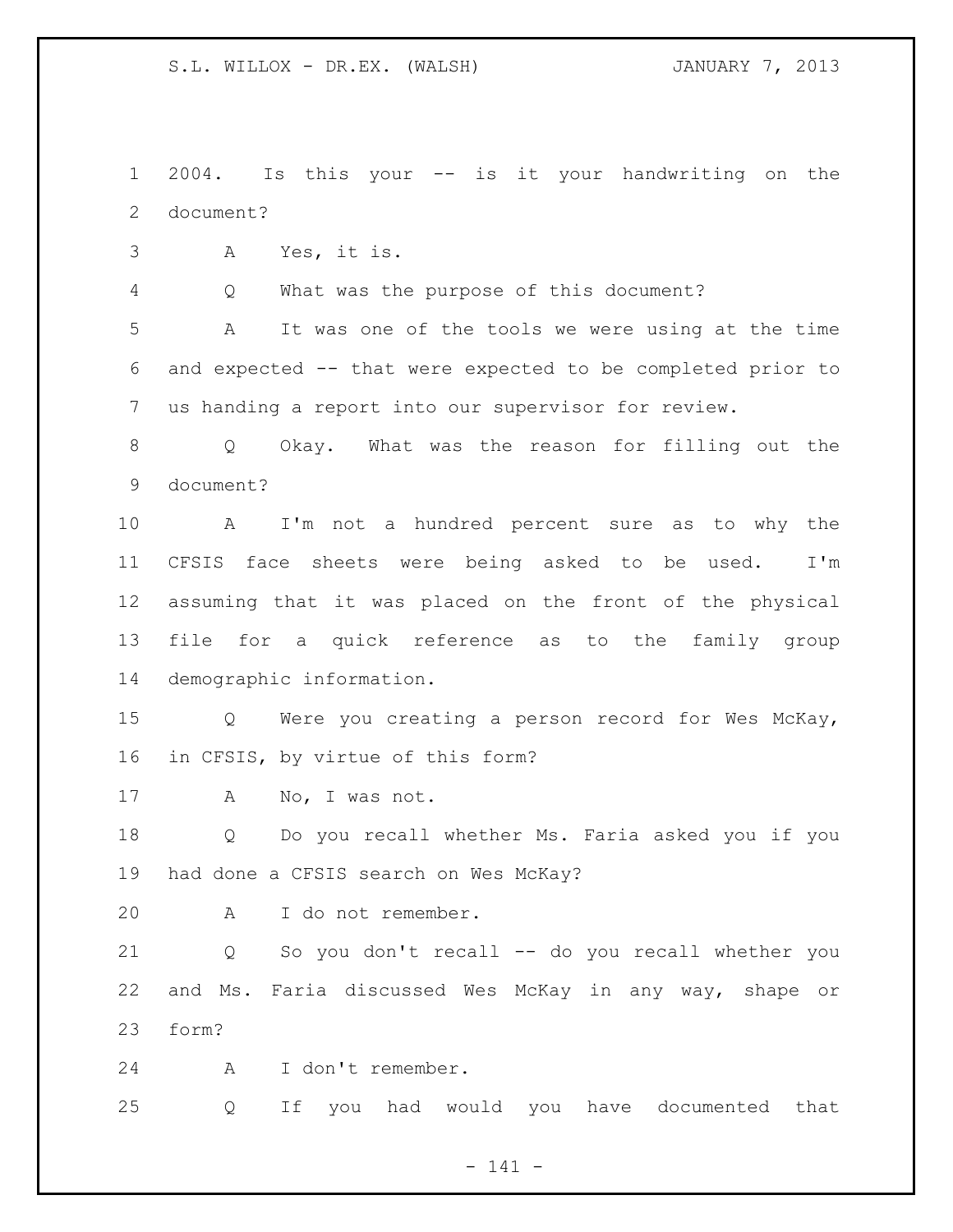discussion?

 A Potentially. I don't remember if we did discuss it or not.

 Q So do you know whether Ms. Faria was aware as to whether or not you had done a CFSIS search on Wes McKay?

 A I don't know. I can't remember if I did a CFSIS search so for you to ask me if Ms. Faria was aware if I had done a CFSIS search, I can't answer that question.

 Q Okay. The intake that we looked at, the very first page of the intake, said that it was re: Samantha Kematch and Wes McKay. Do you remember that?

A Yes.

 Q But I don't see any information in the file recording about Wes McKay. Is that right? In your file recording.

 A Other than the source of referral identifying him as the common-law partner and me potentially trying to obtain a date of birth for him, no, there is no recording in the file about Wes McKay.

 Q Shouldn't there have been some information about him as part of your risk assessment for the children?

 A If I had been able to identify the correct Wes McKay, via his date of birth, and subsequently completed the prior contact check to confirm one and the same individuals, yes, I should have recorded his prior

 $- 142 -$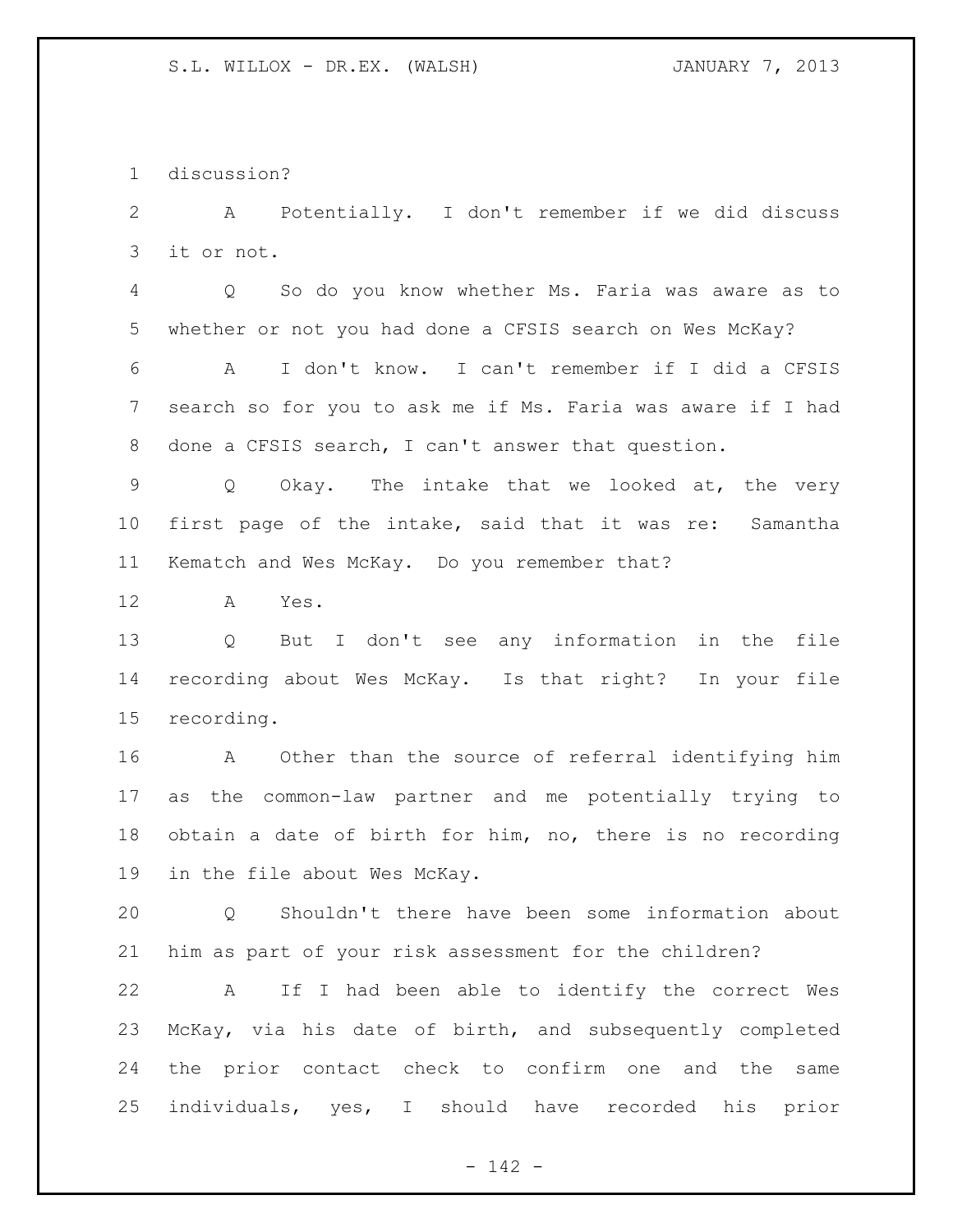involvement and his prior child welfare history into that file record -- into my file recording.

 Q So do I understand you to be saying that because you didn't have Mr. McKay's date of birth you did not, in fact, do a prior contact check?

 A I'm saying that I don't remember if I did a prior contact check. I don't know if I did one using an approximate age or date of birth and if I had, if I had located a number of Wes or Karl -- Wesley Karl McKays, I don't remember if I did the prior contact check or not.

 Q You told me earlier today, though, that you knew that one of the things you, as a social worker, had to do by way of risk assessment was to investigate new adults living in the home with the child?

A That's correct.

 Q And Mr. McKay was a new adult insofar as Phoenix was concerned?

A Yes.

 Q You talked about the discharge date with the source of referral.

A Yes.

 Q Was it your expectation that someone of -- from 23 the agency would go out to see the home or -- well, first of all, was it your expectation would go out to see Ms., Ms. Kematch at the hospital?

- 143 -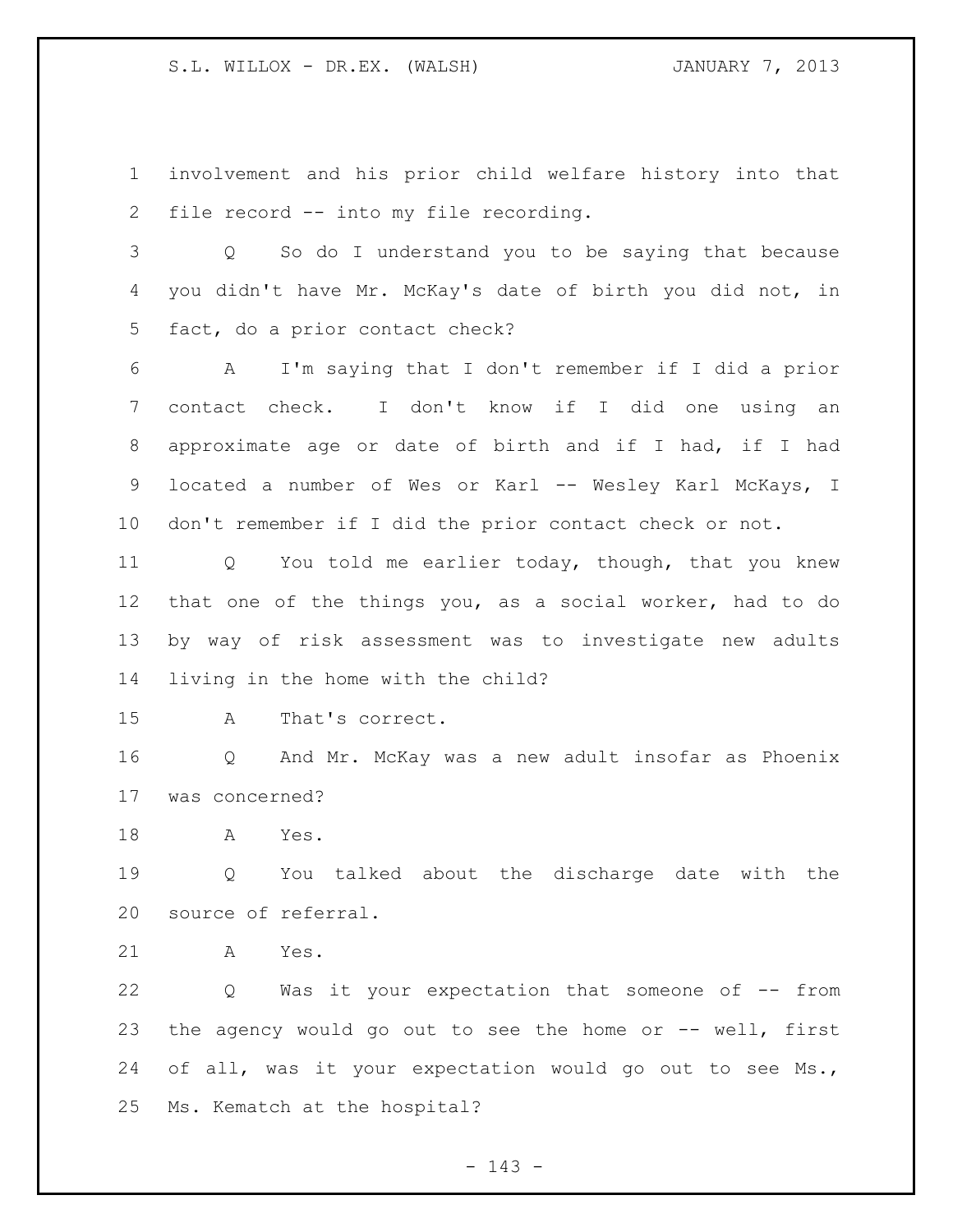| $\mathbf 1$ | My expectation was that, that the matter would be<br>A       |
|-------------|--------------------------------------------------------------|
| 2           | intake and that the intake worker<br>referred<br>to<br>would |
| 3           | complete a thorough assessment of the family home. At that   |
| 4           | point in time I was in consultation with Diva, was not       |
| 5           | recommending that this receive follow up prior<br>to         |
| 6           | Samantha's discharge from the hospital.                      |
| 7           | But you did tell us that you expected that intake<br>Q       |
| 8           | would go out and do an assessment of the home and determine  |
| 9           | how the family was functioning?                              |
| 10          | Yes, at some point in time following discharge.<br>A         |
| 11          | So that was in December, on December 1st, 2004<br>Q          |
| 12          | you had recommended that the file be opened to intake for    |
| 13          | assessment and intervention?                                 |
| 14          | Yes.<br>A                                                    |
| 15          | Okay. And the reason that you did that<br>Q<br>was           |
| 16          | because of Ms. Kematch's history?                            |
| 17          | Yes.<br>A                                                    |
| 18          | Because she had had a new baby?<br>Q                         |
| 19          | Α<br>Yes.                                                    |
| 20          | Which can be a stress in a home?<br>Q                        |
| 21          | Yes.<br>Α                                                    |
| 22          | Q<br>And<br>because there was a<br>the<br>new adult<br>in    |
| 23          | home?                                                        |
| 24          | Yes.<br>A                                                    |
| 25          | on December 7th, 2004 you and<br>And then<br>Q<br>your       |

- 144 -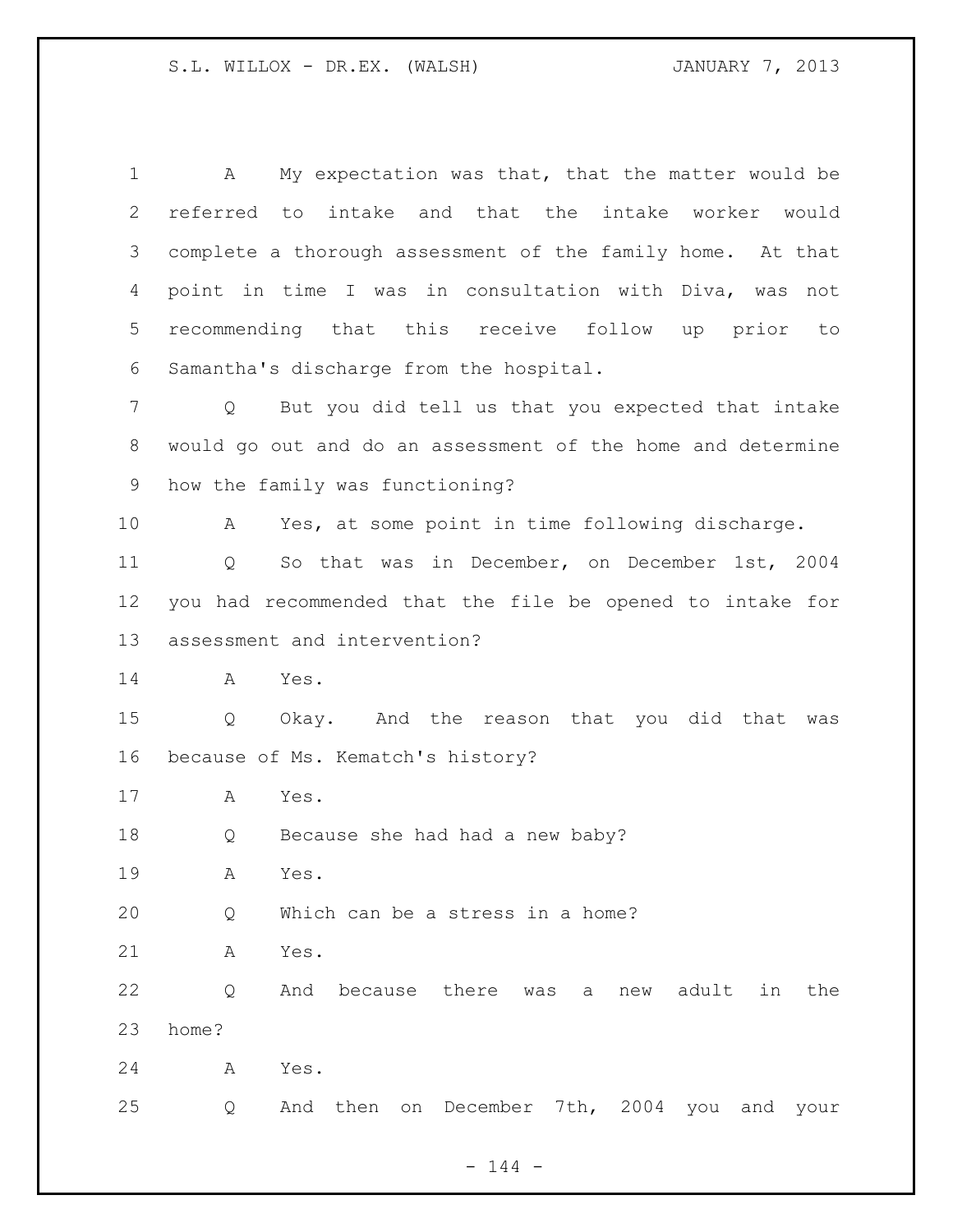supervisor changed the original recommendation and determined that the file could be closed?

A Yes.

Q What --

 THE COMMISSIONER: Is that December 7th, you said?

7 MS. WALSH: 7th, yes.

8 THE COMMISSIONER: Yeah.

BY MS. WALSH:

 Q What happened between December 1st and December 7th, to change the recommendation as to what should be done with this file?

 A Well, I guess a variety of things, one of which the file did not proceed to intake, as I had originally recommended. In fact, it was returned to me the following day on the first day of backup for me to do additional follow up, to contact Ms. Kematch, via phone, as requested 19 by my supervisor, to offer her supports.

 When that course of action did not work, I had gone back to Diva to request -- or to inquire about what other course of action she would like me to take and at that point she asked me to connect with Public Health and in doing so I, as I documented, gathered the information that I did from Ms. Wu, and as there were no protection

 $- 145 -$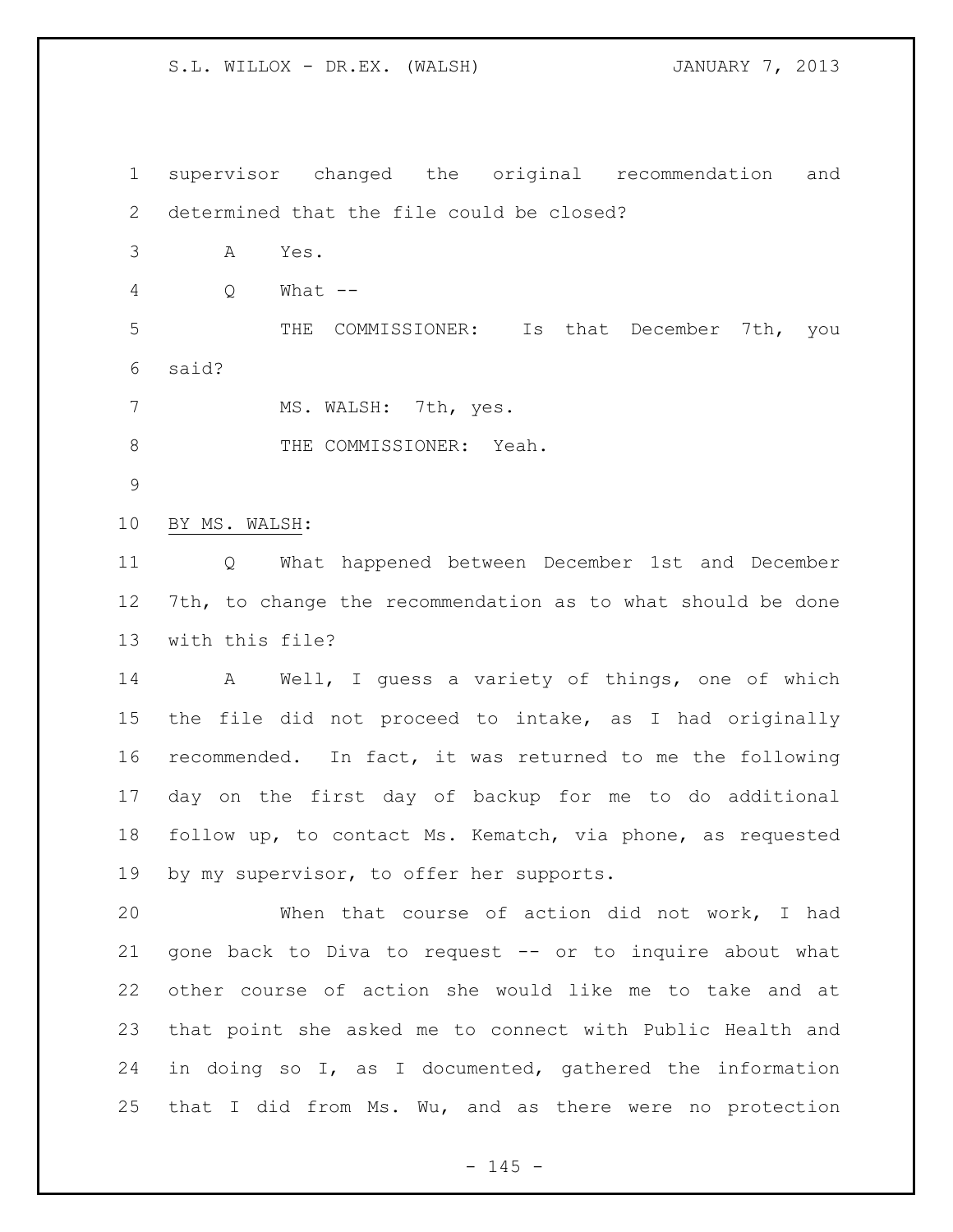concerns being reported from the source of referral or from Ms. Wu, at that point in time, as per Diva's recommendation, that if services could not be mandated whereby a child protection concern was not identified, to close the matter at CRU. Q In terms of child protection concerns, your original child protection concerns, when you recommended the file be opened to intake, were based on Ms. Kematch's history? A Yes. Q And the fact that she had a new baby? A Yes. Q And the fact that there was a new adult in the home? A Yes. Q Am I correct in understanding that, at the time then, did -- recommended that the file be closed at CRU, the agency had not seen Phoenix? A That's correct. Q The last time the agency reported seeing Phoenix was on July -- in July of 2004? A That's correct. 23 0 And not since then? A Yes. Q And at that -- at the time that you recommended

 $- 146 -$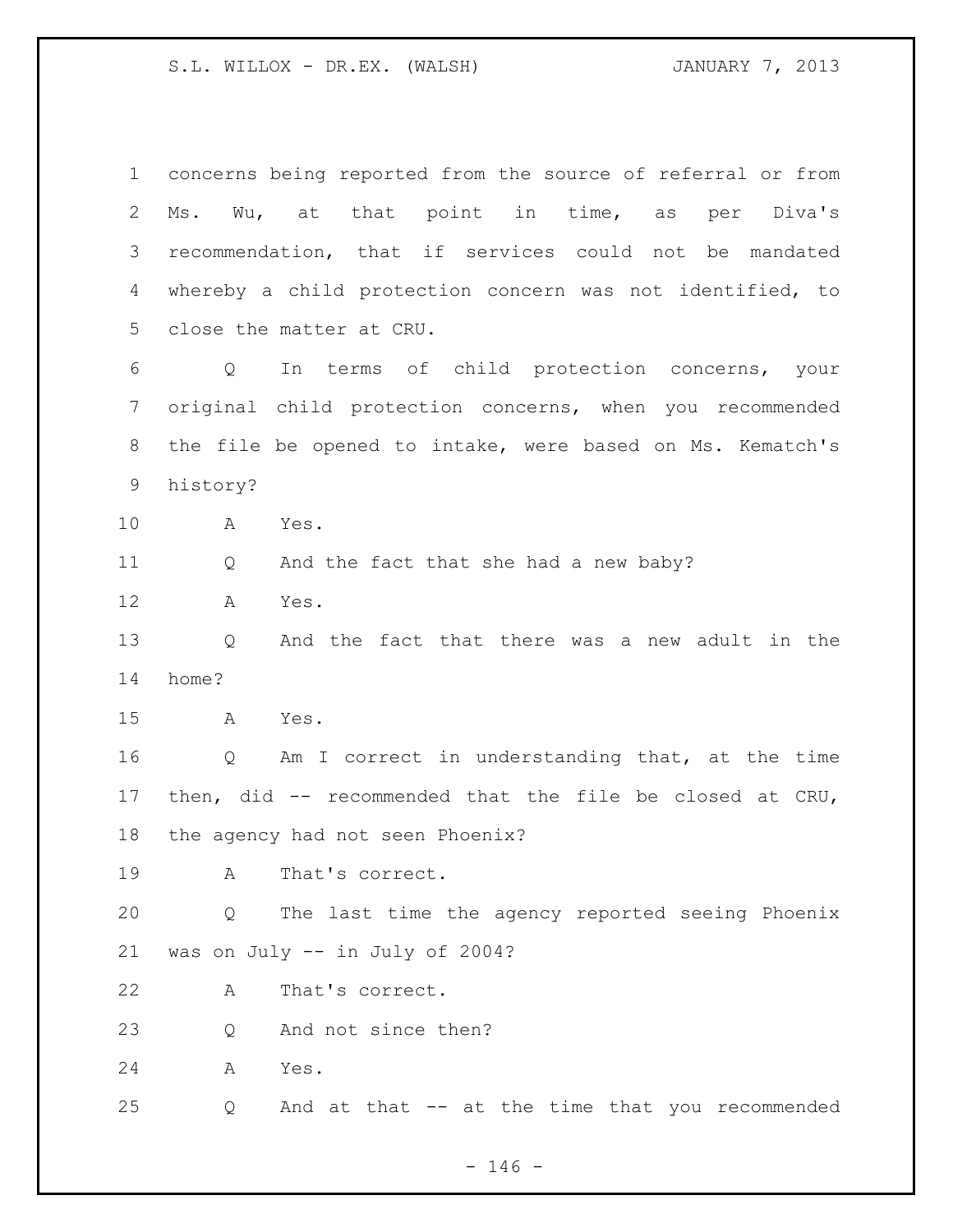the file be closed you had no information that the public health nurse, or any other collateral, had actually seen Phoenix; correct? A The only information I had was that the public health nurse had been out to the family home to see Samantha and the new baby. Q But you had no information that the public health nurse had seen Phoenix? A That's correct. Q And at the time you recommended closing the file your evidence today is that you're not -- you can't recall whether you did an investigation on CFSIS of Mr. McKay? A That's correct. Q All right. Let's turn to another topic. CRU reports. Your signature, we saw, is on both the reports that you prepared December -- dated December 1, '04 and December 7th, '04. A That's -- Q You signed each of those? A That's correct. Q Was that according to a particular standard or procedure? A I don't recall, there was a point in time where we were being asked to sign all documents or all reports prior for -- prior to submitting to our supervisor.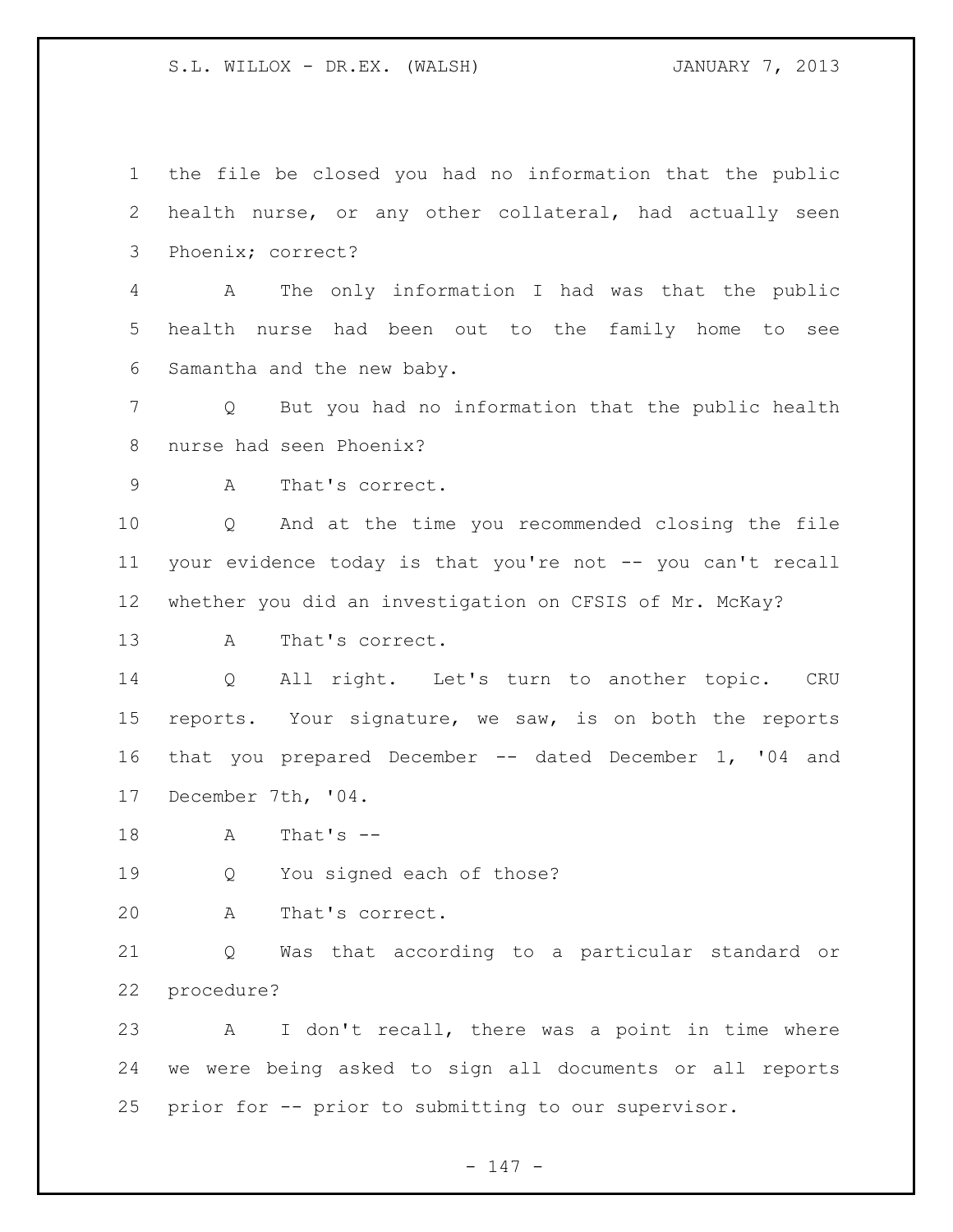1 Q Was that your practise? A It was something that was implemented at a point during my career while I was at CRU but I don't recall why that was -- why that change occurred. Q I would assume as, as any worker, that from time to time you would have discussed various work place matters with co-workers? A Yes, I did. Q Was that true both with co-workers in your own unit and in the other CRU unit? A Yes. Q Was Debbie De Gale in your unit or in the other CRU unit? 14 A She was in the other CRU unit. Q Did you ever have any discussions with Ms. De Gale about any concerns she had about her supervisor? A There were conversations that occurred in the CRU area about her concerns about her supervisor, yes. Q What do you recall? A There was discussions that were had by a number 21 of CRU staff about concerns or the potential that, that one of the CRU supervisors had been altering or changing reports. Q Are you saying it was other than Ms. De Gale who raised those concerns?

- 148 -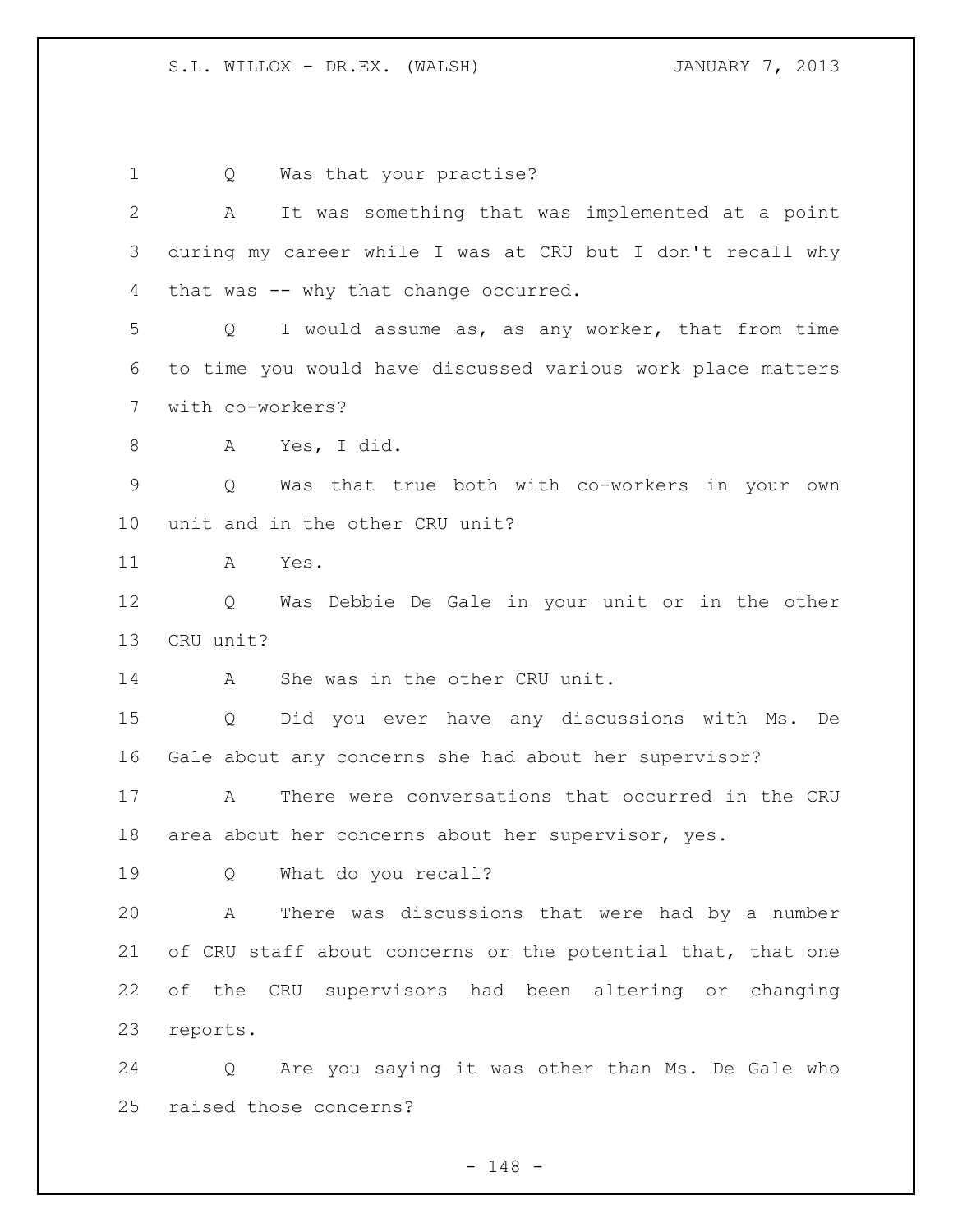A There were other staff that were involved in those conversations, how many staff identified the same concern, I'm not sure but there were a couple of other staff that I'm aware of that had talked about it and were involved in those conversations. Q Were you privy to those conversations? Were these things said directly to you? A I was present at the time of those -- at the time of -- I don't know how many times but at the time some of those conversations occurred, yes. Q The conversations, how often did they occur? A I don't -- Q I'm talking in 2004 or 2005. 14 A I don't recall how many times. I know that they did occur, though, on more than one occasion. 16 0 And the substance of the conversation? A Some staff were feeling and had experienced that portions or a part of their document, their CRU document, had been changed or altered. Q Did they know by whom? A They had assumed their supervisor but I don't know -- it wasn't myself who had experienced that so I'm not sure -- I can't say with any certainty, I don't want to speak for those people as to who they felt changed their reports.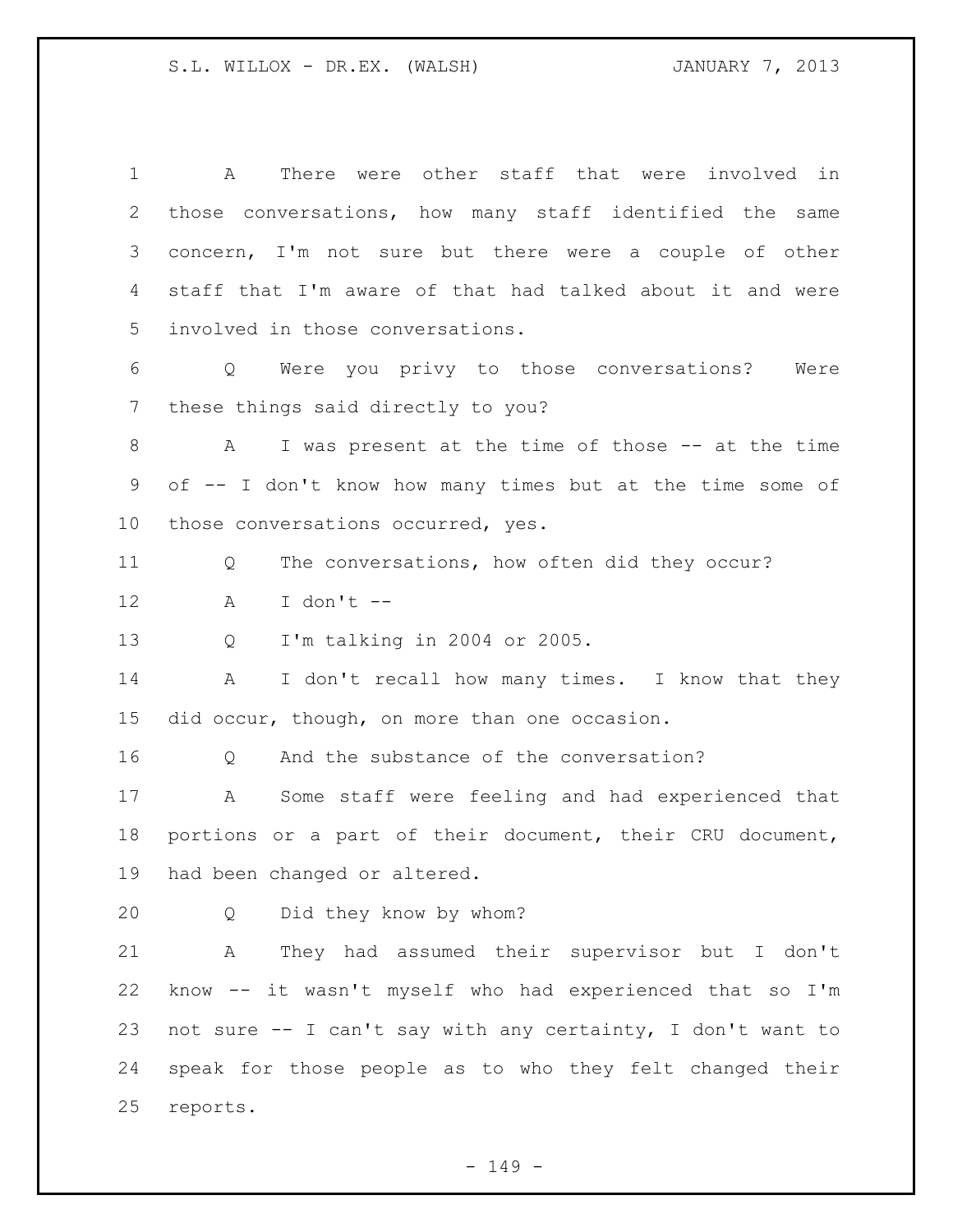Q And did you understand that to be a discussion about the supervisor of the other unit? A Yes. Q Did you have any specific information about the nature of the changes they were talking about? A Sorry, what do you mean, the nature of which changes? 8 Q Or nature of concerns, changes to reports. A I'm still not clear on what you mean. Q The conversations that you were present during. A Yes. Q The substance of those conversations was what? A Concerns that their reports had been altered. Q Okay. And do you have any more specific information about how those reports had been altered? A No. Some staff were feeling that possibly their supervisor had changed or altered their reports. I don't have any further details about that. Q Do you remember how you found out about Phoenix's death? A Not specifically, no. Q Her death came to light in March of 2006 which was about a year and a half after you worked with the family. When you heard about the death, did you recall having been involved with the family?

 $- 150 -$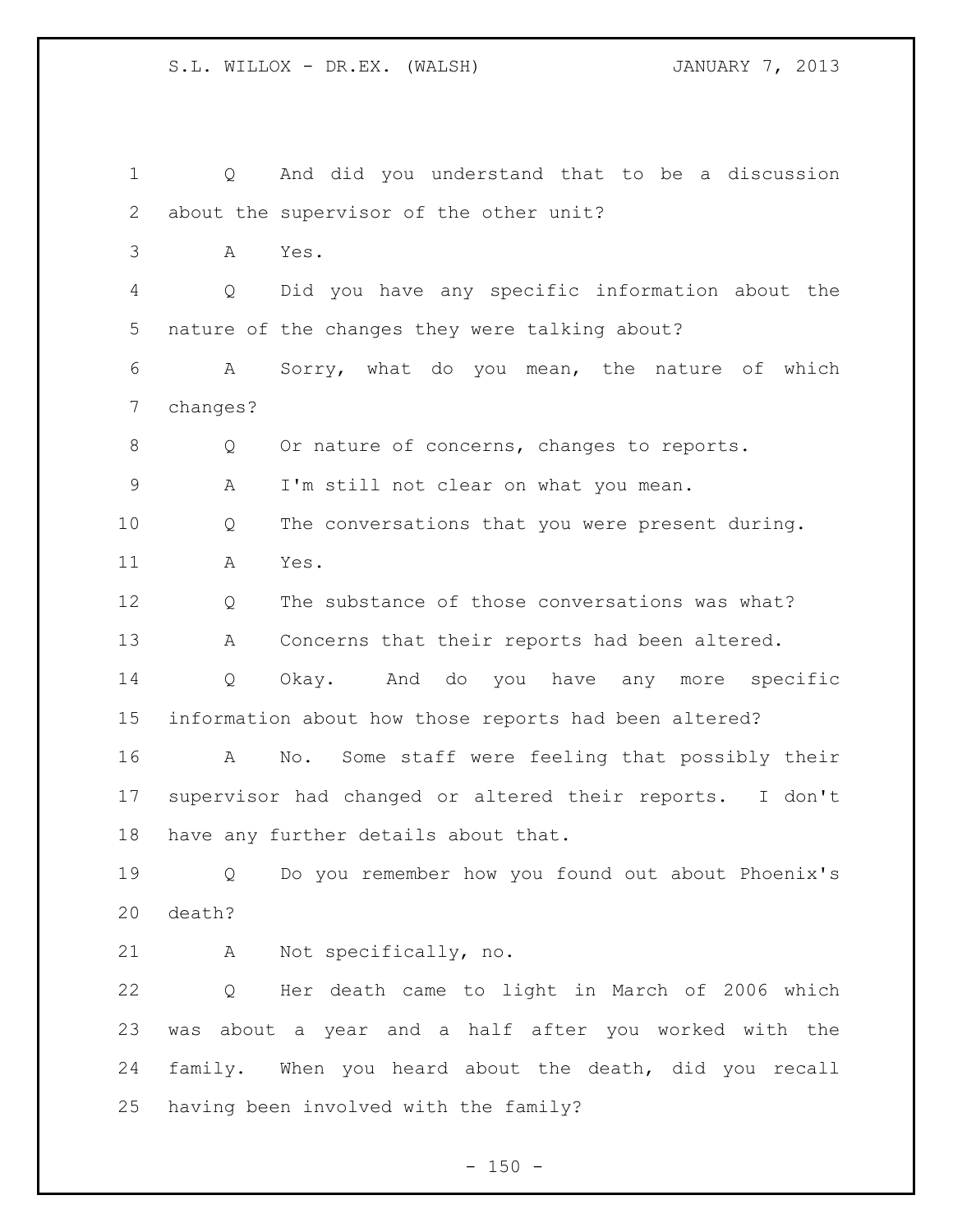1 A Not initially, I don't believe. Q Was Phoenix's file, her family's file, one that stood out as unique in any way to you? A At the present time the first I can recall hearing and knowing about Phoenix's passing was when I became informed that I would be involved in the Section 4 Andy Koster's review. And at that time I was advised that I had been involved and would be involved in the Section 4 review. Q You didn't independently recall that you had been involved -- A No. Q -- when you heard about the death in the media? A No, I did not. Q Did anyone from your employer sit down with you and discuss your involvement with this family? A Not prior to being informed that I would be informed -- involved in a Section 4 report. Q All right. Then once you were informed that you would be involved with the Section 4 report, did you have any discussions with anyone at your employer about your involvement with the family? A No, not specifically. I had received a few e-mails from, I believe it was Jan Christianson-Wood, asking me some questions in an attempt to prepare for the

 $- 151 -$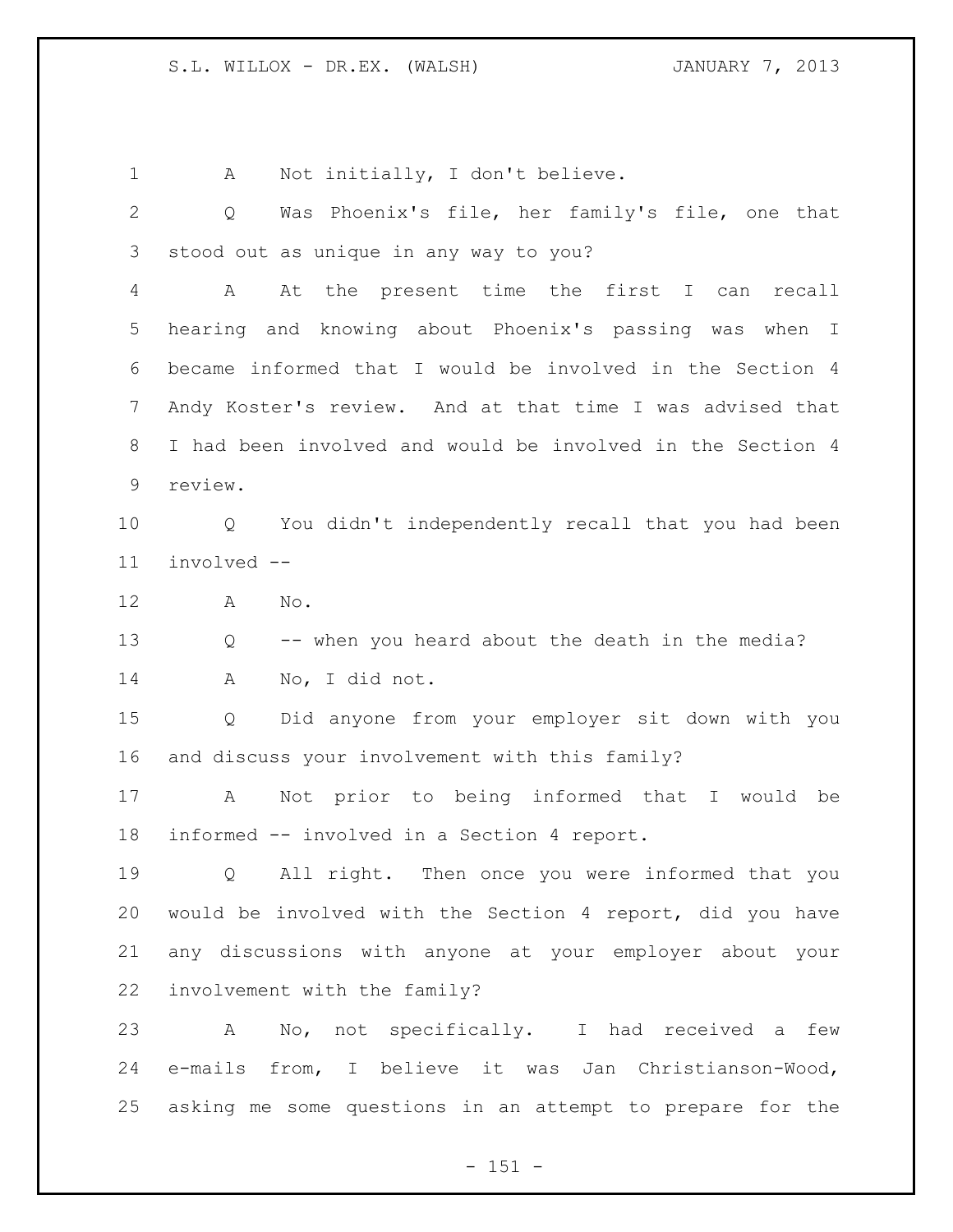Section 4 report and my interview with Mr. Koster but I wasn't addressed or spoken to, specifically, in any way about Phoenix's passing or my involvement in the case.

 Q Do you think it would have been helpful for you to have had that discussion with someone from your employer?

- A Most definitely.
- 
- Q Why is that?

 A It would have been a learning process. It would have also been nice to know that this was a family that I had worked with and that I had had some form of involvement and what my involvement would have been so that I could have learnt from it and also maybe changed or altered some of the things I did, or the way I did, or reviewed the involvement that I had.

 Q Do you recall who told you that you were going to be interviewed by Mr. Koster?

A I don't recall specifically, no.

Q Now, you were interviewed by him?

A Yes, I was.

 Q And what did you understand was the reason for the interview?

 A He was completing a Section 4 investigation into Phoenix's passing and that every worker who had been involved with the family was being interviewed regarding

 $- 152 -$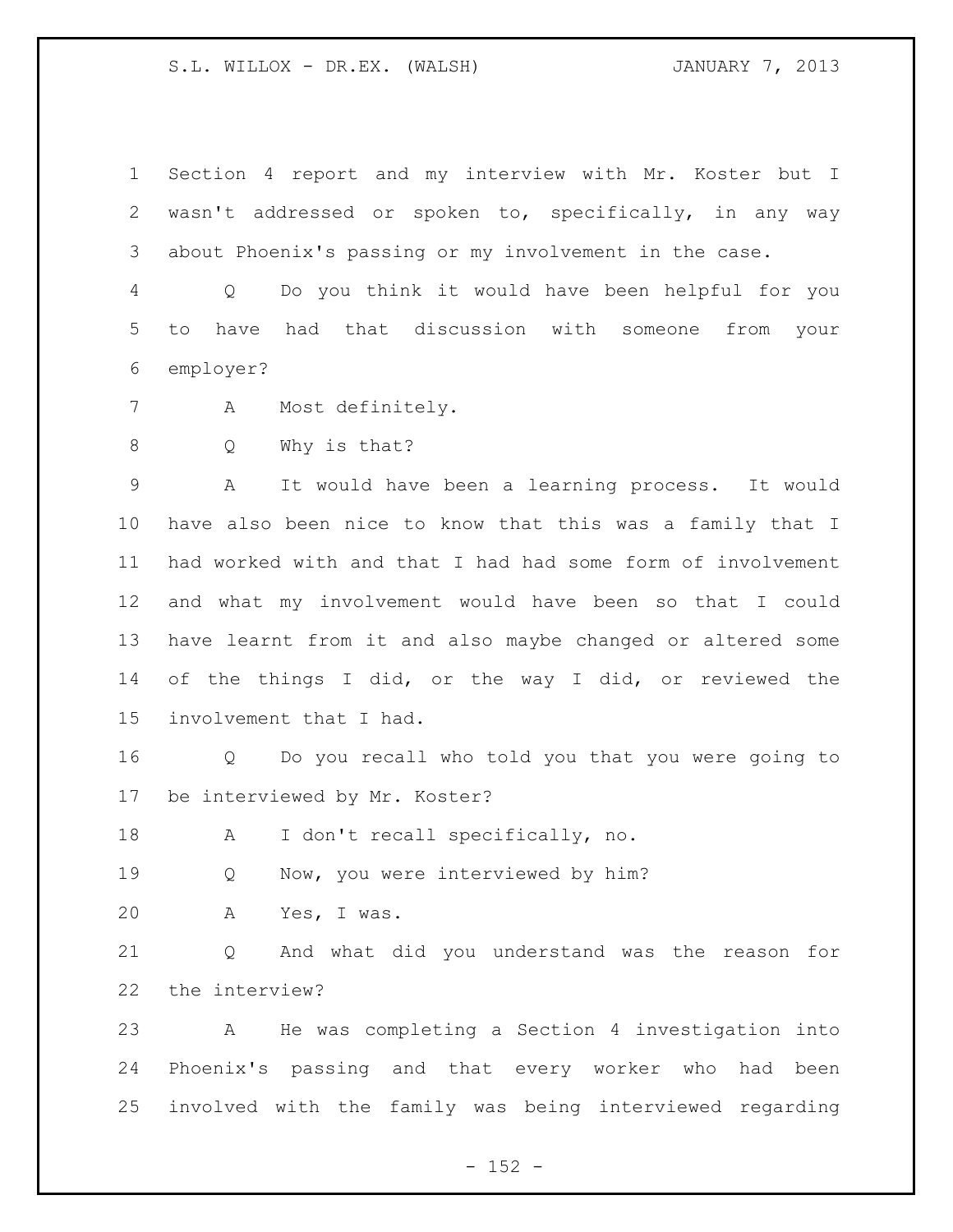their involvement. Q His notes are CD1794, starting at page 36876. Now, what, if anything, did you do to prepare for this interview? THE COMMISSIONER: What document are you going to now? MS. WALSH: 1794, page 36876. It's a new document. You should have it there, Mr. Commissioner. 9 THE COMMISSIONER: Three, eight? MS. WALSH: 36876. At the top it says: "Shelley Wiebe". And the very top sentence says: "Best practise to look at all the recording of past history." There should just be two -- 14 THE COMMISSIONER: Yes, I have it. MS. WALSH: You do. Oh, good. BY MS. WALSH: 18 Q So, sorry, I was asking you what, what, if anything, you did to prepare for the interview with Mr. Koster. A I had been given a copy of the CR, CRU report that we have reviewed today, asked to review it, to comment on it. I was also sent a series of e-mails by Jan Christian-Wood, asking me some additional clarifying information, following her review of my report and her

 $- 153 -$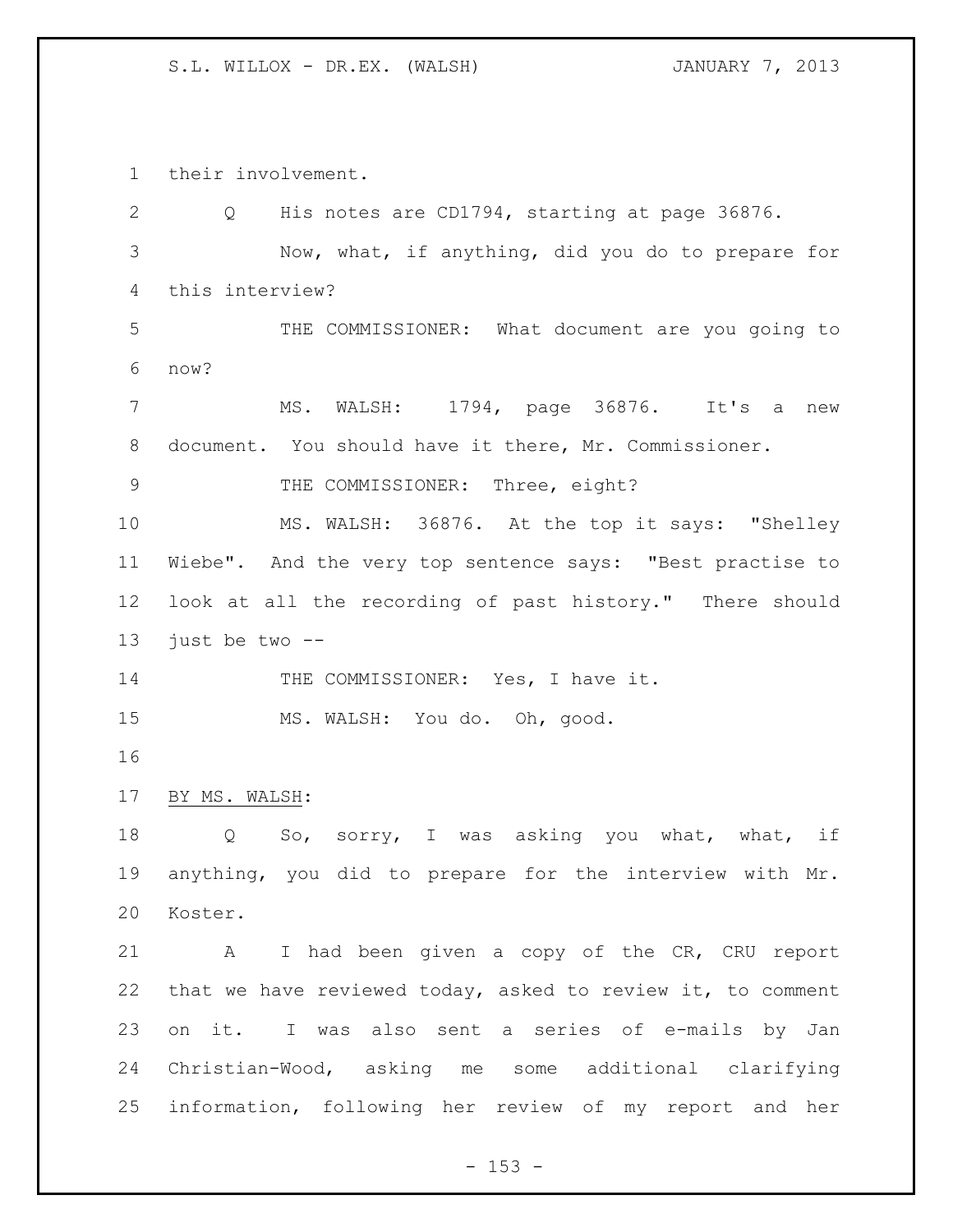conversations with Ms. Faria or e-mail conversations with Ms. Faria. Q Did you talk with Ms. Faria before you were interviewed by Mr. Koster? A I don't recall. Q All right. Do you recall who gave you your CRU report to look at? 8 A I don't remember. Q Okay. Do you recall the date that you were interviewed by Mr. Koster? A I do not. Q So if we look at page 36876, these are Mr. Koster's notes of his interview with you. It says: "Shelley Wiebe Worked at agency since 1999 doing family services for 3 years then CRU. Training completed competency based. Talked to Shelley use of standards. Presently 6 - 8 with turnaround for 48 hours, she has them for up to a month. As we became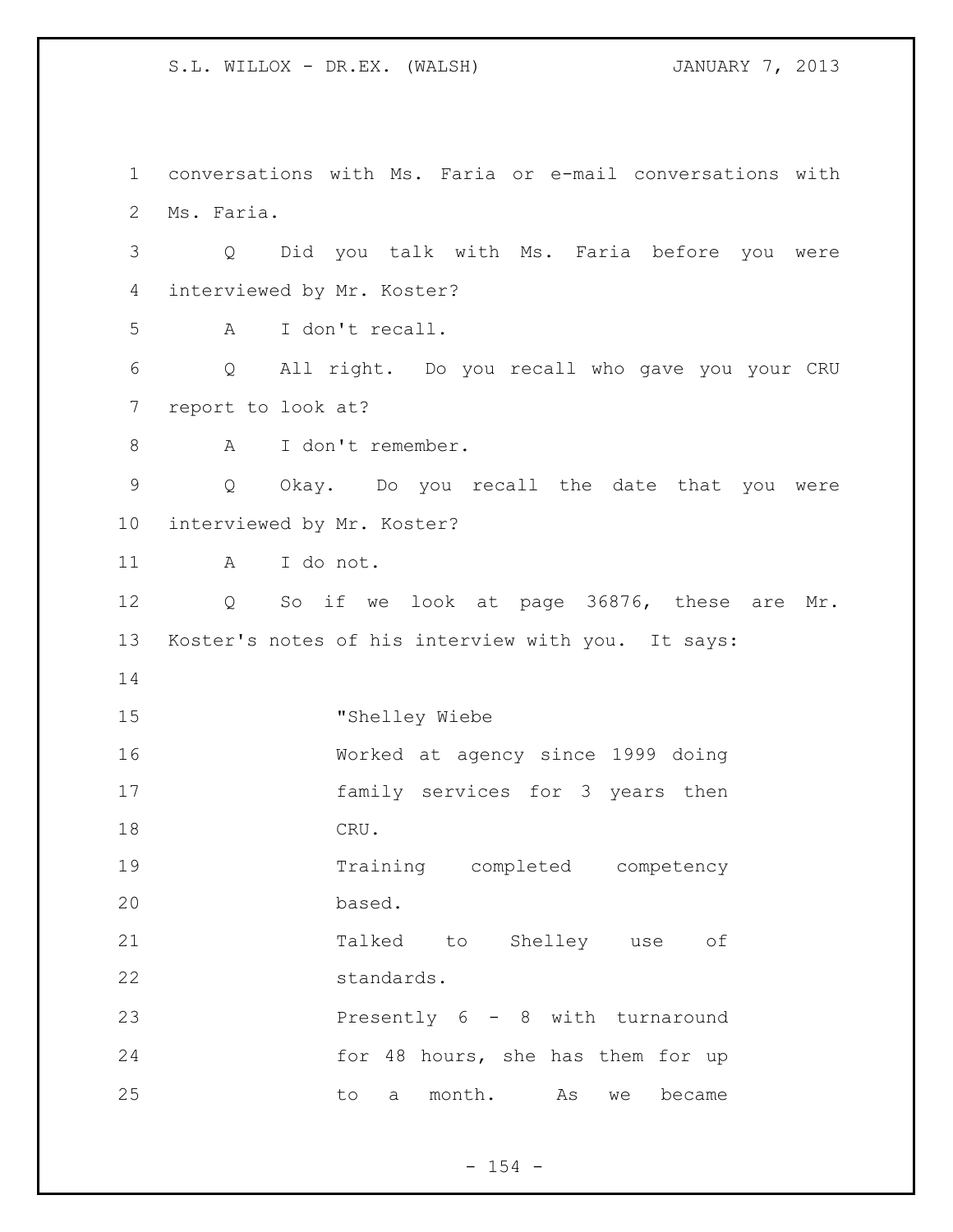| 1            | government employees and JIROU     |
|--------------|------------------------------------|
| $\mathbf{2}$ | they now respond to crisis but now |
| 3            | file requests, histories, requests |
| 4            | from other provinces, people       |
| 5            | writing in with custody and access |
| 6            | simply because they re the         |
| 7            | first contact. Because every body  |
| 8            | is backed up, CRU ends up with     |
| 9            | them  While Family Services        |
| 10           | tried to transfer to the           |
| 11           | Authorities everyone got backed    |
| 12           | up. As a result now CRU is         |
| 13           | 'muddied'. Historically CRU has    |
| 14           | been doing abuse cases<br>for      |
| 15           | determining validity even though   |
| 16           | CRU feels that there is already    |
| 17           | enough information to warrant      |
| 18           | transfer to them. The issue is     |
| 19           | that abuse is tied up. Shelley     |
| 20           | gave, Johny is beaten up by his    |
| 21           | parents and he has been beaten in  |
| 22           | the past  CRU would still          |
| 23           | have to keep the case as in this   |
| 24           | case and do the initial work of    |
| 25           | interviewing the child.            |

- 155 -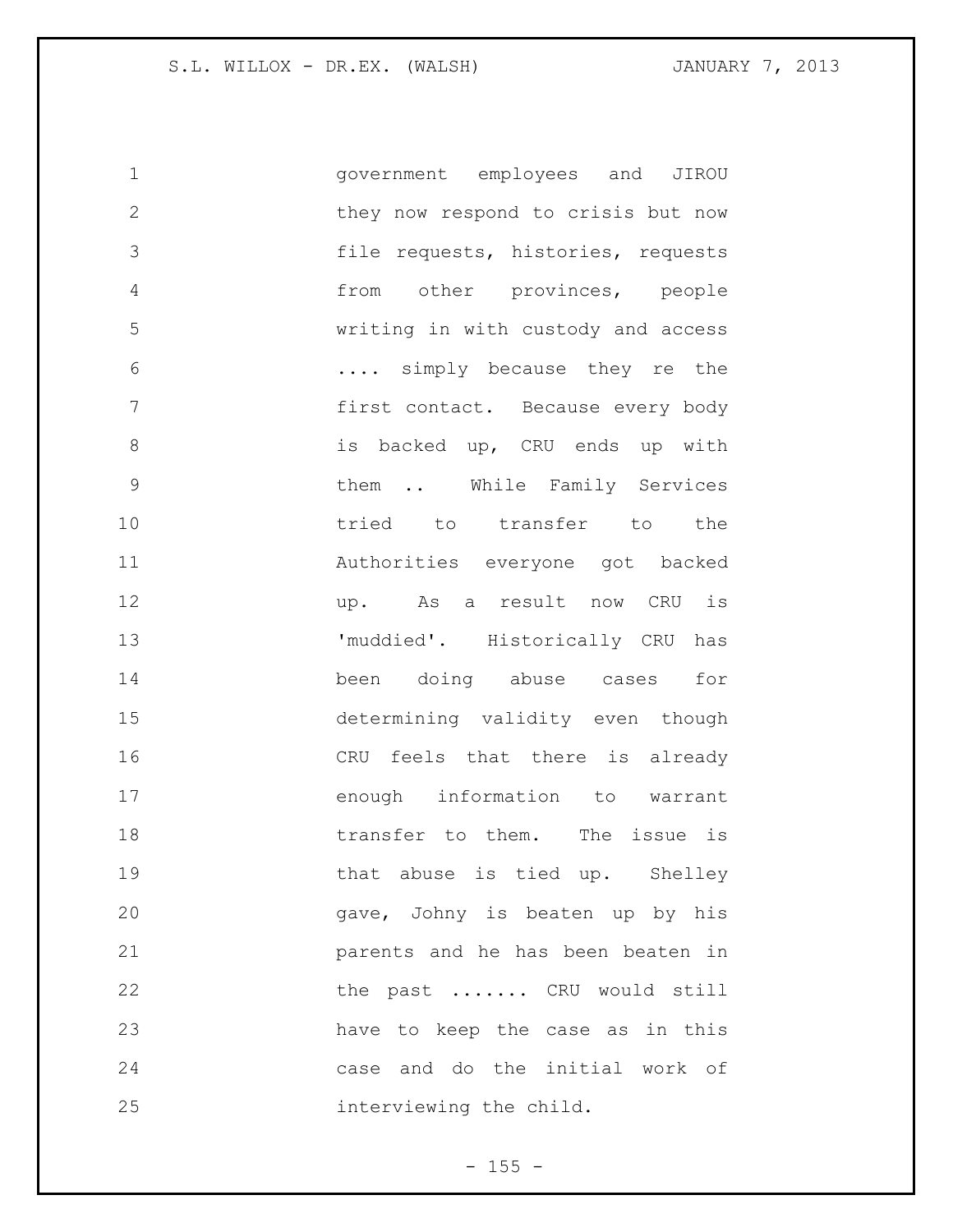Another example where a child is alleging that she is being choked and still CRU ends up doing the initial work. CRU struggles now and in the future, it will have to do abuse investigations and is 8 anderstaffed. The two abuse intake units will become auxiliary workers to ongoing family service cases." So let's just stop there. Now, does, does what Mr. Koster reported, does that match with what you recall saying to him? A Yes, it does. Q Did he ever send you a copy of these notes after your interview? A No, he did not. Q So when was the first time you reviewed these notes? A In preparation for this inquiry. Q What is it then that you were saying to Mr. Koster? A Similar to what I kind of mentioned before,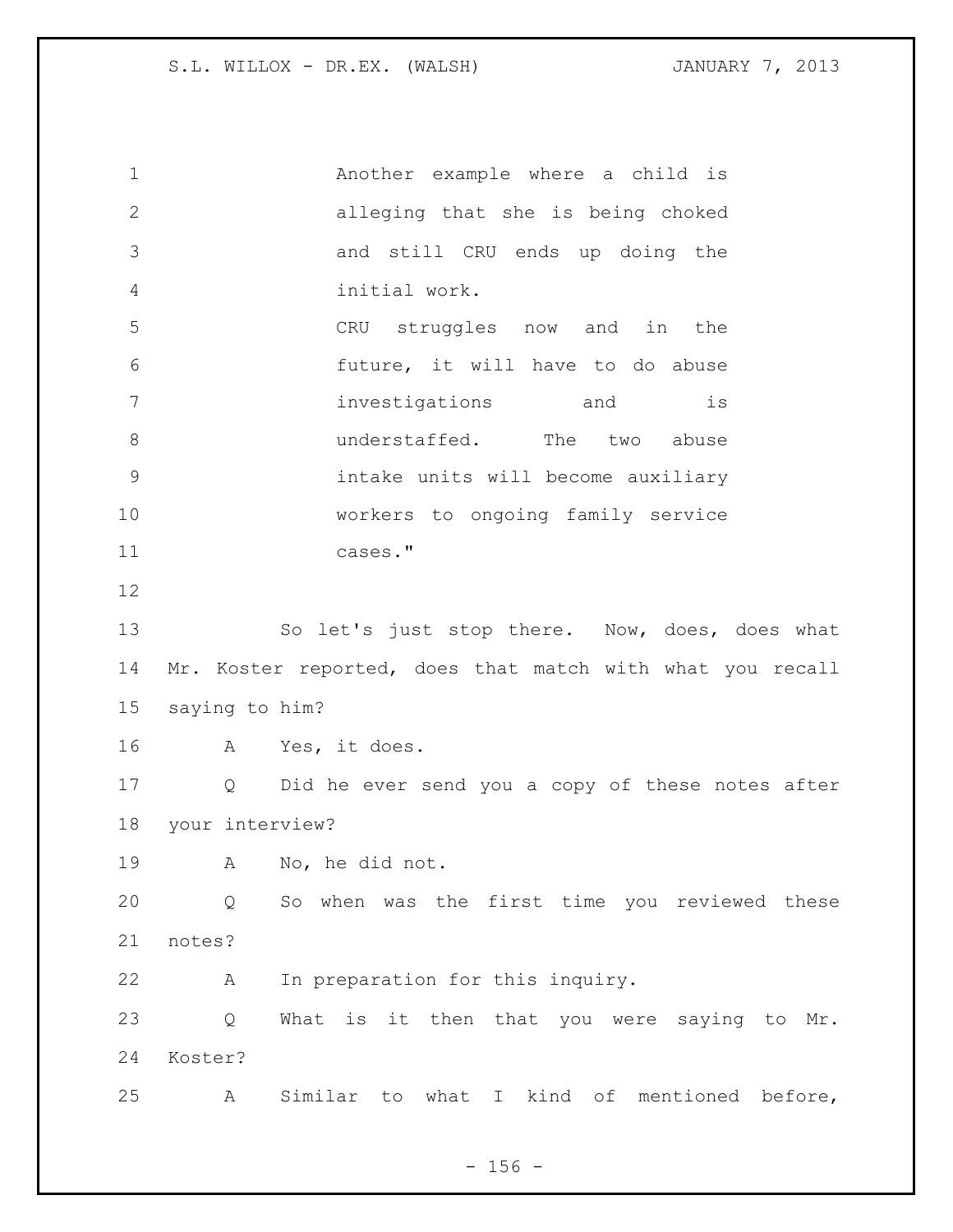during the process at that time the agency was going through AJI or nearing AJI. Family service units weren't taking new cases, cases that CRU were referring onto intake, intake was becoming backlogged, overwhelmed, holding cases longer than would normally be expected by a general intake unit and as a result a lot of the overflow and additional responsibilities that were coming were being asked to be held and dealt with at the CRU level. So instead of CRU being an emergency response system where we were responding in a 24 to 48 hour time period, we are being asked to take on extra workload, hold cases longer, do further follow up that normally does not occur in our unit, such as interviewing children where there have been allegations of abuse made.

Q What time period were you referring to?

 A Do you mean for the length of time we were holding cases at CRU?

 Q No, what timeframe was all this going on, this information that you gave Mr. Koster?

 A I am unclear as to the specific timeframe. AJI and the devolution was a lengthy period that took time to roll out. I don't remember specifically and when things started to back up but it was a length of time and a period of time at CRU where we were overworked and were experiencing staff shortages and were expected to do

 $- 157 -$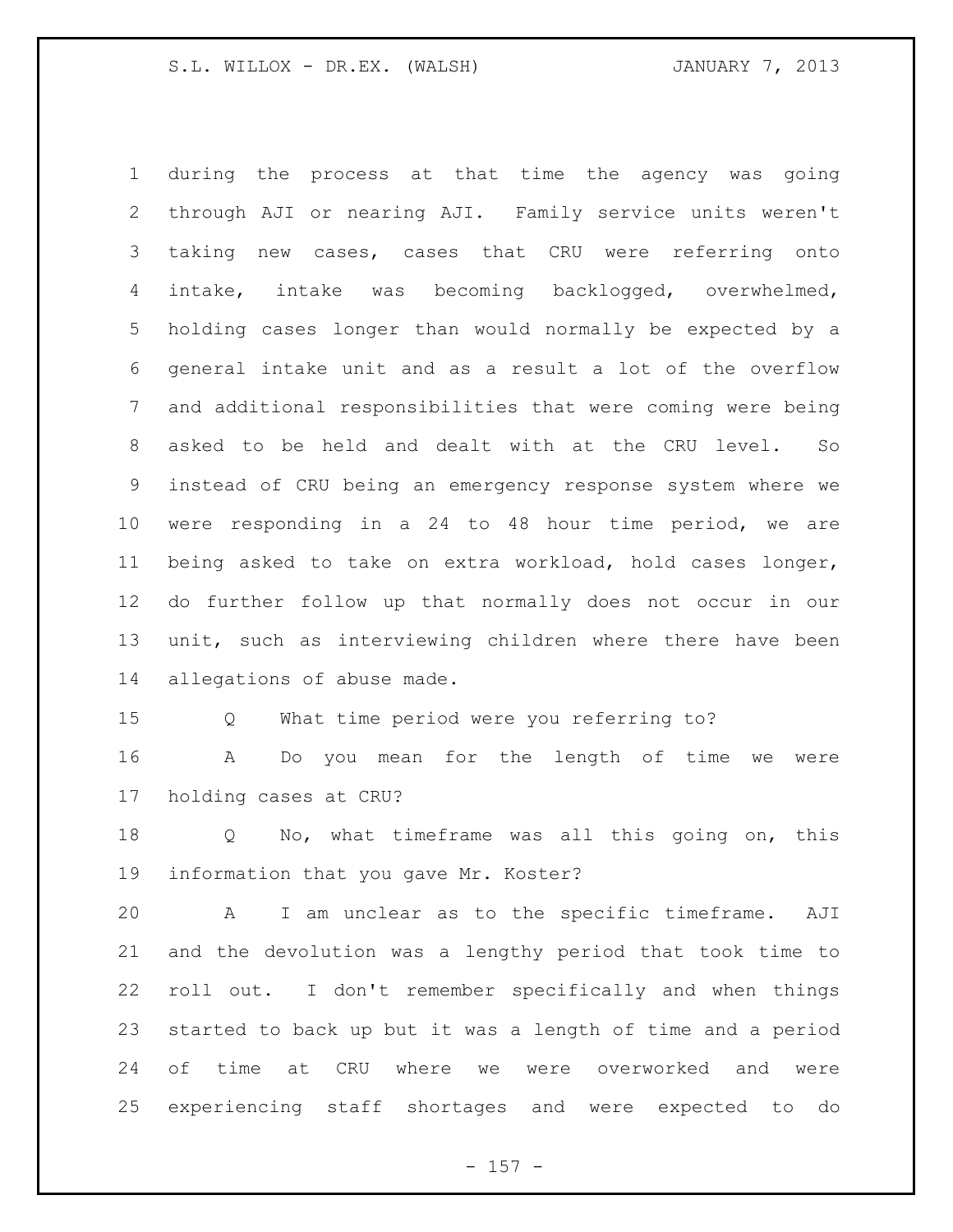additional duties beyond the normal role of a CRU worker. Q Was that in 2004? A I believe it was, yes. Q 2005? A I believe so but I don't remember when, I don't remember when the process of AJI was completed. I know ANCR went live in February of 2007 so I'm not sure how long a process of AJI continued and eventually we became JIRU which is a -- from Winnipeg. Q Joint Intake Response Unit. A Yes. So I can't say, with certainty, how long that continued. Q Then carrying on with what Mr. Koster recording from your interview. "Shelly had file December 1, 2004 17 that day in CRU. Women's hospital had no concerns and worker decided that in spite of that due to her troubled past history that it should be opened to CRU and then passed on to Intake. For reasons 23 that she was not sure of, it was given back to CRU and to make contact with [public health nurse]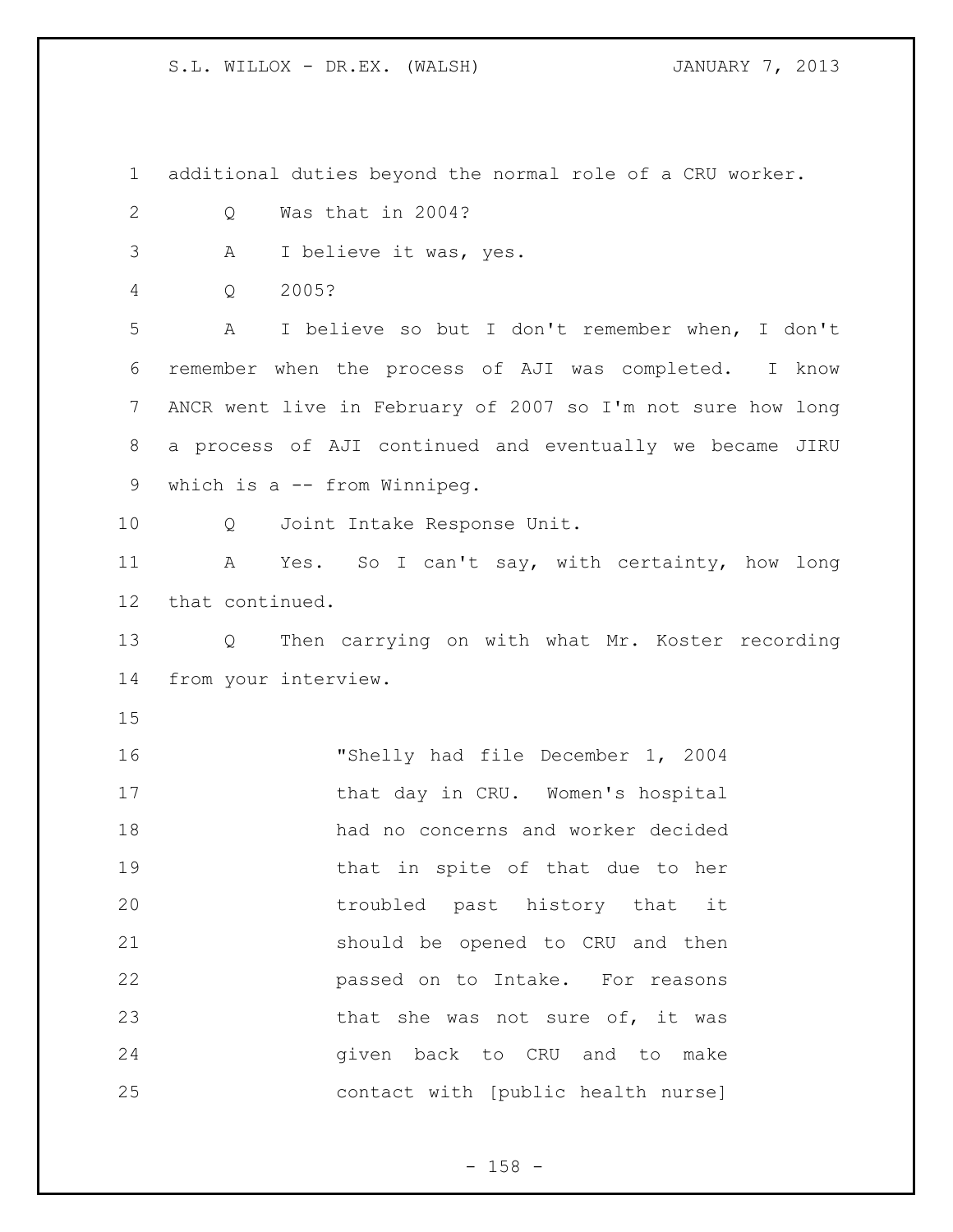as follow up by Diva. Shelley had hoped that a full assessment on the family and all the people in it would be done at the intake level. The workers, I never told why a case is returned." 8 Now, does that match what you told Mr. Koster? A I believe so, yes. Q What were you saying there? A Similar to what we've talked about today, that after I reviewed Ms. Kematch's history, contained in CFSIS, 13 that I felt, based on her prior involvement, that -- and the family unit, given that there's a new partner, a very new child in the home, that further follow up with everyone, to determine functioning and safety of the children in that home should be assessed at the intake level. I had hoped that a full assessment would be done and completed at the intake level, why it was not sent on to intake, as I -- you know, Diva and I had first consulted and recommended that it go to intake, why it never went and it was returned to me the following day, I don't know, I was never told.

Q And then he goes on to say: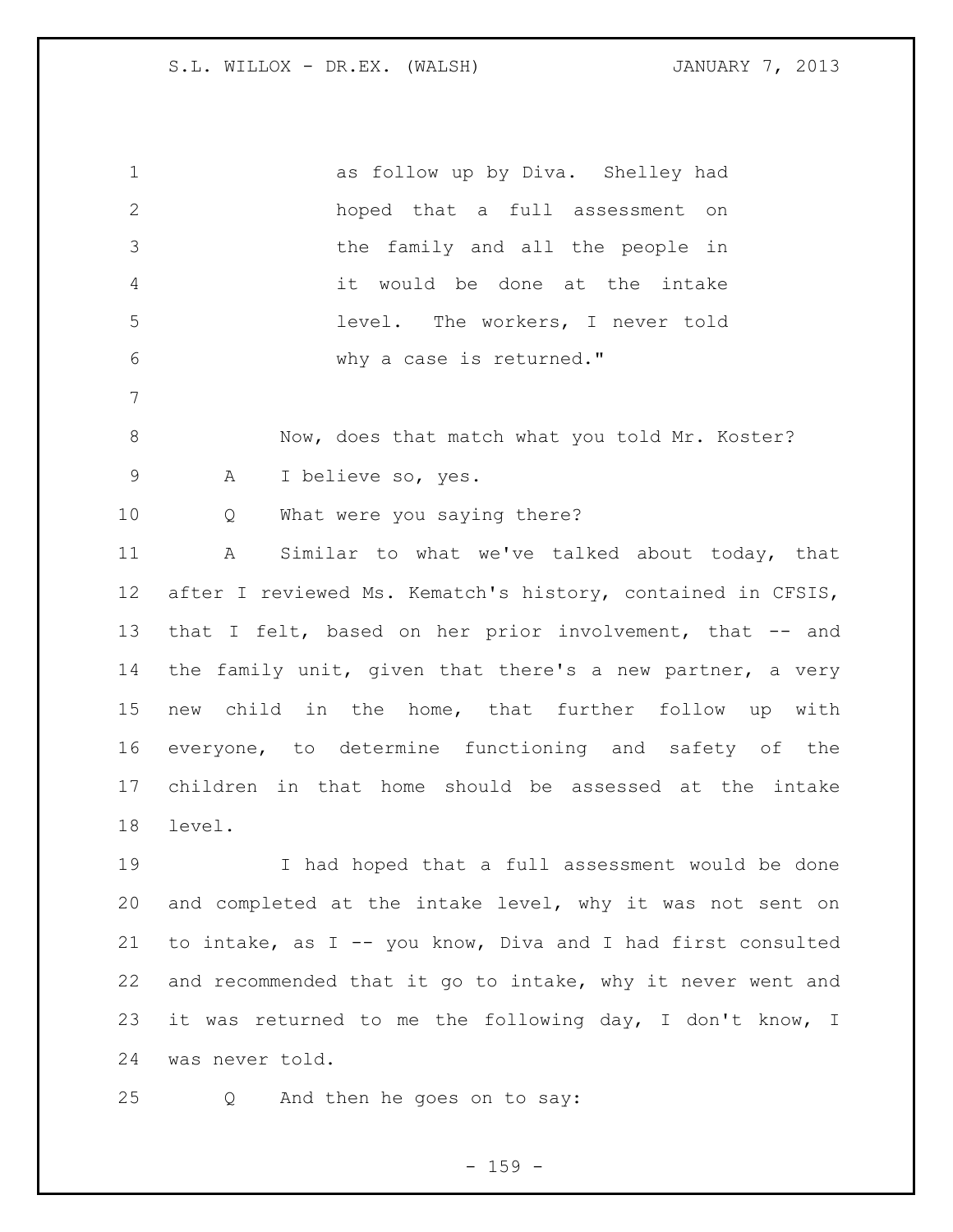"The intake module is better now since you can access actual recording on the computer and it asks for specific information. Back then CFSIS was more general and not specific enough unless you could specifically identify the person you were looking for. Now if you put Wesley McKay in it would automatically ask for other information. If you did not know specific birthday then this would be difficult. January 1, 1950 is 14 the one used when they do not know 15 the actual meeting." Is that information you gave to Mr. Koster or is that not an accurate recording of what you said? A I don't recall specifically, I'm assuming it's most likely what I said. Um-hum. Q What did you mean when -- what were you saying to him? A Well, back then CFSIS, before the intake module, we only had CFSIS and CFSIS does not have as great of a potential or the positive strengths that the intake module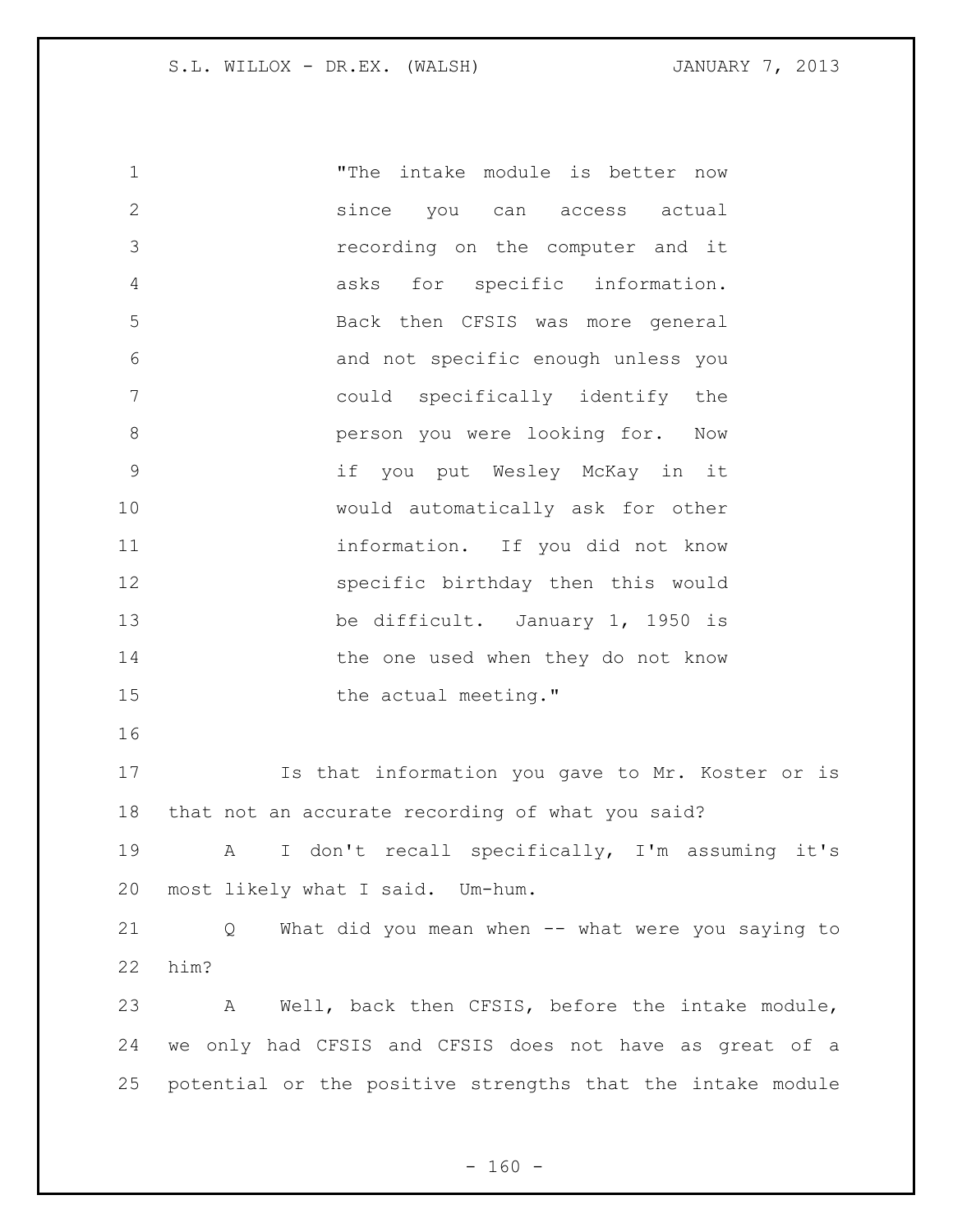allows us to access information. And to correlate families, for example, if Mr. McKay was attached to a former partner, you would have had to go back and pull say, for example, a physical file on the former partner, whereas now, in the intake module, Mr. McKay would be automatically linked and we would see -- for example, if we were to search Mr. McKay's name and date of birth in the intake module, every other physical file or intake module case that he's been attached to as a former partner or current partner would be -- would come up and we would see the names of all those other former partners. Q But as we saw from the admission of facts from the department, you could also have put Mr. McKay's name in in a number of -- with a number of spellings -- A Yes. Q -- and a variety of birth dates in 2004 -- A Yes. Q -- and come up with either an 85 percent or an 81 percent match of the correct person? A Yes. Q And then you could have clicked on that person to see who else he was involved with? A Yes. But -- Q And then you would have seen the information that I read to you was in his CFSIS file?

- 161 -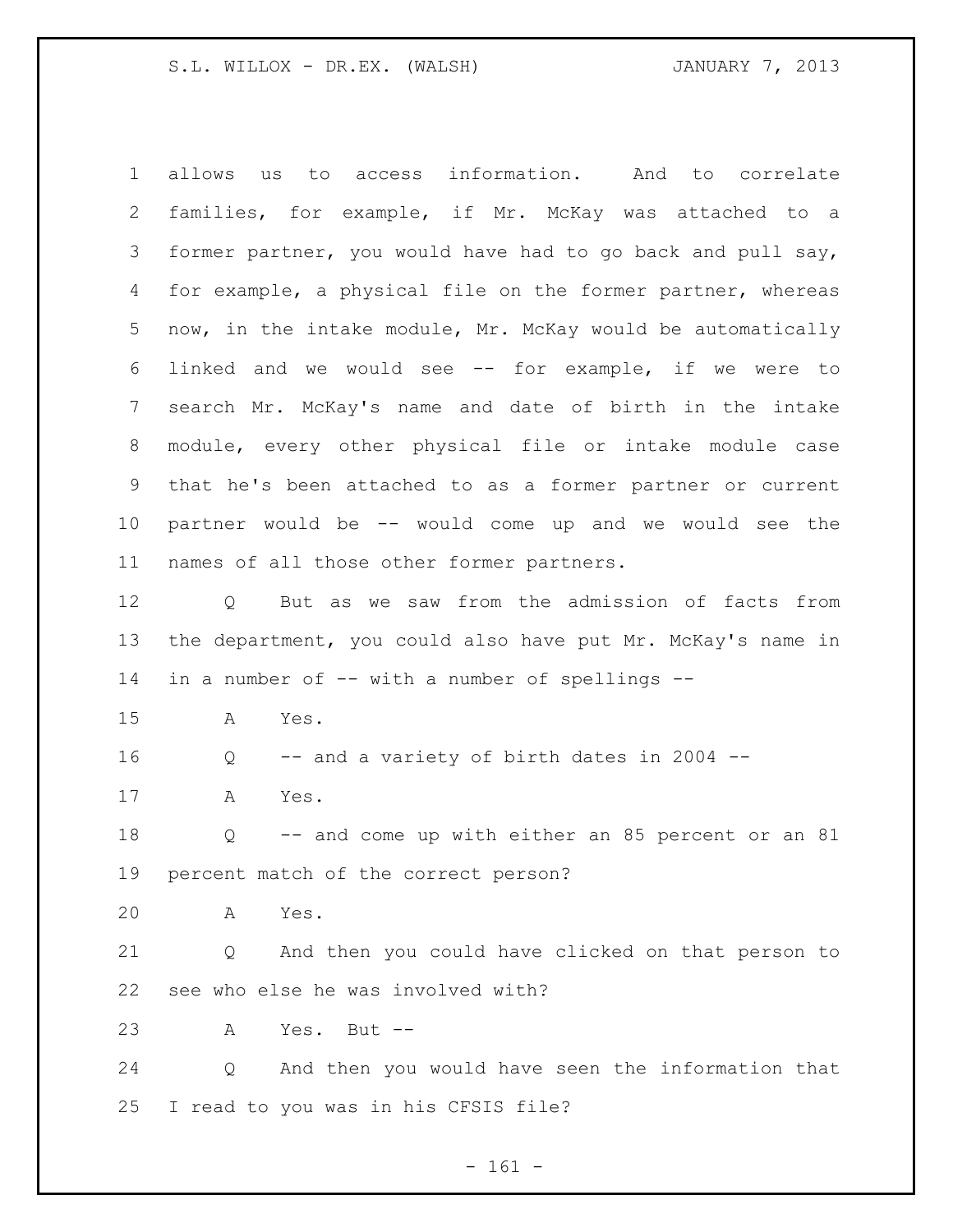| $\mathbf 1$    | А              | If he had been attached to those former partners   |
|----------------|----------------|----------------------------------------------------|
| $\mathbf{2}$   | in CFSIS, yes. |                                                    |
| 3              | Q              | Which is what the admission of facts says?         |
| 4              | A              | Then yes.                                          |
| 5              | Q              | Okay. Then Mr. Koster goes on to say:              |
| 6              |                |                                                    |
| $7\phantom{.}$ |                | "Shelly confirmed that she was                     |
| 8              |                | unable to get information from                     |
| 9              |                | {public health nurse] due<br>to                    |
| 10             |                | Fippa. Still some difficulty and                   |
| 11             |                | Employment and Income Assistance                   |
| 12             |                | will<br>still<br>not give out                      |
| 13             |                | information if there is not a                      |
| 14             |                | specific allegation and disclose                   |
| 15             |                | information prior to getting the                   |
| 16             |                | requested information. This in                     |
| 17             |                | itself breaches confidentiality.                   |
| 18             |                | one had identified specific<br>No                  |
| 19             |                | concerns (other professionals) and                 |
| 20             |                | therefore would not be accepted in                 |
| 21             |                | intake.                                            |
| 22             |                | What about public health records."                 |
| 23             |                |                                                    |
| 24             |                | Now, those three paragraphs, do those match what   |
| 25             |                | you said to Mr. Koster? Can you go back to page 38 |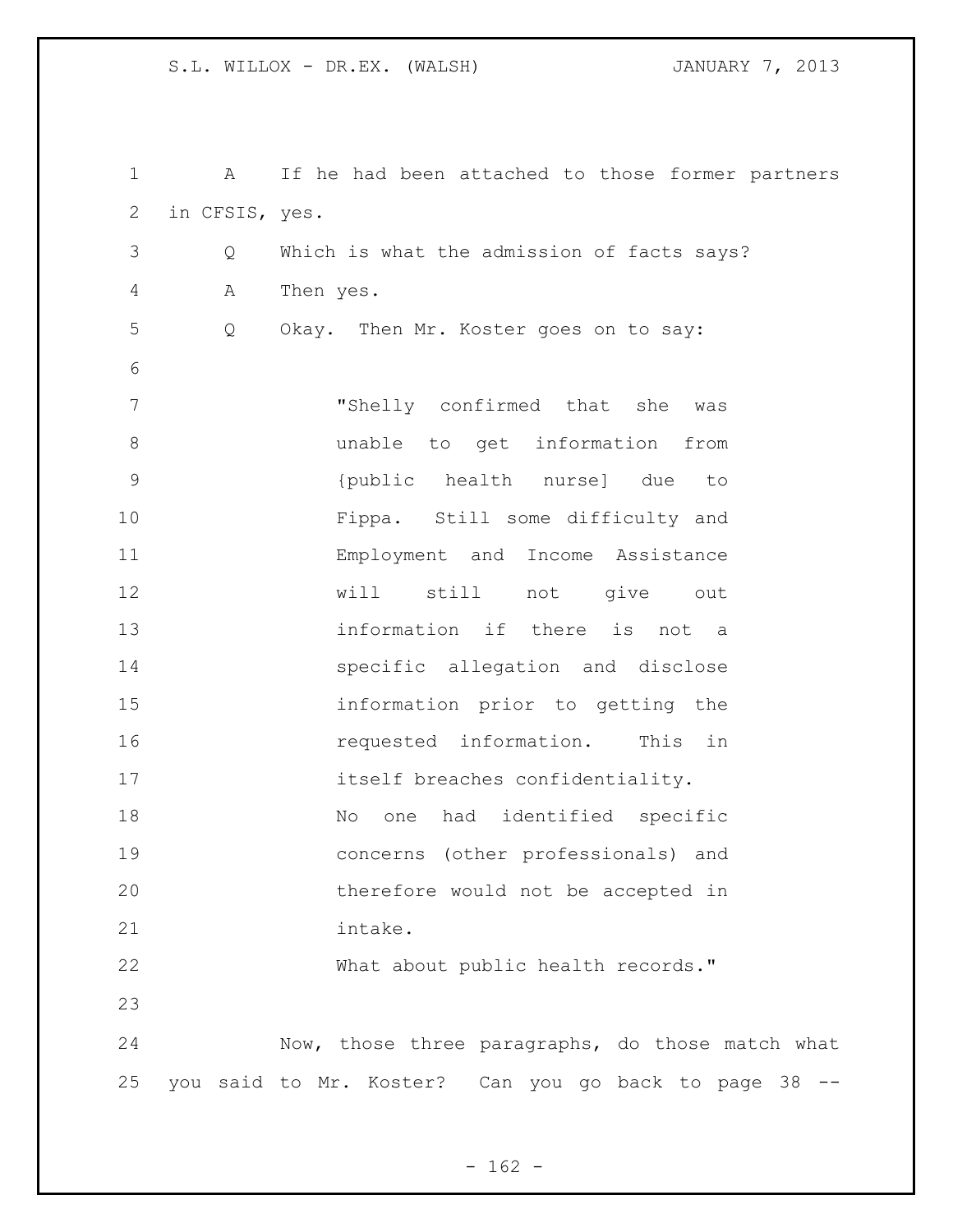36877, please? Thank you.

A Yes, I'm --

Q Let's start with the first paragraph.

 A Yes. Although the last sentence there, where it says this in its, in itself, breaches confidentiality. I'm not sure what he's referring to, whether he's referring to Child and Family Services breaching confidentiality or whether he's referring to the public health nurse breaching confidentiality for sharing information.

10 But for the most part, yes, that would be -- I am assuming that I said that to him.

 Q That you had -- you were unable to get information from the public health nurse?

 A I guess -- I'm not sure if that was his interpretation of what I was saying or in what context saying I was unable to get information, so I'm not sure how -- like in what context he documented it like that. The information that I got from public health was limited in that she wasn't willing to share with me the details of Samantha's case.

 Q Then the paragraph that reads: "No one had identified specific concerns" is that something you said to Mr. Koster?

A Most likely, yes.

Q And what do you mean and therefore would not be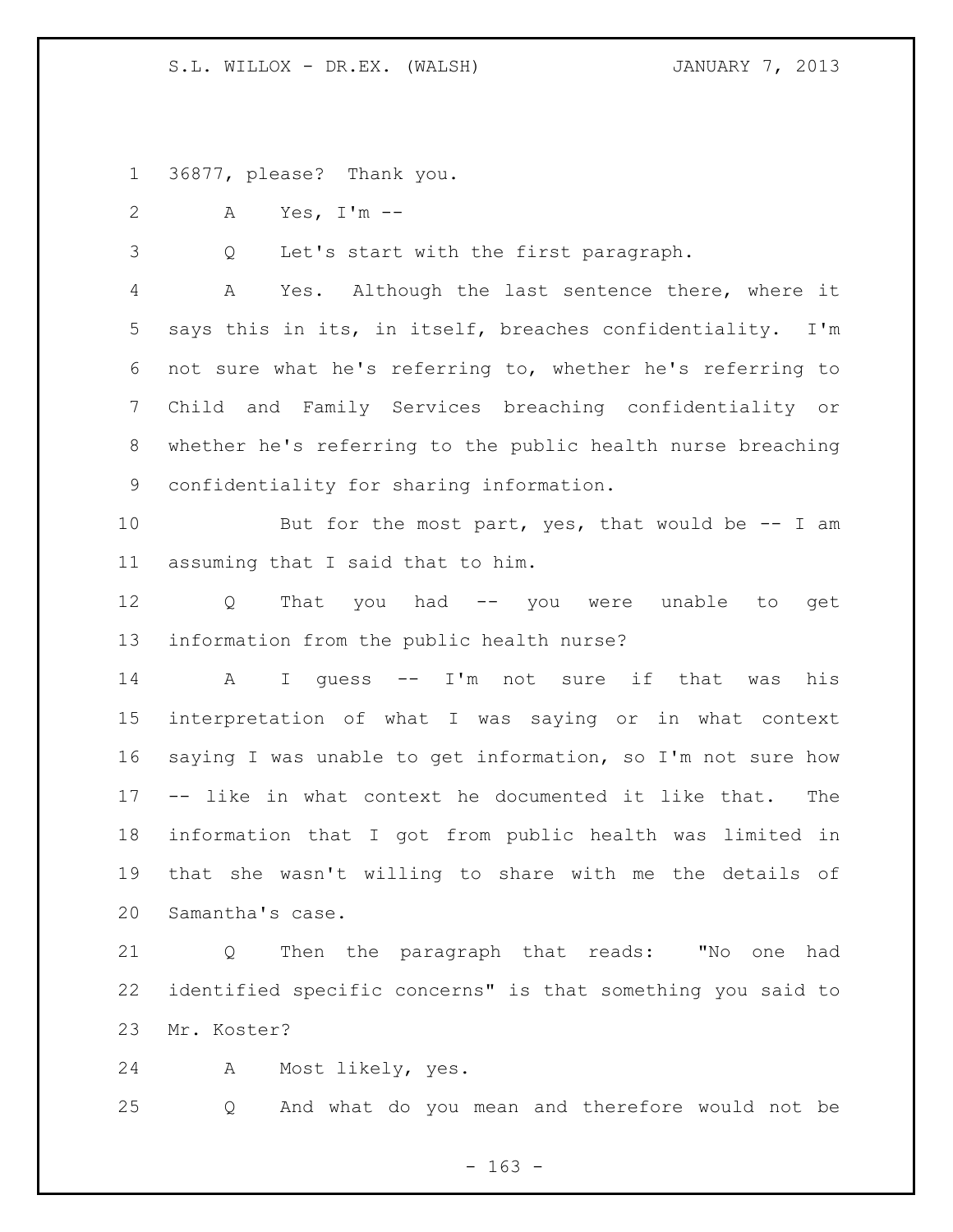accepted in intake? What did you mean?

 A When the social worker contacted the agency she didn't call with a protection concern, so I'm assuming that no one had identified specific concerns, meaning public health and the source of referral had not come forward and identified and said, yes, I have a child protection concern or this is, you know, for example, domestic violence is a protection -- is a concern that I have -- that has been disclosed, or alcohol use has been disclosed. Nobody was recording a concern of a protection nature at that point in time. The part where it says "and therefore would not 13 be accepted in intake," I don't know where that -- why it's

written like that, I'm not sure.

 Q You said you didn't know why the matter came back to you from intake?

A Yes, I don't know why.

 Q Just go back to what you said about no one had identified specific concerns. The hospital social worker did phone CFS; right?

 A Yes, she phoned CFS reporting that Samantha had self-admitted to prior contact in July of '04, I believe.

Q Okay. And you --

 A So based on that they were calling to see if there would be a concern with her being discharged with a

- 164 -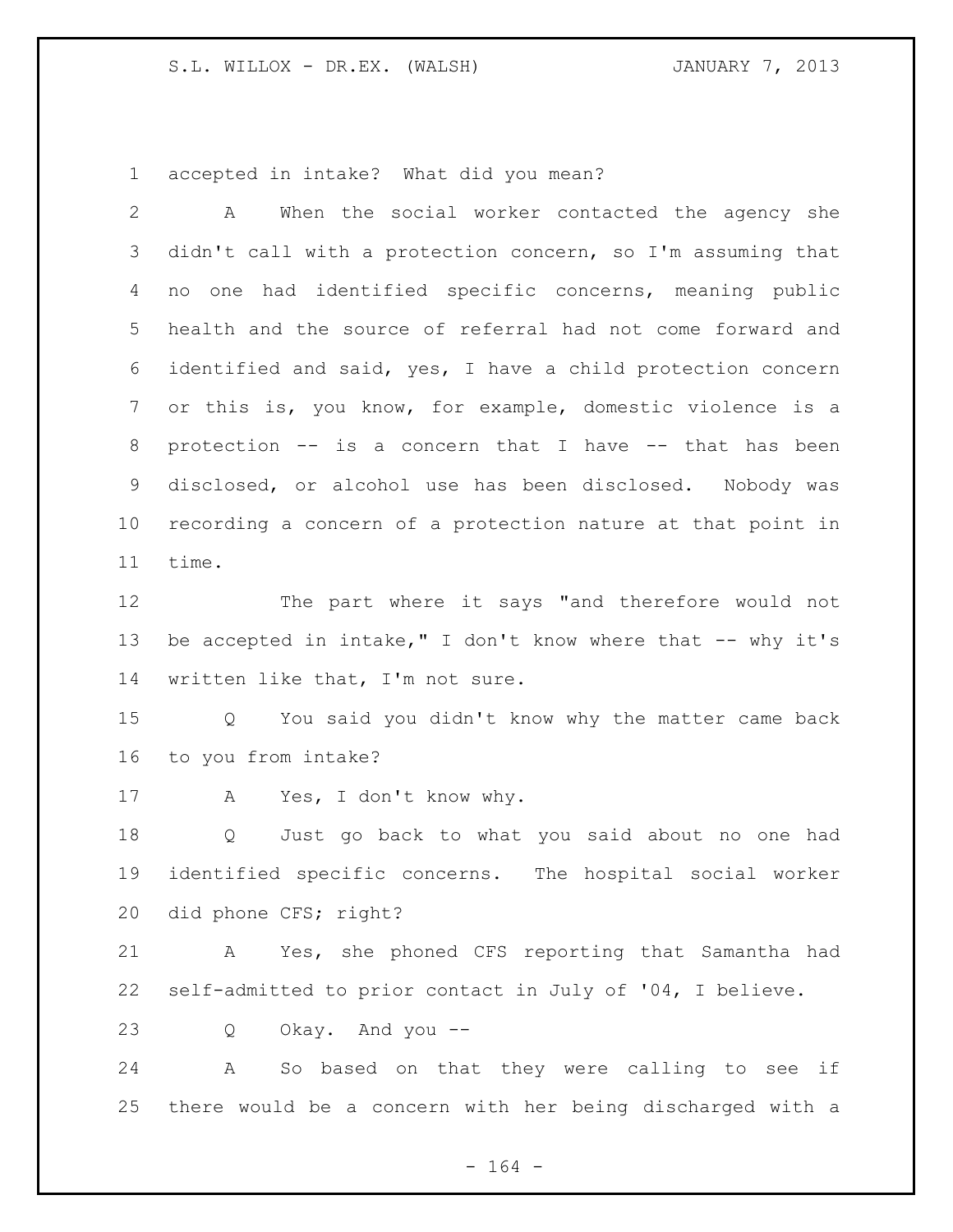new infant.

 $- 165 -$  Q Then it was up to CFS to determine whether there were child protection concerns; right? A Yes. If there would have been any additional or new information that we could have been able to obtain to determine if there was a current child protection concern. Q You told me that Ms. Kematch's history was, in 8 and of itself, a potential concern? A Yes, it was, in my opinion. Q As were the facts of the new baby and the new partner? A Yes. Q After Mr. Koster interviewed you and other workers, he prepared a report that we refer to as the Section 4 report because it was prepared pursuant to Section 4 of the Child and Family Services Act. You have seen either all or portions of that report? A I have seen the portion that pertains to myself. Q And when was the first time you saw those portions? A In preparing for this inquiry. Q Would you have liked to have seen the portions relating to you before this inquiry? A Most definitely.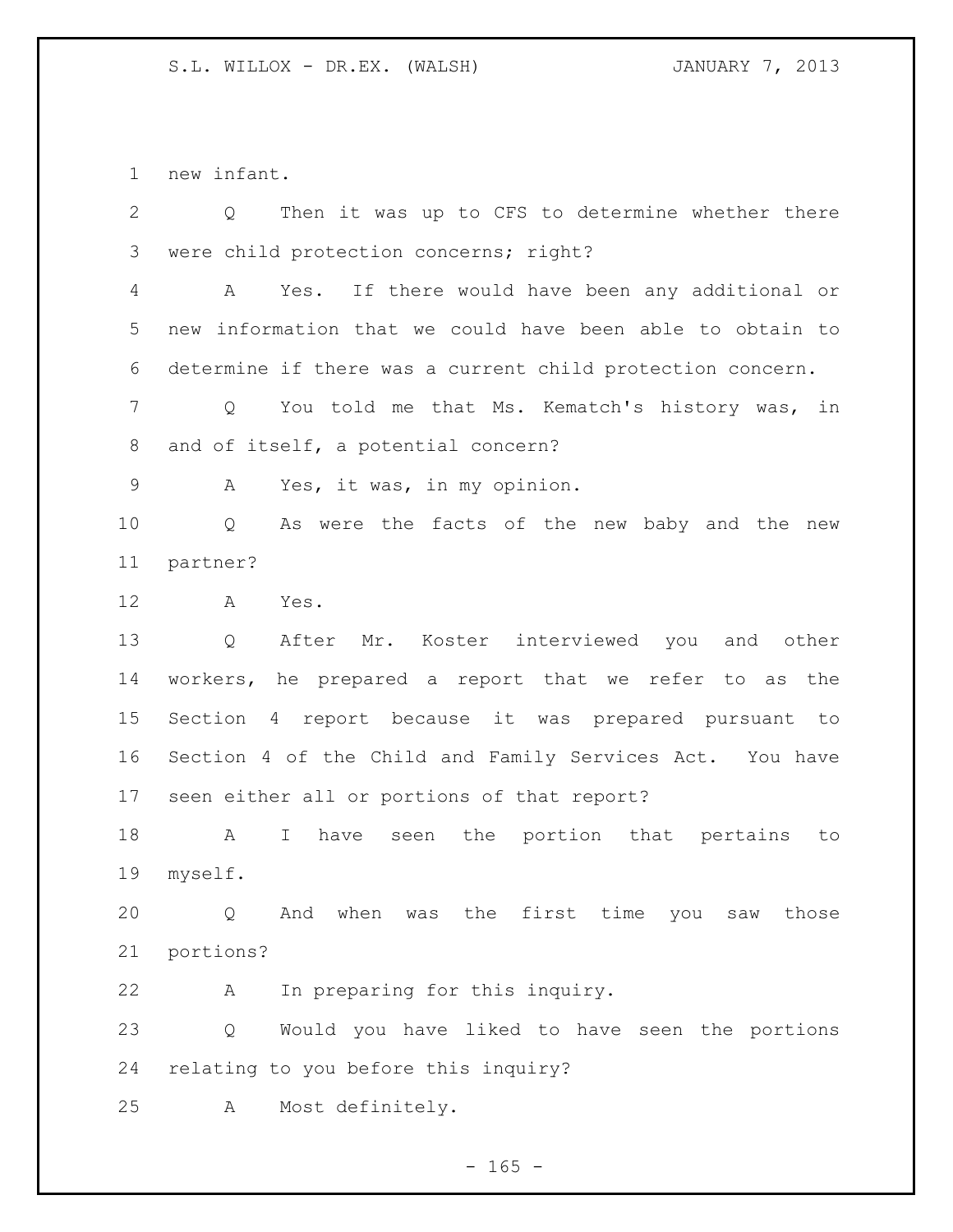Q Why is that? A Well, like I said, it probably would have been -- given me a greater understanding of maybe things that should have or could have been done. It would have been a learning opportunity and a learning experience to better my skills. 7 Q Let's go to page 45, please, that's of CD1. 8 THE COMMISSIONER: Page 45? MS. WALSH: Yes. BY MS. WALSH: Q This is entitled "The Sixth Protection Opening: From December 1, 2004 to December 7, 2004." And have you had a chance to review this document recently, Ms. Willox? A Yes, I have. Q So I will take you through some of it in more detail than other portions. 18 Under the heading "December 1, 2004," it says: "A social worker at the Women's **Hospital** called to say that Samantha Kematch had delivered her fourth child, a baby girl ... She went on to say that she did receive good pre-natal care prior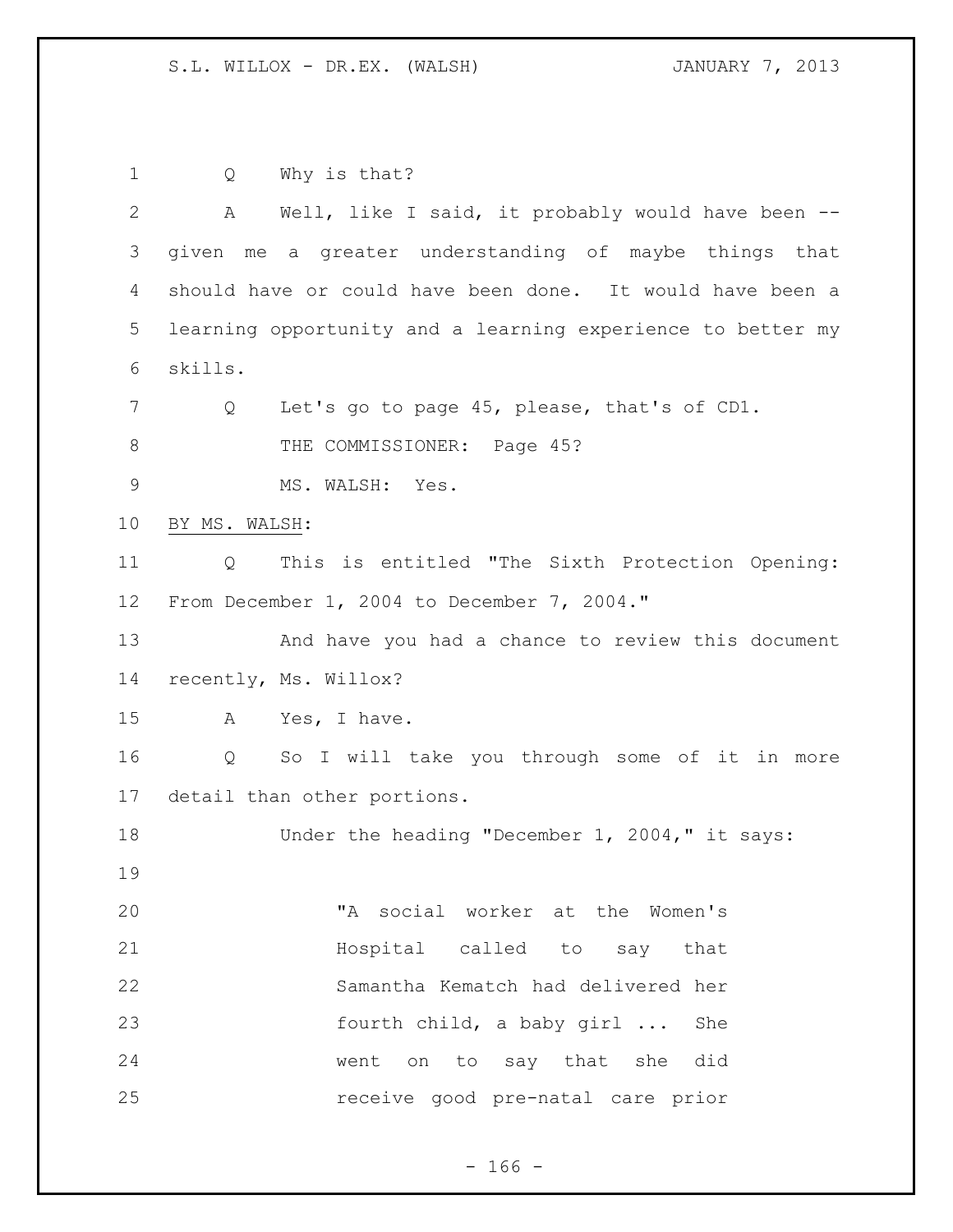1 to the birth and notes that there are no known health concerns with respect to the [baby] at this time. She also stated that there was no reported drug and alcohol use during this pregnancy. The father was reported to be a 'Wes 8 McKay'. The worker performed a CFSIS past record check and received file information but she could not track Wesley McKay since she did not have a birth date." Now, is that, in fact, what you told Mr. Koster, that you didn't do a CFSIS check or could not locate Mr. McKay because you didn't have a birth date? A I don't recall. I guess if it's documented as 18 such then I must have. I don't remember. Q So is it now your evidence that, in fact, you did not attempt to do a PCC of Mr. McKay because you did not have his birth date? A I don't remember whether I did or I didn't. Q Okay. But in any event you have acknowledged that you didn't need to know his birth date to attempt to do a PCC?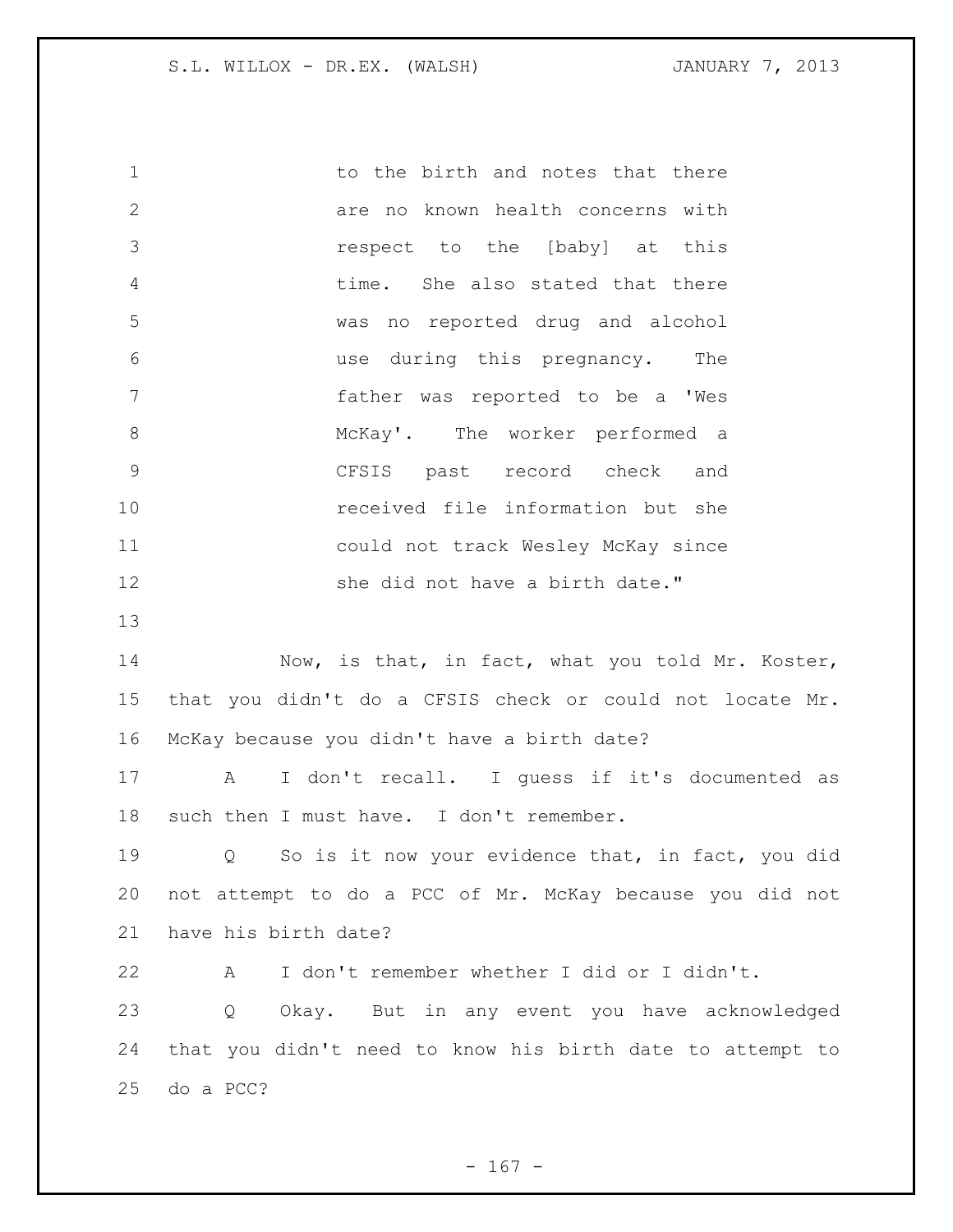A That's correct. Q Now, the rest of page 45 goes on to document your involvement -- MR. RAY: I am just wondering for the, for the record, in future how many more times we're going to ask the witness whether she recalls doing the search and whether she needed the date of birth, I think she's answered that a number of times now. 9 MS. WALSH: Okay. 10 MR. RAY: Thank you. 11 THE COMMISSIONER: Well, I -- it, it's with reference to a new document, as I understand it, but if, if it comes up again in another document you want to speak to it, Mr. Ray, I'll hear you. MR. RAY: Thank you. BY MS. WALSH: Q The rest of page 45, documents your intervention and as per your recording, is there anything that's been documented there that is not accurate? Take your time in looking at it. A I believe, for the most part, it's correct. Q Let's turn to the next page, please, page 46. Is there anything there that is not accurate? A I believe, for the most part, it's accurate.

- 168 -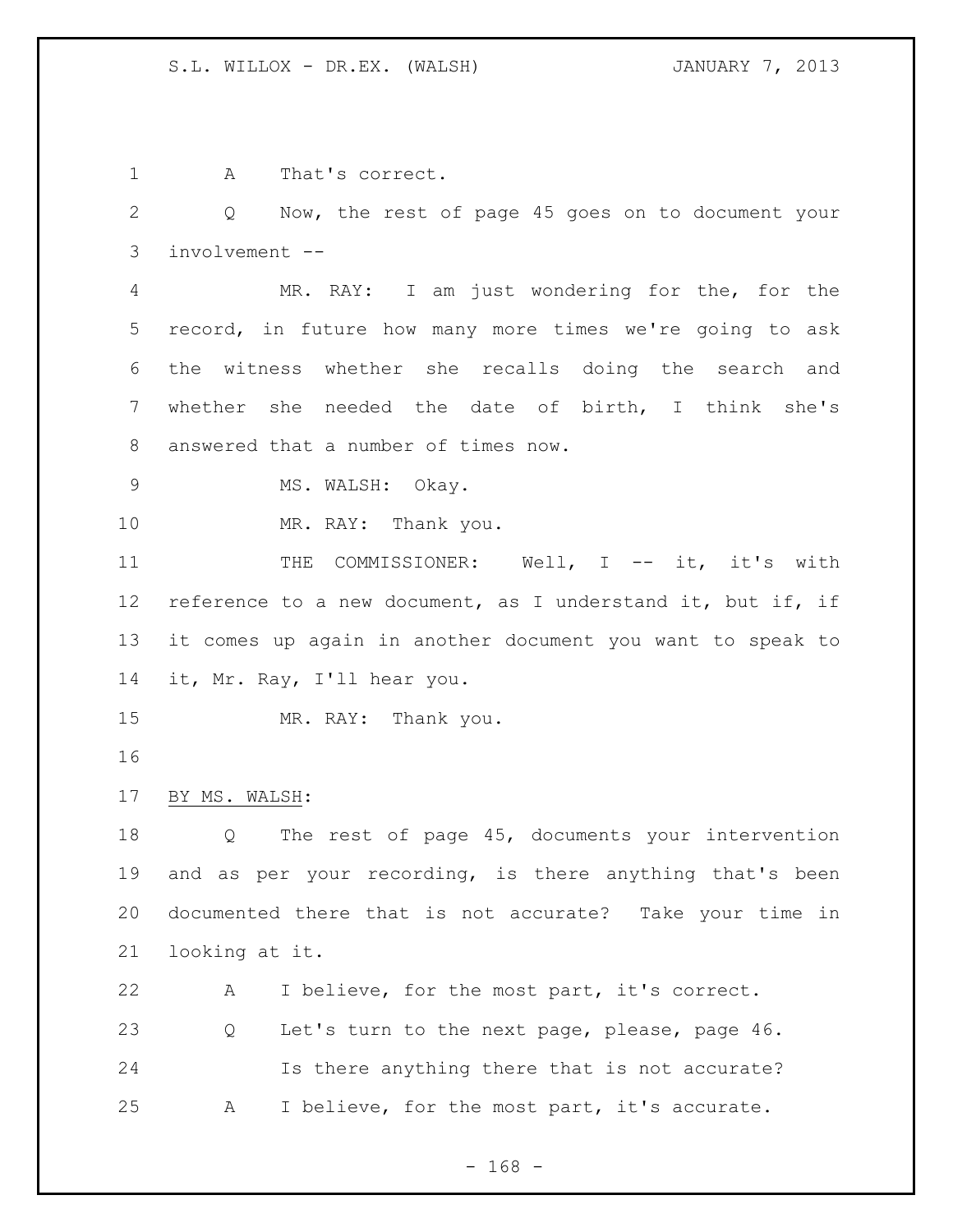Q And what's documented there is consistent with what you described to us from your interview with Mr. Koster? A Yes. Q Then you'll see towards the bottom of page 46 there's a heading "Interview with the worker's supervisor at this opening." And it goes onto the next page. 8 THE COMMISSIONER: The bottom of page what? 10 MS. WALSH: Forty-six. 11 THE COMMISSIONER: Now, there's two numbers on here, I thought we were using that -- the middle of the page numbers or -- MS. WALSH: No, Mr. Commissioner, the disclosure number is the one on the far right-hand corner. 16 THE COMMISSIONER: All right. MS. WALSH: It is confusing, especially since they are so close in proximity. BY MS. WALSH: Q So under "Interview with the Worker's Supervisor", Mr. Koster has documented. "This was a very experienced and knowledgeable supervisor. She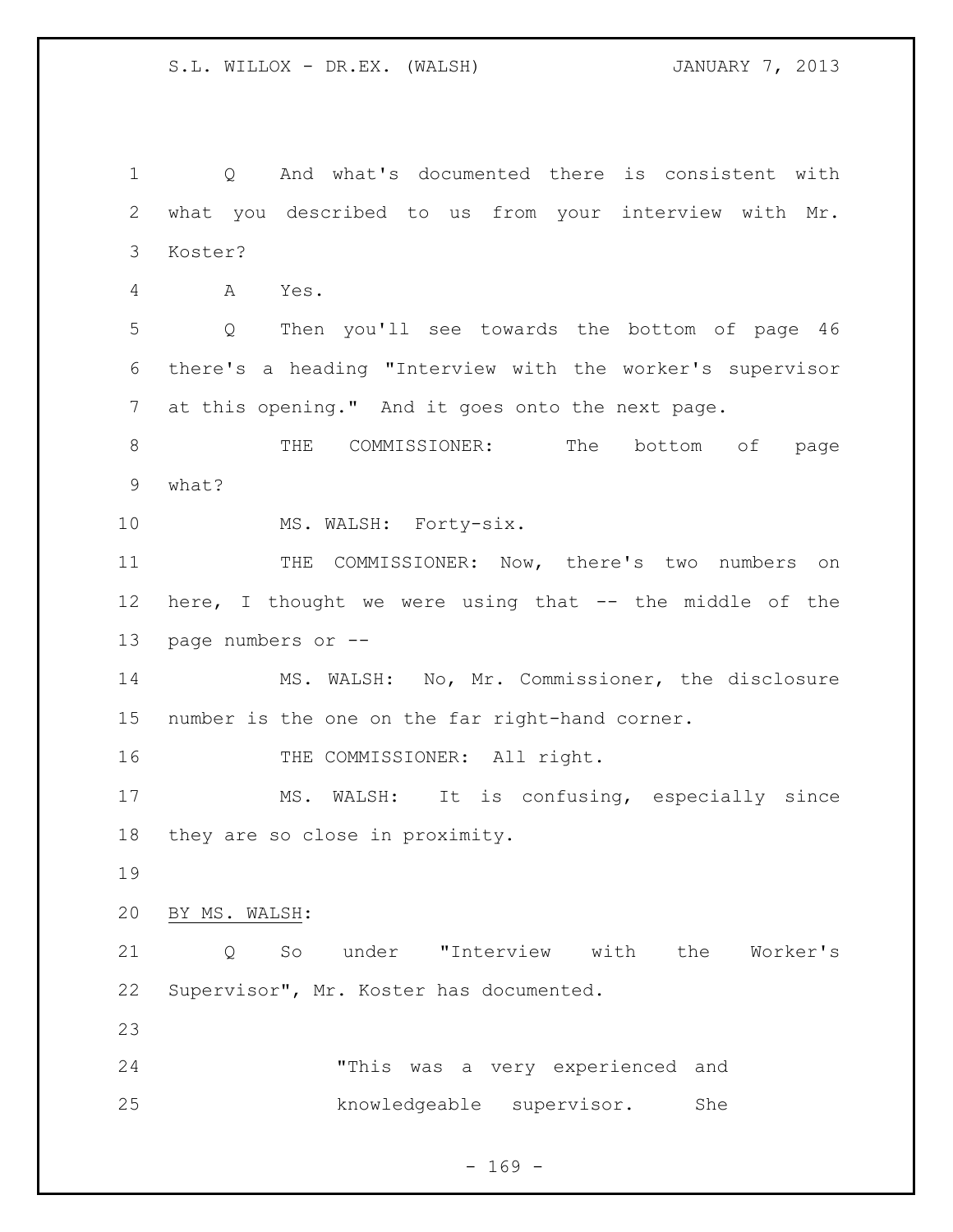| $\mathbf 1$    |              | indicated that simply put, the                |
|----------------|--------------|-----------------------------------------------|
| $\overline{2}$ |              | case was not accepted in intake,              |
| 3              |              | and so CRU was basically told to              |
| $\overline{4}$ |              | handle it themselves."                        |
| 5              |              |                                               |
| 6              |              | Now, you told us you had no information about |
| $\overline{7}$ | that.        |                                               |
| $\,8\,$        | Α            | That's correct.                               |
| $\mathsf 9$    | Q            | Okay.                                         |
| 10             |              | "In addition, she said another                |
| 11             |              | problem was that there was<br>no              |
| 12             |              | clear policy in regard to how                 |
| 13             |              | hospital referrals involved past              |
| 14             |              | clients with a history of child               |
| 15             |              | protection involvement should be              |
| 16             |              | handled."                                     |
| 17             |              |                                               |
| 18             |              | Is this something that you were aware of?     |
| 19             |              | A No, I'm not.                                |
| 20             | $\mathsf{Q}$ |                                               |
| 21             |              | "She said that this was especially            |
| 22             |              | true when there were no immediate             |
| 23             |              | pressing child welfare problems               |
| 24             |              | identified."                                  |
| 25             |              |                                               |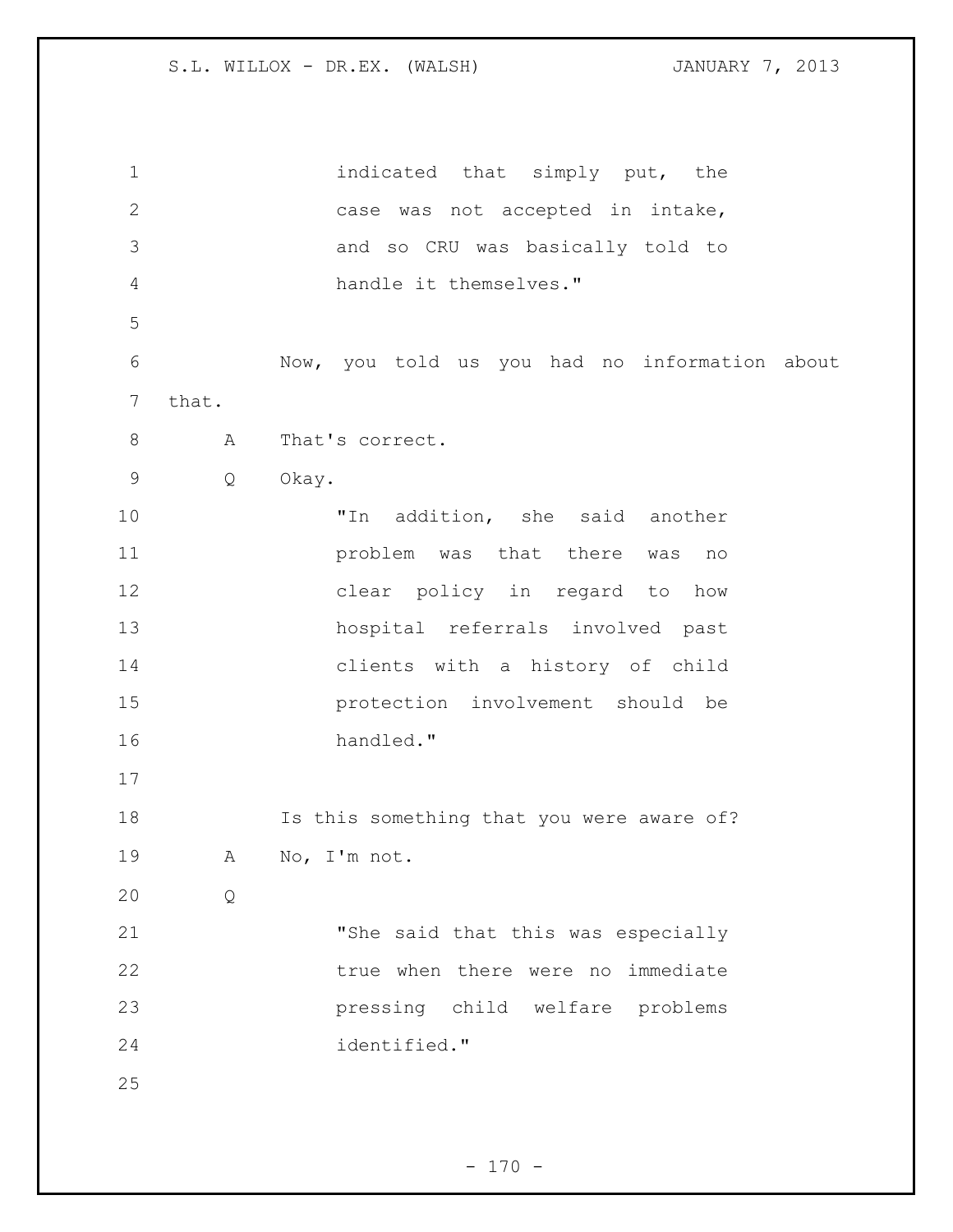And then go on to the next page, please. And it's recorded that she said: "The common-law partner 'Wes McKay' had no birth date and if there were more significant concerns related by the referral perhaps the worker would have done a record check." 11 Is that accurate from your perspective? A That's what Diva has, I guess, indicated to Mr. Koster. I -- if you're asking me if I did a record check, I don't remember. Q I'm asking you whether, if there were more significant concerns, whether that would have affected whether you did a record check? A Oh, most definitely, yes. If there had been some type of protection concern or other concerns that were able to be identified, I would have -- like, again, requested that the file be referred to intake or not recommended that the file be closed, I would have recommended some other course of action. Q "She stated that CRU still pursued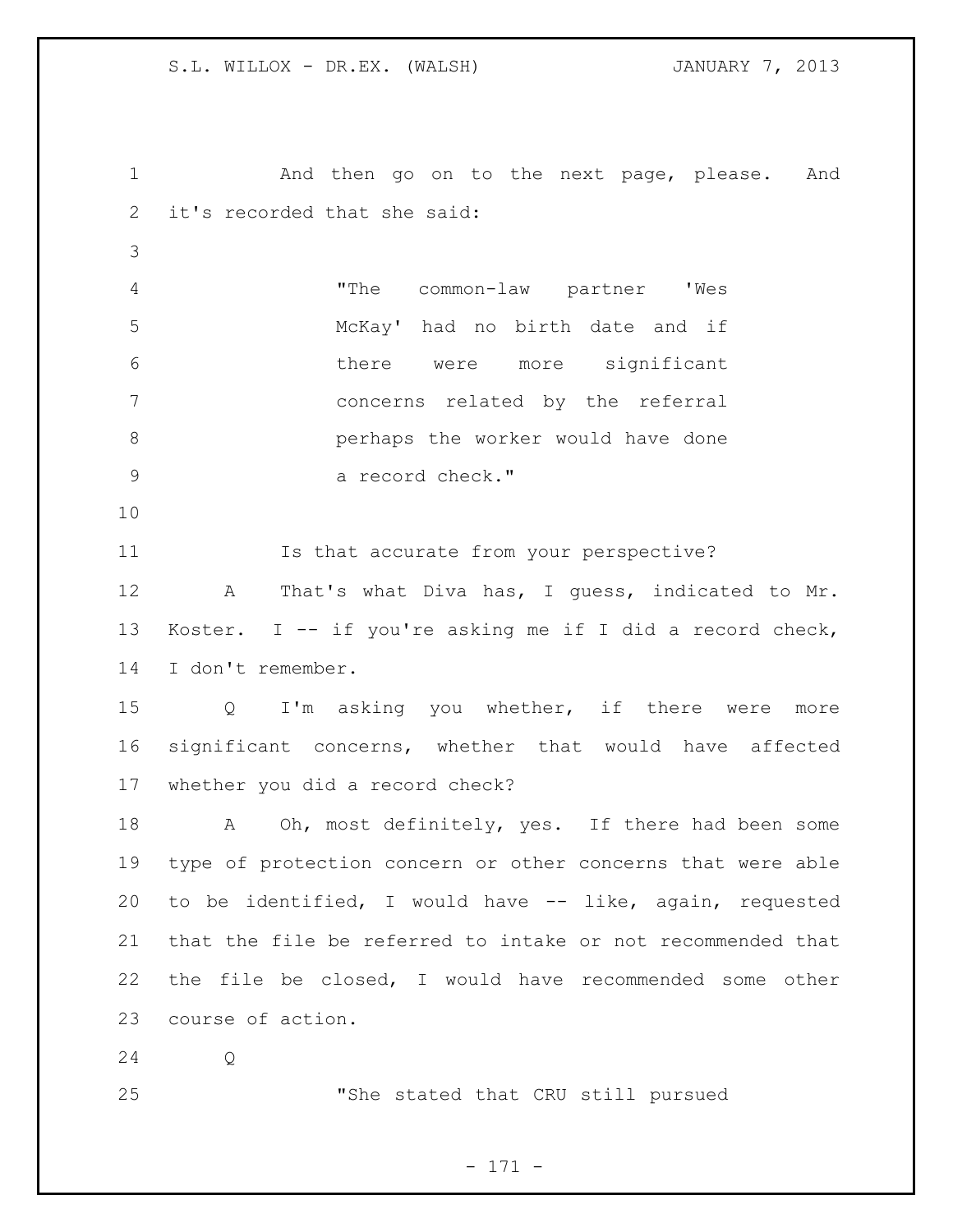it and a crucial part of their decision to close at that point after the rejection by Intake was that Phoenix had been seen in July of 2004." Do you recall whether that was something that factored into your recommendation? A I don't recall specifically but I most likely would have reviewed the last closing summary, when I was looking at the history and it would have been a determining factor that, at that time there -- that it was closed, the risk was deemed to be low and it would have been -- like a -- one of the reasons or decisions as why we had made to close the file. Q Did you document anything to that effect in your recording? A I don't believe so but I, I don't believe in my CRU report that I had said that this one of the reasons why we were recommending that it be closed. Q Well, was it, in fact, a reason why you were recommending it be closed? A It would have been taken into consideration, yes. Q You were aware of that history on December 1st, '04 when you recommended that the file be opened to intake?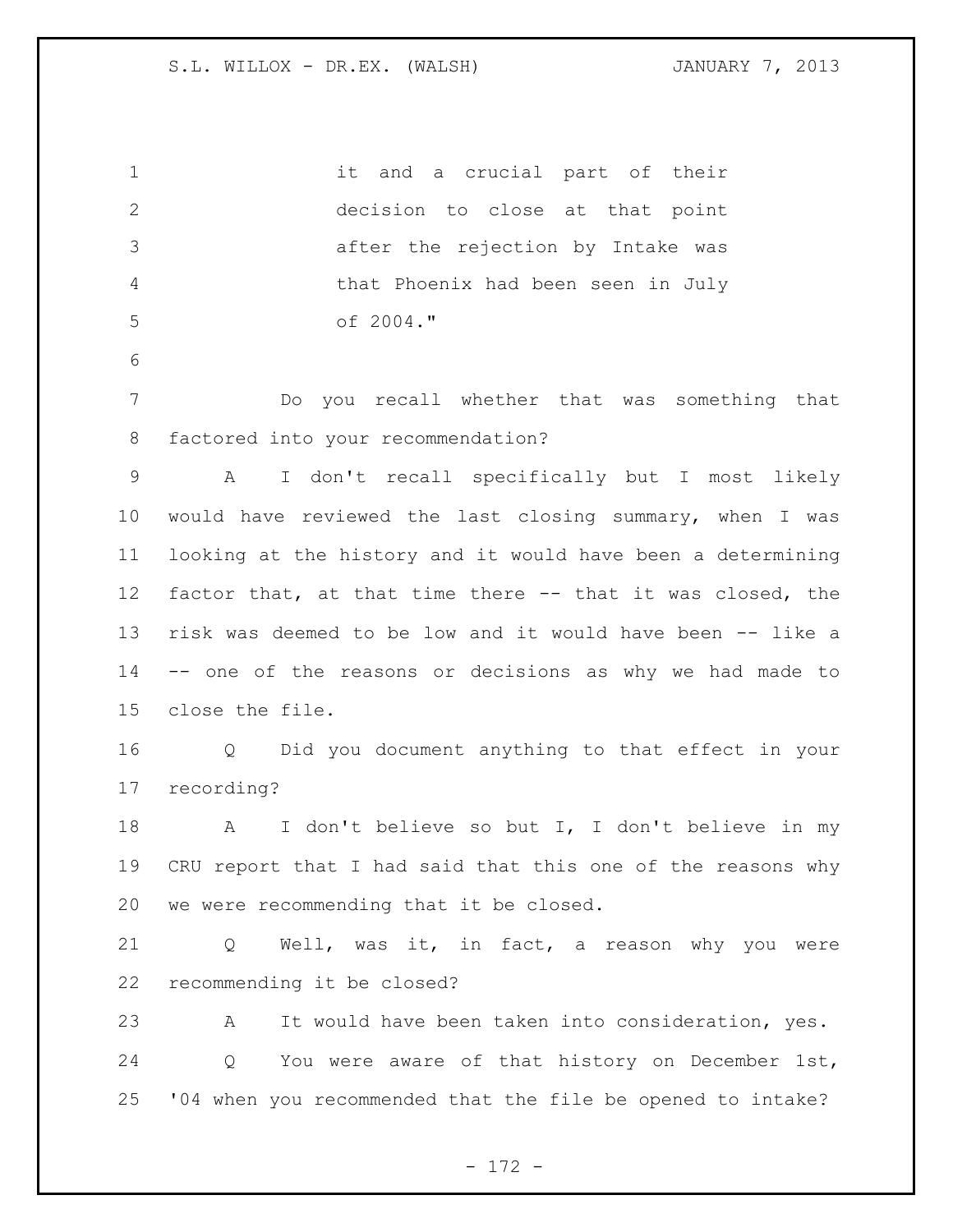1 A Well, I believe that I -- probably that would have been one of the documents that I reviewed in doing the history, in recommending that it be opened, yes. Q Then later in the recording, Mr. Koster refers to the supervisor as talking about a walk of shame when a supervisor had to return with the file to CRU, that had been rejected and he said I had heard this from a number of 8 staff. Did you ever -- were you ever aware of that term, walk of shame? A I had heard the term used before, but I'm not aware of where it came from or why. Q Had you heard it used in the context of files being returned from intake to CRU? A Like I said, I heard the term used but I'm not sure where the term originated from. I do know the term walk of shame was used. Q At CRU? A Well, I'm not sure if it was specific to CRU or if it was within the agency. THE COMMISSIONER: What did you understand the term to mean or refer to? THE WITNESS: I'm assuming when a file was recommended to go to a unit that it was not accepted. Now, whether that meant from CRU to intake, CRU to abuse or intake to abuse, or onto family services, I'm not sure what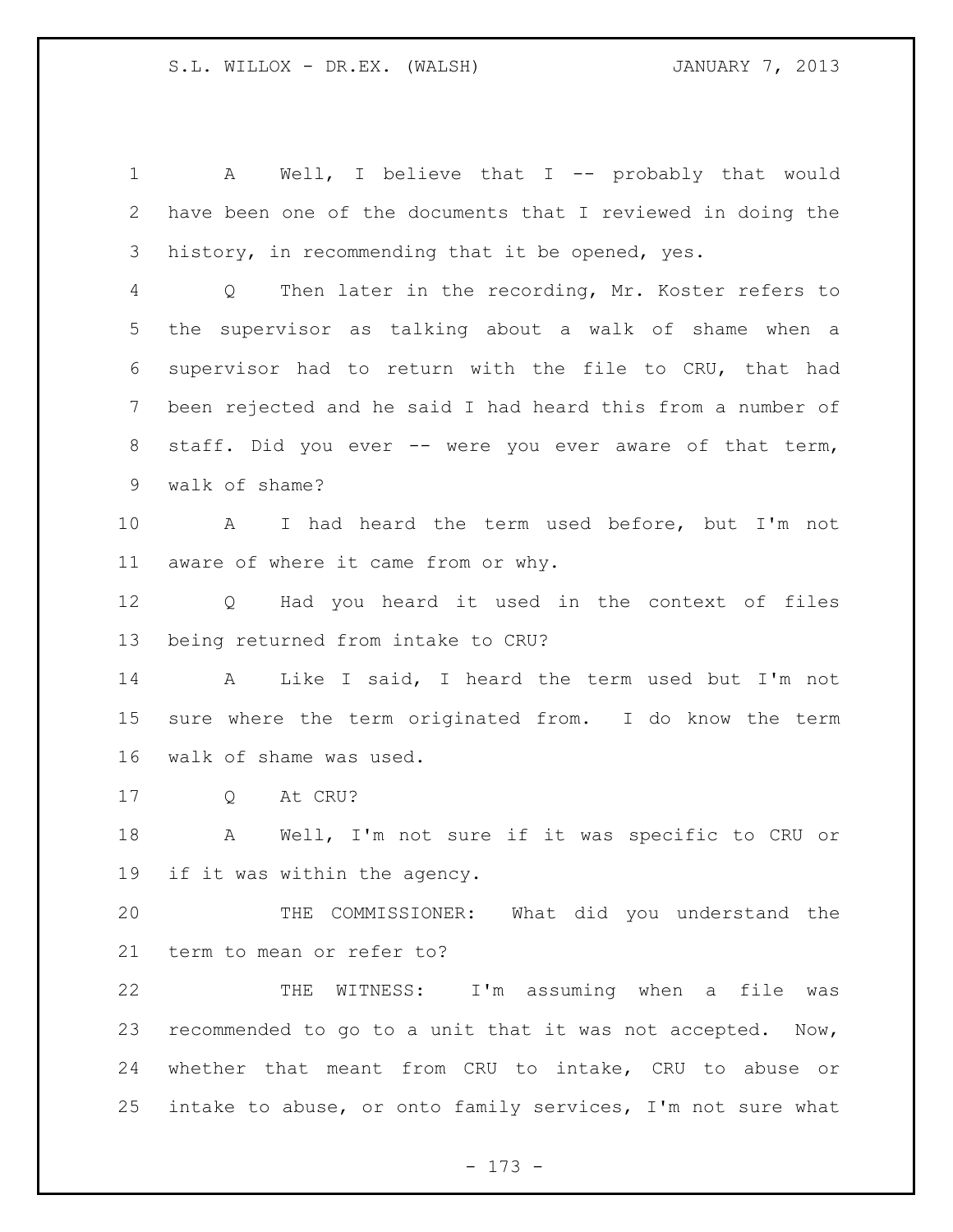the term was used to refer to or who started it or where it originated from. BY MS. WALSH: Q It wasn't a term that you used. THE COMMISSIONER: In reference to the return of a file? THE WITNESS: When it was recommended that we refer a file on and it was not accepted so our recommendation was not agreed with, I guess, and that file was returned and then, in fact, that supervisor would need to come back to us to ask us to do further follow up. 13 THE COMMISSIONER: And that's what you understood the term referred to? 15 THE WITNESS: Yes. 16 THE COMMISSIONER: Thank you. BY MS. WALSH: Q When did you hear that term used? A I don't remember when I first heard the term used. I don't recall if it was around that time but it was approximately 2004 or 2005. Q Was it a term that you ever used? A No, it was not. Q Then Mr. Koster makes a number of findings,

- 174 -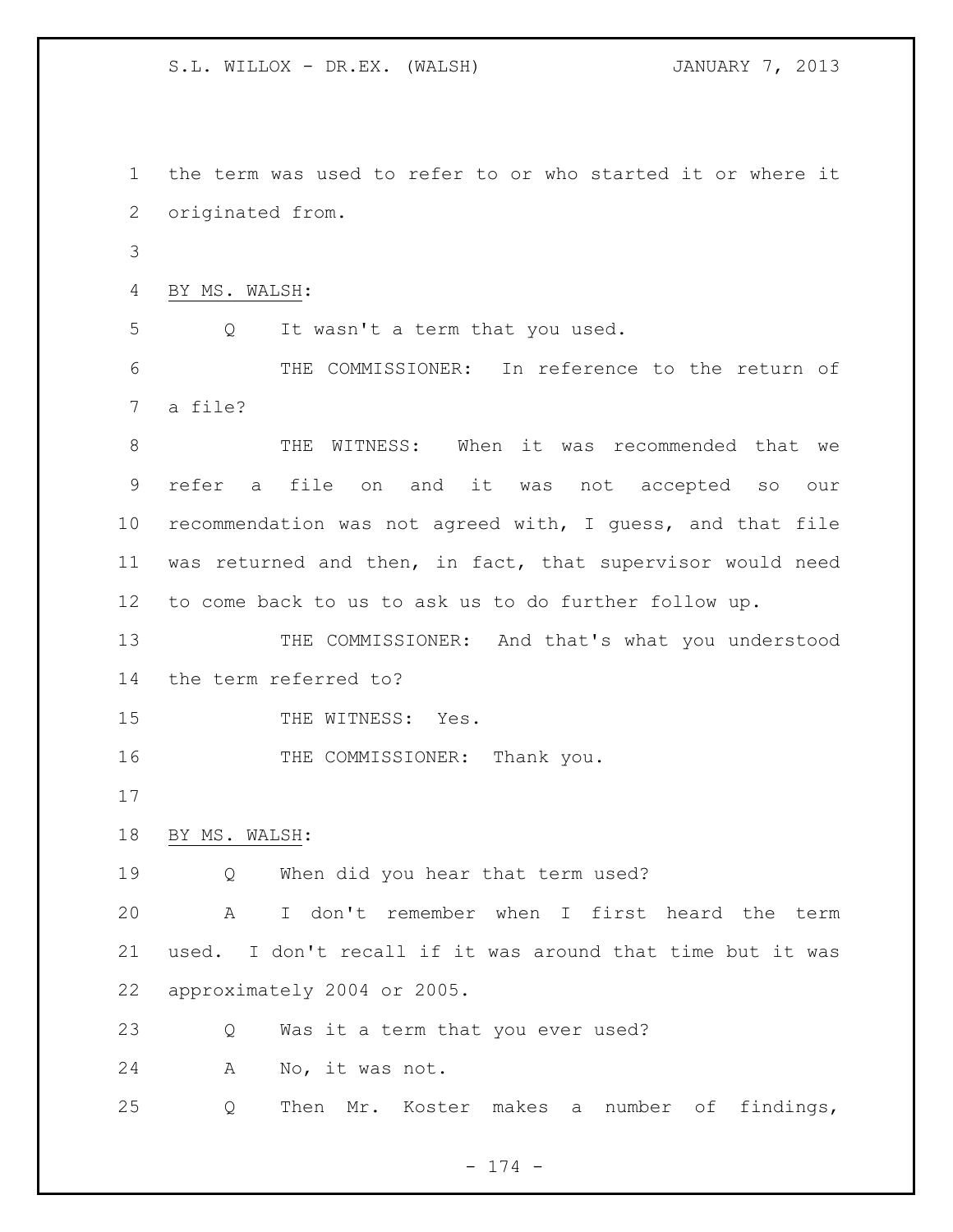that's what the "F" stands for. So I just wanted to ask for your comments, if any, on each of these findings in this portion of the report. "F32. This was the first time that the agency was officially 7 aware that there was a 'Wes McKay' in the home and a partner to Samantha Kematch." Do you have any comments? A Just from my course of my review during preparation for the inquiry, I did recall reading in the July 2004 information from Tracy Forbes, that there -- when 15 she had attended to the family home that there, in fact, had been a Wes McKay identified as answering the door. 17 So, you know, it's hard for me to say. At that point in time, yes, he was being identified as the common-law partner, is that the first time that an agency staff had been made aware of the fact that there was a -- potentially a Wes McKay involved in the family home? I am not sure if this was the first time because there was mention of Mr. McKay in the July of '04 recording. Q Okay.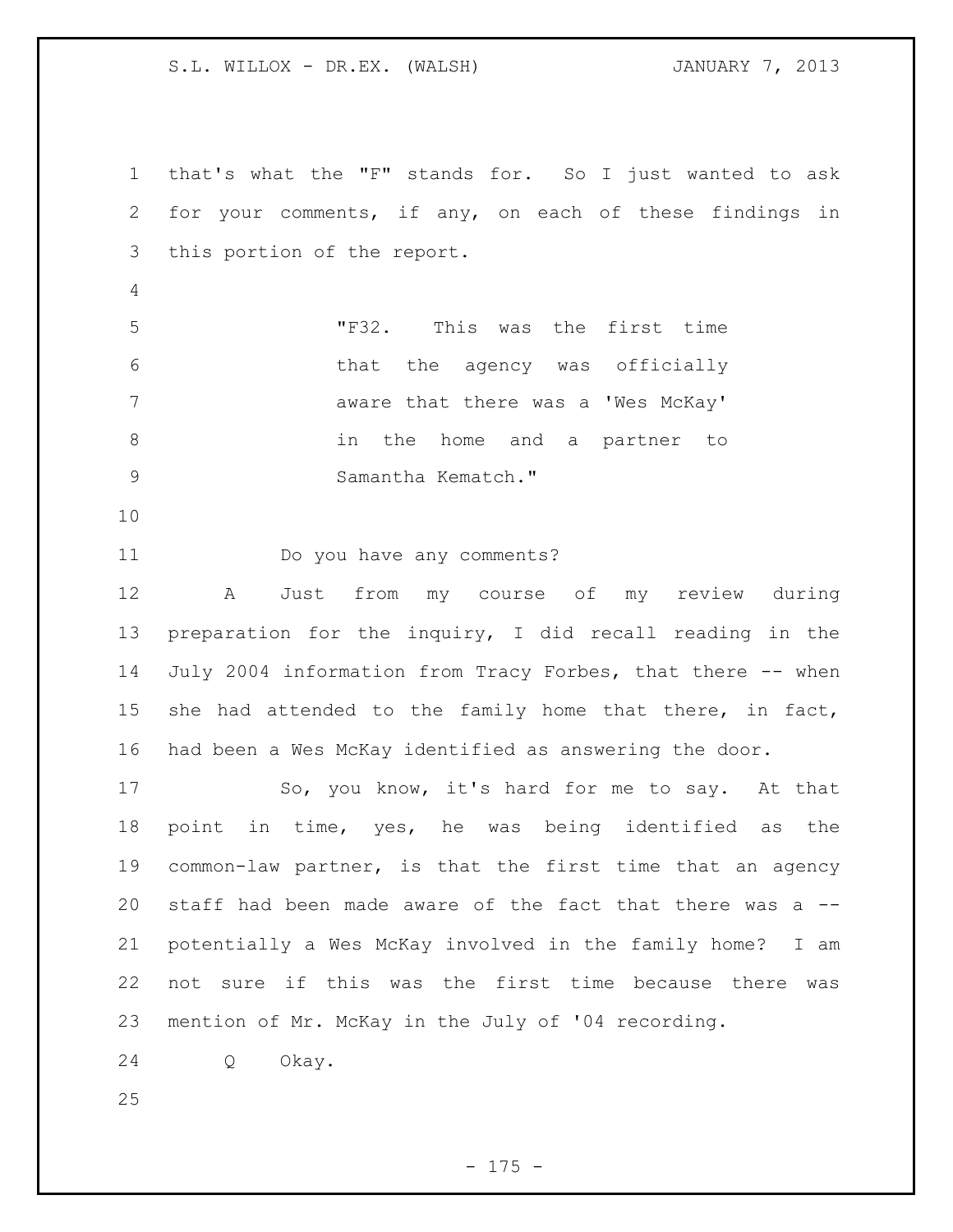"F33. The CRU worker and supervisor made the right decision to open the file to Intake for Assessment and Intervention." Any comments? A I agree, that was my initial recommendation of what I had really wanted to see with the file. Q 10 TF34. The refusal to have the file opened to Intake as requested 12 is a major error in the Winnipeg CFS case management of the protection file." Do you have any comments on that? 17 A I agree, now knowing what I know about Mr. McKay's history, I agree that the file should have remained open and been referred to intake, as initially requested. Q Okay. And onto the next page, please. "F35. It is evident that excessive caseloads and unit pressures were determinants in the rejection of the file for opening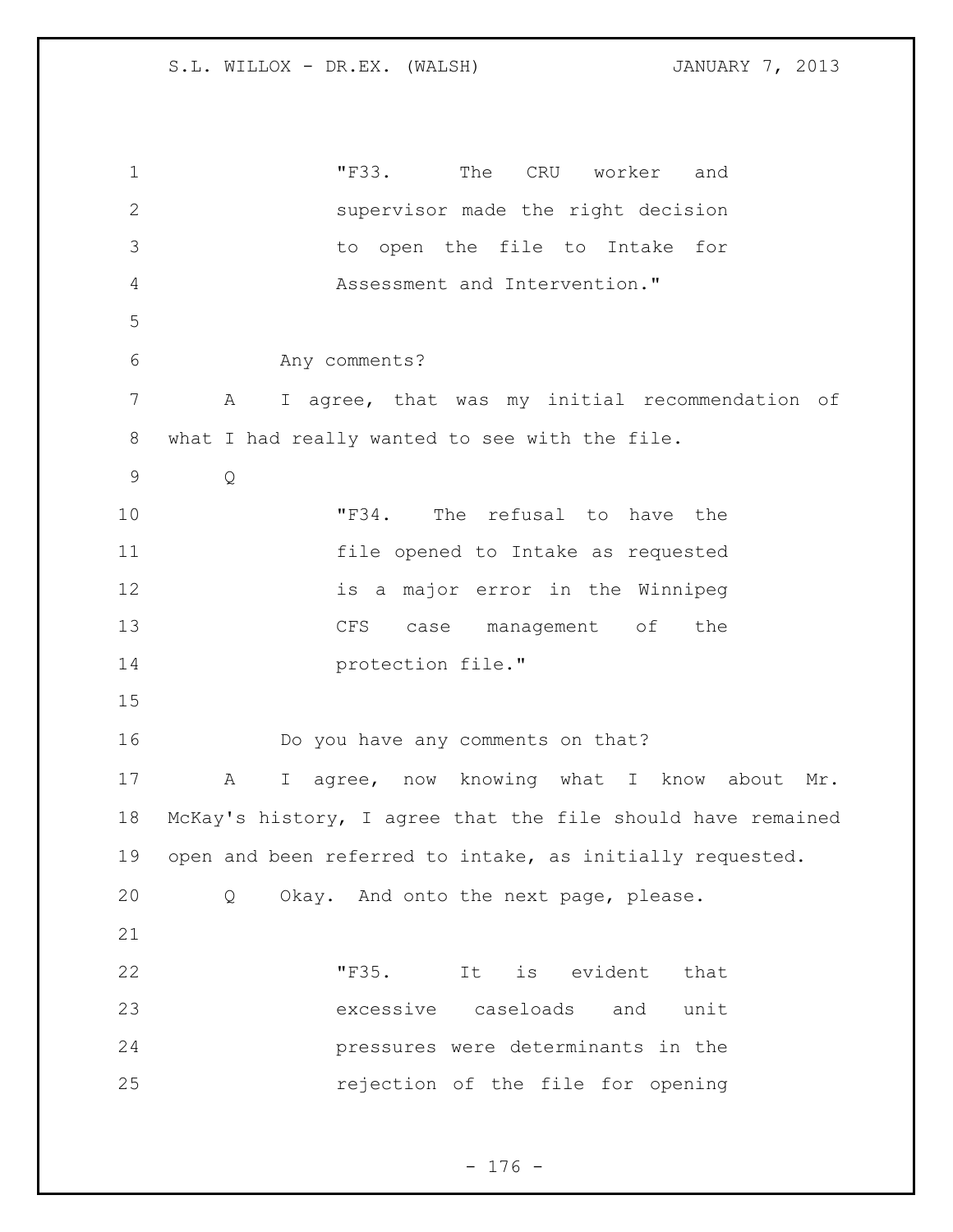| $\mathbf 1$    | at the Intake level."                                         |
|----------------|---------------------------------------------------------------|
| $\mathbf{2}$   |                                                               |
| $\mathfrak{Z}$ | Is that something you're able to comment on?                  |
| $\overline{4}$ | I don't know the reason why the file was not<br>A             |
| 5              | accepted at the intake level but I can say, with certainty,   |
| 6              | that excessive case loads and unit pressures were something   |
| 7              | that were occurring at that time. It could have been a        |
| 8              | potential factor but whether it was the determining factor    |
| $\mathsf 9$    | or not, I don't know.                                         |
| 10             | Okay.<br>Q                                                    |
| 11             |                                                               |
| 12             | "F36.<br>The Computer Data System at                          |
| 13             | WCFS (CFSIS) may not have provided                            |
| 14             | cross-reference<br>that<br>the<br>was                         |
| 15             | required to ascertain which 'Wes'                             |
| 16             | McKay the agency had dealt with in                            |
| 17             | the past."                                                    |
| 18             |                                                               |
| 19             | In light of the, the searches that appeared in                |
| 20             | Exhibit 22, that we looked at today, is there anything you    |
| 21             | want to comment?                                              |
| 22             | Just from reading the information contained in<br>$\mathbb A$ |
| 23             | Mr. Koster's report, I read somewhere in the involvement      |
| 24             | that pertained to me that he, himself, during his review,     |
| 25             | had completed a CFSIS check and, at that time, he was able    |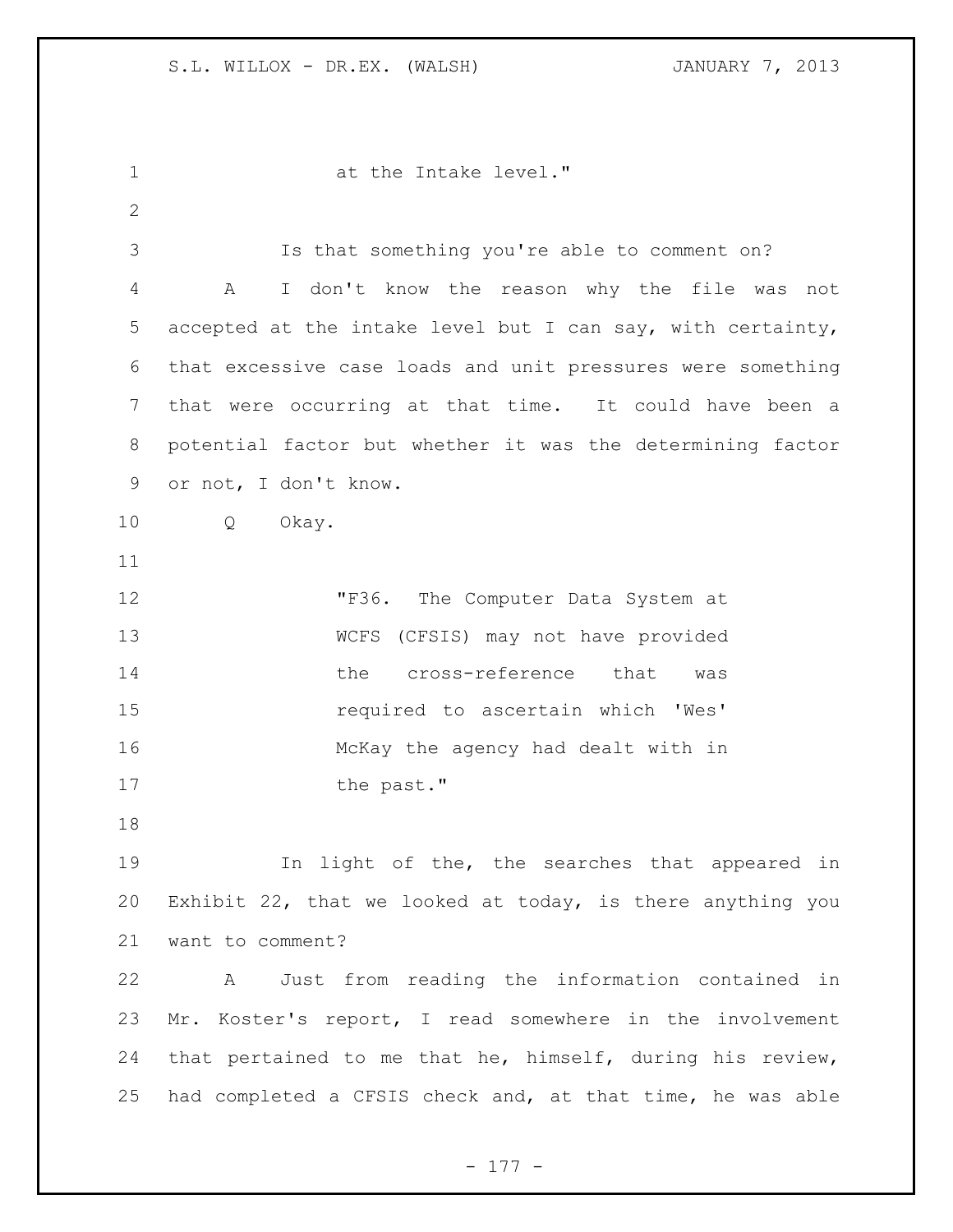to locate six Wes McKays, five of which were adults, so I am assuming one was a minor and that, at that point in time, if I had been able to locate the correct Wesley McKay, it would have been via a former partner's child protection file.

 So at that time CFSIS didn't have as good a capability. It was possible that yes, I could have searched under Wes McKay with an alternate birthday of 1950, as an adult in 1980 for a child, but whether I did or didn't, I don't know, and the capabilities of cross-referencing, at that point in time, I'm not sure how easy or difficult it would have been for me to be able to locate his information contained in his former partner's files.

Q Okay.

 A That's potentially one of the reasons why it should have been referred to intake for that extra exploration of those other family files to be completed.

Q

 "F37. The unwillingness of the public health nurse to provide information was regretful and made the possibility of obtaining a birth date for the father more difficult."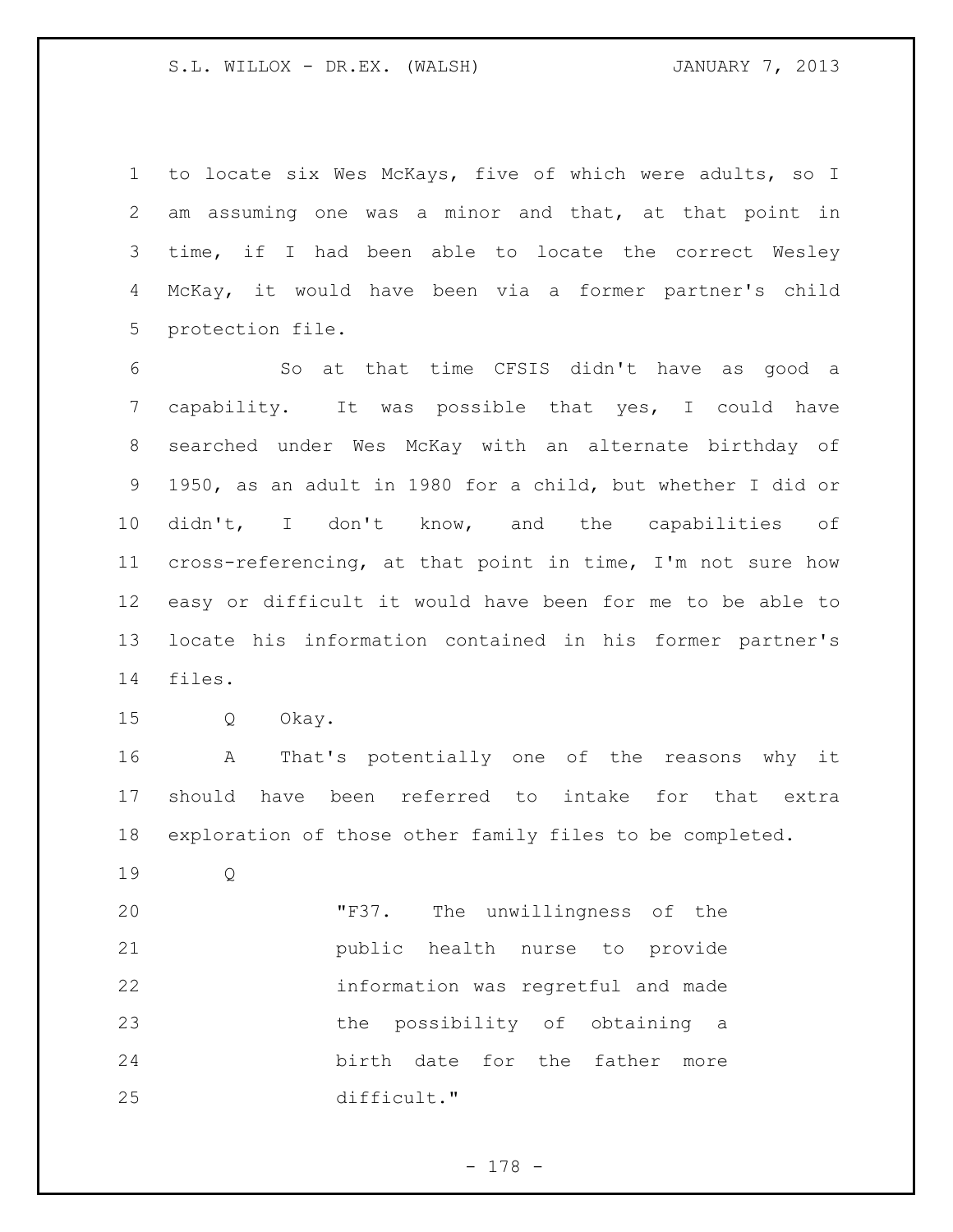1 A I agree. I believe, viewing Ms. Wu's notes, that obviously our determination of the information that she was trying to share with me was very similar but the process in which it went about was a much more difficult process than it needed to be and is something that I still believe is an ongoing difficulty that we experience today in the process of sharing information between collateral agencies. And it's paramount, I believe, in providing services to families and protecting children and youth. Q Before we leave this report, is there anything

else you want to comment on?

A I don't believe so.

 Q And the next report we'll look at is the report that was prepared by Jan Christian-Wood, through the Office of the Chief Medical Examiner. It's Commission disclosure number 2. We'll start at page 160. Can you scroll up a bit, please? Good.

18 Were you ever interviewed by Ms. Christianson-Wood?

 A I don't recall being interviewed but she did send me a series of e-mails that she asked me to respond to.

 Q And we'll look at those in a minute. Actually, let's look at them right now. Let's, let's pull up on the screen page 34810.

25 THE COMMISSIONER: Three -- yes, okay, I have it.

- 179 -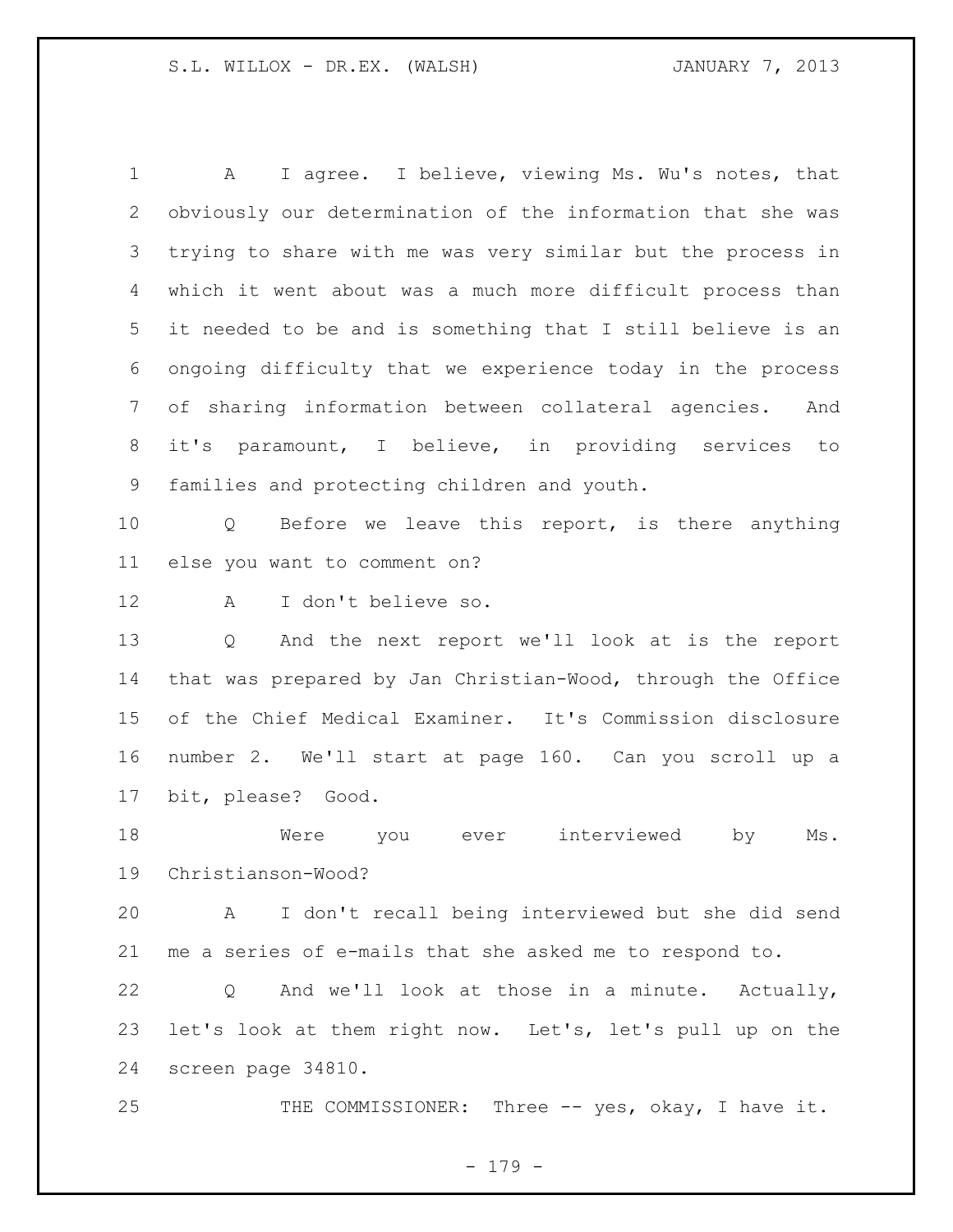BY MS. WALSH:

| $\overline{2}$ |        | Q This is from CD1682, it's an e-mail exchange that      |
|----------------|--------|----------------------------------------------------------|
| 3              |        | you had with Ms. Christianson-Wood on April 27, 2006 and |
| 4              |        | May 10, 2006. If we start with page 38 -- 34811. This is |
| 5              |        | an e-mail from Ms. Christianson-Wood to you, dated April |
| 6              |        | 27, 2006. "Subject: Phoenix Sinclair. Importance:        |
| 7              | High." |                                                          |
| $8\,$          |        |                                                          |
| $\mathsf 9$    |        | "Diva Faria suggested that I                             |
| 10             |        | contact you with the question that                       |
| 11             |        | I have concerning the December                           |
| 12             |        | 2004 request to the [Public Health                       |
| 13             |        | nurse] for information concerning                        |
| 14             |        | the family's functioning after the                       |
| 15             |        | birth of [the] daughter of Karl                          |
| 16             |        | Wesley McKay and Samantha Kematch.                       |
| 17             |        | Your notes indicated that Mary Wu,                       |
| 18             |        | [Public Health nurse] was somewhat                       |
| 19             |        | misinformed about the restrictions                       |
| 20             |        | of PHIA with respect to inquiries                        |
| 21             |        | from Child and Family Services -                         |
| 22             |        | she was adamant that she would not                       |
| 23             |        | provide information about<br>her                         |
| 24             |        | contacts with Ms. Kematch without                        |
| 25             |        | obtaining her permission.<br>You                         |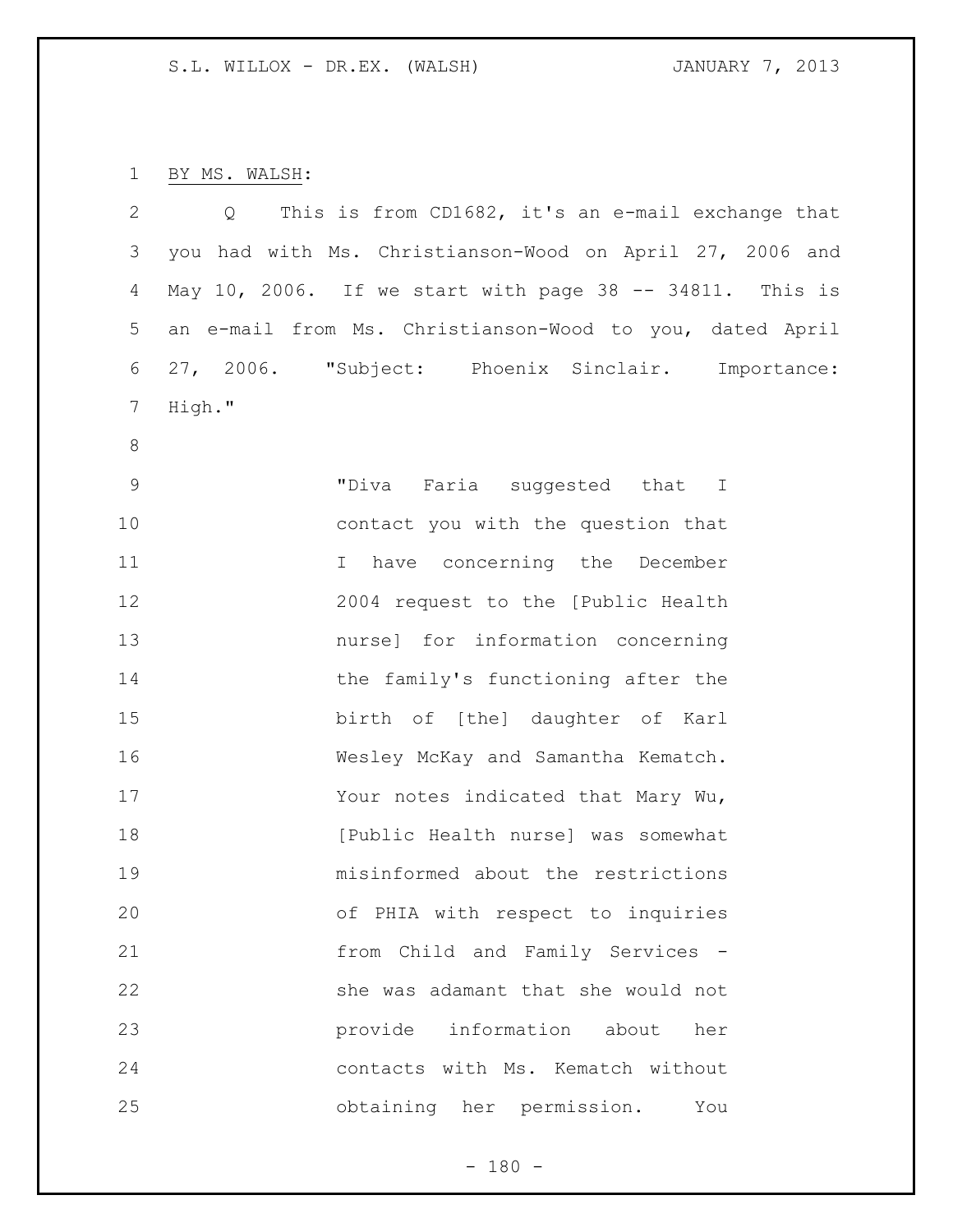provided Ms. Faria with the name and phone number of the {Public Heath nurse's] supervisor for follow-up on this matter. My question to Ms. Faria was about how the matter was resolved as the closing statement indicated that based on the information available, there were no **protection** concerns. She could not recall if the supervisor was contacted or if the [Public Health nurse] did provide 14 the requested information. CFSIS is silent on this. Could you please advise how the issue of the **17** [Public Health nurse] providing information on the baby's care was resolved. 20 Thanks very much." And then if we go to the previous page, 34810, is your response. Now, your response comes on May the 10th, Ms. Christianson-Wood's e-mail to you was April 27, 2006.

Do you know what the reason for the delay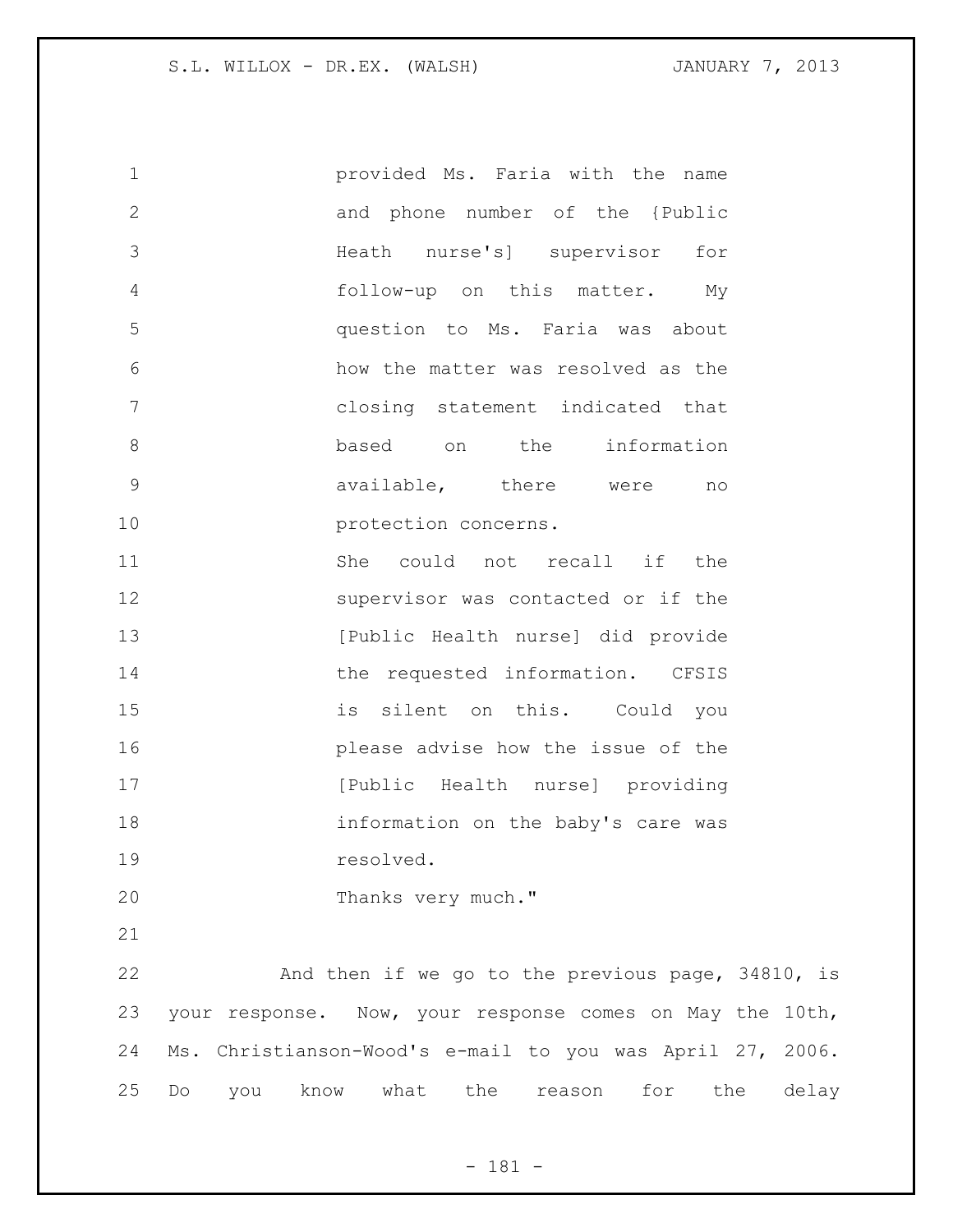was? A I don't remember. Q Would you have talked maybe to Ms. Faria before responding? A I don't recall. I don't know if I already had the report when Ms. Christianson-Wood sent it to me or if I had to obtain the report or what the delay was due to. I don't know. Q Okay. So you wrote: "Since I have now had the opportunity to review my report with respect to the December 2004 **14** referral on Samantha Kematch, I can answer your question to the best of my ability based solely on the information contained within 18 my written report. In December of 2004 the Kematch family came to the Agency's attention when Samantha gave birth 22 to her daughter ... Although the SOR did not have child protection concerns to **report to the Agency, WCFS was**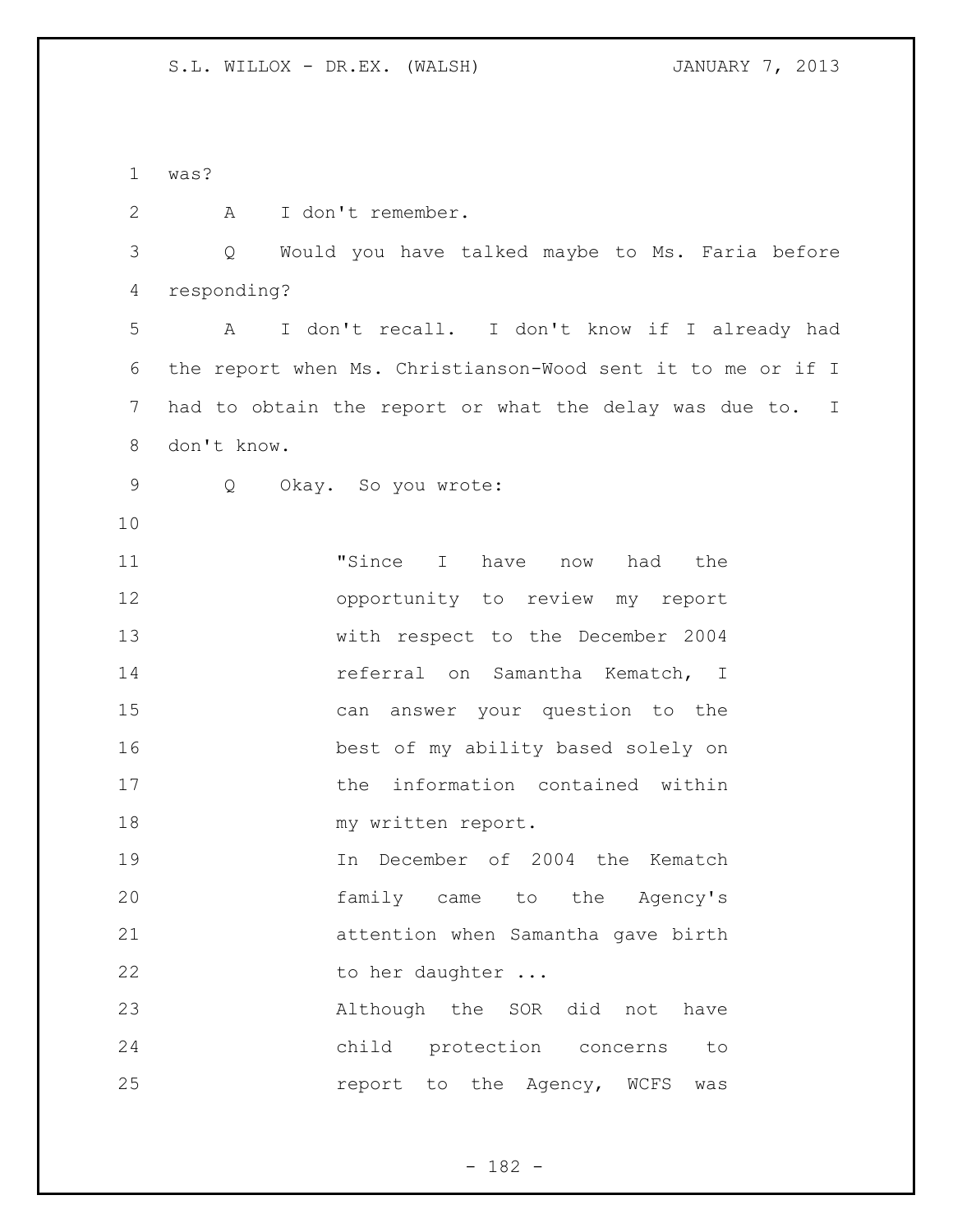contacted based on Samantha's disclosure of previous Agency involvement in the summer of 2004. After review of the family's previous involvement and child welfare history, a decision was made to open the matter for 8 further assessment. During consultation with the **Public Health Nurse, Mary Wu, a**  conversation occurred about her 12 obligation to report, and she was reminded that the Child and Family Services Act supersedes PHIA. Mary acknowledged her professional **16** responsibility to report child protection concerns or a risk to 18 the child. Mary reported attending to the family home to see Samantha and [the baby] after 21 their discharge from hospital. Since WCFS had contacted Public 23 Health to consult, without information or knowledge of current child protection concerns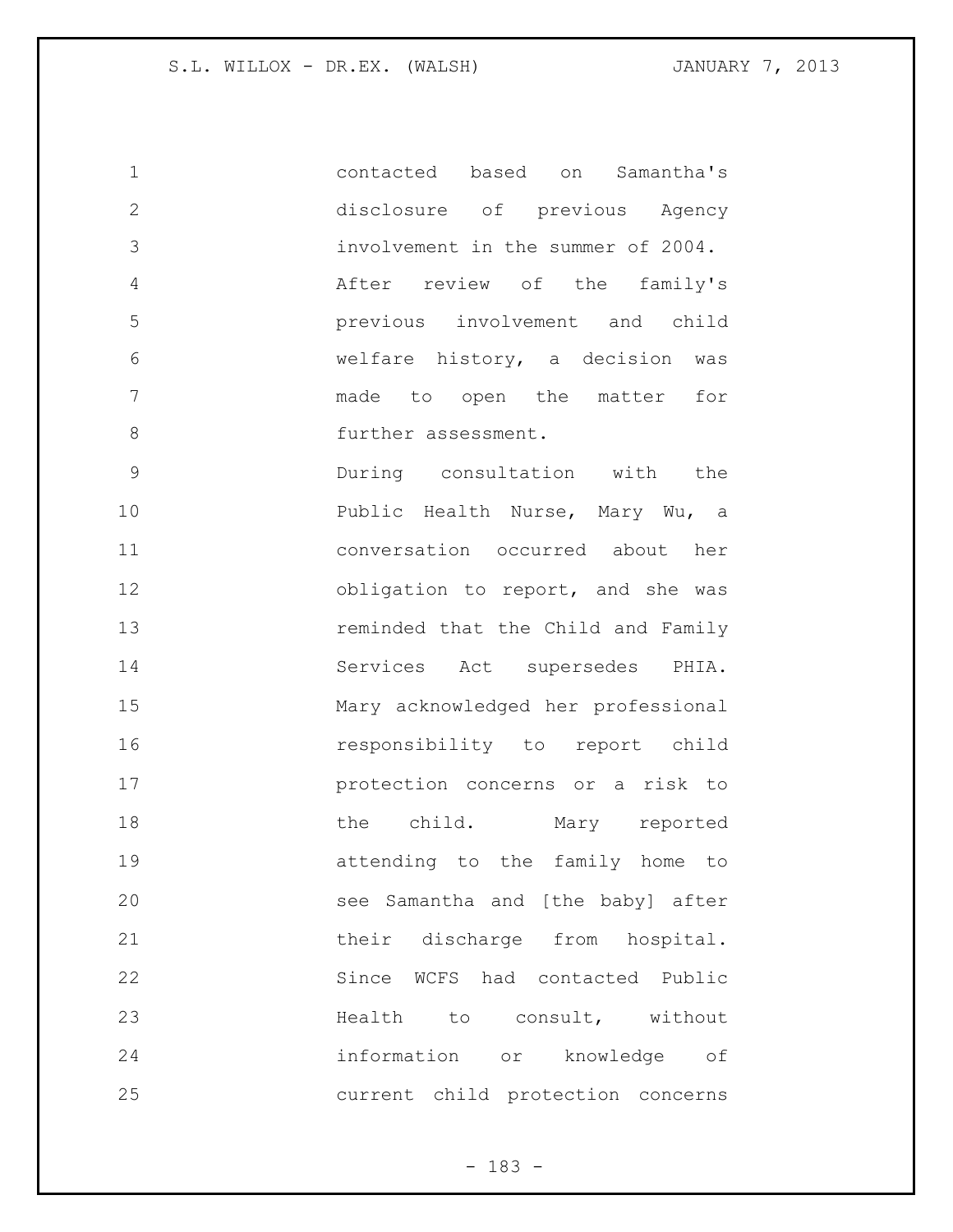| $\mathbf 1$   | in the family home, Mary was       |
|---------------|------------------------------------|
| $\mathbf{2}$  | cautious and unable to report any  |
| 3             | unrelated involvement with the     |
| 4             | family, due to the confidentiality |
| 5             | of PHIA, until she spoke with      |
| 6             | Samantha to obtain her consent for |
| 7             | the sharing of information.        |
| 8             | In addition to this, a review of   |
| $\mathcal{G}$ | the Agency's previous involvement  |
| 10            | with the family in August of 2004  |
| 11            | showed that the child, Phoenix,    |
| 12            | was seen by the Agency, and the    |
| 13            | risk in the family home was        |
| 14            | considered to be low at that time. |
| 15            | After considering the above        |
| 16            | information whereby the SOR and    |
| 17            | Public Health were not reporting   |
| 18            | any child protection concerns, and |
| 19            | the file had recently been closed  |
| 20            | by intake after an assessment of   |
| 21            | the family home deemed the risk to |
| 22            | be low, the information<br>was     |
| 23            | documented in the CRU report and   |
| 24            | provided to the CRU supervisor,    |
| 25            | Diva Faria, for consideration and  |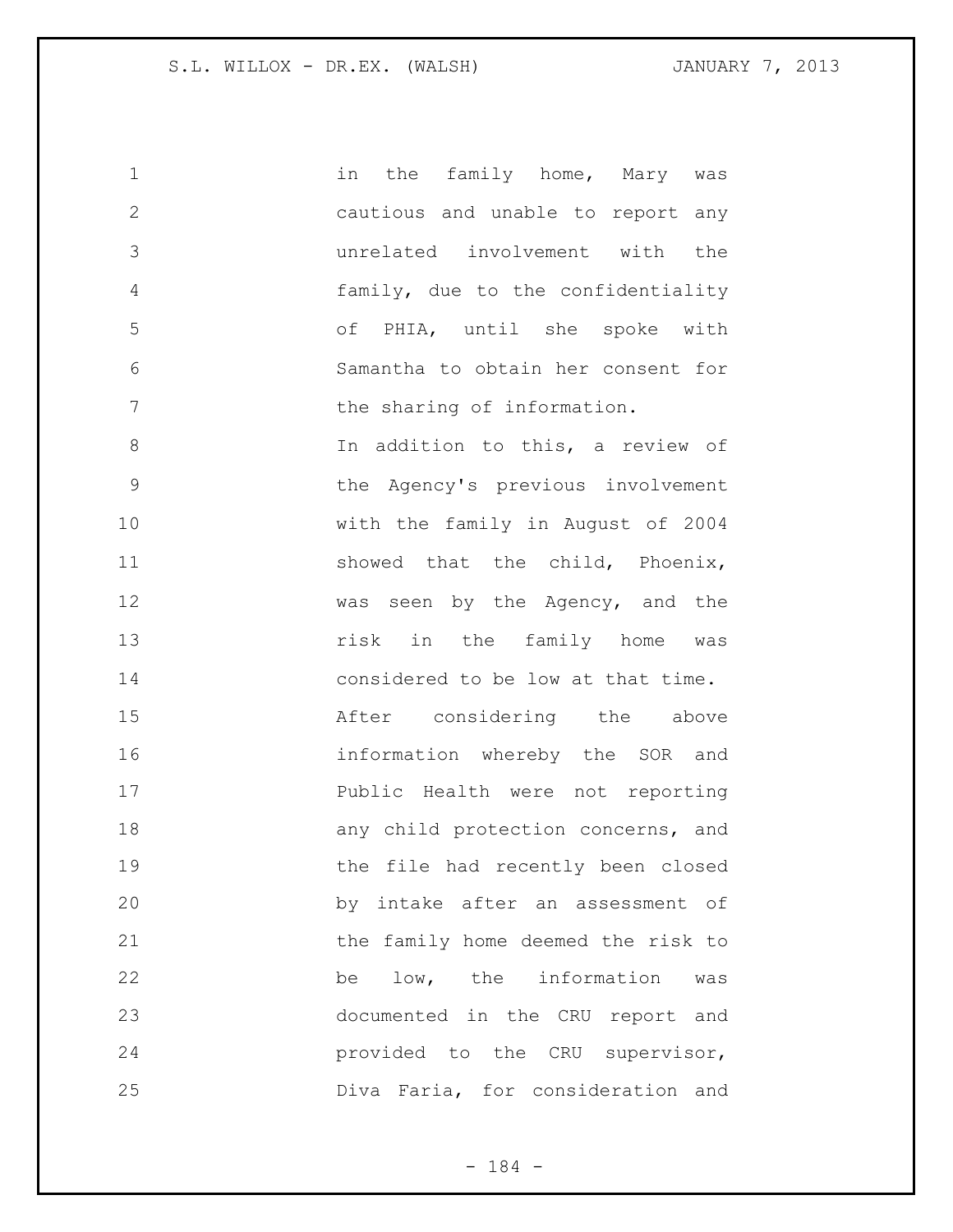| 1              | review for closing."                                   |
|----------------|--------------------------------------------------------|
| $\mathbf{2}$   |                                                        |
| 3              | And then finally, on the previous page. Please         |
| $\overline{4}$ | scroll up to the previous page. Thank you. To the top. |
| 5              | Ms. Christianson-Wood wrote back to you that day.      |
| 6              |                                                        |
| 7              | "Thanks, Shelly.                                       |
| $8\,$          | it accurate to say that the<br>Is                      |
| $\mathsf 9$    | [Public Health nurse] did not give                     |
| 10             | the Agency any information about                       |
| 11             | the situation in the home? I'm                         |
| 12             | reading that she wouldn't give                         |
| 13             | information without talking to                         |
| 14             | Samantha first and that she did                        |
| 15             | not do<br>so or contact you                            |
| 16             | subsequently. It<br>not<br>was                         |
| 17             | sufficient that the Agency was                         |
| 18             | concerned, based on past history,                      |
| 19             | about the situation.                                   |
| 20             | It is not clear to me that she                         |
| 21             | acknowledged her duty to report.                       |
| 22             | The 'you don't share information                       |
| 23             | with us' comment was telling -- it                     |
| 24             | didn't seem that child protection                      |
| 25             | was foremost in her mind at that                       |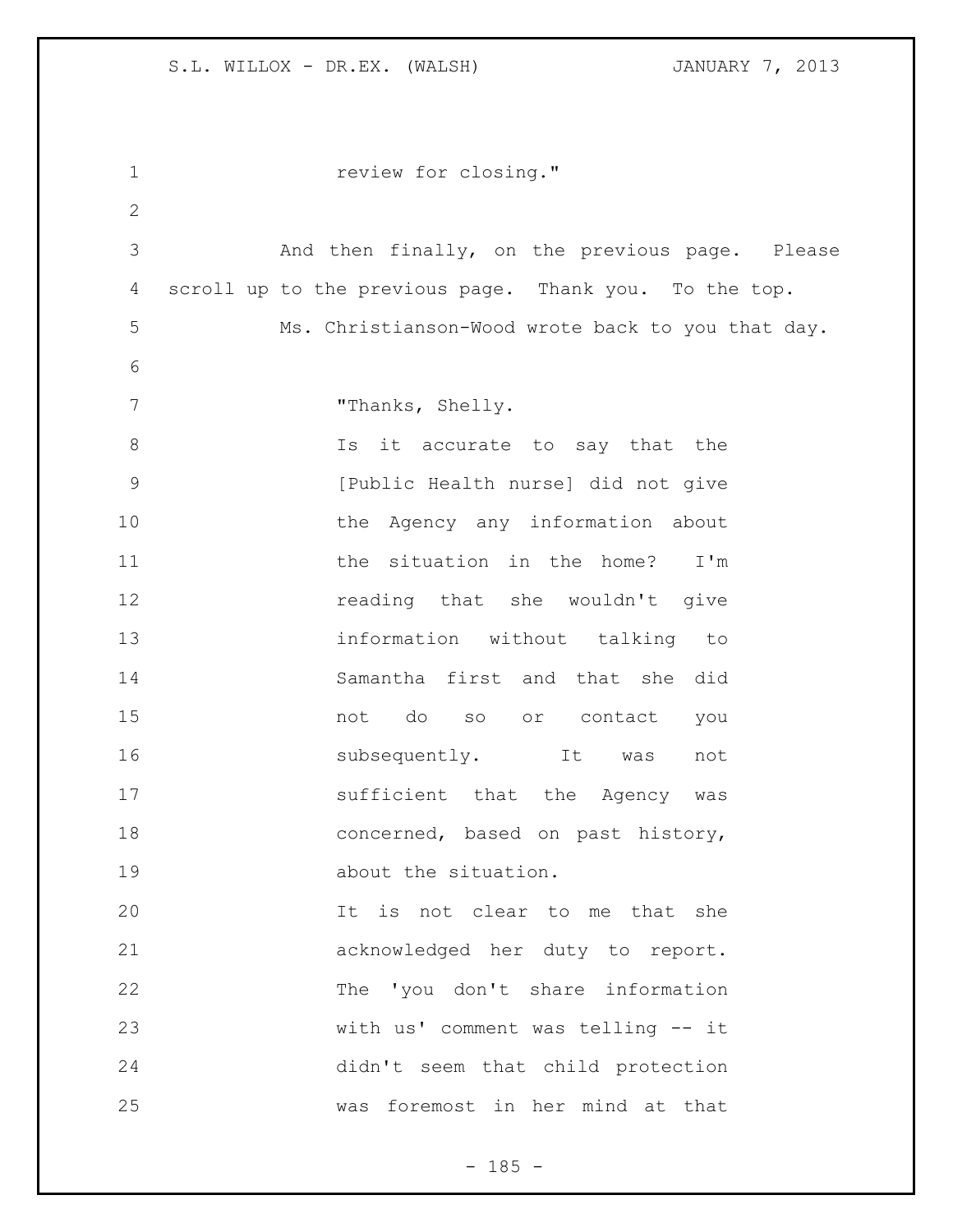S.L. WILLOX - DR.EX. (WALSH) (3.1)

| $\mathbf 1$     | point. (My interpretation.)                               |
|-----------------|-----------------------------------------------------------|
| $\overline{2}$  | It also appears from the recording                        |
| 3               | that the matter, once referred to                         |
| $\overline{4}$  | your supervisor, did not result in                        |
| 5               | any other information coming back                         |
| 6               | to you about the situation.<br>Is                         |
| $7\phantom{.0}$ | that accurate?"                                           |
| $\,8\,$         |                                                           |
| $\mathcal{G}$   | Now, did you respond to that e-mail?                      |
| 10              | I don't remember.<br>A                                    |
| 11              | It's accurate, though, that you don't recall<br>Q         |
| 12              | receiving any information from Ms. Faria as to follow up  |
| 13              | she did with Ms. Wu's supervisor?                         |
| 14              | No, I don't recall.<br>A                                  |
| 15              | You don't recall receiving any?<br>Q                      |
| 16              | I don't, I don't recall receiving any information<br>A    |
| 17              | from Ms. Faria. I had assumed that if she had followed up |
| 18              | she would have added a case note subsequent to my case    |
| 19              | recordings, documenting her involvement with Ms.<br>Wu's  |
| 20              | supervisor.                                               |
| 21              | Going back to page 160, please.<br>Q                      |
| 22              | THE COMMISSIONER: What page?                              |
| 23              | WALSH: We're, we're back<br>MS.<br>in the<br>Jan          |
| 24              | Christianson-Wood report, CD2, at page 160.               |
| 25              | THE COMMISSIONER:<br>Yes.                                 |

- 186 -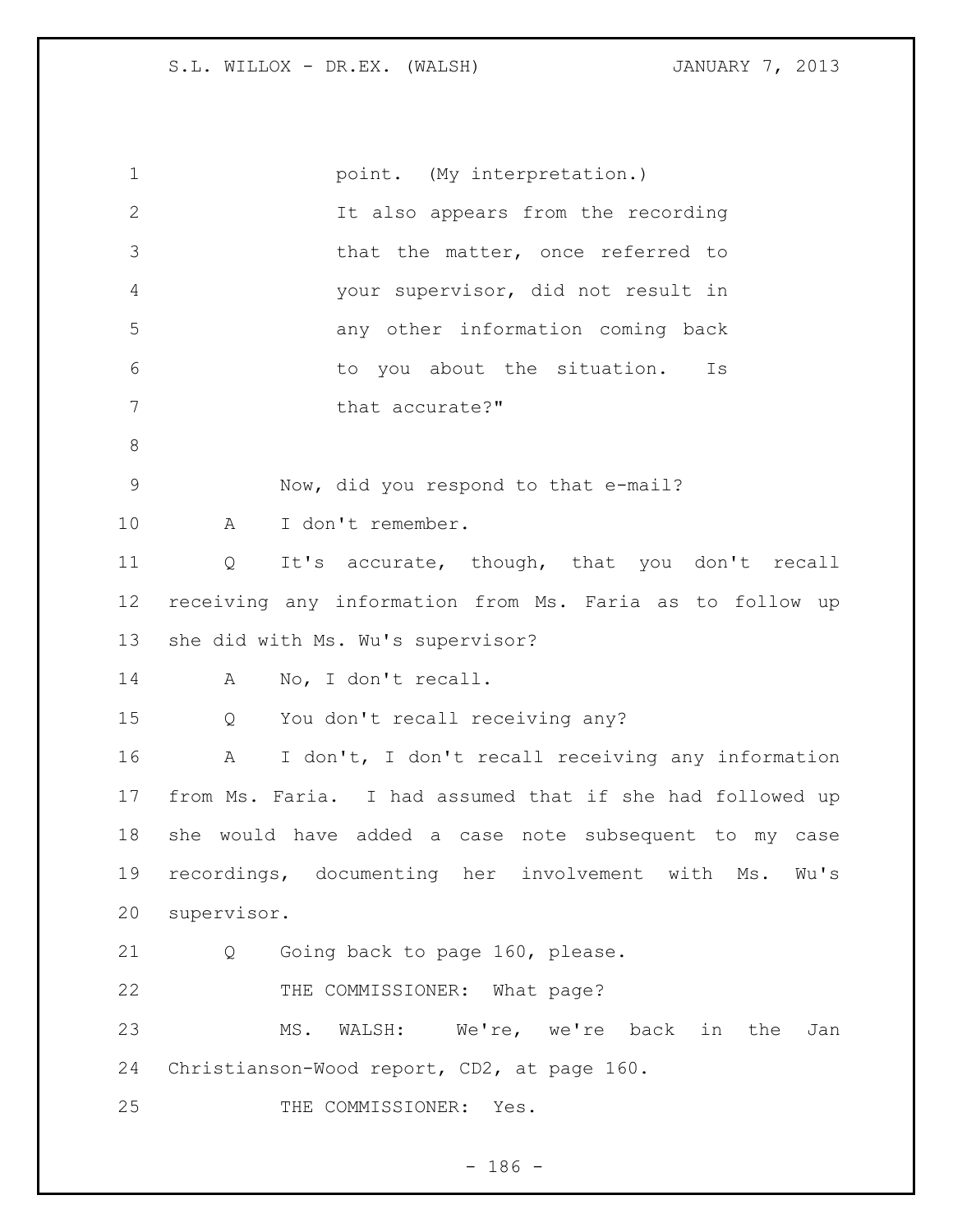BY MS. WALSH:

| $\overline{2}$ | Q | This is what the report writer documented and             |
|----------------|---|-----------------------------------------------------------|
| 3              |   | I'll just ask you to review and confirm if it's accurate. |
| 4              |   |                                                           |
| 5              |   | "On December 1, 2004, the CRU                             |
| 6              |   | passed along a referral from a                            |
| 7              |   | local hospital to the Agency's                            |
| $\,8\,$        |   | intake unit as Ms. Kematch had                            |
| $\mathsf 9$    |   | delivered her fourth child, a                             |
| 10             |   | daughter who had been named                               |
| 11             |   | The hospital advised that Ms.                             |
| 12             |   | Kematch was living with Wes McKay                         |
| 13             |   | who was the father of her child.                          |
| 14             |   | Mr. McKay's date of birth was not                         |
| 15             |   | known to the hospital. The CRU                            |
| 16             |   | supervisor agreed that the Intake                         |
| 17             |   | unit should be requested to follow                        |
| 18             |   | up and assess the home environment                        |
| 19             |   | within 48 hours. The file summary                         |
| 20             |   | noted that Samantha had been in                           |
| 21             |   | did<br>not<br>include<br>care but                         |
| 22             |   | Information on her functioning in                         |
| 23             |   | care.                                                     |
| 24             |   | The CRU worker received the file                          |
| 25             |   | the supervisor<br>back<br>from<br>with                    |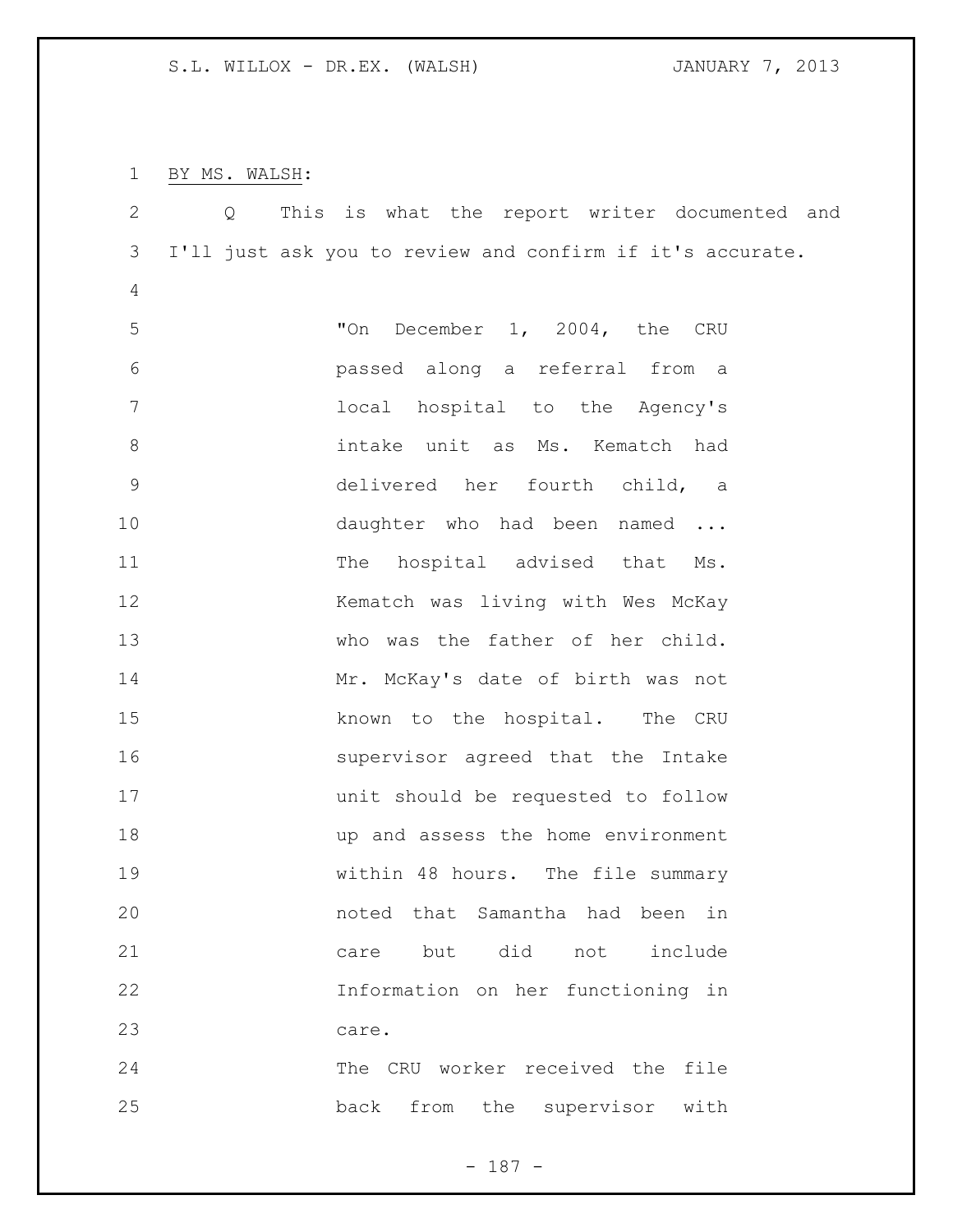S.L. WILLOX - DR.EX. (WALSH) (3.1)

| $\mathbf 1$   | direction to<br>follow up<br>and   |
|---------------|------------------------------------|
| $\mathbf{2}$  | complete the needed assessment     |
| 3             | including offering supports. If    |
| 4             | mandated services were<br>not      |
| 5             | required, the file was to be       |
| 6             | closed to the CRU. Attempts were   |
| 7             | made on December 2 and 3 to        |
| 8             | contact Ms. Kematch but were       |
| $\mathcal{G}$ | unsuccessful. The supervisor       |
| 10            | directed that the Public Health    |
| 11            | Nurse  should be contacted and,    |
| 12            | if there were no concerns          |
| 13            | identified by the PHN, the Agency  |
| 14            | file would be closed.              |
| 15            | The assigned Public Health Nurse   |
| 16            | was identified and contacted about |
| 17            | the family. The PHN had been to    |
| 18            | home but wanted to know why<br>the |
| 19            | the Agency was contacting Public   |
| 20            | Health for information and whether |
| 21            | Ms. Kematch was aware that Public  |
| 22            | Health had been called.            |
| 23            | Despite the worker's efforts to    |
| 24            | explain that the CFS Act took      |
| 25            | precedence. In this situation,     |

- 188 -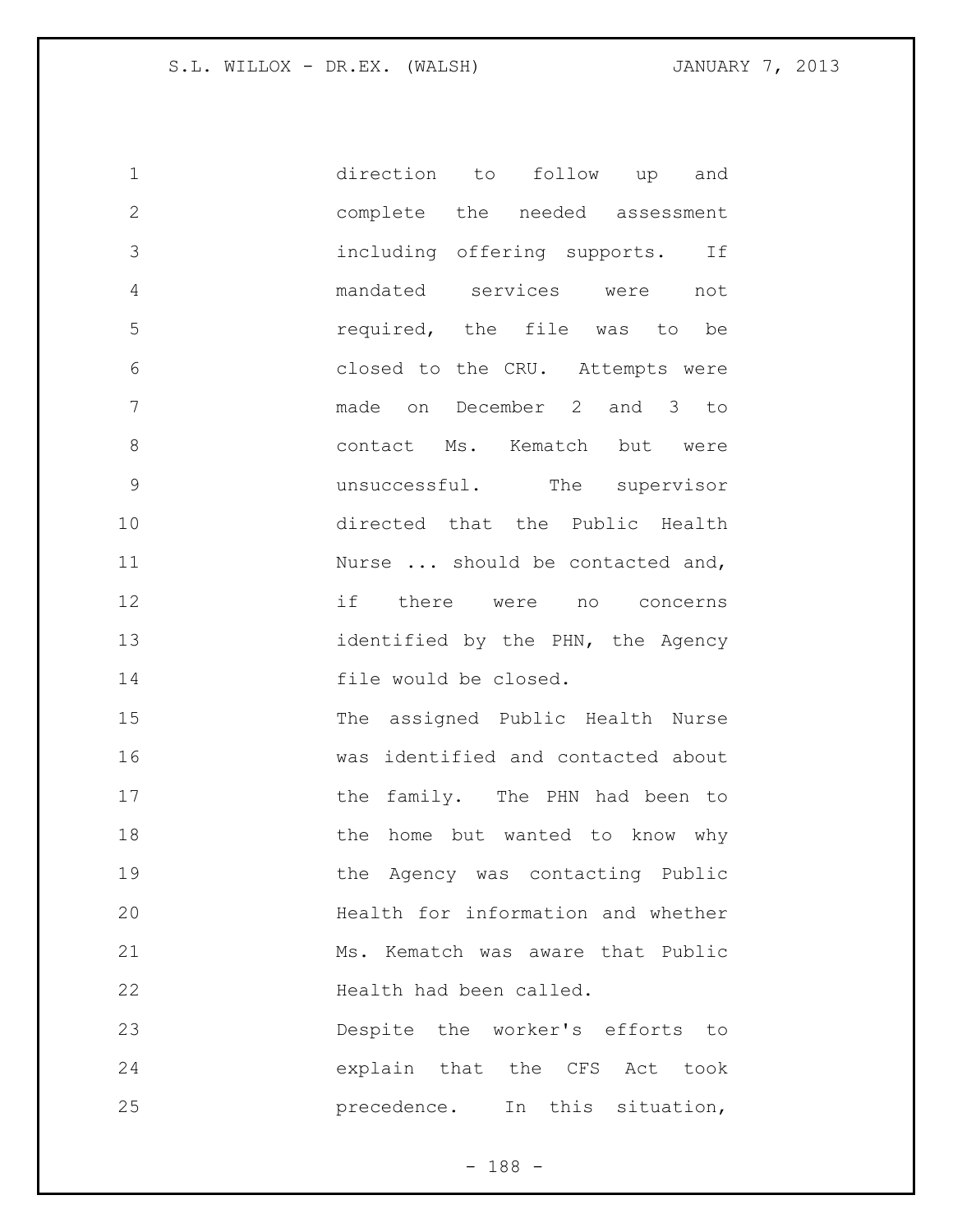the [Public Health Nurse] refused to provide information or to agree to call if there were concerns. The worker referred the matter to her supervisor with the recommendation that the [health nurse's] supervisor be called 8 about the misunderstanding about the Personal Health Information **Act.** The outcome of this was not recorded on CFSIS. An email message was sent to the former CFS supervisor on April 25, 2006 with 14 a request for Information and an interview with the staff involved 16 was conducted by the writer." 18 Now, is that accurate, to your knowledge? A Yes, for the most part. Q Anything that's not accurate? A Well, it refers to the fact that the Public Health nurse would not share information or would not report a concern or give any information. Ms. Wu acknowledged her obligation to report but said that she would like to connect with Samantha prior to sharing other

- 189 -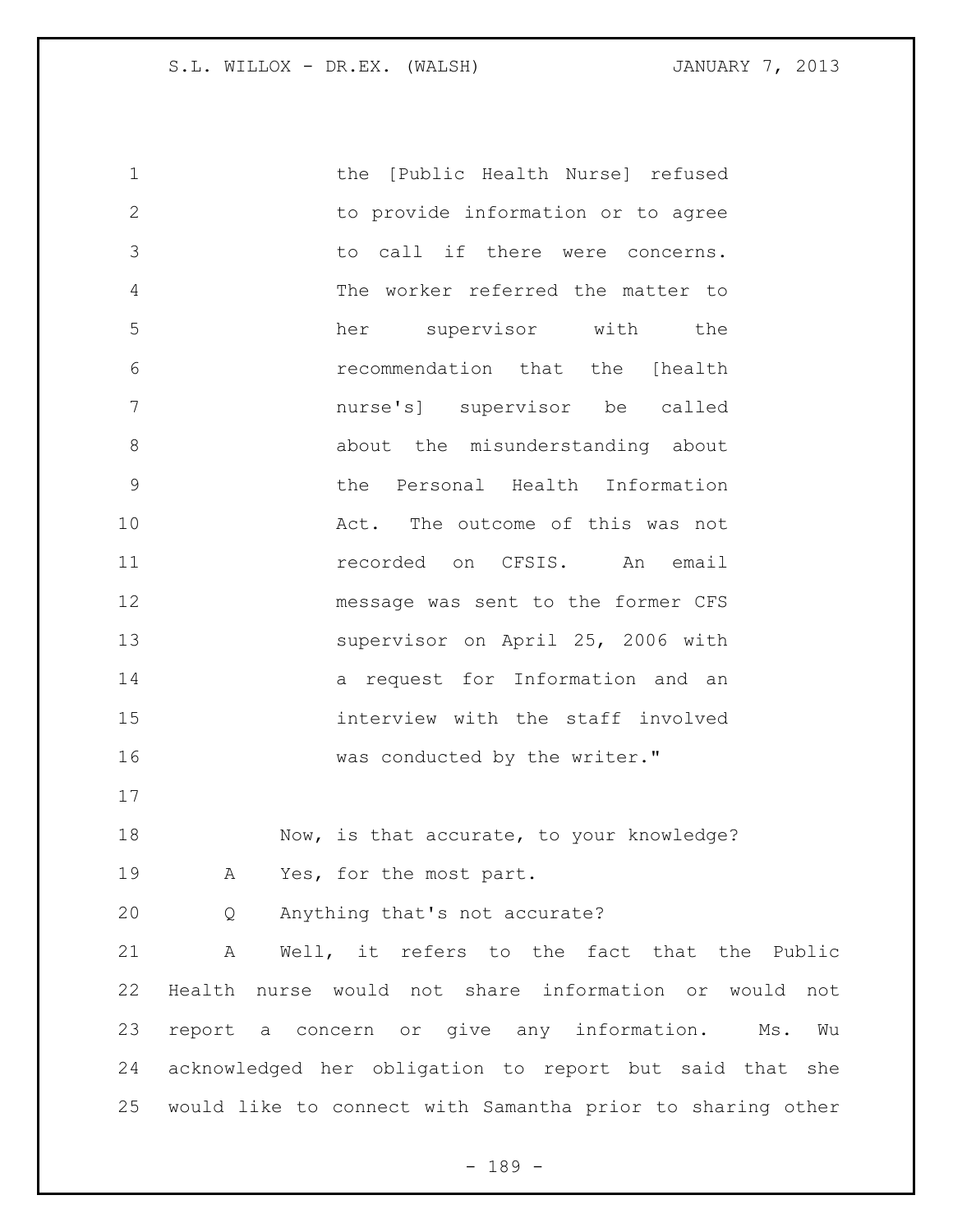information with the agency. Was it, for lack of better terms, a play on words by Ms. Wu to say I don't have protection concerns, but I need to speak with my client, due to PHIA and FIPPA, before I share information with you about the family's home environment? It's hard for me to answer. Based on Ms. Wu's response to me, she acknowledged her obligation to report and was not reporting a child protection concern. Q And the reference to an e-mail message to the former CFS supervisor, is that something you know anything about? A Sorry, where are you reading or where are you looking? Q The -- A And e-mail message. Q -- last sentence of the paragraph that's --- A Oh. 18 Q -- not in italics. A That Ms. Christianson-Wood sent Ms. Faria an e- mail? Q Yes. A I believe, yes, like that she had sent an e-mail, we just saw that on the screen. 24 THE COMMISSIONER: This is the last paragraph of what?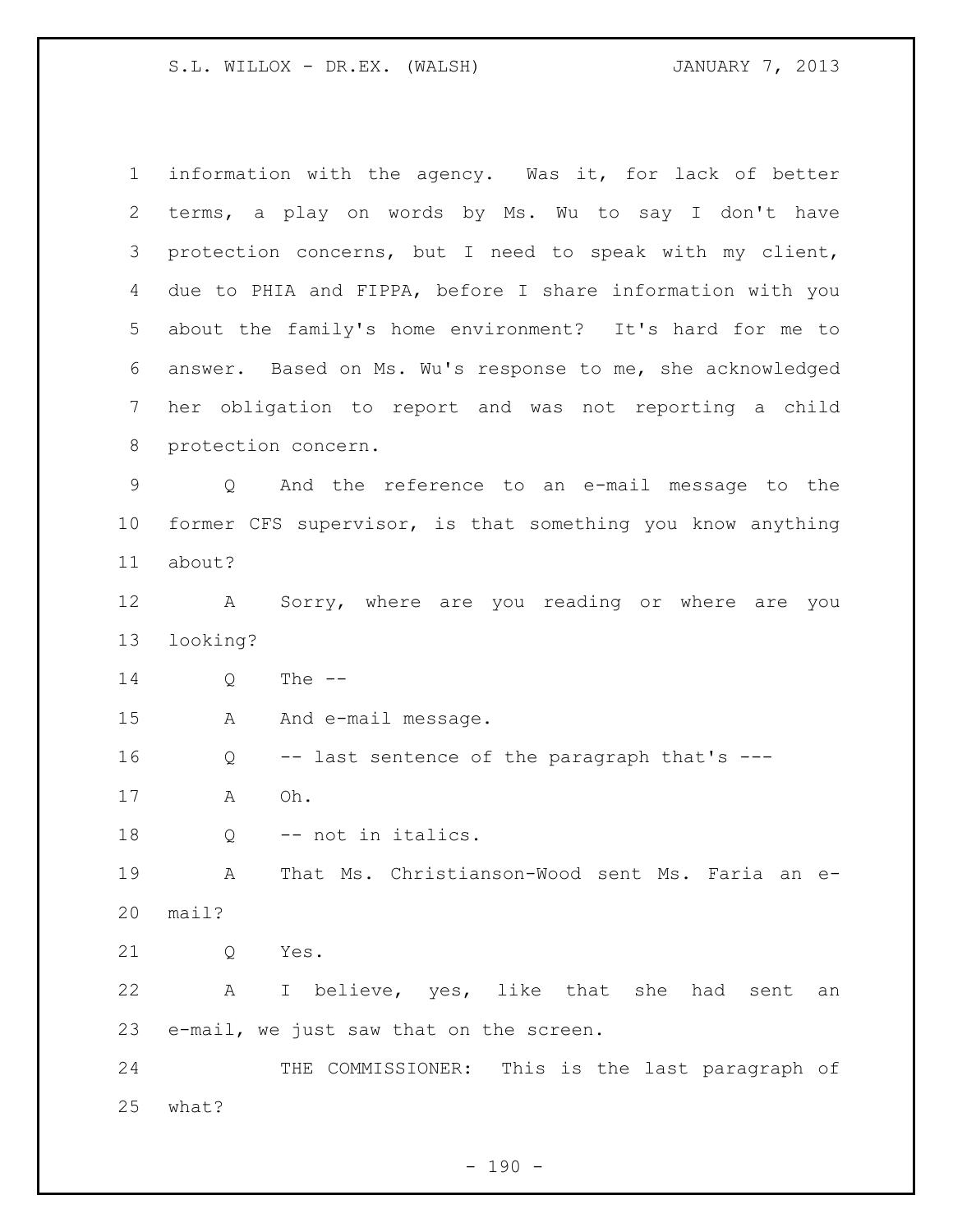1 MS. WALSH: We're on page 161. THE COMMISSIONER: 161, yes. MS. WALSH: Yes. The last paragraph that's not in italics, the, the first -- the last sentence of the first -- THE COMMISSIONER: Oh, all right. 7 MS. WALSH: Not -- it's not the last paragraph it's the first -- THE COMMISSIONER: An, an e-mail, an e-mail message. MS. WALSH: -- the last sentence of the first paragraph. 13 THE COMMISSIONER: An e-mail message? 14 MS. WALSH: Yes. 15 THE COMMISSIONER: All right. THE WITNESS: I don't recall if I was aware at 17 that time. Well, I guess I would have been because Ms., Ms. Faria referred Ms. Christianson to me to ask further because Faria indicated that she couldn't recall if she had contacted the Public Health nurse supervisor so that's what elicited Mrs. -- Ms. Christianson-Wood's e-mail to me. BY MS. WALSH: Q So on page 161, this is -- these are the -- 25 THE COMMISSIONER: Well, just a minute, I'm just

- 191 -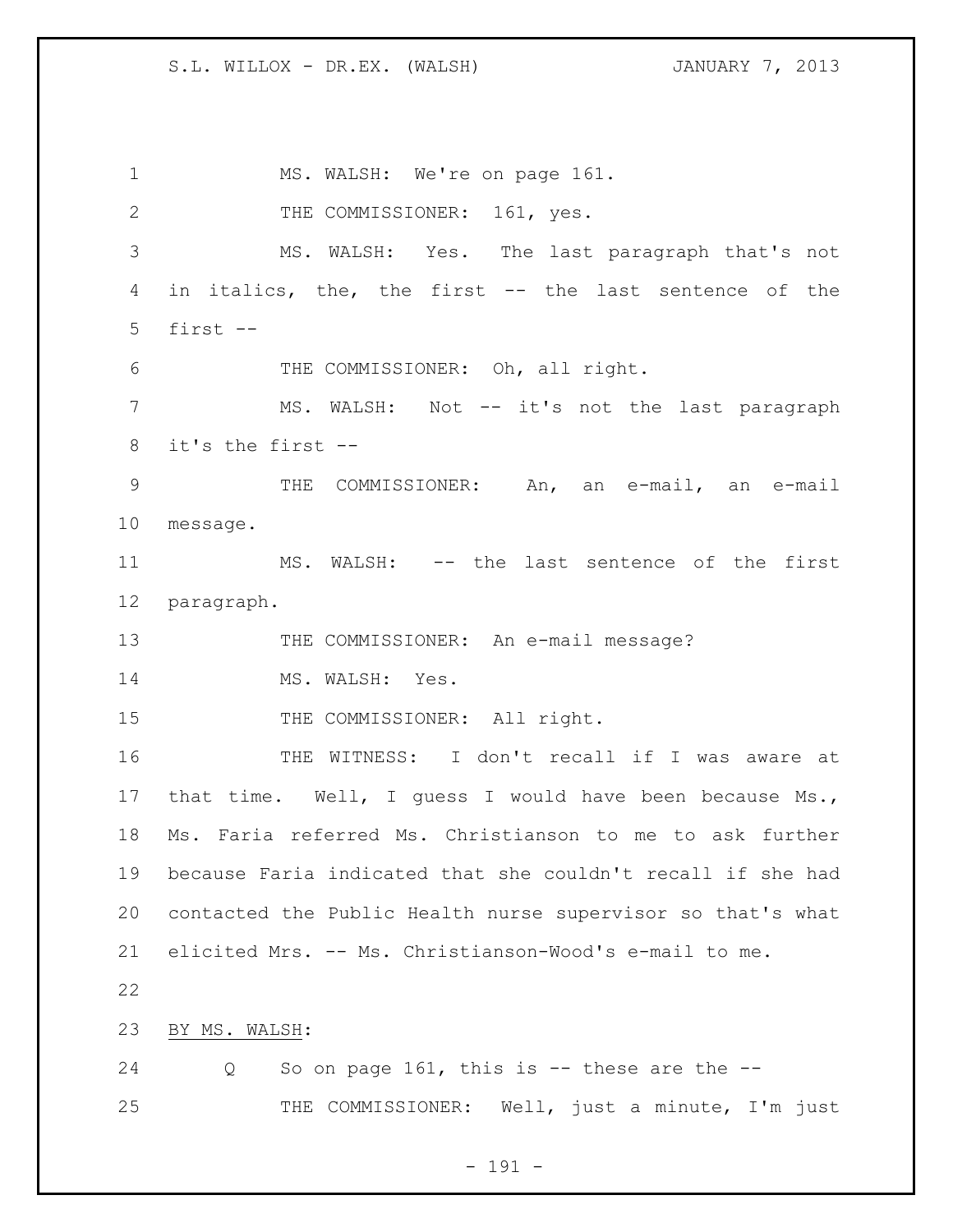quite -- don't follow that. An e-mail message was sent to the former CFS supervisor on April 21st -- 25th. Who was that? THE WITNESS: My supervisor, Ms. Faria. 5 THE COMMISSIONER: Yeah. And who was it sent by? THE WITNESS: Ms. Jan Christianson-Wood. 7 THE COMMISSIONER: Oh, I see. Not by you? 8 THE WITNESS: No. THE COMMISSIONER: No, okay. BY MS. WALSH: Q And then on page 161, in italics, we have some 13 findings recorded by the report writer, by Ms. Christianson-Wood. She said: "The concerns about Ms. Kematch's ability to parent over time had not been addressed nor had past issues including her inability to care for [the baby] and her ultimate abandonment of him." I believe that's a reference to her very first child.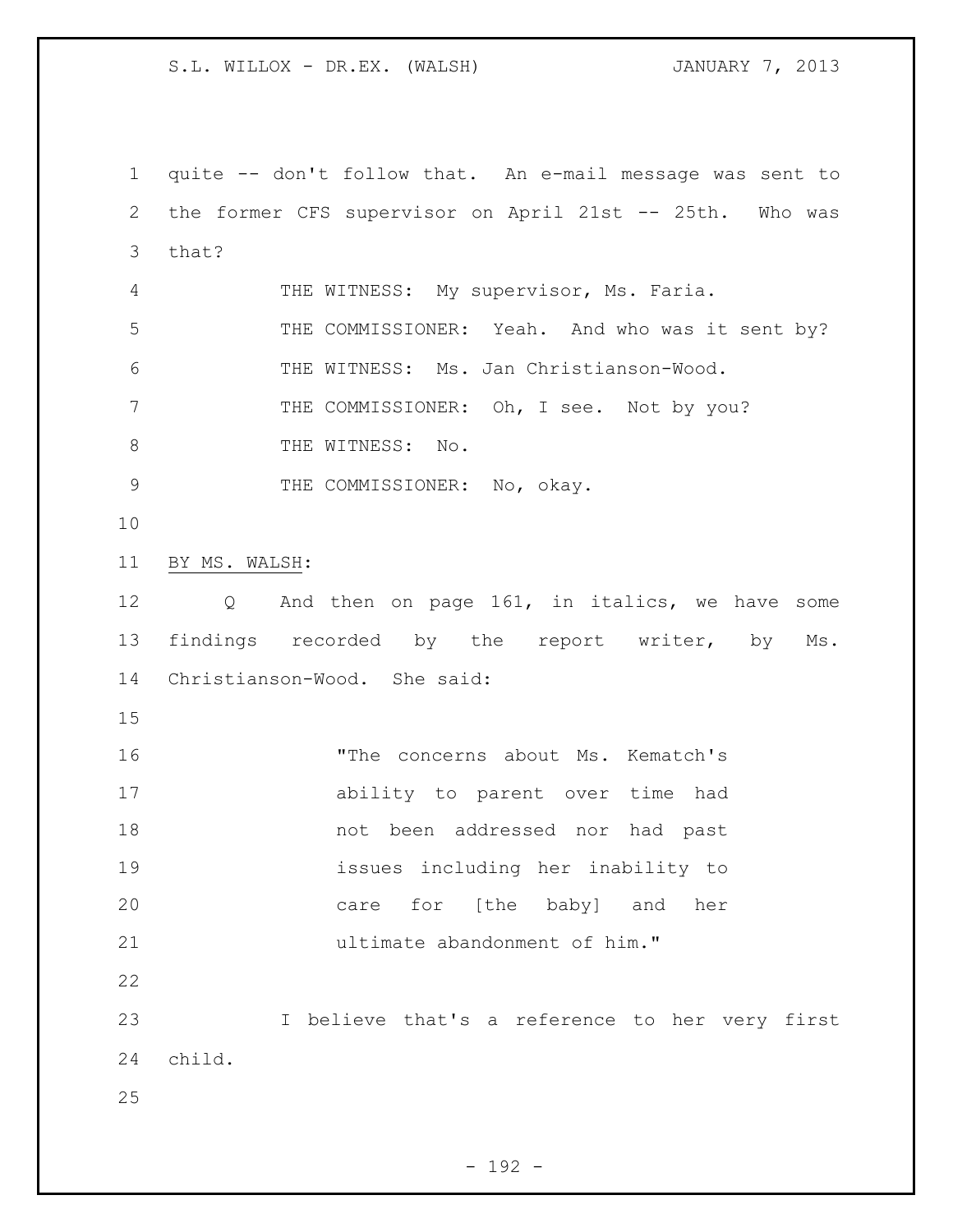| $\mathbf 1$   | "Her new partner was not known     |
|---------------|------------------------------------|
| $\mathbf{2}$  | 9beyond greeting workers at the    |
| 3             | door on May 2004) and the Agency,  |
| 4             | despite Ms. Kematch's previous     |
| 5             | known partners having issues with  |
| 6             | criminal activity  and             |
| 7             | substance abuse (Mr. Sinclair) did |
| 8             | not inquire further to determine   |
| $\mathcal{G}$ | if "Wes" was a safe choice. As     |
| 10            | "Wes" was nearly 20 years older    |
| 11            | than Ms. Kematch, it would have    |
| 12            | been reasonable to assume that he  |
| 13            | had life experiences -- possibly   |
| 14            | with other partners and other      |
| 15            | children -- that would have        |
| 16            | provided the Branch with           |
| 17            | reassurance or raise concern after |
| 18            | he joined Phoenix's family. It is  |
| 19            | not evident from this recording    |
| 20            | that the presence of "Wes" in Ms.  |
| 21            | Kematch's home on May 13, 2004 was |
| 22            | linked with her statements about a |
| 23            | trucker boyfriend who lived with   |
| 24            | her sporadically -- the file does  |
| 25            | indicate that "Wes"<br>not<br>was  |

- 193 -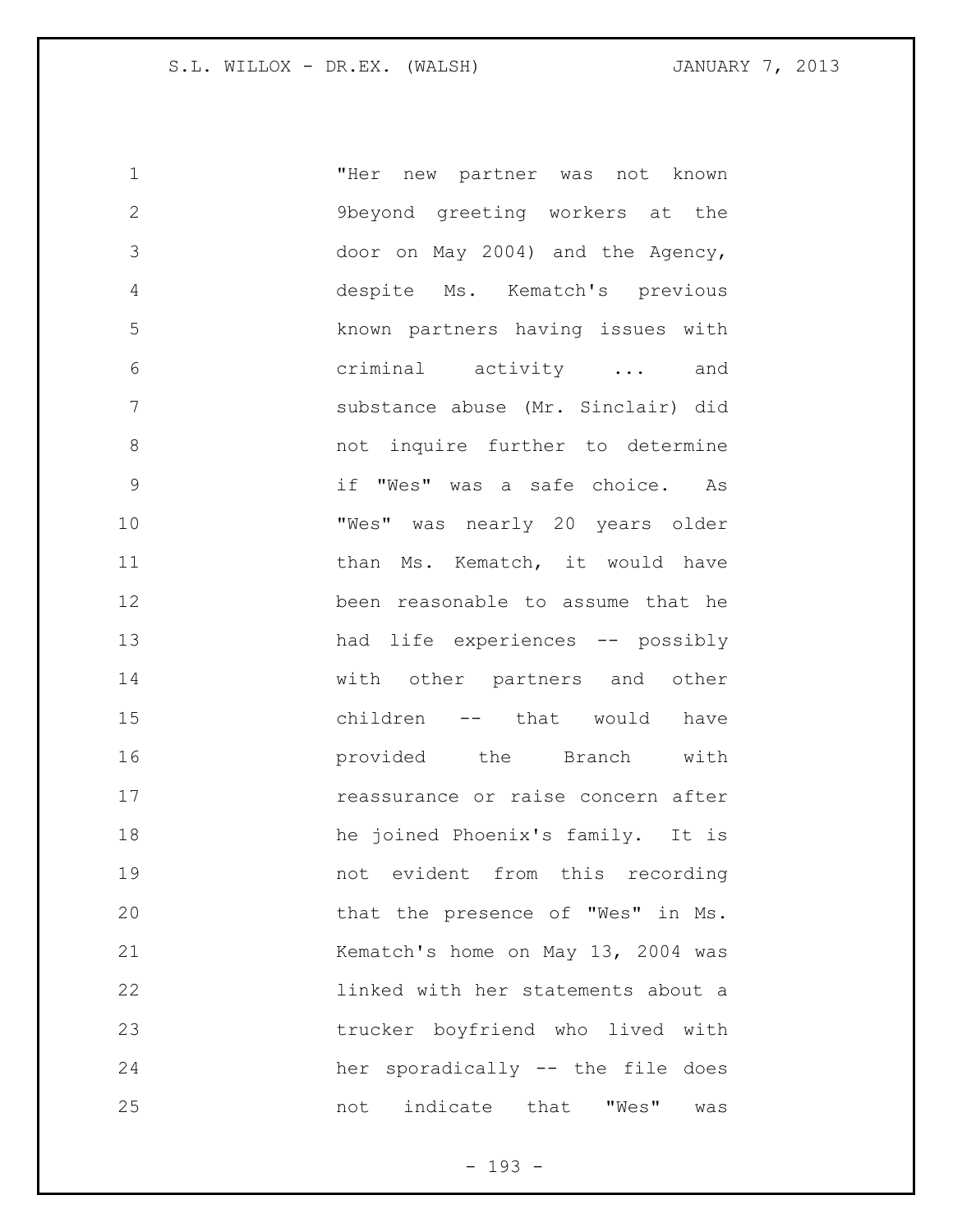| $\mathbf 1$   |   | questioned about his identity."                  |
|---------------|---|--------------------------------------------------|
| $\mathbf{2}$  |   |                                                  |
| 3             |   | Now, I read that as, as a discussion of the      |
| 4             |   | previous, the work done by the previous workers. |
| 5             | A | Yes.                                             |
| 6             | Q | Then it goes on:                                 |
| 7             |   |                                                  |
| 8             |   | "So little was known about Ms.                   |
| $\mathcal{G}$ |   | Kematch's functioning that it is                 |
| 10            |   | concerning that her outward                      |
| 11            |   | apparent physical well-being was                 |
| 12            |   | used as a<br>measurement of<br>her               |
| 13            |   | cognitive abilities<br>and                       |
| 14            |   | functioning as well as<br>her                    |
| 15            |   | parenting capacity. As neither                   |
| 16            |   | Ms. Kematch nor Mr. Sinclair had                 |
| 17            |   | parented Phoenix consistently --                 |
| 18            |   | this was known to the Agency -- it               |
| 19            |   | was incumbent on the Agency to                   |
| 20            |   | understand how the disruptions in                |
| 21            |   | parenting had affected Phoenix.                  |
| 22            |   | she socially indiscriminate?<br>Was              |
| 23            |   | Was she developmentally on target?               |
| 24            |   | Who did she identify as her main                 |
| 25            |   | caregivers?<br>Did<br>she<br>have<br>a           |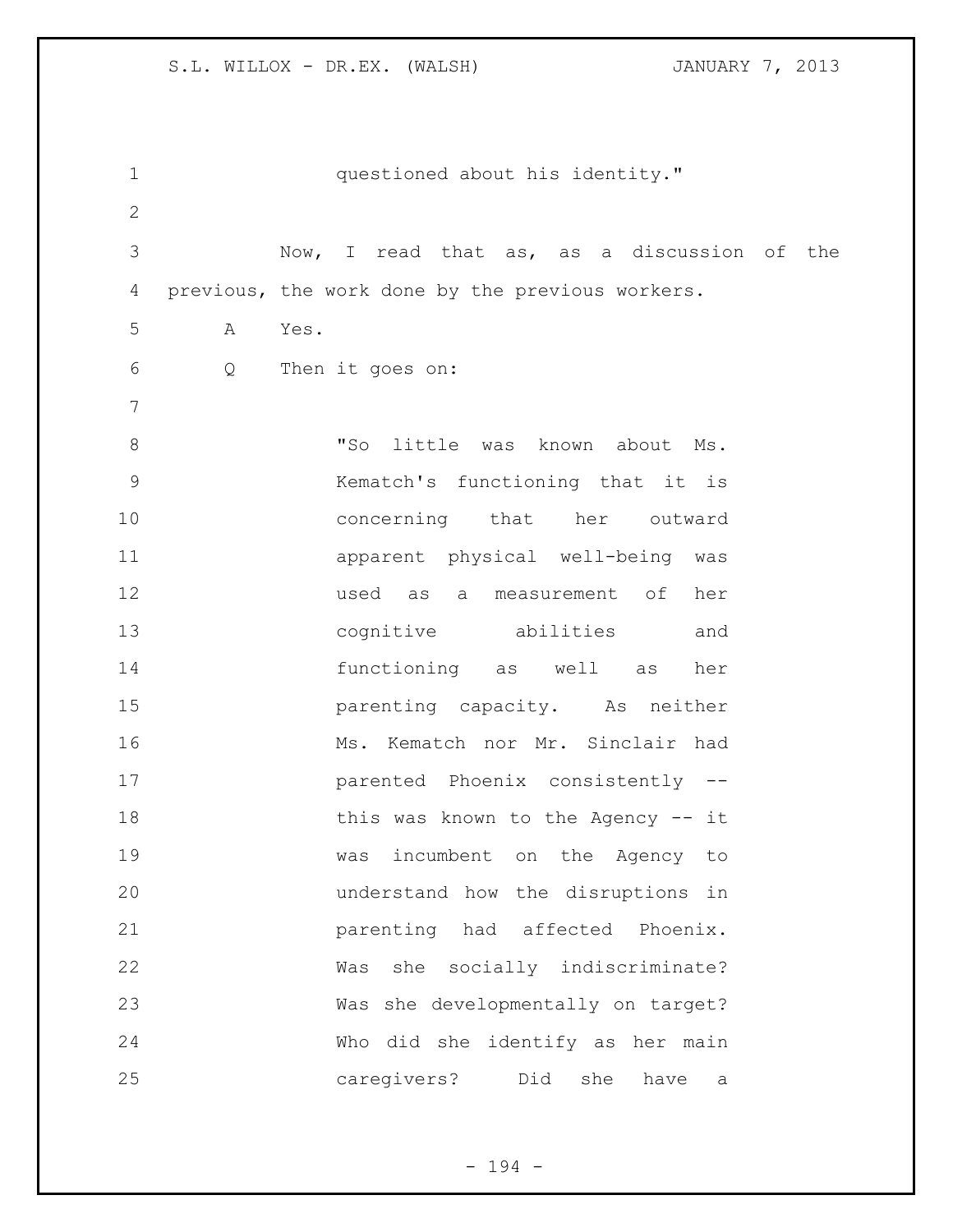| $\mathbf 1$     | relationship with Ms. Kematch or                           |
|-----------------|------------------------------------------------------------|
| $\mathbf{2}$    | was Samantha just another in a                             |
| 3               | procession of female caregivers                            |
| $\overline{4}$  | that included Genevieve Sinclair,                          |
| 5               | Angie Sinclair, Sheila Sinclair                            |
| 6               | and Kim Edwards?"                                          |
| $\overline{7}$  |                                                            |
| $\,8\,$         | Do you agree with the comment that it was                  |
| $\mathsf 9$     | incumbent on the agency to learn more about Phoenix?       |
| 10              | A Most definitely. I am also assuming that this            |
| 11              | here -- that her "functioning that it is concerning that   |
| 12              | her outward apparent physical wellbeing was used as a      |
| 13              | measurement of her cognitive abilities" that was from --   |
| 14              | taken from the previous intake worker's closing, from July |
| 15 <sub>1</sub> | of 2004, referring to her work that was completed.         |
| 16              | Q Okay. And then finally with this report, if you          |
| 17              | turn to page 165. You see, midway down the page is a       |
| 18              | paragraph that reads: "In some circumstances." You may     |
| 19              | not have that in your binder --                            |
| 20              | I don't $--$<br>A                                          |
| 21              | -- it occurs to me --<br>Q                                 |
| 22              | I don't think I do.<br>A                                   |
| 23              | -- but it's up on the screen.<br>Q                         |
| 24              | Yeah.<br>Α                                                 |
|                 |                                                            |
| 25              | Are you all right not having a hard copy of it?<br>Q       |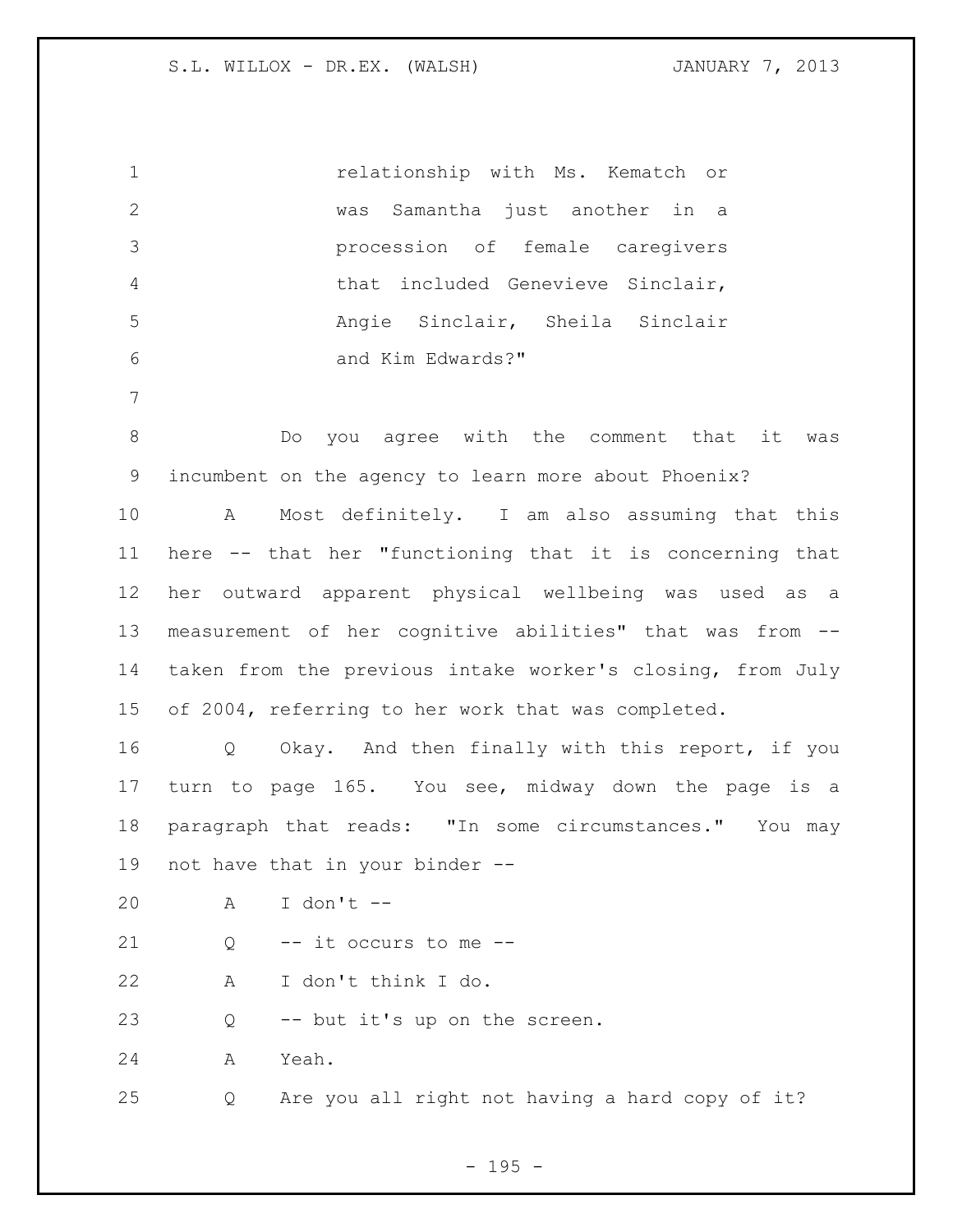- A Yeah, that's fine. Thank you.
- Q

 "In some circumstances an Agency contributes to the problems of fragmentation by failing to make inquiries about new people in the family's inner circle. In the case of Samantha Kematch and her new partner, Karl Wesley McKay, the Agency's reluctance to press for confirmation of Mr. (Ikay's identity) McKay's identity was a 13 The value of tipping point' in the case. The Agency was remarkably incurious about Ms. Kematch's new live-in partner. Reder and Duncan (1999) 17 state:

 Professionals in the child protection network also need to give equal consideration to the child's father or father substitute, including being aware of his personal history, functioning and caretaking role, as well as the nature of the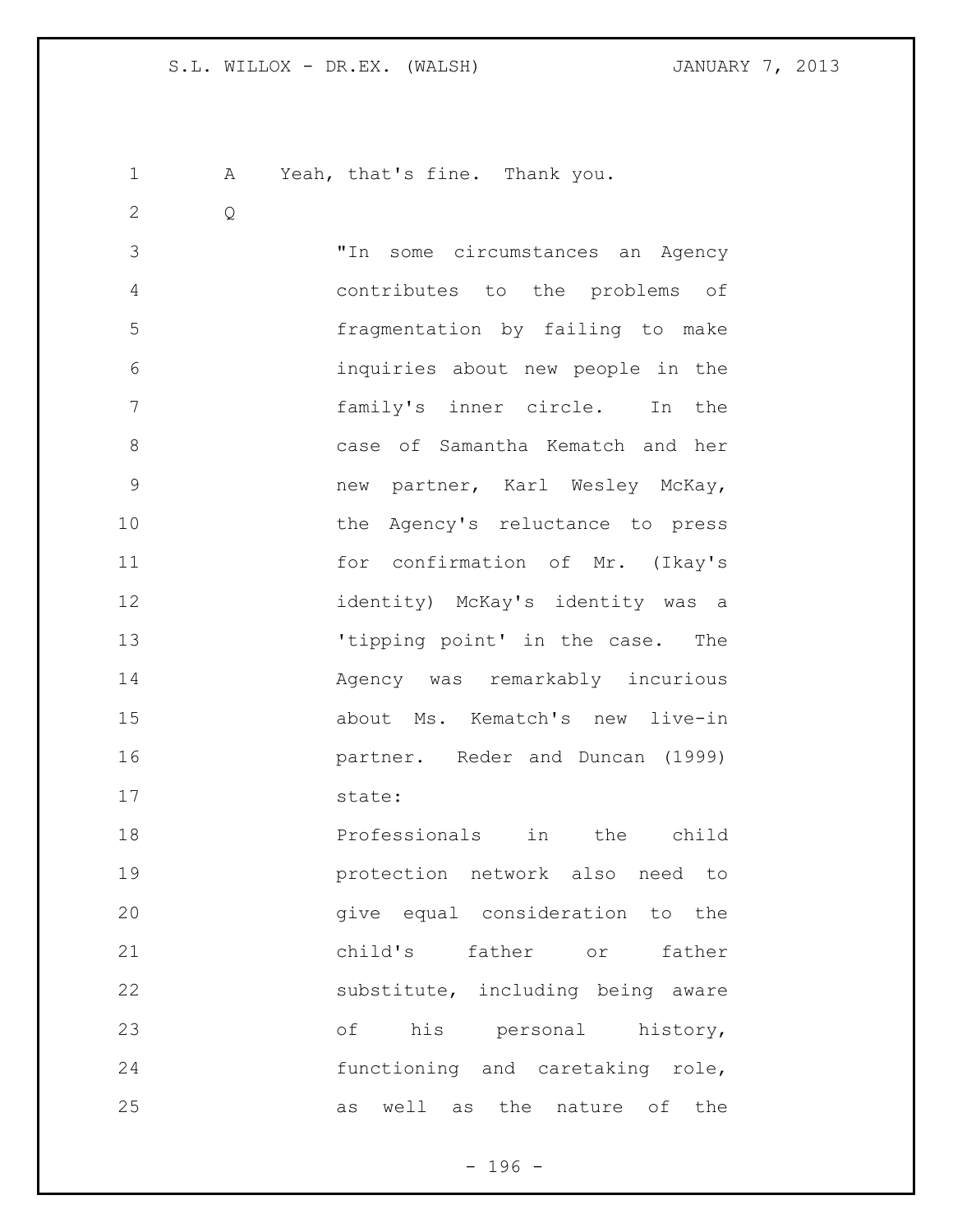couple relationship. The combination of Ms. Kematch's troubled past and her generalized lack of cooperation with the Agency should have resulted in Mr. McKay being regarded with some curiosity. Further, asking for identification would have provided Mr. McKay's correct name and date of birth -- as a trucker he would have had a driver's licence -- and allowed the Agency to obtain a criminal risk assessment."

 I think you told me that assessing a new partner as, as identified by the authors Reader and Duncan, in '99, was something that you were aware of, the need to do, as well.

 A Yes, it wasn't as much as a -- it wasn't stressed as greatly, back in 2004, as it was in today's practise but yes, it was something that needed to be considered.

 MS. WALSH: Mr. Commissioner, if you would like to take the mid-afternoon break at this point, that works for me, I probably have about another maybe 20 minutes with questions.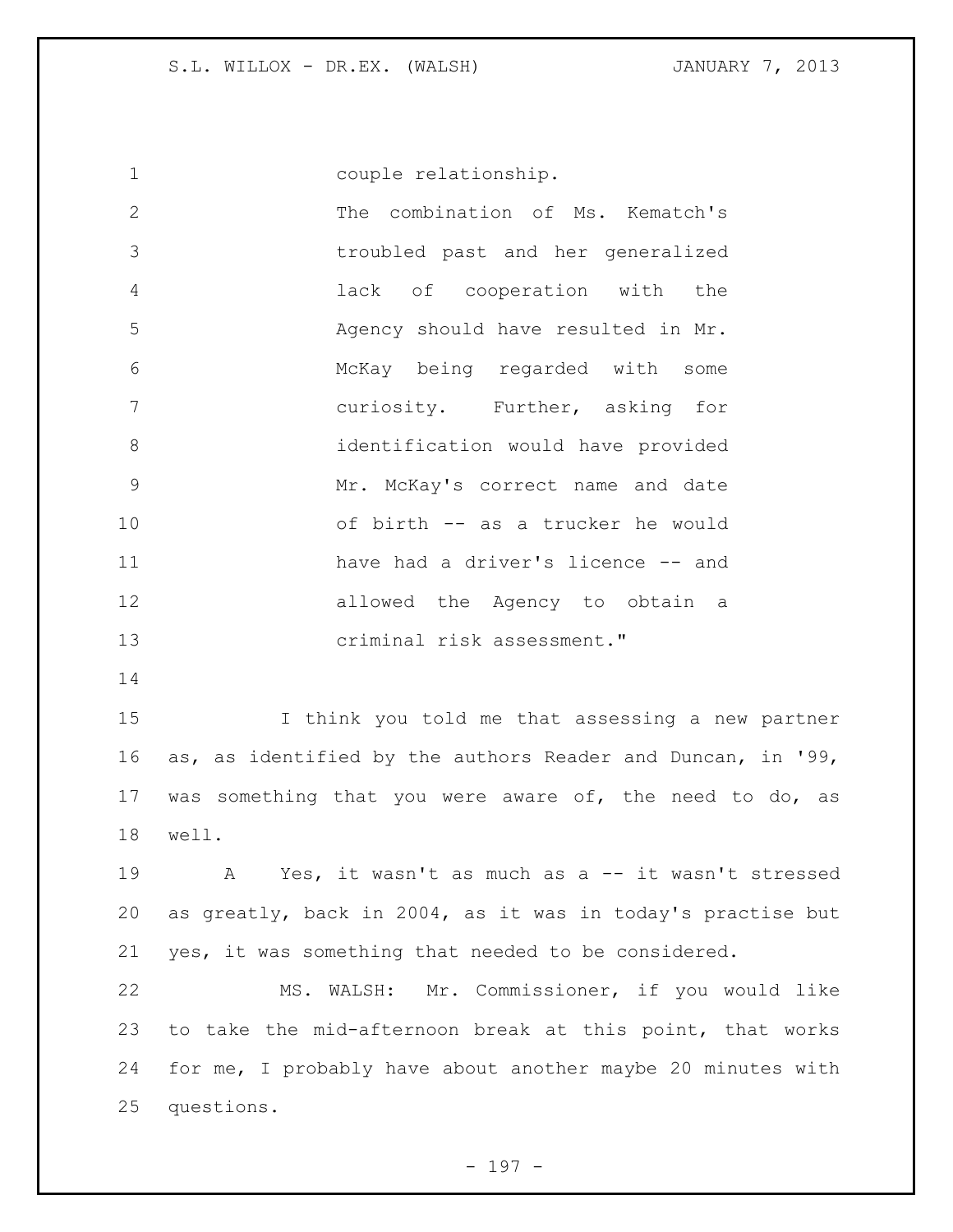1 THE COMMISSIONER: All right. We'll do that. I'm going to stay here, just rearrange my papers so they're ready for the cross-examination so we stand adjourned now for 15 minutes. MS. WALSH: Thank you. (BRIEF RECESS) MS. WALSH: Pull up on the screen page 38009 please. That's from CD1802. 11 THE COMMISSIONER: What page number? MS. WALSH: 38009. This is from the internal report by Rhonda Warren, Mr. Commissioner. 14 THE COMMISSIONER: Oh, oh, yes. MS. WALSH: You can scroll down, please, to the entry of December 1, '04. BY MS. WALSH: Q So, Ms. Willox, in addition to the two reports -- 20 THE COMMISSIONER: What page is this? MS. WALSH: Page 38009 of our disclosure. 22 THE COMMISSIONER: Three, eight, "O"? MS. WALSH: "O", nine. 38009. 24 THE COMMISSIONER: I've got it. All right.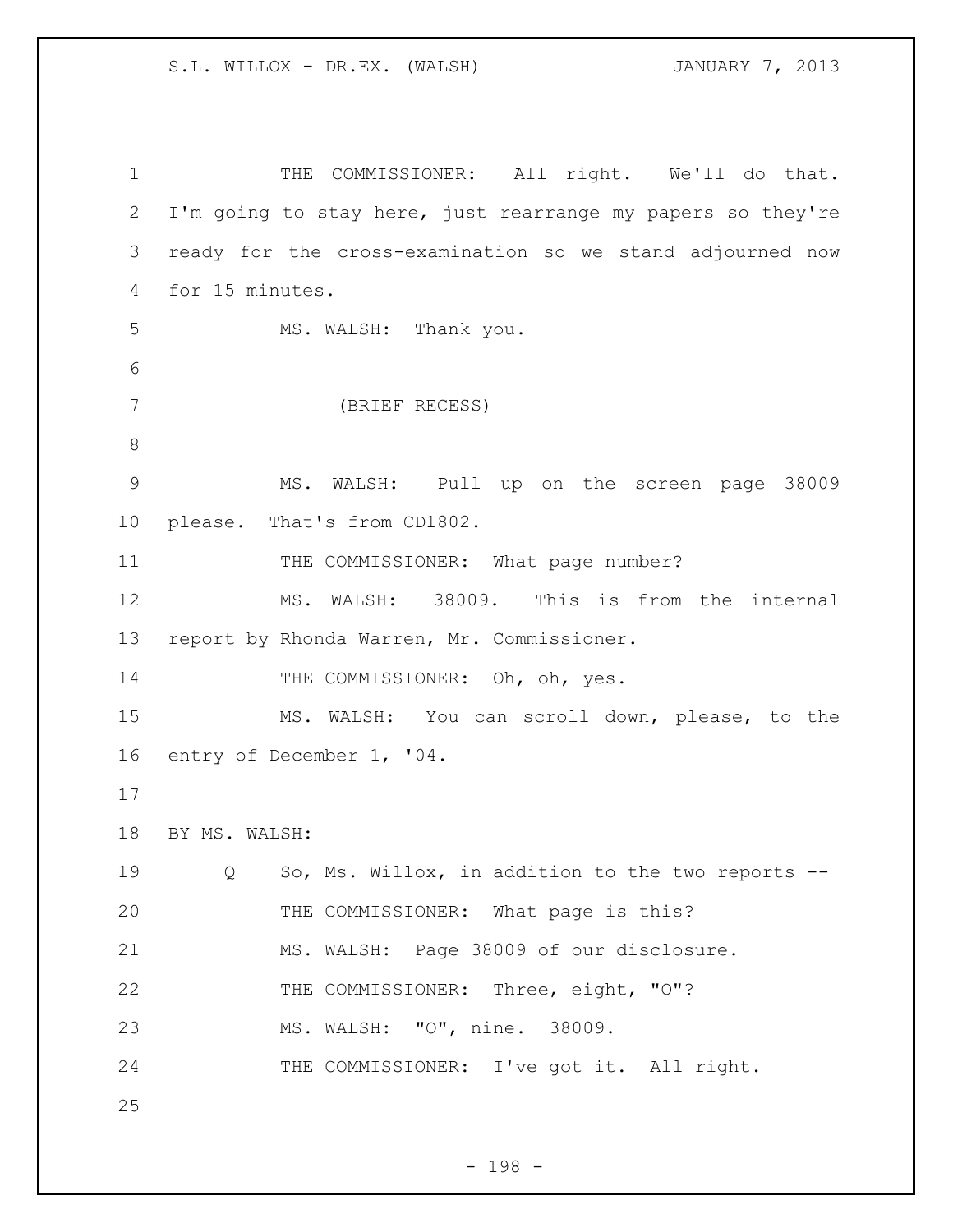BY MS. WALSH:

| $\overline{2}$ | In addition to the report that was prepared by<br>Q                    |
|----------------|------------------------------------------------------------------------|
| 3              | Koster and the report prepared by<br>Mr.<br>Jan                        |
| 4              | Christianson-Wood, an internal review was prepared by                  |
| 5              | Rhonda Warren. My understanding was, is that it was                    |
| 6              | prepared by reviewing the files only no one<br>was                     |
| 7              | interviewed. I take it you were not interviewed by Ms.                 |
| 8              | Warren?                                                                |
| $\mathsf 9$    | No, I was not.<br>A                                                    |
| 10             | When was the first time that you saw portions or<br>$Q \qquad \qquad$  |
| 11             | the report in its entirety?                                            |
| 12             | During the preparation of -- for the inquiry.<br>A                     |
| 13             | And how much of that report, Ms. Warren's report,<br>$Q \qquad \qquad$ |
| 14             | did you see?                                                           |
| 15             | A Just the portions that pertain to me but I'm not                     |
| 16             | sure I actually have seen this page because it's not in my             |
| 17             | binder.                                                                |
| 18             | All right. So then take a look at the recording<br>$Q \qquad \qquad$   |
| 19             | for December 1, '04. I simply want you to advise as to                 |
| 20             | whether it's an accurate recording of your involvement with            |
| 21             | the file.                                                              |
| 22             | It appears to be correct.<br>Α                                         |
| 23             | Okay, and then just -- so the, the last portion<br>Q                   |
| 24             | of this recording says:                                                |
| 25             |                                                                        |

- 199 -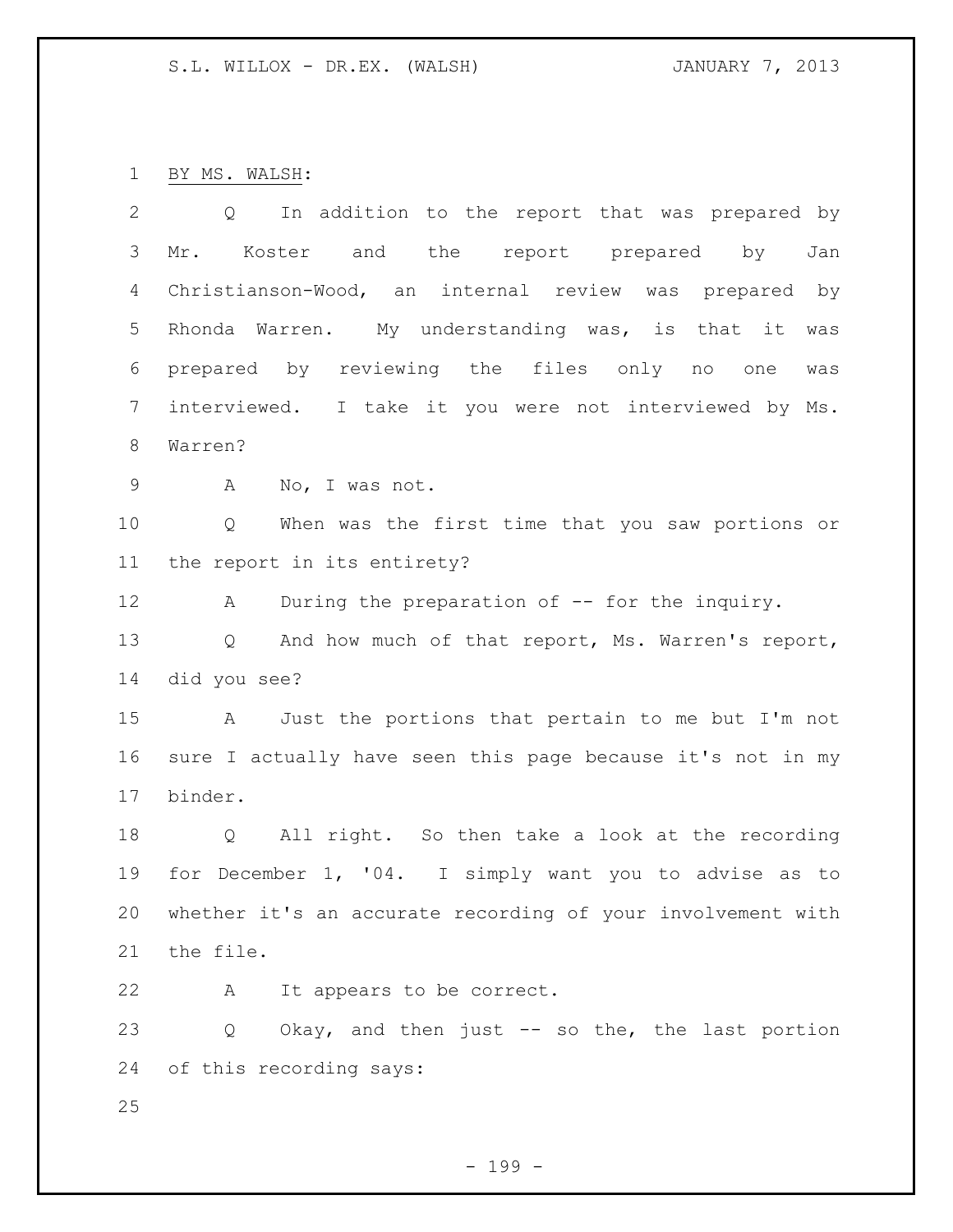```
1 "The file was closed with the 
2 following statement."
3
4 This is taken from your December 7th report.
5
6 "After consultation with the 
7 Public Health nurse and a review 
8 of the information attached to 
9 CFSIS, it is determined that there 
10 does not appear to be a known risk 
11 to children residing in Samantha's 
12 care at this time. Therefore,
13 this matter is being closed at CRU 
14 until further information or 
15 15 request for services is brought to
16 the agency's attention."
17
18 A That's correct.
19 Q
20 "No contact was made with the 
21 couple and no home visit was done 
22 to determine first hand how the 
23 couple was doing. 
24 The case was again closed on 
25 December 7, 2004."
```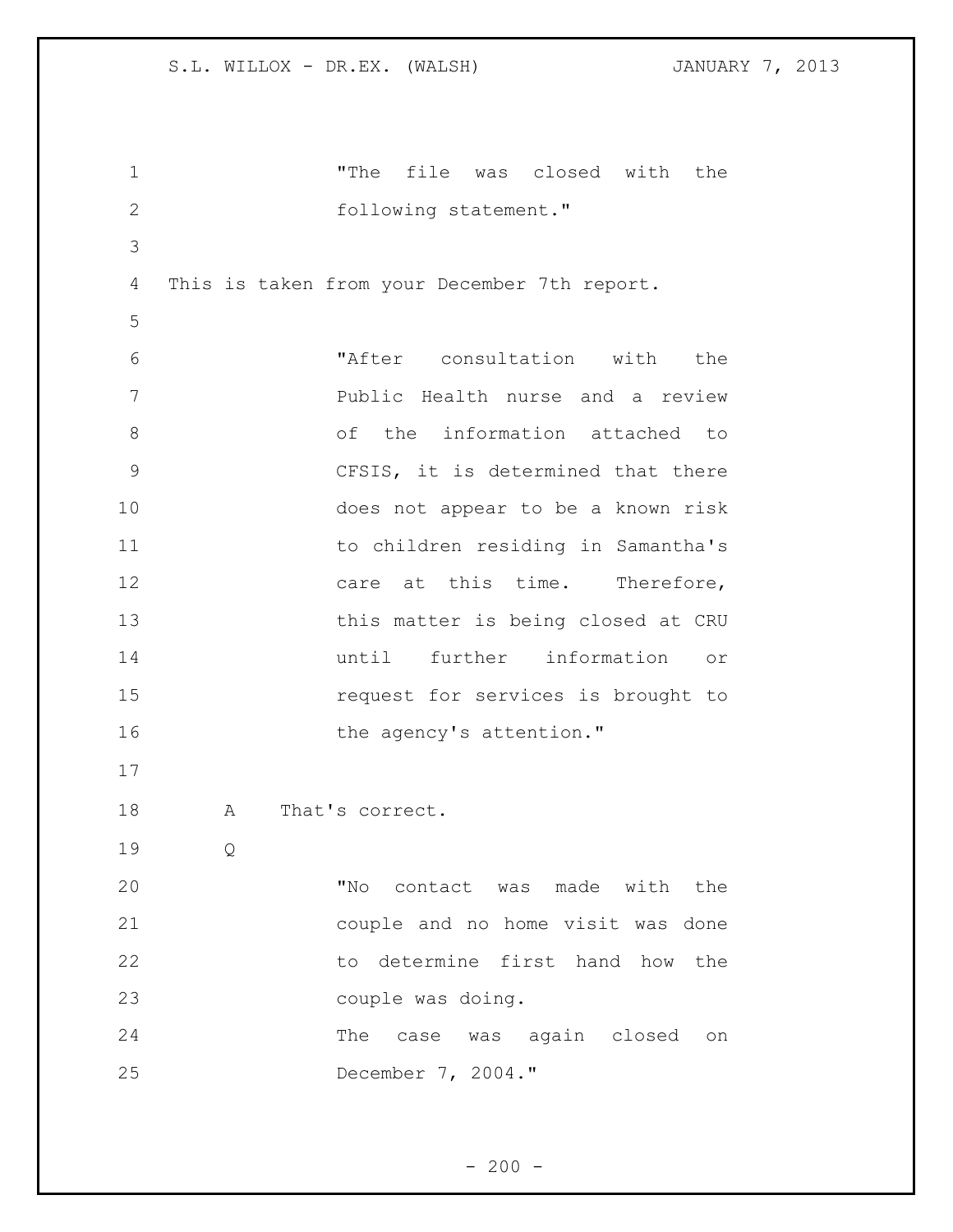So that's all accurate? A Yes. Q Okay. Just remind me, while we're looking at that, where you recorded a review of the information attached to CFSIS, in your December 7th recording, what, what information were you referring to at that point? A Any of the prior child welfare involvement that I had reviewed on CFSIS. Q Relating to Ms. Kematch? A Yes. Q So still in this report, if we go to page 38036, 12 and I think we may have to look at the screen for this, I'm not sure. Have you got that? Have you got it on the screen in front of you? A I have it on the screen. Q Okay. If we can scroll up, please. So the -- where it begins: "In that it was now confirmed that Samantha was living with (Ms. -- 21 with) McKay, was there consideration given to conducting a PCC or criminal records check on McKay?"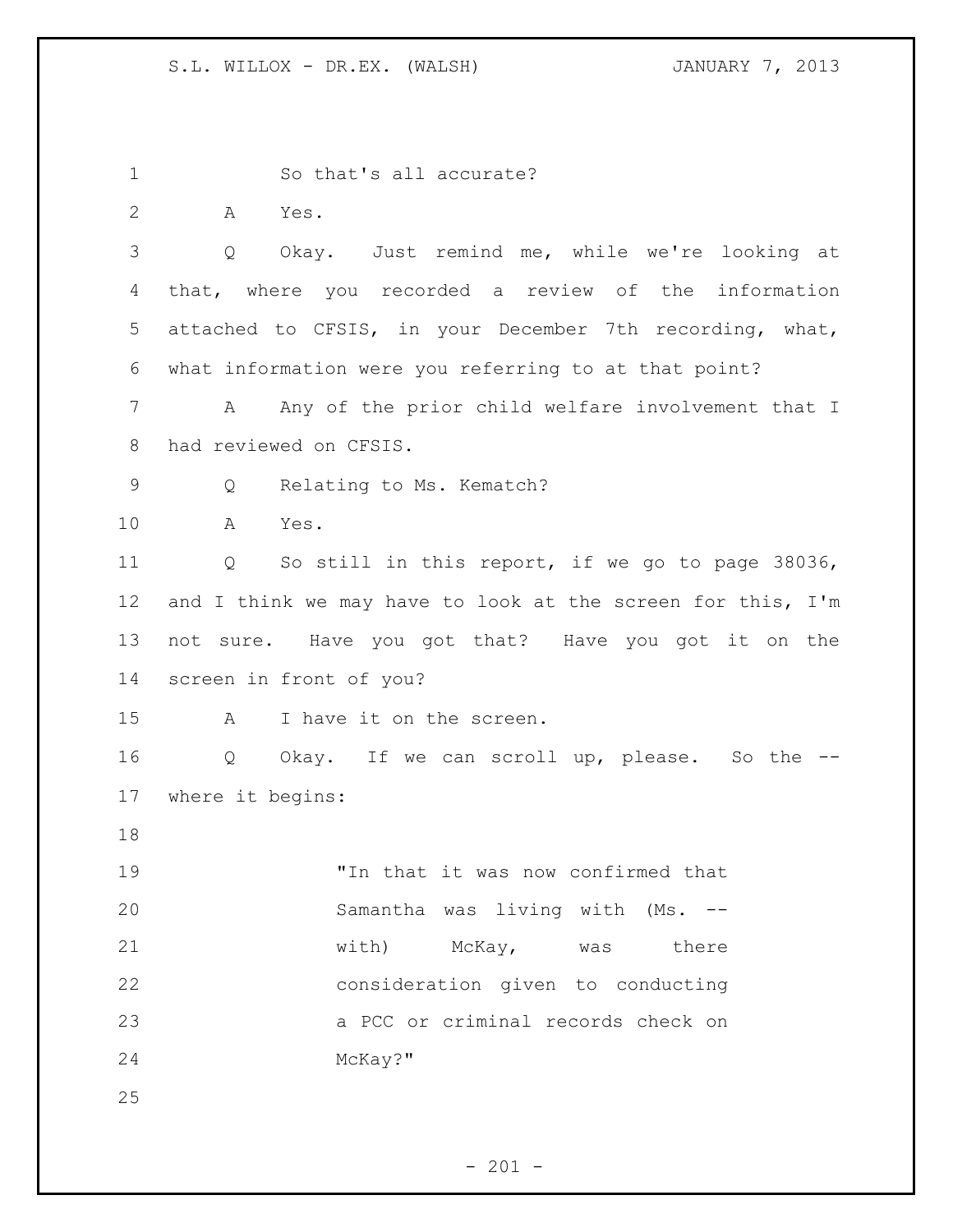My understanding is that in addition to preparing the report, Ms. Warren was asked questions by the General Authority, which are represented in bold and then her answers are in italics. So if we'll just go through the answers that she's documented here and I'll ask you to comment. "In reviewing the file information it is determined that the Crisis Response Unit recommended that the file be sent to Intake for further **assessment** of the home environment. Further notes indicate the file was returned to CRU with the request that CRU 16 connect with Samantha, offer family supports and close the file at CRU if mandated service were not required. After consultation with the CRU Supervisor, the Social Worker in CRU then called Public Health to see if they had been out to the home to see Samantha and the new baby. When the Public Health Nurse refused to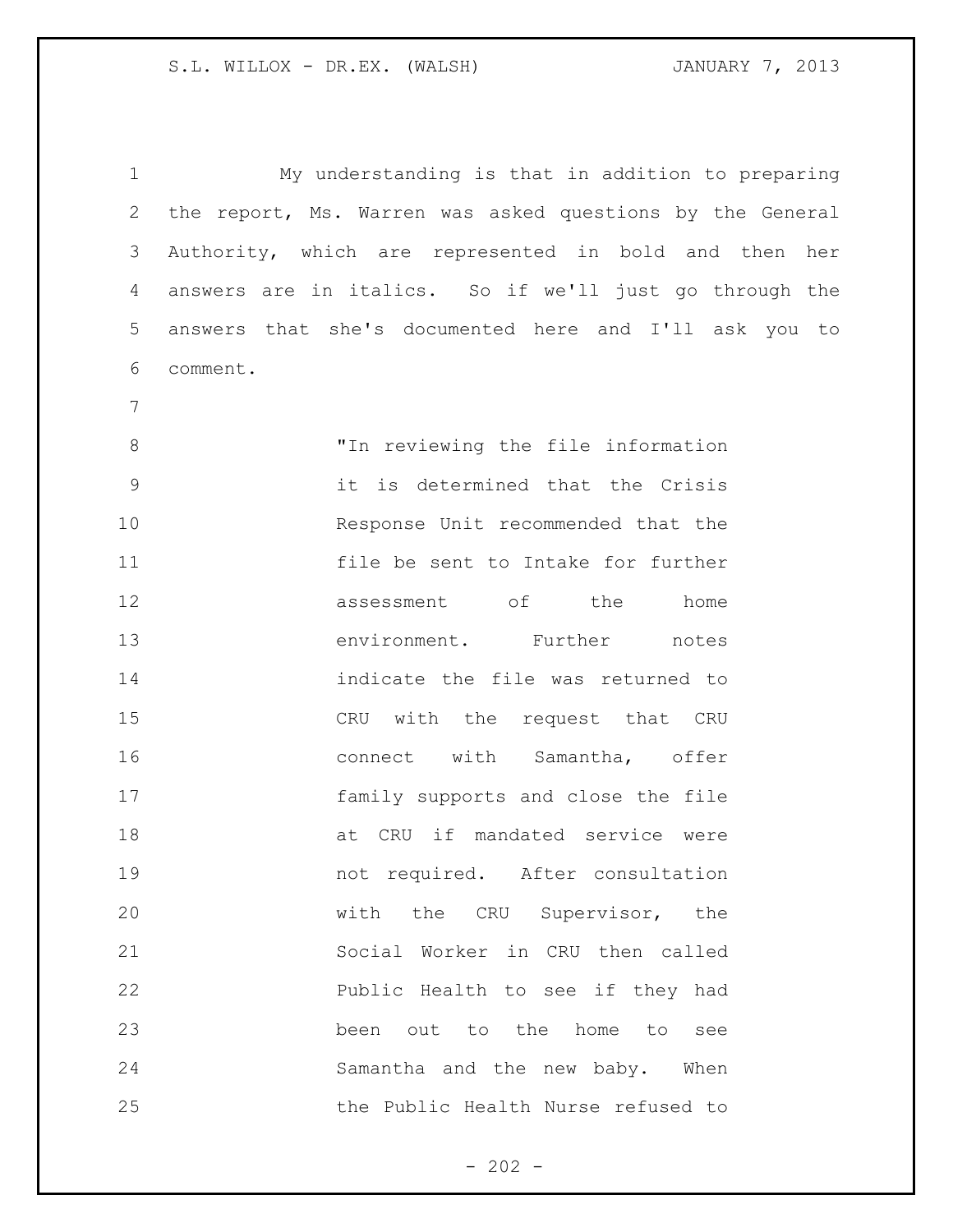share information, based on recent 'Personal Health Information Act' training her supervisor's name was taken and passed to the CRU supervisor for follow-up. There is no information on the file stating this issue was ever followed up on. Although Wes McKay's birth date was not known his name was in CFSIS and in fact he had a file under his own name as well as being a significant other in various other files. By **reading** the dictation in these other files it was easy to determine that he was the same person. The information in these files presents concerning information on Wes McKay's violence to previous partners and possibly children. To be absolutely sure it was the same person the Social Workers should have made direct contact with both Samantha and Wes to do a proper

 $- 203 -$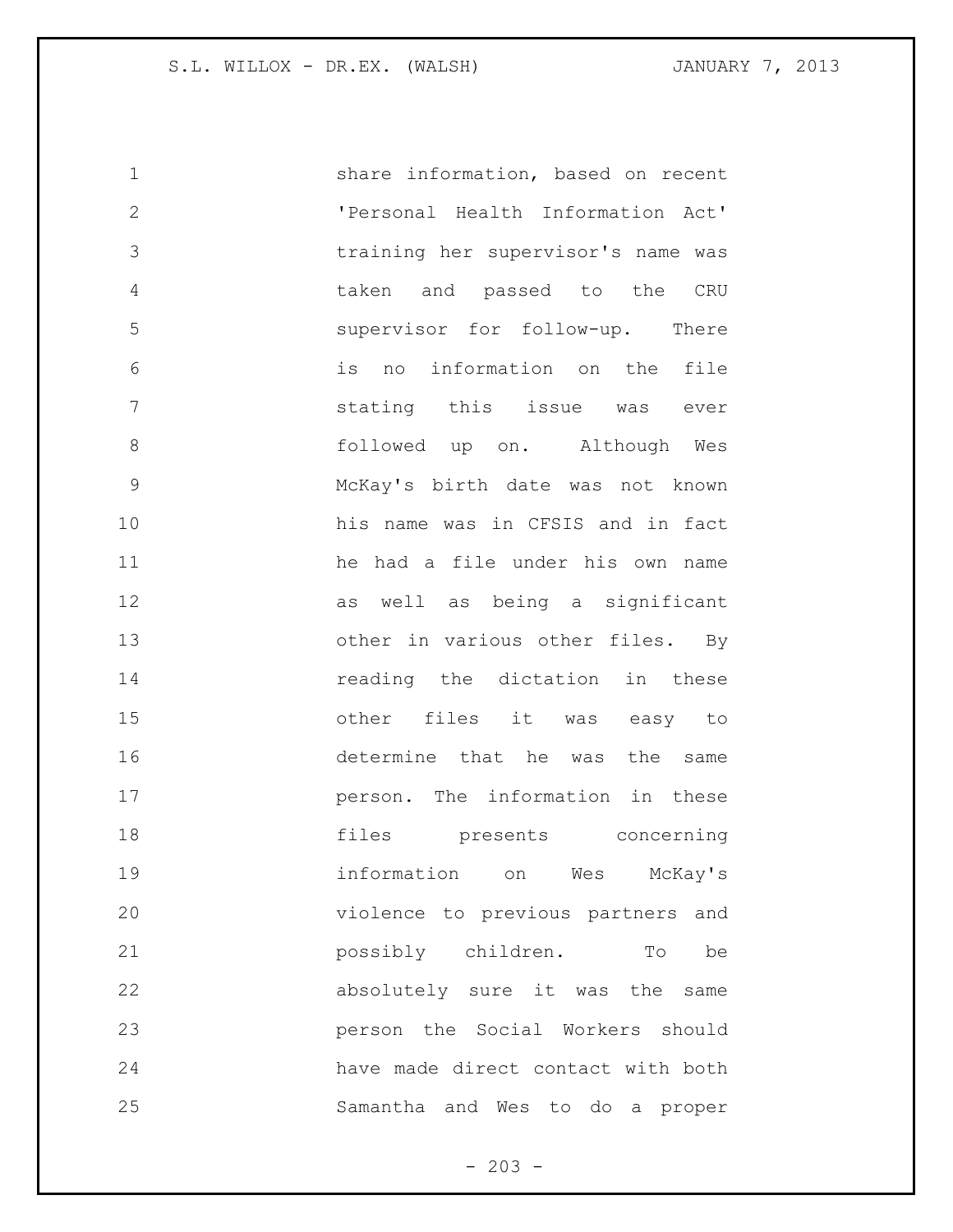| $\mathbf 1$  |   | assessment and conclude this          |
|--------------|---|---------------------------------------|
| $\mathbf{2}$ |   | Intake."                              |
| 3            |   |                                       |
| 4            |   | Do you have any comments on that?     |
| 5            | А | No, I do not.                         |
| 6            | Q | Okay. Then it goes on to say:         |
| 7            |   |                                       |
| $8\,$        |   | "Given the previous recorded          |
| $\mathsf{S}$ |   | documentation on CFSIS, the matter    |
| 10           |   | was referred to Intake for ongoing    |
| 11           |   | follow-up and assessment of the       |
| 12           |   | home environment.                     |
| 13           |   | The Agency could not obtain the       |
| 14           |   | birth date of Mr. McKay from EIA      |
| 15           |   | records as Samantha had only one      |
| 16           |   | child listed on her budget and        |
| 17           |   | there is not expected to be a         |
| 18           |   | common-law partner residing in the    |
| 19           |   | home."                                |
| 20           |   |                                       |
| 21           |   | And the comments are as above.        |
| 22           |   | Then there's commentary asking about: |
| 23           |   |                                       |
| 24           |   | "The safety assessment<br>is          |
| 25           |   | considered within a 48-hour           |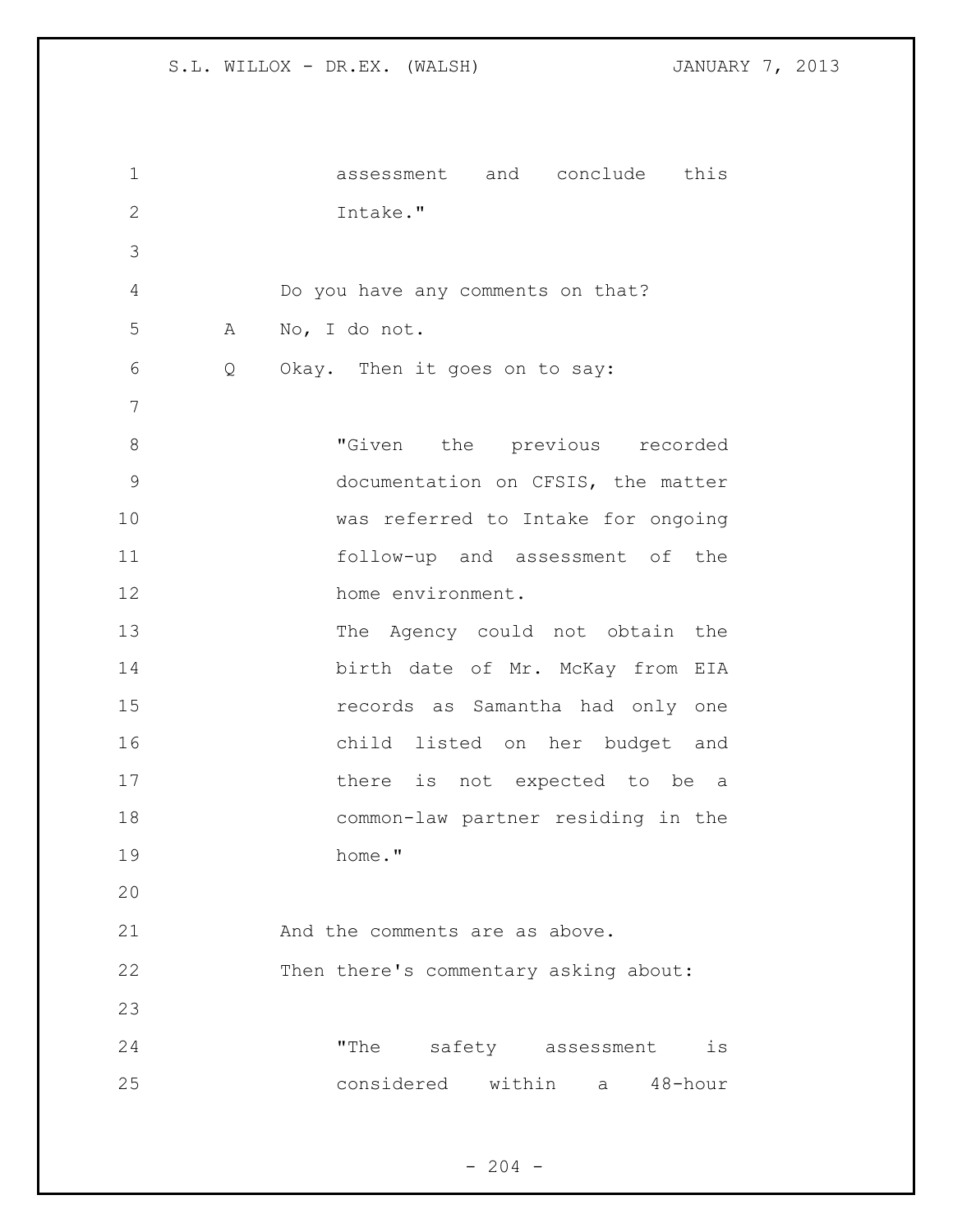response. It was recommended that the file be opened for assessment and intervention. As the Agency was not able to contact Samantha by phone, the Supervisor suggested the worker contact [Public Health] to inquire 8 if Public Health had been out ... If there were no concerns ... the 10 file would be closed. Although the [Public Health Nurse] had been to see Samantha since her 13 discharge from hospital, however, **the [Public Health Nurse] was**  reluctant to share any information **16** regarding any concerns for the family due to PHIA. The [Public Health Nurse] was advised (through) training sessions that she is not (to) share information with [Winnipeg] CFS due to PHIA and that [Winnipeg] CFS does not share information due to confidentiality of the CFS Act. 25 The [Public Health Nurse] was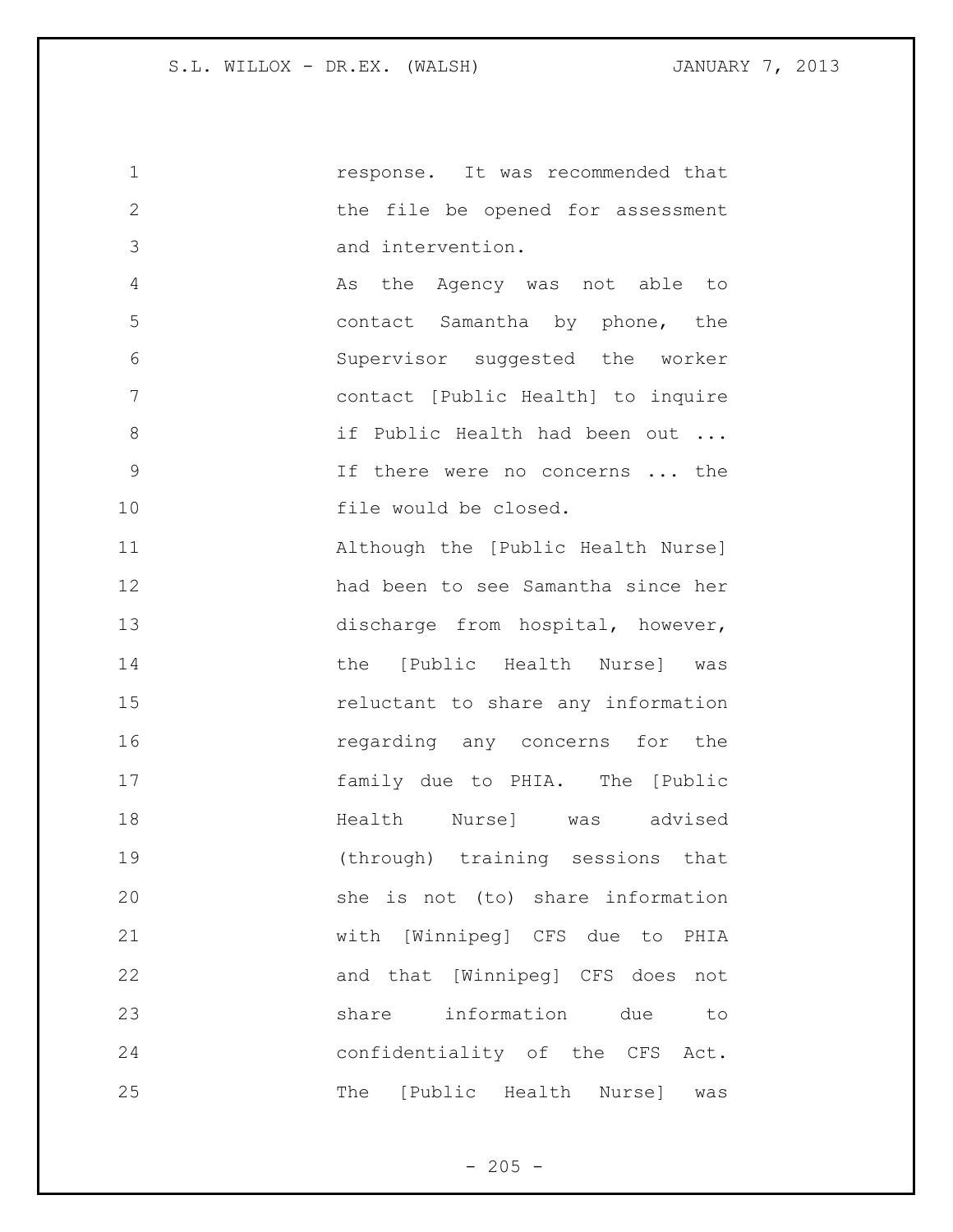aware that of her professional obligation to report to WCFS risk to a child if there are concerns. The lack of communication between [Public Health Nurse] and WCFS was reported to the worker's supervisor so that future incidents could be rectified at 9 blue managerial level. 10 After consultation with the **11** [Public Health Nurse] and a review of information on CFSIS, it was determined that there does not appear to be a known risk to the children residing in Samantha's 16 care at this time. The matter was closed at Intake." The question was: "Was communication between WCFS and the health system resolved? And the answer is: "See above." And then finally. "What assessment was done to change the plan not to conduct an

 $-206 -$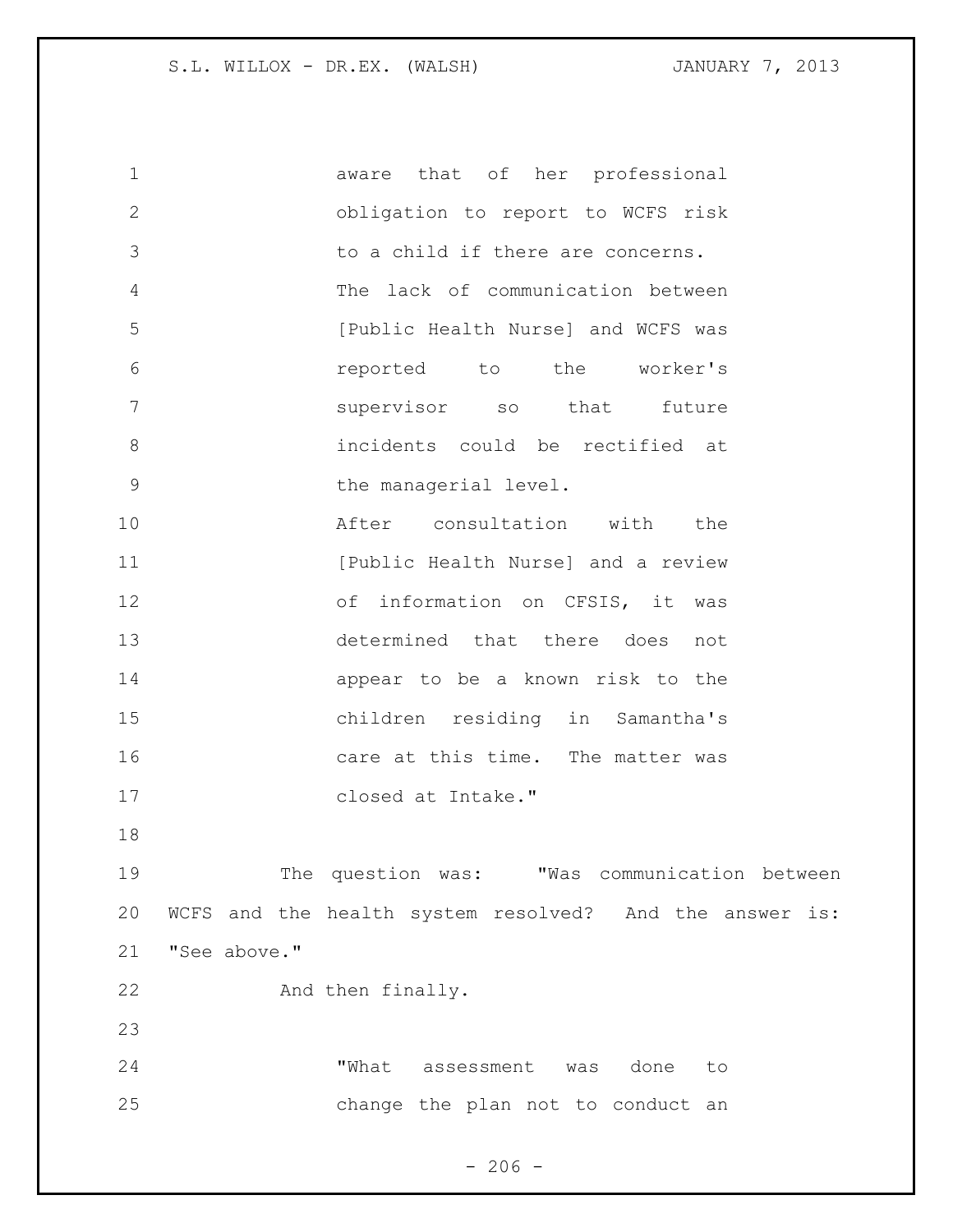assessment of the home environment and close the Intake given that non-committal response from the [Public Health Nurse]? And in italics the writer reports: 8 TTo this reviewer's knowledge, from reviewing the entire file information, there was no reason 11 to change the risk assessment." Do you want to comment on that? 14 THE COMMISSIONER: On what, all you've read, or just that statement? MS. WALSH: Just on the, on the italicized commentary. "To this reviewer's knowledge from reviewing --" The answer to the question posed. "To this reviewer's knowledge from **reviewing** the entire file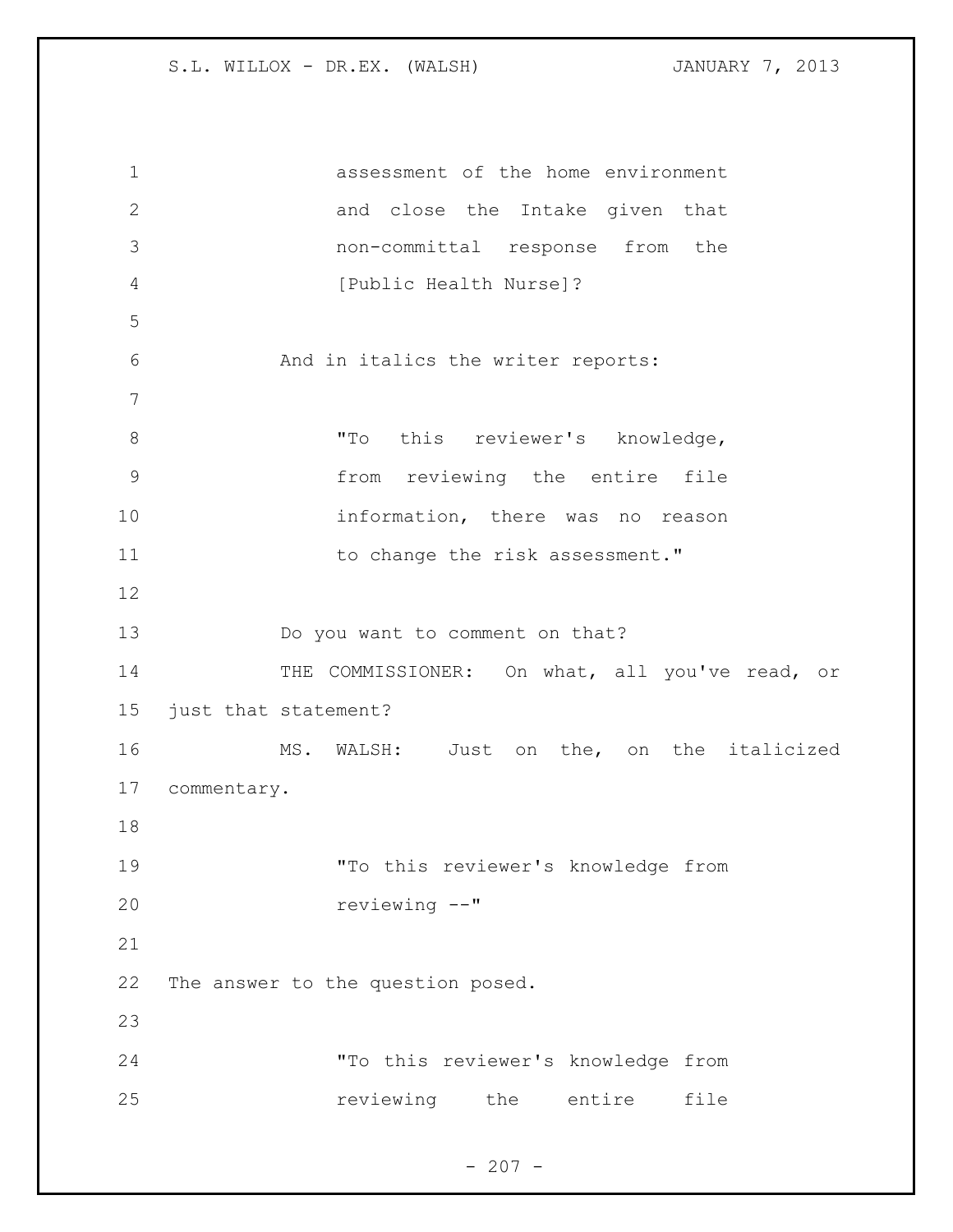| 1              |                   | information there was no reason to                        |
|----------------|-------------------|-----------------------------------------------------------|
| $\mathbf{2}$   |                   | change the risk assessment."                              |
| 3              |                   |                                                           |
| 4              | A                 | No, I do not.                                             |
| 5              | Q                 | Anything else that you want to say about these            |
| 6              |                   | three reports that we've just looked at?                  |
| $\overline{7}$ | A                 | I don't believe so, at the present time.<br>Thank         |
| 8              | you.              |                                                           |
| 9              | $Q \qquad \qquad$ | Okay. Now, I want to talk about another area.             |
| 10             |                   | You told us that for two years, approximately, you were a |
| 11             |                   | supervisor at CRU?                                        |
| 12             | A                 | Yes, I was, in a term position.                           |
| 13             | $\overline{Q}$    | Pardon me?                                                |
| 14             | A                 | Yes, I was, as a term position.                           |
| 15             | Q                 | A term position. Why was that a term position?            |
| 16             |                   | MR. RAY: Sorry.                                           |
| 17             |                   | MS. WALSH: No problem. Thank you.                         |
| 18             |                   |                                                           |
| 19             | BY MS. WALSH:     |                                                           |
| 20             | Q                 | So what happened, you became a supervisor for a           |
| 21             | term position?    |                                                           |
| 22             | Α                 | Yes.                                                      |
| 23             | Q                 | And why was it a term position?                           |
| 24             | A                 | It was posted as a term.                                  |
| 25             | Q                 | With the term a two year term?                            |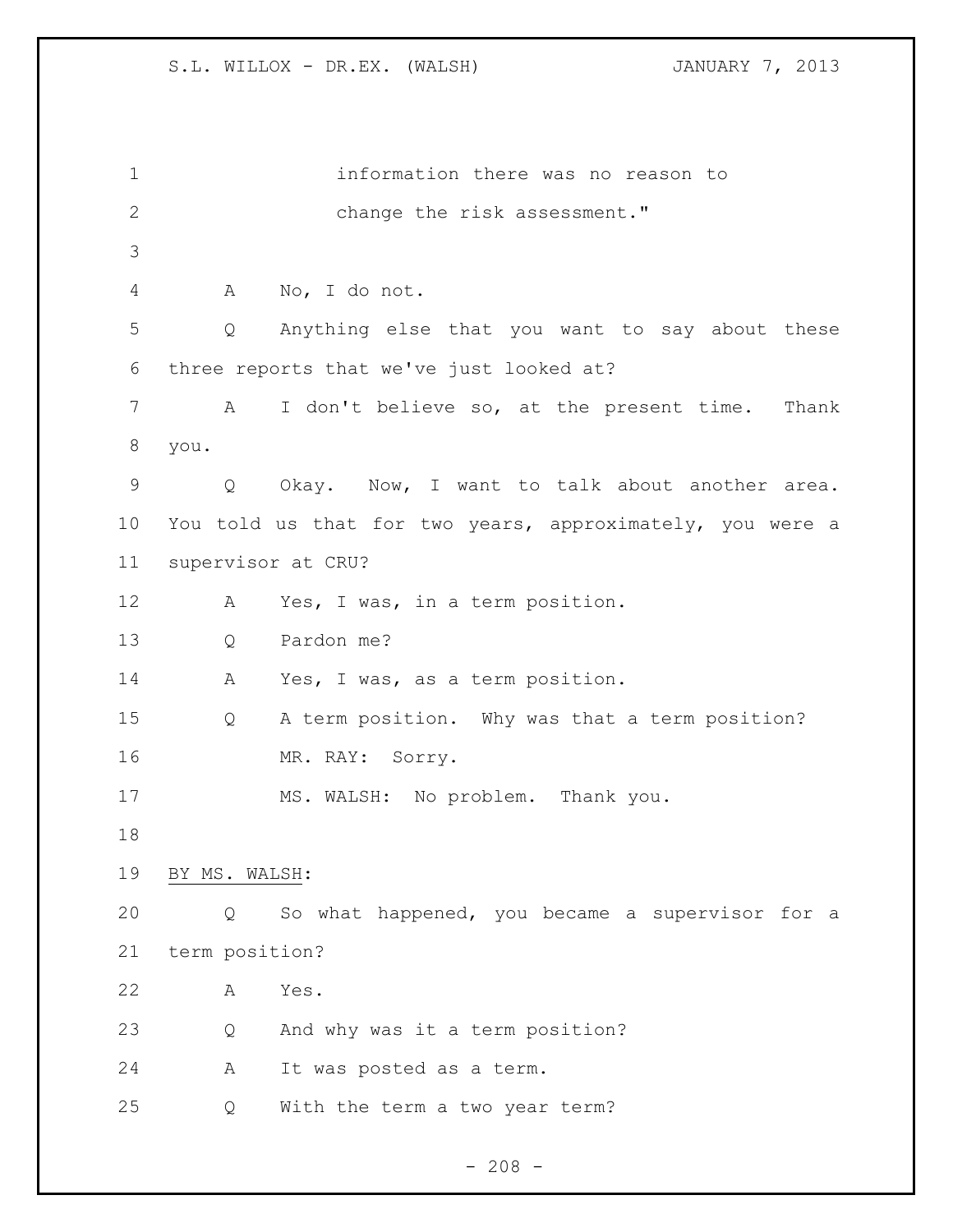A No, the term had been extended a number of times during, during that period. Q And ultimately you went back to being just a regular -- or not just but a regular CRU worker? A That's correct. Q Okay. So I want to talk a bit about your experience as a supervisor. 8 A Okay. Q Did you receive training when you became a CRU supervisor, specific to being a supervisor? A Yes, I did. Q Okay. What did that look like? A I attended a series of the core competency training for supervisors and was expected to complete those. Q Was that before you started work as a supervisor or during the course of being a supervisor? 18 A During the course of being a supervisor. Q How long did the training take? A I believe there's five core competencies. Each one would last anywhere between -- I don't recall exactly, I think three to five days to a week but they were spread out over a period of time, you didn't attend them back to back, so there may have been a break in between attending each core competency.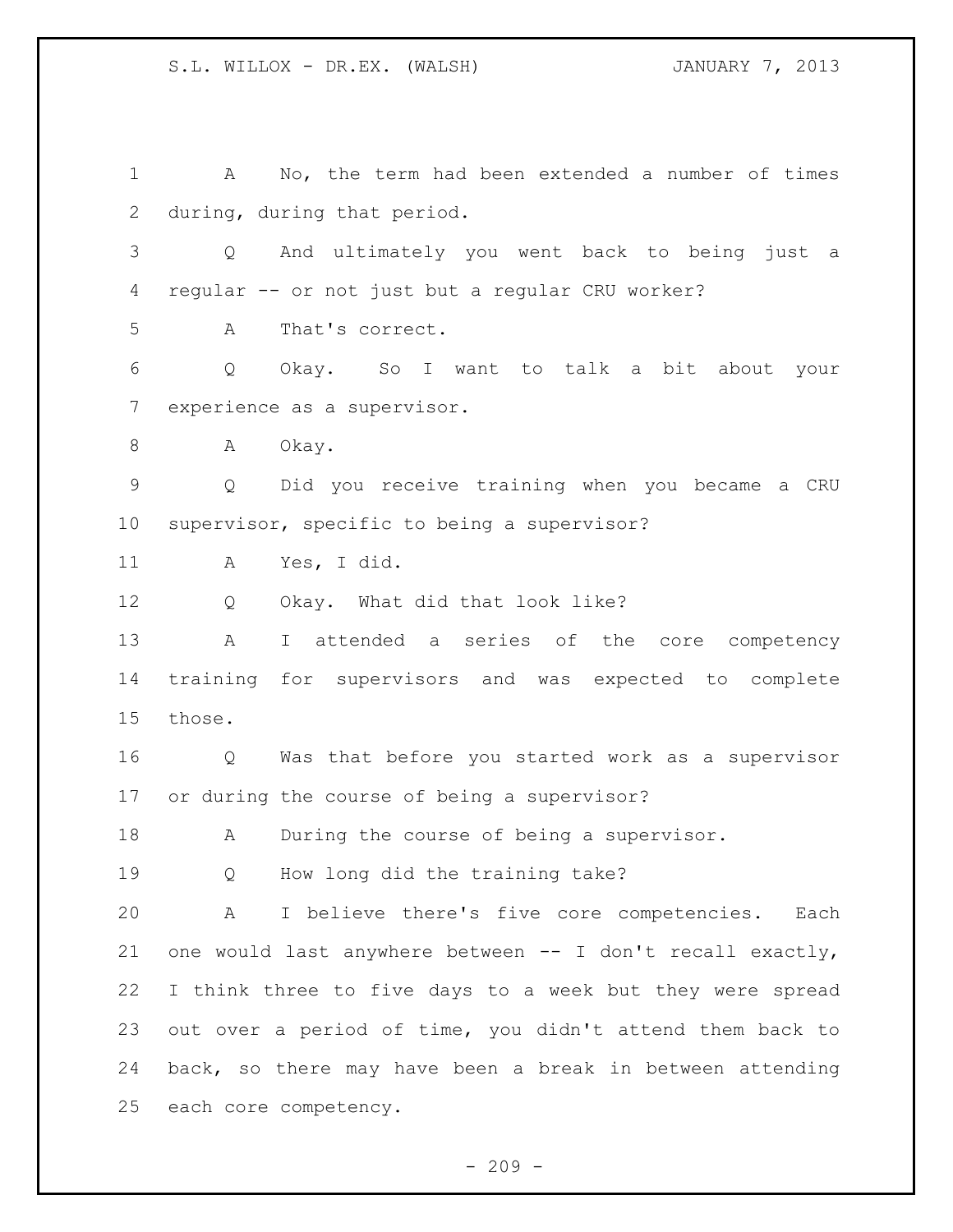Q Do you remember what topics the core competencies covered?

 A A variety of issues, supervising staff, dealing with problem staff, how to address issues, fostering positive work environments. How to do supervision. How to document supervision. Most of the functions that you would be expected to perform as a supervisor.

 Q What were you told about how to document supervision?

 A Well, there is a policy in place with respect to supervision. You are to have supervision every two weeks to every 30 days with your staff and you are to document that in -- for example, some people have a binder or a specific, like, case note book that they will keep for each staff that you document supervision.

Q What happens with those notes?

 A Those notes are kept in the individual's binder or log book.

 Q The individual meaning the individual worker?

A Yes.

Q Okay.

 A Shortly though, prior to my term ending, though, there had been a change in how supervision was to be conducted and the agency had produced a supervision -- it

 $- 210 -$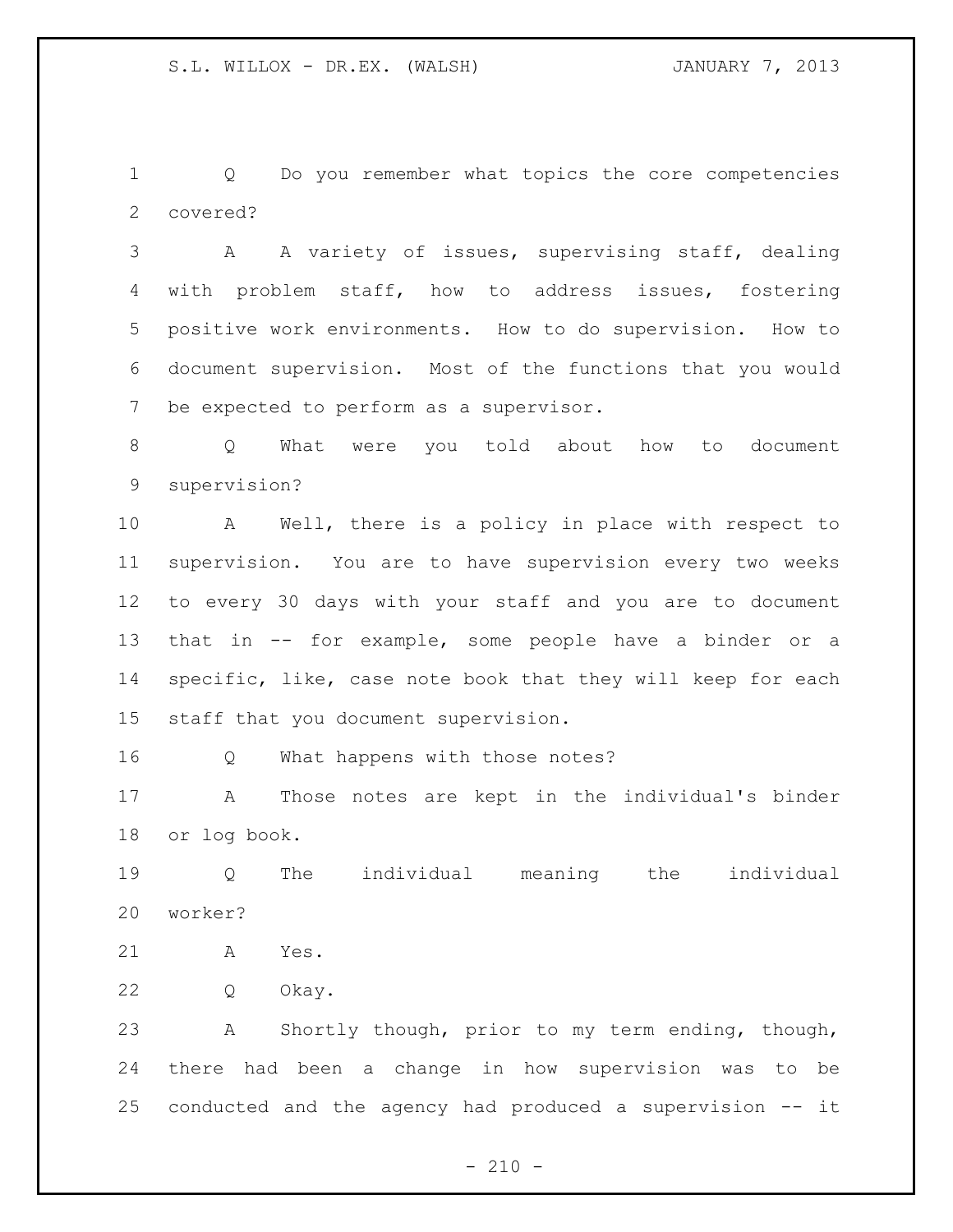was a form that needed to be filled out to, to do supervision. So the process had changed a bit from the time -- just prior to me ending my term. Q And that was -- THE COMMISSIONER: What, what period of time was it you were the -- in the supervisory position? THE WITNESS: From September 2010 till September 2012. THE COMMISSIONER: Oh, yes, you told us that earlier. 11 THE WITNESS: Um-hum. Yes. BY MS. WALSH: Q In terms of keeping notes with respect to the supervision you conducted, did that change as well? At the end -- you said at the end of 2000 -- at the end of your term, in the fall of 2012, there was a change. A Yes, there was a supervision form that was expected to be completed rather than doing the regular notations, there was a form that needed to be completed and submitted to our HR department on a regular basis. Q Okay. Rather than being kept in a binder with respect to the worker? A Yes, that's correct. Q Let's turn to page 29040. You talked about a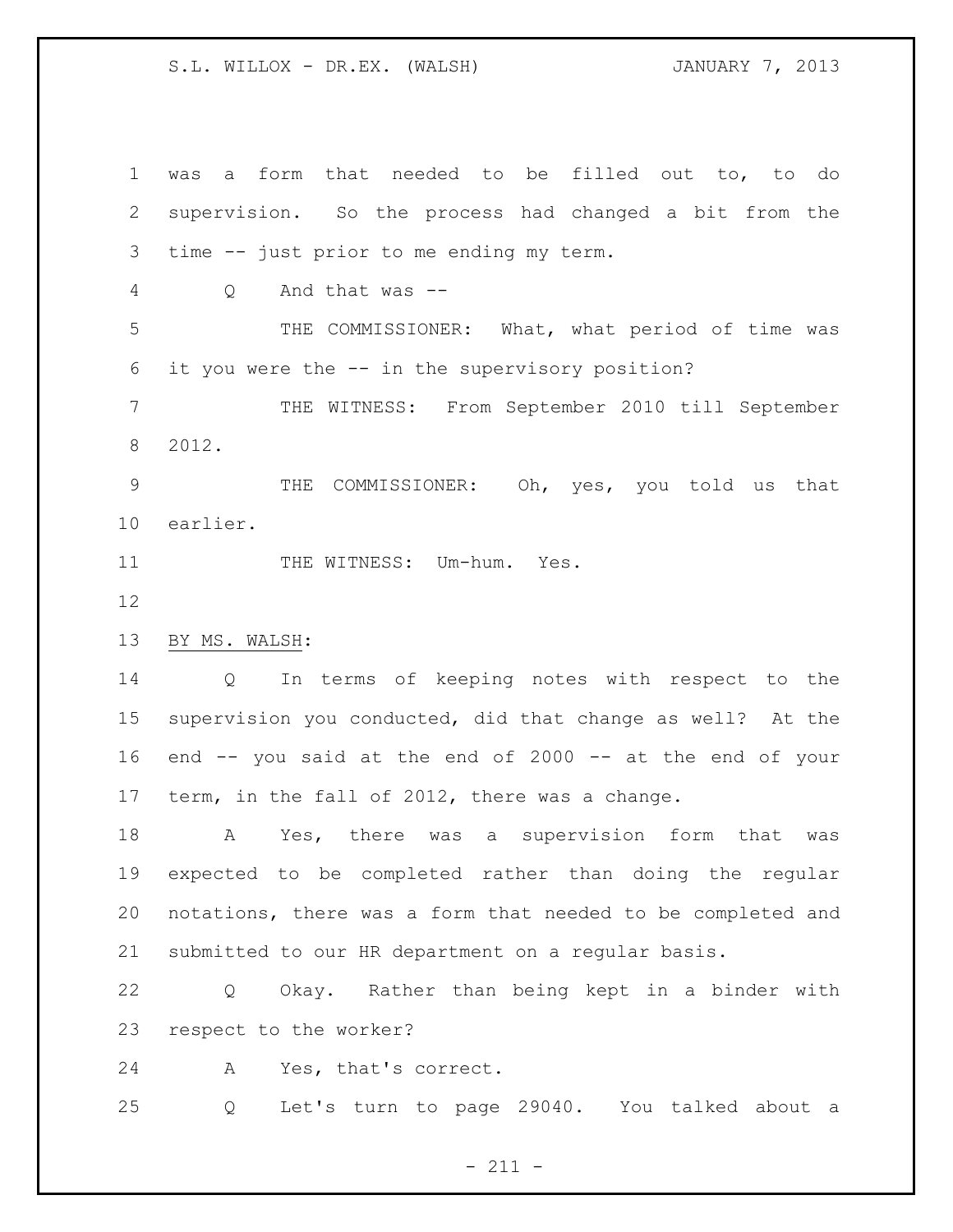supervision policy. This is CD1634 and I don't believe you have a hard copy of it. But you do, Mr. Commissioner -- THE COMMISSIONER: Yes. 4 MS. WALSH: -- on your desk. THE COMMISSIONER: Yeah, I know I do. BY MS. WALSH: Q Ms. Willox, are you all right looking at it on the screen or do you want a hard copy? A No, that's fine. Thank you. Q Okay. This policy says implementation March 1, 2004. Are you familiar with this policy? A I can't say I am, no. Q Okay. Is there another policy document that you were familiar with as a supervisor? A As a supervisor, I received direction from my program manager about the job expectations so, for example, the supervision policy, I knew what the policy was as a worker in that same unit. I was aware that supervision was expected on a regular basis, how that occurred and with the implementation of the new supervision form we did go to training, through our HR department, on how to use and implement that form. MR. MACKINNON: Just an item of clarification,

Mr. Commissioner, this is the supervision policy for

- 212 -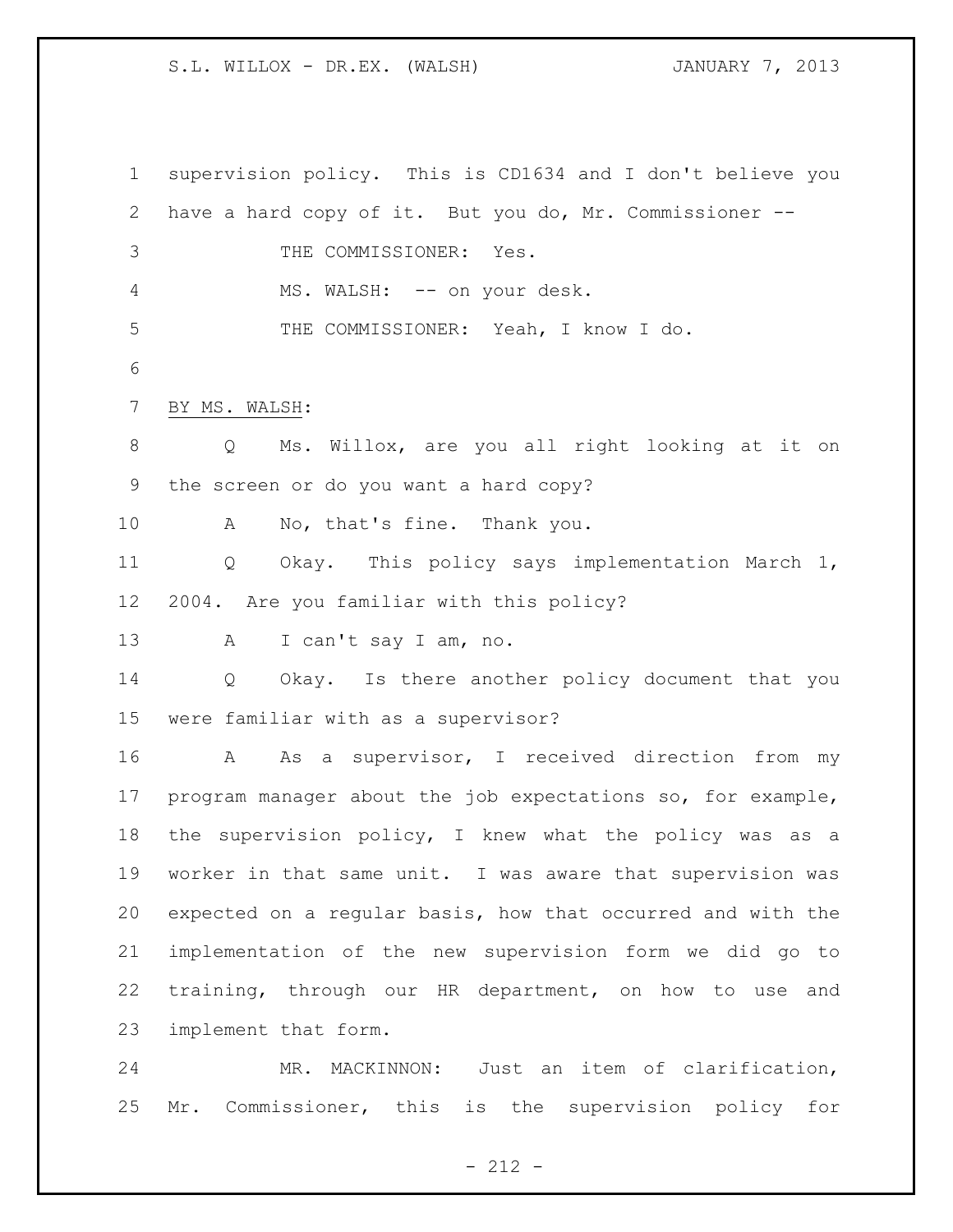Winnipeg CFS and I believe the witness is an employee at ANCR when she was a supervisor so there would have been -- THE WITNESS: Yes. MR. MACKINNON: -- a different employer creating a different policy. MS. WALSH: All right. 7 THE WITNESS: That's --8 THE COMMISSIONER: Thanks, Mr. McKinnon. BY MS. WALSH: Q So was there another supervision policy document that you referred to? 13 A I -- no, not that I referred to and I don't know if there was one. I didn't review the document. Q Okay. So you were, you were given training in how to be a supervisor? A I did. I received the core competency supervisor trainings. Q And you had -- you received instruction, as well, or direction from your program manager? 21 A That's correct. Q Okay. So when you were a supervisor, and I appreciate that that is what is now ANCR, can you describe what your supervision looked like? A Supervision usually involved meeting with the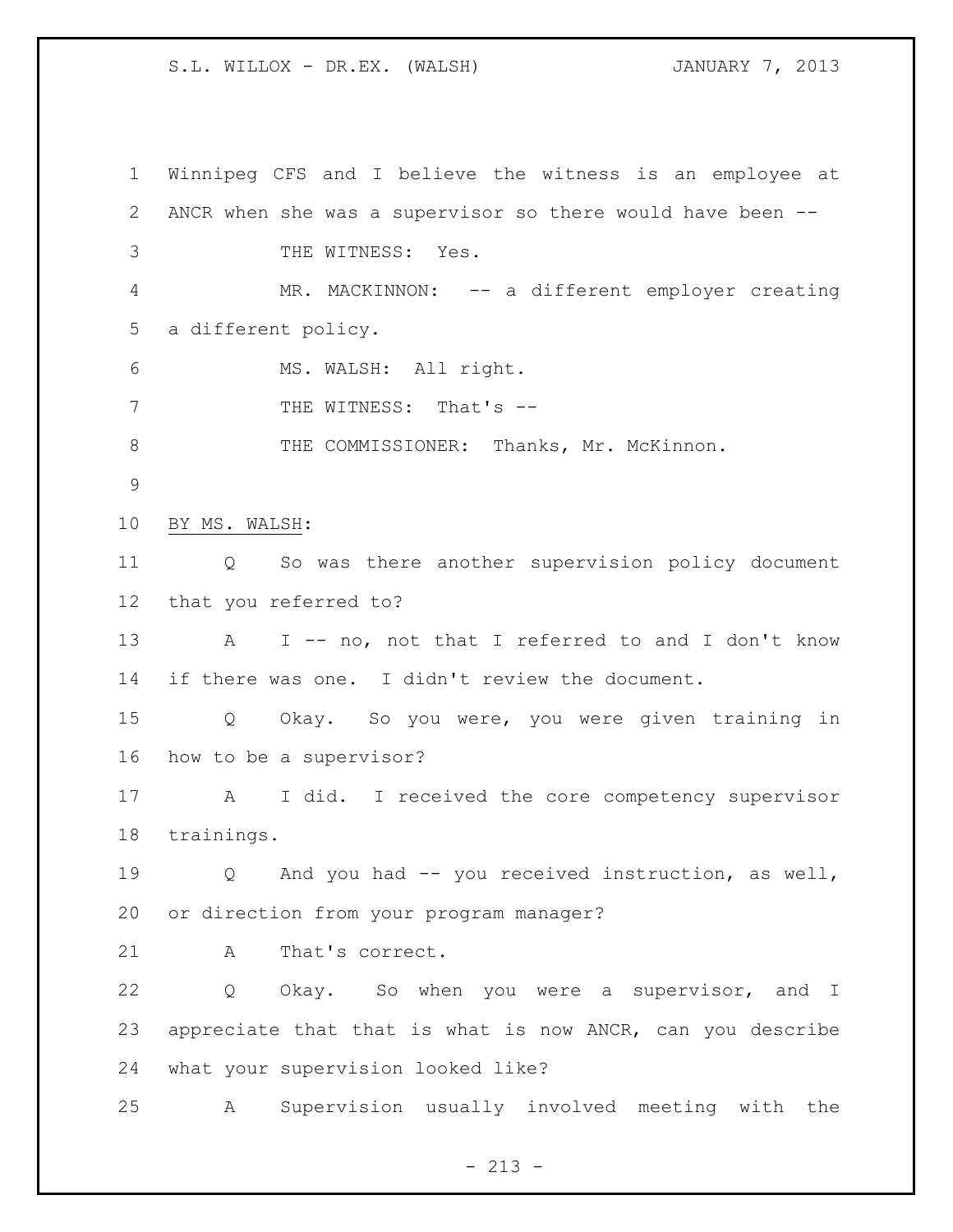staff to discuss any performance issues, discuss their work performance, general housekeeping issues, whether it needed to be informing staff of policy changes. Discussing training opportunities or areas of need for development. Things that might have needed improvement or things that they were interested in in expanding their knowledge for 7 career development and, of course, if there was any -- well, like I have kind of already said, but if there was 9 issues of performance, whatever, to -- for them to complete their job expectations, those would be addressed in supervision.

 Q Did you hold regularly scheduled meetings with workers?

 A I did hold meetings, I don't know if -- I can't say that they were regularly scheduled but there is a policy for regularly scheduled supervision, yes.

 Q Now, earlier today I think you said that the CRU work that was done in 2004 is similar to the work that's being done currently --

A That's correct.

Q -- by CRU?

A That's correct.

 Q The agencies are different. In 2004 CRU work was done through Winnipeg CFS --

A That's correct.

 $- 214 -$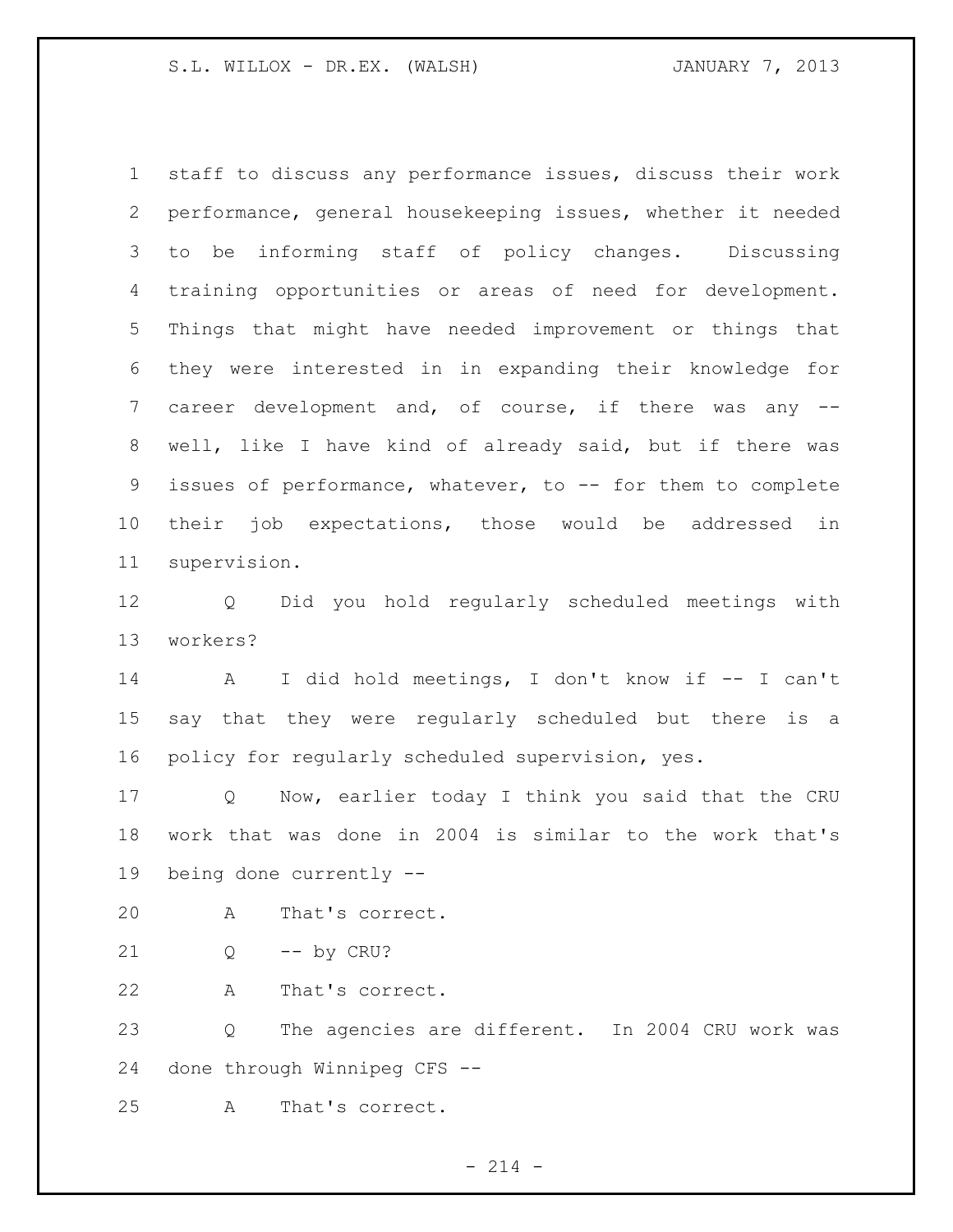1 Q -- or the work that you did?

A Yes, that's correct.

 Q And now you are a CRU worker with the agency known as All Nations Coordinated Response?

A That's correct.

Q But the nature of the work is the same?

A Yes.

 Q Is the supervision that you carried out in -- during the two years that were a supervisor, did it look the same as the supervision that you received when you were a worker in 2004, 2005?

A Yes, I would say it was similar.

Q Are there any significant differences?

 A I don't believe supervision was implemented on as regular a basis, it wasn't something -- I don't know if there was a policy at that point in time, but supervision was not a regular occurrence, for example, every two weeks or every 30 days.

 Q And when you were a supervisor, that was an expectation?

A Yes.

 Q Okay. How many people were in the unit that you supervised?

 A We did have some vacancies at the period of time when I first started supervising but generally there are

 $- 215 -$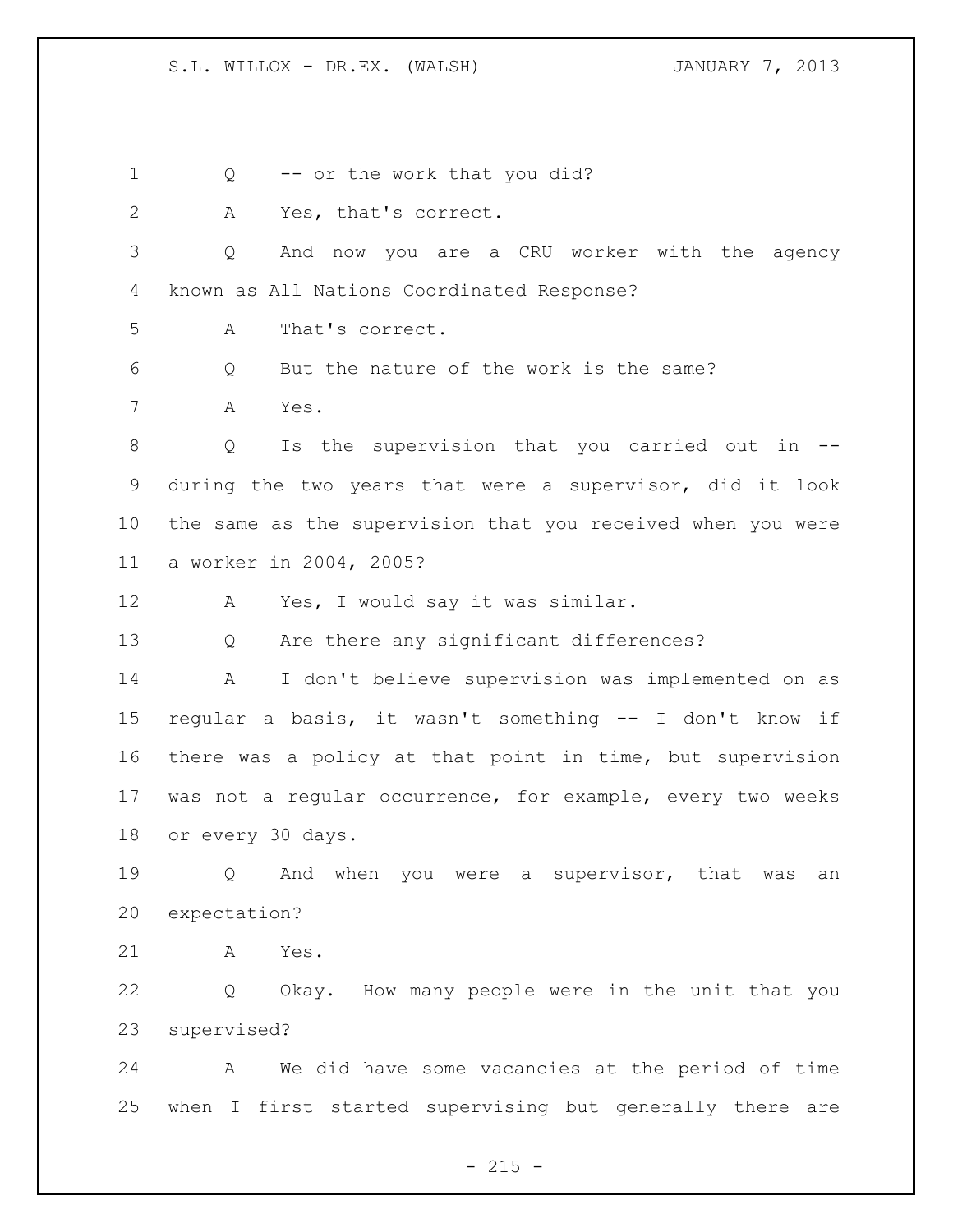six individuals per team and then one phone screener that is attached to me so seven individuals, in total. Q Is that the same as the number of people in the unit when you were a worker in 2004? A Yes, but the composition of the unit has changed a bit. At that point in time there was -- the seventh person was the employment and income assistant liaison which is no longer part of the CRU program. We have now implemented a phone -- two phone screener positions and each supervisor supervises one phone screener plus their unit of six individual CRU staff. 12 Q Is there one screener per unit? A Yes.

14 Q So there are still two CRU, CRU units?

A Yes.

Q And the phone screener's job is what?

 A They don't do a three day on, three day off rotation of phones to fields, they strictly do phone intake screening every day, on a continual basis.

 Q So how does that differ from the other workers, other than not going out in the field?

A How does it differ?

 Q Or does it? Is it, is it the same as what the other workers do except that this person doesn't go out in the field?

 $-216 -$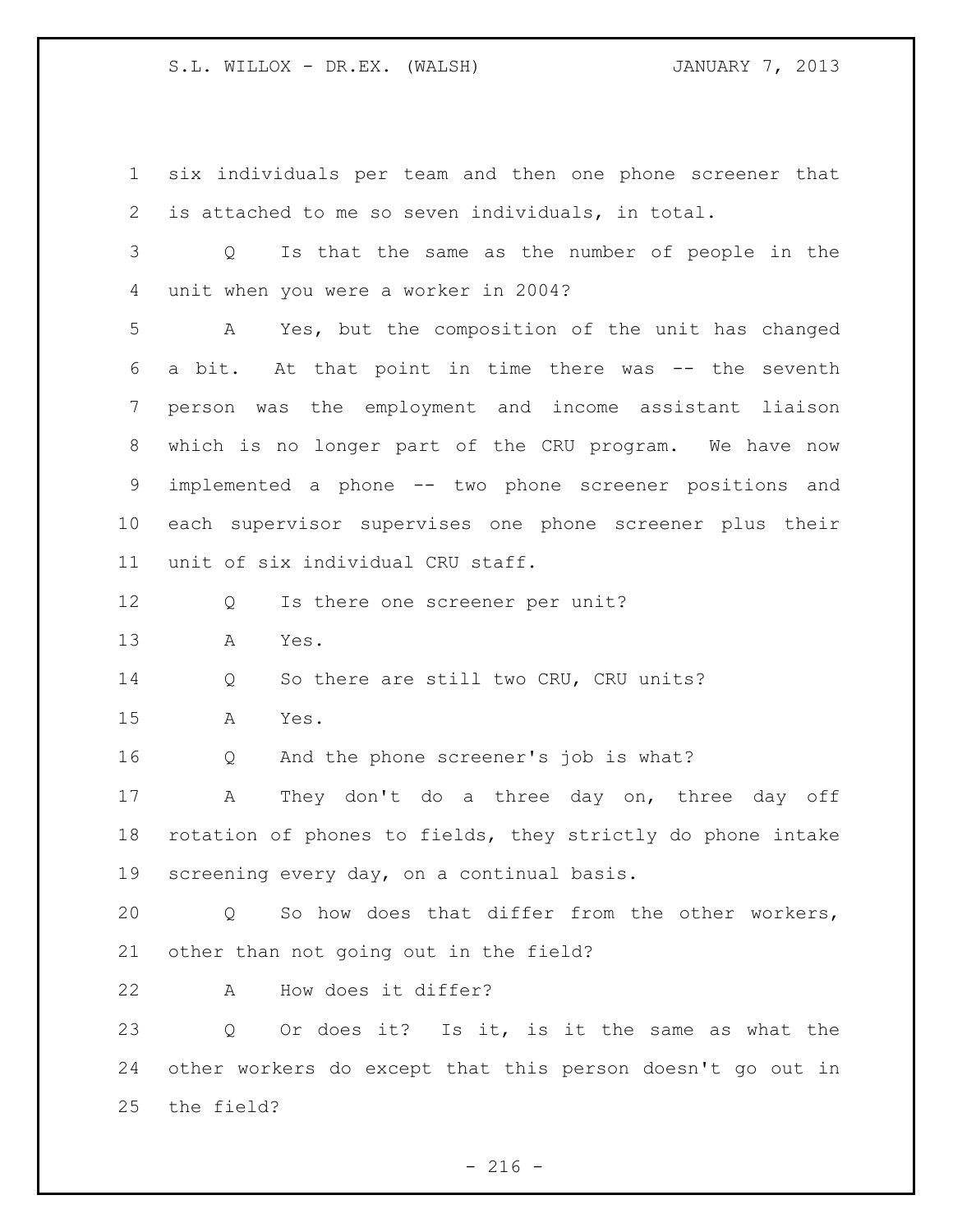A Yes. When you're -- like their job, as a phone 2 screener, is the same as when you are on the three days of phone intake. Q Did you, as a supervisor, dedicate any of your time to training your staff? A Yes, I did have a number of new staff on my team and I would attempt to spend time with them to assist them with training. But often there was not time permitting to probably spend the time that was -- that should have been dedicated to them in training a new staff. Q Is that true for the two years that you were a supervisor? 13 A I would say so, yes. Q During those two years was there any kind of mentoring for new staff? A When a staff would start we would try to connect them with another more senior staff within the unit as a form of shadowing. Would I call it a mentoring program? Not specifically. A staff was not dedicated to that individual for great lengths of time, but we did have a staff who was identified, who would try to train the new staff, to get them orientated to CFSIS and the intake module, the procedures and policies of the Crisis Response Unit and our general functioning.

Q Did you do any direct service delivery when you

- 217 -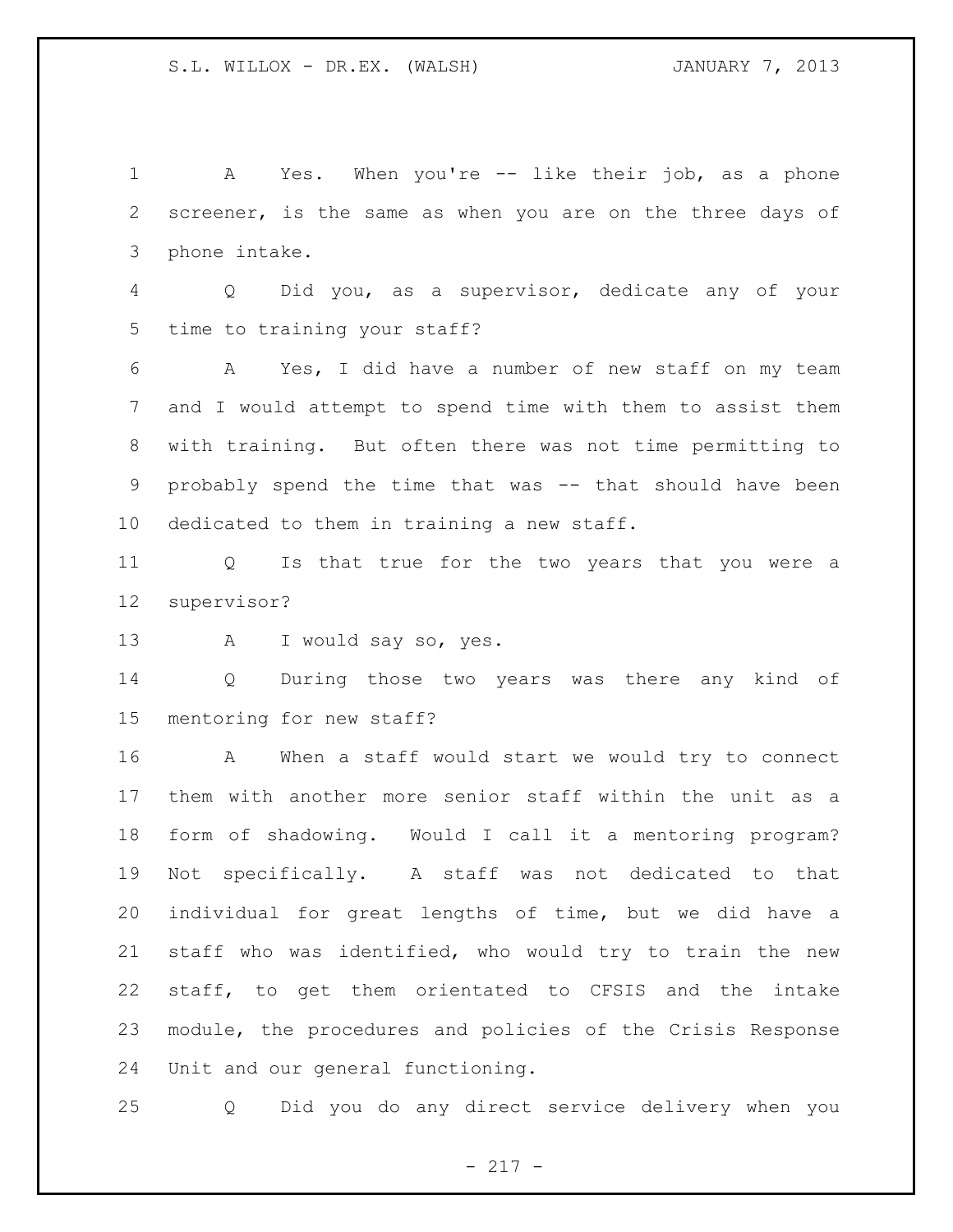were a supervisor, did you do -- sort of fill in for any actual workers?

 A I didn't fill in for workers. Say someone was absent, away on sick, sick or vacation time, I didn't fill in. But if there was complaints, concerns, staff was having a difficult time, with a colleague or collateral, I would, you know, do service delivery, whether it needed to be phone calls or contacts to supervisors, other community members to try to resolve or further that contact.

Q So you're, you're still a CRU worker?

A Yes, I am.

 Q And the reports that we just went through, listed a number of recommendations and those recommendations have, to varying extents, I imagine, been implemented or that's something that we're to inquire into. You were a CRU worker in 2004, you're still a CRU worker. Can you tell us about any changes to the Crisis Response Unit that you are aware of, in terms of how the unit does its work?

 A There's been a number of changes that have occurred, one of which is the implementation of the intake module. There's also been the implementation of the SDM tools.

23 O What's that?

 A The structured decision making tools. It helps us with the assessment of risk, determining time responses,

- 218 -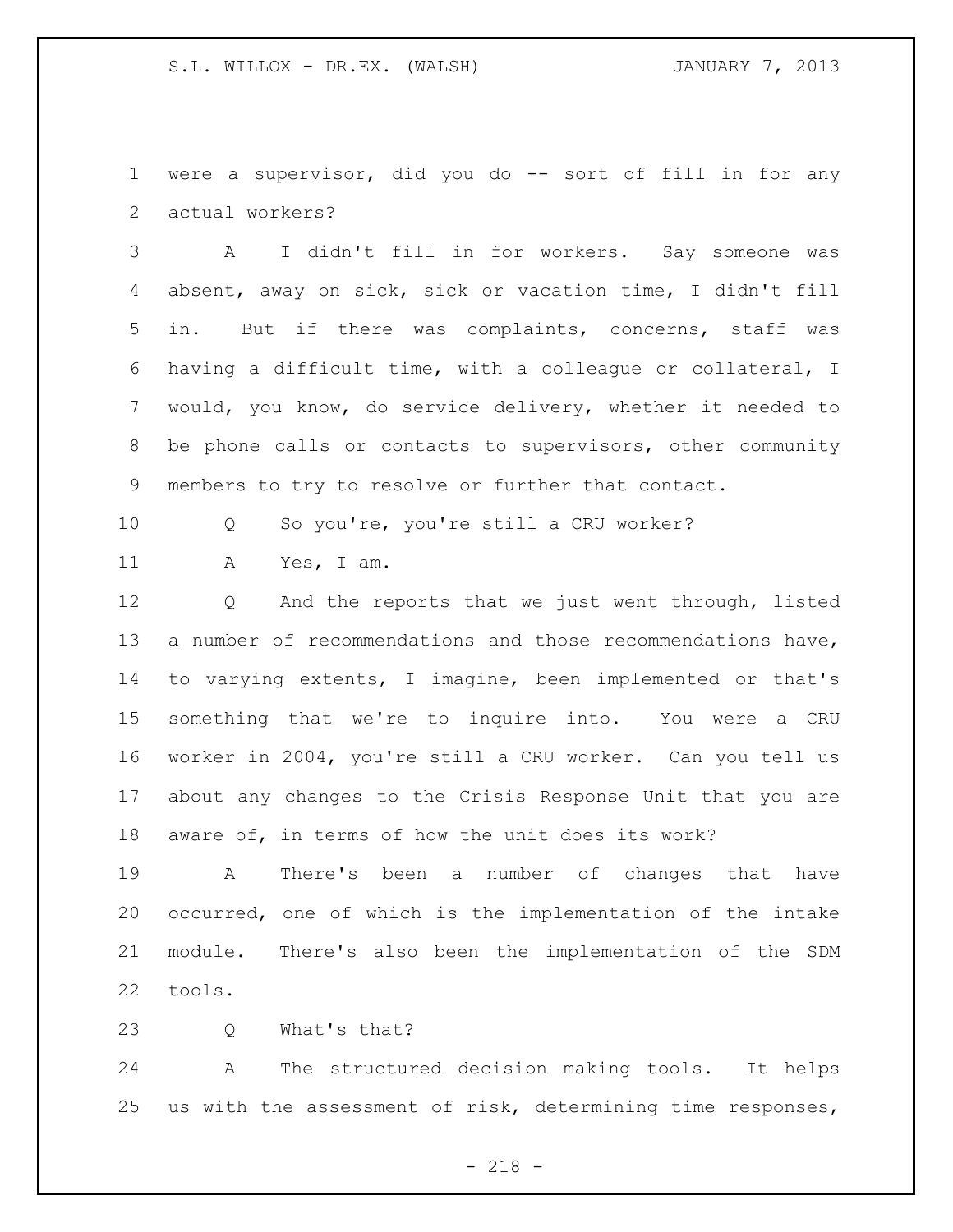service delivery. If a file should remain open or closed. At one point in time, back in 2004, where there were vacancies, either due to open vacancies, vacation, sick time, CRU was not able to access casual staff or alternate supervisors to help fill in, to cover the shortage of staff. We are now able to do that at CRU. Q The structured decision making tool, is that something you have received training on? A Yes. Q And -- A We all did at CRU, as well as ANCR. 12 Q Are you currently using it? 13 A Yes, we are. Q And how do you find it? A I like it, I think it's a very good tool and I think it's -- kind of gives us standardization of how service delivery needs to be completed. It also increases consistency, I believe, on how services are delivered to families. Q Okay. What about standards? Are you aware of any changes to standards since 2004? A For the first time I received standards in October of 2009 from my CRU supervisor at the time. There 24 have been some changes but I don't -- at this point in time I don't know if there is a new standards manual that has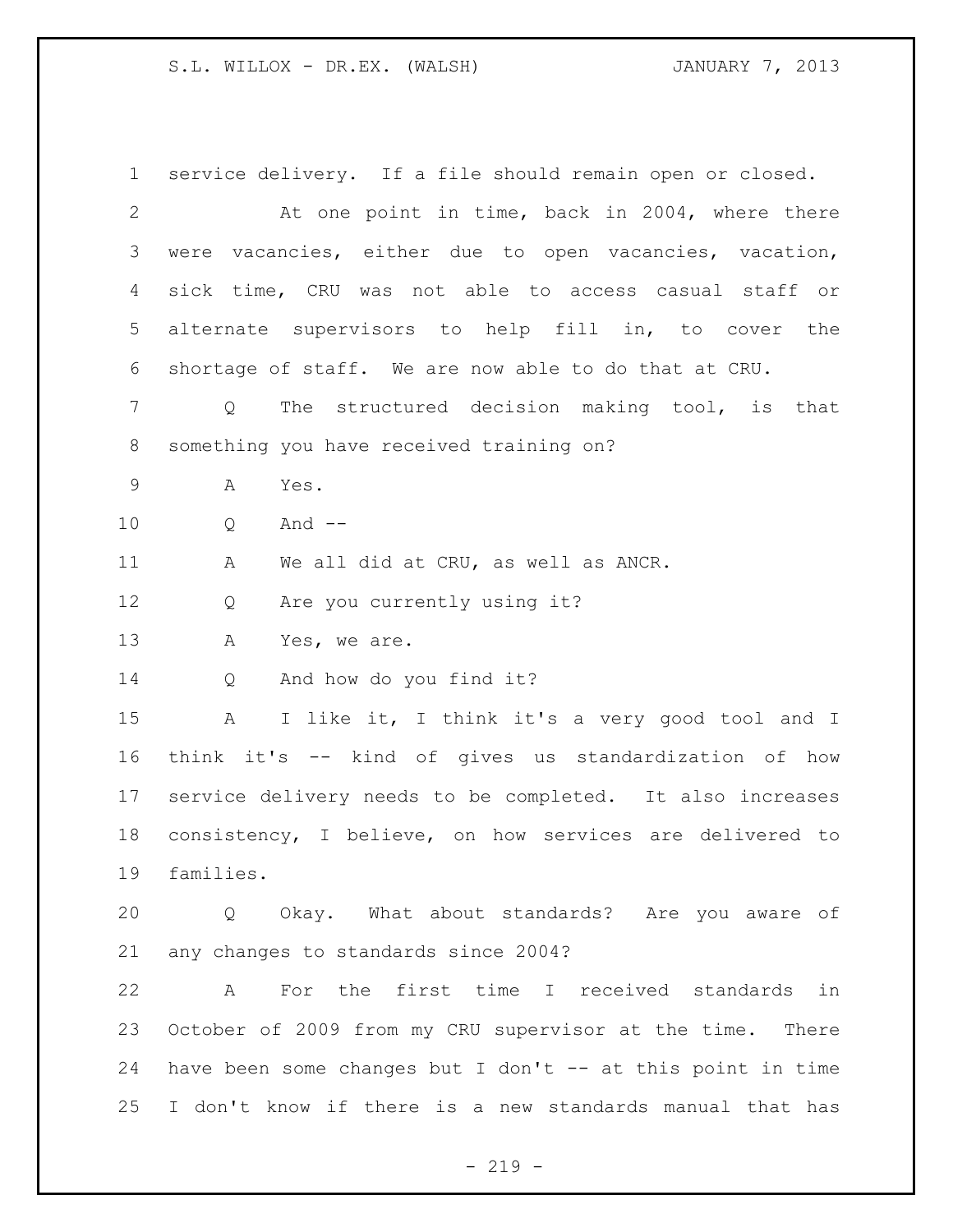been produced since 2009 but I do know that changes that have been made, or changes to service delivery have been forwarded on to us.

 Q Has there been any change, since 2004, with respect to requirements to see children about whom a referral is made?

 A Yes, there is a policy in place that children need to be seen every 30 days. We, at CRU, because we are a short term emergency based service, I mean, we all know that that standard exists although because we are short term, we don't follow that -- like I shouldn't say we don't follow it but we are not involved for 30 days so if cases need to be -- remain open for longer than the 24 to 48 hours they are referred to intake. The policy currently is, even at CRU, prior to a file being closed, that all children must be seen.

17 Q Even at CRU, did you say?

18 A Even at CRU.

Q So that's a change?

A That is a change, yes.

 Q I think you also said that there has been more of an emphasis on the need to assess other adults in the home? A Yes. Back in 2004 our primarily focus was generally usually on the female head of the household or the biological mother to the child. Today, and in the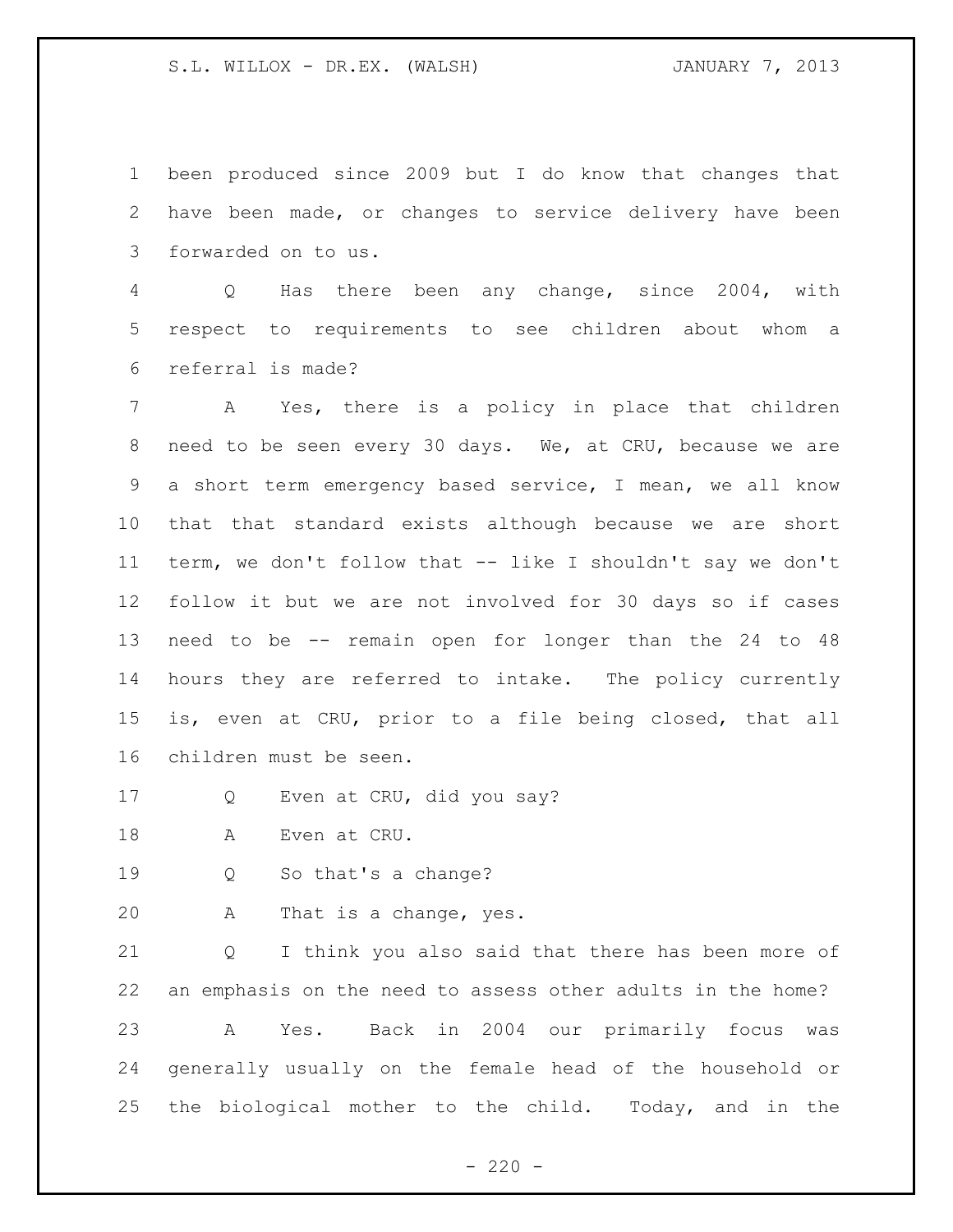recent, we have -- they're focusing more on all adult individuals residing in the family home, including partners, extended family members, which is not uncommon, to ensure that that environment is safe for children and youth.

 Q And is that something that's emphasized through the use of the SDM?

 A Yes. The SDM tools, part of the assessment process is to assess secondary caregivers so that is something that is used, the SDM tools, as well.

 Q Okay. What about differential response, what is that? Or do you know?

13 A ANCR did have a different response that was being piloted. I don't -- they weren't piloting the SDM tools in the differential response unit. Since the SDM tools have been implemented that differential response unit has been made into another intake unit, as all of the units at ANCR are using the SDM tools currently.

Q So you are using the SDM tools.

 A At CRU we use a portion of the SDM tools. If something is being referred to intake, or the abuse unit, or family preservation, we don't complete the entire SDM package because we are too short term and those packages will be continued. We start them in CRU and they will be continued on by the other -- like the other service units

 $- 221 -$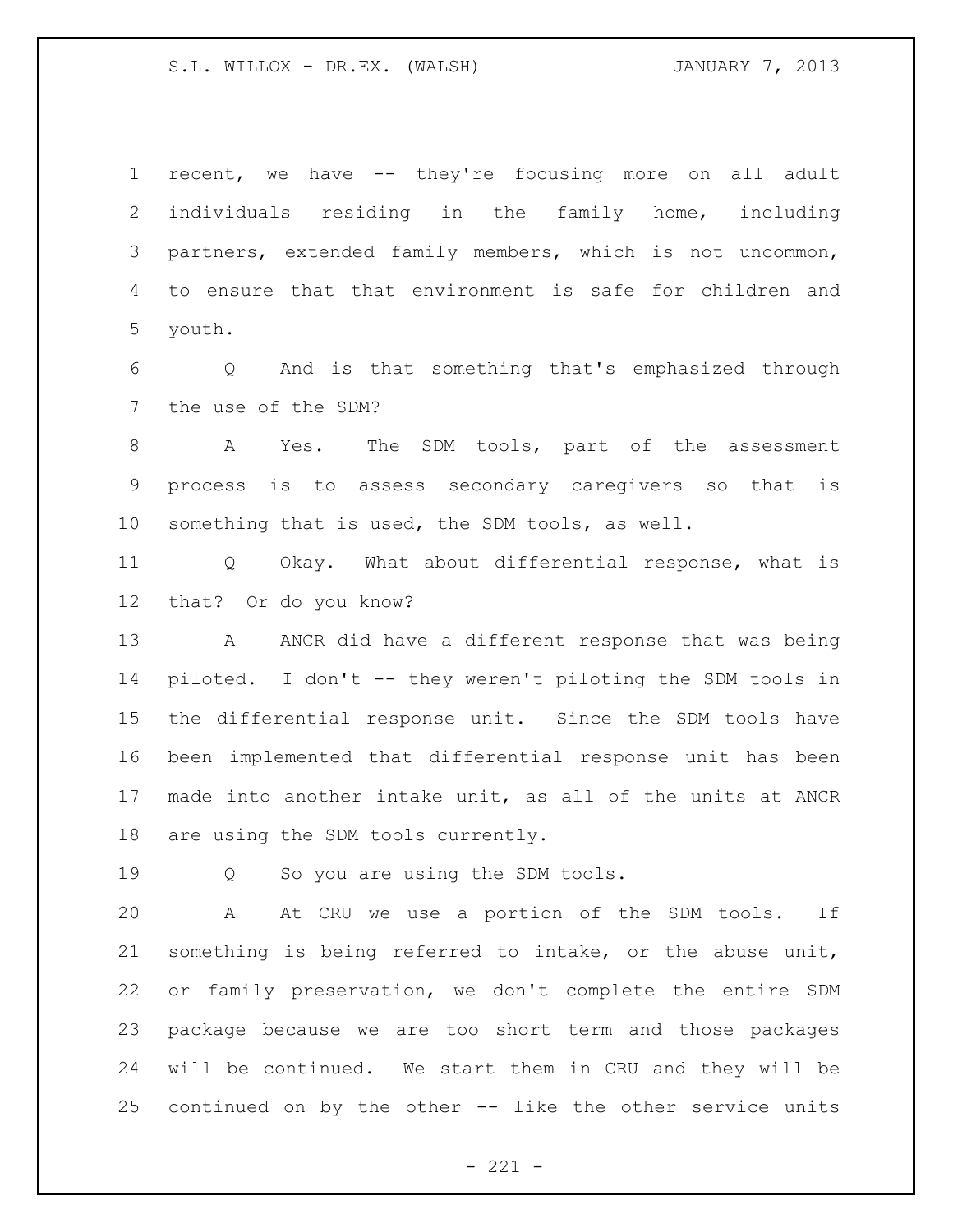providing services to the family.

 Q And differential response, is that something, as a CRU worker, that you were involved with? A Differential response was a separate sort of intake unit, it wasn't the CRU unit that was the differential response unit and we didn't pilot the SDM tools but the differential response unit did. But -- Q So that's not something that you're delivering? A Differential response? Q Yes. 11 A Not currently that I'm aware of. Q Okay. Workload. We're almost done. Can you describe what your workload was like, as a CRU worker in 2004? A I don't recall exactly. I do remember and from reviewing my comments to Andy Koster during the Section 4 report, workload had increased significantly. We were no longer holding cases for a 24 to 48 hour time period, we were being asked to hold cases longer, up to a month. Being asked to complete roles and expectations that were normally outside of what was expected as a CRU worker. For example, interviewing and following up on abuse allegations. And that was partly due to the AJI and the backlog that was occurring in the other units. For example, the intake unit. So things were hectic and things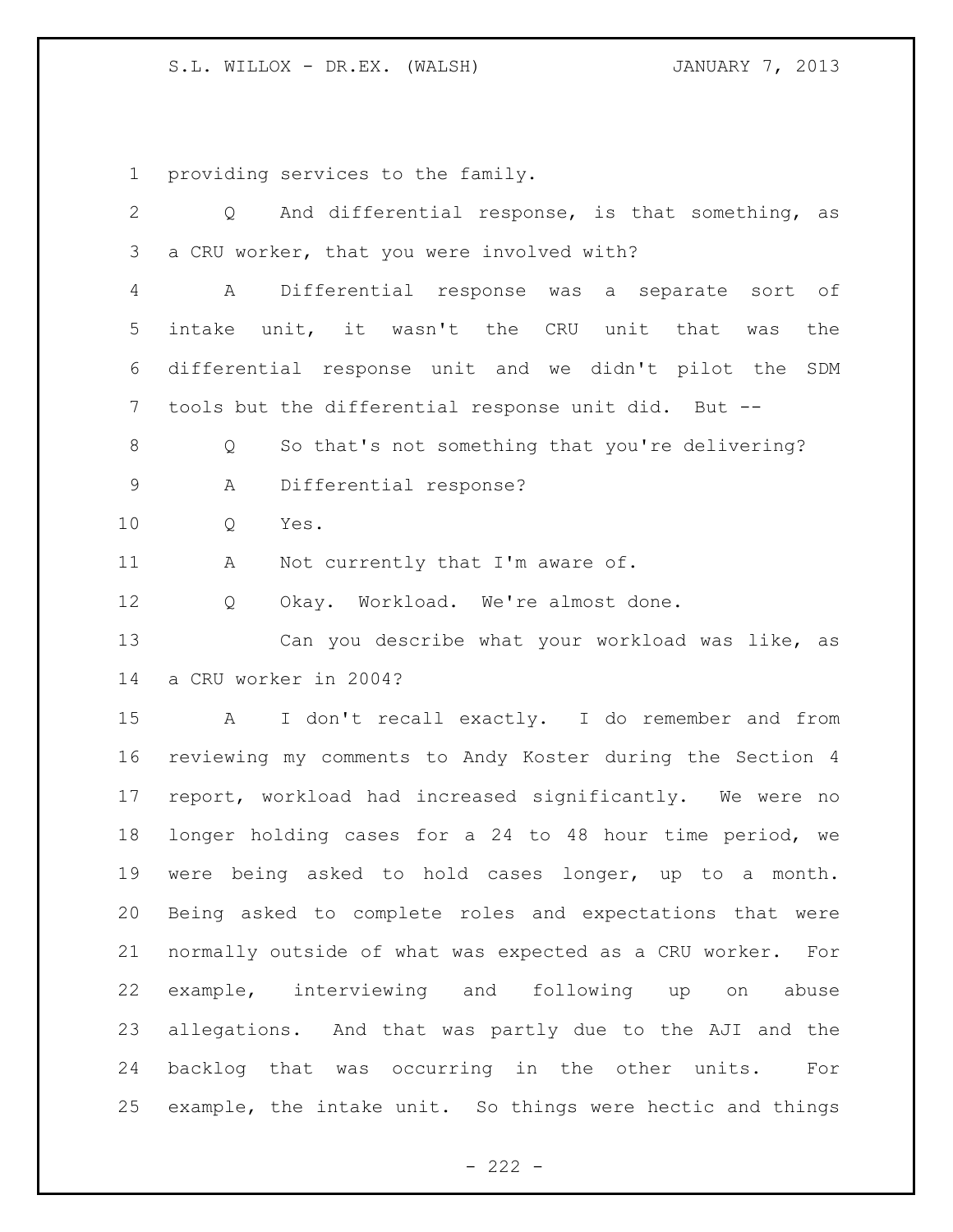were very -- there was a lot of pressure and stress at that time.

 CRU was down staff, we weren't at full complement, and when we, you know, were down staff we weren't allowed to access or able to access casual staff. So we were taking on extra responsibilities and the roles and expectations of CRU continued to expand to at times the unit felt like a capacity that we weren't able to function at.

 Q So in 2004 did workload have an impact on the services that you were delivering to clients?

 A I don't recall, and I don't know if I ever had access to statistical information to report the number of cases and, and files, and new intakes that we received at that point in time. My personal opinion is that, yes, workload was affecting our functioning and ability to provide services to families but I don't have statistically data to -- available at this point or knowledge of statistical data to prove that that, in fact, was the case.

 Q Well, aside from statistical data, do you recall a situation when you were not able to deliver the services you wanted to deliver because of workload issues?

 A Well, for this -- in this particular example, working with Samantha Kematch, I would say this would be an example. If there had been more time, if -- ultimately

 $- 223 -$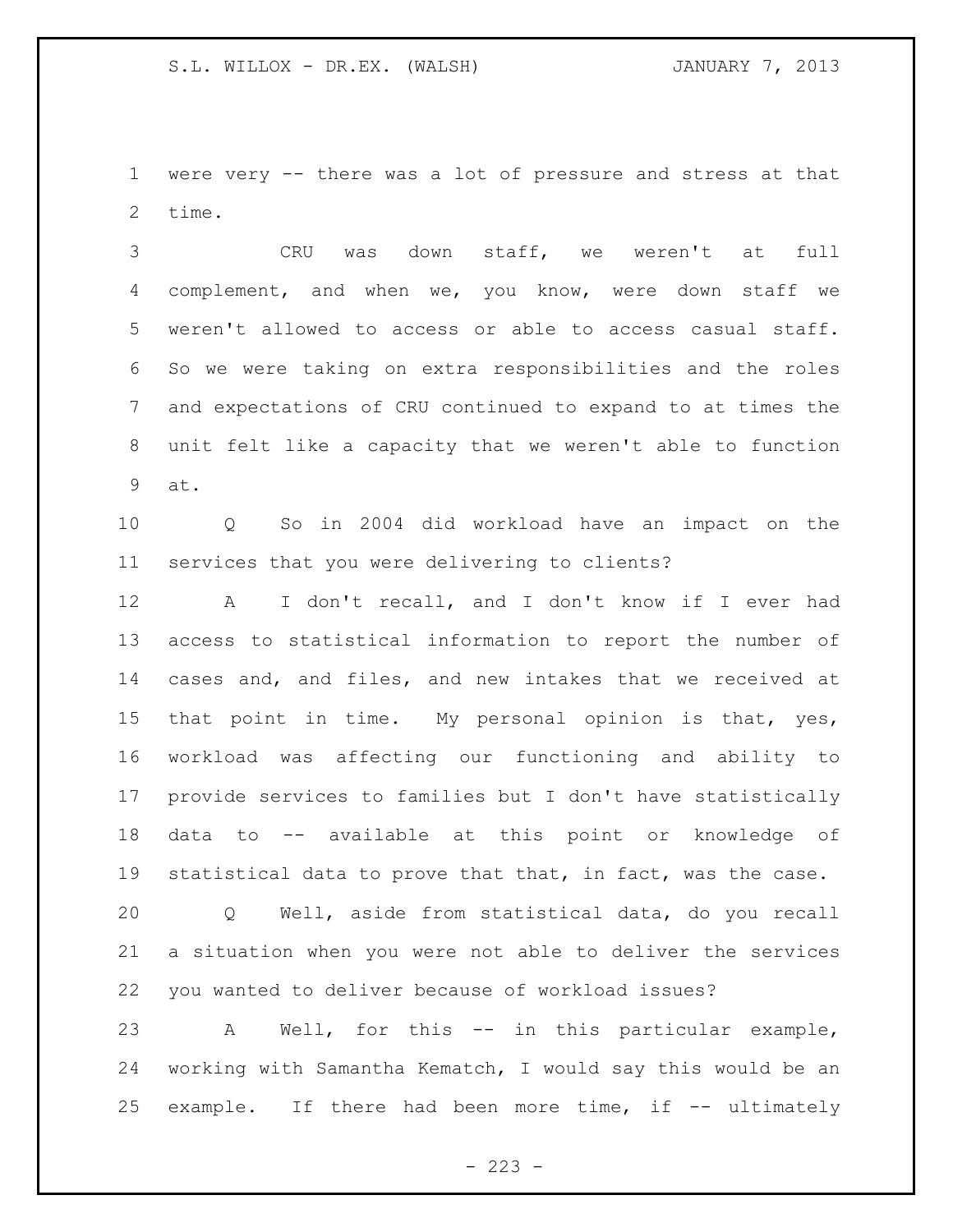this case should have gone to intake so that proper services could have been delivered to the family. For reasons, unbeknownst to me, it was returned to me for follow up.

 If I had had more time, if I didn't have, you know, maybe other responsibilities or more urgent matters to deal with, I might have had the time to dig further, maybe Diva could have requested that I field to the family home to meet with Samantha in person, to try to obtain or speak to Wes McKay, to do further follow up with other community collaterals but at the time we were overworked and didn't have the proper resources to provide the services that needed to be provided to families.

14 THE COMMISSIONER: But was that -- to do -- perform those functions, was that within your area of responsibility or was that really intake's work?

 THE WITNESS: The matter should have been referred to intake for those services to be delivered but because intake was so backed up at that point in time, matters -- and this might have been the case, I can't say for certain because I wasn't privy to know the reason why the case was returned to me, but I can only assume that it was returned to me because it may have been rejected at the intake level and that those services should have been provided at the intake level.

 $-224 -$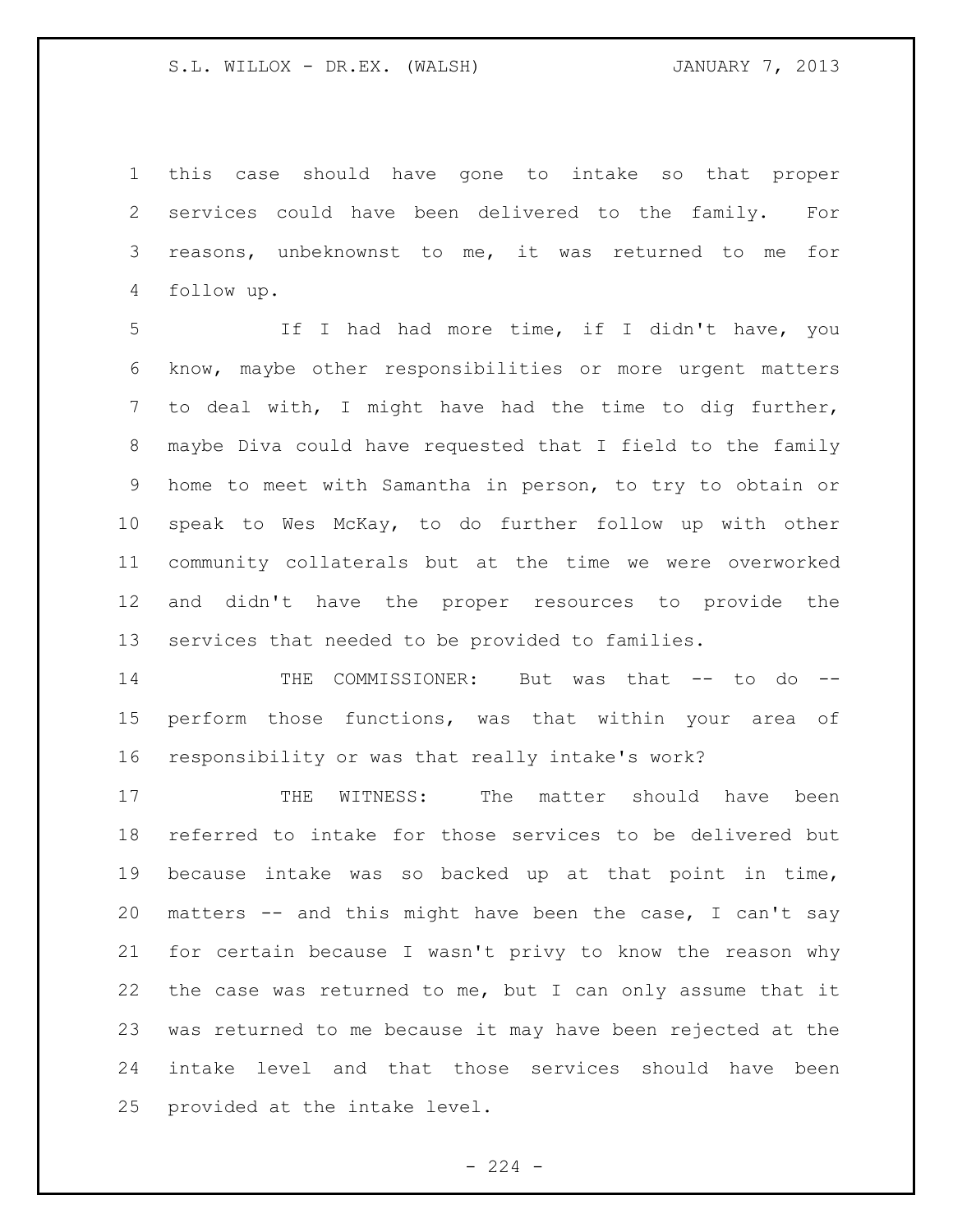S.L. WILLOX - DR.EX. (WALSH) JANUARY 7, 2013 1 THE COMMISSIONER: All right, thank you. 2 THE WITNESS: You're welcome. BY MS. WALSH: Q On December 7, 2004 when you recommended closing the file, your recommendation says: 8 TAfter consultation with the public health nurse, and a review of the information attached on CFSIS, it was determined that 12 there does not appear to be a known risk to the children residing in Samantha's care at this time. Therefore this matter is being closed at CRU, until further information or a request 18 for services is brought to the 19 Agency's attention." 21 A That's correct. Q So how, how does workload factor into that? A Well, like I was saying, nothing was initially being reported, there was no -- other than Samantha's prior history, which was a concern, which prompted the file to be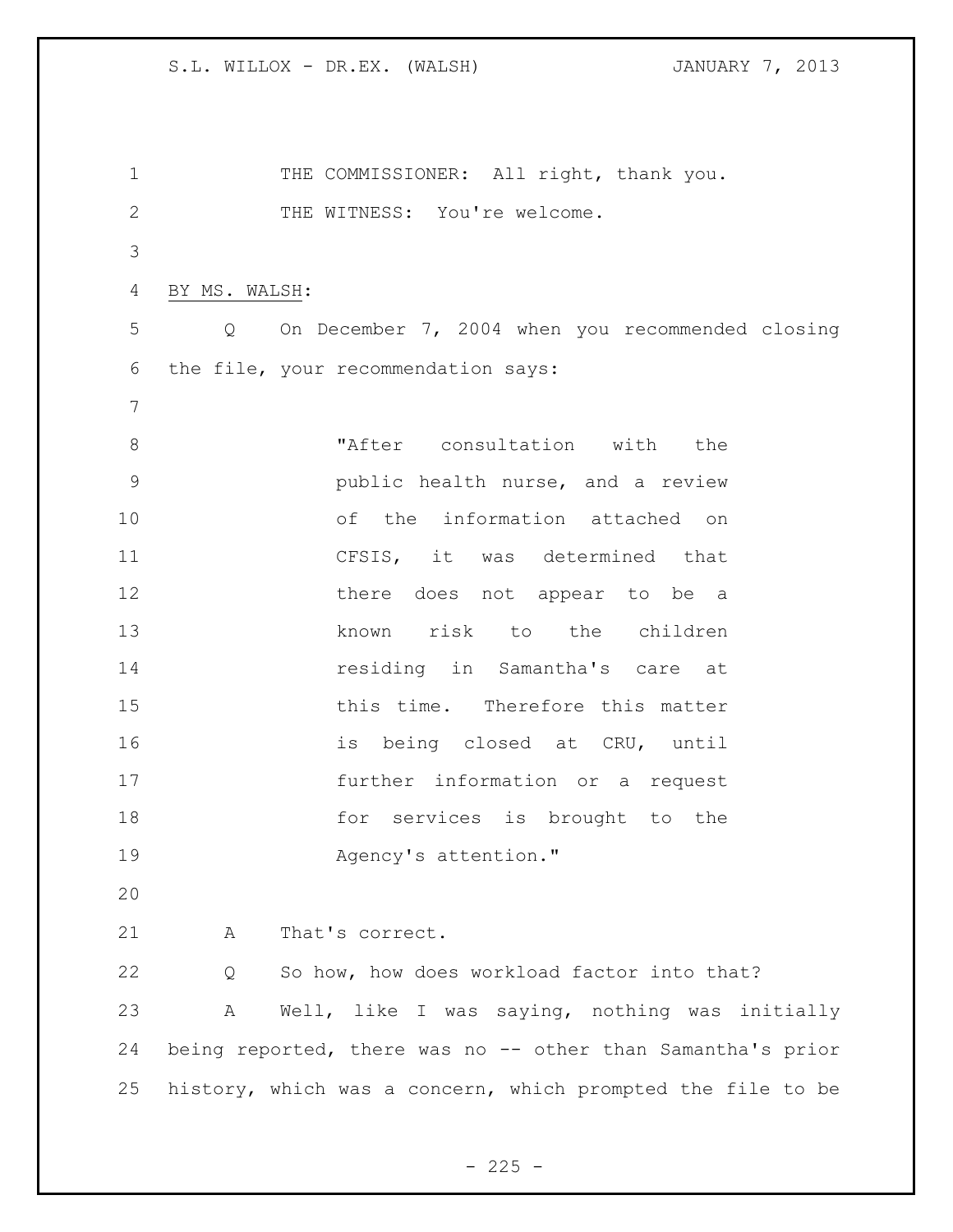opened in the first place, there could always be more work done with families. I could have done, or Diva could have recommended that I do a variety of more things, or interventions to try to explore further and deep digger to see -- deep -- dig further to see if, in fact, functioning was fine.

7 The information, the cursory information that we were getting was that there was no protection concern and that there was no reason to keep the file open and mandate services. If it had gone to intake, could a further follow up, a home visit, further follow up with another community collateral, a further conversation with Wes McKay occurred to obtain his date of birth, a further CFSIS check, a further criminal check, all those things could have been explored further and more intensely at the intake level.

 Q You closed the file because, as you said, there did not appear to be a known risk to the children.

 A Based on the information that I had there was not a known risk.

 Q Did you feel pressured to close the file because of workload, as well?

 A I can't say and I don't recall at the present 23 time. I did the interventions, as requested by my supervisor. Looking back now, knowing what I know and having the experience as a former CRU supervisor, could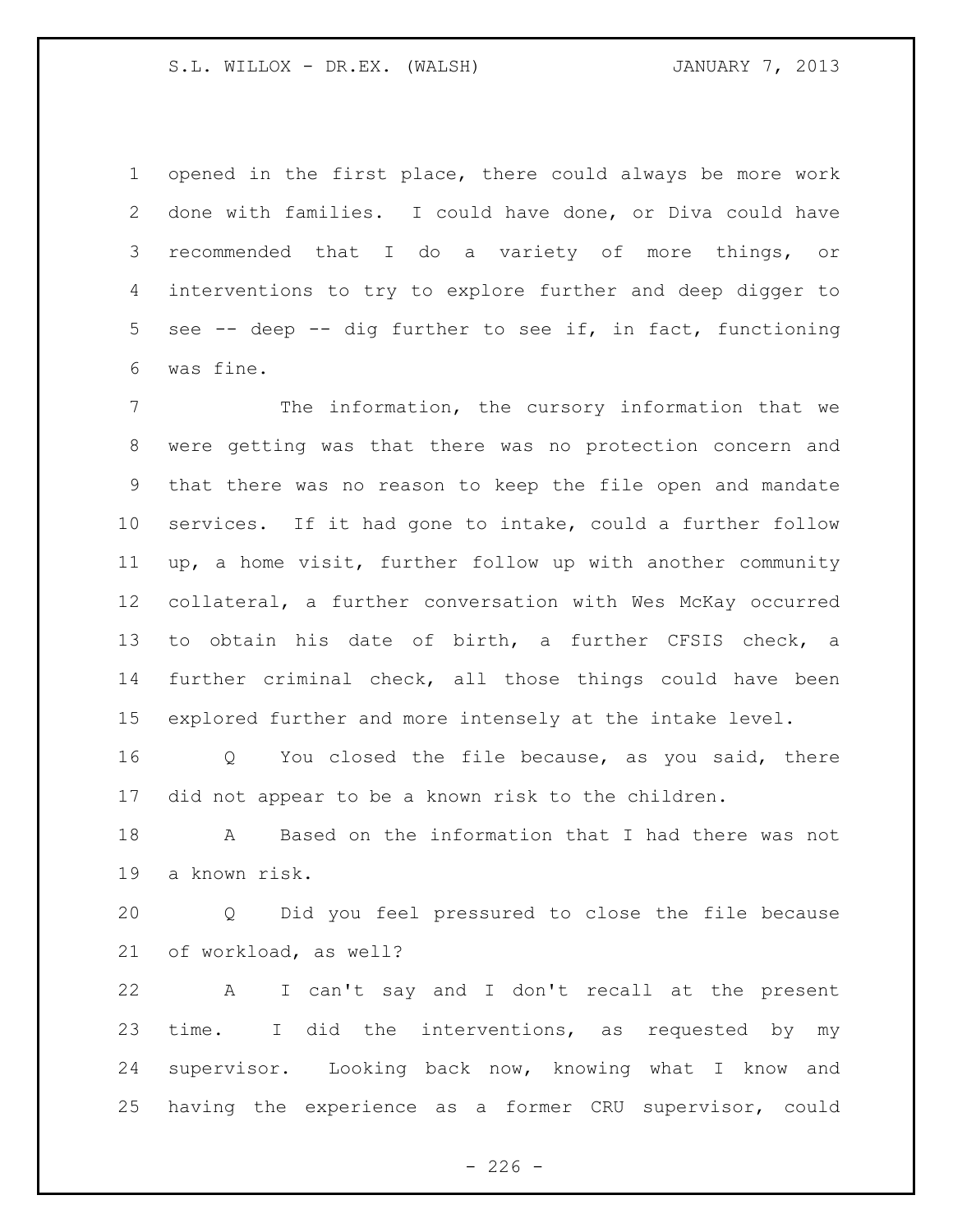there have been more work done on this case? Yes. Could have other interventions been tried and applied? Yes. At the time, did I feel pressured? I don't remember.

Q Currently in CRU what's your workload like?

 A CRU is always very busy, we're at the front door to child welfare services for all of Winnipeg. It depends. We -- the workload is not consistent, it depends, sometimes we're busier than others. With the ability to access casual staff at this point in time it helps in distributing workload. But CRU is a very busy place. We do three days of phones, three days of backup. Some days are busier than others. It's, it's always just a very busy place to work and it's always, because of the nature of the unit, being a crisis response unit and responding and assessing those immediate and urgent needs, it's, it's a very fast paced environment.

 Q How does the workload compare today to the workload in 2004?

19 A I can't speak directly and say, with certainty, how the workload compared because I don't recall exactly how busy I was in December of 2004. But I do know being able to access casual staff and being able to operate on a full complement of staff and having the extra two phone screeners attached to the crisis response unit has been a definite help to be able to respond to the needs of clients

 $- 227 -$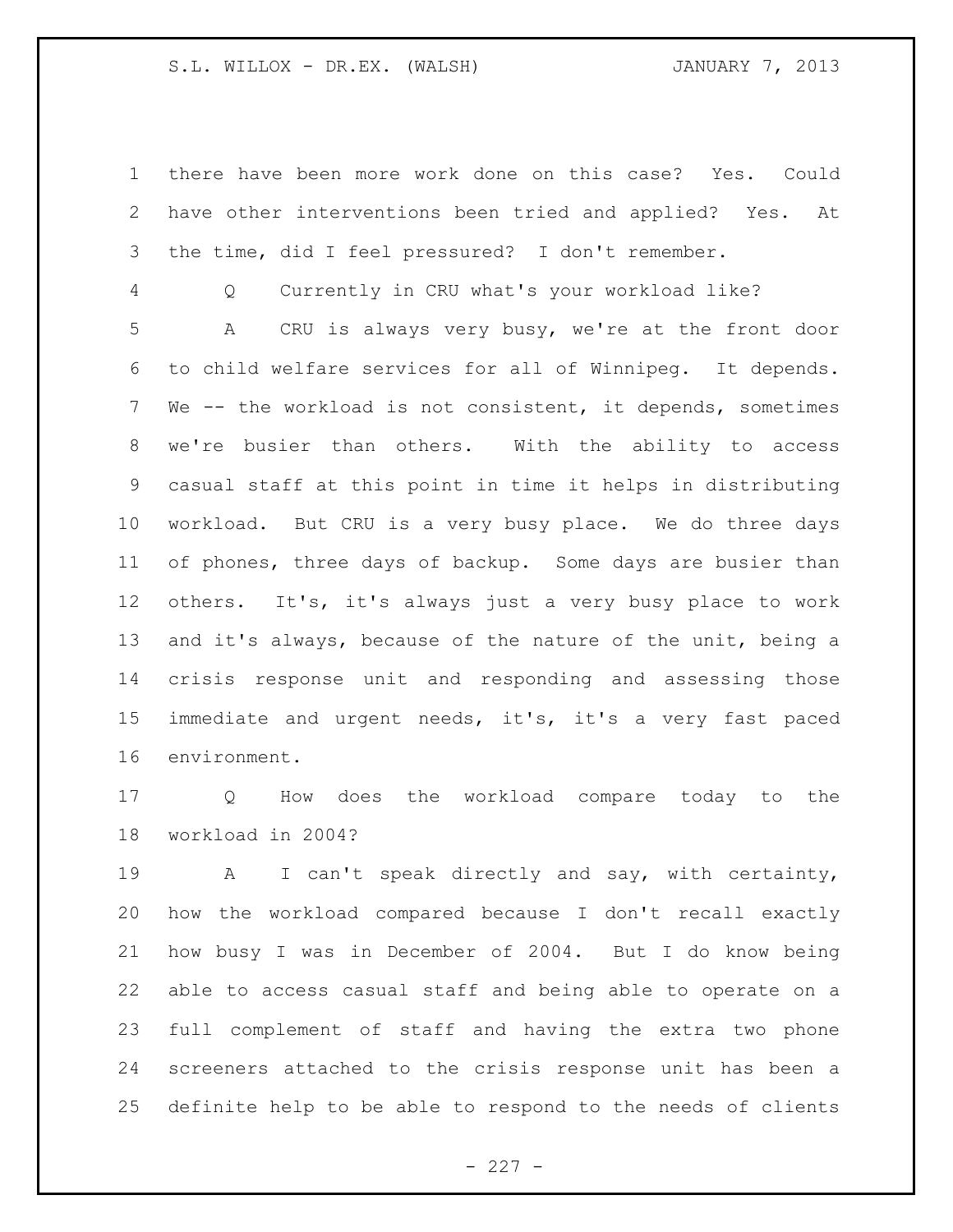and answers the calls and provide the services that we need to be providing.

 MS. WALSH: Those are my questions, Mr. Commissioner.

 THE COMMISSIONER: Well, I see we're within five minutes of our usual adjournment time, so I suppose that it's best we adjourn and start first thing in the morning.

 MS. WALSH: And I have canvassed counsel and they're quite certain that they will be able to finish within the three hours that we have tomorrow morning.

 THE COMMISSIONER: Well, that's, that's fine. Do you have -- you will have another witness available, as -- when this witness is finished?

 MS. WALSH: We have a witness starting at 2:00 and following.

 THE COMMISSIONER: Well, if, if counsel think they're going to be most of the morning that's, that's fine. If they think they're going to do it in a shorter time, why maybe you should have a witness standing by but I'll leave that in your hands.

21 MS. WALSH: Okay, thank you.

 THE COMMISSIONER: Thank you, witness, you'll have to return in the morning for us --

24 THE WITNESS: Thank you.

25 THE COMMISSIONER: -- at 9:30.

 $-228 -$